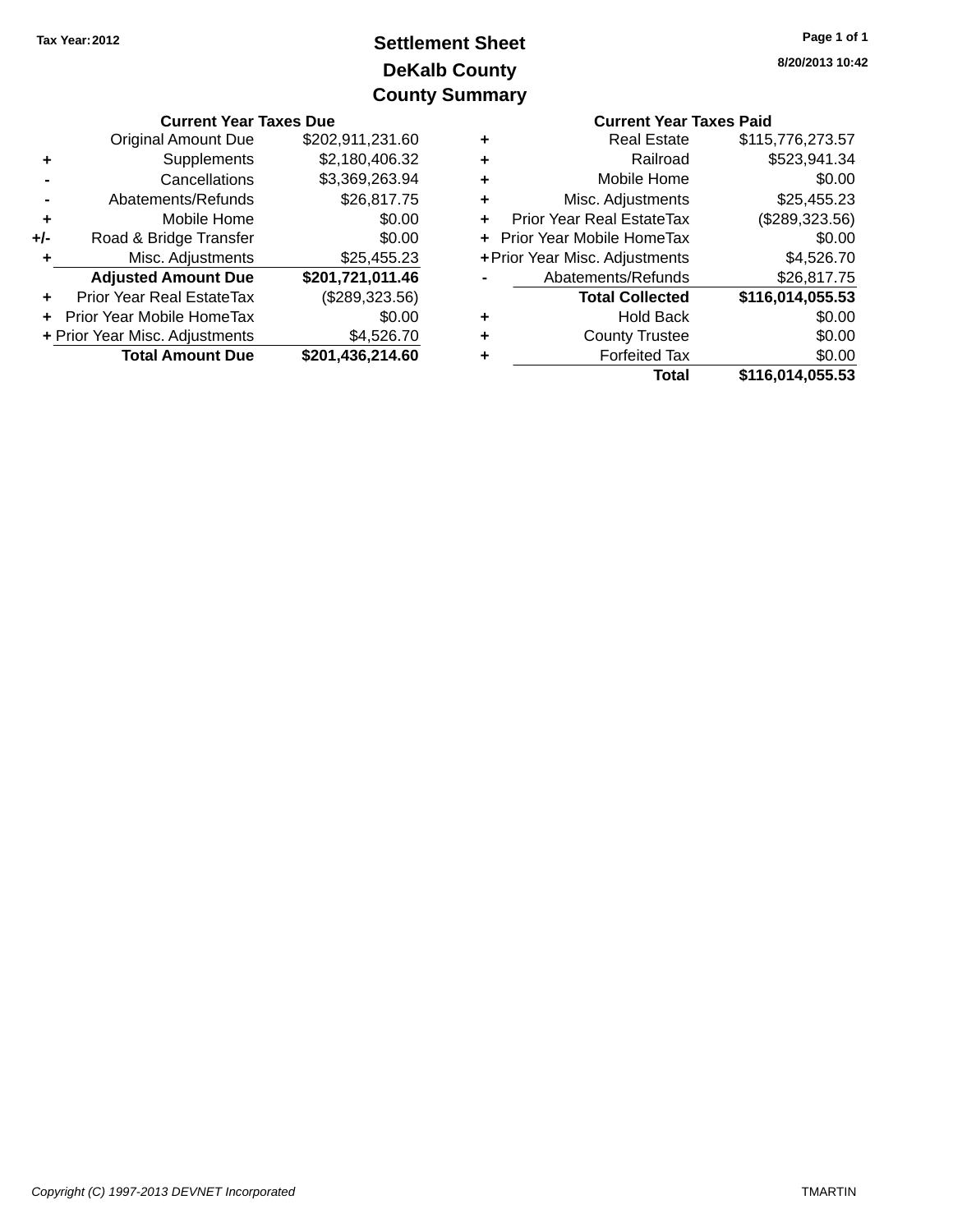## **Settlement Sheet Tax Year: 2012 Page 1 of 2 DeKalb County 001 - COUNTY**

#### **Current Year Taxes Due**

| <b>Original Amount Due</b> | \$20,281,044.09                |
|----------------------------|--------------------------------|
| Supplements                | \$207,914.66                   |
| Cancellations              | \$341,031.35                   |
| Abatements/Refunds         | \$2,960.25                     |
| Mobile Home                | \$0.00                         |
| Road & Bridge Transfer     | \$0.00                         |
| Misc. Adjustments          | \$2,649.81                     |
| <b>Adjusted Amount Due</b> | \$20,147,616.96                |
| Prior Year Real EstateTax  | (\$27,414.12)                  |
| Prior Year Mobile Home Tax | \$0.00                         |
|                            | \$492.21                       |
| <b>Total Amount Due</b>    | \$20,120,695.05                |
|                            | + Prior Year Misc. Adjustments |

# **Current Year Taxes Paid**

| ٠ | <b>Real Estate</b>             | \$12,084,585.60 |
|---|--------------------------------|-----------------|
| ٠ | Railroad                       | \$61,332.17     |
| ٠ | Mobile Home                    | \$0.00          |
| ٠ | Misc. Adjustments              | \$2,649.81      |
| ٠ | <b>Prior Year Real Estate</b>  | (\$27,414.12)   |
| ٠ | Prior Year Mobile Home         | \$0.00          |
|   | + Prior Year Misc. Adjustments | \$492.21        |
|   | Abatements/Refunds             | \$2,960.25      |
|   | <b>Total Collected</b>         | \$12,118,685.42 |
| ٠ | Hold Back                      | \$0.00          |
| ٠ | <b>County Trustee</b>          |                 |
| ٠ | <b>Forfeited Tax</b>           |                 |
|   | Total                          | \$12,118,685.42 |
|   |                                |                 |

### **Distribution Summary**

| <b>Tax Distribution Date</b>         | Amount          |
|--------------------------------------|-----------------|
| 05/31/2013                           | \$2,161,345.16  |
| 06/28/2013                           | \$8,328,108.90  |
| 07/26/2013                           | \$228,912.50    |
| 08/23/2013                           | \$1,400,318.86  |
| <b>Totals: 4 Distributions</b>       | \$12,118,685.42 |
| <b>Grand Totals: 4 Distributions</b> | \$12,118,685.42 |

#### **Fund Summary**

| <b>Fund</b>                    | <b>Amount Collected</b> | <b>Previously</b><br><b>Distributed</b> | Current<br><b>Distribution</b> | Amount<br>Available | <b>Interest</b> | <b>PY Over</b><br><b>Distrib</b> |
|--------------------------------|-------------------------|-----------------------------------------|--------------------------------|---------------------|-----------------|----------------------------------|
| 001 - CORPORATE                | \$6,557,505.45          | \$5,799,783.16                          | \$757,722.29                   | \$0.00              | \$0.00          | \$0.00                           |
| 003 - BONDS AND INTEREST       | \$347,127.63            | \$307,016.89                            | \$40,110.74                    | \$0.00              | \$0.00          | \$0.00                           |
| 005 - I. M. R. F.              | \$59.854.19             | \$52,938.01                             | \$6,916.18                     | \$0.00              | \$0.00          | \$0.00                           |
| 006 - COUNTY HIGHWAY           | \$1,105,466.49          | \$977,729.40                            | \$127,737.09                   | \$0.00              | \$0.00          | \$0.00                           |
| 008 - BRIDGE CONST W/COUNTY    | \$552,733.23            | \$488,864.69                            | \$63,868.54                    | \$0.00              | \$0.00          | \$0.00                           |
| 018 - MENTAL HEALTH SERVICES   | \$1.371.386.82          | \$1.212.922.53                          | \$158,464.29                   | \$0.00              | \$0.00          | \$0.00                           |
| 021 - FEDERAL AID MATCHING     | \$478,082.15            | \$422,839.57                            | \$55,242.58                    | \$0.00              | \$0.00          | \$0.00                           |
| 022 - COUNTY HEALTH DEPT       | \$254.007.64            | \$224.656.95                            | \$29,350.69                    | \$0.00              | \$0.00          | \$0.00                           |
| 035 - TORT/LIABILITY INSURANCE | \$627,505.55            | \$554,997.03                            | \$72,508.52                    | \$0.00              | \$0.00          | \$0.00                           |
| 047 - SOCIAL SECURITY          | \$59,854.19             | \$52,938.01                             | \$6,916.18                     | \$0.00              | \$0.00          | \$0.00                           |
| 055 - VETERANS ASSISTANCE      | \$331,664.21            | \$293,340.28                            | \$38,323.93                    | \$0.00              | \$0.00          | \$0.00                           |
| 105 - PUBLIC BLDG COMM LEASE   | \$104,584.26            | \$92,499.51                             | \$12,084.75                    | \$0.00              | \$0.00          | \$0.00                           |
| 142 - SR CITIZEN SOCIAL SERV   | \$268,913.61            | \$237.840.53                            | \$31,073.08                    | \$0.00              | \$0.00          | \$0.00                           |
| <b>Totals</b>                  | \$12,118,685.42         | \$10.718.366.56                         | \$1,400,318.86                 | \$0.00              | \$0.00          | \$0.00                           |

### **Miscellaneous Adjustment Detail**

| 2011 RE - Real Estate Back Tax Collected<br>\$26.97 NIELSEN REDEMPTION 15-16-151-019 by TBA             |  |
|---------------------------------------------------------------------------------------------------------|--|
|                                                                                                         |  |
| \$4.96 DEK UNIVERSITY DEVEL REDEMPTION 08-16-100-009 by TBA<br>2011 RE - Real Estate Back Tax Collected |  |
| 2011 RE - Real Estate<br><b>Back Tax Collected</b><br>\$57.02 HEYOB REDEMPTION 09-25-478-001 by TBA     |  |
| \$130.58 MERRY OAKS REDEMPTION 06-21-353-001 by TBA<br>2011 RE - Real Estate Back Tax Collected         |  |
| \$248.23 MERRY OAKS REDEMPTION 06-21-352-001 by TBA<br>2011 RE - Real Estate Back Tax Collected         |  |
| \$15.86 MERRY OAKS REDEMPTION 06-20-453-007 by TBA<br>2011 RE - Real Estate Back Tax Collected          |  |
| \$8.59 MERRY OAKS REDEMPTION 06-20-451-001 by TBA<br>2011 RE - Real Estate Back Tax Collected           |  |
| 2012 RE - Real Estate Paymt In Lieu of Tax<br>\$111.62 SUNSET VIEW APTS by TBA                          |  |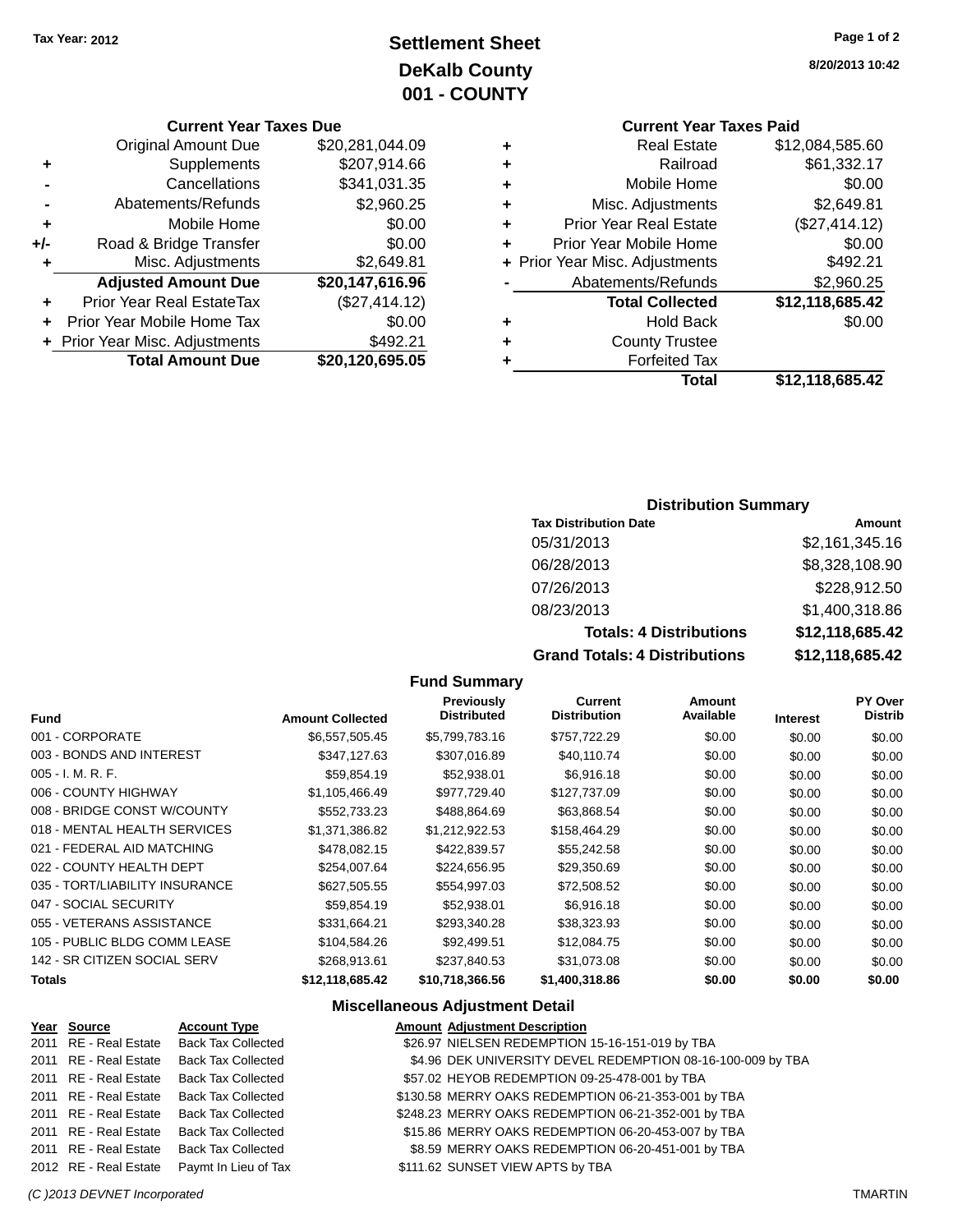## **Settlement Sheet Tax Year: 2012 Page 2 of 2 DeKalb County**

| <b>Miscellaneous Adjustment Detail</b> |  |  |
|----------------------------------------|--|--|
|                                        |  |  |

| <b>Amount Adjustment Description</b> |                                  |  |
|--------------------------------------|----------------------------------|--|
|                                      | \$119.14 SEQUOYA APTS by TBA     |  |
|                                      | \$1,360.07 DEKALB UNITS by TBA   |  |
|                                      | \$1,058.98 SYCAMORE UNITS by TBA |  |
| \$3,142.02                           |                                  |  |

#### **Abatement Detail**

| Year Source           | <b>Account Type</b>  |            | <b>Amount Adjustment Description</b>           |
|-----------------------|----------------------|------------|------------------------------------------------|
| 2012 RE - Real Estate | <b>PTAB Decision</b> |            | \$21.90 08-29-200-003 PTAB REFUND by TBA       |
| 2012 RE - Real Estate | PTAB Decision        |            | \$1.09 13-15-176-011 PTAB REFUND by TBA        |
| 2012 RE - Real Estate | PTAB Decision        |            | \$0.46 08-12-451-008 PTAB REFUND by TBA        |
| 2012 RE - Real Estate | <b>PTAB Decision</b> |            | \$0.39 08-12-451-012 PTAB REFUND by TBA        |
| 2012 RE - Real Estate | <b>PTAB Decision</b> |            | \$0.20 08-12-451-013 PTAB REFUND by TBA        |
| 2012 RE - Real Estate | PTAB Decision        |            | \$120.50 06-29-427-001 2008 PTAB REFUND by TBA |
| 2012 RE - Real Estate | <b>PTAB Decision</b> |            | \$167.61 06-29-427-002 2008 PTAB REFUND by TBA |
| 2012 RE - Real Estate | <b>PTAB Decision</b> |            | \$280.48 06-29-427-003 2008 PTAB REFUND by TBA |
| 2012 RE - Real Estate | <b>PTAB Decision</b> |            | \$383.21 06-29-427-004 2008 PTAB REFUND by TBA |
| 2012 RE - Real Estate | <b>PTAB Decision</b> |            | \$500.70 06-29-477-002 2008 PTAB REFUND by TBA |
| 2012 RE - Real Estate | PTAB Decision        |            | \$4.37 03-30-277-001 2011 PTAB REFUND by TBA   |
| 2012 RE - Real Estate | <b>PTAB Decision</b> |            | \$1.35 19-27-427-021 2011 PTAB REFUND by TBA   |
| 2012 RE - Real Estate | <b>PTAB Decision</b> |            | \$1.34 01-26-475-004 2011 PTAB REFUND by TBA   |
| 2012 RE - Real Estate | PTAB Decision        |            | \$11.28 13-15-327-010 2011 PTAB REFUND by TBA  |
| 2012 RE - Real Estate | <b>PTAB Decision</b> |            | \$2.60 12-13-100-003 2011 PTAB REFUND by TBA   |
| 2012 RE - Real Estate | <b>RE</b> Abatement  |            | \$121.30 06-29-427-001 2009 PTAB REFUND by TBA |
| 2012 RE - Real Estate | <b>PTAB Decision</b> |            | \$168.69 06-29-427-002 2009 PTAB REFUND by TBA |
| 2012 RE - Real Estate | <b>PTAB Decision</b> |            | \$282.32 06-29-427-003 2009 PTAB REFUND by TBA |
| 2012 RE - Real Estate | <b>PTAB Decision</b> |            | \$385.70 06-29-427-004 2009 PTAB REFUND by TBA |
| 2012 RE - Real Estate | <b>PTAB Decision</b> |            | \$503.97 06-29-477-002 2009 PTAB REFUND by TBA |
| 2012 RE - Real Estate | <b>PTAB Decision</b> |            | \$0.77 06-20-453-003 2011 PTAB REFUND by TBA   |
| Totale 21 antriae     |                      | \$2.960.23 |                                                |

**Year Source Account Type**  $\overline{2012}$  RE - Real Estate Paymt In Lieu of Tax 2012 RE - Real Estate Paymt In Lieu of Tax 2012 RE - Real Estate Paymt In Lieu of Tax **Totals 11 entries \$3,142.02 Year Source <b>Account Type** 

|      | 2012 RE - Real Estate               | <b>PTAB Decision</b> | \$21.90    |
|------|-------------------------------------|----------------------|------------|
|      | 2012 RE - Real Estate PTAB Decision |                      | \$1.09     |
| 2012 | RE - Real Estate                    | PTAB Decision        | \$0.46     |
| 2012 | RE - Real Estate                    | <b>PTAB Decision</b> | \$0.39     |
| 2012 | RE - Real Estate                    | <b>PTAB Decision</b> | \$0.20     |
| 2012 | RE - Real Estate                    | <b>PTAB Decision</b> | \$120.50   |
| 2012 | RE - Real Estate                    | <b>PTAB Decision</b> | \$167.61   |
| 2012 | RE - Real Estate                    | <b>PTAB Decision</b> | \$280.48   |
| 2012 | RE - Real Estate                    | <b>PTAB Decision</b> | \$383.21   |
| 2012 | RE - Real Estate                    | <b>PTAB Decision</b> | \$500.70   |
| 2012 | RE - Real Estate                    | <b>PTAB Decision</b> | \$4.37     |
|      | 2012 RE - Real Estate               | <b>PTAB Decision</b> | \$1.35     |
| 2012 | RE - Real Estate                    | <b>PTAB Decision</b> | \$1.34     |
|      | 2012 RE - Real Estate               | <b>PTAB Decision</b> | \$11.28    |
| 2012 | RE - Real Estate                    | <b>PTAB Decision</b> | \$2.60     |
| 2012 | RE - Real Estate                    | <b>RE</b> Abatement  | \$121.30   |
| 2012 | RE - Real Estate                    | <b>PTAB Decision</b> | \$168.69   |
|      | 2012 RE - Real Estate               | <b>PTAB Decision</b> | \$282.32   |
|      | 2012 RE - Real Estate               | <b>PTAB Decision</b> | \$385.70   |
|      | 2012 RE - Real Estate               | PTAB Decision        | \$503.97   |
|      | 2012 RE - Real Estate               | <b>PTAB Decision</b> | \$0.77     |
|      | Totals 21 entries                   |                      | \$2,960.23 |
|      |                                     |                      |            |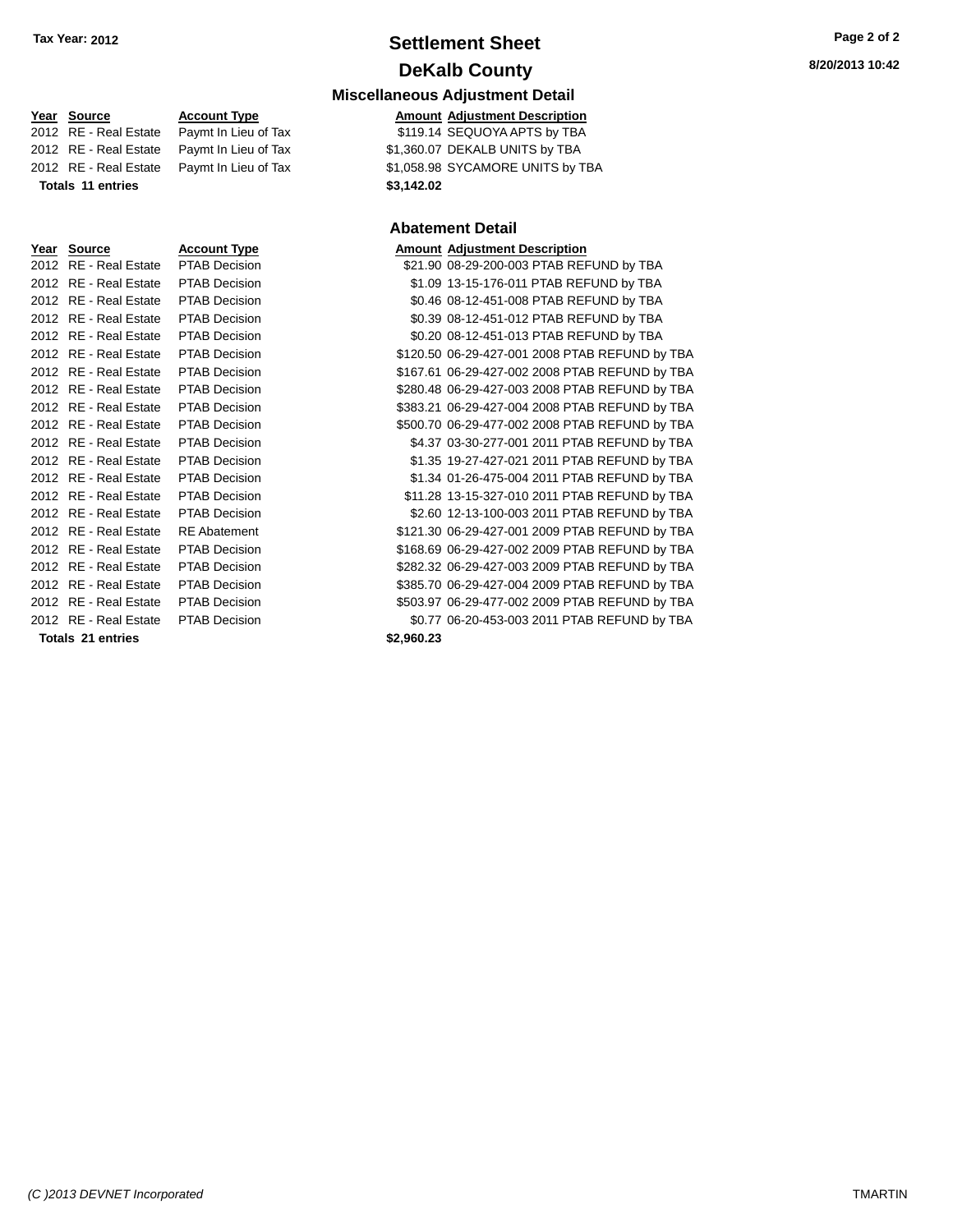## **Settlement Sheet Tax Year: 2012 Page 1 of 2 DeKalb County 002 - FOREST PRESERVE**

**8/20/2013 10:42**

#### **Current Year Taxes Paid**

| ٠ | <b>Real Estate</b>             | \$888,848.47 |
|---|--------------------------------|--------------|
| ٠ | Railroad                       | \$4,488.92   |
| ٠ | Mobile Home                    | \$0.00       |
| ٠ | Misc. Adjustments              | \$193.94     |
| ٠ | <b>Prior Year Real Estate</b>  | (\$2,156.91) |
| ٠ | Prior Year Mobile Home         | \$0.00       |
|   | + Prior Year Misc. Adjustments | \$37.60      |
|   | Abatements/Refunds             | \$216.65     |
|   | <b>Total Collected</b>         | \$891,195.37 |
| ٠ | Hold Back                      | \$0.00       |
| ٠ | <b>County Trustee</b>          |              |
|   | <b>Forfeited Tax</b>           |              |
|   | Total                          | \$891,195.37 |

|     | <b>Current Year Taxes Due</b>  |                |  |  |  |
|-----|--------------------------------|----------------|--|--|--|
|     | <b>Original Amount Due</b>     | \$1,484,343.85 |  |  |  |
| ٠   | Supplements                    | \$23,919.33    |  |  |  |
|     | Cancellations                  | \$24,959.80    |  |  |  |
|     | Abatements/Refunds             | \$216.65       |  |  |  |
| ٠   | Mobile Home                    | \$0.00         |  |  |  |
| +/- | Road & Bridge Transfer         | \$0.00         |  |  |  |
| ٠   | Misc. Adjustments              | \$193.94       |  |  |  |
|     | <b>Adjusted Amount Due</b>     | \$1,483,280.67 |  |  |  |
| ٠   | Prior Year Real EstateTax      | (\$2,156.91)   |  |  |  |
|     | Prior Year Mobile Home Tax     | \$0.00         |  |  |  |
|     | + Prior Year Misc. Adjustments | \$37.60        |  |  |  |
|     | <b>Total Amount Due</b>        | \$1,481,161.36 |  |  |  |

### **Distribution Summary**

| <b>Tax Distribution Date</b>         | Amount       |
|--------------------------------------|--------------|
| 05/31/2013                           | \$158,190.19 |
| 06/28/2013                           | \$613,766.38 |
| 07/26/2013                           | \$16,750.20  |
| 08/23/2013                           | \$102,488.60 |
| <b>Totals: 4 Distributions</b>       | \$891,195.37 |
| <b>Grand Totals: 4 Distributions</b> | \$891,195.37 |

#### **Fund Summary**

| Fund                                                | <b>Amount Collected</b> | Previously<br><b>Distributed</b> | Current<br><b>Distribution</b> | Amount<br>Available | <b>Interest</b> | <b>PY Over</b><br><b>Distrib</b> |
|-----------------------------------------------------|-------------------------|----------------------------------|--------------------------------|---------------------|-----------------|----------------------------------|
| 001 - CORPORATE                                     | \$666,495.63            | \$589,847.78                     | \$76,647.85                    | \$0.00              | \$0.00          | \$0.00                           |
| $005 - I. M. R. F.$                                 | \$150.135.22            | \$132,869.48                     | \$17,265.74                    | \$0.00              | \$0.00          | \$0.00                           |
| 035 - TORT JUDGEMENTS/LIABILITY<br><b>INSURANCE</b> | \$60.143.21             | \$53,226.67                      | \$6.916.54                     | \$0.00              | \$0.00          | \$0.00                           |
| 047 - SOCIAL SECURITY                               | \$14,421.31             | \$12,762.84                      | \$1.658.47                     | \$0.00              | \$0.00          | \$0.00                           |
| <b>Totals</b>                                       | \$891,195.37            | \$788,706.77                     | \$102.488.60                   | \$0.00              | \$0.00          | \$0.00                           |

### **Miscellaneous Adjustment Detail**

| Year Source              | <b>Account Type</b>       | <b>Amount Adjustment Description</b>                        |  |
|--------------------------|---------------------------|-------------------------------------------------------------|--|
| 2011 RE - Real Estate    | Back Tax Collected        | \$2.06 NIELSEN REDEMPTION 15-16-151-019 by TBA              |  |
| 2011 RE - Real Estate    | <b>Back Tax Collected</b> | \$0.38 DEK UNIVERSITY DEVEL REDEMPTION 08-16-100-009 by TBA |  |
| 2011 RE - Real Estate    | <b>Back Tax Collected</b> | \$4.36 HEYOB REDEMPTION 09-25-478-001 by TBA                |  |
| 2011 RE - Real Estate    | <b>Back Tax Collected</b> | \$9.97 MERRY OAKS REDEMPTION 06-21-353-001 by TBA           |  |
| 2011 RE - Real Estate    | <b>Back Tax Collected</b> | \$18.96 MERRY OAKS REDEMPTION 06-21-352-001 by TBA          |  |
| 2011 RE - Real Estate    | Back Tax Collected        | \$1.21 MERRY OAKS REDEMPTION 06-20-453-007 by TBA           |  |
| 2011 RE - Real Estate    | <b>Back Tax Collected</b> | \$0.66 MERRY OAKS REDEMPTION 06-20-451-001 by TBA           |  |
| 2012 RE - Real Estate    | Paymt In Lieu of Tax      | \$8.17 SUNSET VIEW APTS by TBA                              |  |
| 2012 RE - Real Estate    | Paymt In Lieu of Tax      | \$8.72 SEQUOYA APTS by TBA                                  |  |
| 2012 RE - Real Estate    | Paymt In Lieu of Tax      | \$99.54 DEKALB UNITS by TBA                                 |  |
| 2012 RE - Real Estate    | Paymt In Lieu of Tax      | \$77.51 SYCAMORE UNITS by TBA                               |  |
| <b>Totals 11 entries</b> |                           | \$231.54                                                    |  |

### **Abatement Detail**

| Year Source                         | <b>Account Type</b> | <b>Amount Adiustment Description</b>    |
|-------------------------------------|---------------------|-----------------------------------------|
| 2012 RE - Real Estate PTAB Decision |                     | \$1.60 08-29-200-003 PTAB REFUND by TBA |

**<u>Year Source</u>**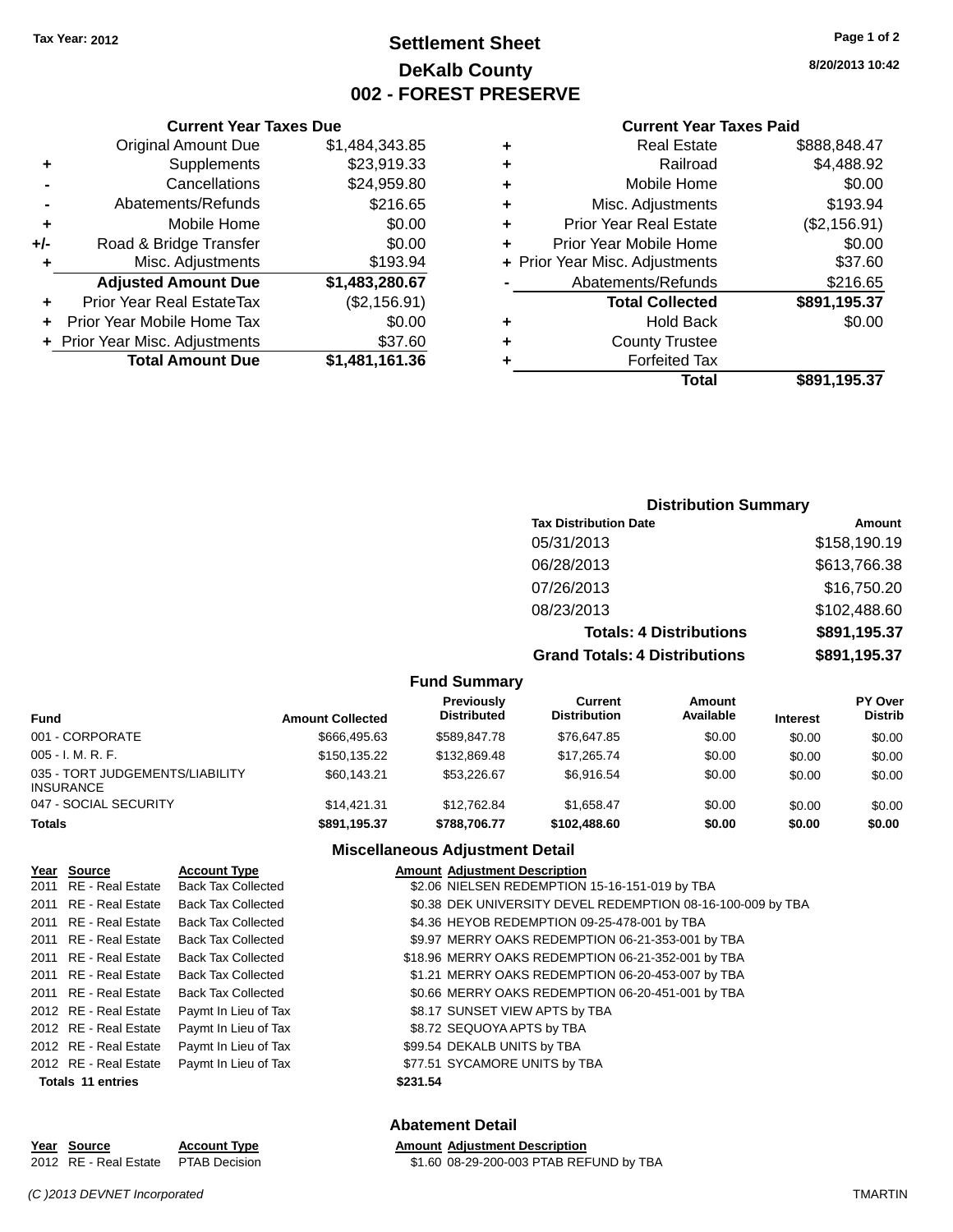| Year Source                          | <b>Account Type</b>  |          | <b>Amount Adjustment Description</b> |
|--------------------------------------|----------------------|----------|--------------------------------------|
| 2012 RE - Real Estate                | <b>PTAB Decision</b> |          | \$0.08 13-15-176-011 PTAB REF        |
| 2012 RE - Real Estate                | PTAB Decision        |          | \$0.03 08-12-451-008 PTAB REI        |
| 2012 RE - Real Estate                | <b>PTAB Decision</b> |          | \$0.03 08-12-451-012 PTAB REI        |
| 2012 RE - Real Estate                | <b>PTAB Decision</b> |          | \$0.01 08-12-451-013 PTAB REI        |
| 2012 RE - Real Estate                | PTAB Decision        |          | \$8.82 06-29-427-001 2008 PTA        |
| 2012 RE - Real Estate                | <b>PTAB Decision</b> |          | \$12.27 06-29-427-002 2008 PTA       |
| 2012 RE - Real Estate                | <b>PTAB Decision</b> |          | \$20.53 06-29-427-003 2008 PTA       |
| 2012 RE - Real Estate                | <b>PTAB Decision</b> |          | \$28.05 06-29-427-004 2008 PTA       |
| 2012 RE - Real Estate                | <b>PTAB Decision</b> |          | \$36.65 06-29-477-002 2008 PTA       |
| 2012 RE - Real Estate                | PTAB Decision        |          | \$0.32 03-30-277-001 2011 PTA        |
| 2012 RE - Real Estate                | <b>PTAB Decision</b> |          | \$0.10 19-27-427-021 2011 PTA        |
| 2012 RE - Real Estate                | <b>PTAB Decision</b> |          | \$0.10 01-26-475-004 2011 PTA        |
| 2012 RE - Real Estate                | <b>PTAB Decision</b> |          | \$0.83 13-15-327-010 2011 PTA        |
| 2012 RE - Real Estate                | <b>PTAB Decision</b> |          | \$0.19 12-13-100-003 2011 PTA        |
| 2012 RE - Real Estate                | <b>RE</b> Abatement  |          | \$8.88 06-29-427-001 2009 PTA        |
| 2012 RE - Real Estate                | <b>PTAB Decision</b> |          | \$12.35 06-29-427-002 2009 PTA       |
| 2012 RE - Real Estate                | <b>PTAB Decision</b> |          | \$20.66 06-29-427-003 2009 PTA       |
| 2012 RE - Real Estate                | <b>PTAB Decision</b> |          | \$28.23 06-29-427-004 2009 PTA       |
| 2012 RE - Real Estate                | PTAB Decision        |          | \$36.88 06-29-477-002 2009 PTA       |
| 2012 RE - Real Estate  PTAB Decision |                      |          | \$0.06 06-20-453-003 2011 PTA        |
| Totals 21 entries                    |                      | \$216.67 |                                      |

## **Settlement Sheet Tax Year: 2012 Page 2 of 2 DeKalb County Abatement Detail**

**8/20/2013 10:42**

| Year Source              | <b>Account Type</b>  |          | <b>Amount Adjustment Description</b>          |
|--------------------------|----------------------|----------|-----------------------------------------------|
| 2012 RE - Real Estate    | <b>PTAB Decision</b> |          | \$0.08 13-15-176-011 PTAB REFUND by TBA       |
| 2012 RE - Real Estate    | <b>PTAB Decision</b> |          | \$0.03 08-12-451-008 PTAB REFUND by TBA       |
| 2012 RE - Real Estate    | <b>PTAB Decision</b> |          | \$0.03 08-12-451-012 PTAB REFUND by TBA       |
| 2012 RE - Real Estate    | <b>PTAB Decision</b> |          | \$0.01 08-12-451-013 PTAB REFUND by TBA       |
| 2012 RE - Real Estate    | PTAB Decision        |          | \$8.82 06-29-427-001 2008 PTAB REFUND by TBA  |
| 2012 RE - Real Estate    | <b>PTAB Decision</b> |          | \$12.27 06-29-427-002 2008 PTAB REFUND by TBA |
| 2012 RE - Real Estate    | PTAB Decision        |          | \$20.53 06-29-427-003 2008 PTAB REFUND by TBA |
| 2012 RE - Real Estate    | PTAB Decision        |          | \$28.05 06-29-427-004 2008 PTAB REFUND by TBA |
| 2012 RE - Real Estate    | <b>PTAB Decision</b> |          | \$36.65 06-29-477-002 2008 PTAB REFUND by TBA |
| 2012 RE - Real Estate    | <b>PTAB Decision</b> |          | \$0.32 03-30-277-001 2011 PTAB REFUND by TBA  |
| 2012 RE - Real Estate    | PTAB Decision        |          | \$0.10 19-27-427-021 2011 PTAB REFUND by TBA  |
| 2012 RE - Real Estate    | PTAB Decision        |          | \$0.10 01-26-475-004 2011 PTAB REFUND by TBA  |
| 2012 RE - Real Estate    | <b>PTAB Decision</b> |          | \$0.83 13-15-327-010 2011 PTAB REFUND by TBA  |
| 2012 RE - Real Estate    | <b>PTAB Decision</b> |          | \$0.19 12-13-100-003 2011 PTAB REFUND by TBA  |
| 2012 RE - Real Estate    | <b>RE</b> Abatement  |          | \$8.88 06-29-427-001 2009 PTAB REFUND by TBA  |
| 2012 RE - Real Estate    | <b>PTAB Decision</b> |          | \$12.35 06-29-427-002 2009 PTAB REFUND by TBA |
| 2012 RE - Real Estate    | PTAB Decision        |          | \$20.66 06-29-427-003 2009 PTAB REFUND by TBA |
| 2012 RE - Real Estate    | PTAB Decision        |          | \$28.23 06-29-427-004 2009 PTAB REFUND by TBA |
| 2012 RE - Real Estate    | PTAB Decision        |          | \$36.88 06-29-477-002 2009 PTAB REFUND by TBA |
| 2012 RE - Real Estate    | <b>PTAB Decision</b> |          | \$0.06 06-20-453-003 2011 PTAB REFUND by TBA  |
| <b>Totals 21 entries</b> |                      | \$216.67 |                                               |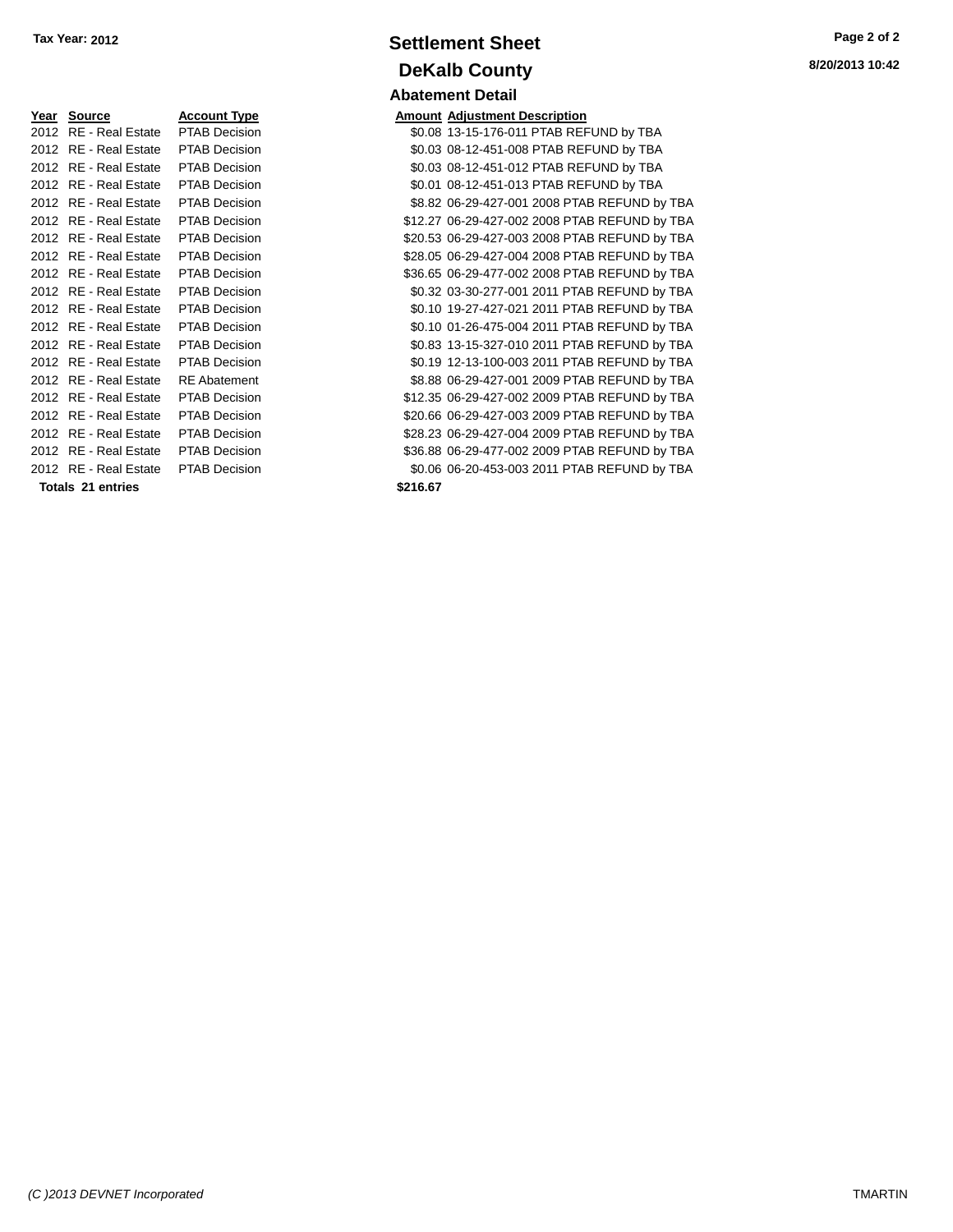**Current Year Taxes Due** Original Amount Due \$73,997.10

**Adjusted Amount Due \$73,745.11**

**Total Amount Due \$73,745.11**

**+** Supplements \$1,154.25 **-** Cancellations \$1,406.24 **-** Abatements/Refunds \$0.00 **+** Mobile Home \$0.00 **+/-** Road & Bridge Transfer \$0.00 **+** Misc. Adjustments \$0.00

**+** Prior Year Real EstateTax \$0.00 **+** Prior Year Mobile Home Tax \$0.00 **+ Prior Year Misc. Adjustments**  $$0.00$ 

## **Settlement Sheet Tax Year: 2012 Page 1 of 1 DeKalb County 003 - AFTON TOWNSHIP**

**8/20/2013 10:42**

### **Current Year Taxes Paid**

### **Distribution Summary Tax Distribution Date Amount** 05/31/2013 \$7,990.82 06/28/2013 \$31,985.47 07/26/2013 \$243.51 08/23/2013 \$3,140.49 **Totals: 4 Distributions \$43,360.29 Grand Totals: 4 Distributions \$43,360.29**

#### **Fund Summary**

| <b>Fund</b>                                         | <b>Amount Collected</b> | <b>Previously</b><br><b>Distributed</b> | Current<br><b>Distribution</b> | Amount<br>Available | <b>Interest</b> | <b>PY Over</b><br><b>Distrib</b> |
|-----------------------------------------------------|-------------------------|-----------------------------------------|--------------------------------|---------------------|-----------------|----------------------------------|
| 001 - CORPORATE                                     | \$33.421.28             | \$31,000.64                             | \$2,420.64                     | \$0.00              | \$0.00          | \$0.00                           |
| $005 - I. M. R. F.$                                 | \$3,809.20              | \$3,533.31                              | \$275.89                       | \$0.00              | \$0.00          | \$0.00                           |
| 027 - AUDIT                                         | \$441.31                | \$409.35                                | \$31.96                        | \$0.00              | \$0.00          | \$0.00                           |
| 035 - TORT JUDGEMENTS/LIABILITY<br><b>INSURANCE</b> | \$1.758.92              | \$1.631.53                              | \$127.39                       | \$0.00              | \$0.00          | \$0.00                           |
| 047 - SOCIAL SECURITY                               | \$3.517.83              | \$3,263.04                              | \$254.79                       | \$0.00              | \$0.00          | \$0.00                           |
| 054 - GENERAL ASSISTANCE                            | \$411.75                | \$381.93                                | \$29.82                        | \$0.00              | \$0.00          | \$0.00                           |
| Totals                                              | \$43,360.29             | \$40,219.80                             | \$3,140.49                     | \$0.00              | \$0.00          | \$0.00                           |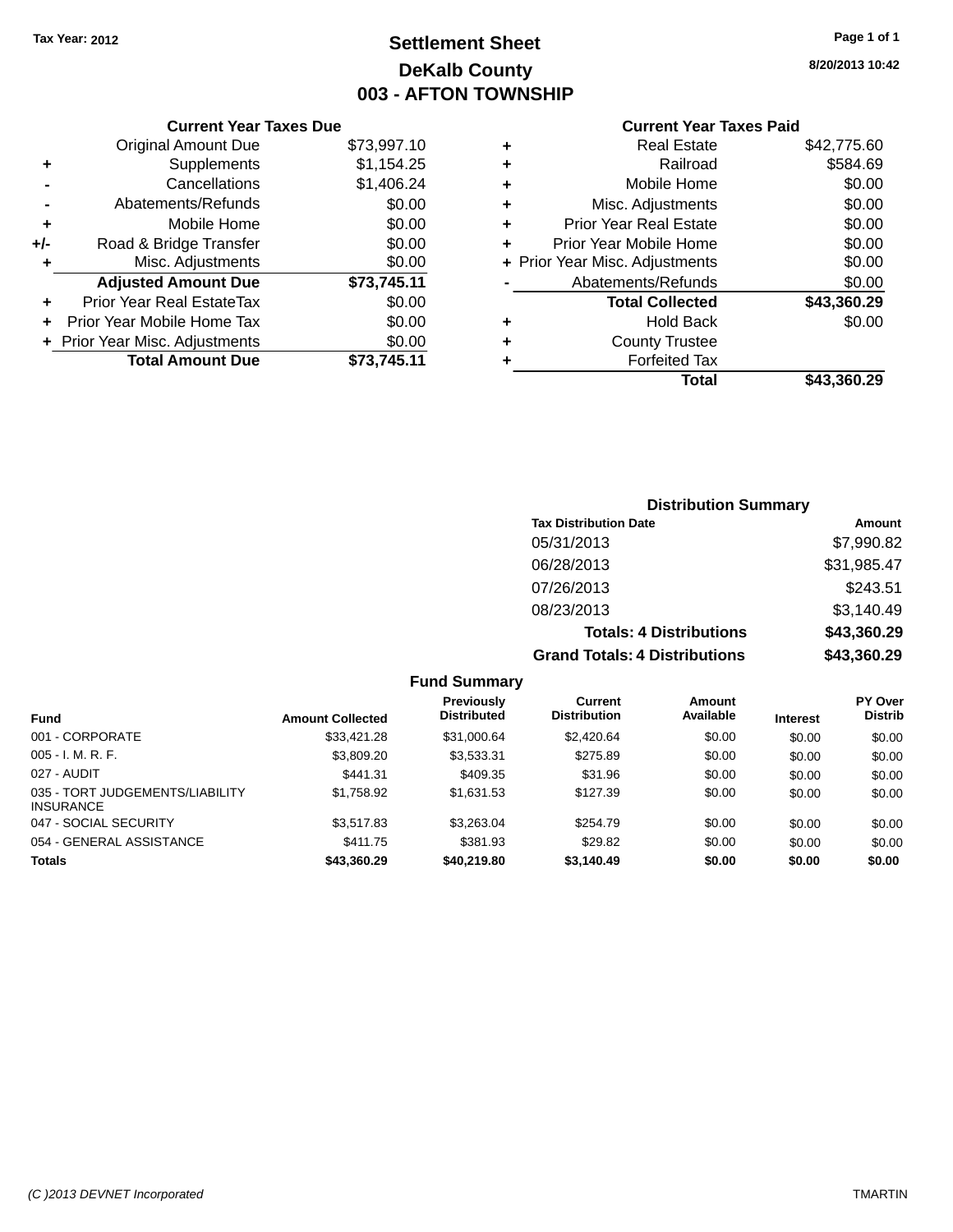## **Settlement Sheet Tax Year: 2012 Page 1 of 1 DeKalb County 004 - AFTON ROAD & BRIDGE**

**8/20/2013 10:42**

#### **Current Year Taxes Paid**

|     | <b>Current Year Taxes Due</b>    |              |  |  |  |
|-----|----------------------------------|--------------|--|--|--|
|     | <b>Original Amount Due</b>       | \$306,334.96 |  |  |  |
| ٠   | Supplements                      | \$4,510.24   |  |  |  |
|     | Cancellations                    | \$5,495.03   |  |  |  |
|     | Abatements/Refunds               | \$0.00       |  |  |  |
| ٠   | Mobile Home                      | \$0.00       |  |  |  |
| +/- | Road & Bridge Transfer           | (\$9,935.16) |  |  |  |
| ٠   | Misc. Adjustments                | \$0.00       |  |  |  |
|     | <b>Adjusted Amount Due</b>       | \$295,415.01 |  |  |  |
|     | <b>Prior Year Real EstateTax</b> | \$0.00       |  |  |  |
| ÷   | Prior Year Mobile Home Tax       | \$0.00       |  |  |  |
|     | + Prior Year Misc. Adjustments   | \$0.00       |  |  |  |
|     | <b>Total Amount Due</b>          | \$295,415.01 |  |  |  |
|     |                                  |              |  |  |  |

|   | <b>Real Estate</b>             | \$167,148.40 |
|---|--------------------------------|--------------|
| ٠ | Railroad                       | \$2,420.51   |
| ٠ | Mobile Home                    | \$0.00       |
| ٠ | Misc. Adjustments              | \$0.00       |
| ٠ | <b>Prior Year Real Estate</b>  | \$0.00       |
| ٠ | Prior Year Mobile Home         | \$0.00       |
|   | + Prior Year Misc. Adjustments | \$0.00       |
|   | Abatements/Refunds             | \$0.00       |
|   | <b>Total Collected</b>         | \$169,568.91 |
| ٠ | <b>Hold Back</b>               | \$0.00       |
| ٠ | <b>County Trustee</b>          |              |
| ٠ | <b>Forfeited Tax</b>           |              |
|   | Total                          | \$169,568.91 |
|   |                                |              |

| <b>Road and Bridge Summary</b> |             |               | <b>Distribution Summary</b>    |              |  |
|--------------------------------|-------------|---------------|--------------------------------|--------------|--|
| <b>Municipality</b>            | Amt. Due    | Amt. Distrib. | <b>Tax Distribution Date</b>   | Amount       |  |
| <b>CITY OF DEKALB</b>          | \$16,856.53 | \$9,935.16    | 05/31/2013                     | \$31,225.17  |  |
| <b>Totals</b>                  | \$16,856.53 | \$9,935.16    | 06/28/2013                     | \$125,120.78 |  |
|                                |             |               | 07/26/2013                     | \$951.50     |  |
|                                |             |               | 08/23/2013                     | \$12,271.46  |  |
|                                |             |               | <b>Totals: 4 Distributions</b> | \$169,568.91 |  |

**Grand Totals: 4 Distributions \$169,568.91**

|                              |                         | <b>Fund Summary</b>              |                                |                     |                 |                                  |
|------------------------------|-------------------------|----------------------------------|--------------------------------|---------------------|-----------------|----------------------------------|
| Fund                         | <b>Amount Collected</b> | Previously<br><b>Distributed</b> | Current<br><b>Distribution</b> | Amount<br>Available | <b>Interest</b> | <b>PY Over</b><br><b>Distrib</b> |
| 007 - ROAD AND BRIDGE        | \$99.051.98             | \$91,887.82                      | \$7,164,16                     | \$0.00              | \$0.00          | \$0.00                           |
| 008 - BRIDGE CONST W/COUNTY  | \$8.784.04              | \$8.147.84                       | \$636.20                       | \$0.00              | \$0.00          | \$0.00                           |
| 009 - PERMANENT ROAD         | \$47,083.02             | \$43,672.96                      | \$3,410.06                     | \$0.00              | \$0.00          | \$0.00                           |
| 010 - EQUIPMENT AND BUILDING | \$14,649.87             | \$13,588.83                      | \$1.061.04                     | \$0.00              | \$0.00          | \$0.00                           |
| <b>Totals</b>                | \$169,568.91            | \$157.297.45                     | \$12,271.46                    | \$0.00              | \$0.00          | \$0.00                           |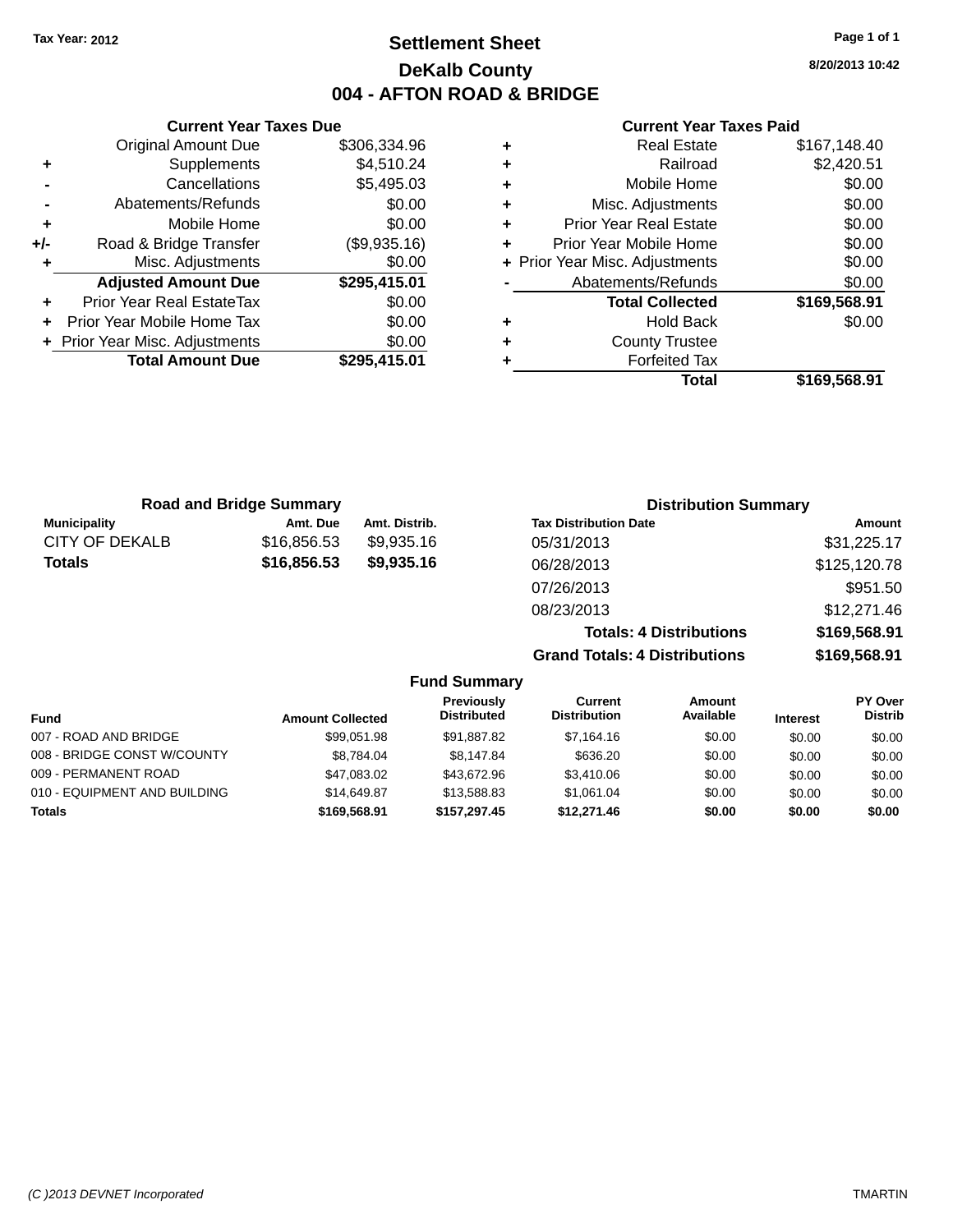## **Settlement Sheet Tax Year: 2012 Page 1 of 1 DeKalb County 005 - CLINTON TOWNSHIP**

**8/20/2013 10:42**

### **Current Year Taxes Paid**

|       | <b>Current Year Taxes Due</b>  |             |
|-------|--------------------------------|-------------|
|       | <b>Original Amount Due</b>     | \$92,811.60 |
| ٠     | Supplements                    | \$369.62    |
|       | Cancellations                  | \$410.62    |
|       | Abatements/Refunds             | \$0.00      |
| ٠     | Mobile Home                    | \$0.00      |
| $+/-$ | Road & Bridge Transfer         | \$0.00      |
| ٠     | Misc. Adjustments              | \$0.00      |
|       | <b>Adjusted Amount Due</b>     | \$92,770.60 |
| ٠     | Prior Year Real EstateTax      | \$0.00      |
|       | Prior Year Mobile Home Tax     | \$0.00      |
|       | + Prior Year Misc. Adjustments | \$0.00      |
|       | <b>Total Amount Due</b>        | \$92,770.60 |
|       |                                |             |

| ٠ | <b>Real Estate</b>             | \$53,595.98 |
|---|--------------------------------|-------------|
| ٠ | Railroad                       | \$820.11    |
| ٠ | Mobile Home                    | \$0.00      |
| ٠ | Misc. Adjustments              | \$0.00      |
| ٠ | <b>Prior Year Real Estate</b>  | \$0.00      |
| ٠ | Prior Year Mobile Home         | \$0.00      |
|   | + Prior Year Misc. Adjustments | \$0.00      |
|   | Abatements/Refunds             | \$0.00      |
|   | <b>Total Collected</b>         | \$54,416.09 |
| ٠ | <b>Hold Back</b>               | \$0.00      |
| ٠ | <b>County Trustee</b>          |             |
| ٠ | <b>Forfeited Tax</b>           |             |
|   | Total                          | \$54,416.09 |
|   |                                |             |

### **Distribution Summary Tax Distribution Date Amount** 05/31/2013 \$12,719.96 06/28/2013 \$36,468.54 07/26/2013 \$1,168.92 08/23/2013 \$4,058.67 **Totals: 4 Distributions \$54,416.09 Grand Totals: 4 Distributions \$54,416.09**

|                                                     |                         | <b>Fund Summary</b>                     |                                |                     |                 |                                  |
|-----------------------------------------------------|-------------------------|-----------------------------------------|--------------------------------|---------------------|-----------------|----------------------------------|
| <b>Fund</b>                                         | <b>Amount Collected</b> | <b>Previously</b><br><b>Distributed</b> | Current<br><b>Distribution</b> | Amount<br>Available | <b>Interest</b> | <b>PY Over</b><br><b>Distrib</b> |
| 001 - CORPORATE                                     | \$44.971.54             | \$41.617.29                             | \$3,354.25                     | \$0.00              | \$0.00          | \$0.00                           |
| $005 - I. M. R. F.$                                 | \$29.93                 | \$27.70                                 | \$2.23                         | \$0.00              | \$0.00          | \$0.00                           |
| 027 - AUDIT                                         | \$29.93                 | \$27.70                                 | \$2.23                         | \$0.00              | \$0.00          | \$0.00                           |
| 035 - TORT JUDGEMENTS/LIABILITY<br><b>INSURANCE</b> | \$1,173.42              | \$1,085.90                              | \$87.52                        | \$0.00              | \$0.00          | \$0.00                           |
| 047 - SOCIAL SECURITY                               | \$2,346.86              | \$2.171.82                              | \$175.04                       | \$0.00              | \$0.00          | \$0.00                           |
| 054 - GENERAL ASSISTANCE                            | \$5,864.41              | \$5.427.01                              | \$437.40                       | \$0.00              | \$0.00          | \$0.00                           |
| <b>Totals</b>                                       | \$54,416.09             | \$50,357.42                             | \$4,058.67                     | \$0.00              | \$0.00          | \$0.00                           |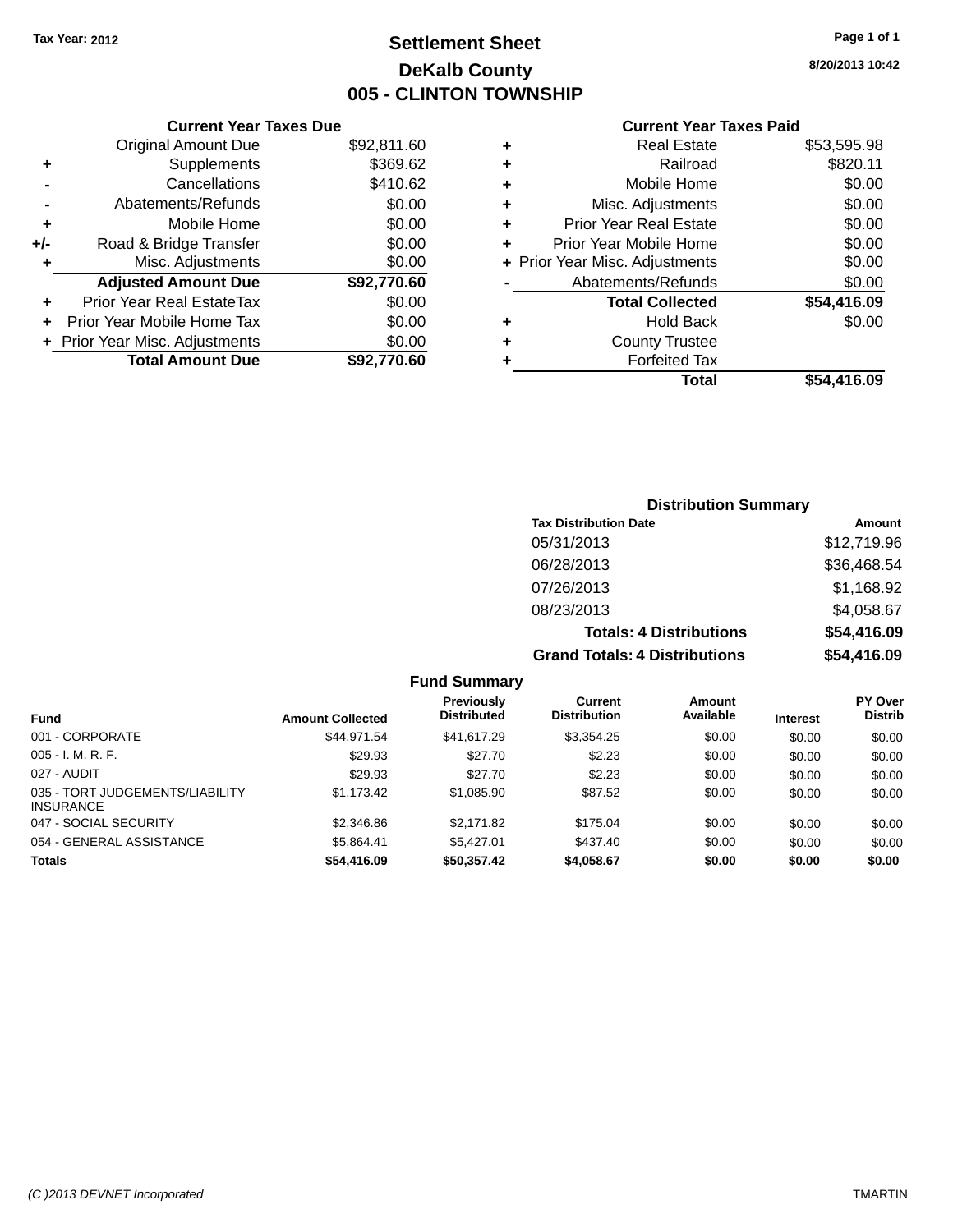## **Settlement Sheet Tax Year: 2012 Page 1 of 1 DeKalb County 006 - CLINTON TWP LIBRARY**

**8/20/2013 10:42**

| <b>Current Year Taxes Paid</b> |  |  |
|--------------------------------|--|--|
|                                |  |  |

|     | <b>Current Year Taxes Due</b>  |             |
|-----|--------------------------------|-------------|
|     | <b>Original Amount Due</b>     | \$84,741.01 |
| ٠   | Supplements                    | \$337.49    |
|     | Cancellations                  | \$374.90    |
|     | Abatements/Refunds             | \$0.00      |
| ٠   | Mobile Home                    | \$0.00      |
| +/- | Road & Bridge Transfer         | \$0.00      |
| ۰   | Misc. Adjustments              | \$0.00      |
|     | <b>Adjusted Amount Due</b>     | \$84,703.60 |
| ٠   | Prior Year Real EstateTax      | \$0.00      |
|     | Prior Year Mobile Home Tax     | \$0.00      |
|     | + Prior Year Misc. Adjustments | \$0.00      |
|     | <b>Total Amount Due</b>        | \$84.703.60 |
|     |                                |             |

| ٠ | Real Estate                    | \$48,935.27 |
|---|--------------------------------|-------------|
| ٠ | Railroad                       | \$748.79    |
| ٠ | Mobile Home                    | \$0.00      |
| ٠ | Misc. Adjustments              | \$0.00      |
| ٠ | <b>Prior Year Real Estate</b>  | \$0.00      |
| ٠ | Prior Year Mobile Home         | \$0.00      |
|   | + Prior Year Misc. Adjustments | \$0.00      |
|   | Abatements/Refunds             | \$0.00      |
|   | <b>Total Collected</b>         | \$49,684.06 |
| ٠ | Hold Back                      | \$0.00      |
| ٠ | <b>County Trustee</b>          |             |
| ٠ | <b>Forfeited Tax</b>           |             |
|   | Total                          | \$49,684.06 |
|   |                                |             |

|               |                                         |                                       | <b>Distribution Summary</b>    |          |                                  |
|---------------|-----------------------------------------|---------------------------------------|--------------------------------|----------|----------------------------------|
|               |                                         | <b>Tax Distribution Date</b>          |                                |          | Amount                           |
|               |                                         | 05/31/2013                            |                                |          | \$11,613.80                      |
|               |                                         | 06/28/2013                            |                                |          | \$33,297.28                      |
|               |                                         | 07/26/2013                            |                                |          | \$1,067.32                       |
|               |                                         | 08/23/2013                            |                                |          | \$3,705.66                       |
|               |                                         |                                       | <b>Totals: 4 Distributions</b> |          | \$49,684.06                      |
|               |                                         | <b>Grand Totals: 4 Distributions</b>  |                                |          | \$49,684.06                      |
|               | <b>Fund Summary</b>                     |                                       |                                |          |                                  |
| unt Collected | <b>Previously</b><br><b>Distributed</b> | <b>Current</b><br><b>Distribution</b> | Amount<br>Available            | Interest | <b>PY Over</b><br><b>Distrib</b> |

| Fund          | <b>Amount Collected</b> | Previously<br><b>Distributed</b> | Current<br><b>Distribution</b> | Amount<br>Available | Interest | <b>PY Over</b><br>Distrib |
|---------------|-------------------------|----------------------------------|--------------------------------|---------------------|----------|---------------------------|
| 016 - LIBRARY | \$49,684.06             | \$45.978.40                      | \$3.705.66                     | \$0.00              | \$0.00   | \$0.00                    |
| Totals        | \$49,684.06             | \$45,978,40                      | \$3,705.66                     | \$0.00              | \$0.00   | \$0.00                    |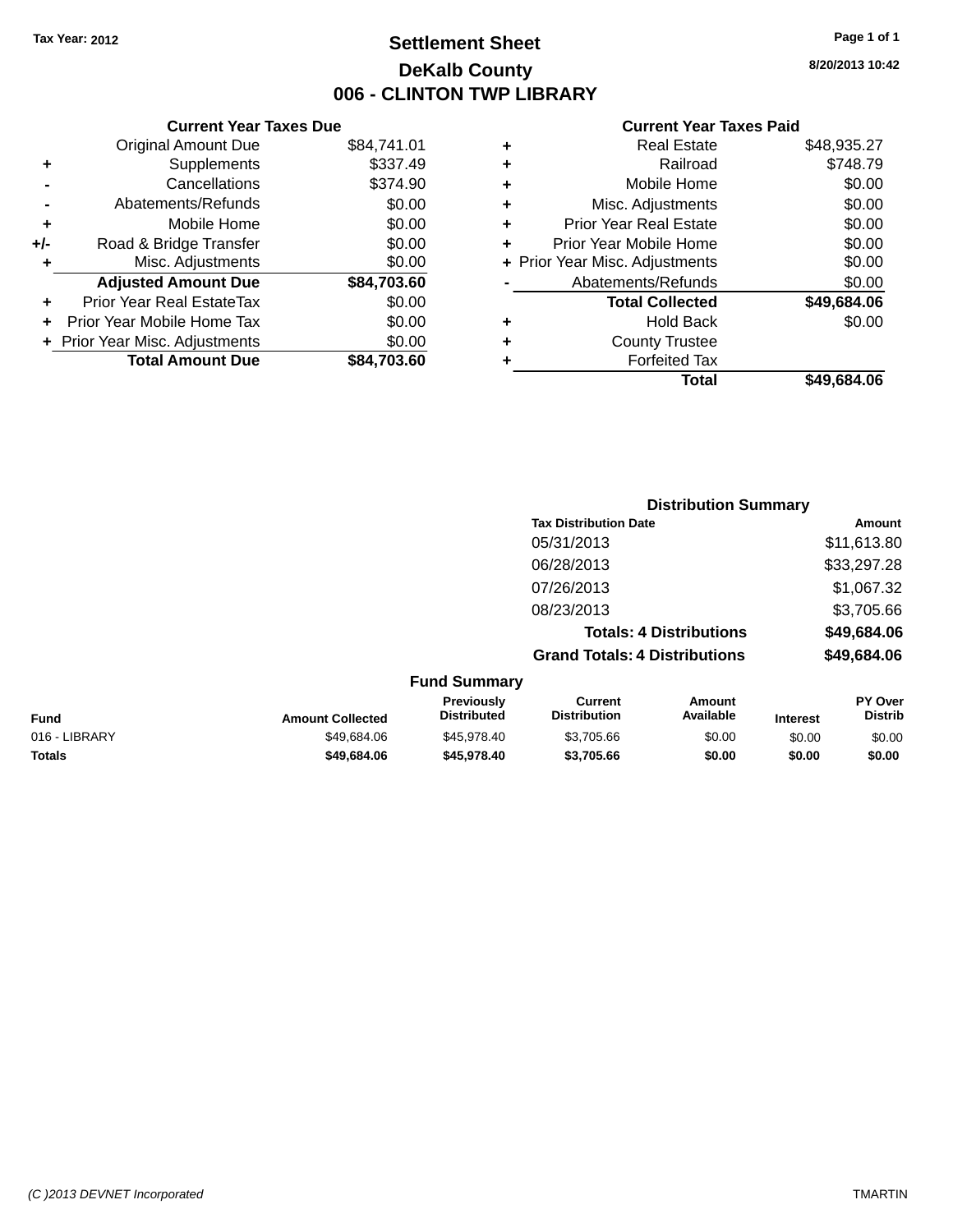## **Settlement Sheet Tax Year: 2012 Page 1 of 1 DeKalb County 007 - CLINTON TWP CEMETERY**

**8/20/2013 10:42**

| <b>Current Year Taxes Due</b> |                                |
|-------------------------------|--------------------------------|
| Original Amount Due           | \$22,052.66                    |
| Supplements                   | \$87.83                        |
| Cancellations                 | \$97.56                        |
| Abatements/Refunds            | \$0.00                         |
| Mobile Home                   | \$0.00                         |
| Road & Bridge Transfer        | \$0.00                         |
| Misc. Adjustments             | \$0.00                         |
| <b>Adjusted Amount Due</b>    | \$22,042.93                    |
| Prior Year Real EstateTax     | \$0.00                         |
| Prior Year Mobile Home Tax    | \$0.00                         |
|                               | \$0.00                         |
| <b>Total Amount Due</b>       | \$22,042.93                    |
|                               | + Prior Year Misc. Adjustments |

| ٠ | <b>Real Estate</b>             | \$12,734.74 |
|---|--------------------------------|-------------|
| ٠ | Railroad                       | \$194.87    |
| ٠ | Mobile Home                    | \$0.00      |
| ٠ | Misc. Adjustments              | \$0.00      |
| ٠ | <b>Prior Year Real Estate</b>  | \$0.00      |
| ٠ | Prior Year Mobile Home         | \$0.00      |
|   | + Prior Year Misc. Adjustments | \$0.00      |
|   | Abatements/Refunds             | \$0.00      |
|   | <b>Total Collected</b>         | \$12,929.61 |
| ٠ | <b>Hold Back</b>               | \$0.00      |
| ٠ | <b>County Trustee</b>          |             |
| ٠ | <b>Forfeited Tax</b>           |             |
|   | <b>Total</b>                   | \$12,929.61 |
|   |                                |             |

|                     | <b>Distribution Summary</b>          |             |
|---------------------|--------------------------------------|-------------|
|                     | <b>Tax Distribution Date</b>         | Amount      |
|                     | 05/31/2013                           | \$3,022.29  |
|                     | 06/28/2013                           | \$8,665.17  |
|                     | 07/26/2013                           | \$277.73    |
|                     | 08/23/2013                           | \$964.42    |
|                     | <b>Totals: 4 Distributions</b>       | \$12,929.61 |
|                     | <b>Grand Totals: 4 Distributions</b> | \$12,929.61 |
| <b>Fund Summary</b> |                                      |             |

| <b>Fund</b>    | <b>Amount Collected</b> | <b>Previously</b><br><b>Distributed</b> | Current<br><b>Distribution</b> | Amount<br><b>Available</b> | <b>Interest</b> | PY Over<br><b>Distrib</b> |
|----------------|-------------------------|-----------------------------------------|--------------------------------|----------------------------|-----------------|---------------------------|
| 017 - CEMETERY | \$12,929.61             | \$11,965.19                             | \$964.42                       | \$0.00                     | \$0.00          | \$0.00                    |
| Totals         | \$12,929.61             | \$11,965.19                             | \$964.42                       | \$0.00                     | \$0.00          | \$0.00                    |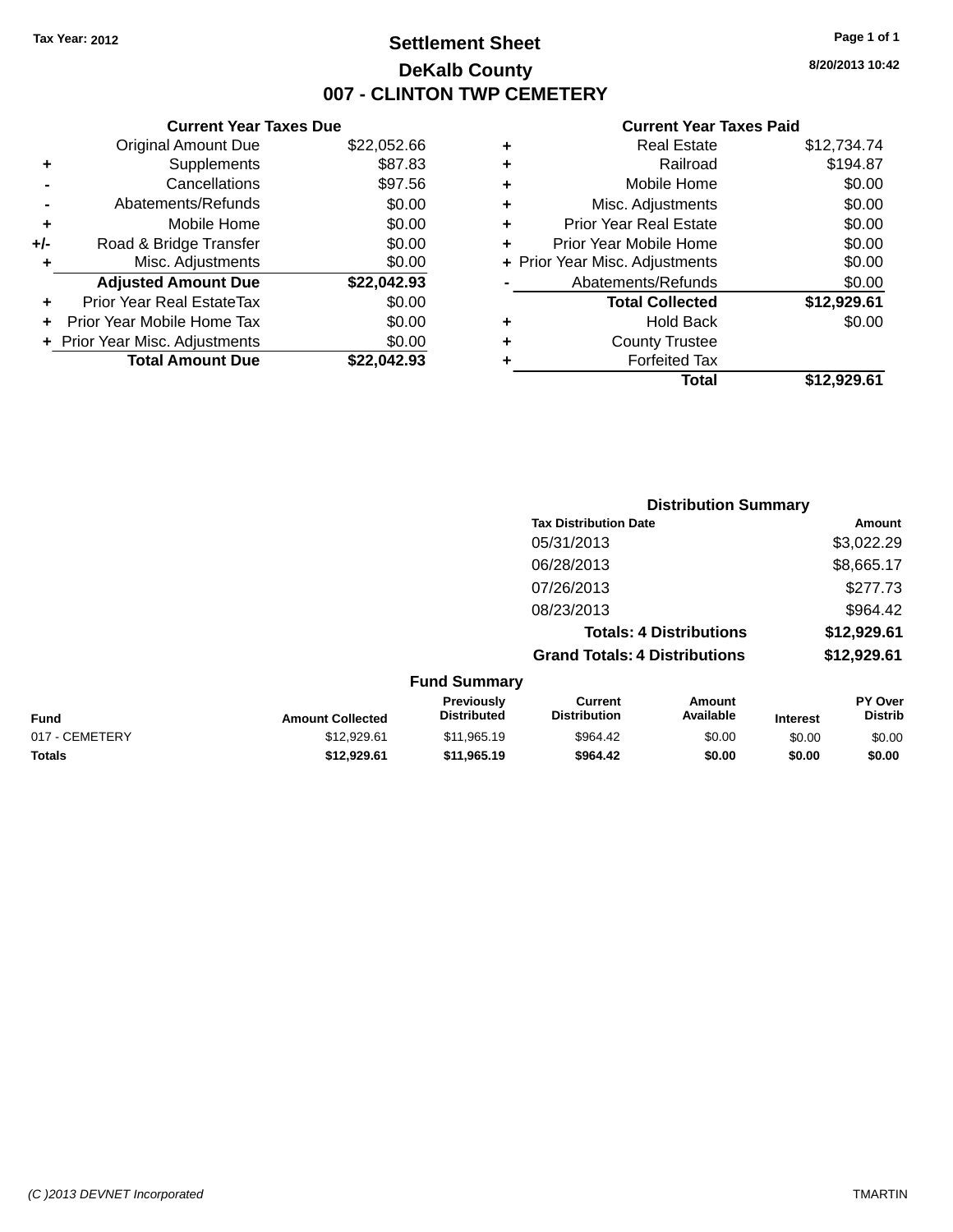## **Settlement Sheet Tax Year: 2012 Page 1 of 1 DeKalb County 008 - CLINTON COMM BLDG**

**8/20/2013 10:42**

|     | <b>Current Year Taxes Due</b>            |            |  |  |  |  |  |
|-----|------------------------------------------|------------|--|--|--|--|--|
|     | <b>Original Amount Due</b><br>\$9,003.99 |            |  |  |  |  |  |
| ٠   | Supplements                              | \$35.86    |  |  |  |  |  |
|     | Cancellations                            | \$39.83    |  |  |  |  |  |
|     | Abatements/Refunds                       | \$0.00     |  |  |  |  |  |
| ٠   | Mobile Home                              | \$0.00     |  |  |  |  |  |
| +/- | Road & Bridge Transfer                   | \$0.00     |  |  |  |  |  |
| ٠   | Misc. Adjustments                        | \$0.00     |  |  |  |  |  |
|     | <b>Adjusted Amount Due</b>               | \$9,000.02 |  |  |  |  |  |
| ٠   | Prior Year Real EstateTax                | \$0.00     |  |  |  |  |  |
| ÷   | Prior Year Mobile Home Tax               | \$0.00     |  |  |  |  |  |
|     | Prior Year Misc. Adjustments             | \$0.00     |  |  |  |  |  |
|     | <b>Total Amount Due</b>                  | \$9.000.02 |  |  |  |  |  |

|   | <b>Real Estate</b>             | \$5,199.59 |
|---|--------------------------------|------------|
| ٠ | Railroad                       | \$79.56    |
| ٠ | Mobile Home                    | \$0.00     |
| ٠ | Misc. Adjustments              | \$0.00     |
| ٠ | <b>Prior Year Real Estate</b>  | \$0.00     |
| ٠ | Prior Year Mobile Home         | \$0.00     |
|   | + Prior Year Misc. Adjustments | \$0.00     |
|   | Abatements/Refunds             | \$0.00     |
|   | <b>Total Collected</b>         | \$5,279.15 |
| ٠ | Hold Back                      | \$0.00     |
| ٠ | <b>County Trustee</b>          |            |
| ٠ | <b>Forfeited Tax</b>           |            |
|   | Total                          | \$5,279.15 |
|   |                                |            |

|                 |                         |                                  | <b>Distribution Summary</b>           |                     |                 |                           |  |
|-----------------|-------------------------|----------------------------------|---------------------------------------|---------------------|-----------------|---------------------------|--|
|                 |                         |                                  | <b>Tax Distribution Date</b>          |                     |                 | Amount                    |  |
|                 |                         |                                  | 05/31/2013                            |                     |                 | \$1,234.04                |  |
|                 |                         |                                  | 06/28/2013                            |                     |                 | \$3,537.98                |  |
|                 |                         |                                  | 07/26/2013                            |                     |                 | \$113.42                  |  |
|                 |                         |                                  | 08/23/2013                            |                     |                 | \$393.71                  |  |
|                 |                         |                                  | <b>Totals: 4 Distributions</b>        |                     |                 | \$5,279.15                |  |
|                 |                         |                                  | <b>Grand Totals: 4 Distributions</b>  |                     |                 | \$5,279.15                |  |
|                 |                         | <b>Fund Summary</b>              |                                       |                     |                 |                           |  |
| <b>Fund</b>     | <b>Amount Collected</b> | Previously<br><b>Distributed</b> | <b>Current</b><br><b>Distribution</b> | Amount<br>Available | <b>Interest</b> | PY Over<br><b>Distrib</b> |  |
| 001 - CORPORATE | \$5,279.15              | \$4,885.44                       | \$393.71                              | \$0.00              | \$0.00          | \$0.00                    |  |
| <b>Totals</b>   | \$5,279.15              | \$4,885.44                       | \$393.71                              | \$0.00              | \$0.00          | \$0.00                    |  |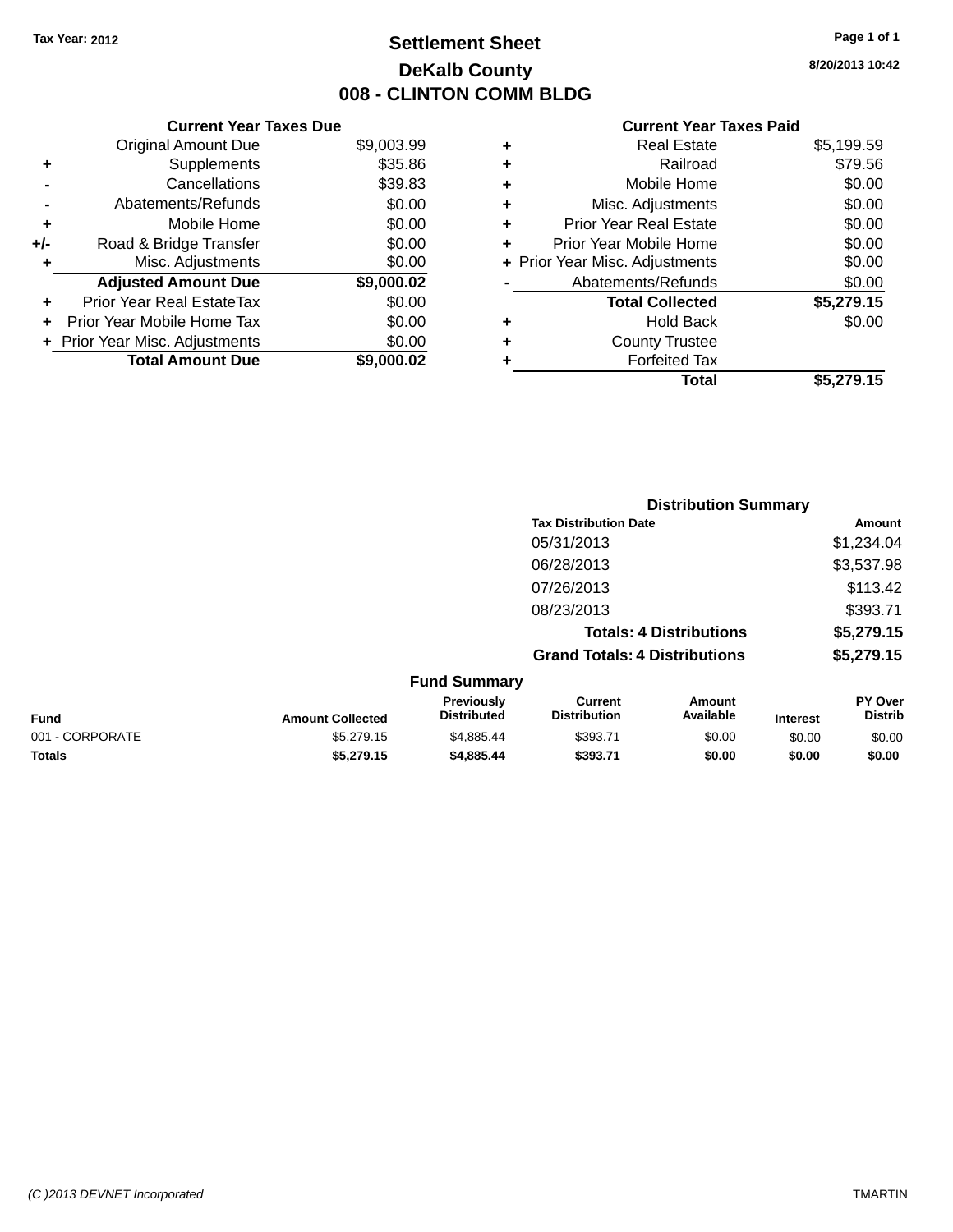## **Settlement Sheet Tax Year: 2012 Page 1 of 1 DeKalb County 009 - CLINTON ROAD & BRIDGE**

**8/20/2013 10:42**

#### **Current Year Taxes Paid**

|     | <b>Current Year Taxes Due</b>              |               |  |  |  |  |
|-----|--------------------------------------------|---------------|--|--|--|--|
|     | <b>Original Amount Due</b><br>\$242,005.63 |               |  |  |  |  |
| ٠   | \$825.61<br>Supplements                    |               |  |  |  |  |
|     | Cancellations                              | \$917.11      |  |  |  |  |
|     | Abatements/Refunds                         | \$0.00        |  |  |  |  |
| ٠   | Mobile Home                                | \$0.00        |  |  |  |  |
| +/- | Road & Bridge Transfer                     | (\$20,145.05) |  |  |  |  |
| ٠   | Misc. Adjustments                          | \$0.00        |  |  |  |  |
|     | <b>Adjusted Amount Due</b>                 | \$221,769.08  |  |  |  |  |
|     | <b>Prior Year Real EstateTax</b>           | \$0.00        |  |  |  |  |
|     | Prior Year Mobile Home Tax                 | \$0.00        |  |  |  |  |
|     | + Prior Year Misc. Adjustments             | \$0.00        |  |  |  |  |
|     | <b>Total Amount Due</b>                    | \$221.769.08  |  |  |  |  |
|     |                                            |               |  |  |  |  |

| <b>Real Estate</b>                 | \$119,712.07 |  |  |  |  |
|------------------------------------|--------------|--|--|--|--|
| Railroad                           | \$2,032.30   |  |  |  |  |
| Mobile Home                        | \$0.00       |  |  |  |  |
| Misc. Adjustments                  | \$0.00       |  |  |  |  |
| <b>Prior Year Real Estate</b><br>٠ |              |  |  |  |  |
| Prior Year Mobile Home             | \$0.00       |  |  |  |  |
| + Prior Year Misc. Adjustments     | \$0.00       |  |  |  |  |
| Abatements/Refunds                 | \$0.00       |  |  |  |  |
| <b>Total Collected</b>             | \$121,744.37 |  |  |  |  |
| <b>Hold Back</b>                   | \$0.00       |  |  |  |  |
| <b>County Trustee</b>              |              |  |  |  |  |
| <b>Forfeited Tax</b>               |              |  |  |  |  |
| Total                              | \$121,744.37 |  |  |  |  |
|                                    |              |  |  |  |  |

| <b>Road and Bridge Summary</b> |             |               | <b>Distribution Summary</b>    |              |
|--------------------------------|-------------|---------------|--------------------------------|--------------|
| <b>Municipality</b>            | Amt. Due    | Amt. Distrib. | <b>Tax Distribution Date</b>   | Amount       |
| <b>VILLAGE OF WATERMAN</b>     | \$34,284.97 | \$20,145.05   | 05/31/2013                     | \$28,411.31  |
| <b>Totals</b>                  | \$34,284.97 | \$20,145.05   | 06/28/2013                     | \$81,656.65  |
|                                |             |               | 07/26/2013                     | \$2,610.95   |
|                                |             |               | 08/23/2013                     | \$9,065.46   |
|                                |             |               | <b>Totals: 4 Distributions</b> | \$121,744.37 |

**Grand Totals: 4 Distributions \$121,744.37**

| <b>Fund Summary</b>                           |                         |                                  |                                |                     |                 |                                  |
|-----------------------------------------------|-------------------------|----------------------------------|--------------------------------|---------------------|-----------------|----------------------------------|
| <b>Fund</b>                                   | <b>Amount Collected</b> | Previously<br><b>Distributed</b> | Current<br><b>Distribution</b> | Amount<br>Available | <b>Interest</b> | <b>PY Over</b><br><b>Distrib</b> |
| 007 - ROAD AND BRIDGE                         | \$48,452.81             | \$44,853.87                      | \$3,598.94                     | \$0.00              | \$0.00          | \$0.00                           |
| 009 - PERMANENT ROAD                          | \$49.836.67             | \$46,119.56                      | \$3.717.11                     | \$0.00              | \$0.00          | \$0.00                           |
| 010 - EQUIPMENT AND BUILDING                  | \$20,522,74             | \$18,992.03                      | \$1.530.71                     | \$0.00              | \$0.00          | \$0.00                           |
| 035 - TORT JUDGEMENTS/LIABILITY<br><b>INS</b> | \$2,932.15              | \$2.713.45                       | \$218.70                       | \$0.00              | \$0.00          | \$0.00                           |
| <b>Totals</b>                                 | \$121.744.37            | \$112,678.91                     | \$9,065.46                     | \$0.00              | \$0.00          | \$0.00                           |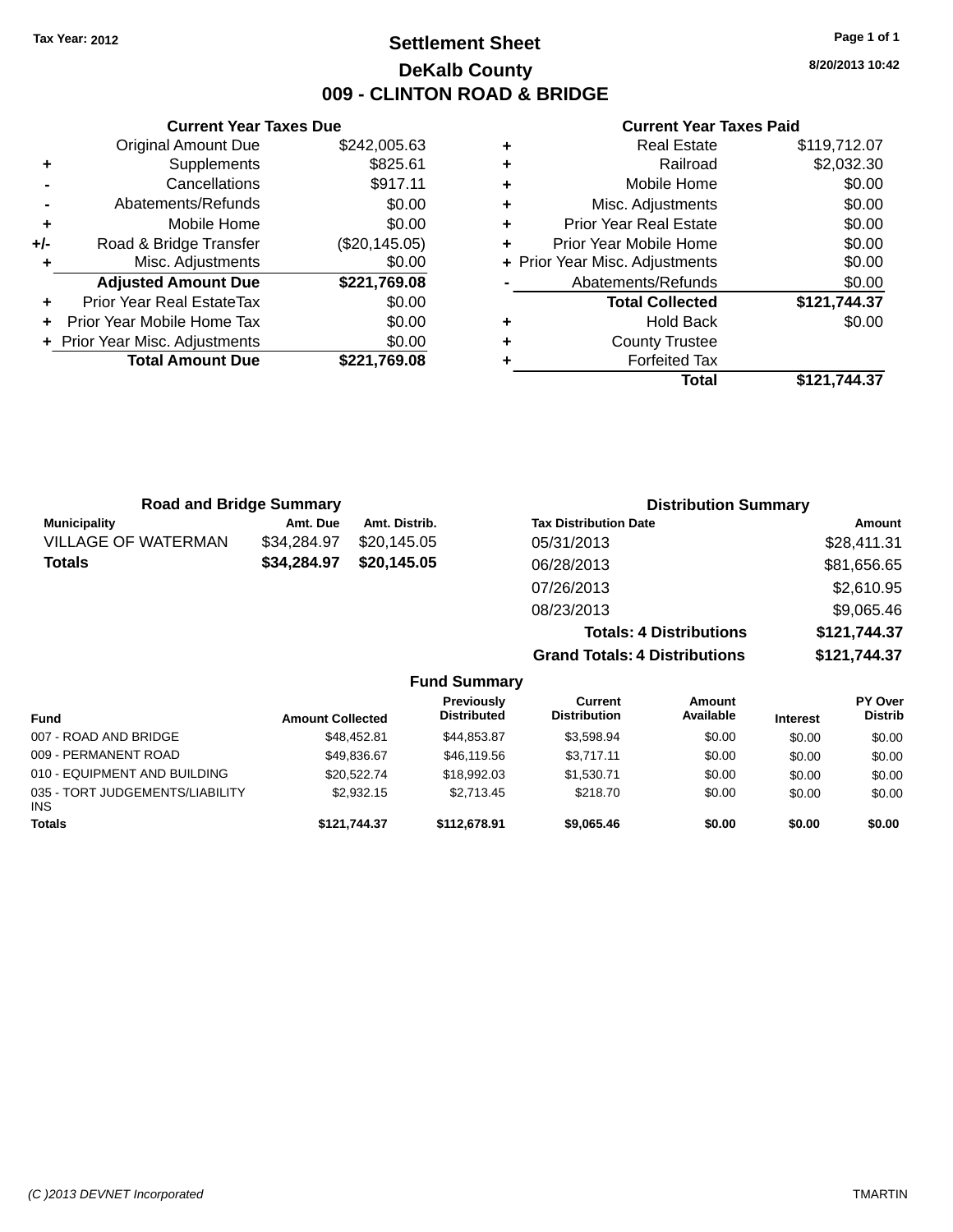## **Settlement Sheet Tax Year: 2012 Page 1 of 1 DeKalb County 010 - CORTLAND TOWNSHIP**

**8/20/2013 10:42**

#### **Current Year Taxes Paid**

|     | <b>Original Amount Due</b>     | \$241,858.80 |
|-----|--------------------------------|--------------|
| ٠   | Supplements                    | \$1,970.77   |
|     | Cancellations                  | \$2,521.80   |
|     | Abatements/Refunds             | \$0.00       |
| ٠   | Mobile Home                    | \$0.00       |
| +/- | Road & Bridge Transfer         | \$0.00       |
| ٠   | Misc. Adjustments              | \$0.00       |
|     | <b>Adjusted Amount Due</b>     | \$241,307.77 |
| ٠   | Prior Year Real EstateTax      | (\$8.20)     |
|     | Prior Year Mobile Home Tax     | \$0.00       |
|     | + Prior Year Misc. Adjustments | \$5.49       |
|     | <b>Total Amount Due</b>        | \$241,305.06 |
|     |                                |              |

**Current Year Taxes Due**

| ٠ | <b>Real Estate</b>             | \$149,712.48 |
|---|--------------------------------|--------------|
| ÷ | Railroad                       | \$561.21     |
| ٠ | Mobile Home                    | \$0.00       |
| ٠ | Misc. Adjustments              | \$0.00       |
| ٠ | <b>Prior Year Real Estate</b>  | (\$8.20)     |
| ٠ | Prior Year Mobile Home         | \$0.00       |
|   | + Prior Year Misc. Adjustments | \$5.49       |
|   | Abatements/Refunds             | \$0.00       |
|   | <b>Total Collected</b>         | \$150,270.98 |
| ٠ | Hold Back                      | \$0.00       |
| ٠ | <b>County Trustee</b>          |              |
| ٠ | <b>Forfeited Tax</b>           |              |
|   | Total                          | \$150,270.98 |
|   |                                |              |

### **Distribution Summary Tax Distribution Date Amount** 05/31/2013 \$23,048.31 06/28/2013 \$99,120.80 07/26/2013 \$4,439.50 08/23/2013 \$23,662.37 **Totals: 4 Distributions \$150,270.98 Grand Totals: 4 Distributions \$150,270.98**

#### **Fund Summary**

| <b>Fund</b>                             | <b>Amount Collected</b> | <b>Previously</b><br><b>Distributed</b> | Current<br><b>Distribution</b> | Amount<br>Available | <b>Interest</b> | <b>PY Over</b><br><b>Distrib</b> |
|-----------------------------------------|-------------------------|-----------------------------------------|--------------------------------|---------------------|-----------------|----------------------------------|
| 001 - CORPORATE                         | \$120.965.41            | \$101,917.63                            | \$19,047.78                    | \$0.00              | \$0.00          | \$0.00                           |
| $005 - I. M. R. F.$                     | \$7,277.64              | \$6.131.67                              | \$1,145.97                     | \$0.00              | \$0.00          | \$0.00                           |
| 027 - AUDIT                             | \$1,934.30              | \$1,629.72                              | \$304.58                       | \$0.00              | \$0.00          | \$0.00                           |
| 035 - TORT JUDGEMENTS/LIABILITY<br>INS. | \$7.820.41              | \$6,588.97                              | \$1.231.44                     | \$0.00              | \$0.00          | \$0.00                           |
| 047 - SOCIAL SECURITY                   | \$6,623,64              | \$5,580.65                              | \$1.042.99                     | \$0.00              | \$0.00          | \$0.00                           |
| 054 - GENERAL ASSISTANCE                | \$5,649.58              | \$4,759.97                              | \$889.61                       | \$0.00              | \$0.00          | \$0.00                           |
| <b>Totals</b>                           | \$150,270.98            | \$126,608.61                            | \$23,662.37                    | \$0.00              | \$0.00          | \$0.00                           |

#### **Miscellaneous Adjustment Detail**

| Year Source             | <b>Account Type</b>                      | <b>Amount Adiustment Description</b>         |
|-------------------------|------------------------------------------|----------------------------------------------|
|                         | 2011 RE - Real Estate Back Tax Collected | \$5.49 HEYOB REDEMPTION 09-25-478-001 by TBA |
| <b>Totals 1 entries</b> |                                          | \$5.49                                       |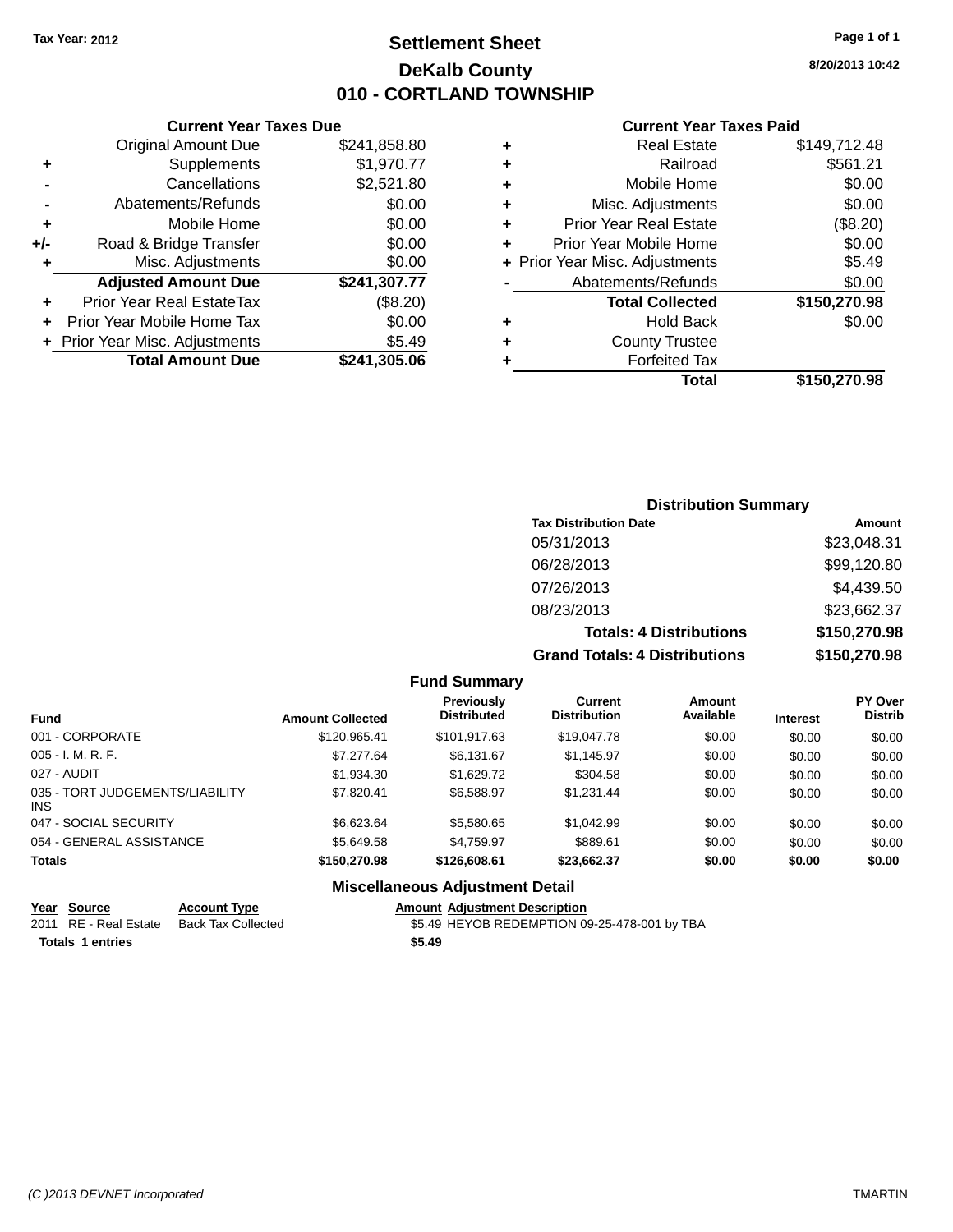## **Settlement Sheet Tax Year: 2012 Page 1 of 1 DeKalb County 011 - CORTLAND ROAD & BRIDGE**

**8/20/2013 10:42**

#### **Current Year Taxes Paid**

|     | <b>Current Year Taxes Due</b>  |               |  |  |
|-----|--------------------------------|---------------|--|--|
|     | <b>Original Amount Due</b>     | \$438,768.98  |  |  |
| ٠   | Supplements                    | \$3.784.83    |  |  |
|     | Cancellations                  | \$4,164.44    |  |  |
|     | Abatements/Refunds             | \$0.00        |  |  |
| ٠   | Mobile Home                    | \$0.00        |  |  |
| +/- | Road & Bridge Transfer         | (\$24,408.00) |  |  |
|     | \$0.00<br>Misc. Adjustments    |               |  |  |
|     | <b>Adjusted Amount Due</b>     | \$413,981.37  |  |  |
| ٠   | Prior Year Real EstateTax      | (\$14.51)     |  |  |
|     | Prior Year Mobile Home Tax     | \$0.00        |  |  |
|     | + Prior Year Misc. Adjustments | \$9.97        |  |  |
|     | <b>Total Amount Due</b>        | \$413.976.83  |  |  |
|     |                                |               |  |  |

|   | <b>Real Estate</b>             | \$247,496.04 |
|---|--------------------------------|--------------|
| ٠ | Railroad                       | \$1,007.49   |
| ٠ | Mobile Home                    | \$0.00       |
| ٠ | Misc. Adjustments              | \$0.00       |
| ٠ | <b>Prior Year Real Estate</b>  | (\$14.51)    |
| ٠ | Prior Year Mobile Home         | \$0.00       |
|   | + Prior Year Misc. Adjustments | \$9.97       |
|   | Abatements/Refunds             | \$0.00       |
|   | <b>Total Collected</b>         | \$248,498.99 |
| ٠ | <b>Hold Back</b>               | \$0.00       |
| ٠ | <b>County Trustee</b>          |              |
| ٠ | <b>Forfeited Tax</b>           |              |
|   | Total                          | \$248,498.99 |
|   |                                |              |

| <b>Road and Bridge Summary</b> |             |               | <b>Distribution Summary</b>    |              |  |
|--------------------------------|-------------|---------------|--------------------------------|--------------|--|
| <b>Municipality</b>            | Amt. Due    | Amt. Distrib. | <b>Tax Distribution Date</b>   | Amount       |  |
| TOWN OF CORTLAND               | \$12,093.63 | \$7,533,60    | 05/31/2013                     | \$38,061.79  |  |
| CITY OF DEKALB                 | \$837.28    | \$521.77      | 06/28/2013                     | \$164,031.36 |  |
| <b>VILLAGE OF MAPLE PARK</b>   | \$2,788.83  | \$1.737.86    | 07/26/2013                     | \$7,331.13   |  |
| <b>CITY OF SYCAMORE</b>        | \$23,452.88 | \$14,614.77   | 08/23/2013                     | \$39,074.71  |  |
| <b>Totals</b>                  | \$39,172.62 | \$24,408.00   | <b>Totals: 4 Distributions</b> | \$248,498.99 |  |

**Grand Totals: 4 Distributions \$248,498.99**

|                                         |                         |                                         |                                       |                            |                 | <b>**********</b>                |
|-----------------------------------------|-------------------------|-----------------------------------------|---------------------------------------|----------------------------|-----------------|----------------------------------|
|                                         |                         | <b>Fund Summary</b>                     |                                       |                            |                 |                                  |
| <b>Fund</b>                             | <b>Amount Collected</b> | <b>Previously</b><br><b>Distributed</b> | <b>Current</b><br><b>Distribution</b> | <b>Amount</b><br>Available | <b>Interest</b> | <b>PY Over</b><br><b>Distrib</b> |
| $005 - I. M. R. F.$                     | \$4.262.56              | \$3,592.08                              | \$670.48                              | \$0.00                     | \$0.00          | \$0.00                           |
| 007 - ROAD AND BRIDGE                   | \$30.072.96             | \$25,355,36                             | \$4.717.60                            | \$0.00                     | \$0.00          | \$0.00                           |
| 009 - PERMANENT ROAD                    | \$171,773,66            | \$144.754.69                            | \$27.018.97                           | \$0.00                     | \$0.00          | \$0.00                           |
| 010 - EQUIPMENT AND BUILDING            | \$27.623.64             | \$23,278.61                             | \$4.345.03                            | \$0.00                     | \$0.00          | \$0.00                           |
| 027 - AUDIT                             | \$1,852.76              | \$1,561,33                              | \$291.43                              | \$0.00                     | \$0.00          | \$0.00                           |
| 035 - TORT JUDGEMENTS/LIABILITY<br>INS. | \$9.834.74              | \$8,287.80                              | \$1.546.94                            | \$0.00                     | \$0.00          | \$0.00                           |
| 047 - SOCIAL SECURITY                   | \$3.078.67              | \$2.594.41                              | \$484.26                              | \$0.00                     | \$0.00          | \$0.00                           |
| <b>Totals</b>                           | \$248,498.99            | \$209,424.28                            | \$39,074.71                           | \$0.00                     | \$0.00          | \$0.00                           |
|                                         |                         |                                         |                                       |                            |                 |                                  |

#### **Miscellaneous Adjustment Detail**

| Year Source           | <b>Account Type</b> | <b>Amount Adiustment Description</b>         |
|-----------------------|---------------------|----------------------------------------------|
| 2011 RE - Real Estate | Back Tax Collected  | \$9.97 HEYOB REDEMPTION 09-25-478-001 by TBA |
| Totals 1 entries      |                     | \$9.97                                       |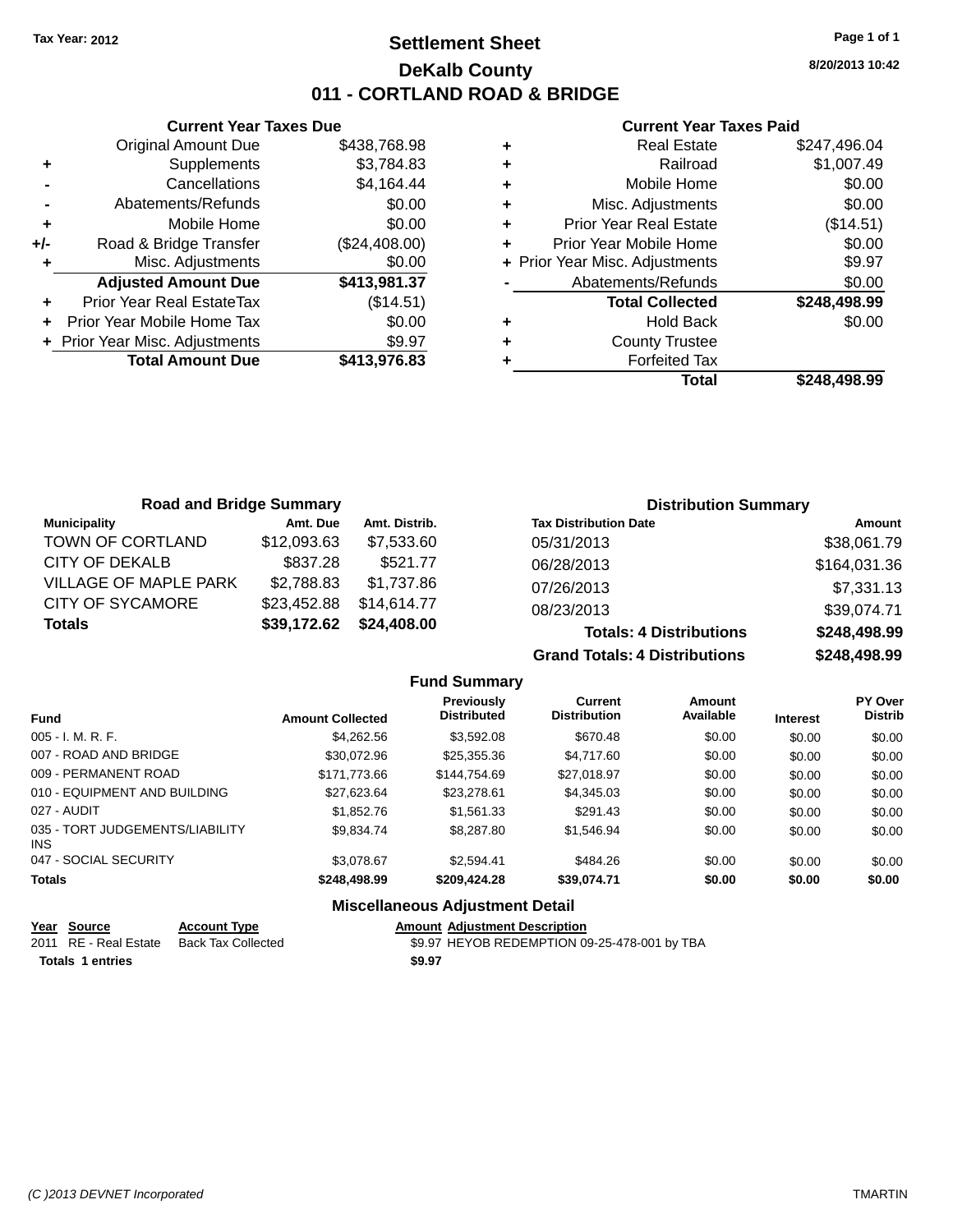## **Settlement Sheet Tax Year: 2012 Page 1 of 1 DeKalb County 012 - DEKALB TOWNSHIP**

**8/20/2013 10:42**

|     | <b>Current Year Taxes Due</b>  |              |  |  |  |  |
|-----|--------------------------------|--------------|--|--|--|--|
|     | <b>Original Amount Due</b>     | \$891,526.82 |  |  |  |  |
|     | Supplements                    | \$16,631.54  |  |  |  |  |
|     | Cancellations                  | \$32,825.77  |  |  |  |  |
|     | Abatements/Refunds             | \$3.17       |  |  |  |  |
| ٠   | \$0.00<br>Mobile Home          |              |  |  |  |  |
| +/- | Road & Bridge Transfer         | \$0.00       |  |  |  |  |
|     | Misc. Adjustments<br>\$188.33  |              |  |  |  |  |
|     | <b>Adjusted Amount Due</b>     | \$875,517.75 |  |  |  |  |
|     | Prior Year Real EstateTax      | \$178.39     |  |  |  |  |
|     | Prior Year Mobile Home Tax     | \$0.00       |  |  |  |  |
|     | + Prior Year Misc. Adjustments | \$0.69       |  |  |  |  |
|     | <b>Total Amount Due</b>        | \$875,696.83 |  |  |  |  |
|     |                                |              |  |  |  |  |

#### **Current Year Taxes Paid**

|   | Total                          | \$512,225.56 |
|---|--------------------------------|--------------|
| ٠ | <b>Forfeited Tax</b>           |              |
| ٠ | <b>County Trustee</b>          |              |
| ٠ | <b>Hold Back</b>               | \$0.00       |
|   | <b>Total Collected</b>         | \$512,225.56 |
|   | Abatements/Refunds             | \$3.17       |
|   | + Prior Year Misc. Adjustments | \$0.69       |
| ٠ | Prior Year Mobile Home         | \$0.00       |
| ٠ | <b>Prior Year Real Estate</b>  | \$178.39     |
| ٠ | Misc. Adjustments              | \$188.33     |
| ٠ | Mobile Home                    | \$0.00       |
| ÷ | Railroad                       | \$1,335.69   |
|   | <b>Real Estate</b>             | \$510,525.63 |

#### **Distribution Summary Tax Distribution Date Amount** 05/31/2013 \$90.691.69 06/28/2013 \$357,824.93 07/26/2013 \$8,734.40 08/23/2013 \$54,974.54 **Totals: 4 Distributions \$512,225.56 Grand Totals: 4 Distributions \$512,225.56 Fund Summary Fund Interest Amount Collected Distributed PY Over Distrib Amount Available Current Distribution Previously** 001 - CORPORATE \$399,137.39 \$356,300.03 \$42,837.36 \$0.00 \$0.00 \$0.00 054 - GENERAL ASSISTANCE \$113,088.17 \$100,950.99 \$12,137.18 \$0.00 \$0.00 \$0.00 **Totals \$512,225.56 \$457,251.02 \$54,974.54 \$0.00 \$0.00 \$0.00**

#### **Miscellaneous Adjustment Detail**

#### **Year Source Account Type Amount Adjustment Description**

2011 RE - Real Estate Back Tax Collected \$0.69 DEK UNIVERSITY DEVEL REDEMPTION 08-16-100-009 by TBA 2012 RE - Real Estate Paymt In Lieu of Tax \$188.33 DEKALB UNITS by TBA **Totals 2 entries \$189.02**

#### **Abatement Detail**

| Year Source                         | <b>Account Type</b>  |        | <b>Amount Adjustment Description</b>    |
|-------------------------------------|----------------------|--------|-----------------------------------------|
| 2012 RE - Real Estate PTAB Decision |                      |        | \$3.03 08-29-200-003 PTAB REFUND by TBA |
| 2012 RE - Real Estate               | <b>PTAB Decision</b> |        | \$0.06 08-12-451-008 PTAB REFUND by TBA |
| 2012 RE - Real Estate               | PTAB Decision        |        | \$0.05 08-12-451-012 PTAB REFUND by TBA |
| 2012 RE - Real Estate PTAB Decision |                      |        | \$0.03 08-12-451-013 PTAB REFUND by TBA |
| <b>Totals 4 entries</b>             |                      | \$3.17 |                                         |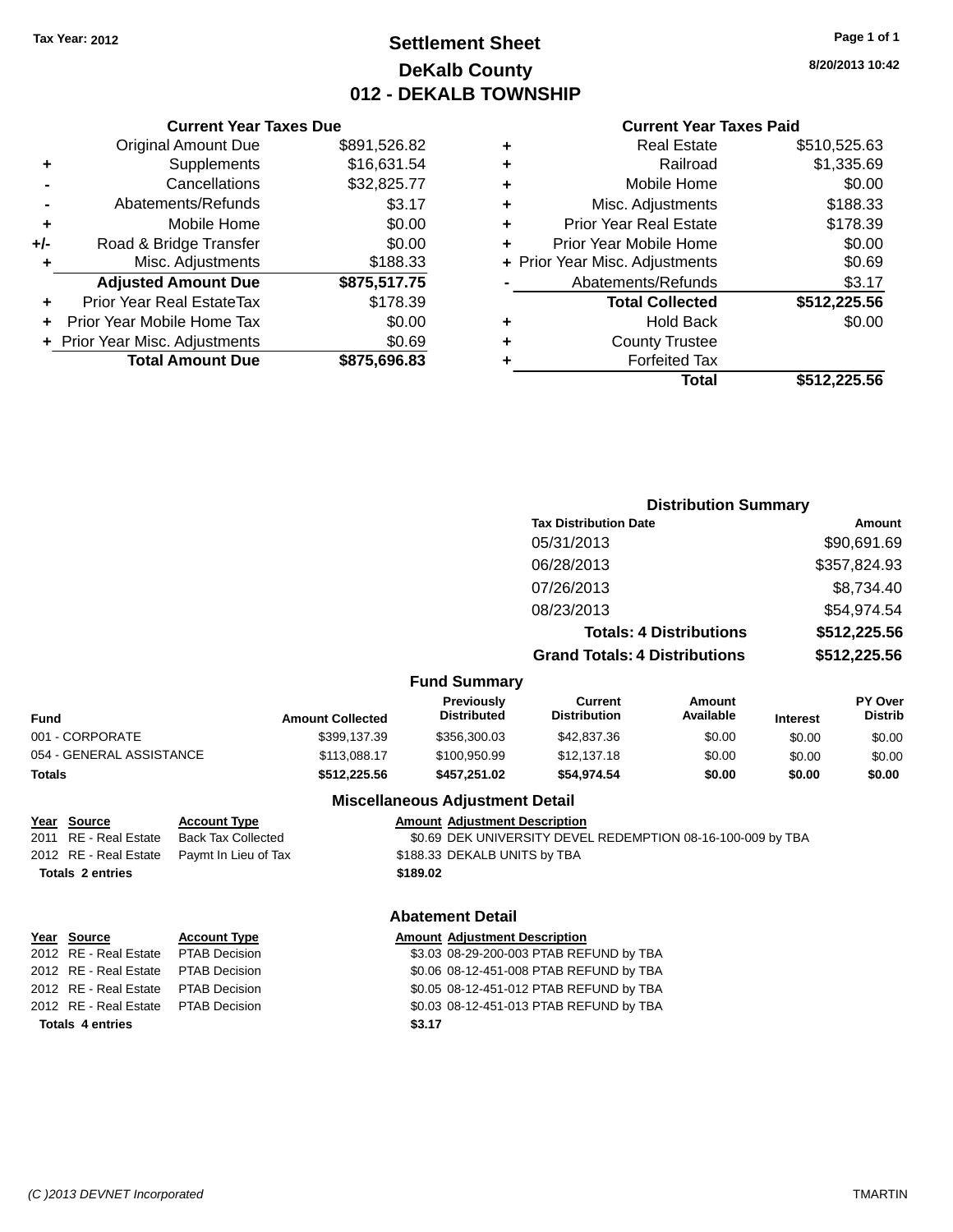### **Settlement Sheet Tax Year: 2012 Page 1 of 1 DeKalb County 013 - DEKALB ROAD & BRIDGE**

**8/20/2013 10:42**

#### **Current Year Taxes Paid**

| ٠ | <b>Real Estate</b>             | \$477.565.56 |
|---|--------------------------------|--------------|
| ٠ | Railroad                       | \$1,316.08   |
| ÷ | Mobile Home                    | \$0.00       |
| ٠ | Misc. Adjustments              | \$220.72     |
| ٠ | <b>Prior Year Real Estate</b>  | \$149.92     |
| ٠ | Prior Year Mobile Home         | \$0.00       |
|   | + Prior Year Misc. Adjustments | \$0.79       |
|   | Abatements/Refunds             | \$2.92       |
|   | <b>Total Collected</b>         | \$479,250.15 |
| ٠ | <b>Hold Back</b>               | \$0.00       |
| ٠ | <b>County Trustee</b>          |              |
| ٠ | <b>Forfeited Tax</b>           |              |
|   | Total                          | \$479.250.15 |

**Distribution Summary**

|     | <b>Current Year Taxes Due</b>    |                |  |  |
|-----|----------------------------------|----------------|--|--|
|     | <b>Original Amount Due</b>       | \$1,044,850.84 |  |  |
| ٠   | Supplements                      | \$29,831.48    |  |  |
|     | Cancellations                    | \$30,241.75    |  |  |
|     | Abatements/Refunds               | \$2.92         |  |  |
| ٠   | Mobile Home                      | \$0.00         |  |  |
| +/- | Road & Bridge Transfer           | (\$130,305.27) |  |  |
|     | \$220.72<br>Misc. Adjustments    |                |  |  |
|     | <b>Adjusted Amount Due</b>       | \$914,353.10   |  |  |
| ٠   | <b>Prior Year Real EstateTax</b> | \$149.92       |  |  |
|     | Prior Year Mobile Home Tax       | \$0.00         |  |  |
|     | + Prior Year Misc. Adjustments   | \$0.79         |  |  |
|     | <b>Total Amount Due</b>          | \$914,503.81   |  |  |
|     |                                  |                |  |  |

**Road and Bridge Summary**

| <b>Municipality</b>          | Amt. Due                  | Amt. Distrib. |                                  | <b>Tax Distribution Date</b>          |                                |                 | Amount                           |
|------------------------------|---------------------------|---------------|----------------------------------|---------------------------------------|--------------------------------|-----------------|----------------------------------|
| CITY OF DEKALB               | \$208,235.06 \$121,498.89 |               |                                  | 05/31/2013                            |                                |                 | \$83,537.87                      |
| CITY OF SYCAMORE             | \$15,088,08               | \$8,806,38    |                                  | 06/28/2013                            |                                |                 | \$337,018.33                     |
| <b>Totals</b>                | \$223,323.14 \$130,305.27 |               |                                  | 07/26/2013                            |                                |                 | \$8,046.87                       |
|                              |                           |               |                                  | 08/23/2013                            |                                |                 | \$50,647.08                      |
|                              |                           |               |                                  |                                       | <b>Totals: 4 Distributions</b> |                 | \$479,250.15                     |
|                              |                           |               |                                  | <b>Grand Totals: 4 Distributions</b>  |                                |                 | \$479,250.15                     |
|                              |                           |               | <b>Fund Summary</b>              |                                       |                                |                 |                                  |
| <b>Fund</b>                  | <b>Amount Collected</b>   |               | Previously<br><b>Distributed</b> | <b>Current</b><br><b>Distribution</b> | Amount<br>Available            | <b>Interest</b> | <b>PY Over</b><br><b>Distrib</b> |
| 007 - ROAD AND BRIDGE        |                           | \$144.282.98  | \$129,041.49                     | \$15,241.49                           | \$0.00                         | \$0.00          | \$0.00                           |
| 009 - PERMANENT ROAD         |                           | \$276.760.11  | \$247,506.93                     | \$29,253.18                           | \$0.00                         | \$0.00          | \$0.00                           |
| 010 - EQUIPMENT AND BUILDING |                           | \$58,207.06   | \$52,054.65                      | \$6,152.41                            | \$0.00                         | \$0.00          | \$0.00                           |
| Totals                       |                           | \$479,250.15  | \$428,603.07                     | \$50,647.08                           | \$0.00                         | \$0.00          | \$0.00                           |

### **Miscellaneous Adjustment Detail**

|                         | Year Source           | <b>Account Type</b>       | <b>Amount Adjustment Description</b>                        |
|-------------------------|-----------------------|---------------------------|-------------------------------------------------------------|
|                         | 2011 RE - Real Estate | <b>Back Tax Collected</b> | \$0.79 DEK UNIVERSITY DEVEL REDEMPTION 08-16-100-009 by TBA |
|                         | 2012 RE - Real Estate | Paymt In Lieu of Tax      | \$220.72 DEKALB UNITS by TBA                                |
| <b>Totals 2 entries</b> |                       |                           | \$221.51                                                    |
|                         |                       |                           |                                                             |
|                         |                       |                           | <b>Abatement Detail</b>                                     |
|                         | Year Source           | <b>Account Type</b>       | <b>Amount Adjustment Description</b>                        |
|                         | 2012 RE - Real Estate | <b>PTAB Decision</b>      | \$3.55 08-29-200-003 PTAB REFUND by TBA                     |
|                         |                       |                           |                                                             |

| <b>Totals 4 entries</b>              | \$3.71 |
|--------------------------------------|--------|
| 2012 RE - Real Estate PTAB Decision  | \$0.03 |
| 2012 RE - Real Estate  PTAB Decision | \$0.06 |
| 2012 RE - Real Estate PTAB Decision  | \$0.07 |
|                                      | ັນບ.ບບ |

2012 RE - Real Estate PTAB Decision \$0.07 08-12-451-008 PTAB REFUND by TBA 2012 RE - Real Estate PTAB Decision \$0.06 08-12-451-012 PTAB REFUND by TBA 2012 RE - Real Estate PTAB Decision \$0.03 08-12-451-013 PTAB REFUND by TBA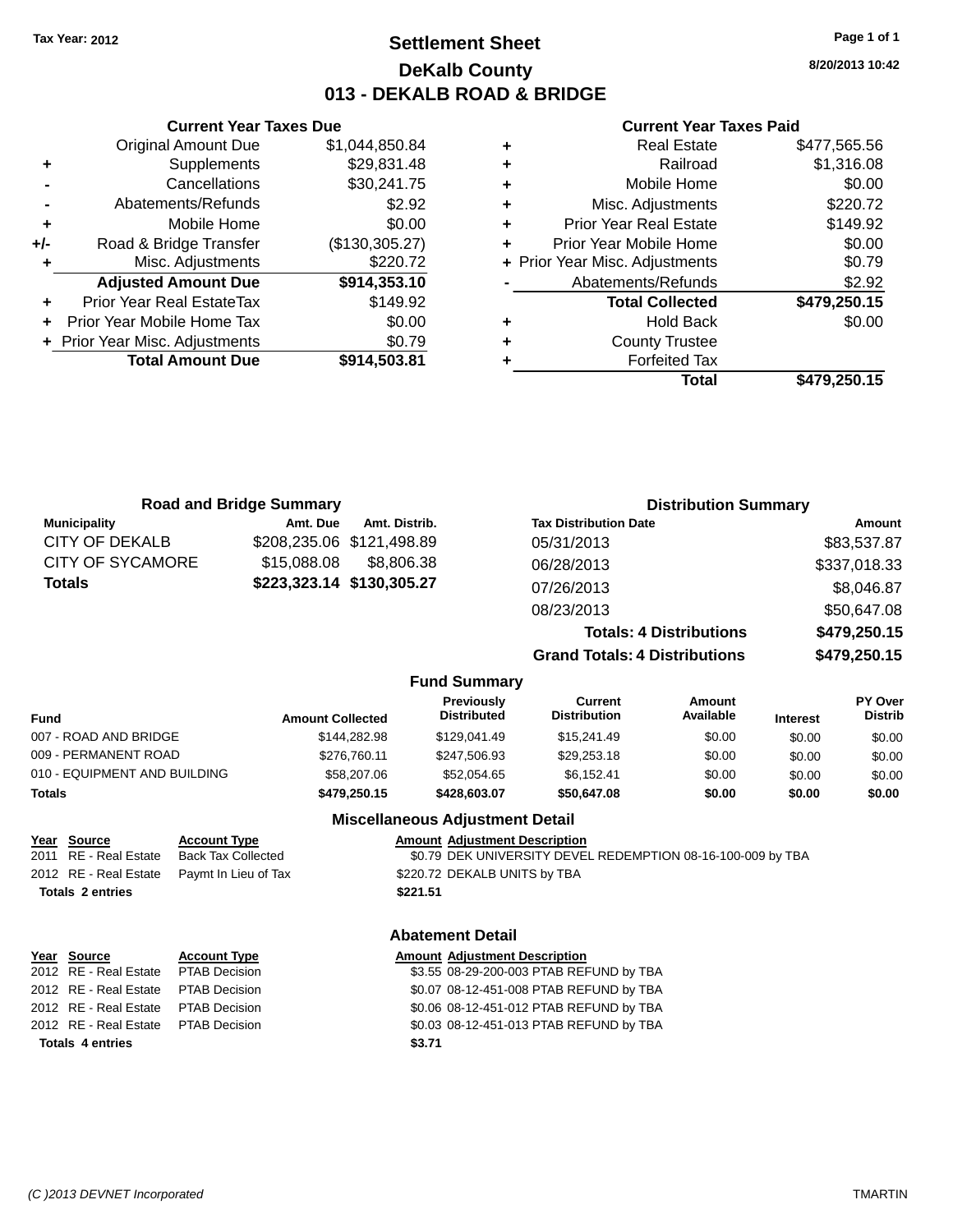## **Settlement Sheet Tax Year: 2012 Page 1 of 1 DeKalb County 014 - FRANKLIN TOWNSHIP**

**8/20/2013 10:42**

|  | <b>Current Year Taxes Paid</b> |  |  |  |
|--|--------------------------------|--|--|--|
|--|--------------------------------|--|--|--|

|     | <b>Current Year Taxes Due</b>  |              |
|-----|--------------------------------|--------------|
|     | <b>Original Amount Due</b>     | \$105,407.28 |
| ٠   | Supplements                    | \$249.72     |
|     | Cancellations                  | \$305.83     |
|     | Abatements/Refunds             | \$0.30       |
| ٠   | Mobile Home                    | \$0.00       |
| +/- | Road & Bridge Transfer         | \$0.00       |
| ÷   | Misc. Adjustments              | \$0.00       |
|     | <b>Adjusted Amount Due</b>     | \$105,350.87 |
| ٠   | Prior Year Real EstateTax      | (\$19.08)    |
|     | Prior Year Mobile Home Tax     | \$0.00       |
|     | + Prior Year Misc. Adjustments | \$0.00       |
|     | <b>Total Amount Due</b>        | \$105,331.79 |
|     |                                |              |

| ٠ | <b>Real Estate</b>             | \$64,172.84 |
|---|--------------------------------|-------------|
| ٠ | Railroad                       | \$519.22    |
| ٠ | Mobile Home                    | \$0.00      |
| ٠ | Misc. Adjustments              | \$0.00      |
| ٠ | Prior Year Real Estate         | (\$19.08)   |
| ÷ | Prior Year Mobile Home         | \$0.00      |
|   | + Prior Year Misc. Adjustments | \$0.00      |
|   | Abatements/Refunds             | \$0.30      |
|   | <b>Total Collected</b>         | \$64,672.68 |
| ٠ | Hold Back                      | \$0.00      |
| ٠ | <b>County Trustee</b>          |             |
| ٠ | <b>Forfeited Tax</b>           |             |
|   | Total                          | \$64,672.68 |
|   |                                |             |

|                          |                         |                                  |                                       | <b>Distribution Summary</b>    |                 |                                  |
|--------------------------|-------------------------|----------------------------------|---------------------------------------|--------------------------------|-----------------|----------------------------------|
|                          |                         |                                  | <b>Tax Distribution Date</b>          |                                |                 | Amount                           |
|                          |                         |                                  | 05/31/2013                            |                                |                 | \$13,866.35                      |
|                          |                         |                                  | 06/28/2013                            |                                |                 | \$41,592.76                      |
|                          |                         |                                  | 07/26/2013                            |                                |                 | \$1,644.57                       |
|                          |                         |                                  | 08/23/2013                            |                                |                 | \$7,569.00                       |
|                          |                         |                                  |                                       | <b>Totals: 4 Distributions</b> |                 | \$64,672.68                      |
|                          |                         |                                  | <b>Grand Totals: 4 Distributions</b>  |                                |                 | \$64,672.68                      |
|                          |                         | <b>Fund Summary</b>              |                                       |                                |                 |                                  |
| Fund                     | <b>Amount Collected</b> | Previously<br><b>Distributed</b> | <b>Current</b><br><b>Distribution</b> | Amount<br>Available            | <b>Interest</b> | <b>PY Over</b><br><b>Distrib</b> |
| 001 - CORPORATE          | \$57,306.99             | \$50,600.03                      | \$6,706.96                            | \$0.00                         | \$0.00          | \$0.00                           |
| 005 - I. M. R. F.        | \$6,136.72              | \$5,418.51                       | \$718.21                              | \$0.00                         | \$0.00          | \$0.00                           |
| 054 - GENERAL ASSISTANCE | \$1,228.97              | \$1,085.14                       | \$143.83                              | \$0.00                         | \$0.00          | \$0.00                           |
| Totals                   | \$64,672.68             | \$57,103.68                      | \$7,569.00                            | \$0.00                         | \$0.00          | \$0.00                           |

### **Abatement Detail**

**Totals 1 entries \$0.30**

**<u>Year Source</u> <b>Account Type Amount Adjustment Description**<br>2012 RE - Real Estate PTAB Decision \$0.30 01-26-475-004 2011 PTAE \$0.30 01-26-475-004 2011 PTAB REFUND by TBA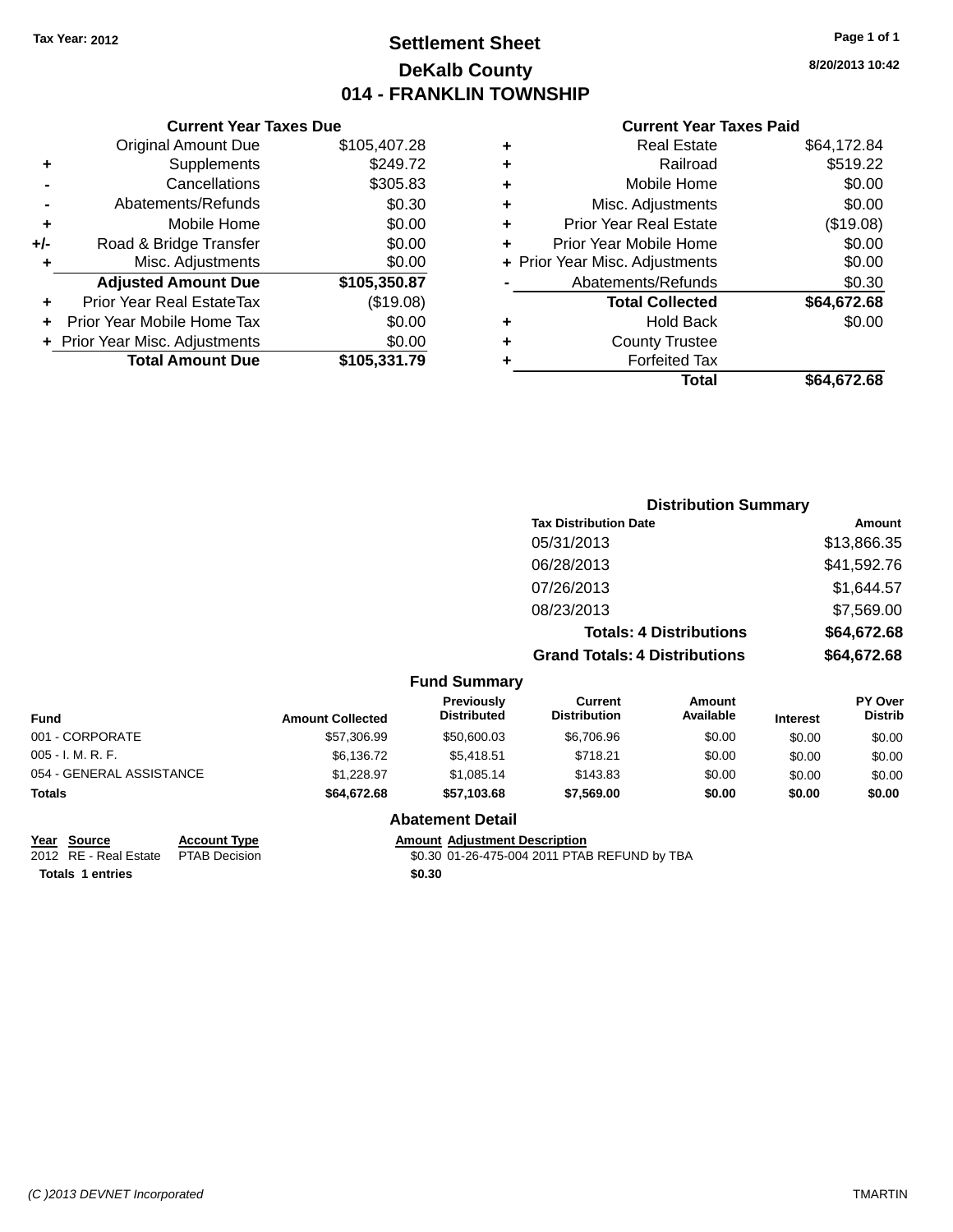## **Settlement Sheet Tax Year: 2012 Page 1 of 1 DeKalb County 015 - FRANKLIN TWP CEMETERY**

**8/20/2013 10:42**

#### **Current Year Taxes Paid**

|       | <b>Current Year Taxes Due</b>  |             |
|-------|--------------------------------|-------------|
|       | <b>Original Amount Due</b>     | \$31,156.10 |
| ٠     | Supplements                    | \$73.81     |
|       | Cancellations                  | \$90.41     |
|       | Abatements/Refunds             | \$0.09      |
| ٠     | Mobile Home                    | \$0.00      |
| $+/-$ | Road & Bridge Transfer         | \$0.00      |
| ٠     | Misc. Adjustments              | \$0.00      |
|       | <b>Adjusted Amount Due</b>     | \$31,139.41 |
|       | Prior Year Real EstateTax      | (\$5.50)    |
|       | Prior Year Mobile Home Tax     | \$0.00      |
|       | + Prior Year Misc. Adjustments | \$0.00      |
|       | <b>Total Amount Due</b>        | \$31.133.91 |
|       |                                |             |

| ٠ | <b>Real Estate</b>             | \$18,968.21 |
|---|--------------------------------|-------------|
| ٠ | Railroad                       | \$153.47    |
| ٠ | Mobile Home                    | \$0.00      |
| ٠ | Misc. Adjustments              | \$0.00      |
| ٠ | Prior Year Real Estate         | (\$5.50)    |
| ٠ | Prior Year Mobile Home         | \$0.00      |
|   | + Prior Year Misc. Adjustments | \$0.00      |
|   | Abatements/Refunds             | \$0.09      |
|   | <b>Total Collected</b>         | \$19,116.09 |
| ٠ | <b>Hold Back</b>               | \$0.00      |
| ٠ | <b>County Trustee</b>          |             |
| ٠ | <b>Forfeited Tax</b>           |             |
|   | Total                          | \$19.116.09 |
|   |                                |             |

|                                                |                                             |                         | <b>Distribution Summary</b>          |                                              |                                |                 |                           |  |
|------------------------------------------------|---------------------------------------------|-------------------------|--------------------------------------|----------------------------------------------|--------------------------------|-----------------|---------------------------|--|
|                                                |                                             |                         |                                      | <b>Tax Distribution Date</b>                 |                                |                 | Amount                    |  |
|                                                |                                             |                         |                                      | 05/31/2013                                   |                                |                 | \$4,098.55                |  |
|                                                |                                             |                         |                                      | 06/28/2013                                   |                                |                 | \$12,294.21               |  |
|                                                |                                             |                         |                                      | 07/26/2013                                   |                                | \$486.07        |                           |  |
|                                                |                                             |                         |                                      | 08/23/2013                                   |                                |                 | \$2,237.26                |  |
|                                                |                                             |                         |                                      |                                              | <b>Totals: 4 Distributions</b> |                 | \$19,116.09               |  |
|                                                |                                             |                         |                                      | <b>Grand Totals: 4 Distributions</b>         |                                | \$19,116.09     |                           |  |
|                                                |                                             |                         | <b>Fund Summary</b>                  |                                              |                                |                 |                           |  |
| <b>Fund</b>                                    |                                             | <b>Amount Collected</b> | Previously<br><b>Distributed</b>     | <b>Current</b><br><b>Distribution</b>        | Amount<br>Available            | <b>Interest</b> | PY Over<br><b>Distrib</b> |  |
| 017 - CEMETERY                                 |                                             | \$19,116.09             | \$16,878.83                          | \$2,237.26                                   | \$0.00                         | \$0.00          | \$0.00                    |  |
| <b>Totals</b>                                  |                                             | \$19,116.09             | \$16,878.83                          | \$2,237.26                                   | \$0.00                         | \$0.00          | \$0.00                    |  |
|                                                |                                             |                         | <b>Abatement Detail</b>              |                                              |                                |                 |                           |  |
| <b>Source</b><br>Year<br>2012 RE - Real Estate | <b>Account Type</b><br><b>PTAB Decision</b> |                         | <b>Amount Adjustment Description</b> | \$0.09 01-26-475-004 2011 PTAB REFUND by TBA |                                |                 |                           |  |

**Totals 1 entries \$0.09**

\$0.09 01-26-475-004 2011 PTAB REFUND by TBA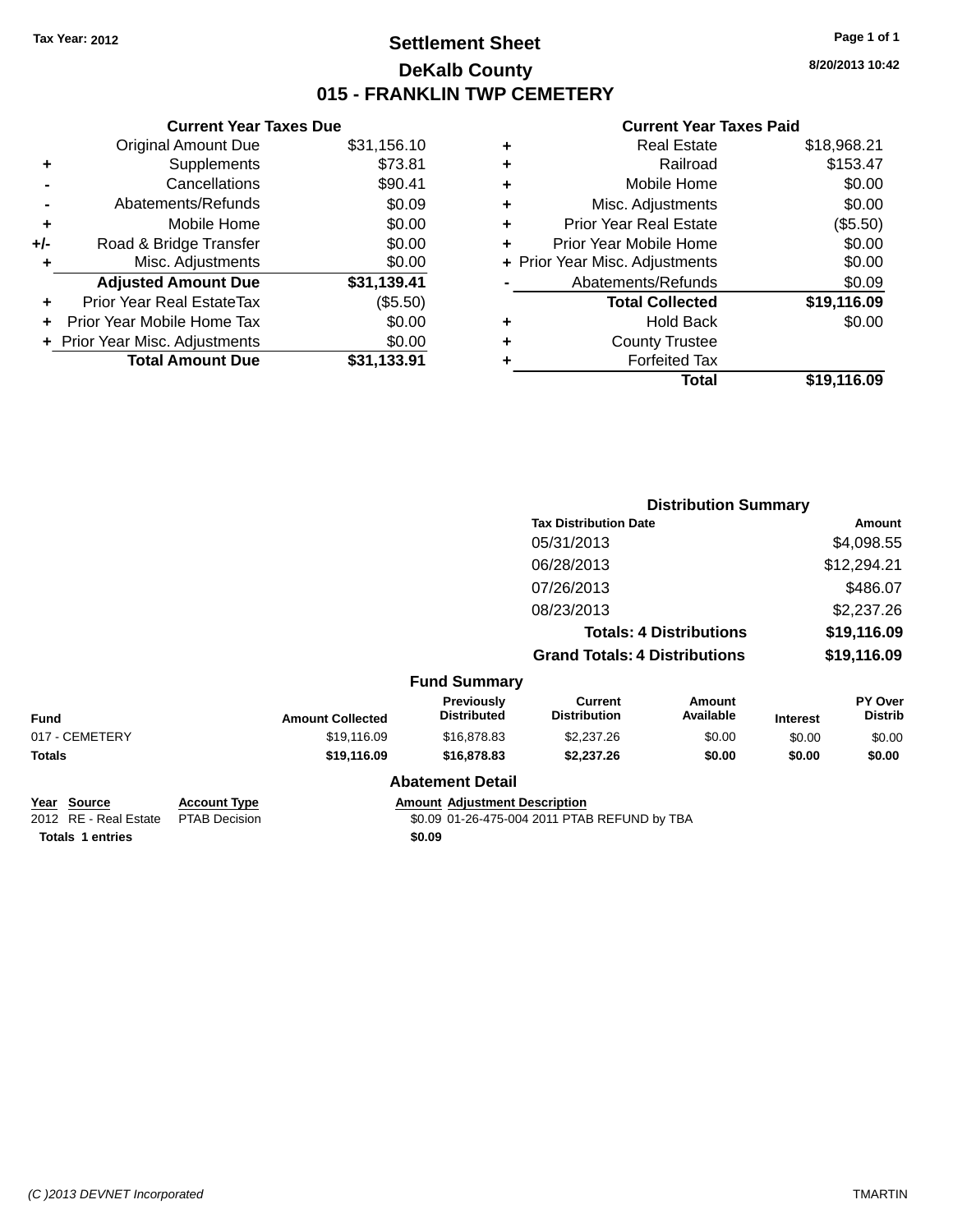**Current Year Taxes Due** Original Amount Due \$239,012.24

**Adjusted Amount Due \$225,147.34**

**Total Amount Due \$225,106.42**

**+** Supplements \$512.82 **-** Cancellations \$628.12 **-** Abatements/Refunds \$0.61 **+** Mobile Home \$0.00 **+/-** Road & Bridge Transfer (\$13,748.99) **+** Misc. Adjustments \$0.00

**+** Prior Year Real EstateTax (\$40.92) **+** Prior Year Mobile Home Tax \$0.00 **+** Prior Year Misc. Adjustments  $$0.00$ 

## **Settlement Sheet Tax Year: 2012 Page 1 of 1 DeKalb County 016 - FRANKLIN ROAD & BRIDGE**

**8/20/2013 10:42**

#### **Current Year Taxes Paid**

**Totals: 4 Distributions \$132,895.19**

**Grand Totals: 4 Distributions \$132,895.19**

| ٠ | <b>Real Estate</b>             | \$131,791.89 |
|---|--------------------------------|--------------|
|   | Railroad                       | \$1,144.83   |
|   | Mobile Home                    | \$0.00       |
| ٠ | Misc. Adjustments              | \$0.00       |
| ٠ | <b>Prior Year Real Estate</b>  | (\$40.92)    |
|   | Prior Year Mobile Home         | \$0.00       |
|   | + Prior Year Misc. Adjustments | \$0.00       |
|   | Abatements/Refunds             | \$0.61       |
|   | <b>Total Collected</b>         | \$132,895.19 |
| ٠ | <b>Hold Back</b>               | \$0.00       |
| ٠ | <b>County Trustee</b>          |              |
|   | <b>Forfeited Tax</b>           |              |
|   | Total                          | \$132,895.19 |
|   |                                |              |

|                     | <b>Road and Bridge Summary</b> |               | <b>Distribution Summary</b>  |             |
|---------------------|--------------------------------|---------------|------------------------------|-------------|
| <b>Municipality</b> | Amt. Due                       | Amt. Distrib. | <b>Tax Distribution Date</b> | Amount      |
| VILLAGE OF KIRKLAND | \$22,363.83                    | \$13,748.99   | 05/31/2013                   | \$28,477.34 |
| Totals              | \$22,363.83                    | \$13,748.99   | 06/28/2013                   | \$85,496.02 |
|                     |                                |               | 07/26/2013                   | \$3,377.43  |
|                     |                                |               | 08/23/2013                   | \$15,544.40 |

**Fund Summary Fund Interest Amount Collected Distributed PY Over Distrib Amount Available Current Distribution Previously** 007 - ROAD AND BRIDGE 6 .00 \$38,404.01 \$33,918.53 \$4,485.48 \$0.00 \$0.00 \$0.00 \$0.00 008 - BRIDGE CONST W/COUNTY  $$14,112.60$   $$12,460.91$   $$1,651.69$   $$0.00$   $$0.00$   $$0.00$ 009 - PERMANENT ROAD \$66,876.19 \$59,049.23 \$7,826.96 \$0.00 \$0.00 \$0.00 010 - EQUIPMENT AND BUILDING \$9,204.99 \$8,127.67 \$1,077.32 \$0.00 \$0.00 \$0.00 035 - TORT JUDGEMENTS/LIABILITY INS \$3,681.50 \$3,250.63 \$430.87 \$0.00 \$0.00 \$0.00 047 - SOCIAL SECURITY \$615.90 \$543.82 \$0.00 \$0.00 \$0.00 \$0.00 **Totals \$132,895.19 \$117,350.79 \$15,544.40 \$0.00 \$0.00 \$0.00 Abatement Detail**

| Year Source                         | <b>Account Type</b> | <b>Amount Adjustment Description</b>         |
|-------------------------------------|---------------------|----------------------------------------------|
| 2012 RE - Real Estate PTAB Decision |                     | \$0.67 01-26-475-004 2011 PTAB REFUND by TBA |
| Totals 1 entries                    |                     | \$0.67                                       |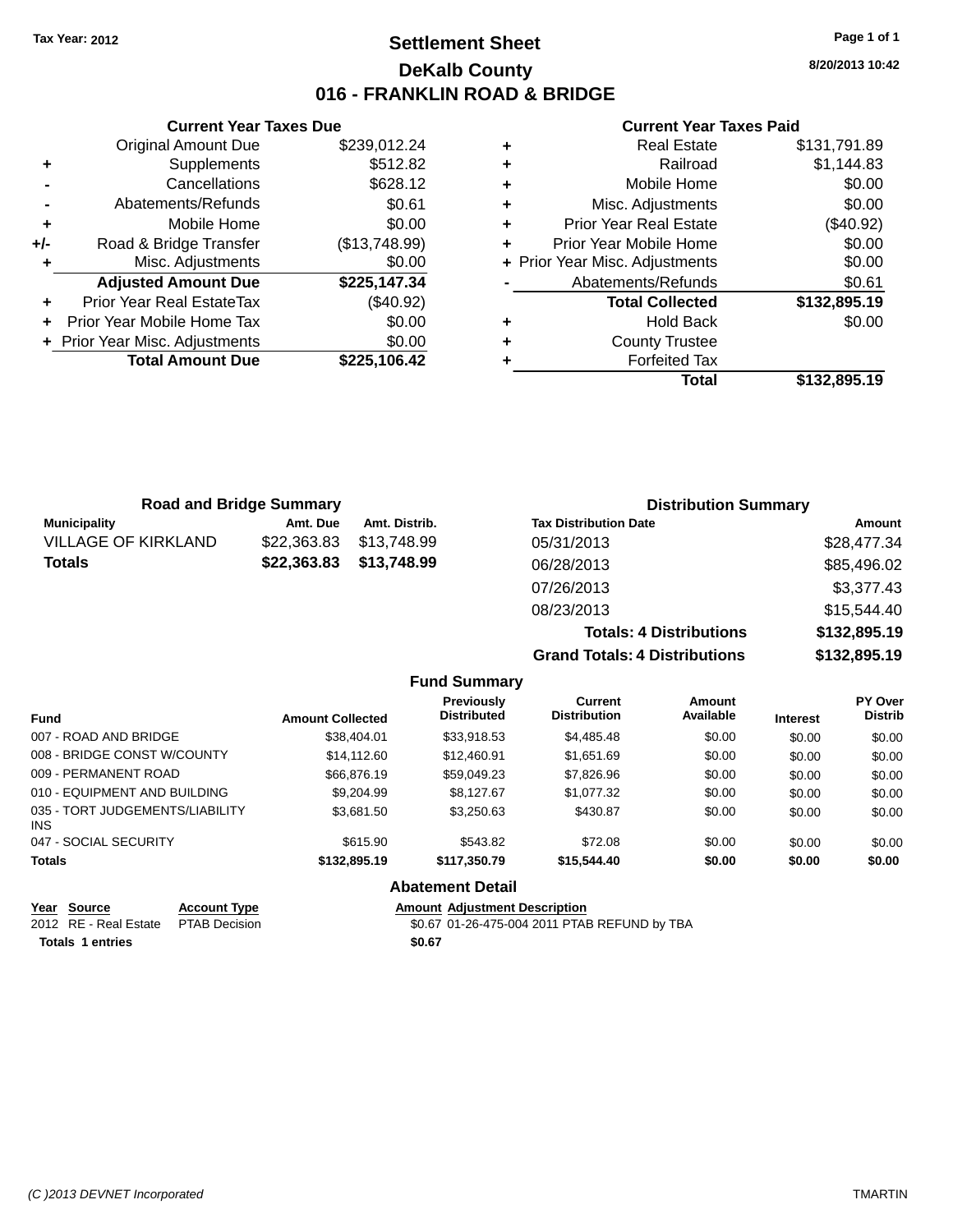## **Settlement Sheet Tax Year: 2012 Page 1 of 1 DeKalb County 017 - GENOA TOWNSHIP**

**8/20/2013 10:42**

#### **Current Year Taxes Paid**

|       | <b>Current Year Taxes Due</b>  |              |
|-------|--------------------------------|--------------|
|       | <b>Original Amount Due</b>     | \$226,993.41 |
| ٠     | Supplements                    | \$1,786.32   |
|       | Cancellations                  | \$2,490.34   |
|       | Abatements/Refunds             | \$0.89       |
| ٠     | Mobile Home                    | \$0.00       |
| $+/-$ | Road & Bridge Transfer         | \$0.00       |
| ٠     | Misc. Adjustments              | \$0.00       |
|       | <b>Adjusted Amount Due</b>     | \$226,288.50 |
| ٠     | Prior Year Real EstateTax      | (\$61.16)    |
|       | Prior Year Mobile Home Tax     | \$0.00       |
|       | + Prior Year Misc. Adjustments | \$0.00       |
|       | <b>Total Amount Due</b>        | \$226,227,34 |
|       |                                |              |

|   | <b>Real Estate</b>             | \$135,957.54 |
|---|--------------------------------|--------------|
| ٠ | Railroad                       | \$941.17     |
| ٠ | Mobile Home                    | \$0.00       |
| ٠ | Misc. Adjustments              | \$0.00       |
| ٠ | <b>Prior Year Real Estate</b>  | (\$61.16)    |
| ÷ | Prior Year Mobile Home         | \$0.00       |
|   | + Prior Year Misc. Adjustments | \$0.00       |
|   | Abatements/Refunds             | \$0.89       |
|   | <b>Total Collected</b>         | \$136,836.66 |
| ٠ | <b>Hold Back</b>               | \$0.00       |
| ÷ | <b>County Trustee</b>          |              |
| ٠ | <b>Forfeited Tax</b>           |              |
|   | Total                          | \$136,836.66 |

| <b>Distribution Summary</b>          |              |
|--------------------------------------|--------------|
| <b>Tax Distribution Date</b>         | Amount       |
| 05/31/2013                           | \$27,043.47  |
| 06/28/2013                           | \$92,407.73  |
| 07/26/2013                           | \$1,760.93   |
| 08/23/2013                           | \$15,624.53  |
| <b>Totals: 4 Distributions</b>       | \$136,836.66 |
| <b>Grand Totals: 4 Distributions</b> | \$136,836.66 |

|                                         |                         | <b>Fund Summary</b>                     |                                |                     |                 |                                  |
|-----------------------------------------|-------------------------|-----------------------------------------|--------------------------------|---------------------|-----------------|----------------------------------|
| <b>Fund</b>                             | <b>Amount Collected</b> | <b>Previously</b><br><b>Distributed</b> | Current<br><b>Distribution</b> | Amount<br>Available | <b>Interest</b> | <b>PY Over</b><br><b>Distrib</b> |
| 001 - CORPORATE                         | \$114.998.63            | \$101.867.65                            | \$13.130.98                    | \$0.00              | \$0.00          | \$0.00                           |
| 035 - TORT JUDGEMENTS/LIABILITY<br>INS. | \$2,580.05              | \$2,285.45                              | \$294.60                       | \$0.00              | \$0.00          | \$0.00                           |
| 047 - SOCIAL SECURITY                   | \$6,493.45              | \$5,752.00                              | \$741.45                       | \$0.00              | \$0.00          | \$0.00                           |
| 054 - GENERAL ASSISTANCE                | \$12,764.53             | \$11.307.03                             | \$1,457.50                     | \$0.00              | \$0.00          | \$0.00                           |
| <b>Totals</b>                           | \$136,836.66            | \$121.212.13                            | \$15,624.53                    | \$0.00              | \$0.00          | \$0.00                           |
|                                         |                         | <b>Abatement Detail</b>                 |                                |                     |                 |                                  |

| Year Source         |
|---------------------|
| 2012 RE - Real Esta |

**Totals 1 entries \$0.89**

**Account Type**<br>
TAB Decision **Amount Adjustment Description**<br>
\$0.89 03-30-277-001 2011 PTAE \$0.89 03-30-277-001 2011 PTAB REFUND by TBA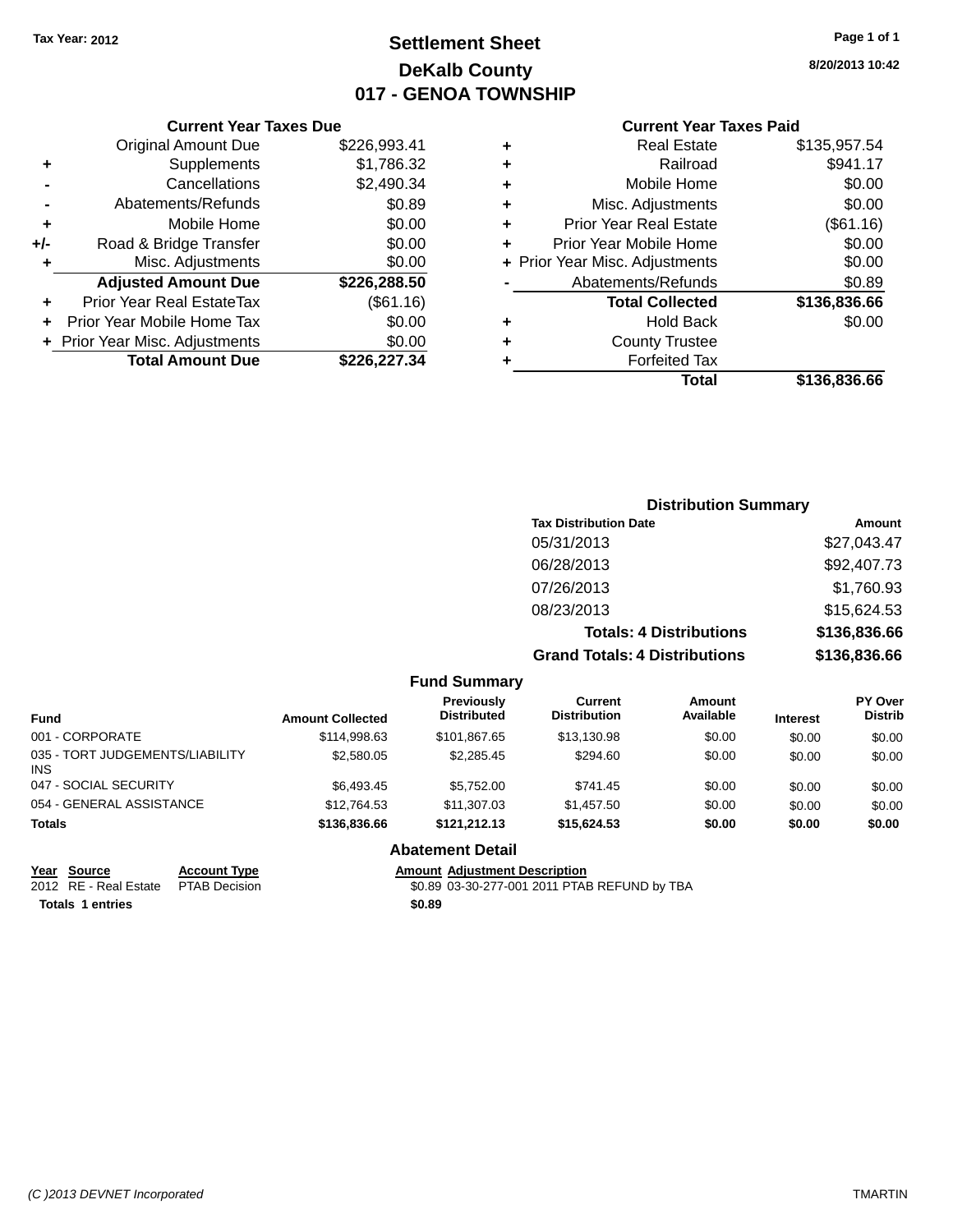## **Settlement Sheet Tax Year: 2012 Page 1 of 1 DeKalb County 018 - GENOA ROAD & BRIDGE**

**8/20/2013 10:42**

#### **Current Year Taxes Paid**

|     | <b>Original Amount Due</b>       | \$170,462.95  |
|-----|----------------------------------|---------------|
| ٠   | Supplements                      | \$1,481.21    |
|     | Cancellations                    | \$1,602.63    |
|     | Abatements/Refunds               | \$0.57        |
| ٠   | Mobile Home                      | \$0.00        |
| +/- | Road & Bridge Transfer           | (\$14,690.99) |
|     | Misc. Adjustments                | \$0.00        |
|     | <b>Adjusted Amount Due</b>       | \$155,649.97  |
| ÷   | <b>Prior Year Real EstateTax</b> | (\$39.18)     |
|     | Prior Year Mobile Home Tax       | \$0.00        |
|     | + Prior Year Misc. Adjustments   | \$0.00        |
|     | <b>Total Amount Due</b>          | \$155,610.79  |
|     |                                  |               |

**Current Year Taxes Due**

| ٠ | <b>Real Estate</b>             | \$87,824.96 |
|---|--------------------------------|-------------|
| ٠ | Railroad                       | \$669.96    |
| ٠ | Mobile Home                    | \$0.00      |
| ٠ | Misc. Adjustments              | \$0.00      |
| ٠ | <b>Prior Year Real Estate</b>  | (\$39.18)   |
| ٠ | Prior Year Mobile Home         | \$0.00      |
|   | + Prior Year Misc. Adjustments | \$0.00      |
|   | Abatements/Refunds             | \$0.57      |
|   | <b>Total Collected</b>         | \$88,455.17 |
| ٠ | <b>Hold Back</b>               | \$0.00      |
| ٠ | <b>County Trustee</b>          |             |
| ٠ | <b>Forfeited Tax</b>           |             |
|   | Total                          | \$88,455.17 |
|   |                                |             |

**Grand Totals: 4 Distributions \$88,455.17**

|                      | <b>Road and Bridge Summary</b> |               | <b>Distribution Summary</b>    |             |
|----------------------|--------------------------------|---------------|--------------------------------|-------------|
| <b>Municipality</b>  | Amt. Due                       | Amt. Distrib. | <b>Tax Distribution Date</b>   | Amount      |
| <b>CITY OF GENOA</b> | \$24,229.71                    | \$14.690.99   | 05/31/2013                     | \$17,403.32 |
| <b>Totals</b>        | \$24,229.71                    | \$14,690.99   | 06/28/2013                     | \$59,784.83 |
|                      |                                |               | 07/26/2013                     | \$1,133.20  |
|                      |                                |               | 08/23/2013                     | \$10,133.82 |
|                      |                                |               | <b>Totals: 4 Distributions</b> | \$88,455.17 |

**Fund Summary Fund Interest Amount Collected Distributed PY Over Distrib Amount Available Current Distribution Previously** 007 - ROAD AND BRIDGE \$31,101.54 \$27,543.20 \$3,558.34 \$0.00 \$0.00 \$0.00 \$0.00 008 - BRIDGE CONST W/COUNTY  $\begin{array}{ccc} $489.45 & $433.33 & $56.12 & $6.00 & $0.00 \end{array}$ 009 - PERMANENT ROAD \$45,073.75 \$39,906.14 \$5,167.61 \$0.00 \$0.00 \$0.00 \$0.00 010 - EQUIPMENT AND BUILDING \$4,987.54 \$4,415.73 \$571.81 \$0.00 \$0.00 \$0.00 \$0.00 035 - TORT JUDGEMENTS/LIABILITY INS \$4,999.91 \$4,426.68 \$573.23 \$0.00 \$0.00 \$0.00 047 - SOCIAL SECURITY \$1,802.98 \$1,596.27 \$206.71 \$0.00 \$0.00 \$0.00 **Totals \$88,455.17 \$78,321.35 \$10,133.82 \$0.00 \$0.00 \$0.00 Abatement Detail**

|                  | Year Source           | <b>Account Type</b> | <b>Amount Adjustment Description</b>         |
|------------------|-----------------------|---------------------|----------------------------------------------|
|                  | 2012 RE - Real Estate | PTAB Decision       | \$0.67 03-30-277-001 2011 PTAB REFUND by TBA |
| Totals 1 entries |                       |                     | \$0.67                                       |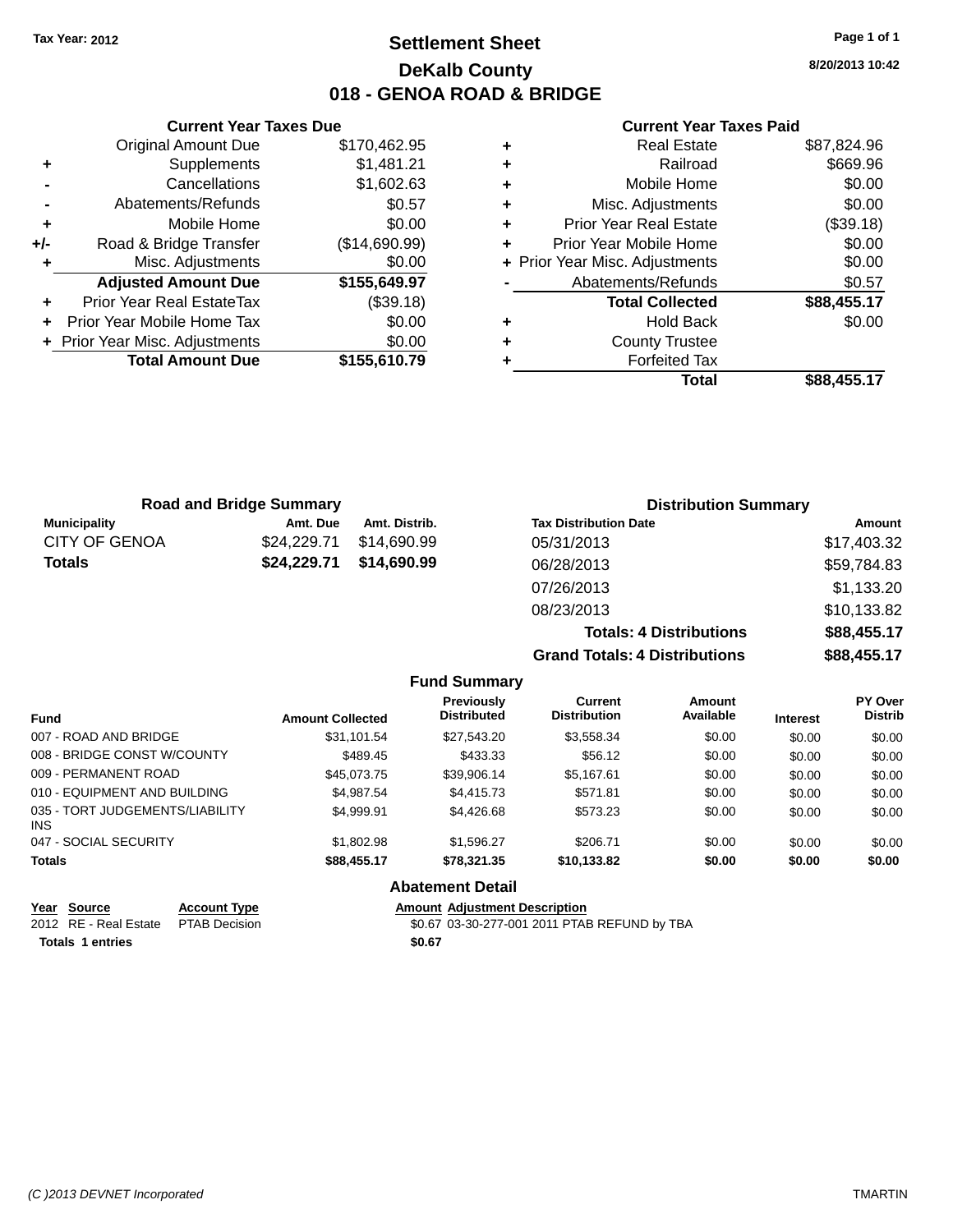## **Settlement Sheet Tax Year: 2012 Page 1 of 1 DeKalb County 019 - KINGSTON TOWNSHIP**

**8/20/2013 10:42**

|       | <b>Current Year Taxes Due</b>  |             |
|-------|--------------------------------|-------------|
|       | <b>Original Amount Due</b>     | \$85,000.04 |
| ٠     | Supplements                    | \$721.05    |
|       | Cancellations                  | \$790.97    |
|       | Abatements/Refunds             | \$0.00      |
| ٠     | Mobile Home                    | \$0.00      |
| $+/-$ | Road & Bridge Transfer         | \$0.00      |
|       | Misc. Adjustments              | \$0.00      |
|       | <b>Adjusted Amount Due</b>     | \$84,930.12 |
| ÷     | Prior Year Real EstateTax      | (\$217.49)  |
|       | Prior Year Mobile Home Tax     | \$0.00      |
|       | + Prior Year Misc. Adjustments | \$0.00      |
|       | <b>Total Amount Due</b>        | \$84.712.63 |
|       |                                |             |

| ٠ | <b>Real Estate</b>             | \$52,378.32 |
|---|--------------------------------|-------------|
| ٠ | Railroad                       | \$503.66    |
| ٠ | Mobile Home                    | \$0.00      |
| ٠ | Misc. Adjustments              | \$0.00      |
| ٠ | <b>Prior Year Real Estate</b>  | (\$217.49)  |
| ٠ | Prior Year Mobile Home         | \$0.00      |
|   | + Prior Year Misc. Adjustments | \$0.00      |
|   | Abatements/Refunds             | \$0.00      |
|   | <b>Total Collected</b>         | \$52,664.49 |
| ٠ | Hold Back                      | \$0.00      |
| ٠ | <b>County Trustee</b>          |             |
| ٠ | <b>Forfeited Tax</b>           |             |
|   | Total                          | \$52,664.49 |
|   |                                |             |

|                     | <b>Distribution Summary</b>          |             |
|---------------------|--------------------------------------|-------------|
|                     | <b>Tax Distribution Date</b>         | Amount      |
|                     | 05/31/2013                           | \$9,864.85  |
|                     | 06/28/2013                           | \$35,482.71 |
|                     | 07/26/2013                           | \$708.32    |
|                     | 08/23/2013                           | \$6,608.61  |
|                     | <b>Totals: 4 Distributions</b>       | \$52,664.49 |
|                     | <b>Grand Totals: 4 Distributions</b> | \$52,664.49 |
| <b>Fund Summary</b> |                                      |             |

| <b>Fund</b>              | <b>Amount Collected</b> | <b>Previously</b><br><b>Distributed</b> | Current<br><b>Distribution</b> | Amount<br>Available | <b>Interest</b> | <b>PY Over</b><br><b>Distrib</b> |
|--------------------------|-------------------------|-----------------------------------------|--------------------------------|---------------------|-----------------|----------------------------------|
| 001 - CORPORATE          | \$52,303.65             | \$45.740.32                             | \$6.563.33                     | \$0.00              | \$0.00          | \$0.00                           |
| 054 - GENERAL ASSISTANCE | \$360.84                | \$315.56                                | \$45.28                        | \$0.00              | \$0.00          | \$0.00                           |
| <b>Totals</b>            | \$52.664.49             | \$46,055.88                             | \$6,608,61                     | \$0.00              | \$0.00          | \$0.00                           |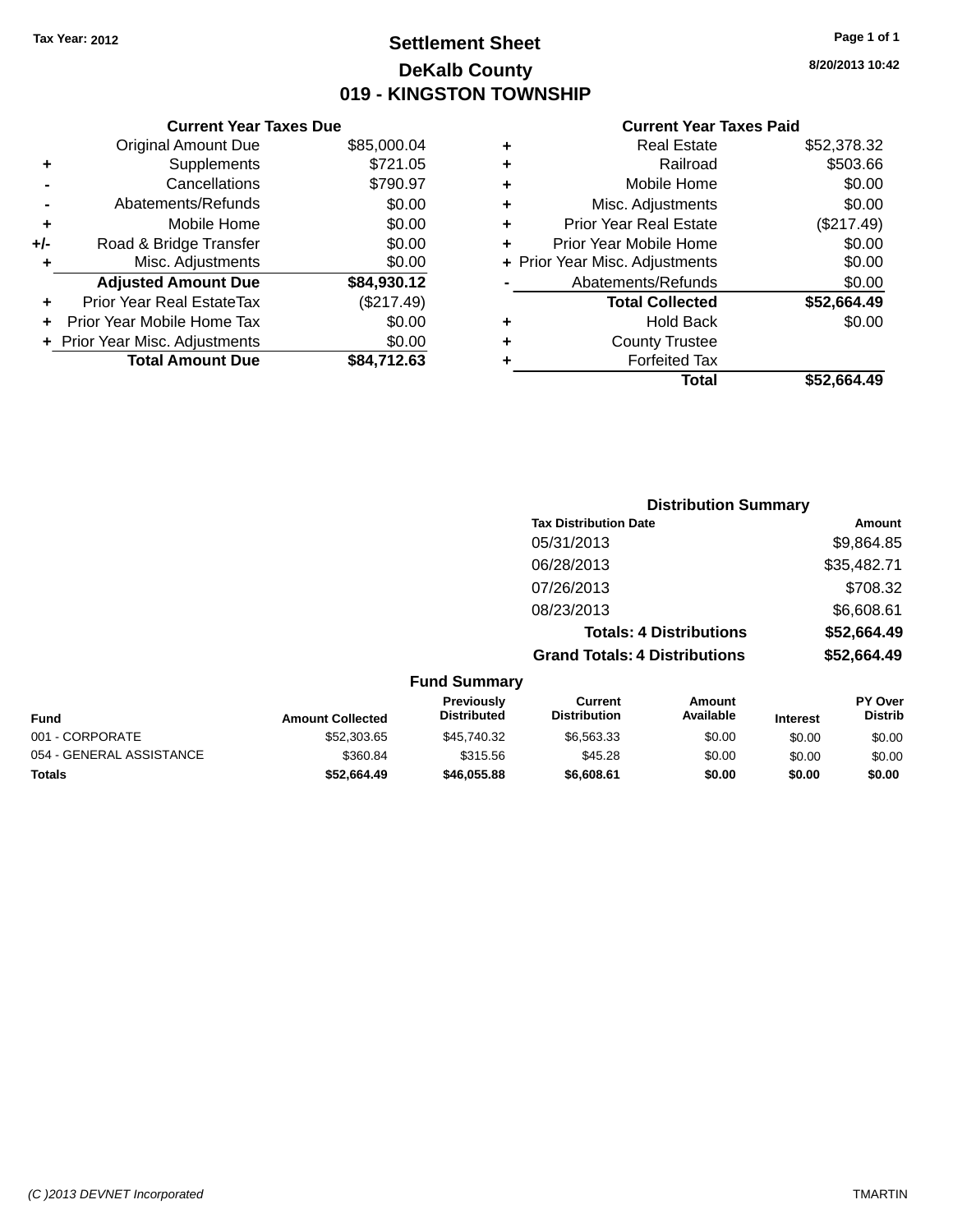## **Settlement Sheet Tax Year: 2012 Page 1 of 1 DeKalb County 020 - KINGSTON ROAD & BRIDGE**

**8/20/2013 10:42**

#### **Current Year Taxes Paid**

|     | <b>Current Year Taxes Due</b>  |               |  |
|-----|--------------------------------|---------------|--|
|     | <b>Original Amount Due</b>     | \$343,087.62  |  |
| ٠   | Supplements                    | \$2,670.74    |  |
|     | Cancellations                  | \$2,929.75    |  |
|     | Abatements/Refunds             | \$0.00        |  |
| ٠   | Mobile Home                    | \$0.00        |  |
| +/- | Road & Bridge Transfer         | (\$17,361.18) |  |
| ٠   | Misc. Adjustments              | \$0.00        |  |
|     | <b>Adjusted Amount Due</b>     | \$325,467.43  |  |
| ÷   | Prior Year Real EstateTax      | (\$802.72)    |  |
|     | Prior Year Mobile Home Tax     | \$0.00        |  |
|     | + Prior Year Misc. Adjustments | \$0.00        |  |
|     | <b>Total Amount Due</b>        | \$324,664.71  |  |
|     |                                |               |  |

|   | <b>Real Estate</b>             | \$194,009.96 |
|---|--------------------------------|--------------|
| ٠ | Railroad                       | \$2,002.18   |
| ٠ | Mobile Home                    | \$0.00       |
| ٠ | Misc. Adjustments              | \$0.00       |
| ٠ | <b>Prior Year Real Estate</b>  | (\$802.72)   |
| ÷ | Prior Year Mobile Home         | \$0.00       |
|   | + Prior Year Misc. Adjustments | \$0.00       |
|   | Abatements/Refunds             | \$0.00       |
|   | <b>Total Collected</b>         | \$195,209.42 |
| ٠ | <b>Hold Back</b>               | \$0.00       |
| ٠ | <b>County Trustee</b>          |              |
| ٠ | <b>Forfeited Tax</b>           |              |
|   | Total                          | \$195,209.42 |
|   |                                |              |

| <b>Road and Bridge Summary</b> |             |               | <b>Distribution Summary</b>    |              |
|--------------------------------|-------------|---------------|--------------------------------|--------------|
| <b>Municipality</b>            | Amt. Due    | Amt. Distrib. | <b>Tax Distribution Date</b>   | Amount       |
| <b>CITY OF GENOA</b>           | \$10,850.82 | \$6.760.83    | 05/31/2013                     | \$36,541.44  |
| <b>VILLAGE OF KINGSTON</b>     | \$17,023.47 | \$10,600.35   | 06/28/2013                     | \$131,565.50 |
| <b>Totals</b>                  | \$27,874.29 | \$17,361.18   | 07/26/2013                     | \$2,624.37   |
|                                |             |               | 08/23/2013                     | \$24,478.11  |
|                                |             |               | <b>Totals: 4 Distributions</b> | \$195,209.42 |

**Grand Totals: 4 Distributions \$195,209.42**

| <b>Fund Summary</b>          |                         |                                  |                                       |                            |                 |                           |
|------------------------------|-------------------------|----------------------------------|---------------------------------------|----------------------------|-----------------|---------------------------|
| <b>Fund</b>                  | <b>Amount Collected</b> | Previously<br><b>Distributed</b> | <b>Current</b><br><b>Distribution</b> | <b>Amount</b><br>Available | <b>Interest</b> | PY Over<br><b>Distrib</b> |
| 007 - ROAD AND BRIDGE        | \$64.982.48             | \$56,845,74                      | \$8.136.74                            | \$0.00                     | \$0.00          | \$0.00                    |
| 008 - BRIDGE CONST W/COUNTY  | \$4.762.24              | \$4.164.65                       | \$597.59                              | \$0.00                     | \$0.00          | \$0.00                    |
| 009 - PERMANENT ROAD         | \$109,606.51            | \$95.852.67                      | \$13,753.84                           | \$0.00                     | \$0.00          | \$0.00                    |
| 010 - EQUIPMENT AND BUILDING | \$15,858.19             | \$13,868,25                      | \$1,989.94                            | \$0.00                     | \$0.00          | \$0.00                    |
| <b>Totals</b>                | \$195,209.42            | \$170,731.31                     | \$24.478.11                           | \$0.00                     | \$0.00          | \$0.00                    |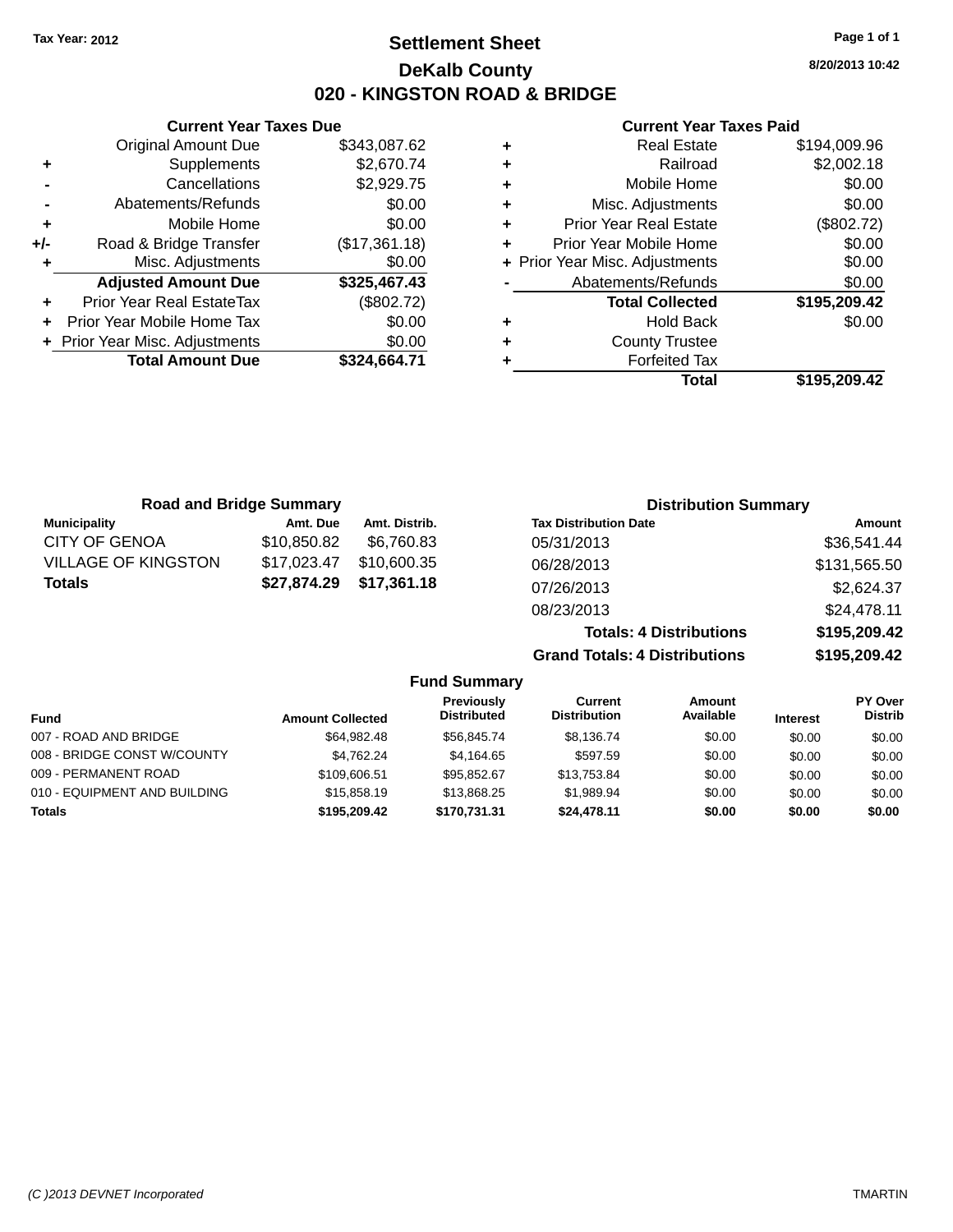## **Settlement Sheet Tax Year: 2012 Page 1 of 1 DeKalb County 021 - KINGSTON TWP CEMETERY**

**8/20/2013 10:42**

|                   |   | <b>Total</b>                   | \$8,798.00 |
|-------------------|---|--------------------------------|------------|
|                   |   | <b>Forfeited Tax</b>           |            |
| $\frac{.00}{.79}$ | ٠ | <b>County Trustee</b>          |            |
| .00               | ٠ | <b>Hold Back</b>               | \$0.00     |
| 33)               |   | <b>Total Collected</b>         | \$8,798.00 |
| $\overline{12}$   |   | Abatements/Refunds             | \$0.00     |
| .00               |   | + Prior Year Misc. Adjustments | \$0.00     |
| .00               | ٠ | Prior Year Mobile Home         | \$0.00     |
| .00               | ٠ | <b>Prior Year Real Estate</b>  | (\$36.33)  |
| .00               | ٠ | Misc. Adjustments              | \$0.00     |
| .16               | ٠ | Mobile Home                    | \$0.00     |
| .44               | ٠ | Railroad                       | \$84.15    |
| .84               | ٠ | <b>Real Estate</b>             | \$8,750.18 |
|                   |   |                                |            |

|     | <b>Current Year Taxes Due</b>    |             |
|-----|----------------------------------|-------------|
|     | <b>Original Amount Due</b>       | \$14,199.84 |
| ÷   | Supplements                      | \$120.44    |
|     | Cancellations                    | \$132.16    |
|     | Abatements/Refunds               | \$0.00      |
| ٠   | Mobile Home                      | \$0.00      |
| +/- | Road & Bridge Transfer           | \$0.00      |
| ٠   | Misc. Adjustments                | \$0.00      |
|     | <b>Adjusted Amount Due</b>       | \$14,188.12 |
| ٠   | <b>Prior Year Real EstateTax</b> | (\$36.33)   |
|     | Prior Year Mobile Home Tax       | \$0.00      |
|     | + Prior Year Misc. Adjustments   | \$0.00      |
|     | <b>Total Amount Due</b>          | \$14,151.79 |
|     |                                  |             |

|                 |                                  | <b>Distribution Summary</b>           |                                |          |                                  |
|-----------------|----------------------------------|---------------------------------------|--------------------------------|----------|----------------------------------|
|                 |                                  | <b>Tax Distribution Date</b>          |                                |          | Amount                           |
|                 |                                  | 05/31/2013                            |                                |          | \$1,648.00                       |
|                 |                                  | 06/28/2013                            |                                |          | \$5,927.67                       |
|                 |                                  | 07/26/2013                            |                                |          | \$118.33                         |
|                 |                                  | 08/23/2013                            |                                |          | \$1,104.00                       |
|                 |                                  |                                       | <b>Totals: 4 Distributions</b> |          | \$8,798.00                       |
|                 |                                  | <b>Grand Totals: 4 Distributions</b>  |                                |          | \$8,798.00                       |
|                 | <b>Fund Summary</b>              |                                       |                                |          |                                  |
| mount Collected | Previously<br><b>Distributed</b> | <b>Current</b><br><b>Distribution</b> | Amount<br>Available            | Intoract | <b>PY Over</b><br><b>Distrib</b> |

| <b>Fund</b>    | <b>Amount Collected</b> | <b>Previousiv</b><br><b>Distributed</b> | Current<br><b>Distribution</b> | Amount<br>Available | <b>Interest</b> | <b>PY Over</b><br>Distrib |
|----------------|-------------------------|-----------------------------------------|--------------------------------|---------------------|-----------------|---------------------------|
| 017 - CEMETERY | \$8,798,00              | \$7.694.00                              | \$1.104.00                     | \$0.00              | \$0.00          | \$0.00                    |
| <b>Totals</b>  | \$8,798,00              | \$7.694.00                              | \$1.104.00                     | \$0.00              | \$0.00          | \$0.00                    |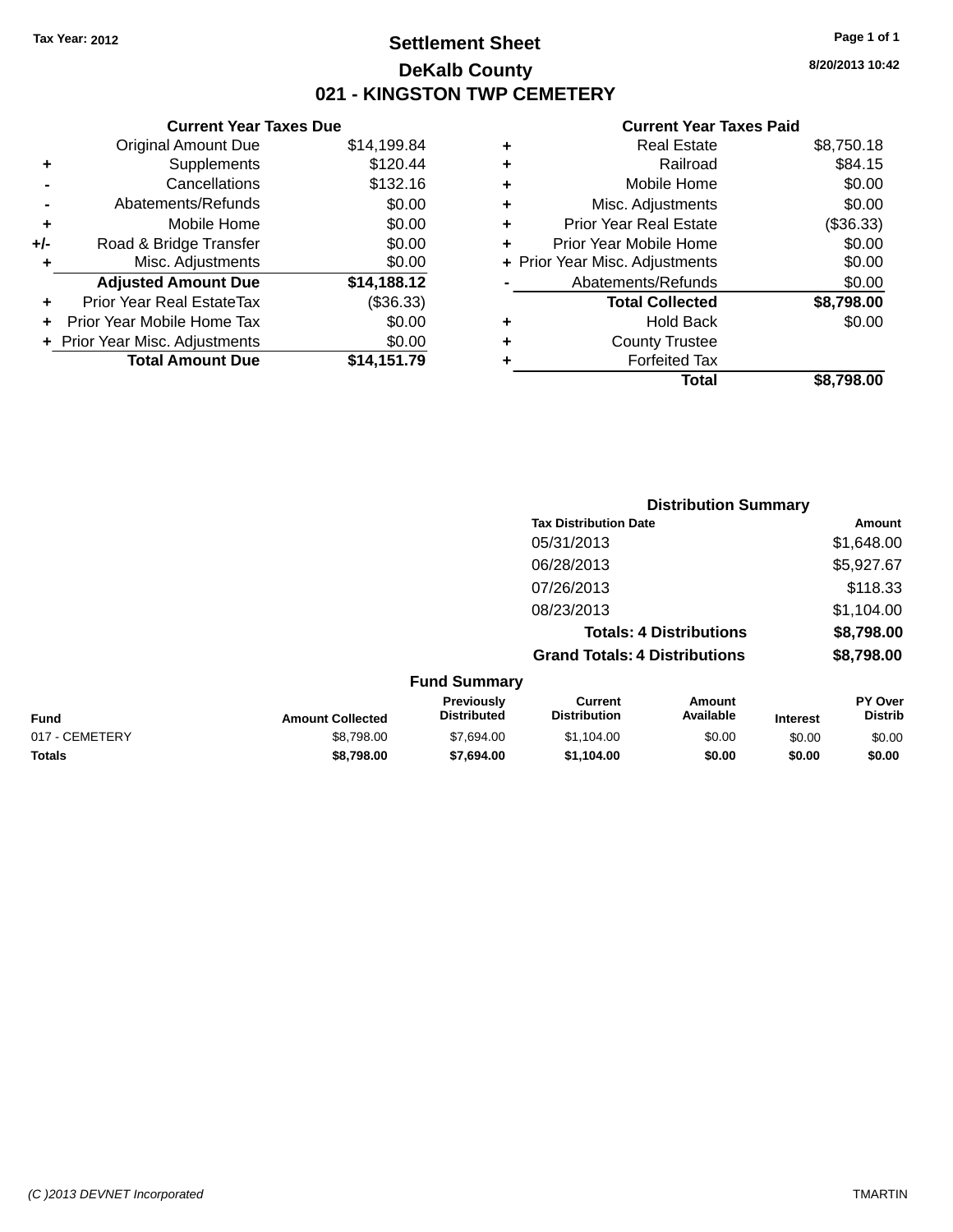## **Settlement Sheet Tax Year: 2012 Page 1 of 1 DeKalb County 022 - MALTA TOWNSHIP**

**8/20/2013 10:42**

|   | Total                          | \$36,885.52 |
|---|--------------------------------|-------------|
|   | <b>Forfeited Tax</b>           |             |
| ٠ | <b>County Trustee</b>          |             |
| ٠ | <b>Hold Back</b>               | \$0.00      |
|   | <b>Total Collected</b>         | \$36,885.52 |
|   | Abatements/Refunds             | \$0.00      |
|   | + Prior Year Misc. Adjustments | \$0.00      |
|   | Prior Year Mobile Home         | \$0.00      |
| ٠ | <b>Prior Year Real Estate</b>  | \$0.00      |
| ٠ | Misc. Adjustments              | \$0.00      |
| ٠ | Mobile Home                    | \$0.00      |
| ٠ | Railroad                       | \$1,067.36  |
| ٠ | <b>Real Estate</b>             | \$35,818.16 |
|   |                                |             |

|     | <b>Current Year Taxes Due</b>    |             |
|-----|----------------------------------|-------------|
|     | <b>Original Amount Due</b>       | \$62,569.16 |
| ٠   | Supplements                      | \$293.14    |
|     | Cancellations                    | \$346.12    |
|     | Abatements/Refunds               | \$0.00      |
| ٠   | Mobile Home                      | \$0.00      |
| +/- | Road & Bridge Transfer           | \$0.00      |
| ٠   | Misc. Adjustments                | \$0.00      |
|     | <b>Adjusted Amount Due</b>       | \$62,516.18 |
|     | <b>Prior Year Real EstateTax</b> | \$0.00      |
|     | Prior Year Mobile Home Tax       | \$0.00      |
|     | + Prior Year Misc. Adjustments   | \$0.00      |
|     | <b>Total Amount Due</b>          | \$62,516.18 |

|                | <b>Distribution Summary</b>          |             |
|----------------|--------------------------------------|-------------|
|                | <b>Tax Distribution Date</b>         | Amount      |
|                | 05/31/2013                           | \$5,917.89  |
|                | 06/28/2013                           | \$27,717.45 |
|                | 07/26/2013                           | \$671.40    |
|                | 08/23/2013                           | \$2,578.78  |
|                | <b>Totals: 4 Distributions</b>       | \$36,885.52 |
|                | <b>Grand Totals: 4 Distributions</b> | \$36,885.52 |
| <b>Summary</b> |                                      |             |

|                          |                         | <b>Fund Summary</b>              |                                |                     |                 |                                  |
|--------------------------|-------------------------|----------------------------------|--------------------------------|---------------------|-----------------|----------------------------------|
| <b>Fund</b>              | <b>Amount Collected</b> | Previously<br><b>Distributed</b> | Current<br><b>Distribution</b> | Amount<br>Available | <b>Interest</b> | <b>PY Over</b><br><b>Distrib</b> |
| 001 - CORPORATE          | \$36,457.72             | \$33,908.85                      | \$2,548.87                     | \$0.00              | \$0.00          | \$0.00                           |
| 054 - GENERAL ASSISTANCE | \$427.80                | \$397.89                         | \$29.91                        | \$0.00              | \$0.00          | \$0.00                           |
| <b>Totals</b>            | \$36,885.52             | \$34,306.74                      | \$2,578.78                     | \$0.00              | \$0.00          | \$0.00                           |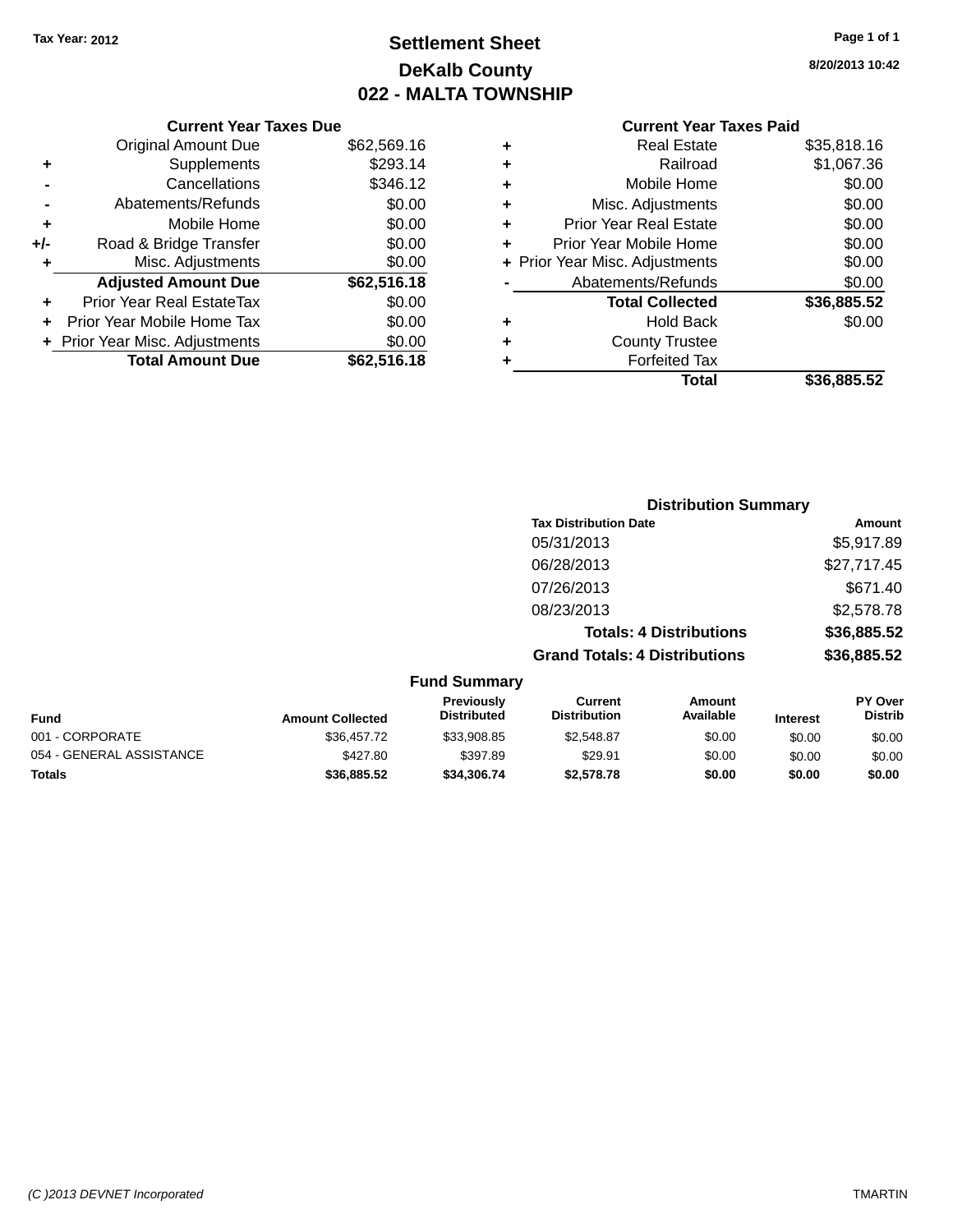## **Settlement Sheet Tax Year: 2012 Page 1 of 1 DeKalb County 023 - MALTA TWP LIBRARY**

**8/20/2013 10:42**

|     | <b>Current Year Taxes Due</b>  |              |  |  |  |
|-----|--------------------------------|--------------|--|--|--|
|     | <b>Original Amount Due</b>     | \$120,586.03 |  |  |  |
| ٠   | Supplements                    | \$564.93     |  |  |  |
|     | Cancellations                  | \$667.06     |  |  |  |
|     | Abatements/Refunds             | \$0.00       |  |  |  |
| ٠   | Mobile Home                    | \$0.00       |  |  |  |
| +/- | Road & Bridge Transfer         | \$0.00       |  |  |  |
|     | Misc. Adjustments              | \$0.00       |  |  |  |
|     | <b>Adjusted Amount Due</b>     | \$120,483.90 |  |  |  |
| ٠   | Prior Year Real EstateTax      | \$0.00       |  |  |  |
|     | Prior Year Mobile Home Tax     | \$0.00       |  |  |  |
|     | + Prior Year Misc. Adjustments | \$0.00       |  |  |  |
|     | <b>Total Amount Due</b>        | \$120,483.90 |  |  |  |
|     |                                |              |  |  |  |

|   | <b>Real Estate</b>             | \$69,030.22 |
|---|--------------------------------|-------------|
| ٠ | Railroad                       | \$2,057.07  |
| ٠ | Mobile Home                    | \$0.00      |
| ٠ | Misc. Adjustments              | \$0.00      |
| ٠ | <b>Prior Year Real Estate</b>  | \$0.00      |
| ٠ | Prior Year Mobile Home         | \$0.00      |
|   | + Prior Year Misc. Adjustments | \$0.00      |
|   | Abatements/Refunds             | \$0.00      |
|   | <b>Total Collected</b>         | \$71,087.29 |
| ٠ | <b>Hold Back</b>               | \$0.00      |
|   | <b>County Trustee</b>          |             |
| ٠ | <b>Forfeited Tax</b>           |             |
|   | Total                          | \$71,087.29 |
|   |                                |             |

|                     | <b>Distribution Summary</b>          |             |
|---------------------|--------------------------------------|-------------|
|                     | <b>Tax Distribution Date</b>         | Amount      |
|                     | 05/31/2013                           | \$11,405.28 |
|                     | 06/28/2013                           | \$53,418.25 |
|                     | 07/26/2013                           | \$1,293.90  |
|                     | 08/23/2013                           | \$4,969.86  |
|                     | <b>Totals: 4 Distributions</b>       | \$71,087.29 |
|                     | <b>Grand Totals: 4 Distributions</b> | \$71,087.29 |
| <b>Fund Summary</b> |                                      |             |

| Fund          | <b>Amount Collected</b> | <b>Previously</b><br><b>Distributed</b> | Current<br><b>Distribution</b> | Amount<br>Available | <b>Interest</b> | <b>PY Over</b><br><b>Distrib</b> |
|---------------|-------------------------|-----------------------------------------|--------------------------------|---------------------|-----------------|----------------------------------|
| 016 - LIBRARY | \$71,087.29             | \$66,117,43                             | \$4,969.86                     | \$0.00              | \$0.00          | \$0.00                           |
| <b>Totals</b> | \$71.087.29             | \$66,117.43                             | \$4,969.86                     | \$0.00              | \$0.00          | \$0.00                           |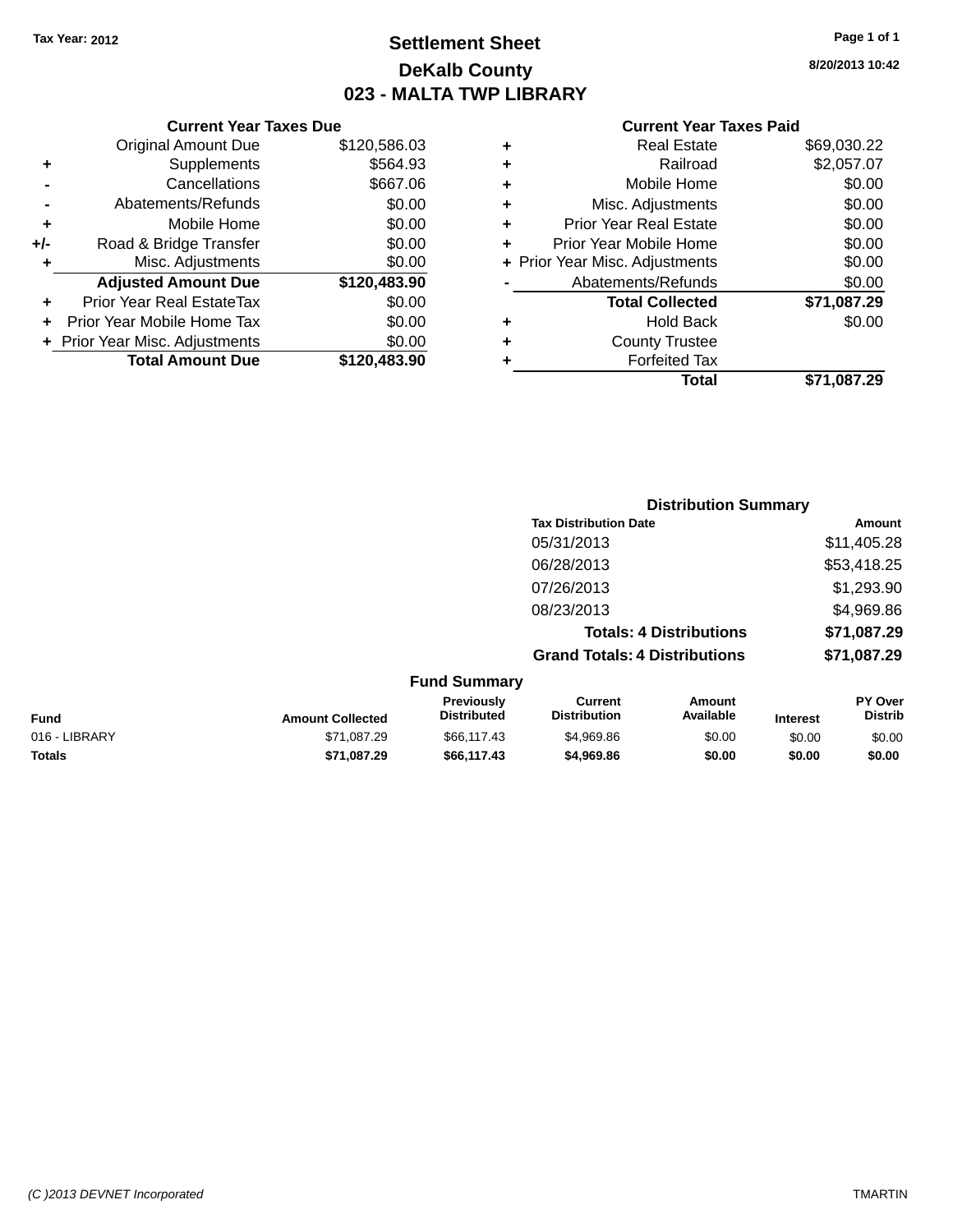## **Settlement Sheet Tax Year: 2012 Page 1 of 1 DeKalb County 024 - MALTA ROAD & BRIDGE**

**8/20/2013 10:42**

#### **Current Year Taxes Paid**

|     | <b>Current Year Taxes Due</b>  |              |
|-----|--------------------------------|--------------|
|     | <b>Original Amount Due</b>     | \$157,406.32 |
| ٠   | Supplements                    | \$682.67     |
|     | Cancellations                  | \$806.06     |
|     | Abatements/Refunds             | \$0.00       |
| ٠   | Mobile Home                    | \$0.00       |
| +/- | Road & Bridge Transfer         | (\$6,733.40) |
| ٠   | Misc. Adjustments              | \$0.00       |
|     | <b>Adjusted Amount Due</b>     | \$150,549.53 |
| ٠   | Prior Year Real EstateTax      | \$0.00       |
|     | Prior Year Mobile Home Tax     | \$0.00       |
|     | + Prior Year Misc. Adjustments | \$0.00       |
|     | <b>Total Amount Due</b>        | \$150,549.53 |
|     |                                |              |

| ٠ | <b>Real Estate</b>             | \$83,416.47 |
|---|--------------------------------|-------------|
| ٠ | Railroad                       | \$2,644.04  |
| ٠ | Mobile Home                    | \$0.00      |
| ٠ | Misc. Adjustments              | \$0.00      |
| ٠ | <b>Prior Year Real Estate</b>  | \$0.00      |
| ٠ | Prior Year Mobile Home         | \$0.00      |
|   | + Prior Year Misc. Adjustments | \$0.00      |
|   | Abatements/Refunds             | \$0.00      |
|   | <b>Total Collected</b>         | \$86,060.51 |
| ٠ | <b>Hold Back</b>               | \$0.00      |
| ٠ | <b>County Trustee</b>          |             |
| ٠ | <b>Forfeited Tax</b>           |             |
|   | Total                          | \$86,060.51 |
|   |                                |             |

|                         | <b>Road and Bridge Summary</b> |               | <b>Distribution Summary</b>    |             |
|-------------------------|--------------------------------|---------------|--------------------------------|-------------|
| <b>Municipality</b>     | Amt. Due                       | Amt. Distrib. | <b>Tax Distribution Date</b>   | Amount      |
| <b>VILLAGE OF MALTA</b> | \$11,363.88                    | \$6.733.40    | 05/31/2013                     | \$13,782.17 |
| <b>Totals</b>           | \$11,363.88                    | \$6.733.40    | 06/28/2013                     | \$64,709.29 |
|                         |                                |               | 07/26/2013                     | \$1,563.57  |
|                         |                                |               | 08/23/2013                     | \$6,005.48  |
|                         |                                |               | <b>Totals: 4 Distributions</b> | \$86,060.51 |

**Grand Totals: 4 Distributions \$86,060.51**

| <b>Fund Summary</b>          |                         |                                         |                                |                     |                 |                                  |
|------------------------------|-------------------------|-----------------------------------------|--------------------------------|---------------------|-----------------|----------------------------------|
| Fund                         | <b>Amount Collected</b> | <b>Previously</b><br><b>Distributed</b> | Current<br><b>Distribution</b> | Amount<br>Available | <b>Interest</b> | <b>PY Over</b><br><b>Distrib</b> |
| 007 - ROAD AND BRIDGE        | \$26,209.84             | \$24,388.56                             | \$1,821,28                     | \$0.00              | \$0.00          | \$0.00                           |
| 008 - BRIDGE CONST W/COUNTY  | \$10.889.55             | \$10.128.25                             | \$761.30                       | \$0.00              | \$0.00          | \$0.00                           |
| 009 - PERMANENT ROAD         | \$39.132.40             | \$36,396.63                             | \$2.735.77                     | \$0.00              | \$0.00          | \$0.00                           |
| 010 - EQUIPMENT AND BUILDING | \$9,828,72              | \$9.141.59                              | \$687.13                       | \$0.00              | \$0.00          | \$0.00                           |
| <b>Totals</b>                | \$86,060.51             | \$80,055,03                             | \$6,005.48                     | \$0.00              | \$0.00          | \$0.00                           |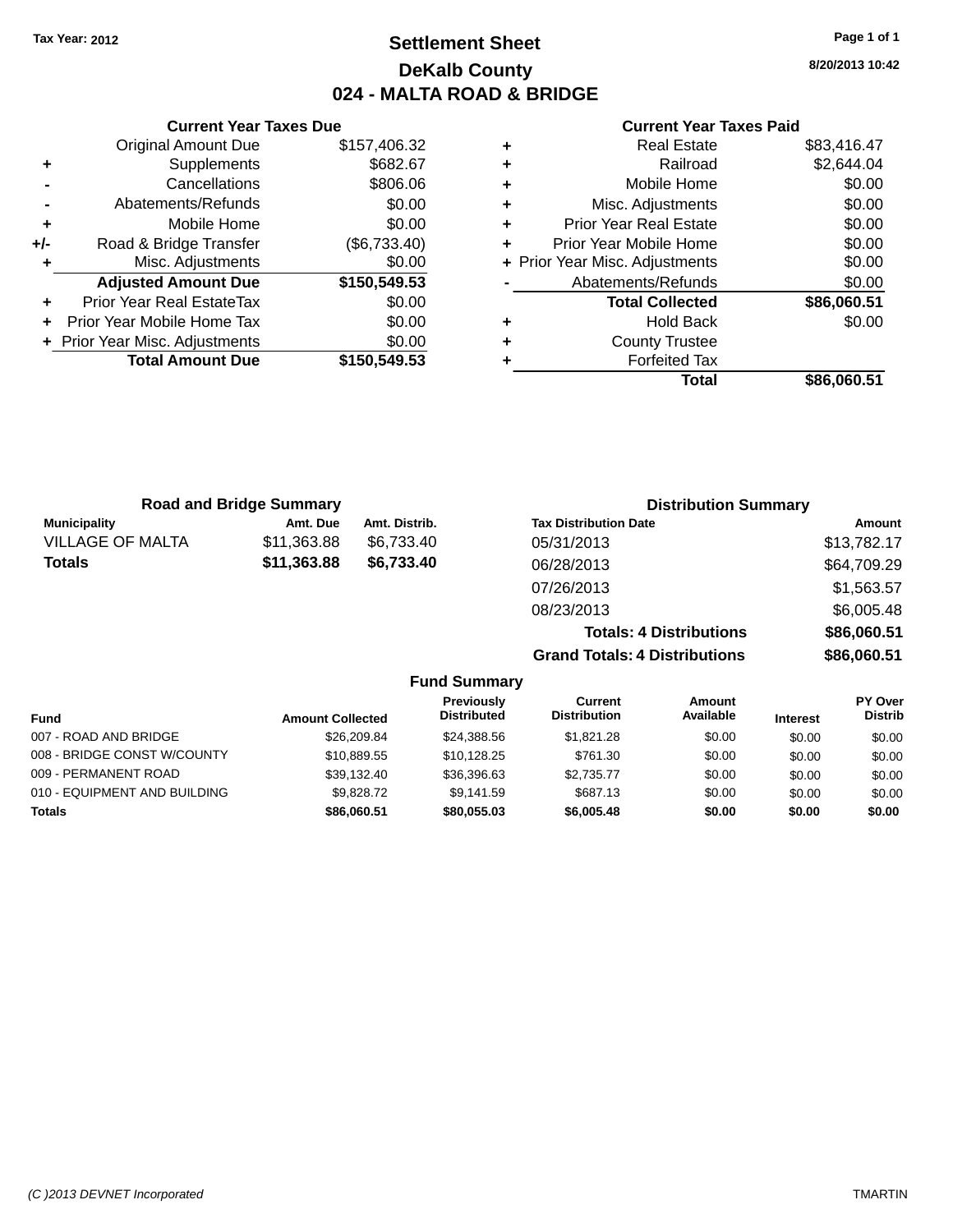## **Settlement Sheet Tax Year: 2012 Page 1 of 1 DeKalb County 025 - MAYFIELD TOWNSHIP**

**8/20/2013 10:42**

|     | <b>Current Year Taxes Due</b>  |             |  |
|-----|--------------------------------|-------------|--|
|     | <b>Original Amount Due</b>     | \$95,604.25 |  |
| ٠   | Supplements                    | \$389.53    |  |
|     | Cancellations                  | \$647.98    |  |
|     | Abatements/Refunds             | \$0.00      |  |
| ٠   | Mobile Home                    | \$0.00      |  |
| +/- | Road & Bridge Transfer         | \$0.00      |  |
| ٠   | Misc. Adjustments              | \$0.00      |  |
|     | <b>Adjusted Amount Due</b>     | \$95,345.80 |  |
| ٠   | Prior Year Real EstateTax      | \$0.00      |  |
|     | Prior Year Mobile Home Tax     | \$0.00      |  |
|     | + Prior Year Misc. Adjustments | \$0.00      |  |
|     | <b>Total Amount Due</b>        | \$95,345.80 |  |
|     |                                |             |  |

|   | <b>Real Estate</b>             | \$58,787.09 |
|---|--------------------------------|-------------|
| ٠ | Railroad                       | \$0.00      |
| ٠ | Mobile Home                    | \$0.00      |
| ٠ | Misc. Adjustments              | \$0.00      |
| ٠ | <b>Prior Year Real Estate</b>  | \$0.00      |
| ÷ | Prior Year Mobile Home         | \$0.00      |
|   | + Prior Year Misc. Adjustments | \$0.00      |
|   | Abatements/Refunds             | \$0.00      |
|   | <b>Total Collected</b>         | \$58,787.09 |
| ٠ | <b>Hold Back</b>               | \$0.00      |
| ٠ | <b>County Trustee</b>          |             |
| ٠ | <b>Forfeited Tax</b>           |             |
|   | Total                          | \$58,787.09 |
|   |                                |             |

|                     | <b>Distribution Summary</b>          |               |
|---------------------|--------------------------------------|---------------|
|                     | <b>Tax Distribution Date</b>         | <b>Amount</b> |
|                     | 05/31/2013                           | \$10,307.95   |
|                     | 06/28/2013                           | \$41,075.28   |
|                     | 07/26/2013                           | \$1,075.36    |
|                     | 08/23/2013                           | \$6,328.50    |
|                     | <b>Totals: 4 Distributions</b>       | \$58,787.09   |
|                     | <b>Grand Totals: 4 Distributions</b> | \$58,787.09   |
| <b>Fund Summary</b> |                                      |               |

| <b>Amount Collected</b> | <b>Previously</b><br><b>Distributed</b> | Current<br><b>Distribution</b> | Amount<br>Available | <b>Interest</b> | <b>PY Over</b><br><b>Distrib</b> |  |
|-------------------------|-----------------------------------------|--------------------------------|---------------------|-----------------|----------------------------------|--|
| \$56,326.61             | \$50,262.98                             | \$6,063.63                     | \$0.00              | \$0.00          | \$0.00                           |  |
| \$2,460.48              | \$2.195.61                              | \$264.87                       | \$0.00              | \$0.00          | \$0.00                           |  |
| \$58,787.09             | \$52,458.59                             | \$6,328,50                     | \$0.00              | \$0.00          | \$0.00                           |  |
|                         |                                         | .                              |                     |                 |                                  |  |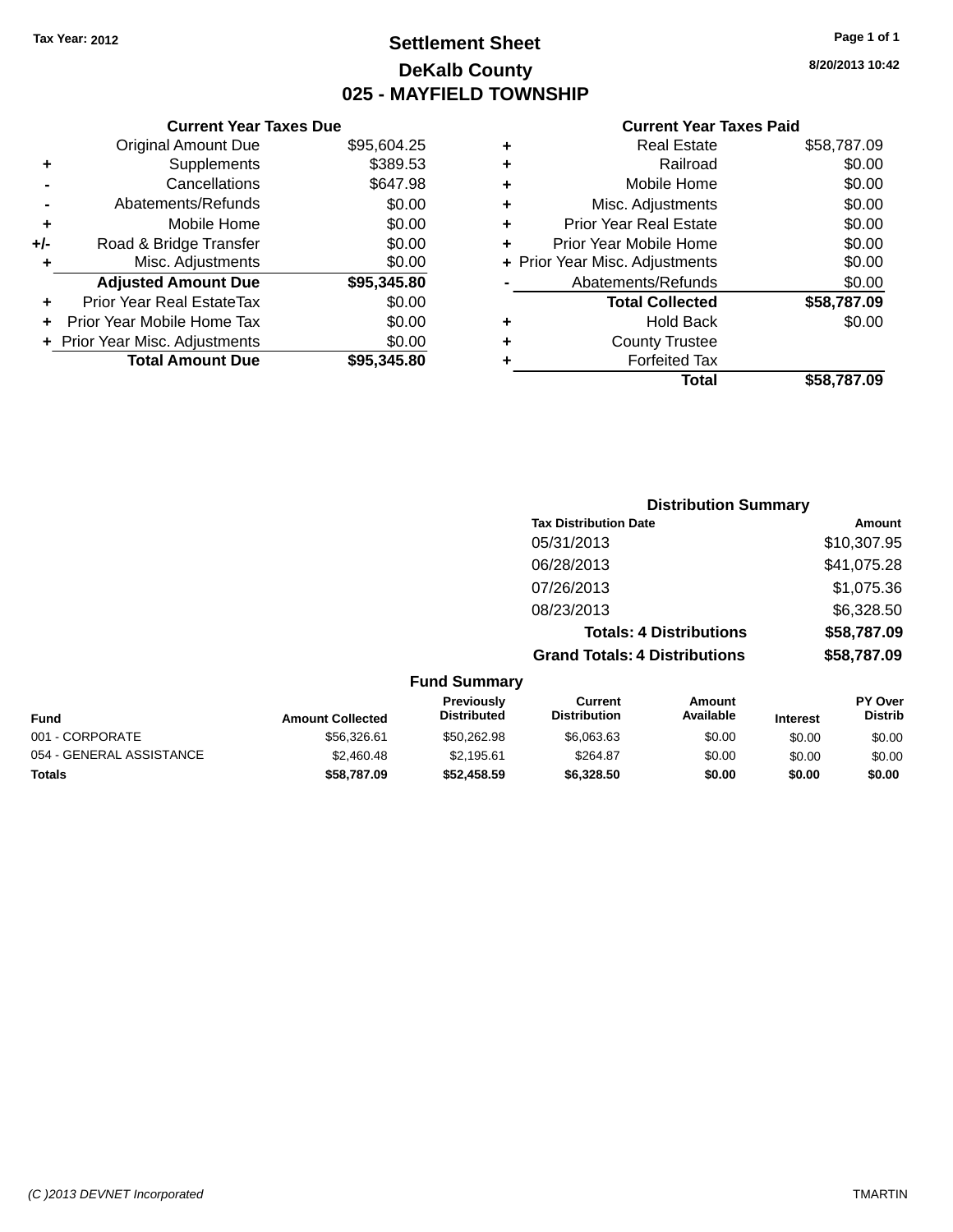### **Settlement Sheet Tax Year: 2012 Page 1 of 1 DeKalb County 026 - MAYFIELD ROAD & BRIDGE**

#### **Current Year Taxes Due**

|     | <b>Original Amount Due</b>       | \$232,664.55 |
|-----|----------------------------------|--------------|
| ٠   | Supplements                      | \$947.97     |
|     | Cancellations                    | \$1,576.93   |
|     | Abatements/Refunds               | \$0.00       |
| ٠   | Mobile Home                      | \$0.00       |
| +/- | Road & Bridge Transfer           | \$0.00       |
| ٠   | Misc. Adjustments                | \$0.00       |
|     | <b>Adjusted Amount Due</b>       | \$232,035.59 |
| ÷   | <b>Prior Year Real EstateTax</b> | \$0.00       |
|     | Prior Year Mobile Home Tax       | \$0.00       |
|     | + Prior Year Misc. Adjustments   | \$0.00       |
|     | <b>Total Amount Due</b>          | \$232,035.59 |
|     |                                  |              |

#### **Current Year Taxes Paid**

| ٠ | <b>Real Estate</b>             | \$143,065.24 |
|---|--------------------------------|--------------|
| ٠ | Railroad                       | \$0.00       |
| ٠ | Mobile Home                    | \$0.00       |
| ٠ | Misc. Adjustments              | \$0.00       |
| ٠ | <b>Prior Year Real Estate</b>  | \$0.00       |
| ٠ | Prior Year Mobile Home         | \$0.00       |
|   | + Prior Year Misc. Adjustments | \$0.00       |
|   | Abatements/Refunds             | \$0.00       |
|   | <b>Total Collected</b>         | \$143,065.24 |
| ٠ | Hold Back                      | \$0.00       |
| ٠ | <b>County Trustee</b>          |              |
| ٠ | <b>Forfeited Tax</b>           |              |
|   | Total                          | \$143,065.24 |
|   |                                |              |

### **Distribution Summary Tax Distribution Date Amount** 05/31/2013 \$25,085.58 06/28/2013 \$99,961.37 07/26/2013 \$2,617.01 08/23/2013 \$15,401.28 **Totals: 4 Distributions \$143,065.24 Grand Totals: 4 Distributions \$143,065.24**

### **Fund Summary**

|                                                     |                         | <b>Previously</b>  | Current             | <b>Amount</b> |                 | <b>PY Over</b> |
|-----------------------------------------------------|-------------------------|--------------------|---------------------|---------------|-----------------|----------------|
| <b>Fund</b>                                         | <b>Amount Collected</b> | <b>Distributed</b> | <b>Distribution</b> | Available     | <b>Interest</b> | <b>Distrib</b> |
| 007 - ROAD AND BRIDGE                               | \$92,110.56             | \$82,194.66        | \$9.915.90          | \$0.00        | \$0.00          | \$0.00         |
| 008 - BRIDGE CONST W/COUNTY                         | \$4.149.04              | \$3,702.39         | \$446.65            | \$0.00        | \$0.00          | \$0.00         |
| 009 - PERMANENT ROAD                                | \$34.952.12             | \$31.189.45        | \$3.762.67          | \$0.00        | \$0.00          | \$0.00         |
| 010 - EQUIPMENT AND BUILDING                        | \$5.925.91              | \$5,287.97         | \$637.94            | \$0.00        | \$0.00          | \$0.00         |
| 035 - TORT JUDGMENTS, LIABILITY<br><b>INSURANCE</b> | \$3,557.30              | \$3.174.35         | \$382.95            | \$0.00        | \$0.00          | \$0.00         |
| 047 - SOCIAL SECURITY                               | \$2,370.31              | \$2.115.14         | \$255.17            | \$0.00        | \$0.00          | \$0.00         |
| <b>Totals</b>                                       | \$143,065.24            | \$127,663.96       | \$15,401.28         | \$0.00        | \$0.00          | \$0.00         |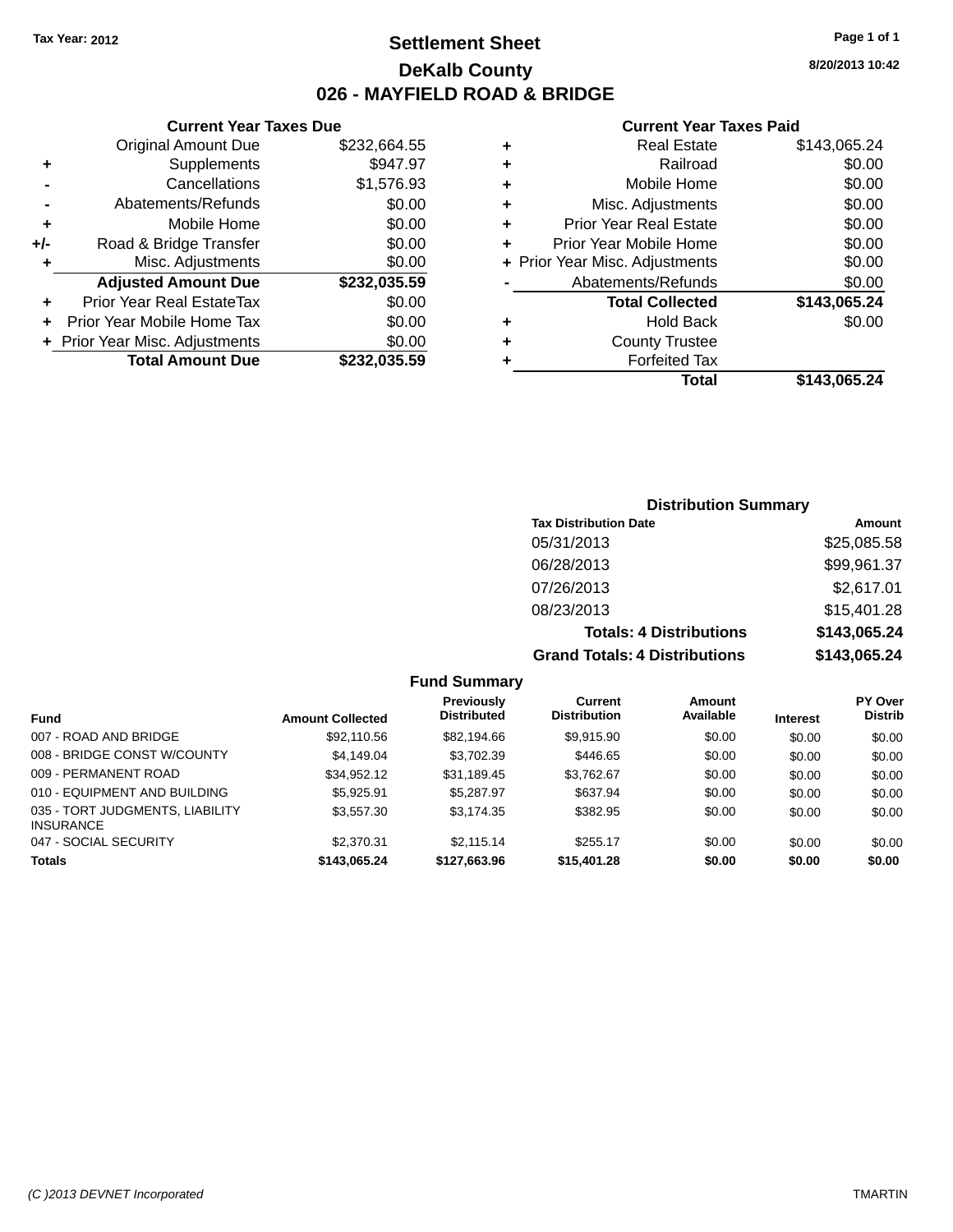## **Settlement Sheet Tax Year: 2012 Page 1 of 1 DeKalb County 027 - MILAN TOWNSHIP**

**8/20/2013 10:42**

|     | <b>Current Year Taxes Due</b> |             |
|-----|-------------------------------|-------------|
|     | <b>Original Amount Due</b>    | \$40,001.17 |
| ٠   | Supplements                   | \$0.00      |
|     | Cancellations                 | \$0.00      |
|     | Abatements/Refunds            | \$0.00      |
| ٠   | Mobile Home                   | \$0.00      |
| +/- | Road & Bridge Transfer        | \$0.00      |
| ٠   | Misc. Adjustments             | \$0.00      |
|     | <b>Adjusted Amount Due</b>    | \$40,001.17 |
| ٠   | Prior Year Real EstateTax     | \$0.00      |
|     | Prior Year Mobile Home Tax    | \$0.00      |
|     | Prior Year Misc. Adjustments  | \$0.00      |
|     | <b>Total Amount Due</b>       | \$40,001.17 |
|     |                               |             |

|   | <b>Real Estate</b>             | \$23,072.12 |
|---|--------------------------------|-------------|
| ٠ | Railroad                       | \$0.00      |
| ٠ | Mobile Home                    | \$0.00      |
| ٠ | Misc. Adjustments              | \$0.00      |
| ٠ | <b>Prior Year Real Estate</b>  | \$0.00      |
| ٠ | Prior Year Mobile Home         | \$0.00      |
|   | + Prior Year Misc. Adjustments | \$0.00      |
|   | Abatements/Refunds             | \$0.00      |
|   | <b>Total Collected</b>         | \$23,072.12 |
| ٠ | <b>Hold Back</b>               | \$0.00      |
| ٠ | <b>County Trustee</b>          |             |
| ٠ | <b>Forfeited Tax</b>           |             |
|   | Total                          | \$23.072.12 |
|   |                                |             |

|                 |                         |                                  |                                       | <b>Distribution Summary</b>    |                 |                           |
|-----------------|-------------------------|----------------------------------|---------------------------------------|--------------------------------|-----------------|---------------------------|
|                 |                         |                                  | <b>Tax Distribution Date</b>          |                                |                 | Amount                    |
|                 |                         |                                  | 05/31/2013                            |                                |                 | \$2,387.39                |
|                 |                         |                                  | 06/28/2013                            |                                |                 | \$20,144.81               |
|                 |                         |                                  | 07/26/2013                            |                                |                 | \$130.67                  |
|                 |                         |                                  | 08/23/2013                            |                                |                 | \$409.25                  |
|                 |                         |                                  |                                       | <b>Totals: 4 Distributions</b> |                 | \$23,072.12               |
|                 |                         |                                  | <b>Grand Totals: 4 Distributions</b>  |                                |                 | \$23,072.12               |
|                 |                         | <b>Fund Summary</b>              |                                       |                                |                 |                           |
| <b>Fund</b>     | <b>Amount Collected</b> | Previously<br><b>Distributed</b> | <b>Current</b><br><b>Distribution</b> | Amount<br>Available            | <b>Interest</b> | PY Over<br><b>Distrib</b> |
| 001 - CORPORATE | \$23,072.12             | \$22,662.87                      | \$409.25                              | \$0.00                         | \$0.00          | \$0.00                    |
| <b>Totals</b>   | \$23,072.12             | \$22,662.87                      | \$409.25                              | \$0.00                         | \$0.00          | \$0.00                    |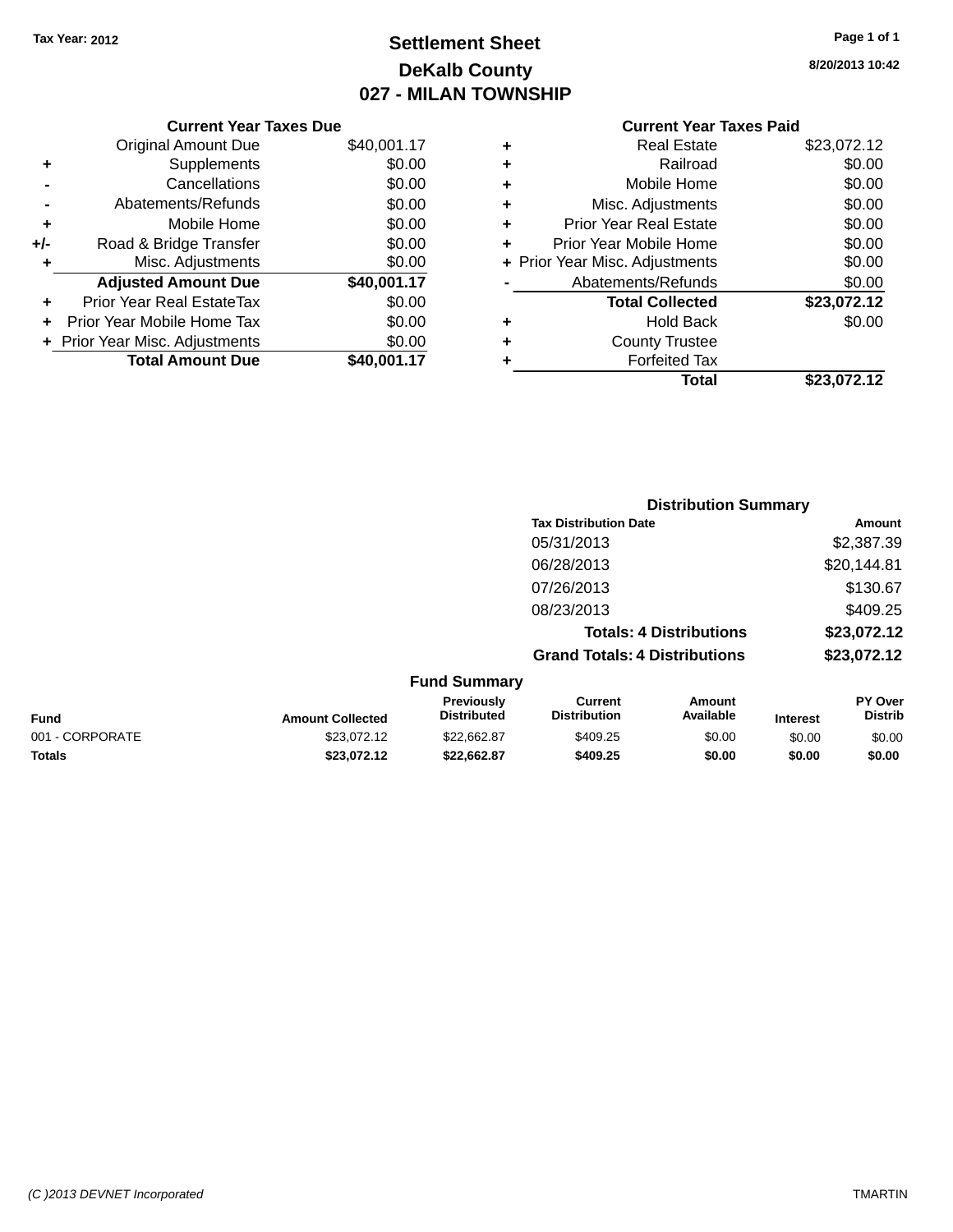## **Settlement Sheet Tax Year: 2012 Page 1 of 1 DeKalb County 028 - MILAN ROAD & BRIDGE**

|     | <b>Current Year Taxes Due</b>  |             |
|-----|--------------------------------|-------------|
|     | <b>Original Amount Due</b>     | \$61,756.13 |
| ٠   | Supplements                    | \$0.00      |
|     | Cancellations                  | \$0.00      |
|     | Abatements/Refunds             | \$0.00      |
| ٠   | Mobile Home                    | \$0.00      |
| +/- | Road & Bridge Transfer         | \$0.00      |
| ٠   | Misc. Adjustments              | \$0.00      |
|     | <b>Adjusted Amount Due</b>     | \$61,756.13 |
| ÷   | Prior Year Real EstateTax      | \$0.00      |
|     | Prior Year Mobile Home Tax     | \$0.00      |
|     | + Prior Year Misc. Adjustments | \$0.00      |
|     | <b>Total Amount Due</b>        | \$61,756.13 |
|     |                                |             |

|   | <b>Real Estate</b>             | \$35,620.11 |
|---|--------------------------------|-------------|
| ٠ | Railroad                       | \$0.00      |
| ٠ | Mobile Home                    | \$0.00      |
| ٠ | Misc. Adjustments              | \$0.00      |
| ٠ | <b>Prior Year Real Estate</b>  | \$0.00      |
| ٠ | Prior Year Mobile Home         | \$0.00      |
|   | + Prior Year Misc. Adjustments | \$0.00      |
|   | Abatements/Refunds             | \$0.00      |
|   | <b>Total Collected</b>         | \$35,620.11 |
| ٠ | <b>Hold Back</b>               | \$0.00      |
| ٠ | <b>County Trustee</b>          |             |
|   | <b>Forfeited Tax</b>           |             |
|   | Total                          | \$35,620.11 |
|   |                                |             |

| <b>Distribution Summary</b>          |             |
|--------------------------------------|-------------|
| <b>Tax Distribution Date</b>         | Amount      |
| 05/31/2013                           | \$3,685.82  |
| 06/28/2013                           | \$31,100.74 |
| 07/26/2013                           | \$201.72    |
| 08/23/2013                           | \$631.83    |
| <b>Totals: 4 Distributions</b>       | \$35,620.11 |
| <b>Grand Totals: 4 Distributions</b> | \$35,620.11 |

| <b>Fund Summary</b> |  |
|---------------------|--|
|---------------------|--|

| Fund                        | <b>Amount Collected</b> | <b>Previously</b><br><b>Distributed</b> | Current<br><b>Distribution</b> | Amount<br>Available | <b>Interest</b> | <b>PY Over</b><br><b>Distrib</b> |
|-----------------------------|-------------------------|-----------------------------------------|--------------------------------|---------------------|-----------------|----------------------------------|
| 007 - ROAD AND BRIDGE       | \$24,455.62             | \$24,021.83                             | \$433.79                       | \$0.00              | \$0.00          | \$0.00                           |
| 008 - BRIDGE CONST W/COUNTY | \$2.511.47              | \$2,466.92                              | \$44.55                        | \$0.00              | \$0.00          | \$0.00                           |
| 009 - PERMANENT ROAD        | \$8,653.02              | \$8,499.53                              | \$153.49                       | \$0.00              | \$0.00          | \$0.00                           |
| Totals                      | \$35.620.11             | \$34,988,28                             | \$631.83                       | \$0.00              | \$0.00          | \$0.00                           |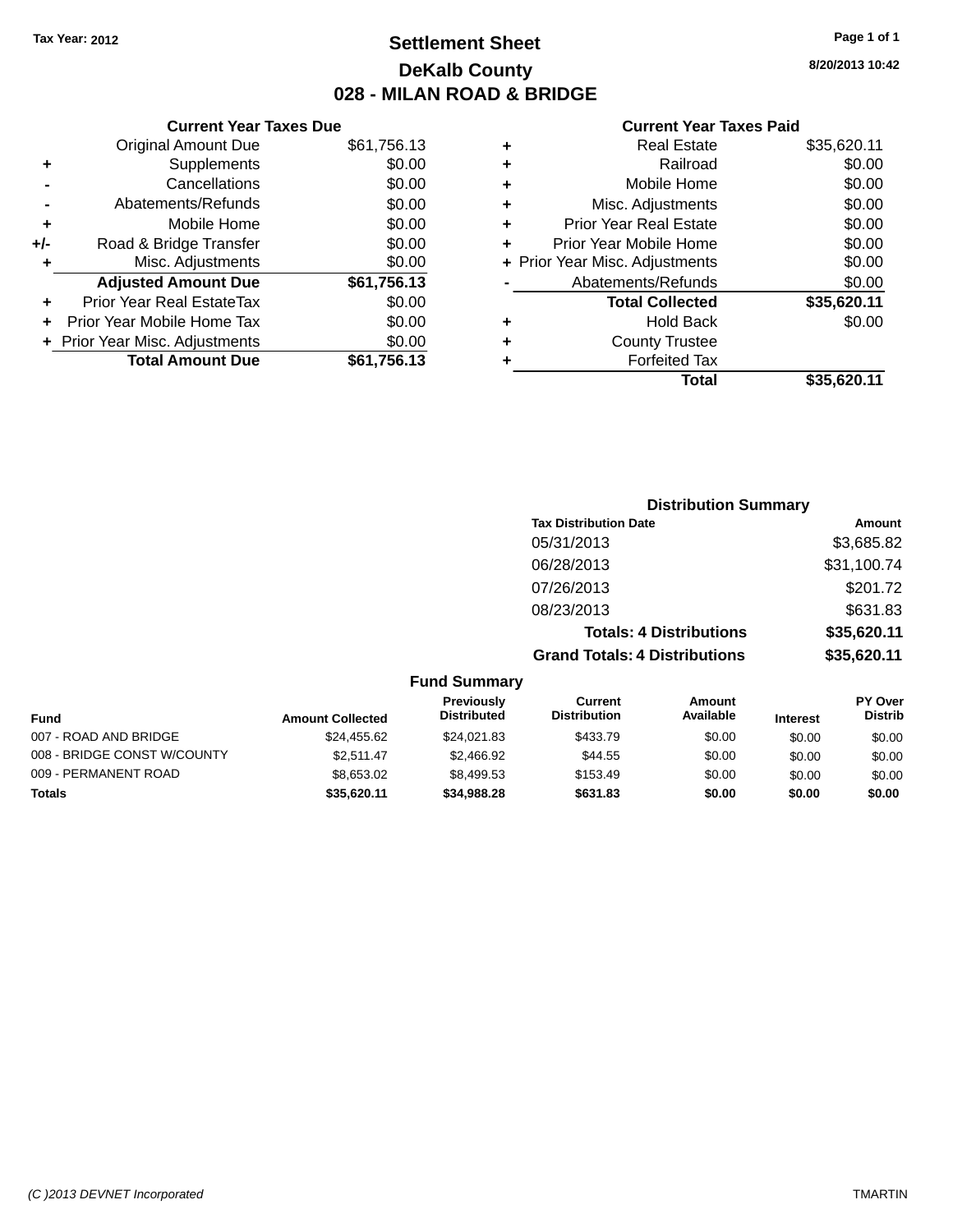## **Settlement Sheet Tax Year: 2012 Page 1 of 1 DeKalb County 029 - PAW PAW TOWNSHIP**

#### **Current Year Taxes Due**

|     | <b>Original Amount Due</b>     | \$65,159.66 |
|-----|--------------------------------|-------------|
| ٠   | Supplements                    | \$577.51    |
|     | Cancellations                  | \$742.33    |
|     | Abatements/Refunds             | \$0.00      |
| ٠   | Mobile Home                    | \$0.00      |
| +/- | Road & Bridge Transfer         | \$0.00      |
| ٠   | Misc. Adjustments              | \$0.00      |
|     | <b>Adjusted Amount Due</b>     | \$64,994.84 |
|     | Prior Year Real EstateTax      | \$0.00      |
|     | Prior Year Mobile Home Tax     | \$0.00      |
|     | + Prior Year Misc. Adjustments | \$0.00      |
|     | <b>Total Amount Due</b>        | \$64.994.84 |

#### **Current Year Taxes Paid**

|   | <b>Real Estate</b>             | \$37,158.41 |
|---|--------------------------------|-------------|
| ٠ | Railroad                       | \$1,249.25  |
| ٠ | Mobile Home                    | \$0.00      |
| ٠ | Misc. Adjustments              | \$0.00      |
| ٠ | <b>Prior Year Real Estate</b>  | \$0.00      |
| ٠ | Prior Year Mobile Home         | \$0.00      |
|   | + Prior Year Misc. Adjustments | \$0.00      |
|   | Abatements/Refunds             | \$0.00      |
|   | <b>Total Collected</b>         | \$38,407.66 |
| ٠ | <b>Hold Back</b>               | \$0.00      |
| ٠ | <b>County Trustee</b>          |             |
| ٠ | <b>Forfeited Tax</b>           |             |
|   | Total                          | \$38,407.66 |
|   |                                |             |

### **Distribution Summary Tax Distribution Date Amount** 05/31/2013 \$7,167.33 06/28/2013 \$28,739.40 07/26/2013 \$603.91 08/23/2013 \$1,897.02 **Totals: 4 Distributions \$38,407.66 Grand Totals: 4 Distributions \$38,407.66**

### **Fund Summary**

| <b>Fund</b>              | <b>Amount Collected</b> | <b>Previously</b><br><b>Distributed</b> | Current<br><b>Distribution</b> | Amount<br>Available | <b>Interest</b> | PY Over<br><b>Distrib</b> |
|--------------------------|-------------------------|-----------------------------------------|--------------------------------|---------------------|-----------------|---------------------------|
| 001 - CORPORATE          | \$36,075,66             | \$34,293.82                             | \$1.781.84                     | \$0.00              | \$0.00          | \$0.00                    |
| 017 - CEMETERY           | \$1,458.50              | \$1,386.46                              | \$72.04                        | \$0.00              | \$0.00          | \$0.00                    |
| 034 - GENERAL ASSISTANCE | \$873.50                | \$830.36                                | \$43.14                        | \$0.00              | \$0.00          | \$0.00                    |
| <b>Totals</b>            | \$38,407.66             | \$36,510.64                             | \$1,897.02                     | \$0.00              | \$0.00          | \$0.00                    |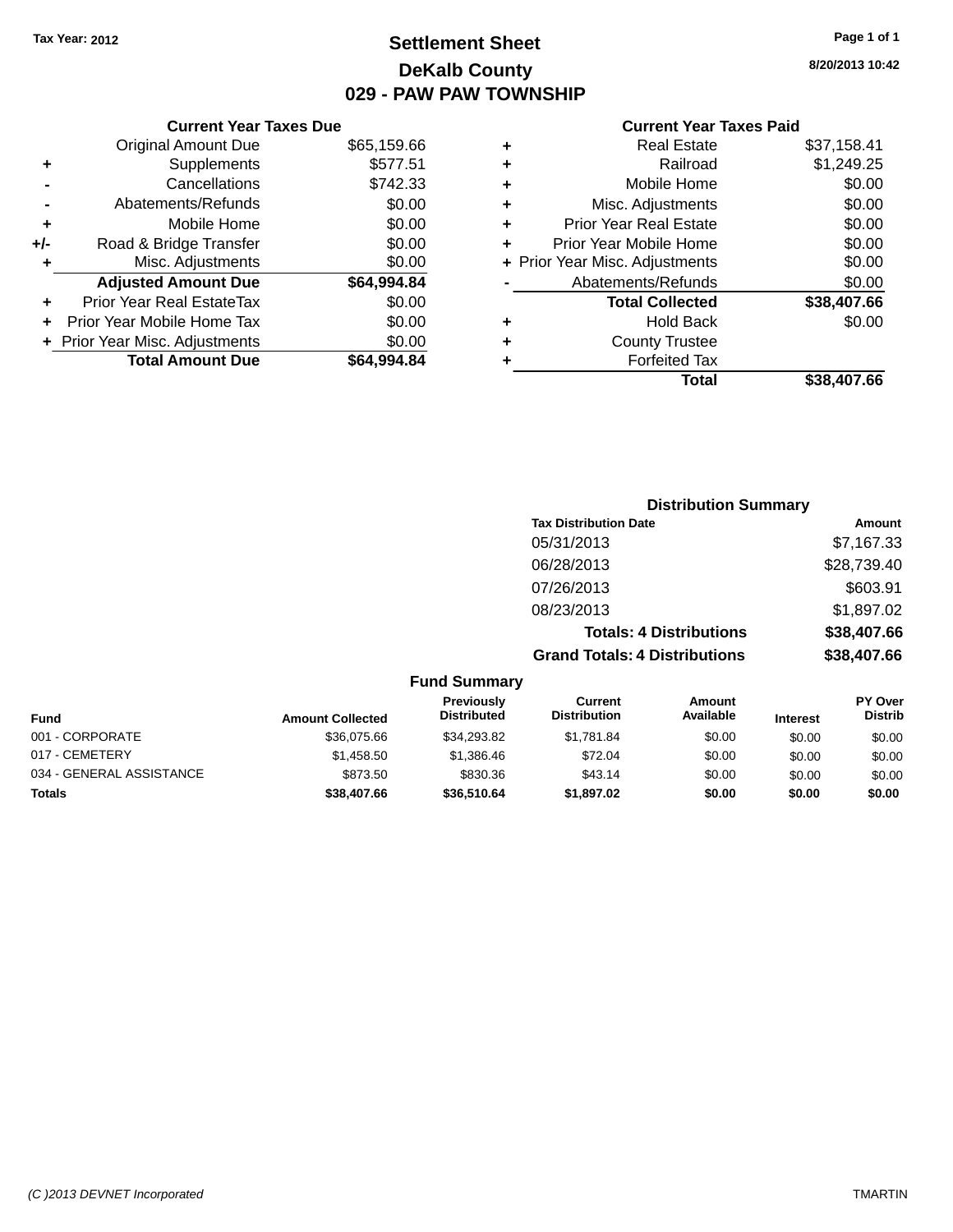### **Settlement Sheet Tax Year: 2012 Page 1 of 1 DeKalb County 030 - PAW PAW ROAD & BRIDGE**

**8/20/2013 10:42**

#### **Current Year Taxes Paid**

| \$89,870.72 |
|-------------|
| \$796.52    |
| \$1,023.85  |
| \$0.00      |
| \$0.00      |
| \$0.00      |
| \$0.00      |
| \$89,643.39 |
| \$0.00      |
| \$0.00      |
| \$0.00      |
|             |
|             |

| ٠ | <b>Real Estate</b>             | \$51,250.45 |
|---|--------------------------------|-------------|
| ٠ | Railroad                       | \$1,723.01  |
| ٠ | Mobile Home                    | \$0.00      |
| ٠ | Misc. Adjustments              | \$0.00      |
| ٠ | <b>Prior Year Real Estate</b>  | \$0.00      |
| ٠ | Prior Year Mobile Home         | \$0.00      |
|   | + Prior Year Misc. Adjustments | \$0.00      |
|   | Abatements/Refunds             | \$0.00      |
|   | <b>Total Collected</b>         | \$52,973.46 |
| ٠ | <b>Hold Back</b>               | \$0.00      |
| ٠ | <b>County Trustee</b>          |             |
| ٠ | <b>Forfeited Tax</b>           |             |
|   | Total                          | \$52,973.46 |
|   |                                |             |

| <b>Distribution Summary</b>          |             |
|--------------------------------------|-------------|
| <b>Tax Distribution Date</b>         | Amount      |
| 05/31/2013                           | \$9,885.45  |
| 06/28/2013                           | \$39,638.56 |
| 07/26/2013                           | \$832.98    |
| 08/23/2013                           | \$2,616.47  |
| <b>Totals: 4 Distributions</b>       | \$52,973.46 |
| <b>Grand Totals: 4 Distributions</b> | \$52,973.46 |

#### **Fund Summary**

| Fund                                    | <b>Amount Collected</b> | Previously<br><b>Distributed</b> | <b>Current</b><br><b>Distribution</b> | Amount<br>Available | <b>Interest</b> | <b>PY Over</b><br><b>Distrib</b> |
|-----------------------------------------|-------------------------|----------------------------------|---------------------------------------|---------------------|-----------------|----------------------------------|
| 007 - ROAD AND BRIDGE                   | \$25,690.53             | \$24.421.62                      | \$1.268.91                            | \$0.00              | \$0.00          | \$0.00                           |
| 009 - PERMANENT ROAD                    | \$20,571.88             | \$19,555.79                      | \$1,016.09                            | \$0.00              | \$0.00          | \$0.00                           |
| 010 - EQUIPMENT AND BUILDING            | \$2,826.93              | \$2,687.30                       | \$139.63                              | \$0.00              | \$0.00          | \$0.00                           |
| 027 - AUDIT                             | \$424.11                | \$403.16                         | \$20.95                               | \$0.00              | \$0.00          | \$0.00                           |
| 035 - TORT JUDGEMENTS/LIABILITY<br>INS. | \$2,729.88              | \$2,595.05                       | \$134.83                              | \$0.00              | \$0.00          | \$0.00                           |
| 047 - SOCIAL SECURITY                   | \$730.13                | \$694.07                         | \$36.06                               | \$0.00              | \$0.00          | \$0.00                           |
| <b>Totals</b>                           | \$52,973.46             | \$50,356.99                      | \$2,616.47                            | \$0.00              | \$0.00          | \$0.00                           |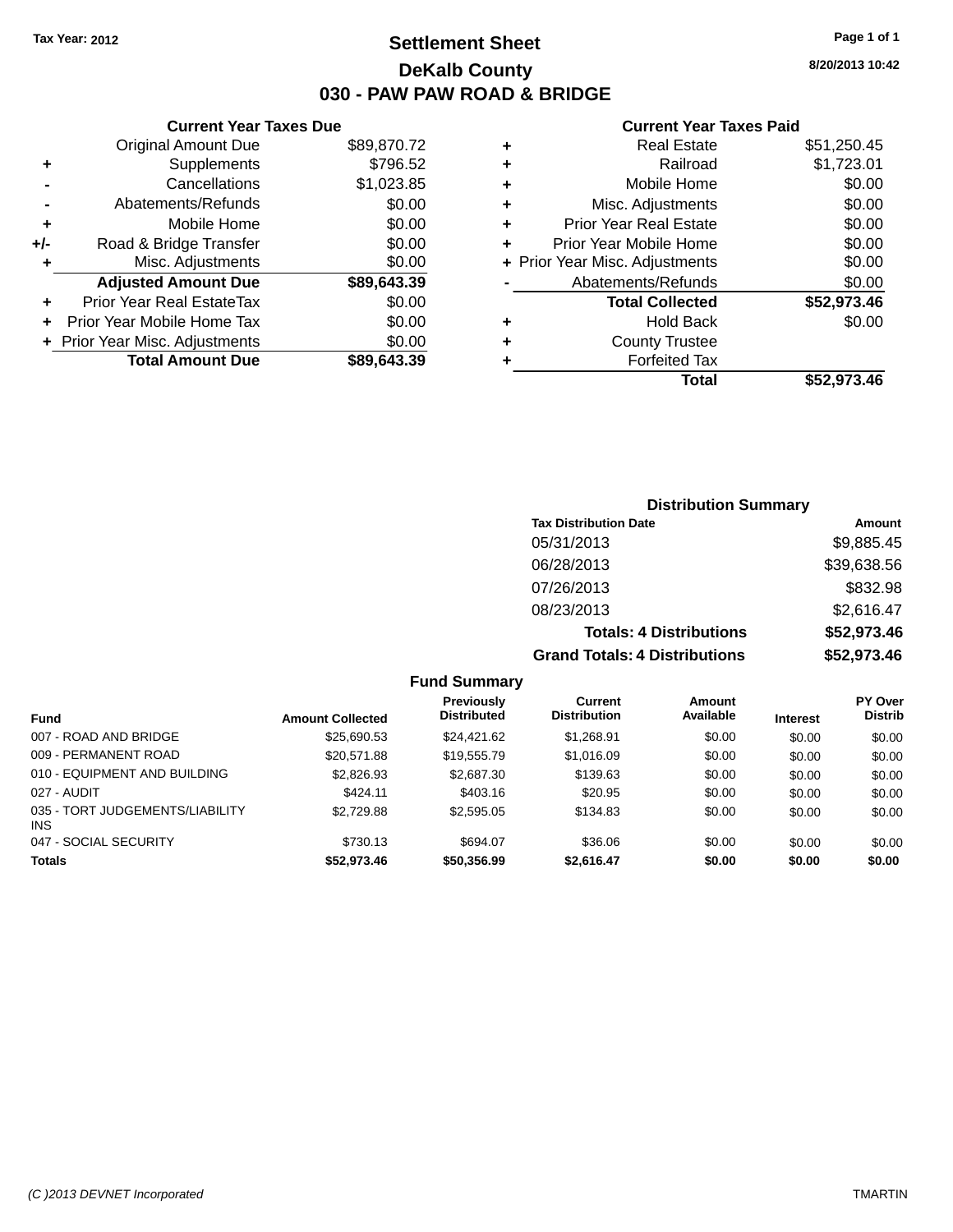## **Settlement Sheet Tax Year: 2012 Page 1 of 1 DeKalb County 031 - PIERCE TOWNSHIP**

**8/20/2013 10:42**

#### **Current Year Taxes Paid**

|       | <b>Current Year Taxes Due</b>  |             |  |  |  |
|-------|--------------------------------|-------------|--|--|--|
|       | <b>Original Amount Due</b>     | \$55,019.62 |  |  |  |
| ٠     | Supplements                    | \$282.94    |  |  |  |
|       | Cancellations                  | \$295.22    |  |  |  |
|       | Abatements/Refunds             | \$0.73      |  |  |  |
| ٠     | Mobile Home                    | \$0.00      |  |  |  |
| $+/-$ | Road & Bridge Transfer         | \$0.00      |  |  |  |
| ٠     | Misc. Adjustments              | \$0.00      |  |  |  |
|       | <b>Adjusted Amount Due</b>     | \$55,006.61 |  |  |  |
| ٠     | Prior Year Real EstateTax      | (\$52.80)   |  |  |  |
|       | Prior Year Mobile Home Tax     | \$0.00      |  |  |  |
|       | + Prior Year Misc. Adjustments | \$0.00      |  |  |  |
|       | <b>Total Amount Due</b>        | \$54,953.81 |  |  |  |
|       |                                |             |  |  |  |

| ٠ | <b>Real Estate</b>             | \$33,700.48 |
|---|--------------------------------|-------------|
| ٠ | Railroad                       | \$0.00      |
| ٠ | Mobile Home                    | \$0.00      |
| ٠ | Misc. Adjustments              | \$0.00      |
| ٠ | Prior Year Real Estate         | (\$52.80)   |
| ٠ | Prior Year Mobile Home         | \$0.00      |
|   | + Prior Year Misc. Adjustments | \$0.00      |
|   | Abatements/Refunds             | \$0.73      |
|   | <b>Total Collected</b>         | \$33,646.95 |
| ٠ | Hold Back                      | \$0.00      |
| ٠ | <b>County Trustee</b>          |             |
| ٠ | <b>Forfeited Tax</b>           |             |
|   | Total                          | \$33,646.95 |
|   |                                |             |

### **Distribution Summary Tax Distribution Date Amount** 05/31/2013 \$7,009.34 06/28/2013 \$24,398.28 07/26/2013 \$148.23 08/23/2013 \$2,091.10 **Totals: 4 Distributions \$33,646.95 Grand Totals: 4 Distributions \$33,646.95**

#### **Fund Summary**

| <b>Fund</b>                             | <b>Amount Collected</b> | <b>Previously</b><br><b>Distributed</b> | Current<br><b>Distribution</b> | Amount<br>Available | <b>Interest</b> | <b>PY Over</b><br><b>Distrib</b> |
|-----------------------------------------|-------------------------|-----------------------------------------|--------------------------------|---------------------|-----------------|----------------------------------|
| 001 - CORPORATE                         | \$25,085.03             | \$23,526.04                             | \$1,558.99                     | \$0.00              | \$0.00          | \$0.00                           |
| 005 - I. M. R. F.                       | \$1,988.41              | \$1,864.83                              | \$123.58                       | \$0.00              | \$0.00          | \$0.00                           |
| 027 - AUDIT                             | \$548.08                | \$514.02                                | \$34.06                        | \$0.00              | \$0.00          | \$0.00                           |
| 035 - TORT JUDGEMENTS/LIABILITY<br>INS. | \$2,507.95              | \$2,352.09                              | \$155.86                       | \$0.00              | \$0.00          | \$0.00                           |
| 047 - SOCIAL SECURITY                   | \$1,682.55              | \$1,577.98                              | \$104.57                       | \$0.00              | \$0.00          | \$0.00                           |
| 054 - GENERAL ASSISTANCE                | \$1,834.93              | \$1,720.89                              | \$114.04                       | \$0.00              | \$0.00          | \$0.00                           |
| <b>Totals</b>                           | \$33,646.95             | \$31,555.85                             | \$2,091.10                     | \$0.00              | \$0.00          | \$0.00                           |

#### **Abatement Detail**

| Year Source             | <b>Account Type</b> |        | <b>Amount Adiustment Description</b>         |
|-------------------------|---------------------|--------|----------------------------------------------|
| 2012 RE - Real Estate   | PTAB Decision       |        | \$0.73 12-13-100-003 2011 PTAB REFUND by TBA |
| <b>Totals 1 entries</b> |                     | \$0.73 |                                              |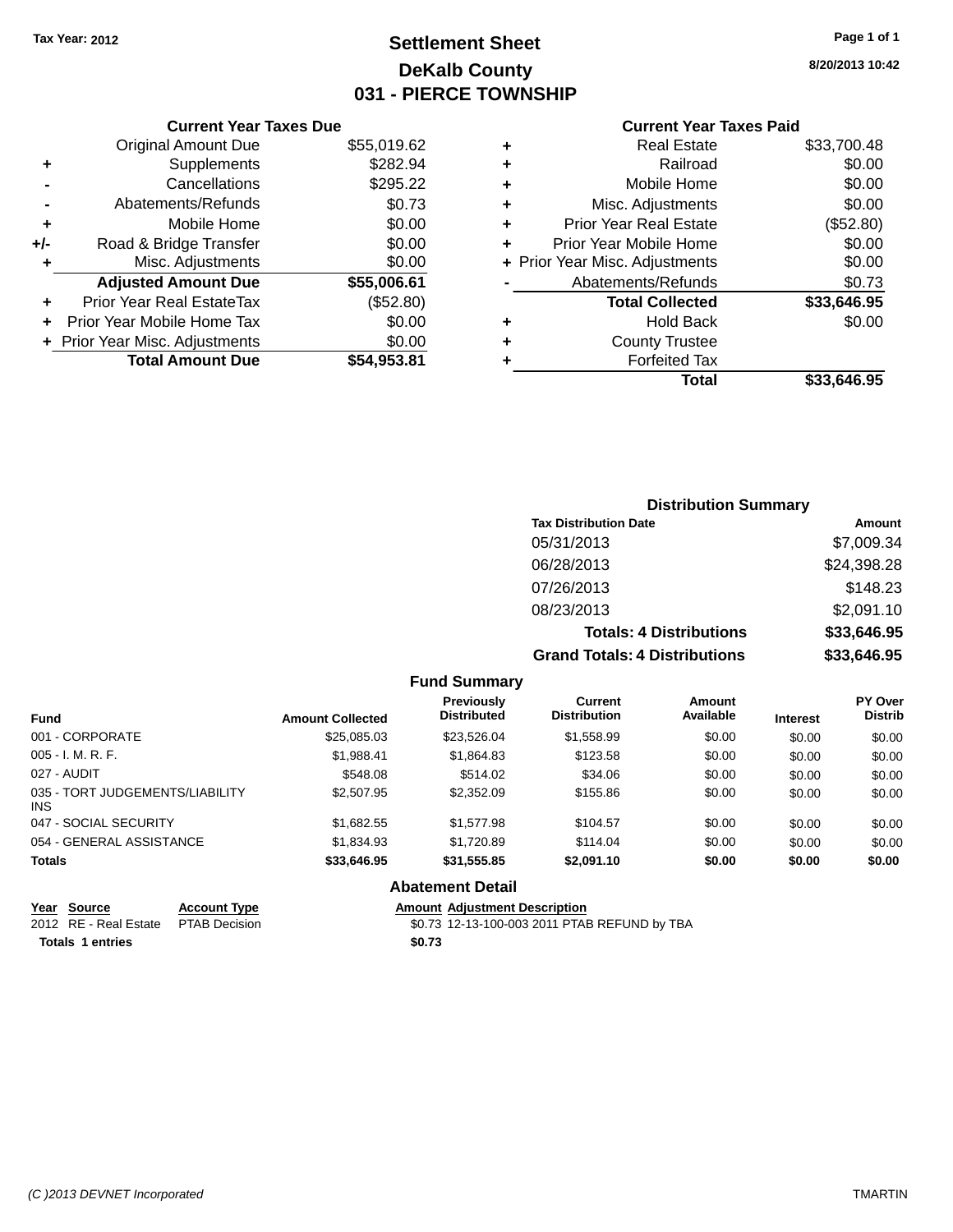## **Settlement Sheet Tax Year: 2012 Page 1 of 1 DeKalb County 032 - PIERCE ROAD & BRIDGE**

**8/20/2013 10:42**

#### **Current Year Taxes Paid**

|     | <b>Current Year Taxes Due</b>  |              |  |  |
|-----|--------------------------------|--------------|--|--|
|     | <b>Original Amount Due</b>     | \$162,040.56 |  |  |
| ٠   | Supplements                    | \$833.29     |  |  |
|     | Cancellations                  | \$869.46     |  |  |
|     | Abatements/Refunds             | \$2.15       |  |  |
| ٠   | Mobile Home                    | \$0.00       |  |  |
| +/- | Road & Bridge Transfer         | \$0.00       |  |  |
| ٠   | Misc. Adjustments              | \$0.00       |  |  |
|     | <b>Adjusted Amount Due</b>     | \$162,002.24 |  |  |
| ÷   | Prior Year Real EstateTax      | (\$157.14)   |  |  |
|     | Prior Year Mobile Home Tax     | \$0.00       |  |  |
|     | + Prior Year Misc. Adjustments | \$0.00       |  |  |
|     | <b>Total Amount Due</b>        | \$161,845.10 |  |  |
|     |                                |              |  |  |

| ٠ | <b>Real Estate</b>             | \$99,252.09 |
|---|--------------------------------|-------------|
| ٠ | Railroad                       | \$0.00      |
| ٠ | Mobile Home                    | \$0.00      |
| ٠ | Misc. Adjustments              | \$0.00      |
| ٠ | <b>Prior Year Real Estate</b>  | (\$157.14)  |
| ٠ | Prior Year Mobile Home         | \$0.00      |
|   | + Prior Year Misc. Adjustments | \$0.00      |
|   | Abatements/Refunds             | \$2.15      |
|   | <b>Total Collected</b>         | \$99,092.80 |
| ٠ | <b>Hold Back</b>               | \$0.00      |
| ٠ | <b>County Trustee</b>          |             |
| ٠ | <b>Forfeited Tax</b>           |             |
|   | Total                          | \$99,092.80 |
|   |                                |             |

### **Distribution Summary Tax Distribution Date Amount** 05/31/2013 \$20,643.25 06/28/2013 \$71,854.32 07/26/2013 \$436.51 08/23/2013 \$6,158.72 **Totals: 4 Distributions \$99,092.80 Grand Totals: 4 Distributions \$99,092.80**

|  | <b>Fund Summary</b> |  |
|--|---------------------|--|
|--|---------------------|--|

| <b>Fund</b>                  | <b>Amount Collected</b> | <b>Previously</b><br><b>Distributed</b> | Current<br><b>Distribution</b> | Amount<br>Available | <b>Interest</b> | <b>PY Over</b><br><b>Distrib</b> |
|------------------------------|-------------------------|-----------------------------------------|--------------------------------|---------------------|-----------------|----------------------------------|
| $005 - I. M. R. F.$          | \$69.11                 | \$64.82                                 | \$4.29                         | \$0.00              | \$0.00          | \$0.00                           |
| 007 - ROAD AND BRIDGE        | \$70,487.58             | \$66,106.70                             | \$4,380.88                     | \$0.00              | \$0.00          | \$0.00                           |
| 008 - BRIDGE CONST W/COUNTY  | \$5,596.75              | \$5,248.91                              | \$347.84                       | \$0.00              | \$0.00          | \$0.00                           |
| 009 - PERMANENT ROAD         | \$18,305.00             | \$17,167.32                             | \$1,137.68                     | \$0.00              | \$0.00          | \$0.00                           |
| 010 - EQUIPMENT AND BUILDING | \$3,919.70              | \$3,676.09                              | \$243.61                       | \$0.00              | \$0.00          | \$0.00                           |
| 047 - SOCIAL SECURITY        | \$714.66                | \$670.24                                | \$44.42                        | \$0.00              | \$0.00          | \$0.00                           |
| <b>Totals</b>                | \$99,092.80             | \$92,934.08                             | \$6,158.72                     | \$0.00              | \$0.00          | \$0.00                           |
|                              |                         | <b>Abatement Detail</b>                 |                                |                     |                 |                                  |

| Year Source                         | <b>Account Type</b> |        | <b>Amount Adiustment Description</b>         |
|-------------------------------------|---------------------|--------|----------------------------------------------|
| 2012 RE - Real Estate PTAB Decision |                     |        | \$2.15 12-13-100-003 2011 PTAB REFUND by TBA |
| <b>Totals 1 entries</b>             |                     | \$2.15 |                                              |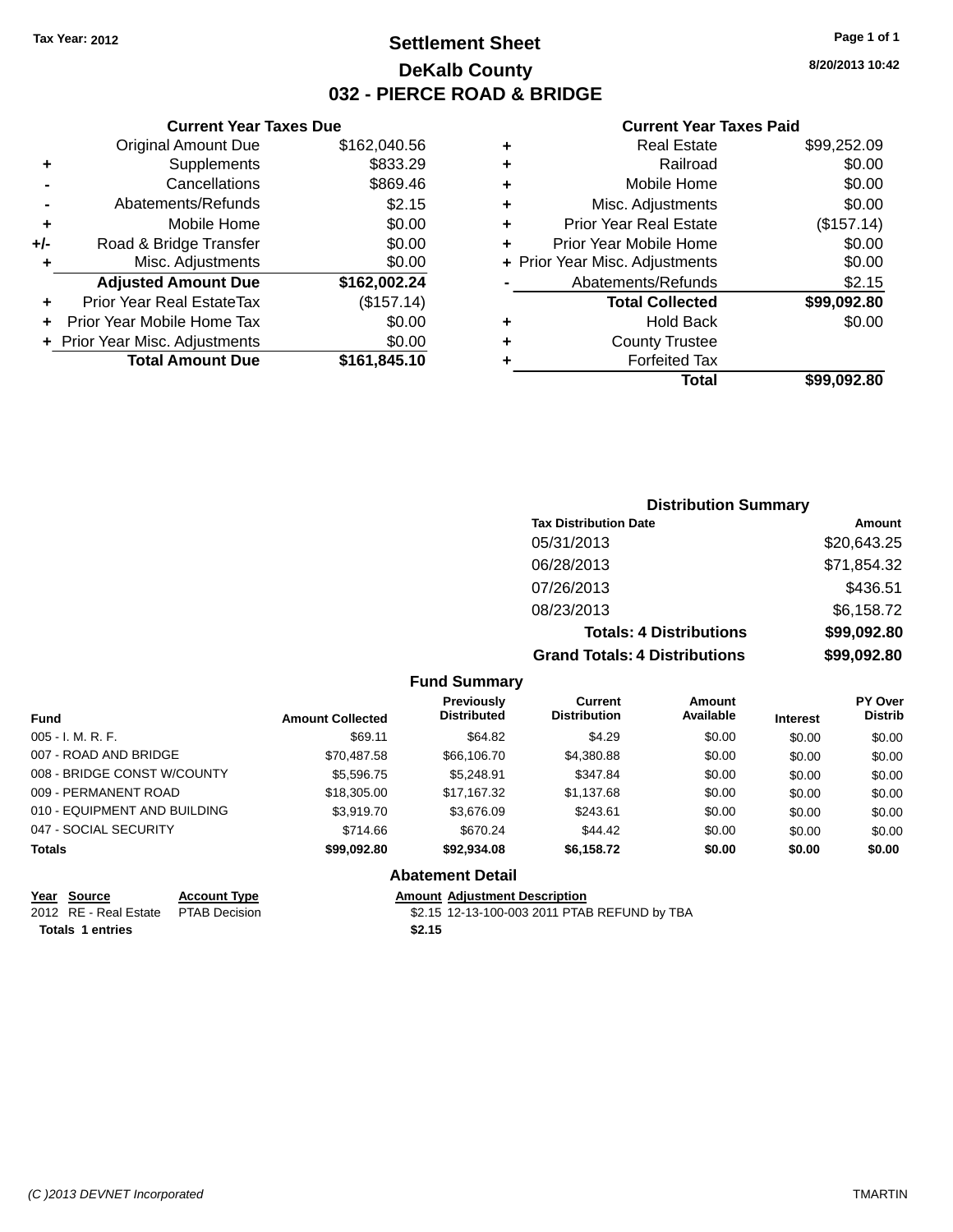## **Settlement Sheet Tax Year: 2012 Page 1 of 1 DeKalb County 033 - SANDWICH TOWNSHIP**

**8/20/2013 10:42**

#### **Current Year Taxes Paid**

|     | <b>Total Amount Due</b>          | \$234,850.10 |
|-----|----------------------------------|--------------|
|     | + Prior Year Misc. Adjustments   | \$0.00       |
|     | Prior Year Mobile Home Tax       | \$0.00       |
| ٠   | <b>Prior Year Real EstateTax</b> | \$223.32     |
|     | <b>Adjusted Amount Due</b>       | \$234,626.78 |
| ٠   | Misc. Adjustments                | \$0.00       |
| +/- | Road & Bridge Transfer           | \$0.00       |
| ٠   | Mobile Home                      | \$0.00       |
|     | Abatements/Refunds               | \$0.19       |
|     | Cancellations                    | \$1,500.03   |
| ٠   | Supplements                      | \$1,386.93   |
|     | <b>Original Amount Due</b>       | \$234,740.07 |
|     |                                  |              |

**Current Year Taxes Due**

| ٠ | <b>Real Estate</b>             | \$144,368.69 |
|---|--------------------------------|--------------|
| ٠ | Railroad                       | \$378.90     |
| ٠ | Mobile Home                    | \$0.00       |
| ٠ | Misc. Adjustments              | \$0.00       |
| ٠ | <b>Prior Year Real Estate</b>  | \$223.32     |
| ٠ | Prior Year Mobile Home         | \$0.00       |
|   | + Prior Year Misc. Adjustments | \$0.00       |
|   | Abatements/Refunds             | \$0.19       |
|   | <b>Total Collected</b>         | \$144,970.72 |
| ٠ | <b>Hold Back</b>               | \$0.00       |
| ٠ | <b>County Trustee</b>          |              |
| ٠ | <b>Forfeited Tax</b>           |              |
|   | Total                          | \$144,970.72 |
|   |                                |              |

### **Distribution Summary Tax Distribution Date Amount** 05/31/2013 \$30,164.50 06/28/2013 \$93,315.78 07/26/2013 \$3,490.23 08/23/2013 \$18,000.21 **Totals: 4 Distributions \$144,970.72 Grand Totals: 4 Distributions \$144,970.72**

#### **Fund Summary**

| <b>Fund</b>              | <b>Amount Collected</b> | Previously<br><b>Distributed</b> | Current<br><b>Distribution</b> | Amount<br>Available | <b>Interest</b> | <b>PY Over</b><br><b>Distrib</b> |
|--------------------------|-------------------------|----------------------------------|--------------------------------|---------------------|-----------------|----------------------------------|
| 001 - CORPORATE          | \$75,226.23             | \$65,885.80                      | \$9,340.43                     | \$0.00              | \$0.00          | \$0.00                           |
| $005 - I. M. R. F.$      | \$9,264.76              | \$8.114.41                       | \$1,150.35                     | \$0.00              | \$0.00          | \$0.00                           |
| 017 - CEMETERY           | \$43.546.59             | \$38,139.65                      | \$5.406.94                     | \$0.00              | \$0.00          | \$0.00                           |
| 047 - SOCIAL SECURITY    | \$4.577.01              | \$4.008.71                       | \$568.30                       | \$0.00              | \$0.00          | \$0.00                           |
| 054 - GENERAL ASSISTANCE | \$12,356.13             | \$10.821.94                      | \$1,534.19                     | \$0.00              | \$0.00          | \$0.00                           |
| <b>Totals</b>            | \$144,970.72            | \$126,970.51                     | \$18,000.21                    | \$0.00              | \$0.00          | \$0.00                           |

#### **Abatement Detail**

# **<u>Year Source</u> <b>Account Type Amount Adjustment Description**<br>2012 RE - Real Estate PTAB Decision **\$0.19 19-27-427-021 2011 PTA**

\$0.19 19-27-427-021 2011 PTAB REFUND by TBA

**Totals 1 entries \$0.19**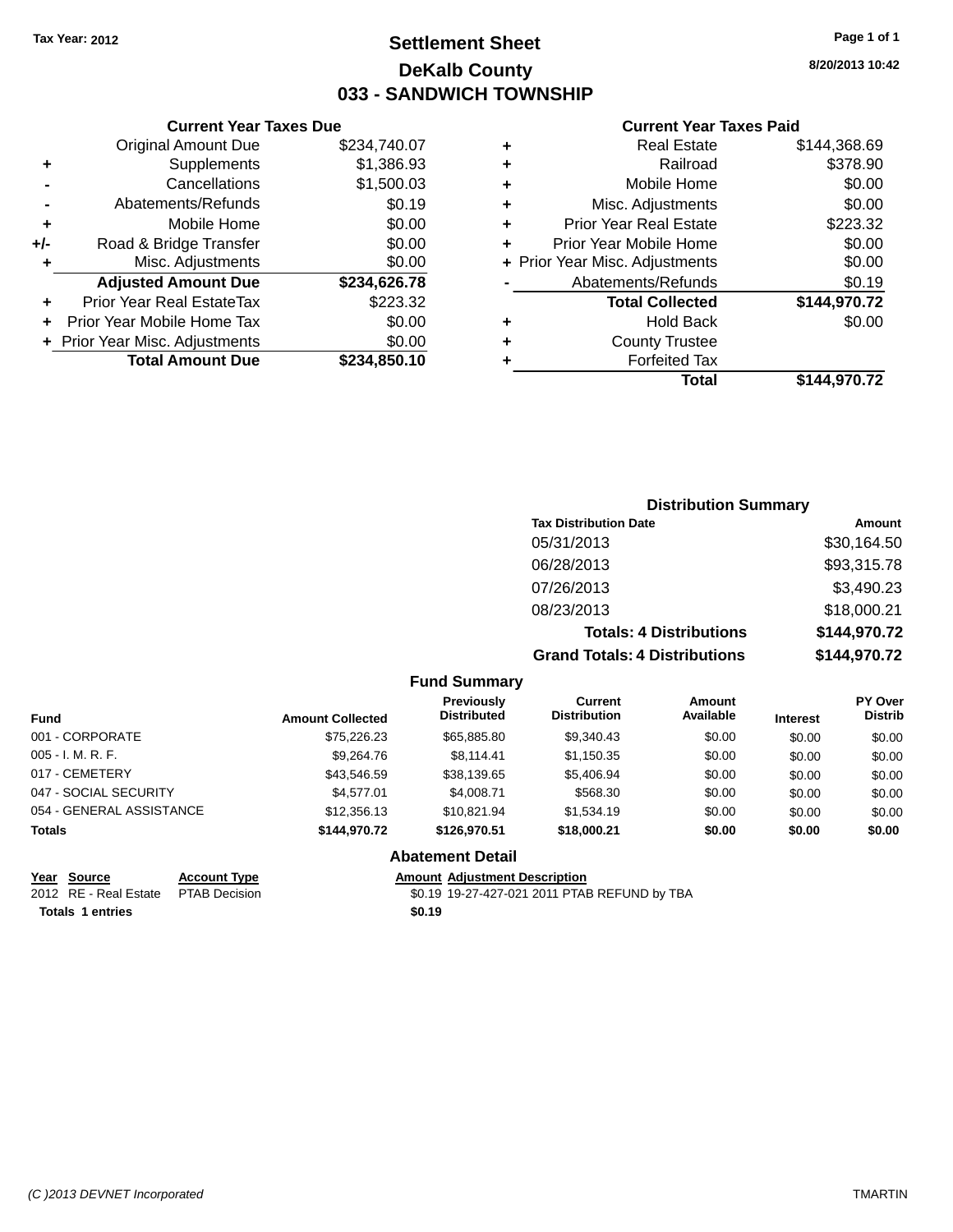# **Settlement Sheet Tax Year: 2012 Page 1 of 1 DeKalb County 034 - SANDWICH PUBLIC LIBRARY DISTRICT**

**Current Year Taxes Due**

|     | <b>Total Amount Due</b>        | \$536,256.85 |
|-----|--------------------------------|--------------|
|     | + Prior Year Misc. Adjustments | \$0.00       |
|     | Prior Year Mobile Home Tax     | \$0.00       |
|     | Prior Year Real EstateTax      | \$318.55     |
|     | <b>Adjusted Amount Due</b>     | \$535,938.30 |
| ٠   | Misc. Adjustments              | \$0.00       |
| +/- | Road & Bridge Transfer         | \$0.00       |
| ٠   | Mobile Home                    | \$0.00       |
|     | Abatements/Refunds             | \$0.45       |
|     | Cancellations                  | \$3,426.45   |
| ٠   | Supplements                    | \$3,168.07   |
|     | <b>Original Amount Due</b>     | \$536,197.13 |

#### **Current Year Taxes Paid**

|   | Real Estate                    | \$329,769.56 |
|---|--------------------------------|--------------|
| ٠ | Railroad                       | \$865.48     |
| ٠ | Mobile Home                    | \$0.00       |
| ٠ | Misc. Adjustments              | \$0.00       |
| ٠ | <b>Prior Year Real Estate</b>  | \$318.55     |
| ÷ | Prior Year Mobile Home         | \$0.00       |
|   | + Prior Year Misc. Adjustments | \$0.00       |
|   | Abatements/Refunds             | \$0.45       |
|   | <b>Total Collected</b>         | \$330,953.14 |
| ٠ | <b>Hold Back</b>               | \$0.00       |
| ٠ | <b>County Trustee</b>          |              |
|   | <b>Forfeited Tax</b>           |              |
|   | Total                          | \$330,953.14 |
|   |                                |              |

# **Distribution Summary Tax Distribution Date Amount** 05/31/2013 \$68,699.37 06/28/2013 \$213,164.90 07/26/2013 \$7,972.35 08/23/2013 \$41,116.52 **Totals: 4 Distributions \$330,953.14 Grand Totals: 4 Distributions \$330,953.14**

## **Fund Summary**

| <b>Fund</b>                             | <b>Amount Collected</b> | <b>Previously</b><br><b>Distributed</b> | Current<br><b>Distribution</b> | Amount<br>Available | <b>Interest</b> | PY Over<br><b>Distrib</b> |
|-----------------------------------------|-------------------------|-----------------------------------------|--------------------------------|---------------------|-----------------|---------------------------|
| 001 - CORPORATE                         | \$169,935.52            | \$148,823,30                            | \$21.112.22                    | \$0.00              | \$0.00          | \$0.00                    |
| 003 - BONDS AND INTEREST                | \$124,763.37            | \$109,263.18                            | \$15,500.19                    | \$0.00              | \$0.00          | \$0.00                    |
| 004 - OPERATIONS & MAINTENANCE          | \$17,965.80             | \$15,733,79                             | \$2,232.01                     | \$0.00              | \$0.00          | \$0.00                    |
| $005 - I. M. R. F.$                     | \$4.878.91              | \$4.272.77                              | \$606.14                       | \$0.00              | \$0.00          | \$0.00                    |
| 027 - AUDIT                             | \$1,364.85              | \$1.195.29                              | \$169.56                       | \$0.00              | \$0.00          | \$0.00                    |
| 035 - TORT JUDGEMENTS/LIABILITY<br>INS. | \$6,880.16              | \$6,025.39                              | \$854.77                       | \$0.00              | \$0.00          | \$0.00                    |
| 047 - SOCIAL SECURITY                   | \$5.164.53              | \$4,522.90                              | \$641.63                       | \$0.00              | \$0.00          | \$0.00                    |
| <b>Totals</b>                           | \$330,953.14            | \$289,836.62                            | \$41,116.52                    | \$0.00              | \$0.00          | \$0.00                    |

#### **Abatement Detail**

| Year Source                         | <b>Account Type</b> |        | <b>Amount Adiustment Description</b>         |
|-------------------------------------|---------------------|--------|----------------------------------------------|
| 2012 RE - Real Estate PTAB Decision |                     |        | \$0.45 19-27-427-021 2011 PTAB REFUND by TBA |
| <b>Totals 1 entries</b>             |                     | \$0.45 |                                              |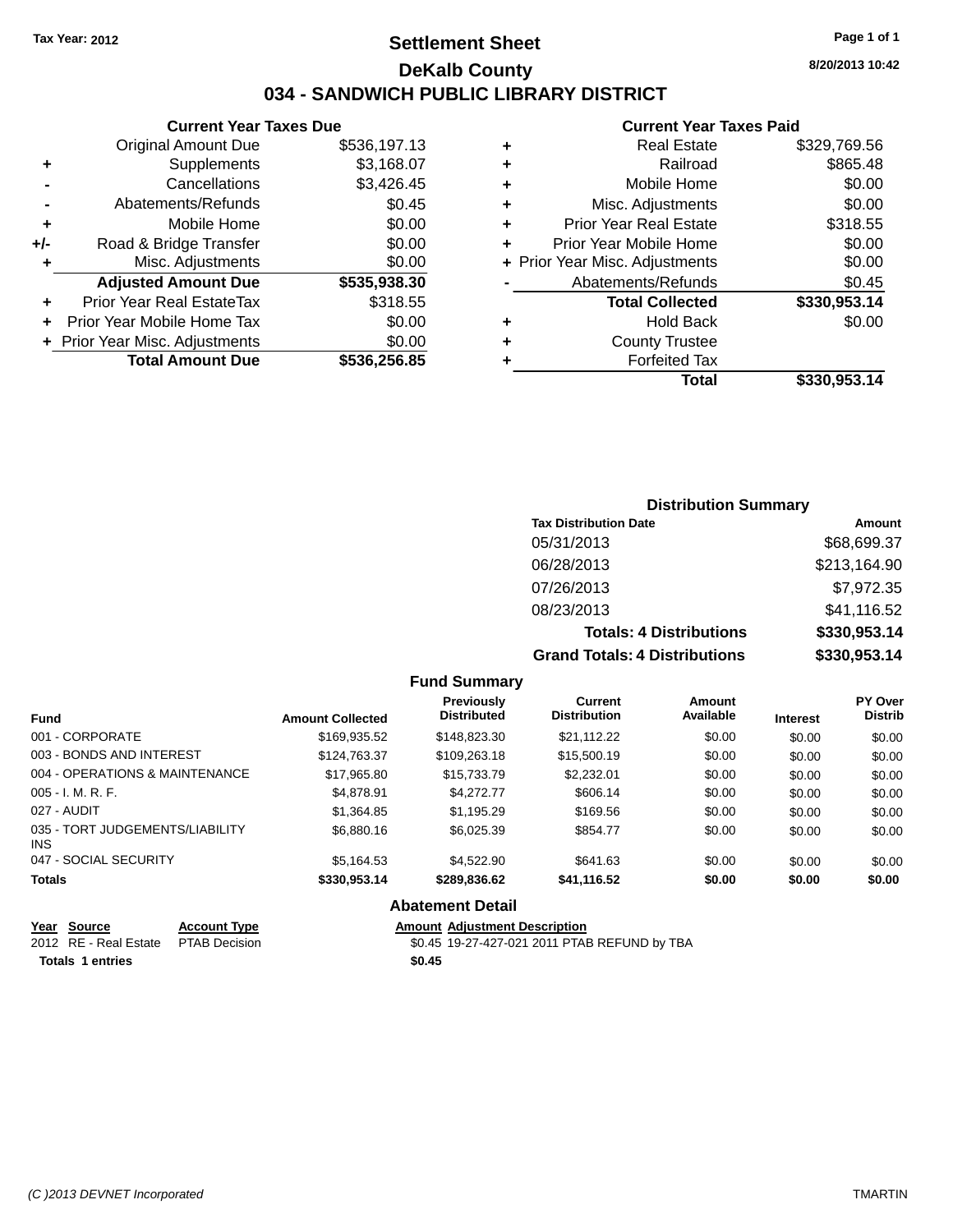# **Settlement Sheet Tax Year: 2012 Page 1 of 1 DeKalb County 035 - SANDWICH ROAD & BRIDGE**

**8/20/2013 10:42**

#### **Current Year Taxes Paid**

|     | <b>Current Year Taxes Due</b>  |               |
|-----|--------------------------------|---------------|
|     | <b>Original Amount Due</b>     | \$226,641.59  |
| ٠   | Supplements                    | \$1,083.12    |
|     | Cancellations                  | \$1,171.48    |
|     | Abatements/Refunds             | \$0.15        |
| ٠   | Mobile Home                    | \$0.00        |
| +/- | Road & Bridge Transfer         | (\$26,725.89) |
| ٠   | Misc. Adjustments              | \$0.00        |
|     | <b>Adjusted Amount Due</b>     | \$199,827.19  |
|     | Prior Year Real EstateTax      | \$173.69      |
|     | Prior Year Mobile Home Tax     | \$0.00        |
|     | + Prior Year Misc. Adjustments | \$0.00        |
|     | <b>Total Amount Due</b>        | \$200.000.88  |
|     |                                |               |

| ٠ | <b>Real Estate</b>             | \$112,745.91 |
|---|--------------------------------|--------------|
| ÷ | Railroad                       | \$323.44     |
| ÷ | Mobile Home                    | \$0.00       |
| ٠ | Misc. Adjustments              | \$0.00       |
| ٠ | <b>Prior Year Real Estate</b>  | \$173.69     |
| ٠ | Prior Year Mobile Home         | \$0.00       |
|   | + Prior Year Misc. Adjustments | \$0.00       |
|   | Abatements/Refunds             | \$0.15       |
|   | <b>Total Collected</b>         | \$113,242.89 |
| ٠ | <b>Hold Back</b>               | \$0.00       |
| ٠ | <b>County Trustee</b>          |              |
| ٠ | <b>Forfeited Tax</b>           |              |
|   | Total                          | \$113,242.89 |
|   |                                |              |

|                         | <b>Road and Bridge Summary</b> |                     | <b>Distribution Summary</b>          |              |
|-------------------------|--------------------------------|---------------------|--------------------------------------|--------------|
| <b>Municipality</b>     | Amt. Due                       | Amt. Distrib.       | <b>Tax Distribution Date</b>         | Amount       |
| <b>CITY OF SANDWICH</b> | \$43,284.87                    | \$26,725.89         | 05/31/2013                           | \$23,556.65  |
| <b>Totals</b>           | \$43,284.87                    | \$26,725.89         | 06/28/2013                           | \$72,903.23  |
|                         |                                |                     | 07/26/2013                           | \$2,725.70   |
|                         |                                |                     | 08/23/2013                           | \$14,057.31  |
|                         |                                |                     | <b>Totals: 4 Distributions</b>       | \$113,242.89 |
|                         |                                |                     | <b>Grand Totals: 4 Distributions</b> | \$113,242.89 |
|                         |                                | <b>Fund Summary</b> |                                      |              |

| <b>Fund</b>                  | <b>Amount Collected</b> | Previously<br><b>Distributed</b> | Current<br><b>Distribution</b> | <b>Amount</b><br>Available | <b>Interest</b> | <b>PY Over</b><br><b>Distrib</b> |
|------------------------------|-------------------------|----------------------------------|--------------------------------|----------------------------|-----------------|----------------------------------|
| 007 - ROAD AND BRIDGE        | \$33.965.84             | \$29.751.89                      | \$4,213.95                     | \$0.00                     | \$0.00          | \$0.00                           |
| 009 - PERMANENT ROAD         | \$51.002.67             | \$44,669.98                      | \$6.332.69                     | \$0.00                     | \$0.00          | \$0.00                           |
| 010 - EQUIPMENT AND BUILDING | \$27.960.58             | \$24,488.88                      | \$3.471.70                     | \$0.00                     | \$0.00          | \$0.00                           |
| 047 - SOCIAL SECURITY        | \$313.80                | \$274.83                         | \$38.97                        | \$0.00                     | \$0.00          | \$0.00                           |
| <b>Totals</b>                | \$113,242,89            | \$99,185.58                      | \$14,057.31                    | \$0.00                     | \$0.00          | \$0.00                           |
|                              |                         |                                  |                                |                            |                 |                                  |

#### **Abatement Detail**

**<u>Year Source</u> <b>Account Type Amount Adjustment Description**<br>2012 RE - Real Estate PTAB Decision **\$0.19** 19-27-427-021 2011 PTAE **Totals 1 entries \$0.19**

\$0.19 19-27-427-021 2011 PTAB REFUND by TBA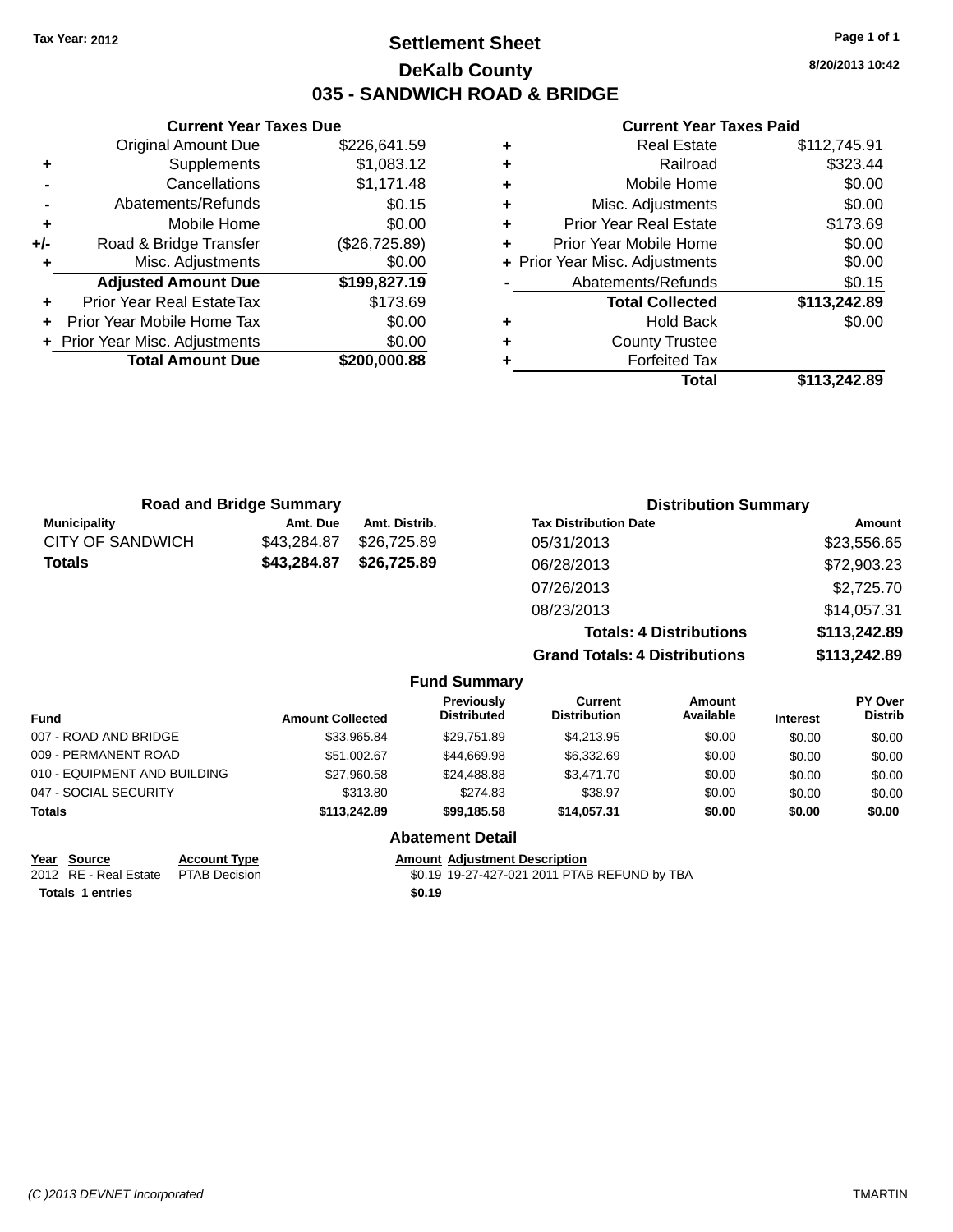# **Settlement Sheet Tax Year: 2012 Page 1 of 1 DeKalb County 036 - SHABBONA TOWNSHIP**

**8/20/2013 10:42**

#### **Current Year Taxes Paid**

|     | <b>Original Amount Due</b>     | \$95,508.49 |
|-----|--------------------------------|-------------|
| ٠   | Supplements                    | \$158.49    |
|     | Cancellations                  | \$202.77    |
|     | Abatements/Refunds             | \$2.84      |
| ٠   | Mobile Home                    | \$0.00      |
| +/- | Road & Bridge Transfer         | \$0.00      |
| ٠   | Misc. Adjustments              | \$27.32     |
|     | <b>Adjusted Amount Due</b>     | \$95,488.69 |
| ٠   | Prior Year Real EstateTax      | (\$376.17)  |
| ٠   | Prior Year Mobile Home Tax     | \$0.00      |
|     | + Prior Year Misc. Adjustments | \$0.00      |
|     | <b>Total Amount Due</b>        | \$95,112.52 |
|     |                                |             |

**Current Year Taxes Due**

| ٠ | <b>Real Estate</b>             | \$55,148.30 |
|---|--------------------------------|-------------|
| ٠ | Railroad                       | \$1,484.63  |
| ٠ | Mobile Home                    | \$0.00      |
| ٠ | Misc. Adjustments              | \$27.32     |
| ٠ | <b>Prior Year Real Estate</b>  | (\$376.17)  |
| ٠ | Prior Year Mobile Home         | \$0.00      |
|   | + Prior Year Misc. Adjustments | \$0.00      |
|   | Abatements/Refunds             | \$2.84      |
|   | <b>Total Collected</b>         | \$56,281.24 |
| ٠ | <b>Hold Back</b>               | \$0.00      |
| ٠ | <b>County Trustee</b>          |             |
| ٠ | <b>Forfeited Tax</b>           |             |
|   | Total                          | \$56,281.24 |
|   |                                |             |

#### **Distribution Summary Tax Distribution Date Amount** 05/31/2013 \$8,926.61 06/28/2013 \$42,123.17 07/26/2013 \$1,114.80 08/23/2013 \$4,116.66 **Totals: 4 Distributions \$56,281.24 Grand Totals: 4 Distributions \$56,281.24 Fund Summary PY Over Distrib Amount Available Current Distribution Previously Amount Collected Distributed**

|                          |                         | <b>Previously</b>               | Current             | Amount    |                 | <b>PY Over</b> |
|--------------------------|-------------------------|---------------------------------|---------------------|-----------|-----------------|----------------|
| <b>Fund</b>              | <b>Amount Collected</b> | <b>Distributed</b>              | <b>Distribution</b> | Available | <b>Interest</b> | <b>Distrib</b> |
| 001 - CORPORATE          | \$37.067.12             | \$34.355.87                     | \$2.711.25          | \$0.00    | \$0.00          | \$0.00         |
| 017 - CEMETERY           | \$19,153.28             | \$17,752.32                     | \$1,400.96          | \$0.00    | \$0.00          | \$0.00         |
| 054 - GENERAL ASSISTANCE | \$60.84                 | \$56.39                         | \$4.45              | \$0.00    | \$0.00          | \$0.00         |
| Totals                   | \$56,281,24             | \$52.164.58                     | \$4,116,66          | \$0.00    | \$0.00          | \$0.00         |
|                          |                         | Miccollangeus Adjustment Detail |                     |           |                 |                |

## **Miscellaneous Adjustment Detail**

| Year Source             | <b>Account Type</b>                        | <b>Amount Adjustment Description</b> |
|-------------------------|--------------------------------------------|--------------------------------------|
|                         | 2012 RE - Real Estate Paymt In Lieu of Tax | \$27.32 SEQUOYA APTS by TBA          |
| <b>Totals 1 entries</b> |                                            | \$27.32                              |

## **Abatement Detail**

| <u>Year Source</u>                  | <b>Account Type</b> |        | <b>Amount Adjustment Description</b>         |
|-------------------------------------|---------------------|--------|----------------------------------------------|
| 2012 RE - Real Estate               | PTAB Decision       |        | \$0.25 13-15-176-011 PTAB REFUND by TBA      |
| 2012 RE - Real Estate PTAB Decision |                     |        | \$2.59 13-15-327-010 2011 PTAB REFUND by TBA |
| Totals 2 entries                    |                     | \$2.84 |                                              |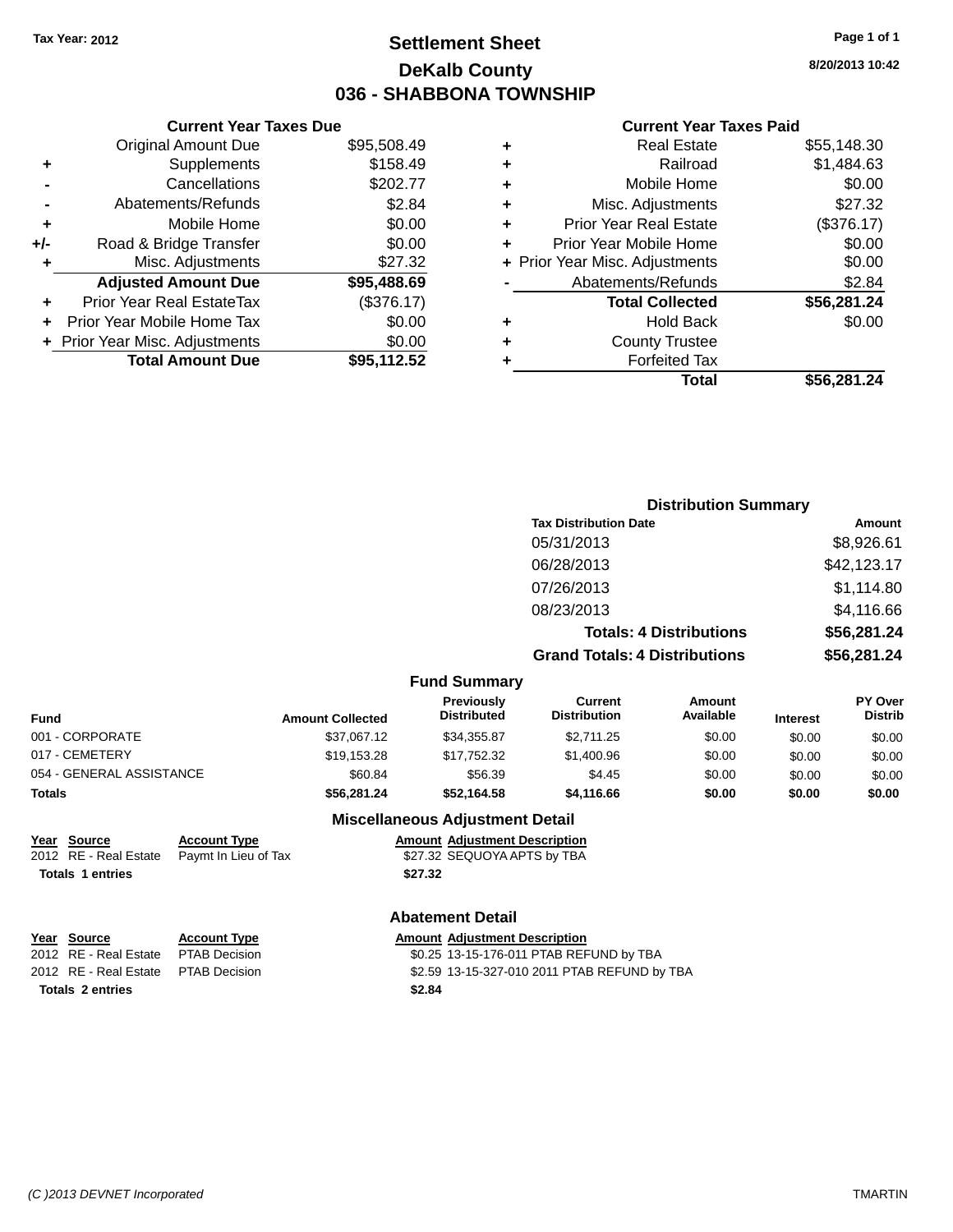# **Settlement Sheet Tax Year: 2012 Page 1 of 1 DeKalb County 037 - SHABBONA ROAD & BRIDGE**

**8/20/2013 10:42**

#### **Current Year Taxes Paid**

|     | <b>Current Year Taxes Due</b>    |              |   |                    |
|-----|----------------------------------|--------------|---|--------------------|
|     | <b>Original Amount Due</b>       | \$162,105.30 | ٠ |                    |
|     | Supplements                      | \$243.46     | ٠ |                    |
|     | Cancellations                    | \$316.27     | ٠ |                    |
|     | Abatements/Refunds               | \$4.43       |   | М                  |
|     | Mobile Home                      | \$0.00       | ٠ | Prior <sup>1</sup> |
| +/- | Road & Bridge Transfer           | (\$7,653.62) | ÷ | Prior Ye           |
|     | Misc. Adjustments                | \$46.36      |   | + Prior Year M     |
|     | <b>Adjusted Amount Due</b>       | \$154,420.80 |   | Abat               |
|     | <b>Prior Year Real EstateTax</b> | (\$523.09)   |   |                    |
|     | Prior Year Mobile Home Tax       | \$0.00       | ٠ |                    |
|     | + Prior Year Misc. Adjustments   | \$0.00       |   |                    |
|     | <b>Total Amount Due</b>          | \$153,897.71 |   |                    |
|     |                                  |              |   |                    |

|   | <b>Real Estate</b>             | \$86,011.56 |
|---|--------------------------------|-------------|
| ٠ | Railroad                       | \$2,405.09  |
| ٠ | Mobile Home                    | \$0.00      |
| ٠ | Misc. Adjustments              | \$46.36     |
| ٠ | <b>Prior Year Real Estate</b>  | (\$523.09)  |
| ÷ | Prior Year Mobile Home         | \$0.00      |
|   | + Prior Year Misc. Adjustments | \$0.00      |
|   | Abatements/Refunds             | \$4.43      |
|   | <b>Total Collected</b>         | \$87,935.49 |
|   | <b>Hold Back</b>               | \$0.00      |
| ٠ | <b>County Trustee</b>          |             |
|   | <b>Forfeited Tax</b>           |             |
|   | Total                          | \$87,935.49 |
|   |                                |             |

|                              | <b>Road and Bridge Summary</b> |                         |                                        |                                         | <b>Distribution Summary</b>    |                 |                           |
|------------------------------|--------------------------------|-------------------------|----------------------------------------|-----------------------------------------|--------------------------------|-----------------|---------------------------|
| <b>Municipality</b>          | Amt. Due                       | Amt. Distrib.           |                                        | <b>Tax Distribution Date</b>            |                                |                 | <b>Amount</b>             |
| <b>VILLAGE OF LEE</b>        | \$1,572.24                     | \$930.76                |                                        | 05/31/2013                              |                                |                 | \$13,953.99               |
| <b>VILLAGE OF SHABBONA</b>   | \$11,334.20                    | \$6,722.86              |                                        | 06/28/2013                              |                                |                 | \$65,821.85               |
| <b>Totals</b>                | \$12,906.44                    | \$7,653.62              |                                        | 07/26/2013                              |                                |                 | \$1,738.81                |
|                              |                                |                         |                                        | 08/23/2013                              |                                |                 | \$6,420.84                |
|                              |                                |                         |                                        |                                         | <b>Totals: 4 Distributions</b> |                 | \$87,935.49               |
|                              |                                |                         |                                        | <b>Grand Totals: 4 Distributions</b>    |                                |                 | \$87,935.49               |
|                              |                                |                         | <b>Fund Summary</b>                    |                                         |                                |                 |                           |
| Fund                         |                                | <b>Amount Collected</b> | Previously<br><b>Distributed</b>       | <b>Current</b><br><b>Distribution</b>   | Amount<br>Available            | <b>Interest</b> | PY Over<br><b>Distrib</b> |
| 007 - ROAD AND BRIDGE        |                                | \$25,931.51             | \$24,042.92                            | \$1,888.59                              | \$0.00                         | \$0.00          | \$0.00                    |
| 008 - BRIDGE CONST W/COUNTY  |                                | \$17.682.25             | \$16,389.75                            | \$1,292.50                              | \$0.00                         | \$0.00          | \$0.00                    |
| 009 - PERMANENT ROAD         |                                | \$41,843.38             | \$38,784.79                            | \$3,058.59                              | \$0.00                         | \$0.00          | \$0.00                    |
| 010 - EQUIPMENT AND BUILDING |                                | \$2,478.35              | \$2,297.19                             | \$181.16                                | \$0.00                         | \$0.00          | \$0.00                    |
| <b>Totals</b>                |                                | \$87,935.49             | \$81,514.65                            | \$6,420.84                              | \$0.00                         | \$0.00          | \$0.00                    |
|                              |                                |                         | <b>Miscellaneous Adjustment Detail</b> |                                         |                                |                 |                           |
| Year Source                  | <b>Account Type</b>            |                         | <b>Amount Adjustment Description</b>   |                                         |                                |                 |                           |
| 2012 RE - Real Estate        | Paymt In Lieu of Tax           |                         | \$46.36 SEQUOYA APTS by TBA            |                                         |                                |                 |                           |
| <b>Totals 1 entries</b>      |                                |                         | \$46.36                                |                                         |                                |                 |                           |
|                              |                                |                         | <b>Abatement Detail</b>                |                                         |                                |                 |                           |
| Year Source                  | <b>Account Type</b>            |                         | <b>Amount Adjustment Description</b>   |                                         |                                |                 |                           |
| 2012 RE - Real Estate        | <b>PTAB Decision</b>           |                         |                                        | \$0.42 13-15-176-011 PTAB REFUND by TBA |                                |                 |                           |

2012 RE - Real Estate PTAB Decision \$4.39 13-15-327-010 2011 PTAB REFUND by TBA **Totals 2 entries \$4.81**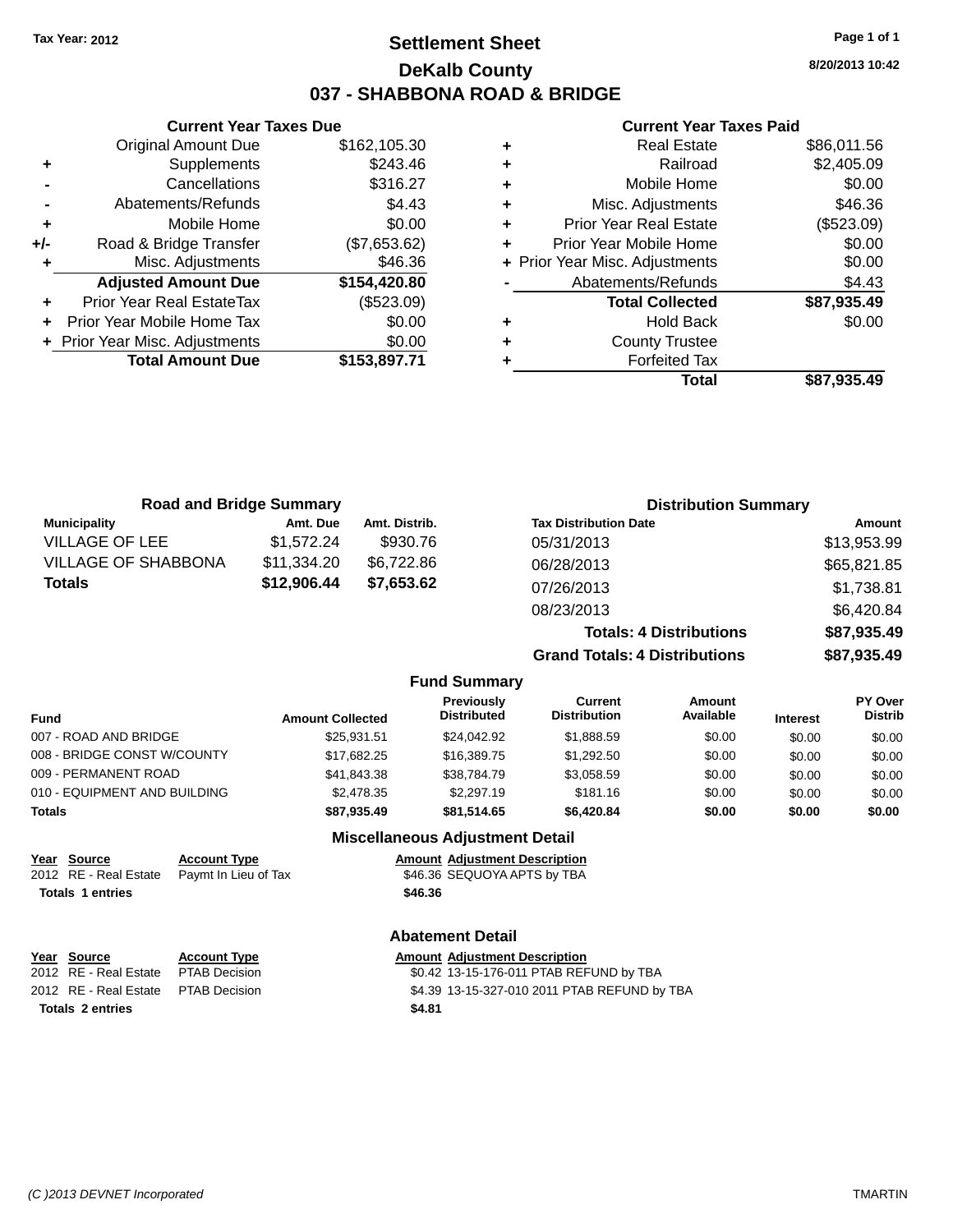# **Settlement Sheet Tax Year: 2012 Page 1 of 1 DeKalb County 038 - SOMONAUK TOWNSHIP**

**8/20/2013 10:42**

#### **Current Year Taxes Paid**

|       | <b>Current Year Taxes Due</b>  |             |
|-------|--------------------------------|-------------|
|       | <b>Original Amount Due</b>     | \$78,058.84 |
| ٠     | Supplements                    | \$619.16    |
|       | Cancellations                  | \$687.13    |
|       | Abatements/Refunds             | \$0.00      |
| ٠     | Mobile Home                    | \$0.00      |
| $+/-$ | Road & Bridge Transfer         | \$0.00      |
| ٠     | Misc. Adjustments              | \$0.00      |
|       | <b>Adjusted Amount Due</b>     | \$77,990.87 |
| ٠     | Prior Year Real EstateTax      | \$0.00      |
|       | Prior Year Mobile Home Tax     | \$0.00      |
|       | + Prior Year Misc. Adjustments | \$0.00      |
|       | <b>Total Amount Due</b>        | \$77.990.87 |
|       |                                |             |

| ٠ | <b>Real Estate</b>             | \$47,937.71 |
|---|--------------------------------|-------------|
| ٠ | Railroad                       | \$611.92    |
| ٠ | Mobile Home                    | \$0.00      |
| ٠ | Misc. Adjustments              | \$0.00      |
| ٠ | <b>Prior Year Real Estate</b>  | \$0.00      |
| ÷ | Prior Year Mobile Home         | \$0.00      |
|   | + Prior Year Misc. Adjustments | \$0.00      |
|   | Abatements/Refunds             | \$0.00      |
|   | <b>Total Collected</b>         | \$48,549.63 |
| ٠ | Hold Back                      | \$0.00      |
| ÷ | <b>County Trustee</b>          |             |
| ٠ | <b>Forfeited Tax</b>           |             |
|   | Total                          | \$48.549.63 |
|   |                                |             |

|                          |                         |                                  |                                       | <b>Distribution Summary</b>    |                 |                           |
|--------------------------|-------------------------|----------------------------------|---------------------------------------|--------------------------------|-----------------|---------------------------|
|                          |                         |                                  | <b>Tax Distribution Date</b>          |                                |                 | Amount                    |
|                          |                         |                                  | 05/31/2013                            |                                |                 | \$11,095.40               |
|                          |                         |                                  | 06/28/2013                            |                                |                 | \$31,632.91               |
|                          |                         |                                  | 07/26/2013                            |                                |                 | \$417.25                  |
|                          |                         |                                  | 08/23/2013                            |                                |                 | \$5,404.07                |
|                          |                         |                                  |                                       | <b>Totals: 4 Distributions</b> |                 | \$48,549.63               |
|                          |                         |                                  | <b>Grand Totals: 4 Distributions</b>  |                                |                 | \$48,549.63               |
|                          |                         | <b>Fund Summary</b>              |                                       |                                |                 |                           |
| <b>Fund</b>              | <b>Amount Collected</b> | Previously<br><b>Distributed</b> | <b>Current</b><br><b>Distribution</b> | Amount<br>Available            | <b>Interest</b> | PY Over<br><b>Distrib</b> |
| 001 - CORPORATE          | \$48,392.19             | \$43,005.65                      | \$5,386.54                            | \$0.00                         | \$0.00          | \$0.00                    |
| 054 - GENERAL ASSISTANCE | \$157.44                | \$139.91                         | \$17.53                               | \$0.00                         | \$0.00          | \$0.00                    |

**Totals \$48,549.63 \$43,145.56 \$5,404.07 \$0.00 \$0.00 \$0.00**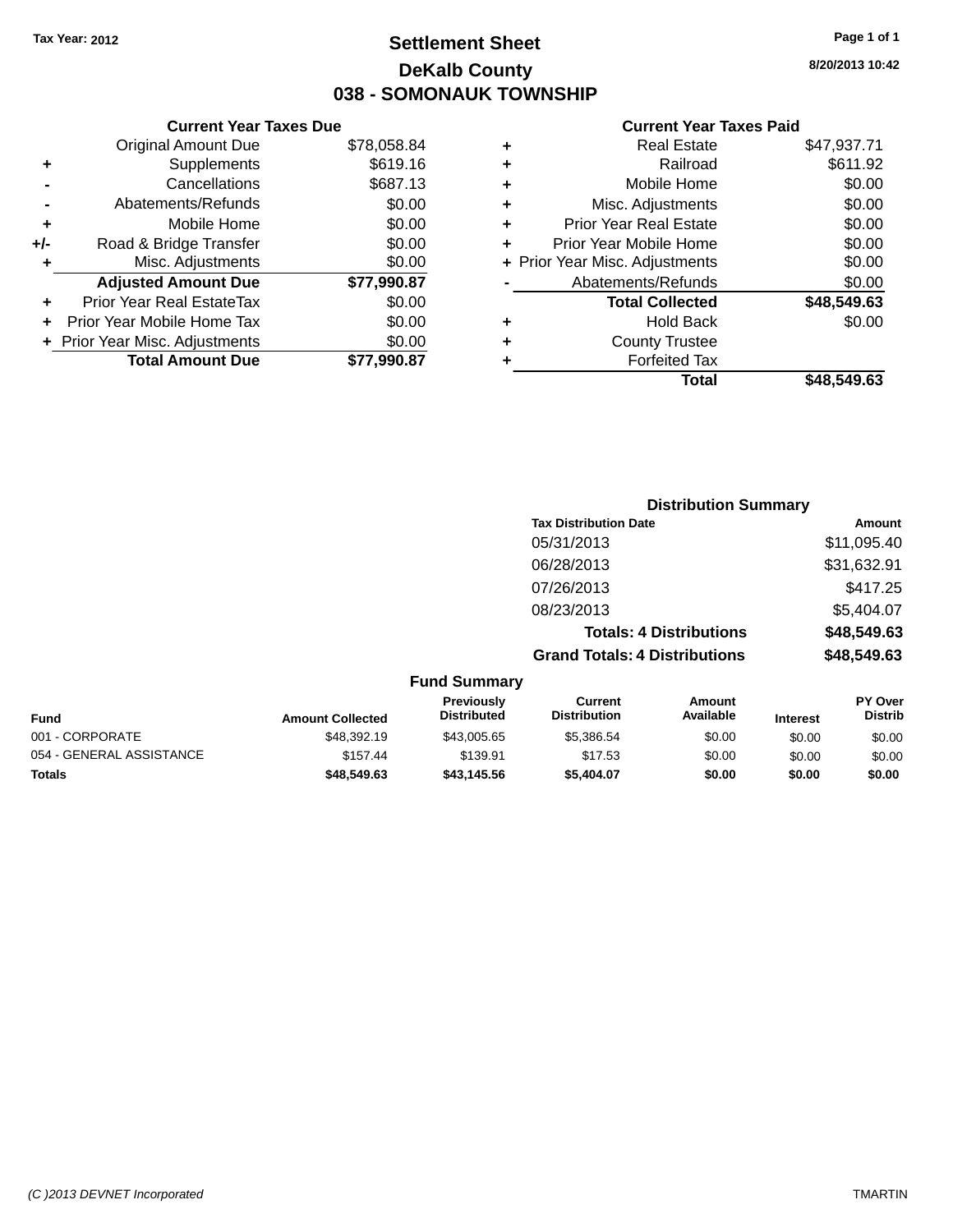# **Settlement Sheet Tax Year: 2012 Page 1 of 1 DeKalb County 039 - SOMONAUK ROAD & BRIDGE**

**8/20/2013 10:42**

#### **Current Year Taxes Paid**

|   | <b>Real Estate</b>             | \$115,138.34 |
|---|--------------------------------|--------------|
| ٠ | Railroad                       | \$1,690.84   |
| ٠ | Mobile Home                    | \$0.00       |
| ٠ | Misc. Adjustments              | \$0.00       |
| ٠ | <b>Prior Year Real Estate</b>  | \$0.00       |
| ٠ | Prior Year Mobile Home         | \$0.00       |
|   | + Prior Year Misc. Adjustments | \$0.00       |
|   | Abatements/Refunds             | \$0.00       |
|   | <b>Total Collected</b>         | \$116,829.18 |
| ٠ | Hold Back                      | \$0.00       |
| ٠ | <b>County Trustee</b>          |              |
|   | <b>Forfeited Tax</b>           |              |
|   | Total                          | \$116,829.18 |

|     | <b>Current Year Taxes Due</b>    |               |
|-----|----------------------------------|---------------|
|     | Original Amount Due              | \$242,390.99  |
| ٠   | Supplements                      | \$1,487.16    |
|     | Cancellations                    | \$1,650.37    |
|     | Abatements/Refunds               | \$0.00        |
| ٠   | Mobile Home                      | \$0.00        |
| +/- | Road & Bridge Transfer           | (\$33,928.73) |
|     | Misc. Adjustments                | \$0.00        |
|     | <b>Adjusted Amount Due</b>       | \$208,299.05  |
|     | <b>Prior Year Real EstateTax</b> | \$0.00        |
|     | Prior Year Mobile Home Tax       | \$0.00        |
|     | + Prior Year Misc. Adjustments   | \$0.00        |
|     | <b>Total Amount Due</b>          | \$208,299.05  |
|     |                                  |               |

|                            | <b>Road and Bridge Summary</b> |               | <b>Distribution Summary</b>          |              |
|----------------------------|--------------------------------|---------------|--------------------------------------|--------------|
| <b>Municipality</b>        | Amt. Due                       | Amt. Distrib. | <b>Tax Distribution Date</b>         | Amount       |
| <b>CITY OF SANDWICH</b>    | \$1,096.24                     | \$684.55      | 05/31/2013                           | \$26,649.28  |
| <b>VILLAGE OF SOMONAUK</b> | \$53,320.40                    | \$33,244.18   | 06/28/2013                           | \$76,198.09  |
| <b>Totals</b>              | \$54,416.64                    | \$33,928.73   | 07/26/2013                           | \$1,002.11   |
|                            |                                |               | 08/23/2013                           | \$12,979.70  |
|                            |                                |               | <b>Totals: 4 Distributions</b>       | \$116,829.18 |
|                            |                                |               | <b>Grand Totals: 4 Distributions</b> | \$116,829.18 |

|                              |                         | <b>Fund Summary</b>              |                                |                            |                 |                                  |
|------------------------------|-------------------------|----------------------------------|--------------------------------|----------------------------|-----------------|----------------------------------|
| <b>Fund</b>                  | <b>Amount Collected</b> | Previously<br><b>Distributed</b> | Current<br><b>Distribution</b> | <b>Amount</b><br>Available | <b>Interest</b> | <b>PY Over</b><br><b>Distrib</b> |
| 007 - ROAD AND BRIDGE        | \$67,665.97             | \$60,158.65                      | \$7,507.32                     | \$0.00                     | \$0.00          | \$0.00                           |
| 008 - BRIDGE CONST W/COUNTY  | \$29.85                 | \$26.53                          | \$3.32                         | \$0.00                     | \$0.00          | \$0.00                           |
| 009 - PERMANENT ROAD         | \$38.724.58             | \$34,414.13                      | \$4.310.45                     | \$0.00                     | \$0.00          | \$0.00                           |
| 010 - EQUIPMENT AND BUILDING | \$10,408.78             | \$9.250.17                       | \$1.158.61                     | \$0.00                     | \$0.00          | \$0.00                           |
| <b>Totals</b>                | \$116,829.18            | \$103,849,48                     | \$12,979.70                    | \$0.00                     | \$0.00          | \$0.00                           |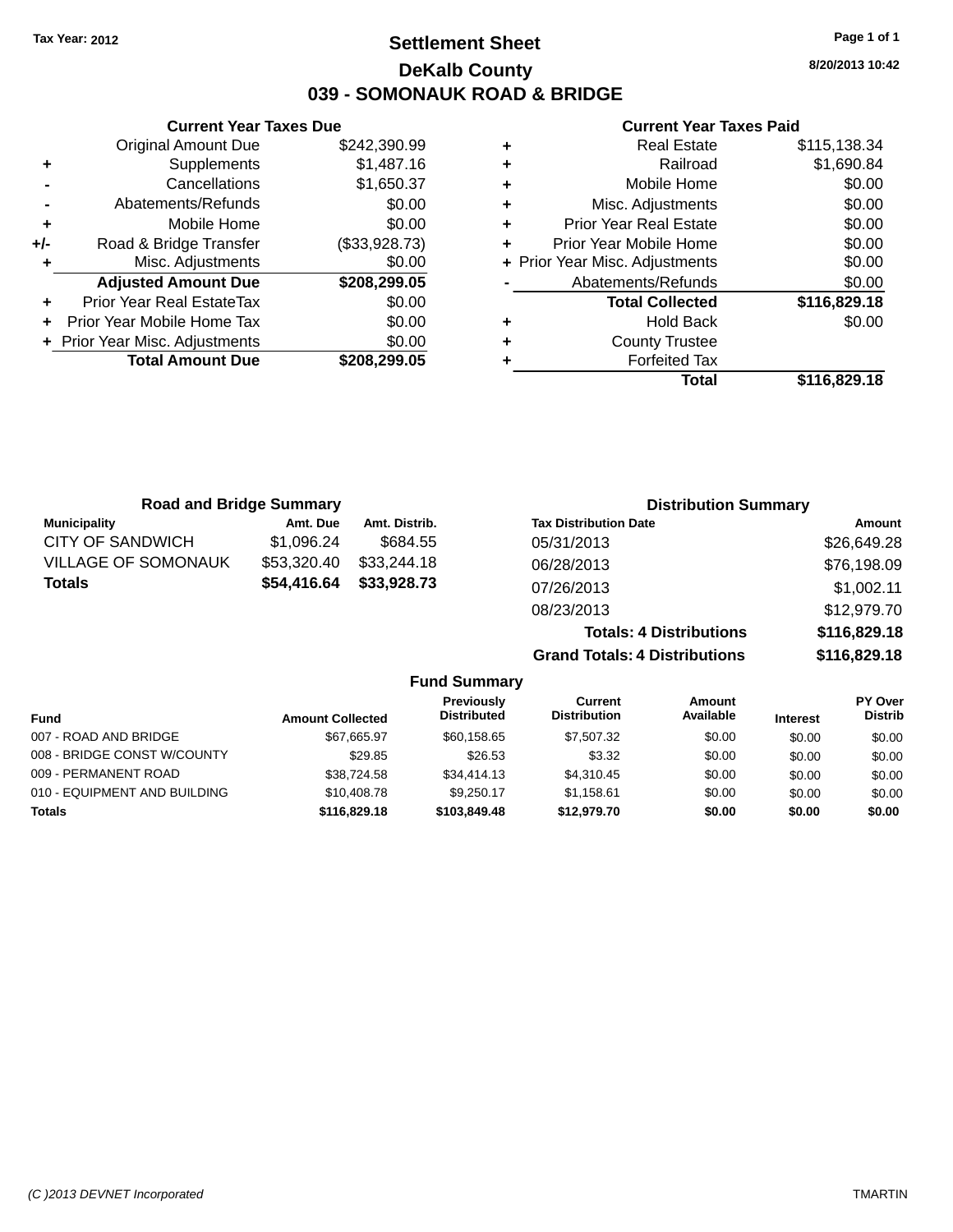# **Settlement Sheet Tax Year: 2012 Page 1 of 1 DeKalb County 040 - SOUTH GROVE TOWNSHIP**

**8/20/2013 10:42**

#### **Current Year Taxes Paid**

|     | <b>Total Amount Due</b>        | \$81,627.91 |
|-----|--------------------------------|-------------|
|     | + Prior Year Misc. Adjustments | \$0.00      |
| ٠   | Prior Year Mobile Home Tax     | \$0.00      |
| ٠   | Prior Year Real EstateTax      | \$0.00      |
|     | <b>Adjusted Amount Due</b>     | \$81,627.91 |
| ٠   | Misc. Adjustments              | \$0.00      |
| +/- | Road & Bridge Transfer         | \$0.00      |
| ٠   | Mobile Home                    | \$0.00      |
|     | Abatements/Refunds             | \$0.00      |
|     | Cancellations                  | \$1,054.17  |
| ٠   | Supplements                    | \$979.24    |
|     | <b>Original Amount Due</b>     | \$81,702.84 |
|     |                                |             |

**Current Year Taxes Due**

|   | <b>Real Estate</b>             | \$48,633.95 |
|---|--------------------------------|-------------|
| ٠ | Railroad                       | \$0.00      |
| ٠ | Mobile Home                    | \$0.00      |
| ٠ | Misc. Adjustments              | \$0.00      |
| ٠ | <b>Prior Year Real Estate</b>  | \$0.00      |
| ٠ | Prior Year Mobile Home         | \$0.00      |
|   | + Prior Year Misc. Adjustments | \$0.00      |
|   | Abatements/Refunds             | \$0.00      |
|   | <b>Total Collected</b>         | \$48,633.95 |
| ٠ | <b>Hold Back</b>               | \$0.00      |
| ٠ | <b>County Trustee</b>          |             |
| ٠ | <b>Forfeited Tax</b>           |             |
|   | Total                          | \$48,633.95 |
|   |                                |             |

# **Distribution Summary Tax Distribution Date Amount** 05/31/2013 \$11,631.40 06/28/2013 \$33,316.98 07/26/2013 \$1,274.63 08/23/2013 \$2,410.94 **Totals: 4 Distributions \$48,633.95 Grand Totals: 4 Distributions \$48,633.95**

|                                         |                         | <b>Fund Summary</b>                     |                                |                     |                 |                                  |
|-----------------------------------------|-------------------------|-----------------------------------------|--------------------------------|---------------------|-----------------|----------------------------------|
| <b>Fund</b>                             | <b>Amount Collected</b> | <b>Previously</b><br><b>Distributed</b> | Current<br><b>Distribution</b> | Amount<br>Available | <b>Interest</b> | <b>PY Over</b><br><b>Distrib</b> |
| 001 - CORPORATE                         | \$30.060.94             | \$28,570.72                             | \$1,490.22                     | \$0.00              | \$0.00          | \$0.00                           |
| 027 - AUDIT                             | \$298.03                | \$283.26                                | \$14.77                        | \$0.00              | \$0.00          | \$0.00                           |
| 034 - GENERAL ASSISTANCE                | \$10,905.40             | \$10.364.78                             | \$540.62                       | \$0.00              | \$0.00          | \$0.00                           |
| 035 - TORT JUDGEMENTS/LIABILITY<br>INS. | \$4,006.17              | \$3,807.57                              | \$198.60                       | \$0.00              | \$0.00          | \$0.00                           |
| 047 - SOCIAL SECURITY                   | \$3.363.41              | \$3.196.68                              | \$166.73                       | \$0.00              | \$0.00          | \$0.00                           |
| <b>Totals</b>                           | \$48,633.95             | \$46,223.01                             | \$2,410.94                     | \$0.00              | \$0.00          | \$0.00                           |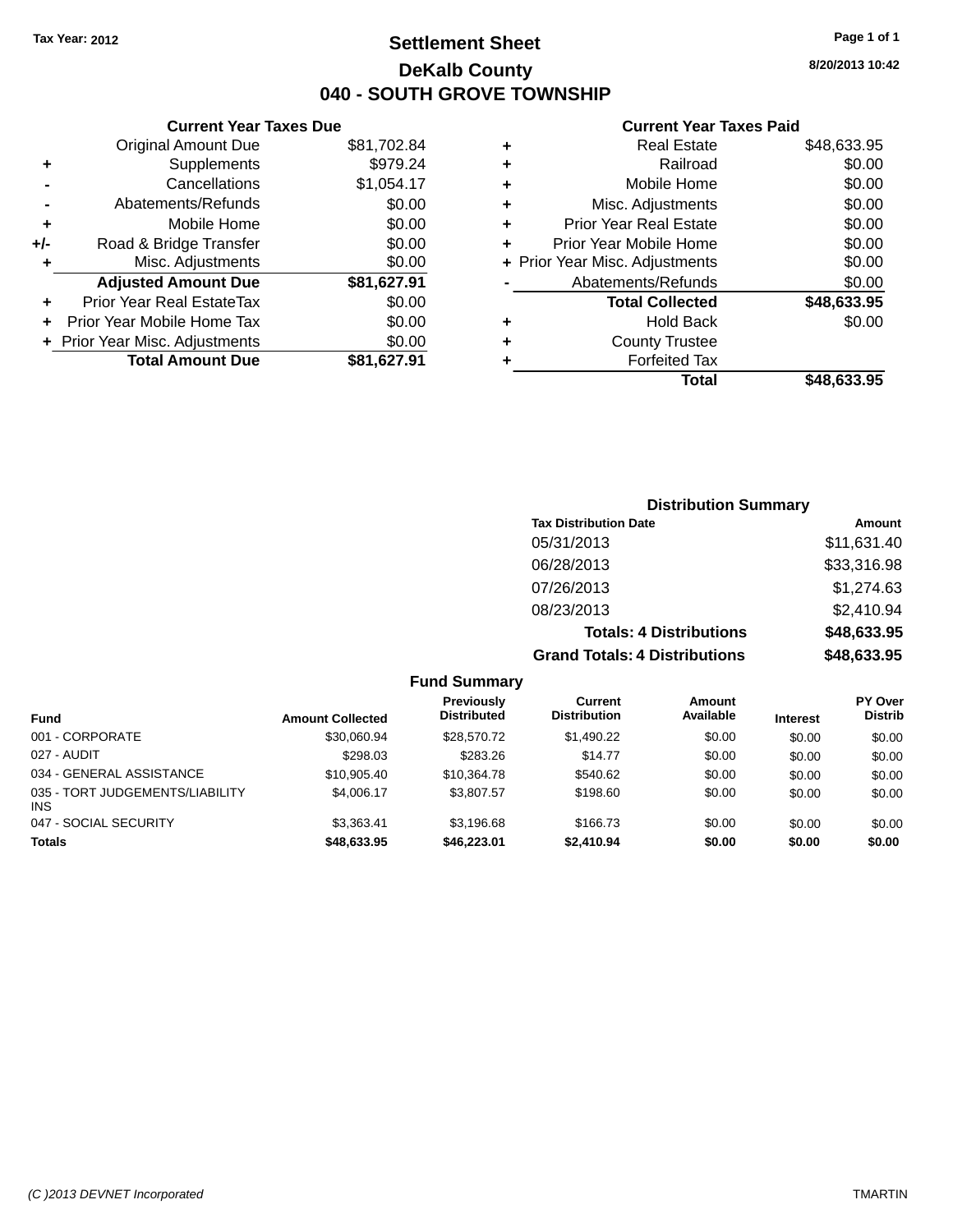# **Settlement Sheet Tax Year: 2012 Page 1 of 1 DeKalb County 041 - SOUTH GROVE ROAD & BRIDGE**

**Current Year Taxes Due**

|     | <b>Original Amount Due</b>     | \$114,001.82 |
|-----|--------------------------------|--------------|
| ٠   | Supplements                    | \$1,366.37   |
|     | Cancellations                  | \$1,470.92   |
|     | Abatements/Refunds             | \$0.00       |
| ٠   | Mobile Home                    | \$0.00       |
| +/- | Road & Bridge Transfer         | \$0.00       |
| ٠   | Misc. Adjustments              | \$0.00       |
|     | <b>Adjusted Amount Due</b>     | \$113,897.27 |
| ÷   | Prior Year Real EstateTax      | \$0.00       |
|     | Prior Year Mobile Home Tax     | \$0.00       |
|     | + Prior Year Misc. Adjustments | \$0.00       |
|     | <b>Total Amount Due</b>        | \$113,897.27 |
|     |                                |              |

#### **Current Year Taxes Paid**

|   | <b>Real Estate</b>             | \$67,860.12 |
|---|--------------------------------|-------------|
| ٠ | Railroad                       | \$0.00      |
| ٠ | Mobile Home                    | \$0.00      |
| ٠ | Misc. Adjustments              | \$0.00      |
| ٠ | <b>Prior Year Real Estate</b>  | \$0.00      |
| ٠ | Prior Year Mobile Home         | \$0.00      |
|   | + Prior Year Misc. Adjustments | \$0.00      |
|   | Abatements/Refunds             | \$0.00      |
|   | <b>Total Collected</b>         | \$67,860.12 |
| ٠ | <b>Hold Back</b>               | \$0.00      |
| ٠ | <b>County Trustee</b>          |             |
| ٠ | <b>Forfeited Tax</b>           |             |
|   | Total                          | \$67,860.12 |
|   |                                |             |

| <b>Distribution Summary</b>          |             |  |  |  |
|--------------------------------------|-------------|--|--|--|
| <b>Tax Distribution Date</b>         | Amount      |  |  |  |
| 05/31/2013                           | \$16,229.61 |  |  |  |
| 06/28/2013                           | \$46,488.00 |  |  |  |
| 07/26/2013                           | \$1,778.54  |  |  |  |
| 08/23/2013                           | \$3,363.97  |  |  |  |
| <b>Totals: 4 Distributions</b>       | \$67,860.12 |  |  |  |
| <b>Grand Totals: 4 Distributions</b> | \$67,860.12 |  |  |  |

# **Fund Summary**

|                              |                         | Previously<br><b>Distributed</b> | Current<br><b>Distribution</b> | Amount<br>Available |                 | <b>PY Over</b><br><b>Distrib</b> |
|------------------------------|-------------------------|----------------------------------|--------------------------------|---------------------|-----------------|----------------------------------|
| <b>Fund</b>                  | <b>Amount Collected</b> |                                  |                                |                     | <b>Interest</b> |                                  |
| 007 - ROAD AND BRIDGE        | \$47,025.44             | \$44.694.29                      | \$2,331.15                     | \$0.00              | \$0.00          | \$0.00                           |
| 008 - BRIDGE CONST W/COUNTY  | \$4.762.15              | \$4.526.08                       | \$236.07                       | \$0.00              | \$0.00          | \$0.00                           |
| 009 - PERMANENT ROAD         | \$9.524.31              | \$9.052.17                       | \$472.14                       | \$0.00              | \$0.00          | \$0.00                           |
| 010 - EQUIPMENT AND BUILDING | \$6,548.22              | \$6.223.61                       | \$324.61                       | \$0.00              | \$0.00          | \$0.00                           |
| Totals                       | \$67,860.12             | \$64,496.15                      | \$3.363.97                     | \$0.00              | \$0.00          | \$0.00                           |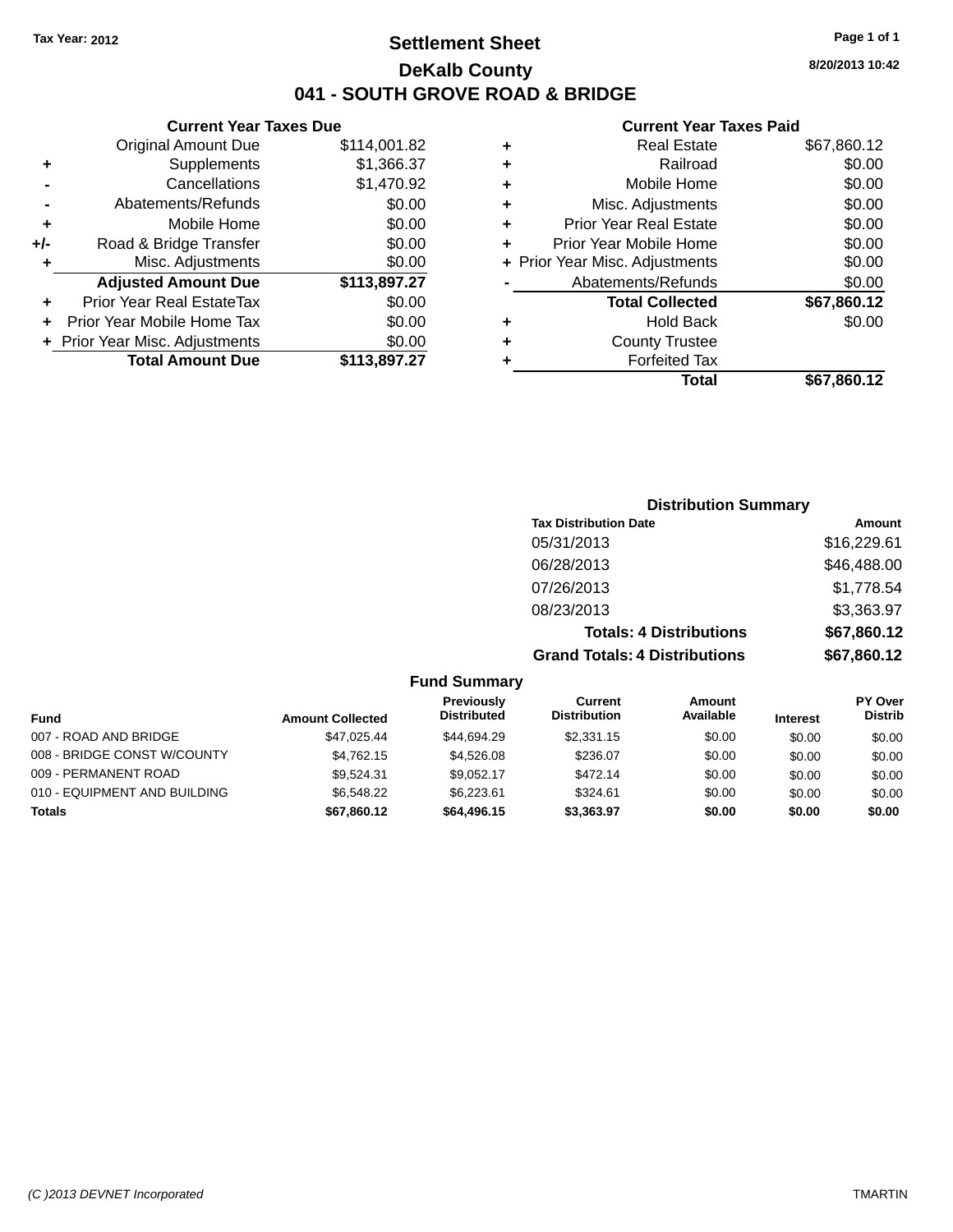# **Settlement Sheet Tax Year: 2012 Page 1 of 1 DeKalb County 042 - SQUAW GROVE TOWNSHIP**

**8/20/2013 10:42**

#### **Current Year Taxes Paid**

|     | <b>Total Amount Due</b>        | \$120,981.93 |
|-----|--------------------------------|--------------|
|     | + Prior Year Misc. Adjustments | \$4.41       |
|     | Prior Year Mobile Home Tax     | \$0.00       |
| ٠   | Prior Year Real EstateTax      | \$0.00       |
|     | <b>Adjusted Amount Due</b>     | \$120,977.52 |
| ٠   | Misc. Adjustments              | \$17.81      |
| +/- | Road & Bridge Transfer         | \$0.00       |
| ٠   | Mobile Home                    | \$0.00       |
|     | Abatements/Refunds             | \$0.00       |
|     | Cancellations                  | \$543.14     |
| ٠   | Supplements                    | \$497.73     |
|     | <b>Original Amount Due</b>     | \$121,005.12 |
|     |                                |              |

**Current Year Taxes Due**

| \$672.25<br>Railroad<br>٠<br>\$0.00<br>Mobile Home<br>٠<br>\$17.81<br>Misc. Adjustments<br>٠<br>\$0.00<br><b>Prior Year Real Estate</b><br>٠<br>\$0.00<br>Prior Year Mobile Home<br>÷<br>\$4.41<br>+ Prior Year Misc. Adjustments<br>\$0.00<br>Abatements/Refunds<br>\$71,492.43<br><b>Total Collected</b><br>\$0.00<br><b>Hold Back</b><br>٠<br><b>County Trustee</b><br>٠<br><b>Forfeited Tax</b><br>٠ | ٠ | <b>Real Estate</b> | \$70,797.96 |
|----------------------------------------------------------------------------------------------------------------------------------------------------------------------------------------------------------------------------------------------------------------------------------------------------------------------------------------------------------------------------------------------------------|---|--------------------|-------------|
|                                                                                                                                                                                                                                                                                                                                                                                                          |   |                    |             |
|                                                                                                                                                                                                                                                                                                                                                                                                          |   |                    |             |
|                                                                                                                                                                                                                                                                                                                                                                                                          |   |                    |             |
|                                                                                                                                                                                                                                                                                                                                                                                                          |   |                    |             |
|                                                                                                                                                                                                                                                                                                                                                                                                          |   |                    |             |
|                                                                                                                                                                                                                                                                                                                                                                                                          |   |                    |             |
|                                                                                                                                                                                                                                                                                                                                                                                                          |   |                    |             |
|                                                                                                                                                                                                                                                                                                                                                                                                          |   |                    |             |
|                                                                                                                                                                                                                                                                                                                                                                                                          |   |                    |             |
|                                                                                                                                                                                                                                                                                                                                                                                                          |   |                    |             |
|                                                                                                                                                                                                                                                                                                                                                                                                          |   |                    |             |
|                                                                                                                                                                                                                                                                                                                                                                                                          |   | Total              | \$71,492.43 |

# **Distribution Summary Tax Distribution Date Amount** 05/31/2013 \$11,606.36 06/28/2013 \$51,904.12 07/26/2013 \$1,615.96 08/23/2013 \$6,365.99 **Totals: 4 Distributions \$71,492.43 Grand Totals: 4 Distributions \$71,492.43**

#### **Fund Summary**

| <b>Amount Collected</b> | <b>Previously</b><br><b>Distributed</b> | Current<br><b>Distribution</b> | Amount<br>Available | <b>Interest</b> | <b>PY Over</b><br><b>Distrib</b> |
|-------------------------|-----------------------------------------|--------------------------------|---------------------|-----------------|----------------------------------|
| \$45,786.62             | \$41,709.58                             | \$4.077.04                     | \$0.00              | \$0.00          | \$0.00                           |
| \$7,801.88              | \$7.107.17                              | \$694.71                       | \$0.00              | \$0.00          | \$0.00                           |
| \$15,834.15             | \$14,424.21                             | \$1,409.94                     | \$0.00              | \$0.00          | \$0.00                           |
| \$2,069.78              | \$1,885.48                              | \$184.30                       | \$0.00              | \$0.00          | \$0.00                           |
| \$71.492.43             | \$65.126.44                             | \$6,365.99                     | \$0.00              | \$0.00          | \$0.00                           |
|                         |                                         |                                |                     |                 |                                  |

#### **Miscellaneous Adjustment Detail**

| Year Source             | <b>Account Type</b>                        |         | <b>Amount Adiustment Description</b>           |
|-------------------------|--------------------------------------------|---------|------------------------------------------------|
|                         | 2011 RE - Real Estate Back Tax Collected   |         | \$4.41 NIELSEN REDEMPTION 15-16-151-019 by TBA |
|                         | 2012 RE - Real Estate Paymt In Lieu of Tax |         | \$17.81 SUNSET VIEW APTS by TBA                |
| <b>Totals 2 entries</b> |                                            | \$22.22 |                                                |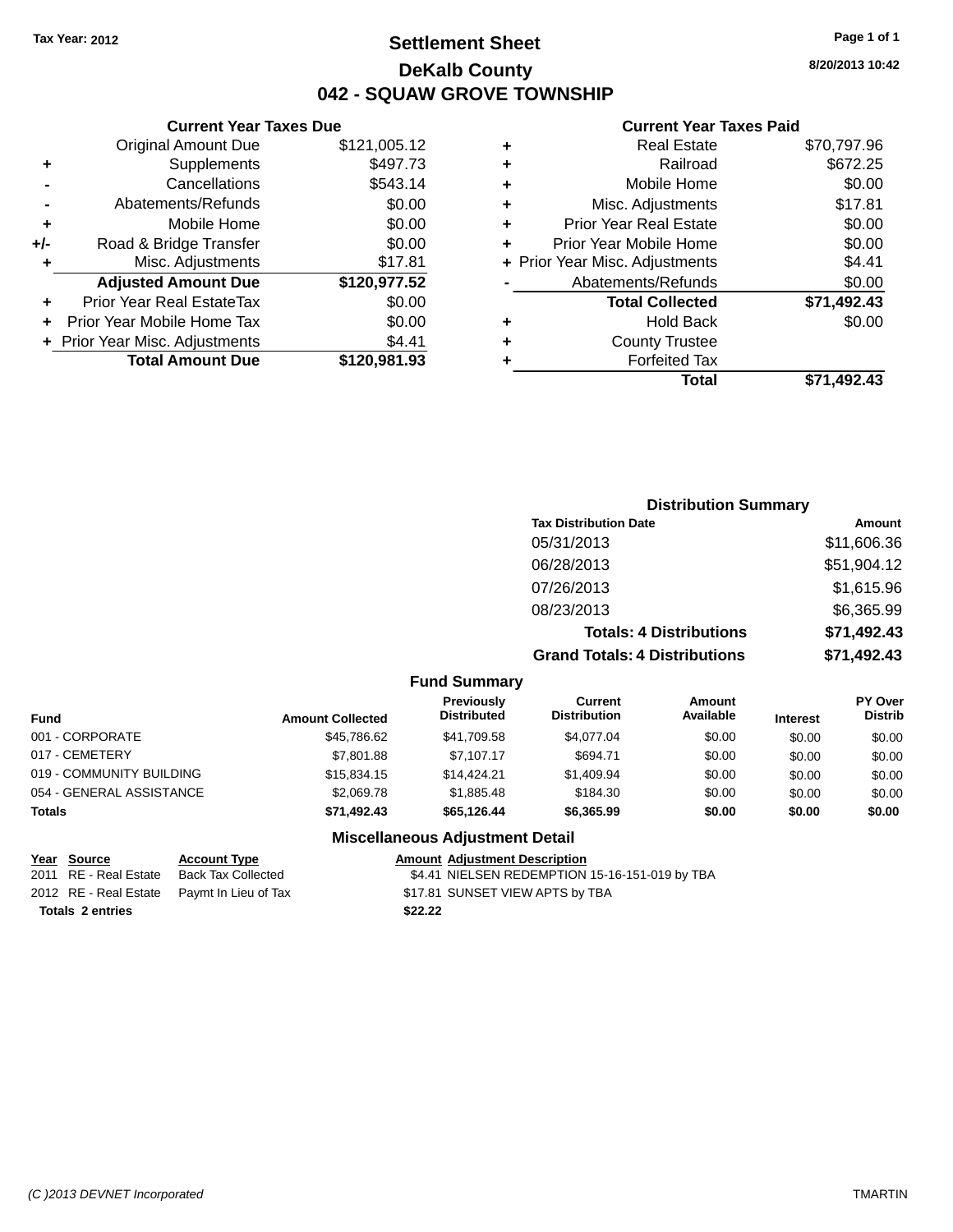# **Settlement Sheet Tax Year: 2012 Page 1 of 1 DeKalb County 043 - HINCKLEY PUBLIC LIBRARY DISTRICT**

**Current Year Taxes Due**

|       | <b>Original Amount Due</b>     | \$168,567.35 |
|-------|--------------------------------|--------------|
| ٠     | Supplements                    | \$693.39     |
|       | Cancellations                  | \$756.59     |
|       | Abatements/Refunds             | \$0.00       |
| ÷     | Mobile Home                    | \$0.00       |
| $+/-$ | Road & Bridge Transfer         | \$0.00       |
| ٠     | Misc. Adjustments              | \$24.80      |
|       | <b>Adjusted Amount Due</b>     | \$168,528.95 |
| ÷     | Prior Year Real EstateTax      | \$0.00       |
|       | Prior Year Mobile Home Tax     | \$0.00       |
|       | + Prior Year Misc. Adjustments | \$5.95       |
|       | <b>Total Amount Due</b>        | \$168,534.90 |
|       |                                |              |

#### **Current Year Taxes Paid**

|   | Real Estate                    | \$98,625.45 |
|---|--------------------------------|-------------|
| ٠ | Railroad                       | \$936.48    |
| ٠ | Mobile Home                    | \$0.00      |
| ٠ | Misc. Adjustments              | \$24.80     |
| ٠ | <b>Prior Year Real Estate</b>  | \$0.00      |
| ÷ | Prior Year Mobile Home         | \$0.00      |
|   | + Prior Year Misc. Adjustments | \$5.95      |
|   | Abatements/Refunds             | \$0.00      |
|   | <b>Total Collected</b>         | \$99,592.68 |
| ٠ | Hold Back                      | \$0.00      |
| ٠ | <b>County Trustee</b>          |             |
|   | <b>Forfeited Tax</b>           |             |
|   | Total                          | \$99.592.68 |
|   |                                |             |

# **Distribution Summary Tax Distribution Date Amount**

| <b>Grand Totals: 4 Distributions</b> | \$99,592.68 |
|--------------------------------------|-------------|
| <b>Totals: 4 Distributions</b>       | \$99,592.68 |
| 08/23/2013                           | \$8,868.31  |
| 07/26/2013                           | \$2,251.02  |
| 06/28/2013                           | \$72,305.06 |
| 05/31/2013                           | \$16,168.29 |
| iax Distribution Date                | AMOUNT      |

#### **Fund Summary**

| <b>Fund</b>                             | <b>Amount Collected</b> | <b>Previously</b><br><b>Distributed</b> | Current<br><b>Distribution</b> | Amount<br>Available | <b>Interest</b> | <b>PY Over</b><br><b>Distrib</b> |
|-----------------------------------------|-------------------------|-----------------------------------------|--------------------------------|---------------------|-----------------|----------------------------------|
| 001 - CORPORATE                         | \$82,046.75             | \$74,740.84                             | \$7,305.91                     | \$0.00              | \$0.00          | \$0.00                           |
| 004 - OPERATIONS & MAINTENANCE          | \$4,069.66              | \$3.707.27                              | \$362.39                       | \$0.00              | \$0.00          | \$0.00                           |
| $005 - I. M. R. F.$                     | \$9,093.89              | \$8,284.12                              | \$809.77                       | \$0.00              | \$0.00          | \$0.00                           |
| 027 - AUDIT                             | \$20.62                 | \$18.78                                 | \$1.84                         | \$0.00              | \$0.00          | \$0.00                           |
| 035 - TORT JUDGEMENTS/LIABILITY<br>INS. | \$584.30                | \$532.27                                | \$52.03                        | \$0.00              | \$0.00          | \$0.00                           |
| 047 - SOCIAL SECURITY                   | \$3,777.46              | \$3,441.09                              | \$336.37                       | \$0.00              | \$0.00          | \$0.00                           |
| <b>Totals</b>                           | \$99,592.68             | \$90,724.37                             | \$8,868.31                     | \$0.00              | \$0.00          | \$0.00                           |

# **Miscellaneous Adjustment Detail**

| Year Source             | <b>Account Type</b>                        |         | <b>Amount Adiustment Description</b>           |
|-------------------------|--------------------------------------------|---------|------------------------------------------------|
| 2011 RE - Real Estate   | Back Tax Collected                         |         | \$5.95 NIELSEN REDEMPTION 15-16-151-019 by TBA |
|                         | 2012 RE - Real Estate Paymt In Lieu of Tax |         | \$24.80 SUNSET VIEW APTS by TBA                |
| <b>Totals 2 entries</b> |                                            | \$30.75 |                                                |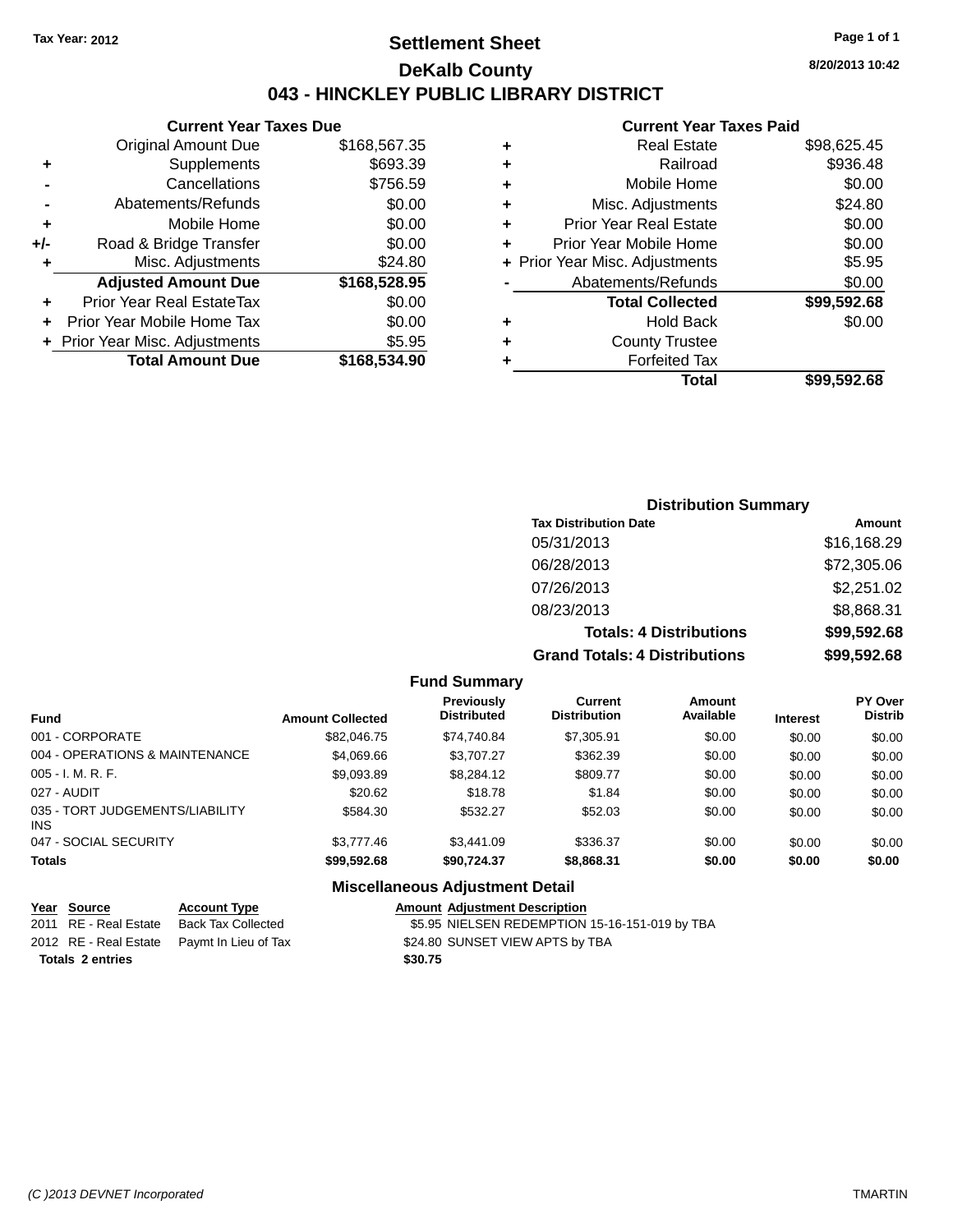# **Settlement Sheet Tax Year: 2012 Page 1 of 1 DeKalb County 044 - SQUAW GROVE ROAD & BRIDGE**

**8/20/2013 10:42**

#### **Current Year Taxes Paid**

|     | <b>Current Year Taxes Due</b>  |               |
|-----|--------------------------------|---------------|
|     | <b>Original Amount Due</b>     | \$293,326.51  |
| ٠   | Supplements                    | \$1,046.24    |
|     | Cancellations                  | \$1,147.66    |
|     | Abatements/Refunds             | \$0.00        |
| ٠   | Mobile Home                    | \$0.00        |
| +/- | Road & Bridge Transfer         | (\$22,110.82) |
| ٠   | Misc. Adjustments              | \$43.16       |
|     | <b>Adjusted Amount Due</b>     | \$271,157.43  |
| ٠   | Prior Year Real EstateTax      | (\$1.49)      |
| ÷   | Prior Year Mobile Home Tax     | \$0.00        |
|     | + Prior Year Misc. Adjustments | \$11.09       |
|     | <b>Total Amount Due</b>        | \$271,167.03  |
|     |                                |               |

|   | <b>Real Estate</b>             | \$149,596.37 |
|---|--------------------------------|--------------|
| ٠ | Railroad                       | \$1,543.70   |
| ٠ | Mobile Home                    | \$0.00       |
| ٠ | Misc. Adjustments              | \$43.16      |
| ٠ | <b>Prior Year Real Estate</b>  | (\$1.49)     |
| ٠ | Prior Year Mobile Home         | \$0.00       |
|   | + Prior Year Misc. Adjustments | \$11.09      |
|   | Abatements/Refunds             | \$0.00       |
|   | <b>Total Collected</b>         | \$151,192.83 |
| ٠ | <b>Hold Back</b>               | \$0.00       |
| ٠ | <b>County Trustee</b>          |              |
| ٠ | <b>Forfeited Tax</b>           |              |
|   | Total                          | \$151,192.83 |
|   |                                |              |

| <b>Road and Bridge Summary</b> |             |               | <b>Distribution Summary</b>  |              |  |
|--------------------------------|-------------|---------------|------------------------------|--------------|--|
| Municipality                   | Amt. Due    | Amt. Distrib. | <b>Tax Distribution Date</b> | Amount       |  |
| <b>VILLAGE OF HINCKLEY</b>     | \$37,378.72 | \$22.110.82   | 05/31/2013                   | \$24,525.69  |  |
| <b>Totals</b>                  | \$37,378.72 | \$22,110.82   | 06/28/2013                   | \$109,800.62 |  |
|                                |             |               | 07/26/2013                   | \$3,414.56   |  |
|                                |             |               | 08/23/2013                   | \$13,451.96  |  |
|                                |             |               |                              |              |  |

**Totals: 4 Distributions \$151,192.83 Grand Totals: 4 Distributions \$151,192.83 Fund Summary Amount Current Previously**

| <b>Fund</b>                                   | <b>Amount Collected</b> | Previously<br><b>Distributed</b>       | <b>Current</b><br><b>Distribution</b> | Amount<br>Available | <b>Interest</b> | <b>PY Over</b><br><b>Distrib</b> |
|-----------------------------------------------|-------------------------|----------------------------------------|---------------------------------------|---------------------|-----------------|----------------------------------|
| 007 - ROAD AND BRIDGE                         | \$53,517.18             | \$48.762.72                            | \$4,754.46                            | \$0.00              | \$0.00          | \$0.00                           |
| 008 - BRIDGE CONST W/COUNTY                   | \$3.547.00              | \$3,231.16                             | \$315.84                              | \$0.00              | \$0.00          | \$0.00                           |
| 009 - PERMANENT ROAD                          | \$68,719.07             | \$62,600.00                            | \$6,119.07                            | \$0.00              | \$0.00          | \$0.00                           |
| 010 - EQUIPMENT AND BUILDING                  | \$23,636.00             | \$21.531.34                            | \$2,104.66                            | \$0.00              | \$0.00          | \$0.00                           |
| 035 - TORT JUDGEMENTS/LIABILITY<br><b>INS</b> | \$1,773.58              | \$1,615.65                             | \$157.93                              | \$0.00              | \$0.00          | \$0.00                           |
| <b>Totals</b>                                 | \$151,192.83            | \$137.740.87                           | \$13,451.96                           | \$0.00              | \$0.00          | \$0.00                           |
|                                               |                         | <b>Miscellaneous Adjustment Detail</b> |                                       |                     |                 |                                  |

# **Year Source Account Type Amount Adjustment Description**

| <u>rear source</u>      | Account Ivpe                               | Amount Adiustment Description                   |
|-------------------------|--------------------------------------------|-------------------------------------------------|
| 2011 RE - Real Estate   | Back Tax Collected                         | \$11.09 NIELSEN REDEMPTION 15-16-151-019 by TBA |
|                         | 2012 RE - Real Estate Paymt In Lieu of Tax | \$43.16 SUNSET VIEW APTS by TBA                 |
| <b>Totals 2 entries</b> |                                            | \$54.25                                         |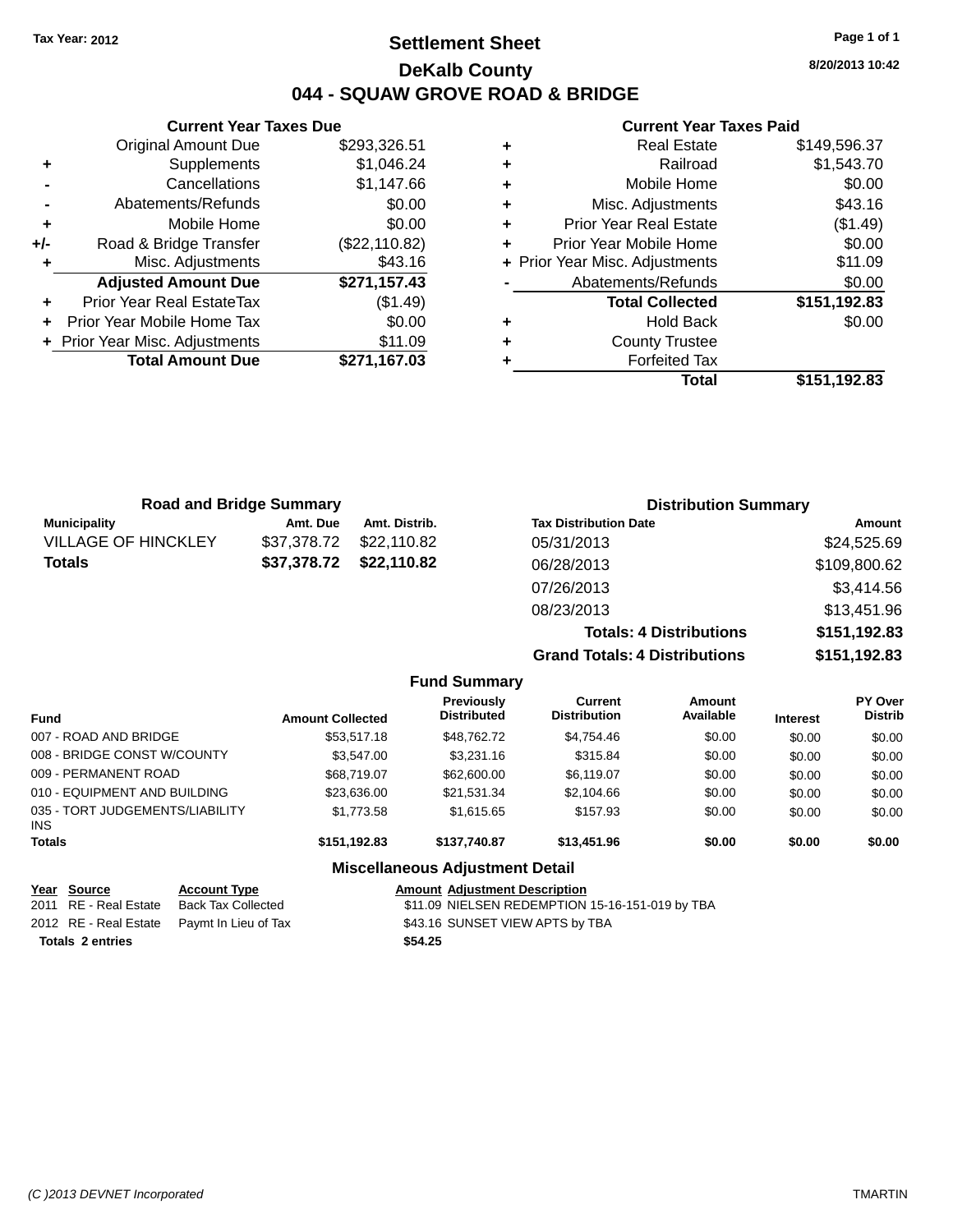# **Settlement Sheet Tax Year: 2012 Page 1 of 2 DeKalb County 045 - SYCAMORE TOWNSHIP**

**8/20/2013 10:42**

#### **Current Year Taxes Paid**

|     | <b>Original Amount Due</b>     | \$385,281.10 |
|-----|--------------------------------|--------------|
| ٠   | Supplements                    | \$2,042.40   |
|     | Cancellations                  | \$2,301.80   |
|     | Abatements/Refunds             | \$359.63     |
| ÷   | Mobile Home                    | \$0.00       |
| +/- | Road & Bridge Transfer         | \$0.00       |
| ٠   | Misc. Adjustments              | \$130.64     |
|     | <b>Adjusted Amount Due</b>     | \$384,792.71 |
| ٠   | Prior Year Real EstateTax      | (\$3,250.73) |
| ÷   | Prior Year Mobile Home Tax     | \$0.00       |
|     | + Prior Year Misc. Adjustments | \$49.01      |
|     | <b>Total Amount Due</b>        | \$381,590.99 |
|     |                                |              |

**Current Year Taxes Due**

| ٠ | <b>Real Estate</b>             | \$236,899.25 |
|---|--------------------------------|--------------|
| ٠ | Railroad                       | \$102.71     |
| ٠ | Mobile Home                    | \$0.00       |
| ٠ | Misc. Adjustments              | \$130.64     |
| ٠ | <b>Prior Year Real Estate</b>  | (\$3,250.73) |
| ٠ | Prior Year Mobile Home         | \$0.00       |
|   | + Prior Year Misc. Adjustments | \$49.01      |
|   | Abatements/Refunds             | \$359.63     |
|   | <b>Total Collected</b>         | \$233,571.25 |
| ٠ | <b>Hold Back</b>               | \$0.00       |
| ٠ | <b>County Trustee</b>          |              |
| ٠ | <b>Forfeited Tax</b>           |              |
|   | Total                          | \$233,571.25 |
|   |                                |              |

# **Distribution Summary Tax Distribution Date Amount** 05/31/2013 \$37,775.04 06/28/2013 \$157,964.15 07/26/2013 \$4,212.15 08/23/2013 \$33,619.91 **Totals: 4 Distributions \$233,571.25 Grand Totals: 4 Distributions \$233,571.25**

#### **Fund Summary**

| Fund                     | <b>Amount Collected</b> | <b>Previously</b><br><b>Distributed</b> | Current<br><b>Distribution</b> | Amount<br>Available | <b>Interest</b> | <b>PY Over</b><br><b>Distrib</b> |
|--------------------------|-------------------------|-----------------------------------------|--------------------------------|---------------------|-----------------|----------------------------------|
| 001 - CORPORATE          | \$217.196.73            | \$185,933,75                            | \$31.262.98                    | \$0.00              | \$0.00          | \$0.00                           |
| 005 - I. M. R. F.        | \$15,157.60             | \$12,975.83                             | \$2.181.77                     | \$0.00              | \$0.00          | \$0.00                           |
| 054 - GENERAL ASSISTANCE | \$1.216.92              | \$1.041.76                              | \$175.16                       | \$0.00              | \$0.00          | \$0.00                           |
| Totals                   | \$233,571.25            | \$199.951.34                            | \$33,619.91                    | \$0.00              | \$0.00          | \$0.00                           |

#### **Miscellaneous Adjustment Detail**

| Year Source             | <b>Account Type</b>       |          | <b>Amount Adjustment Description</b>               |
|-------------------------|---------------------------|----------|----------------------------------------------------|
| 2011 RE - Real Estate   | <b>Back Tax Collected</b> |          | \$15.87 MERRY OAKS REDEMPTION 06-21-353-001 by TBA |
| 2011 RE - Real Estate   | <b>Back Tax Collected</b> |          | \$30.17 MERRY OAKS REDEMPTION 06-21-352-001 by TBA |
| 2011 RE - Real Estate   | <b>Back Tax Collected</b> |          | \$1.93 MERRY OAKS REDEMPTION 06-20-453-007 by TBA  |
| 2011 RE - Real Estate   | <b>Back Tax Collected</b> |          | \$1.04 MERRY OAKS REDEMPTION 06-20-451-001 by TBA  |
| 2012 RE - Real Estate   | Paymt In Lieu of Tax      |          | \$130.64 SYCAMORE UNITS by TBA                     |
| <b>Totals 5 entries</b> |                           | \$179.65 |                                                    |
|                         |                           |          |                                                    |

#### **Abatement Detail**

| Year Source           | <b>Account Type</b>  | <b>Amount Adjustment Description</b>          |
|-----------------------|----------------------|-----------------------------------------------|
| 2012 RE - Real Estate | PTAB Decision        | \$14.87 06-29-427-001 2008 PTAB REFUND by TBA |
| 2012 RE - Real Estate | <b>PTAB Decision</b> | \$20.68 06-29-427-002 2008 PTAB REFUND by TBA |
| 2012 RE - Real Estate | PTAB Decision        | \$34.60 06-29-427-003 2008 PTAB REFUND by TBA |
| 2012 RE - Real Estate | <b>PTAB Decision</b> | \$47.27 06-29-427-004 2008 PTAB REFUND by TBA |
| 2012 RE - Real Estate | PTAB Decision        | \$61.77 06-29-477-002 2008 PTAB REFUND by TBA |
| 2012 RE - Real Estate | <b>RE</b> Abatement  | \$14.96 06-29-427-001 2009 PTAB REFUND by TBA |
| 2012 RE - Real Estate | PTAB Decision        | \$20.81 06-29-427-002 2009 PTAB REFUND by TBA |
| 2012 RE - Real Estate | PTAB Decision        | \$34.83 06-29-427-003 2009 PTAB REFUND by TBA |
| 2012 RE - Real Estate | <b>PTAB Decision</b> | \$47.58 06-29-427-004 2009 PTAB REFUND by TBA |

#### *(C )2013 DEVNET Incorporated* TMARTIN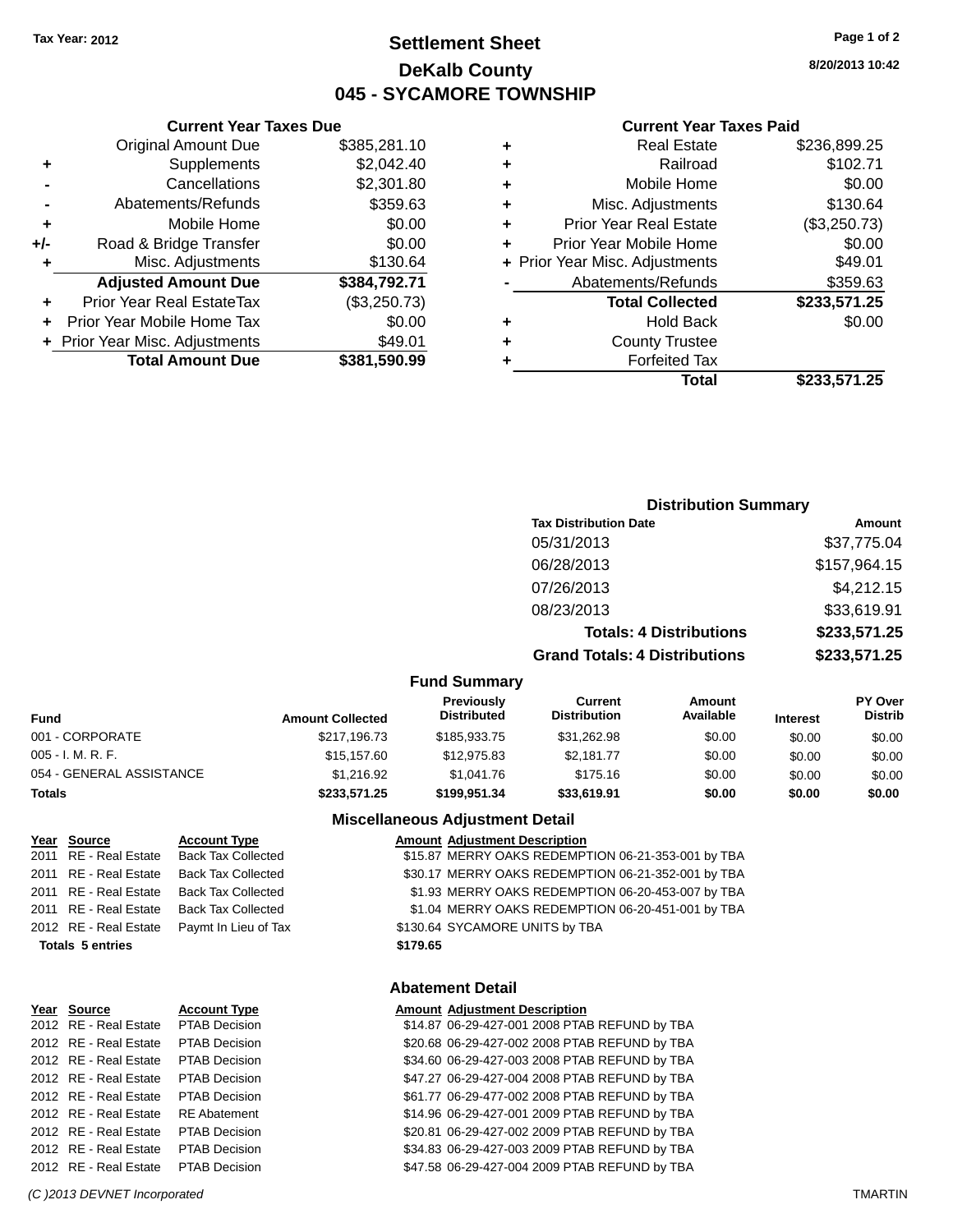# **Settlement Sheet Tax Year: 2012 Page 2 of 2 DeKalb County**

# **Abatement Detail**

\$62.17 06-29-477-002 2009 PTAB REFUND by TBA

**8/20/2013 10:42**

# **Year Source Account Type Amount Adjustment Description**<br>2012 RE - Real Estate PTAB Decision **Amount 1998** 862.17 06-29-477-002 2009 PTAE 2012 RE - Real Estate PTAB Decision \$0.10 06-20-453-003 2011 PTAB REFUND by TBA **Totals 11 entries \$359.64**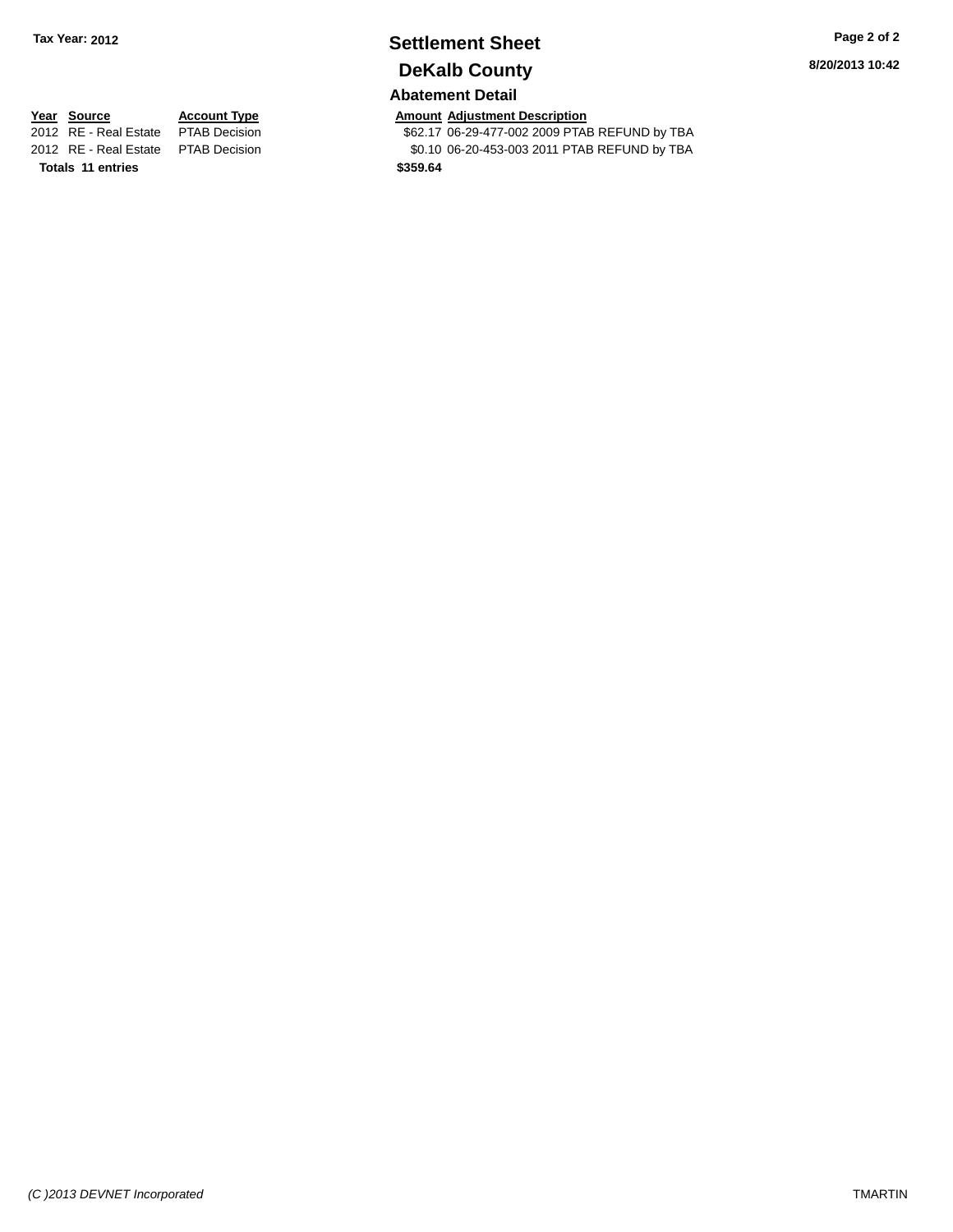**Current Year Taxes Due** Original Amount Due \$780,281.58

**Adjusted Amount Due \$773,669.82**

**Total Amount Due \$767,091.73**

**+** Supplements \$4,083.93 **-** Cancellations \$4,606.04 **-** Abatements/Refunds \$719.63 **+** Mobile Home \$0.00 **+/-** Road & Bridge Transfer (\$5,634.59) **+** Misc. Adjustments \$264.57

**+** Prior Year Real EstateTax (\$6,677.34) **+** Prior Year Mobile Home Tax \$0.00 **+** Prior Year Misc. Adjustments \$99.25

# **Settlement Sheet Tax Year: 2012 Page 1 of 2 DeKalb County 046 - SYCAMORE ROAD & BRIDGE**

**8/20/2013 10:42**

#### **Current Year Taxes Paid**

**Totals: 4 Distributions \$467,223.90**

**Grand Totals: 4 Distributions \$467,223.90**

| ٠ | <b>Real Estate</b>             | \$474,049.04 |
|---|--------------------------------|--------------|
| ٠ | Railroad                       | \$208.01     |
| ٠ | Mobile Home                    | \$0.00       |
| ٠ | Misc. Adjustments              | \$264.57     |
| ٠ | <b>Prior Year Real Estate</b>  | (\$6,677.34) |
| ٠ | Prior Year Mobile Home         | \$0.00       |
|   | + Prior Year Misc. Adjustments | \$99.25      |
|   | Abatements/Refunds             | \$719.63     |
|   | <b>Total Collected</b>         | \$467,223.90 |
| ٠ | <b>Hold Back</b>               | \$0.00       |
| ٠ | <b>County Trustee</b>          |              |
|   | <b>Forfeited Tax</b>           |              |
|   | Total                          | \$467,223.90 |
|   |                                |              |

|                         |                                |               | <b>Total</b>                 | \$4 |
|-------------------------|--------------------------------|---------------|------------------------------|-----|
|                         |                                |               |                              |     |
|                         |                                |               |                              |     |
|                         | <b>Road and Bridge Summary</b> |               | <b>Distribution Summary</b>  |     |
| <b>Municipality</b>     | Amt. Due                       | Amt. Distrib. | <b>Tax Distribution Date</b> |     |
| <b>CITY OF SYCAMORE</b> | \$9,205.97                     | \$5,634.59    | 05/31/2013                   |     |

| Road and Bridge Summary |            |               | <b>Distribution Summary</b>  |              |  |
|-------------------------|------------|---------------|------------------------------|--------------|--|
| <b>Municipality</b>     | Amt. Due   | Amt. Distrib. | <b>Tax Distribution Date</b> | Amount       |  |
| CITY OF SYCAMORE        | \$9.205.97 | \$5.634.59    | 05/31/2013                   | \$75,590.61  |  |
| Totals                  | \$9,205.97 | \$5.634.59    | 06/28/2013                   | \$315,929.27 |  |
|                         |            |               | 07/26/2013                   | \$8,427.29   |  |
|                         |            |               | 08/23/2013                   | \$67,276.73  |  |
|                         |            |               |                              |              |  |

|                                        |                         | <b>Fund Summary</b>                     |                                       |                     |                 |                                  |
|----------------------------------------|-------------------------|-----------------------------------------|---------------------------------------|---------------------|-----------------|----------------------------------|
| <b>Fund</b>                            | <b>Amount Collected</b> | <b>Previously</b><br><b>Distributed</b> | <b>Current</b><br><b>Distribution</b> | Amount<br>Available | <b>Interest</b> | <b>PY Over</b><br><b>Distrib</b> |
| 005 - I. M. R. F.                      | \$12,127.84             | \$10.381.52                             | \$1,746,32                            | \$0.00              | \$0.00          | \$0.00                           |
| 007 - ROAD AND BRIDGE                  | \$9.517.68              | \$8,147.58                              | \$1,370.10                            | \$0.00              | \$0.00          | \$0.00                           |
| 008 - BRIDGE CONST W/COUNTY            | \$23,649.07             | \$20,243.76                             | \$3,405.31                            | \$0.00              | \$0.00          | \$0.00                           |
| 009 - PERMANENT ROAD                   | \$324.935.11            | \$278,146.63                            | \$46,788,48                           | \$0.00              | \$0.00          | \$0.00                           |
| 010 - EQUIPMENT AND BUILDING           | \$75,760,46             | \$64.851.46                             | \$10,909.00                           | \$0.00              | \$0.00          | \$0.00                           |
| 035 - TORT JUDGEMENTS/LIABILITY<br>INS | \$12.128.84             | \$10.382.37                             | \$1.746.47                            | \$0.00              | \$0.00          | \$0.00                           |
| 047 - SOCIAL SECURITY                  | \$9.104.90              | \$7.793.85                              | \$1.311.05                            | \$0.00              | \$0.00          | \$0.00                           |
| <b>Totals</b>                          | \$467.223.90            | \$399,947.17                            | \$67.276.73                           | \$0.00              | \$0.00          | \$0.00                           |

#### **Miscellaneous Adjustment Detail Year Source Account Type Amount Adjustment Description**

| <u>rear source</u>      | <b>ACCOUNT TYPE</b>       | Amount Adjustment Description                      |
|-------------------------|---------------------------|----------------------------------------------------|
| 2011 RE - Real Estate   | <b>Back Tax Collected</b> | \$32.14 MERRY OAKS REDEMPTION 06-21-353-001 by TBA |
| 2011 RE - Real Estate   | <b>Back Tax Collected</b> | \$61.10 MERRY OAKS REDEMPTION 06-21-352-001 by TBA |
| 2011 RE - Real Estate   | Back Tax Collected        | \$3.90 MERRY OAKS REDEMPTION 06-20-453-007 by TBA  |
| 2011 RE - Real Estate   | Back Tax Collected        | \$2.11 MERRY OAKS REDEMPTION 06-20-451-001 by TBA  |
| 2012 RE - Real Estate   | Paymt In Lieu of Tax      | \$264.57 SYCAMORE UNITS by TBA                     |
| <b>Totals 5 entries</b> |                           | \$363.82                                           |
|                         |                           | <b>Abatement Detail</b>                            |

| rear <b>Source</b>     | ACCOUNT TYPE         |
|------------------------|----------------------|
| 2012 RE - Real Estate  | <b>PTAB Decision</b> |
| 2012 RE - Real Estate  | <b>PTAB Decision</b> |
| 2012 RE - Real Estate  | <b>PTAB Decision</b> |
| 2012 RF - Real Estate. | <b>PTAB Decision</b> |

**Year** Source **Account Type A** Annount Adjustment Description

\$30.11 06-29-427-001 2008 PTAB REFUND by TBA \$41.87 06-29-427-002 2008 PTAB REFUND by TBA \$70.08 06-29-427-003 2008 PTAB REFUND by TBA \$95.74 06-29-427-004 2008 PTAB REFUND by TBA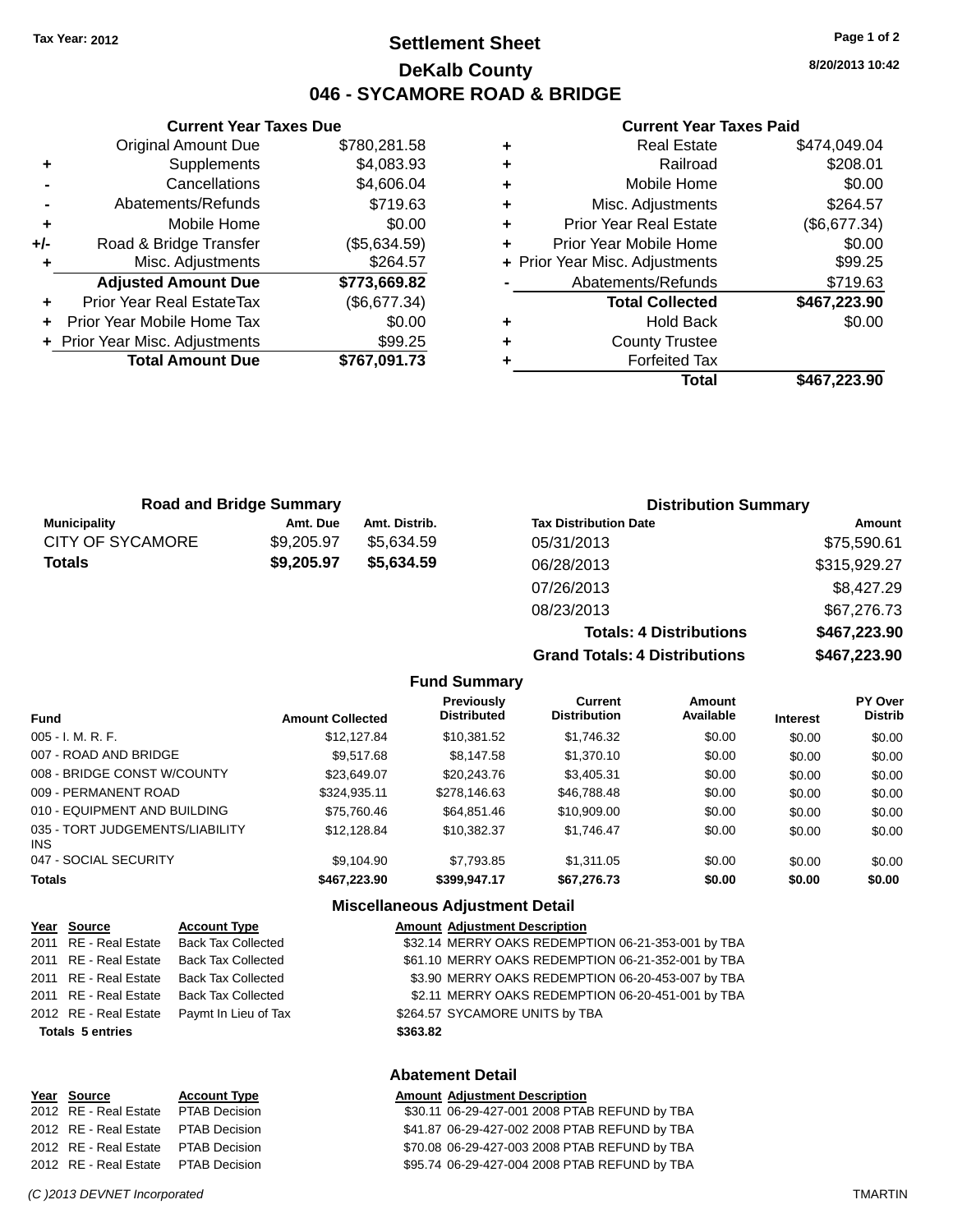# **<u>Year Source</u> <b>Account Type Amount Adjustment Description**<br>2012 RE - Real Estate PTAB Decision **Amount 125.09 06-29-477-002 2008 PTA**

**Totals 11 entries \$728.31**

# **Settlement Sheet Tax Year: 2012 Page 2 of 2 DeKalb County**

# **Abatement Detail**

\$125.09 06-29-477-002 2008 PTAB REFUND by TBA 2012 RE - Real Estate RE Abatement \$30.30 06-29-427-001 2009 PTAB REFUND by TBA 2012 RE - Real Estate PTAB Decision \$42.14 06-29-427-002 2009 PTAB REFUND by TBA 2012 RE - Real Estate PTAB Decision \$70.53 06-29-427-003 2009 PTAB REFUND by TBA 2012 RE - Real Estate PTAB Decision \$96.36 06-29-427-004 2009 PTAB REFUND by TBA 2012 RE - Real Estate PTAB Decision \$125.90 06-29-477-002 2009 PTAB REFUND by TBA 2012 RE - Real Estate PTAB Decision \$0.19 06-20-453-003 2011 PTAB REFUND by TBA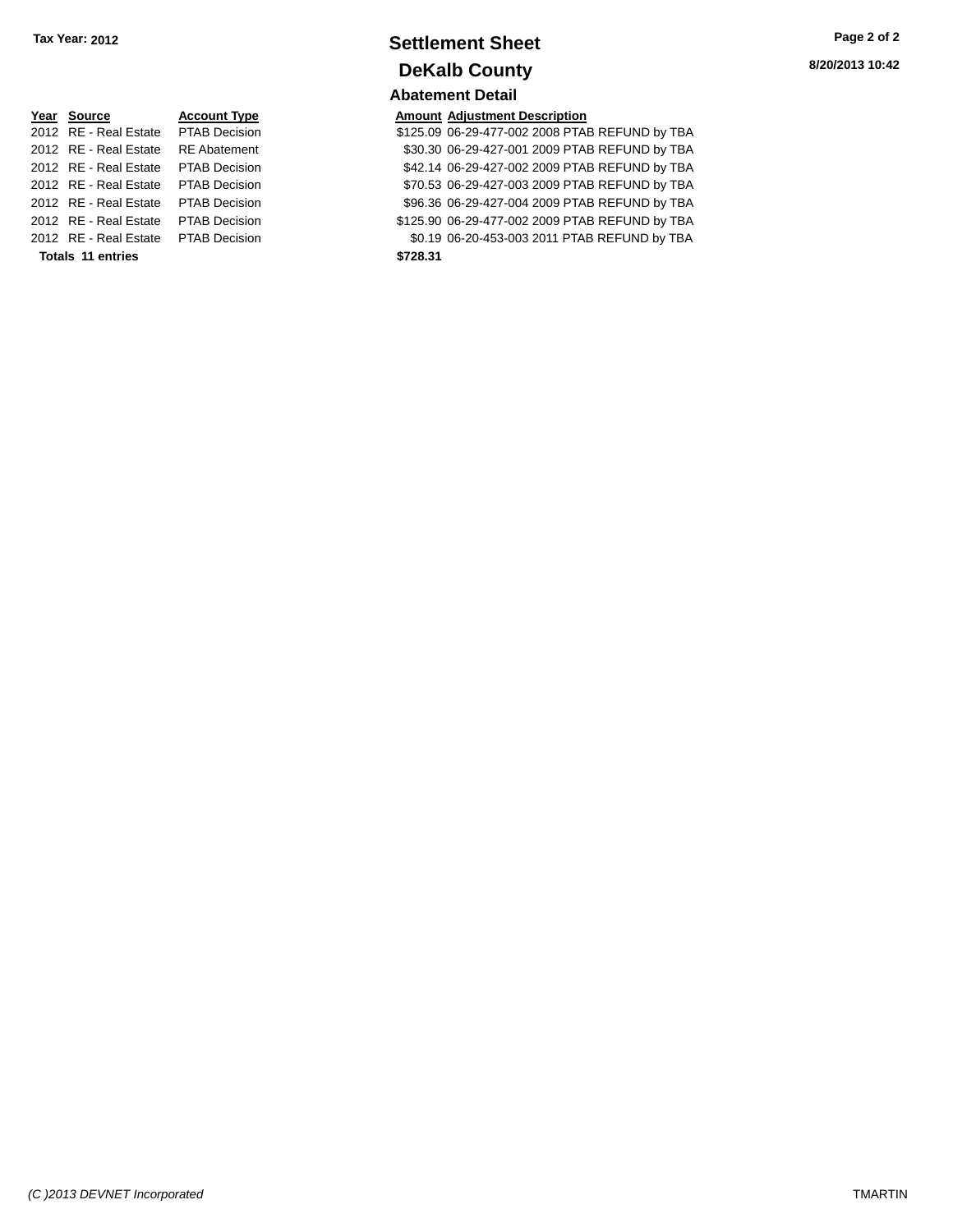# **Settlement Sheet Tax Year: 2012 Page 1 of 1 DeKalb County 047 - VICTOR TOWNSHIP**

**8/20/2013 10:42**

# **Current Year Taxes Paid**

|     | <b>Current Year Taxes Due</b>  |             |
|-----|--------------------------------|-------------|
|     | <b>Original Amount Due</b>     | \$50,614.78 |
| ÷   | Supplements                    | \$141.17    |
|     | Cancellations                  | \$153.79    |
|     | Abatements/Refunds             | \$0.00      |
| ٠   | Mobile Home                    | \$0.00      |
| +/- | Road & Bridge Transfer         | \$0.00      |
| ٠   | Misc. Adjustments              | \$0.00      |
|     | <b>Adjusted Amount Due</b>     | \$50,602.16 |
| ÷   | Prior Year Real EstateTax      | \$0.00      |
|     | Prior Year Mobile Home Tax     | \$0.00      |
|     | + Prior Year Misc. Adjustments | \$0.00      |
|     | <b>Total Amount Due</b>        | \$50,602.16 |
|     |                                |             |

|   | <b>Real Estate</b>             | \$31,833.87 |
|---|--------------------------------|-------------|
| ٠ | Railroad                       | \$13.59     |
| ٠ | Mobile Home                    | \$0.00      |
| ٠ | Misc. Adjustments              | \$0.00      |
| ٠ | <b>Prior Year Real Estate</b>  | \$0.00      |
| ÷ | Prior Year Mobile Home         | \$0.00      |
|   | + Prior Year Misc. Adjustments | \$0.00      |
|   | Abatements/Refunds             | \$0.00      |
|   | <b>Total Collected</b>         | \$31,847.46 |
| ٠ | Hold Back                      | \$0.00      |
|   | <b>County Trustee</b>          |             |
| ٠ | <b>Forfeited Tax</b>           |             |
|   | <b>Total</b>                   | \$31,847.46 |

|                     | <b>Distribution Summary</b>          |             |
|---------------------|--------------------------------------|-------------|
|                     | <b>Tax Distribution Date</b>         | Amount      |
|                     | 05/31/2013                           | \$5,945.90  |
|                     | 06/28/2013                           | \$24,163.73 |
|                     | 07/26/2013                           | \$361.87    |
|                     | 08/23/2013                           | \$1,375.96  |
|                     | <b>Totals: 4 Distributions</b>       | \$31,847.46 |
|                     | <b>Grand Totals: 4 Distributions</b> | \$31,847.46 |
| <b>Fund Summary</b> |                                      |             |

| Fund                                   | <b>Amount Collected</b> | <b>Previously</b><br><b>Distributed</b> | Current<br><b>Distribution</b> | Amount<br>Available | <b>Interest</b> | <b>PY Over</b><br><b>Distrib</b> |  |  |
|----------------------------------------|-------------------------|-----------------------------------------|--------------------------------|---------------------|-----------------|----------------------------------|--|--|
| 001 - CORPORATE                        | \$29,321.95             | \$28,055.10                             | \$1,266.85                     | \$0.00              | \$0.00          | \$0.00                           |  |  |
| 034 - GENERAL ASSISTANCE               | \$1.292.02              | \$1.236.20                              | \$55.82                        | \$0.00              | \$0.00          | \$0.00                           |  |  |
| 035 - TORT JUDGEMENTS/LIABILITY<br>INS | \$1.233.49              | \$1.180.20                              | \$53.29                        | \$0.00              | \$0.00          | \$0.00                           |  |  |
| <b>Totals</b>                          | \$31,847.46             | \$30,471.50                             | \$1,375.96                     | \$0.00              | \$0.00          | \$0.00                           |  |  |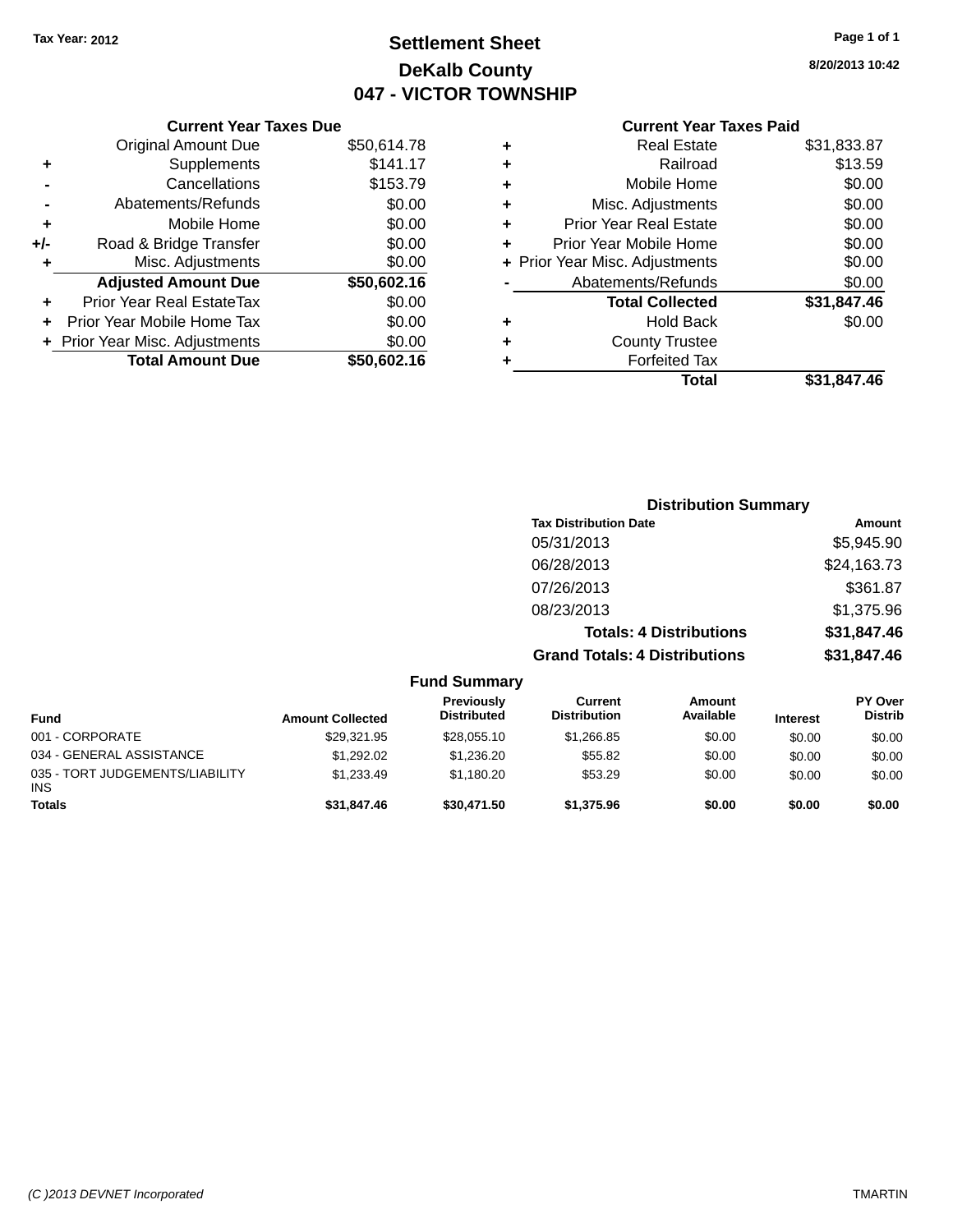# **Settlement Sheet Tax Year: 2012 Page 1 of 1 DeKalb County 048 - VICTOR ROAD & BRIDGE**

|     | <b>Current Year Taxes Due</b>  |             |
|-----|--------------------------------|-------------|
|     | <b>Original Amount Due</b>     | \$96,072.08 |
| ٠   | Supplements                    | \$267.94    |
|     | Cancellations                  | \$291.88    |
|     | Abatements/Refunds             | \$0.00      |
| ٠   | Mobile Home                    | \$0.00      |
| +/- | Road & Bridge Transfer         | \$0.00      |
| ٠   | Misc. Adjustments              | \$0.00      |
|     | <b>Adjusted Amount Due</b>     | \$96,048.14 |
| ٠   | Prior Year Real EstateTax      | \$0.00      |
| ÷   | Prior Year Mobile Home Tax     | \$0.00      |
|     | + Prior Year Misc. Adjustments | \$0.00      |
|     | <b>Total Amount Due</b>        | \$96,048.14 |
|     |                                |             |

|   | <b>Current Year Taxes Paid</b> |             |
|---|--------------------------------|-------------|
| ٠ | Real Estate                    | \$60,423.79 |
| ٠ | Railroad                       | \$25.80     |
| ٠ | Mobile Home                    | \$0.00      |
| ٠ | Misc. Adjustments              | \$0.00      |
| ٠ | <b>Prior Year Real Estate</b>  | \$0.00      |
|   | Prior Year Mobile Home         | \$0.00      |
|   | + Prior Year Misc. Adjustments | \$0.00      |
|   | Abatements/Refunds             | \$0.00      |
|   | <b>Total Collected</b>         | \$60,449.59 |
| ٠ | Hold Back                      | \$0.00      |
|   | <b>County Trustee</b>          |             |
|   | <b>Forfeited Tax</b>           |             |
|   | Total                          | \$60,449.59 |

# **Distribution Summary Tax Distribution Date Amount** 05/31/2013 \$11,285.83 06/28/2013 \$45,865.18 07/26/2013 \$686.88 08/23/2013 \$2,611.70 **Totals: 4 Distributions \$60,449.59 Grand Totals: 4 Distributions \$60,449.59**

| <b>Fund Summary</b>                     |                         |                                  |                                |                     |                 |                                  |
|-----------------------------------------|-------------------------|----------------------------------|--------------------------------|---------------------|-----------------|----------------------------------|
| <b>Fund</b>                             | <b>Amount Collected</b> | Previously<br><b>Distributed</b> | Current<br><b>Distribution</b> | Amount<br>Available | <b>Interest</b> | <b>PY Over</b><br><b>Distrib</b> |
| 007 - ROAD AND BRIDGE                   | \$35,579.13             | \$34,041.95                      | \$1,537.18                     | \$0.00              | \$0.00          | \$0.00                           |
| 008 - BRIDGE CONST W/COUNTY             | \$284.65                | \$272.35                         | \$12.30                        | \$0.00              | \$0.00          | \$0.00                           |
| 009 - PERMANENT ROAD                    | \$15,876.79             | \$15.190.84                      | \$685.95                       | \$0.00              | \$0.00          | \$0.00                           |
| 010 - EQUIPMENT AND BUILDING            | \$7,462.43              | \$7,140.02                       | \$322.41                       | \$0.00              | \$0.00          | \$0.00                           |
| 035 - TORT JUDGEMENTS/LIABILITY<br>INS. | \$1,246.59              | \$1,192.73                       | \$53.86                        | \$0.00              | \$0.00          | \$0.00                           |
| <b>Totals</b>                           | \$60,449.59             | \$57,837.89                      | \$2,611.70                     | \$0.00              | \$0.00          | \$0.00                           |

**8/20/2013 10:42**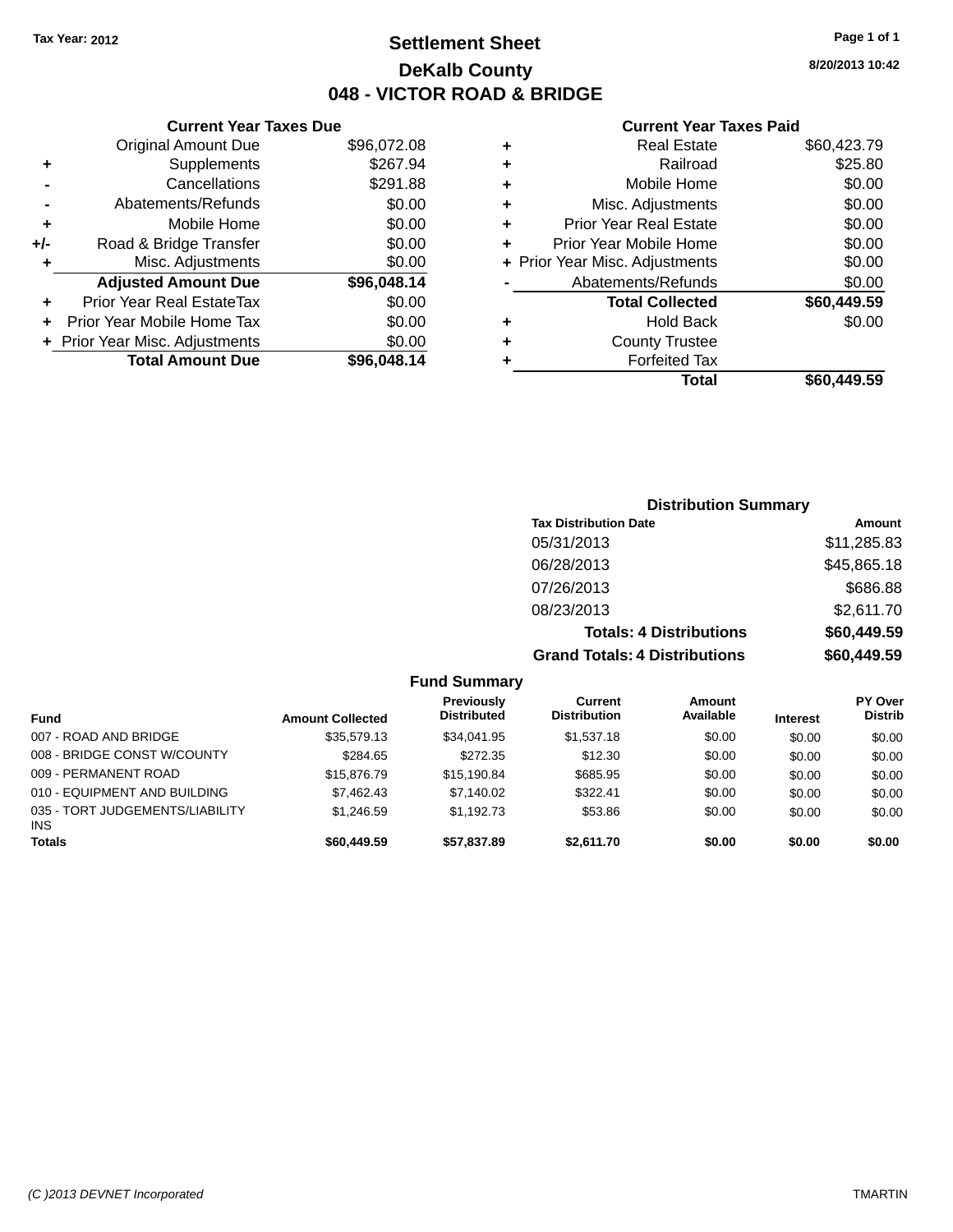# **Settlement Sheet Tax Year: 2012 Page 1 of 1 DeKalb County 056 - TOWN OF CORTLAND**

**8/20/2013 10:42**

#### **Current Year Taxes Paid**

| ٠ | <b>Real Estate</b>             | \$384,567.10 |
|---|--------------------------------|--------------|
| ٠ | Railroad                       | \$534.73     |
| ٠ | Mobile Home                    | \$0.00       |
| ٠ | Misc. Adjustments              | \$0.00       |
| ٠ | <b>Prior Year Real Estate</b>  | (\$0.15)     |
| ÷ | Prior Year Mobile Home         | \$0.00       |
|   | + Prior Year Misc. Adjustments | \$0.00       |
|   | Abatements/Refunds             | \$0.00       |
|   | <b>Total Collected</b>         | \$385,101.68 |
| ٠ | <b>Hold Back</b>               | \$0.00       |
| ٠ | <b>County Trustee</b>          |              |
| ٠ | <b>Forfeited Tax</b>           |              |
|   | Total                          | \$385.101.68 |

|     | <b>Current Year Taxes Due</b>    |              |
|-----|----------------------------------|--------------|
|     | <b>Original Amount Due</b>       | \$597,393.71 |
| ٠   | Supplements                      | \$4,098.46   |
|     | Cancellations                    | \$4,522.88   |
|     | Abatements/Refunds               | \$0.00       |
| ٠   | Mobile Home                      | \$0.00       |
| +/- | Road & Bridge Transfer           | \$7,533.60   |
|     | Misc. Adjustments                | \$0.00       |
|     | <b>Adjusted Amount Due</b>       | \$604,502.89 |
| ÷   | <b>Prior Year Real EstateTax</b> | (\$0.15)     |
|     | Prior Year Mobile Home Tax       | \$0.00       |
|     | + Prior Year Misc. Adjustments   | \$0.00       |
|     | <b>Total Amount Due</b>          | \$604,502.74 |
|     |                                  |              |

| <b>Road and Bridge Summary</b>   |             |               | <b>Distribution Summary</b>    |              |  |
|----------------------------------|-------------|---------------|--------------------------------|--------------|--|
| <b>Rd./Br. District</b>          | Amt. Due    | Amt. Distrib. | <b>Tax Distribution Date</b>   | Amount       |  |
| <b>CORTLAND ROAD &amp; BRIDG</b> | \$12,093.63 | \$7.533.60    | 05/31/2013                     | \$54,422.90  |  |
| <b>Totals</b>                    | \$12,093.63 | \$7,533.60    | 06/28/2013                     | \$250,291.11 |  |
|                                  |             |               | 07/26/2013                     | \$4,813.07   |  |
|                                  |             |               | 08/23/2013                     | \$75.574.60  |  |
|                                  |             |               | <b>Totals: 4 Distributions</b> | \$385,101.68 |  |

**Grand Totals: 4 Distributions \$385,101.68**

|                         |                         | <b>Fund Summary</b>                     |                                |                     |                 |                           |
|-------------------------|-------------------------|-----------------------------------------|--------------------------------|---------------------|-----------------|---------------------------|
| <b>Fund</b>             | <b>Amount Collected</b> | <b>Previously</b><br><b>Distributed</b> | Current<br><b>Distribution</b> | Amount<br>Available | <b>Interest</b> | PY Over<br><b>Distrib</b> |
| 001 - CORPORATE         | \$270,228.89            | \$216,989.55                            | \$53,239.34                    | \$0.00              | \$0.00          | \$0.00                    |
| $005 - I. M. R. F.$     | \$33,924.48             | \$27,240.82                             | \$6,683.66                     | \$0.00              | \$0.00          | \$0.00                    |
| 007 - ROAD AND BRIDGE   | \$7,533.60              | \$6,345.85                              | \$1,187.75                     | \$0.00              | \$0.00          | \$0.00                    |
| 014 - POLICE PROTECTION | \$42,697.66             | \$34,285.55                             | \$8.412.11                     | \$0.00              | \$0.00          | \$0.00                    |
| 047 - SOCIAL SECURITY   | \$30.717.05             | \$24.665.31                             | \$6.051.74                     | \$0.00              | \$0.00          | \$0.00                    |
| <b>Totals</b>           | \$385,101.68            | \$309,527.08                            | \$75.574.60                    | \$0.00              | \$0.00          | \$0.00                    |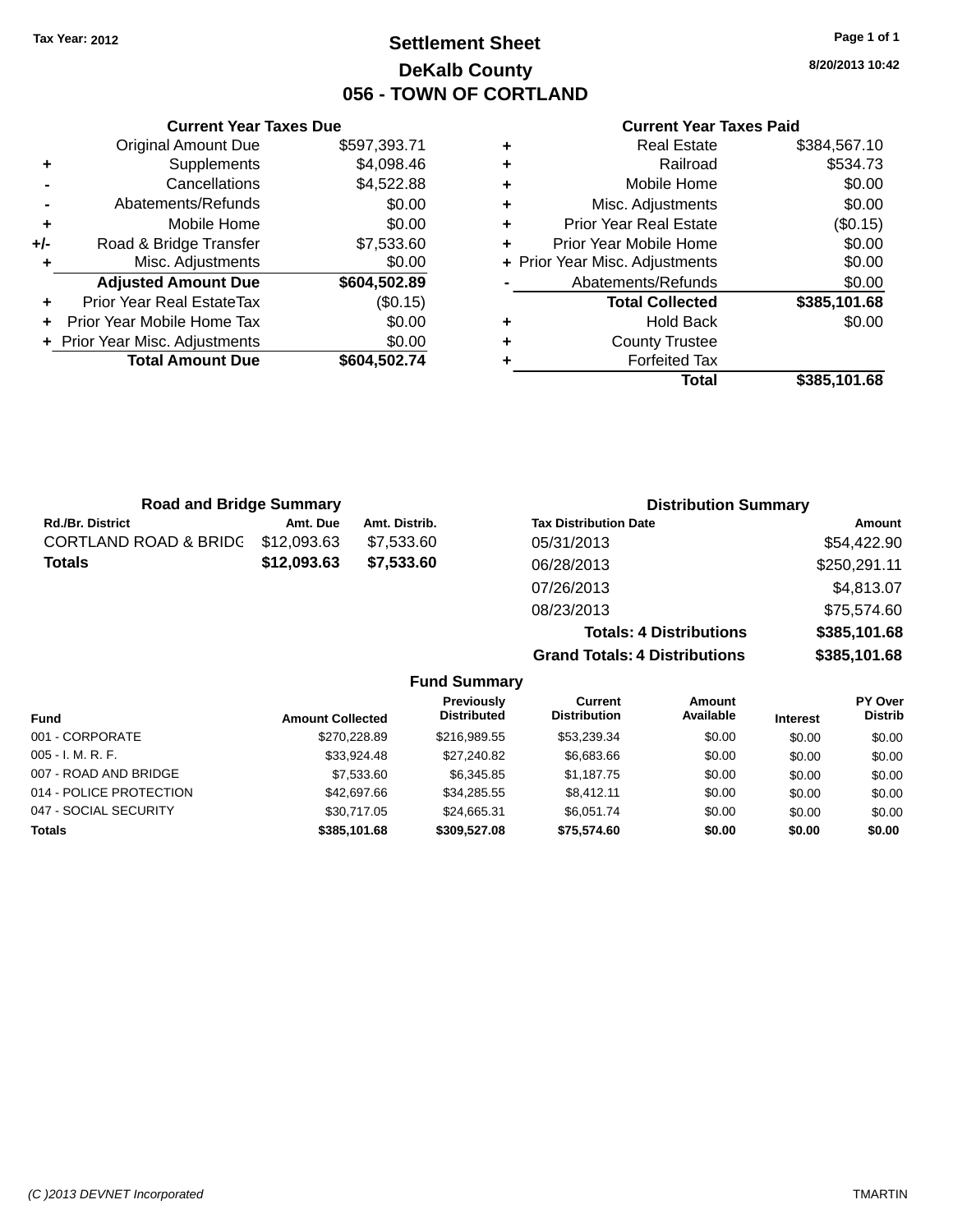# **Settlement Sheet Tax Year: 2012 Page 1 of 1 DeKalb County 057 - CORTLAND LIBRARY**

**8/20/2013 10:42**

#### **Current Year Taxes Paid**

|     | <b>Current Year Taxes Due</b>  |              |
|-----|--------------------------------|--------------|
|     | <b>Original Amount Due</b>     | \$238,053.26 |
| ٠   | Supplements                    | \$1,587.34   |
|     | Cancellations                  | \$1,751.86   |
|     | Abatements/Refunds             | \$0.00       |
| ٠   | Mobile Home                    | \$0.00       |
| +/- | Road & Bridge Transfer         | \$0.00       |
| ٠   | Misc. Adjustments              | \$0.00       |
|     | <b>Adjusted Amount Due</b>     | \$237,888.74 |
| ÷   | Prior Year Real EstateTax      | \$0.00       |
| ÷   | Prior Year Mobile Home Tax     | \$0.00       |
|     | + Prior Year Misc. Adjustments | \$0.00       |
|     | <b>Total Amount Due</b>        | \$237,888.74 |
|     |                                |              |

|   | <b>Real Estate</b>             | \$150,247.07 |
|---|--------------------------------|--------------|
| ٠ | Railroad                       | \$208.85     |
| ٠ | Mobile Home                    | \$0.00       |
| ٠ | Misc. Adjustments              | \$0.00       |
| ٠ | <b>Prior Year Real Estate</b>  | \$0.00       |
| ٠ | Prior Year Mobile Home         | \$0.00       |
|   | + Prior Year Misc. Adjustments | \$0.00       |
|   | Abatements/Refunds             | \$0.00       |
|   | <b>Total Collected</b>         | \$150,455.92 |
| ٠ | <b>Hold Back</b>               | \$0.00       |
| ٠ | <b>County Trustee</b>          |              |
| ٠ | <b>Forfeited Tax</b>           |              |
|   | Total                          | \$150,455.92 |
|   |                                |              |

# **Distribution Summary Tax Distribution Date Amount** 05/31/2013 \$21,225.82 06/28/2013 \$97,758.78 07/26/2013 \$1,829.14 08/23/2013 \$29,642.18 **Totals: 4 Distributions \$150,455.92 Grand Totals: 4 Distributions \$150,455.92**

#### **Fund Summary**

| Fund                                                | <b>Amount Collected</b> | <b>Previously</b><br><b>Distributed</b> | Current<br><b>Distribution</b> | Amount<br>Available | <b>Interest</b> | PY Over<br><b>Distrib</b> |
|-----------------------------------------------------|-------------------------|-----------------------------------------|--------------------------------|---------------------|-----------------|---------------------------|
| 004 - OPERATIONS & MAINTENANCE                      | \$7,822.93              | \$6,281.69                              | \$1.541.24                     | \$0.00              | \$0.00          | \$0.00                    |
| $005 - I. M. R. F.$                                 | \$8,851.77              | \$7,107.83                              | \$1.743.94                     | \$0.00              | \$0.00          | \$0.00                    |
| 016 - LIBRARY (township, municipalities)            | \$117.345.09            | \$94,226.26                             | \$23,118.83                    | \$0.00              | \$0.00          | \$0.00                    |
| 027 - AUDIT                                         | \$3.794.21              | \$3,046.69                              | \$747.52                       | \$0.00              | \$0.00          | \$0.00                    |
| 035 - TORT JUDGMENTS, LIABILITY<br><b>INSURANCE</b> | \$5,057.58              | \$4,061.16                              | \$996.42                       | \$0.00              | \$0.00          | \$0.00                    |
| 047 - SOCIAL SECURITY                               | \$7.584.34              | \$6.090.11                              | \$1.494.23                     | \$0.00              | \$0.00          | \$0.00                    |
| <b>Totals</b>                                       | \$150,455.92            | \$120.813.74                            | \$29,642.18                    | \$0.00              | \$0.00          | \$0.00                    |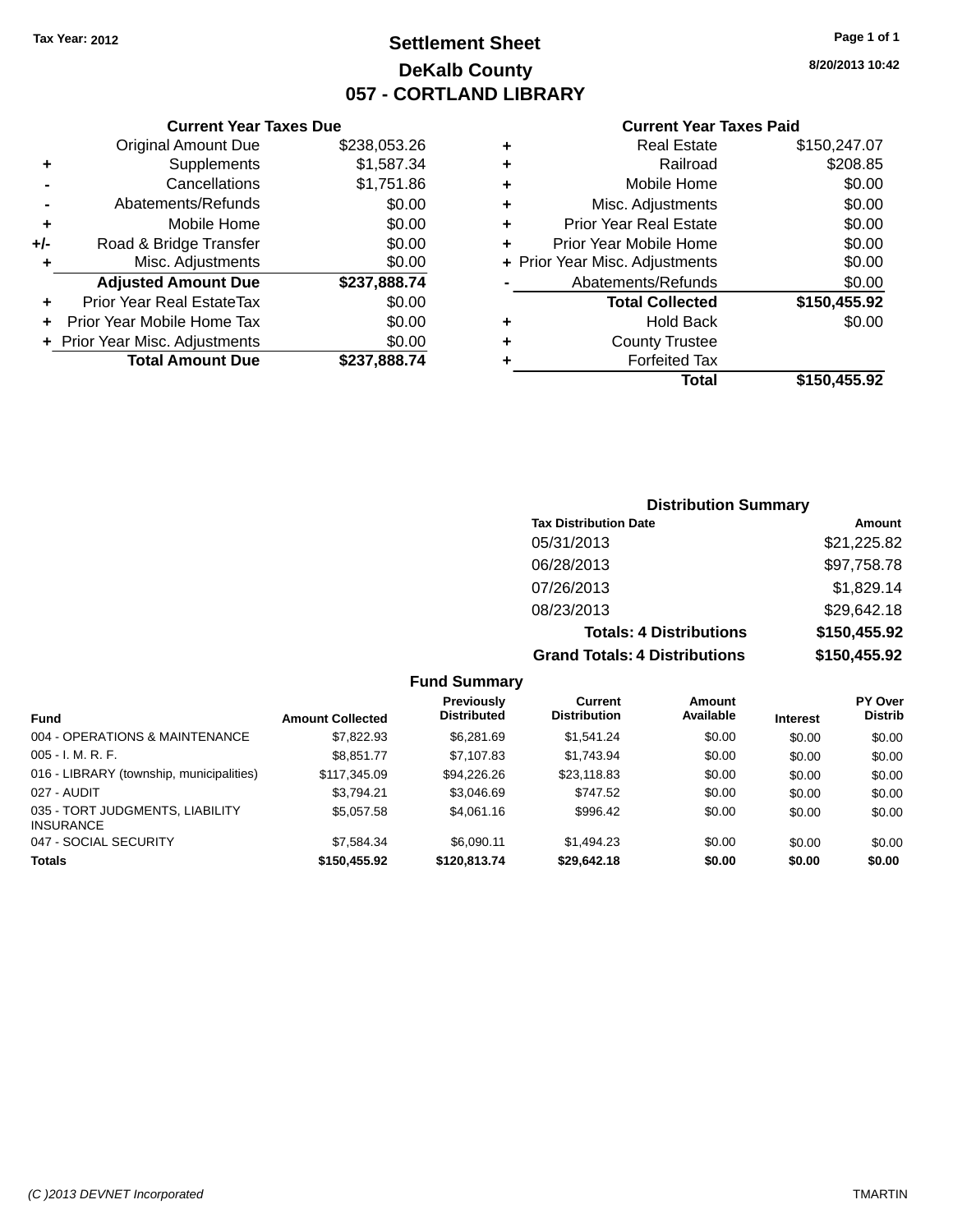# **Settlement Sheet Tax Year: 2012 Page 1 of 1 DeKalb County 058 - CITY OF DEKALB**

**8/20/2013 10:42**

#### **Current Year Taxes Paid**

|   | <b>Real Estate</b>             | \$2,557,394.02 |
|---|--------------------------------|----------------|
| ٠ | Railroad                       | \$5,228.34     |
| ٠ | Mobile Home                    | \$0.00         |
| ٠ | Misc. Adjustments              | \$992.90       |
| ٠ | <b>Prior Year Real Estate</b>  | \$680.79       |
|   | Prior Year Mobile Home         | \$0.00         |
|   | + Prior Year Misc. Adjustments | \$0.00         |
|   | Abatements/Refunds             | \$1.49         |
|   | <b>Total Collected</b>         | \$2,564,294.56 |
| ٠ | <b>Hold Back</b>               | \$0.00         |
| ٠ | <b>County Trustee</b>          |                |
|   | <b>Forfeited Tax</b>           |                |
|   | Total                          | \$2.564.294.56 |

|     | <b>Current Year Taxes Due</b>  |                |
|-----|--------------------------------|----------------|
|     | <b>Original Amount Due</b>     | \$4,244,719.08 |
| ٠   | Supplements                    | \$96,155.37    |
|     | Cancellations                  | \$181,477.47   |
|     | Abatements/Refunds             | \$1.49         |
| ٠   | Mobile Home                    | \$0.00         |
| +/- | Road & Bridge Transfer         | \$131,955.82   |
| ٠   | Misc. Adjustments              | \$992.90       |
|     | <b>Adjusted Amount Due</b>     | \$4,292,344.21 |
| ÷   | Prior Year Real EstateTax      | \$680.79       |
|     | Prior Year Mobile Home Tax     | \$0.00         |
|     | + Prior Year Misc. Adjustments | \$0.00         |
|     | <b>Total Amount Due</b>        | \$4,293,025.00 |
|     |                                |                |

| <b>Road and Bridge Summary</b>   |             |                           | <b>Distribution Summary</b>  |                |
|----------------------------------|-------------|---------------------------|------------------------------|----------------|
| <b>Rd./Br. District</b>          | Amt. Due    | Amt. Distrib.             | <b>Tax Distribution Date</b> | Amount         |
| AFTON ROAD & BRIDGE              | \$16,856.53 | \$9,935.16                | 05/31/2013                   | \$460,528.34   |
| <b>CORTLAND ROAD &amp; BRIDG</b> | \$837.28    | \$521.77                  | 06/28/2013                   | \$1,785,152.11 |
| DEKALB ROAD & BRIDGE             |             | \$208,235.06 \$121,498.89 | 07/26/2013                   | \$42,404.90    |
| <b>Totals</b>                    |             | \$225,928.87 \$131,955.82 | 08/23/2013                   | \$276,209.22   |

**Totals: 4 Distributions \$2,564,294.57 Grand Totals: 4 Distributions \$2,564,294.57**

|                             |                         | <b>Fund Summary</b>                     |                                       |                     |                 |                           |
|-----------------------------|-------------------------|-----------------------------------------|---------------------------------------|---------------------|-----------------|---------------------------|
| <b>Fund</b>                 | <b>Amount Collected</b> | <b>Previously</b><br><b>Distributed</b> | <b>Current</b><br><b>Distribution</b> | Amount<br>Available | <b>Interest</b> | PY Over<br><b>Distrib</b> |
| 001 - CORPORATE             | \$0.02                  | \$0.01                                  | \$0.01                                | \$0.00              | \$0.00          | \$0.00                    |
| 003 - BONDS AND INTEREST    | \$0.00                  | \$0.00                                  | \$0.00                                | \$0.00              | \$0.00          | \$0.00                    |
| 005 - I. M. R. F.           | \$183.561.31            | \$163,747.56                            | \$19,813.75                           | \$0.00              | \$0.00          | \$0.00                    |
| 007 - ROAD AND BRIDGE.      | \$131,955.82            | \$118,295.13                            | \$13,660.69                           | \$0.00              | \$0.00          | \$0.00                    |
| 013 - FIREFIGHTER'S PENSION | \$1.190.812.25          | \$1.062.275.05                          | \$128,537,20                          | \$0.00              | \$0.00          | \$0.00                    |
| 015 - POLICE PENSION        | \$790.347.11            | \$705.036.44                            | \$85,310.67                           | \$0.00              | \$0.00          | \$0.00                    |
| 047 - SOCIAL SECURITY       | \$267.618.05            | \$238.731.15                            | \$28.886.90                           | \$0.00              | \$0.00          | \$0.00                    |
| <b>Totals</b>               | \$2.564.294.56          | \$2.288.085.34                          | \$276.209.22                          | \$0.00              | \$0.00          | \$0.00                    |
|                             |                         | Miccollangeus Adjustment Detail         |                                       |                     |                 |                           |

#### **Miscellaneous Adjustment Detail**

| Year Source             | <b>Account Type</b>                        |          | <b>Amount Adiustment Description</b> |
|-------------------------|--------------------------------------------|----------|--------------------------------------|
|                         | 2012 RE - Real Estate Paymt In Lieu of Tax |          | \$992.90 DEKALB UNITS by TBA         |
| <b>Totals 1 entries</b> |                                            | \$992.90 |                                      |

| Year Source                          | <b>Account Type</b> | <b>Amount Adjus</b> |  |
|--------------------------------------|---------------------|---------------------|--|
| 2012 RE - Real Estate  PTAB Decision |                     | \$0.33 08-12        |  |
| 2012 RE - Real Estate  PTAB Decision |                     | \$0.28 08-12        |  |
| 2012 RE - Real Estate  PTAB Decision |                     | \$0.14 08-12        |  |
| Totals 3 entries                     |                     | \$0.75              |  |

**Abatement Detail**

# **<u>Stment Description</u>**

2-451-008 PTAB REFUND by TBA 2-451-012 PTAB REFUND by TBA 2-451-013 PTAB REFUND by TBA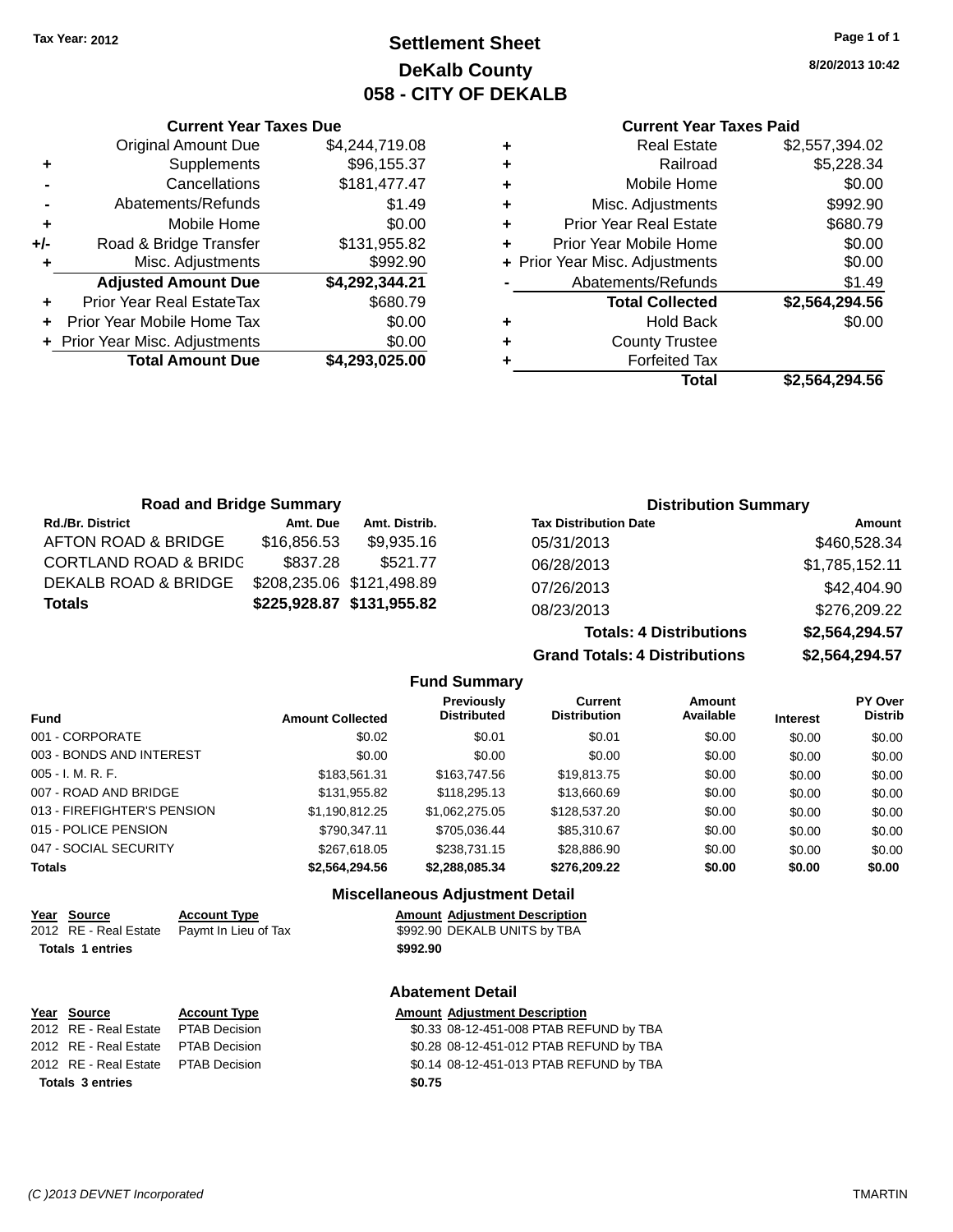# **Settlement Sheet Tax Year: 2012 Page 1 of 1 DeKalb County 059 - DE KALB LIBRARY**

**8/20/2013 10:42**

|     | <b>Current Year Taxes Due</b>    |                |
|-----|----------------------------------|----------------|
|     | <b>Original Amount Due</b>       | \$1,798,552.52 |
| ٠   | Supplements                      | \$36,734.25    |
|     | Cancellations                    | \$73,501.86    |
|     | Abatements/Refunds               | \$0.32         |
| ٠   | Mobile Home                      | \$0.00         |
| +/- | Road & Bridge Transfer           | \$0.00         |
| ٠   | Misc. Adjustments                | \$420.71       |
|     | <b>Adjusted Amount Due</b>       | \$1,762,205.30 |
| ÷   | <b>Prior Year Real EstateTax</b> | \$275.28       |
|     | Prior Year Mobile Home Tax       | \$0.00         |
|     | + Prior Year Misc. Adjustments   | \$0.00         |
|     | <b>Total Amount Due</b>          | \$1,762,480.58 |
|     |                                  |                |

#### **Current Year Taxes Paid**

|   | Total                          | \$1,030,293.19 |
|---|--------------------------------|----------------|
| ٠ | <b>Forfeited Tax</b>           |                |
| ٠ | <b>County Trustee</b>          |                |
| ٠ | <b>Hold Back</b>               | \$0.00         |
|   | <b>Total Collected</b>         | \$1,030,293.19 |
|   | Abatements/Refunds             | \$0.32         |
|   | + Prior Year Misc. Adjustments | \$0.00         |
| ٠ | Prior Year Mobile Home         | \$0.00         |
| ٠ | <b>Prior Year Real Estate</b>  | \$275.28       |
| ٠ | Misc. Adjustments              | \$420.71       |
| ٠ | Mobile Home                    | \$0.00         |
| ÷ | Railroad                       | \$2,109.68     |
|   | Real Estate                    | \$1,027,487.84 |

|                                          |                         |                                  | <b>Distribution Summary</b>          |                                |                 |                                  |
|------------------------------------------|-------------------------|----------------------------------|--------------------------------------|--------------------------------|-----------------|----------------------------------|
|                                          |                         |                                  | <b>Tax Distribution Date</b>         |                                |                 | <b>Amount</b>                    |
|                                          |                         |                                  | 05/31/2013                           |                                |                 | \$185,335.87                     |
|                                          |                         |                                  | 06/28/2013                           |                                |                 | \$716,639.52                     |
|                                          |                         |                                  | 07/26/2013                           |                                |                 | \$17,072.14                      |
|                                          |                         |                                  | 08/23/2013                           |                                |                 | \$111,245.66                     |
|                                          |                         |                                  |                                      | <b>Totals: 4 Distributions</b> |                 | \$1,030,293.19                   |
|                                          |                         |                                  | <b>Grand Totals: 4 Distributions</b> |                                |                 | \$1,030,293.19                   |
|                                          |                         | <b>Fund Summary</b>              |                                      |                                |                 |                                  |
| <b>Fund</b>                              | <b>Amount Collected</b> | Previously<br><b>Distributed</b> | Current<br><b>Distribution</b>       | <b>Amount</b><br>Available     | <b>Interest</b> | <b>PY Over</b><br><b>Distrib</b> |
| 016 - LIBRARY (township, municipalities) | \$1,030,293.19          | \$919,047.53                     | \$111,245.66                         | \$0.00                         | \$0.00          | \$0.00                           |
| Totals                                   | \$1,030,293.19          | \$919,047.53                     | \$111,245.66                         | \$0.00                         | \$0.00          | \$0.00                           |
|                                          |                         | Miccellenceus Adjustment Detail  |                                      |                                |                 |                                  |

#### **Miscellaneous Adjustment Detail**

| Year Source             | <b>Account Type</b>                        | <b>Amount Adjustment Description</b> |
|-------------------------|--------------------------------------------|--------------------------------------|
|                         | 2012 RE - Real Estate Paymt In Lieu of Tax | \$420.71 DEKALB UNITS by TBA         |
| <b>Totals 1 entries</b> |                                            | \$420.71                             |

#### **Abatement Detail**

| Year Source                         | <b>Account Type</b> | Amount |
|-------------------------------------|---------------------|--------|
| 2012 RE - Real Estate PTAB Decision |                     | \$0.14 |
| 2012 RE - Real Estate PTAB Decision |                     | \$0.12 |
| 2012 RE - Real Estate PTAB Decision |                     | \$0.06 |
| Totals 3 entries                    |                     | \$0.32 |

**Year** Source **Account Type Account Type Amount Adjustment Description** 2014 08-12-451-008 PTAB REFUND by TBA 2012 08-12-451-012 PTAB REFUND by TBA 001 **2012 80.06 08-12-451-013 PTAB REFUND by TBA**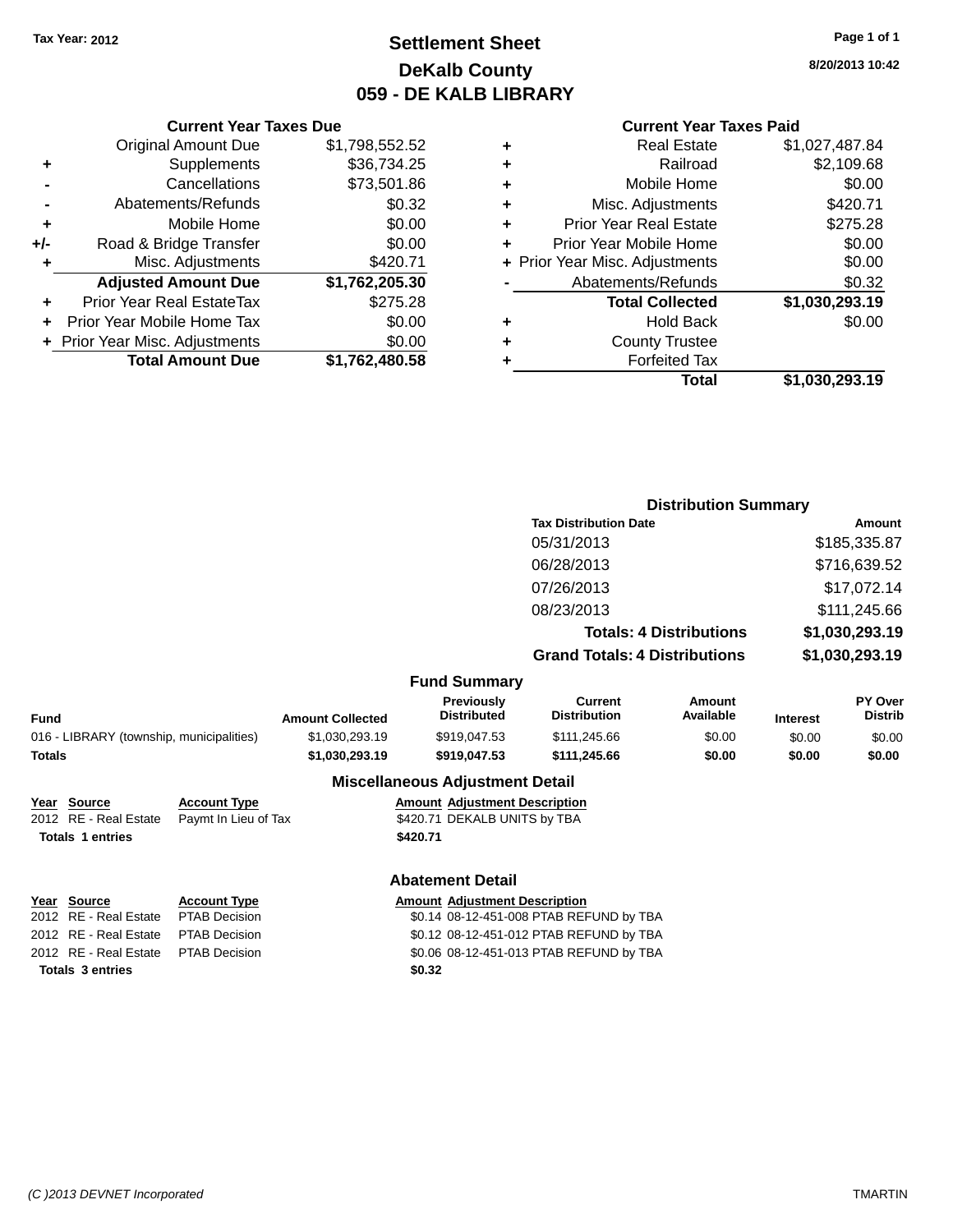# **Settlement Sheet Tax Year: 2012 Page 1 of 1 DeKalb County 060 - DEKALB SSA #3**

**8/20/2013 10:42**

|     | <b>Current Year Taxes Due</b>     |        |
|-----|-----------------------------------|--------|
|     | Original Amount Due               | \$0.00 |
|     | Supplements                       | \$0.00 |
|     | Cancellations                     | \$0.00 |
|     | Abatements/Refunds                | \$0.00 |
| ٠   | Mobile Home                       | \$0.00 |
| +/- | Road & Bridge Transfer            | \$0.00 |
|     | Misc. Adjustments                 | \$0.00 |
|     | <b>Adjusted Amount Due</b>        | \$0.00 |
| ÷   | Prior Year Real EstateTax         | \$0.00 |
|     | <b>Prior Year Mobile Home Tax</b> | \$0.00 |
|     | + Prior Year Misc. Adjustments    | \$0.00 |
|     | <b>Total Amount Due</b>           | \$0.00 |
|     |                                   |        |

## **Current Year Taxes Paid +** Real Estate \$0.00 **+** Railroad \$0.00 **+** Mobile Home \$0.00 **+** Misc. Adjustments \$0.00 **+** Prior Year Real Estate \$0.00 **+** Prior Year Mobile Home \$0.00<br> **+** Prior Year Misc. Adjustments \$0.00 **+ Prior Year Misc. Adjustments -** Abatements/Refunds \$0.00 **Total Collected \$0.00 +** Hold Back \$0.00 **+** County Trustee **+** Forfeited Tax **Total \$0.00**

|                            |                         | <b>Fund Summary</b>                     |                                |                     |                 |                                  |
|----------------------------|-------------------------|-----------------------------------------|--------------------------------|---------------------|-----------------|----------------------------------|
| <b>Fund</b>                | <b>Amount Collected</b> | <b>Previously</b><br><b>Distributed</b> | Current<br><b>Distribution</b> | Amount<br>Available | <b>Interest</b> | <b>PY Over</b><br><b>Distrib</b> |
| 023 - SPECIAL SERVICE AREA | \$0.00                  | \$0.00                                  | \$0.00                         | \$0.00              | \$0.00          | \$0.00                           |
| <b>Totals</b>              | \$0.00                  | \$0.00                                  | \$0.00                         | \$0.00              | \$0.00          | \$0.00                           |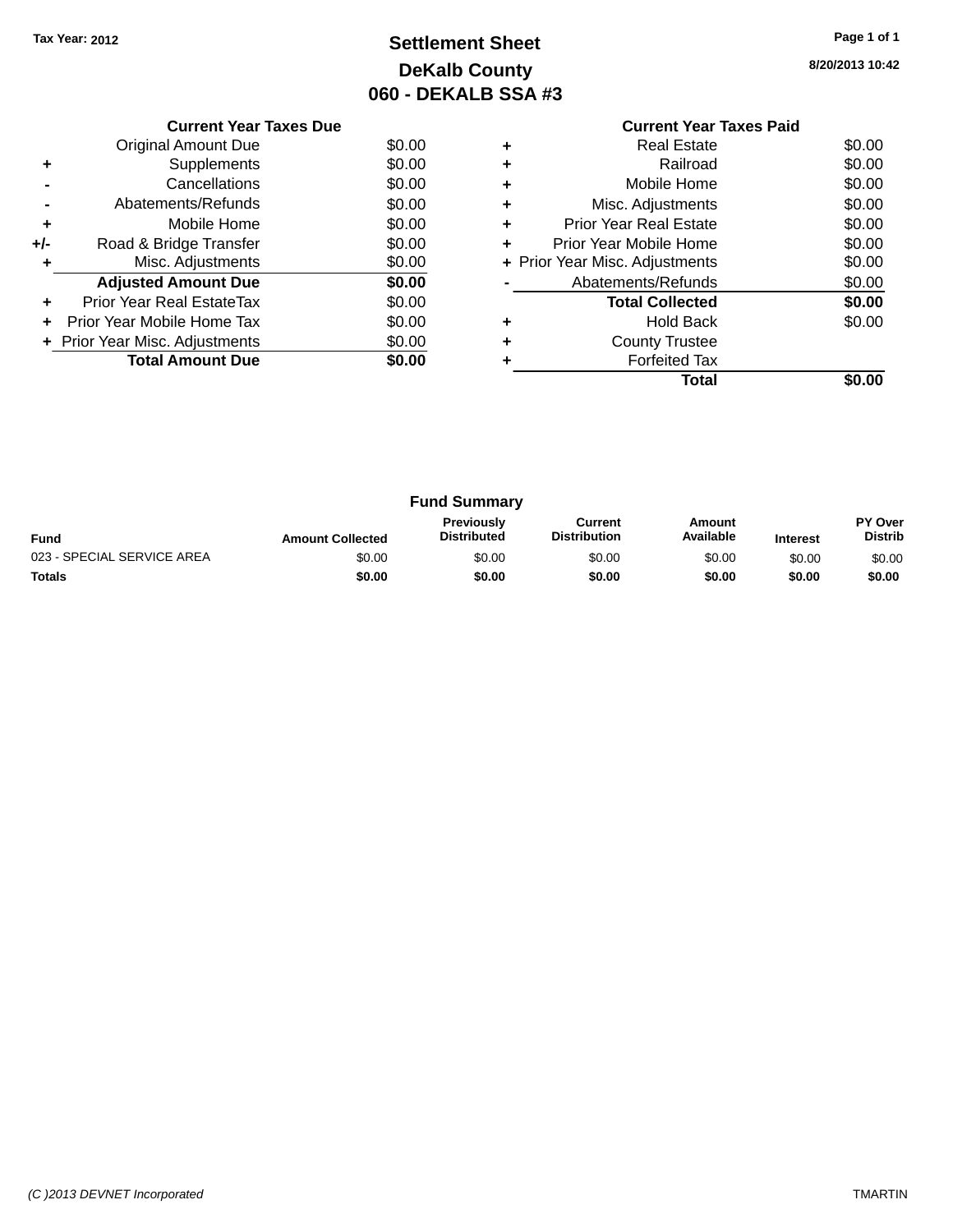# **Settlement Sheet Tax Year: 2012 Page 1 of 1 DeKalb County 061 - DEKALB SSA #4**

| Curre                    |   |            | <b>Current Year Taxes Due</b>    |       |
|--------------------------|---|------------|----------------------------------|-------|
| Rea                      | ٠ | \$1,488.09 | <b>Original Amount Due</b>       |       |
|                          |   | \$0.00     | <b>Supplements</b>               |       |
| Mobile                   |   | \$0.00     | Cancellations                    |       |
| Misc. Adjus              | ٠ | \$0.00     | Abatements/Refunds               |       |
| Prior Year Rea           | ٠ | \$0.00     | Mobile Home                      | ٠     |
| <b>Prior Year Mobile</b> | ٠ | \$0.00     | Road & Bridge Transfer           | $+/-$ |
| + Prior Year Misc. Adjus |   | \$0.00     | Misc. Adjustments                |       |
| Abatements/F             |   | \$1,488.09 | <b>Adjusted Amount Due</b>       |       |
| <b>Total Co</b>          |   | \$0.00     | <b>Prior Year Real EstateTax</b> |       |
| Ho                       | ٠ | \$0.00     | Prior Year Mobile Home Tax       |       |
| County                   |   | \$0.00     | + Prior Year Misc. Adjustments   |       |
| Forfei                   | ٠ | \$1,488.09 | <b>Total Amount Due</b>          |       |

# **8/20/2013 10:42**

|   | <b>Current Year Taxes Paid</b> |          |
|---|--------------------------------|----------|
| ٠ | <b>Real Estate</b>             | \$900.59 |
| ٠ | Railroad                       | \$0.00   |
| ٠ | Mobile Home                    | \$0.00   |
|   | Misc. Adjustments              | \$0.00   |
| ٠ | <b>Prior Year Real Estate</b>  | \$0.00   |
| ٠ | Prior Year Mobile Home         | \$0.00   |
|   | + Prior Year Misc. Adjustments | \$0.00   |
|   | Abatements/Refunds             | \$0.00   |
|   | <b>Total Collected</b>         | \$900.59 |
|   | <b>Hold Back</b>               | \$0.00   |
|   | <b>County Trustee</b>          |          |
|   | <b>Forfeited Tax</b>           |          |
|   | Total                          | \$900.59 |
|   |                                |          |

|                            |                         |                                  |                                       | <b>Distribution Summary</b>    |                 |                           |
|----------------------------|-------------------------|----------------------------------|---------------------------------------|--------------------------------|-----------------|---------------------------|
|                            |                         |                                  | <b>Tax Distribution Date</b>          |                                |                 | <b>Amount</b>             |
|                            |                         |                                  | 05/31/2013                            |                                |                 | \$153.58                  |
|                            |                         |                                  | 06/28/2013                            |                                |                 | \$600.50                  |
|                            |                         |                                  | 07/26/2013                            |                                |                 | \$15.15                   |
|                            |                         |                                  | 08/23/2013                            |                                |                 | \$131.36                  |
|                            |                         |                                  |                                       | <b>Totals: 4 Distributions</b> |                 | \$900.59                  |
|                            |                         |                                  | <b>Grand Totals: 4 Distributions</b>  |                                |                 | \$900.59                  |
|                            |                         | <b>Fund Summary</b>              |                                       |                                |                 |                           |
| <b>Fund</b>                | <b>Amount Collected</b> | Previously<br><b>Distributed</b> | <b>Current</b><br><b>Distribution</b> | Amount<br>Available            | <b>Interest</b> | PY Over<br><b>Distrib</b> |
| 023 - SPECIAL SERVICE AREA | \$900.59                | \$769.23                         | \$131.36                              | \$0.00                         | \$0.00          | \$0.00                    |
| Totals                     | \$900.59                | \$769.23                         | \$131.36                              | \$0.00                         | \$0.00          | \$0.00                    |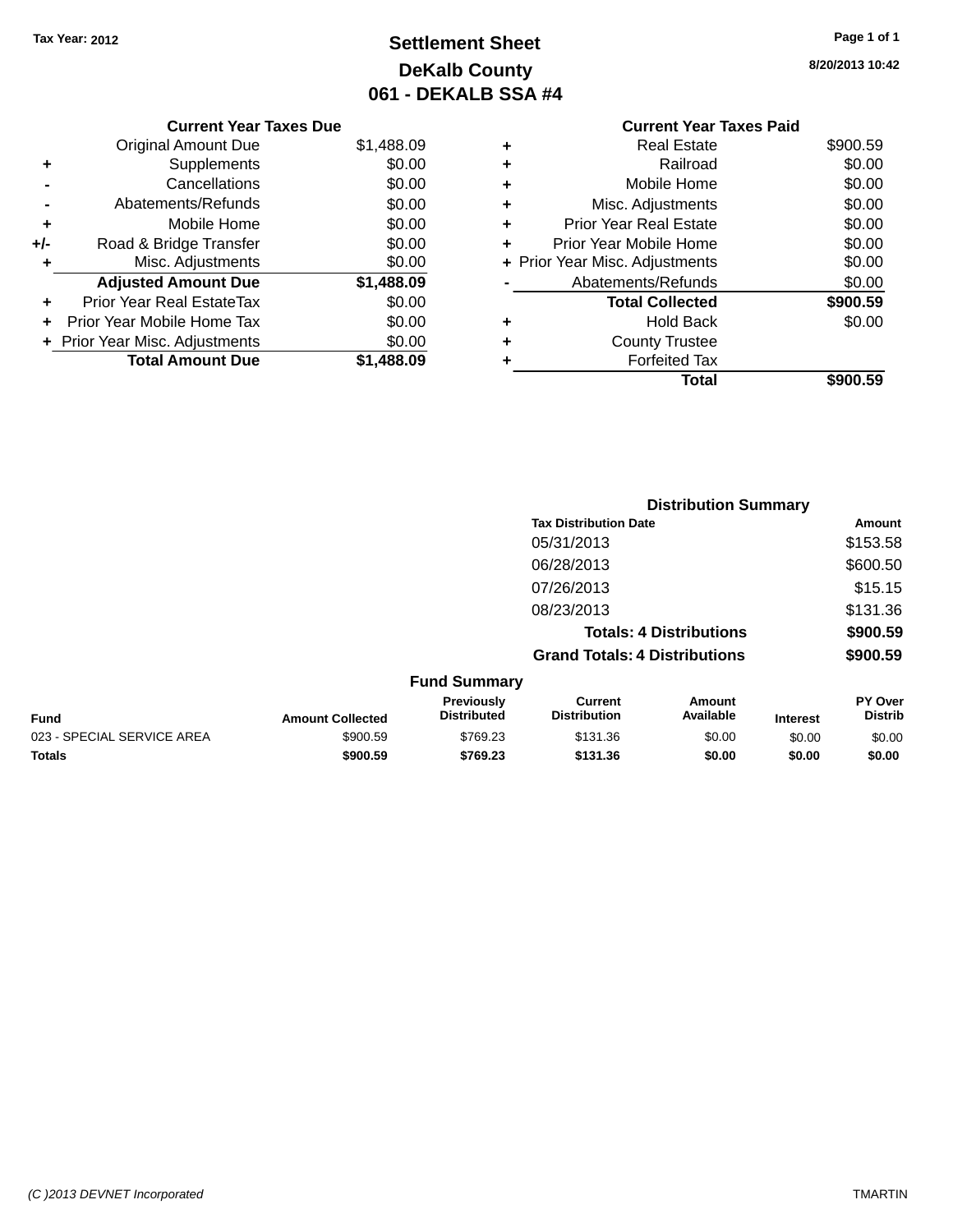# **Settlement Sheet Tax Year: 2012 Page 1 of 1 DeKalb County 062 - CITY OF GENOA**

**8/20/2013 10:42**

# **Current Year Taxes Paid**

|     | <b>Current Year Taxes Due</b>    |              |
|-----|----------------------------------|--------------|
|     | <b>Original Amount Due</b>       | \$668,460.98 |
| ٠   | Supplements                      | \$6,366.18   |
|     | Cancellations                    | \$9,030.49   |
|     | Abatements/Refunds               | \$3.52       |
| ٠   | Mobile Home                      | \$0.00       |
| +/- | Road & Bridge Transfer           | \$21,451.82  |
| ٠   | Misc. Adjustments                | \$0.00       |
|     | <b>Adjusted Amount Due</b>       | \$687,244.97 |
| ٠   | <b>Prior Year Real EstateTax</b> | (\$265.54)   |
|     | Prior Year Mobile Home Tax       | \$0.00       |
|     | + Prior Year Misc. Adjustments   | \$0.00       |
|     | <b>Total Amount Due</b>          | \$686,979.43 |
|     |                                  |              |

| ٠ | <b>Real Estate</b>             | \$425,695.81 |
|---|--------------------------------|--------------|
| ٠ | Railroad                       | \$888.56     |
| ٠ | Mobile Home                    | \$0.00       |
| ٠ | Misc. Adjustments              | \$0.00       |
| ٠ | <b>Prior Year Real Estate</b>  | (\$265.54)   |
| ٠ | Prior Year Mobile Home         | \$0.00       |
|   | + Prior Year Misc. Adjustments | \$0.00       |
|   | Abatements/Refunds             | \$3.52       |
|   | <b>Total Collected</b>         | \$426,315.31 |
| ٠ | <b>Hold Back</b>               | \$0.00       |
| ٠ | <b>County Trustee</b>          |              |
| ٠ | <b>Forfeited Tax</b>           |              |
|   | Total                          | \$426,315.31 |
|   |                                |              |

| <b>Road and Bridge Summary</b> |             |               | <b>Distribution Summary</b>          |              |
|--------------------------------|-------------|---------------|--------------------------------------|--------------|
| <b>Rd./Br. District</b>        | Amt. Due    | Amt. Distrib. | <b>Tax Distribution Date</b>         | Amount       |
| <b>GENOA ROAD &amp; BRIDGE</b> | \$24,229.71 | \$14,690.99   | 05/31/2013                           | \$75,076.67  |
| KINGSTON ROAD & BRIDG          | \$10,850.82 | \$6,760.83    | 06/28/2013                           | \$283,372.84 |
| <b>Totals</b>                  | \$35,080.53 | \$21,451.82   | 07/26/2013                           | \$5,372.75   |
|                                |             |               | 08/23/2013                           | \$62,493.05  |
|                                |             |               | <b>Totals: 4 Distributions</b>       | \$426,315.31 |
|                                |             |               | <b>Grand Totals: 4 Distributions</b> | \$426,315.31 |

|                          |                         | <b>Fund Summary</b>              |                                |                            |                 |                                  |
|--------------------------|-------------------------|----------------------------------|--------------------------------|----------------------------|-----------------|----------------------------------|
| Fund                     | <b>Amount Collected</b> | Previously<br><b>Distributed</b> | Current<br><b>Distribution</b> | <b>Amount</b><br>Available | <b>Interest</b> | <b>PY Over</b><br><b>Distrib</b> |
| 001 - CORPORATE          | \$202.431.73            | \$172,459.48                     | \$29.972.25                    | \$0.00                     | \$0.00          | \$0.00                           |
| 003 - BONDS AND INTEREST | \$0.00                  | \$0.00                           | \$0.00                         | \$0.00                     | \$0.00          | \$0.00                           |
| 007 - ROAD AND BRIDGE    | \$21,451.82             | \$18,903.28                      | \$2,548.54                     | \$0.00                     | \$0.00          | \$0.00                           |
| 014 - POLICE PROTECTION  | \$202,431.76            | \$172,459.50                     | \$29,972.26                    | \$0.00                     | \$0.00          | \$0.00                           |
| <b>Totals</b>            | \$426,315,31            | \$363.822.26                     | \$62,493.05                    | \$0.00                     | \$0.00          | \$0.00                           |
|                          |                         | <b>Ahatement Detail</b>          |                                |                            |                 |                                  |

|                                      |                     | ADUCTION DUCHI                               |
|--------------------------------------|---------------------|----------------------------------------------|
| Year Source                          | <b>Account Type</b> | <b>Amount Adiustment Description</b>         |
| 2012 RE - Real Estate  PTAB Decision |                     | \$3.42 03-30-277-001 2011 PTAB REFUND by TBA |
| <b>Totals 1 entries</b>              |                     | \$3.42                                       |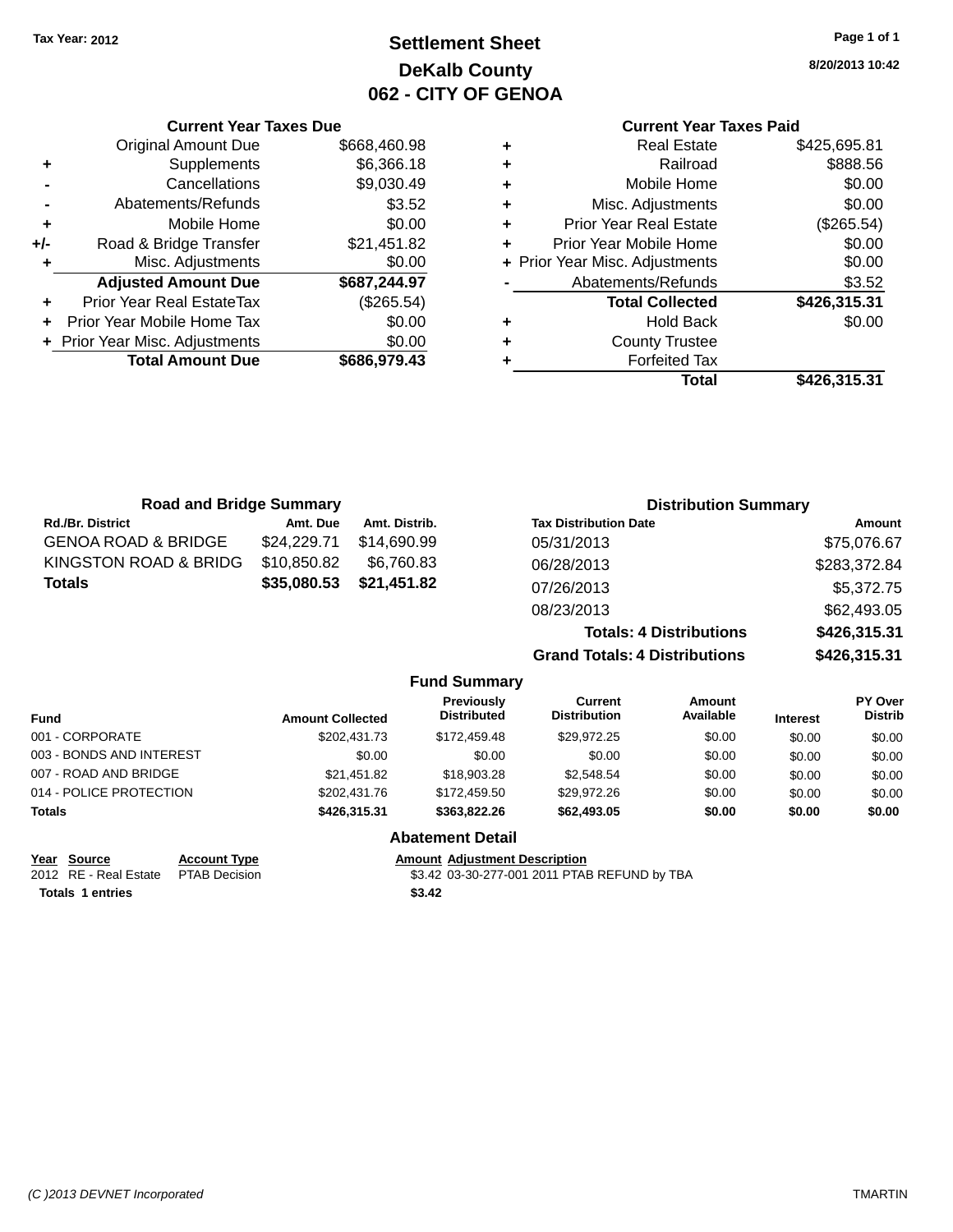# **Settlement Sheet Tax Year: 2012 Page 1 of 1 DeKalb County 063 - VILLAGE OF HINCKLEY**

**8/20/2013 10:42**

#### **Current Year Taxes Paid**

|       | <b>Current Year Taxes Due</b>  |              |
|-------|--------------------------------|--------------|
|       | <b>Original Amount Due</b>     | \$261,322.54 |
| ٠     | Supplements                    | \$1,450.70   |
|       | Cancellations                  | \$1,601.36   |
|       | Abatements/Refunds             | \$0.00       |
| ٠     | Mobile Home                    | \$0.00       |
| $+/-$ | Road & Bridge Transfer         | \$22,110.82  |
| ٠     | Misc. Adjustments              | \$65.83      |
|       | <b>Adjusted Amount Due</b>     | \$283,348.53 |
| ÷     | Prior Year Real EstateTax      | \$1.49       |
|       | Prior Year Mobile Home Tax     | \$0.00       |
|       | + Prior Year Misc. Adjustments | \$0.00       |
|       | <b>Total Amount Due</b>        | \$283.350.02 |
|       |                                |              |

|   | <b>Real Estate</b>             | \$175,958.47 |
|---|--------------------------------|--------------|
| ٠ | Railroad                       | \$686.11     |
| ٠ | Mobile Home                    | \$0.00       |
| ٠ | Misc. Adjustments              | \$65.83      |
| ٠ | <b>Prior Year Real Estate</b>  | \$1.49       |
| ÷ | Prior Year Mobile Home         | \$0.00       |
|   | + Prior Year Misc. Adjustments | \$0.00       |
|   | Abatements/Refunds             | \$0.00       |
|   | <b>Total Collected</b>         | \$176,711.90 |
| ٠ | <b>Hold Back</b>               | \$0.00       |
| ٠ | <b>County Trustee</b>          |              |
| ٠ | <b>Forfeited Tax</b>           |              |
|   | Total                          | \$176,711.90 |
|   |                                |              |

| <b>Road and Bridge Summary</b> |             |                         | <b>Distribution Summary</b>  |              |
|--------------------------------|-------------|-------------------------|------------------------------|--------------|
| <b>Rd./Br. District</b>        | Amt. Due    | Amt. Distrib.           | <b>Tax Distribution Date</b> | Amount       |
| SQUAW GROVE ROAD & B           | \$37,378.72 | \$22.110.82             | 05/31/2013                   | \$24,360.09  |
| <b>Totals</b>                  |             | \$37,378.72 \$22,110.82 | 06/28/2013                   | \$128,635.80 |
|                                |             |                         | 07/26/2013                   | \$4,856.59   |
|                                |             |                         |                              |              |

08/23/2013 \$18,859.42 **Totals: 4 Distributions \$176,711.90 Grand Totals: 4 Distributions \$176,711.90**

|                                               |                         | <b>Fund Summary</b>                    |                                       |                            |                 |                                  |
|-----------------------------------------------|-------------------------|----------------------------------------|---------------------------------------|----------------------------|-----------------|----------------------------------|
| <b>Fund</b>                                   | <b>Amount Collected</b> | Previously<br><b>Distributed</b>       | <b>Current</b><br><b>Distribution</b> | <b>Amount</b><br>Available | <b>Interest</b> | <b>PY Over</b><br><b>Distrib</b> |
| 001 - CORPORATE                               | \$70.712.20             | \$62,991.72                            | \$7,720.48                            | \$0.00                     | \$0.00          | \$0.00                           |
| $005 - I. M. R. F.$                           | \$19,289.88             | \$17,183.78                            | \$2,106.10                            | \$0.00                     | \$0.00          | \$0.00                           |
| 007 - ROAD AND BRIDGE                         | \$22.110.82             | \$20.131.01                            | \$1,979.81                            | \$0.00                     | \$0.00          | \$0.00                           |
| 014 - POLICE PROTECTION                       | \$23,966.27             | \$21,349.59                            | \$2,616.68                            | \$0.00                     | \$0.00          | \$0.00                           |
| 027 - AUDIT                                   | \$5,145.59              | \$4,583.79                             | \$561.80                              | \$0.00                     | \$0.00          | \$0.00                           |
| 035 - TORT JUDGEMENTS/LIABILITY<br><b>INS</b> | \$8,770.06              | \$7,812.53                             | \$957.53                              | \$0.00                     | \$0.00          | \$0.00                           |
| 047 - SOCIAL SECURITY                         | \$18,004.68             | \$16,038,90                            | \$1,965.78                            | \$0.00                     | \$0.00          | \$0.00                           |
| 048 - SCHOOL CROSSING GUARDS                  | \$3,508.99              | \$3,125.87                             | \$383.12                              | \$0.00                     | \$0.00          | \$0.00                           |
| 062 - WORKERS COMPENSATION                    | \$5,203.41              | \$4,635.29                             | \$568.12                              | \$0.00                     | \$0.00          | \$0.00                           |
| <b>Totals</b>                                 | \$176,711.90            | \$157,852.48                           | \$18,859.42                           | \$0.00                     | \$0.00          | \$0.00                           |
|                                               |                         | <b>Miscellaneous Adjustment Detail</b> |                                       |                            |                 |                                  |

| Year Source             | <b>Account Type</b>                        |         | <b>Amount Adiustment Description</b> |
|-------------------------|--------------------------------------------|---------|--------------------------------------|
|                         | 2012 RE - Real Estate Paymt In Lieu of Tax |         | \$65.83 SUNSET VIEW APTS by TBA      |
| <b>Totals 1 entries</b> |                                            | \$65.83 |                                      |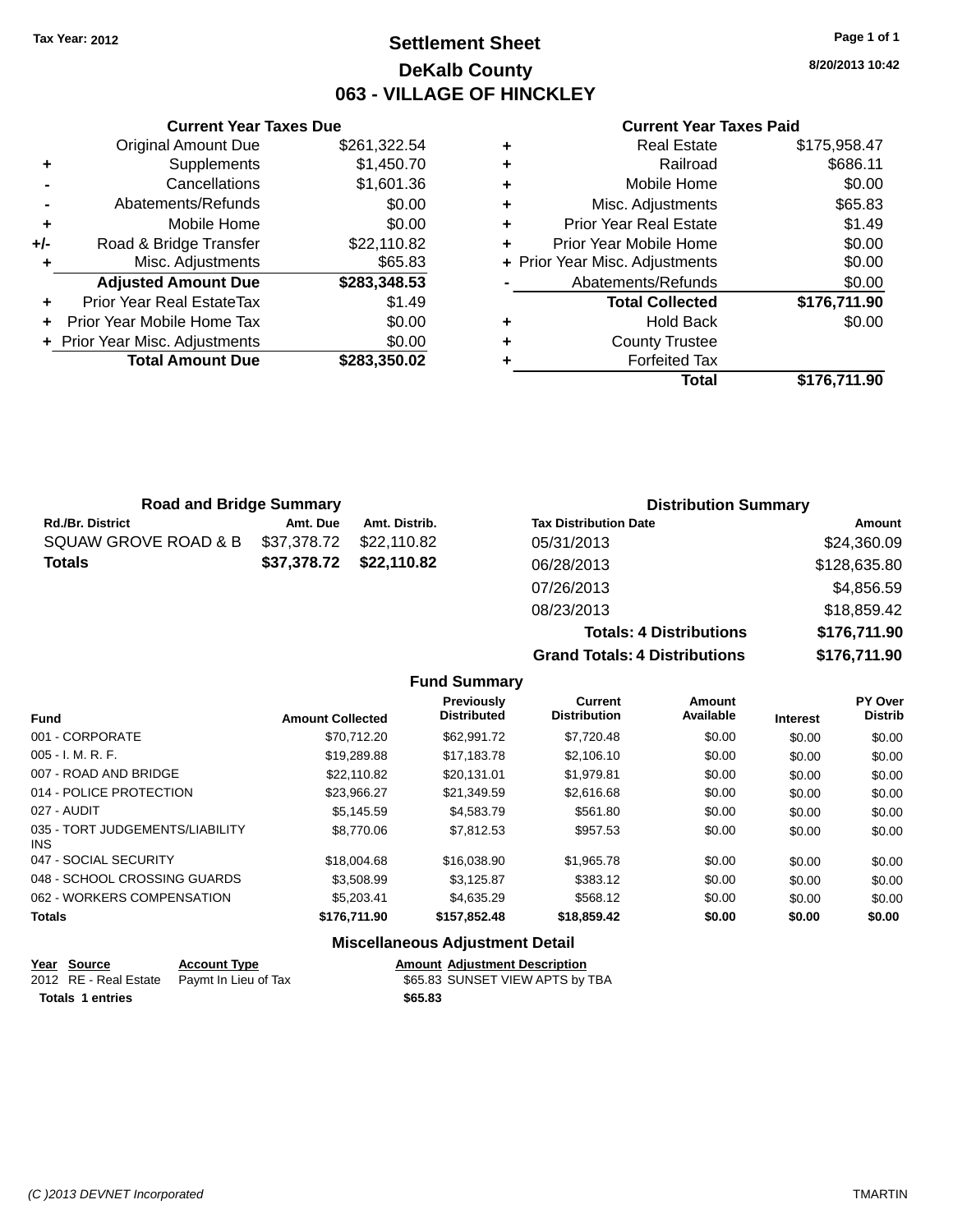# **Settlement Sheet Tax Year: 2012 Page 1 of 1 DeKalb County 064 - VILLAGE OF KINGSTON**

**8/20/2013 10:42**

#### **Current Year Taxes Paid**

|     | <b>Original Amount Due</b>     | \$143,016.99 |
|-----|--------------------------------|--------------|
| ٠   | Supplements                    | \$424.53     |
|     | Cancellations                  | \$541.98     |
|     | Abatements/Refunds             | \$0.00       |
| ٠   | Mobile Home                    | \$0.00       |
| +/- | Road & Bridge Transfer         | \$10,600.35  |
| ٠   | Misc. Adjustments              | \$0.00       |
|     | <b>Adjusted Amount Due</b>     | \$153,499.89 |
| ٠   | Prior Year Real EstateTax      | (\$44.65)    |
| ٠   | Prior Year Mobile Home Tax     | \$0.00       |
|     | + Prior Year Misc. Adjustments | \$0.00       |
|     | <b>Total Amount Due</b>        | \$153,455.24 |
|     |                                |              |

**Current Year Taxes Due**

|   | <b>Real Estate</b>             | \$96,309.10 |
|---|--------------------------------|-------------|
| ٠ | Railroad                       | \$288.21    |
| ٠ | Mobile Home                    | \$0.00      |
| ٠ | Misc. Adjustments              | \$0.00      |
| ٠ | <b>Prior Year Real Estate</b>  | (\$44.65)   |
| ÷ | Prior Year Mobile Home         | \$0.00      |
|   | + Prior Year Misc. Adjustments | \$0.00      |
|   | Abatements/Refunds             | \$0.00      |
|   | <b>Total Collected</b>         | \$96,552.66 |
| ٠ | Hold Back                      | \$0.00      |
| ٠ | <b>County Trustee</b>          |             |
| ٠ | <b>Forfeited Tax</b>           |             |
|   | Total                          | \$96,552.66 |
|   |                                |             |

**Totals: 4 Distributions \$96,552.66**

| <b>Road and Bridge Summary</b> |             |               | <b>Distribution Summary</b>  |             |
|--------------------------------|-------------|---------------|------------------------------|-------------|
| <b>Rd./Br. District</b>        | Amt. Due    | Amt. Distrib. | <b>Tax Distribution Date</b> | Amount      |
| KINGSTON ROAD & BRIDG          | \$17,023.47 | \$10,600.35   | 05/31/2013                   | \$15,036.76 |
| <b>Totals</b>                  | \$17,023.47 | \$10,600.35   | 06/28/2013                   | \$67,966.06 |
|                                |             |               | 07/26/2013                   | \$1,319.00  |
|                                |             |               | 08/23/2013                   | \$12,230.84 |

**Grand Totals: 4 Distributions \$96,552.66 Fund Summary Fund Interest Amount Collected Distributed PY Over Distrib Amount Available Current Distribution Previously** 001 - CORPORATE \$30,938.70 \$27,018.22 \$3,920.48 \$0.00 \$0.00 \$0.00 005 - I. M. R. F. \$7,210.79 \$6,297.06 \$913.73 \$0.00 \$0.00 \$0.00 007 - ROAD AND BRIDGE \$10,600.35 \$9,261.16 \$1,339.19 \$0.00 \$0.00 \$0.00 \$0.00 014 - POLICE PROTECTION \$10,365.76 \$9,052.24 \$1,313.52 \$0.00 \$0.00 \$0.00 \$0.00 025 - GARBAGE DISPOSAL \$3,156.17 \$2,756.23 \$0.00 \$0.00 \$0.00 \$0.00

| <b>Totals</b>                                 | \$96,552.66 | \$84,321.82 | \$12,230.84 | \$0.00 | \$0.00 | \$0.00 |
|-----------------------------------------------|-------------|-------------|-------------|--------|--------|--------|
| 047 - SOCIAL SECURITY                         | \$4,807.66  | \$4.198.45  | \$609.21    | \$0.00 | \$0.00 | \$0.00 |
| 035 - TORT JUDGEMENTS/LIABILITY<br><b>INS</b> | \$24.334.06 | \$21.250.51 | \$3.083.55  | \$0.00 | \$0.00 | \$0.00 |
| 031 - WORKING CASH                            | \$331.51    | \$289.50    | \$42.01     | \$0.00 | \$0.00 | \$0.00 |
| 027 - AUDIT                                   | \$4,807.66  | \$4.198.45  | \$609.21    | \$0.00 | \$0.00 | \$0.00 |
|                                               |             |             |             |        |        |        |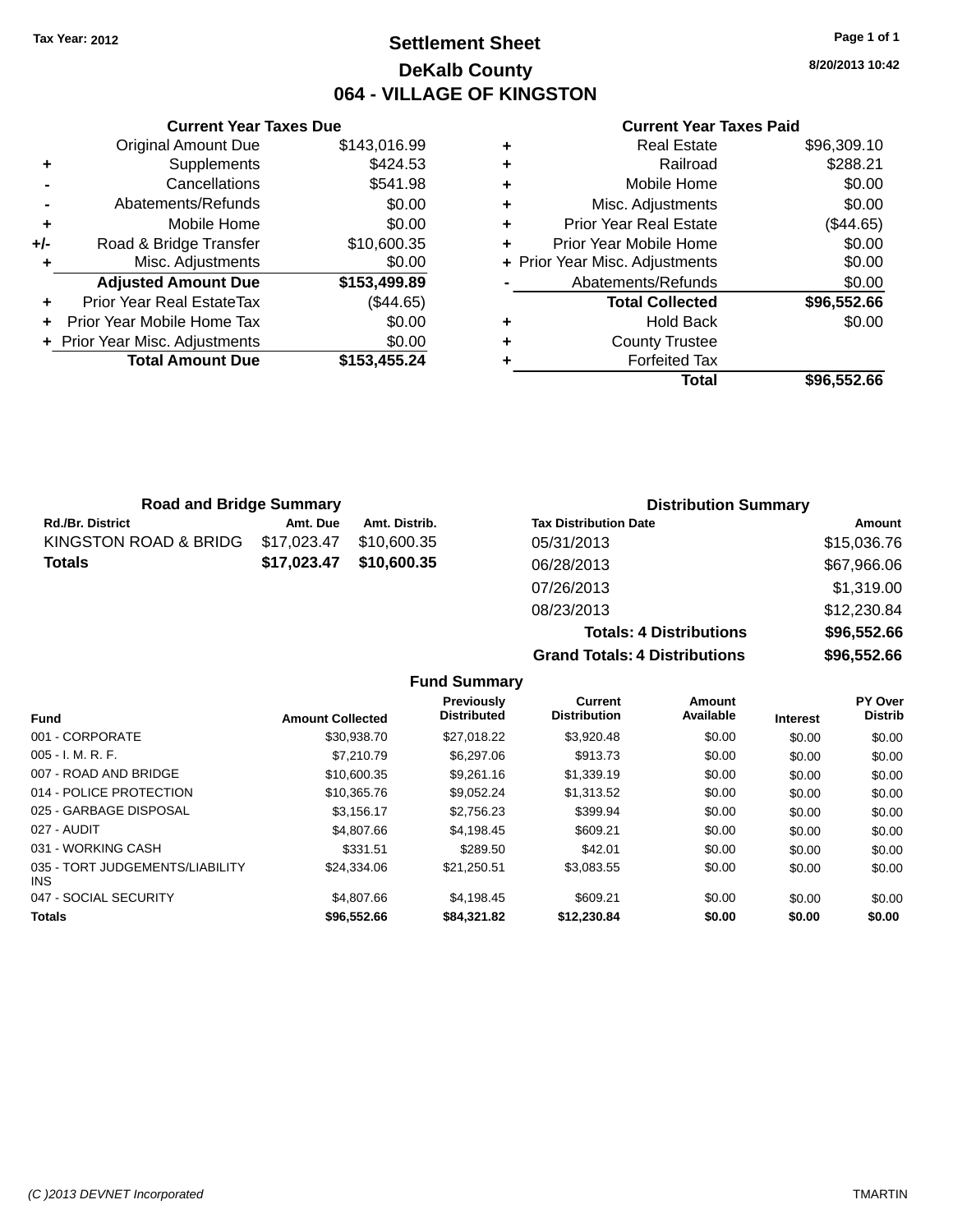# **Settlement Sheet Tax Year: 2012 Page 1 of 1 DeKalb County 065 - VILLAGE OF KIRKLAND**

**8/20/2013 10:42**

#### **Current Year Taxes Paid**

|     | <b>Current Year Taxes Due</b>  |              |  |
|-----|--------------------------------|--------------|--|
|     | <b>Original Amount Due</b>     | \$189,505.31 |  |
| ٠   | Supplements                    | \$701.79     |  |
|     | Cancellations                  | \$819.12     |  |
|     | Abatements/Refunds             | \$1.07       |  |
| ٠   | Mobile Home                    | \$0.00       |  |
| +/- | Road & Bridge Transfer         | \$13,748.99  |  |
| ٠   | Misc. Adjustments              | \$0.00       |  |
|     | <b>Adjusted Amount Due</b>     | \$203,135.90 |  |
| ٠   | Prior Year Real EstateTax      | (\$65.96)    |  |
|     | Prior Year Mobile Home Tax     | \$0.00       |  |
|     | + Prior Year Misc. Adjustments | \$0.00       |  |
|     | <b>Total Amount Due</b>        | \$203,069.94 |  |
|     |                                |              |  |

|   | <b>Real Estate</b>             | \$130,851.29 |
|---|--------------------------------|--------------|
| ٠ | Railroad                       | \$307.65     |
| ٠ | Mobile Home                    | \$0.00       |
| ٠ | Misc. Adjustments              | \$0.00       |
| ٠ | <b>Prior Year Real Estate</b>  | (\$65.96)    |
| ÷ | Prior Year Mobile Home         | \$0.00       |
|   | + Prior Year Misc. Adjustments | \$0.00       |
|   | Abatements/Refunds             | \$1.07       |
|   | <b>Total Collected</b>         | \$131,091.91 |
| ٠ | <b>Hold Back</b>               | \$0.00       |
| ٠ | <b>County Trustee</b>          |              |
| ٠ | <b>Forfeited Tax</b>           |              |
|   | Total                          | \$131,091.91 |
|   |                                |              |

| <b>Road and Bridge Summary</b>    |             |               | <b>Distribution Summary</b>    |              |
|-----------------------------------|-------------|---------------|--------------------------------|--------------|
| <b>Rd./Br. District</b>           | Amt. Due    | Amt. Distrib. | <b>Tax Distribution Date</b>   | Amount       |
| <b>FRANKLIN ROAD &amp; BRIDGI</b> | \$22,363.83 | \$13,748.99   | 05/31/2013                     | \$28,790.93  |
| <b>Totals</b>                     | \$22,363.83 | \$13,748.99   | 06/28/2013                     | \$77,757.88  |
|                                   |             |               | 07/26/2013                     | \$4,350.28   |
|                                   |             |               | 08/23/2013                     | \$20,192.82  |
|                                   |             |               | <b>Totals: 4 Distributions</b> | \$131,091.91 |

**Grand Totals: 4 Distributions \$131,091.91**

|                                         |                         |                                         | Grand Totals. 4 Distributions  |                     |                 | J1J1, UJ1J1               |
|-----------------------------------------|-------------------------|-----------------------------------------|--------------------------------|---------------------|-----------------|---------------------------|
|                                         |                         | <b>Fund Summary</b>                     |                                |                     |                 |                           |
| <b>Fund</b>                             | <b>Amount Collected</b> | <b>Previously</b><br><b>Distributed</b> | Current<br><b>Distribution</b> | Amount<br>Available | <b>Interest</b> | PY Over<br><b>Distrib</b> |
| 001 - CORPORATE                         | \$50.930.12             | \$42,868,27                             | \$8,061.85                     | \$0.00              | \$0.00          | \$0.00                    |
| 003 - BONDS AND INTEREST                | \$0.00                  | \$0.00                                  | \$0.00                         | \$0.00              | \$0.00          | \$0.00                    |
| 007 - ROAD AND BRIDGE                   | \$13,748.99             | \$12,130.65                             | \$1,618.34                     | \$0.00              | \$0.00          | \$0.00                    |
| 014 - POLICE PROTECTION                 | \$50,930.11             | \$42,868.27                             | \$8,061.84                     | \$0.00              | \$0.00          | \$0.00                    |
| 025 - GARBAGE DISPOSAL                  | \$0.00                  | \$0.00                                  | \$0.00                         | \$0.00              | \$0.00          | \$0.00                    |
| 027 - AUDIT                             | \$3.097.38              | \$2,607.09                              | \$490.29                       | \$0.00              | \$0.00          | \$0.00                    |
| 035 - TORT JUDGEMENTS/LIABILITY<br>INS. | \$12,385,31             | \$10,424.81                             | \$1,960.50                     | \$0.00              | \$0.00          | \$0.00                    |
| <b>Totals</b>                           | \$131.091.91            | \$110,899.09                            | \$20,192.82                    | \$0.00              | \$0.00          | \$0.00                    |
|                                         |                         | <b>Abatement Detail</b>                 |                                |                     |                 |                           |

| Year Source                         | <b>Account Type</b> |        | <b>Amount Adiustment Description</b>         |
|-------------------------------------|---------------------|--------|----------------------------------------------|
| 2012 RE - Real Estate PTAB Decision |                     |        | \$1.01 01-26-475-004 2011 PTAB REFUND by TBA |
| <b>Totals 1 entries</b>             |                     | \$1.01 |                                              |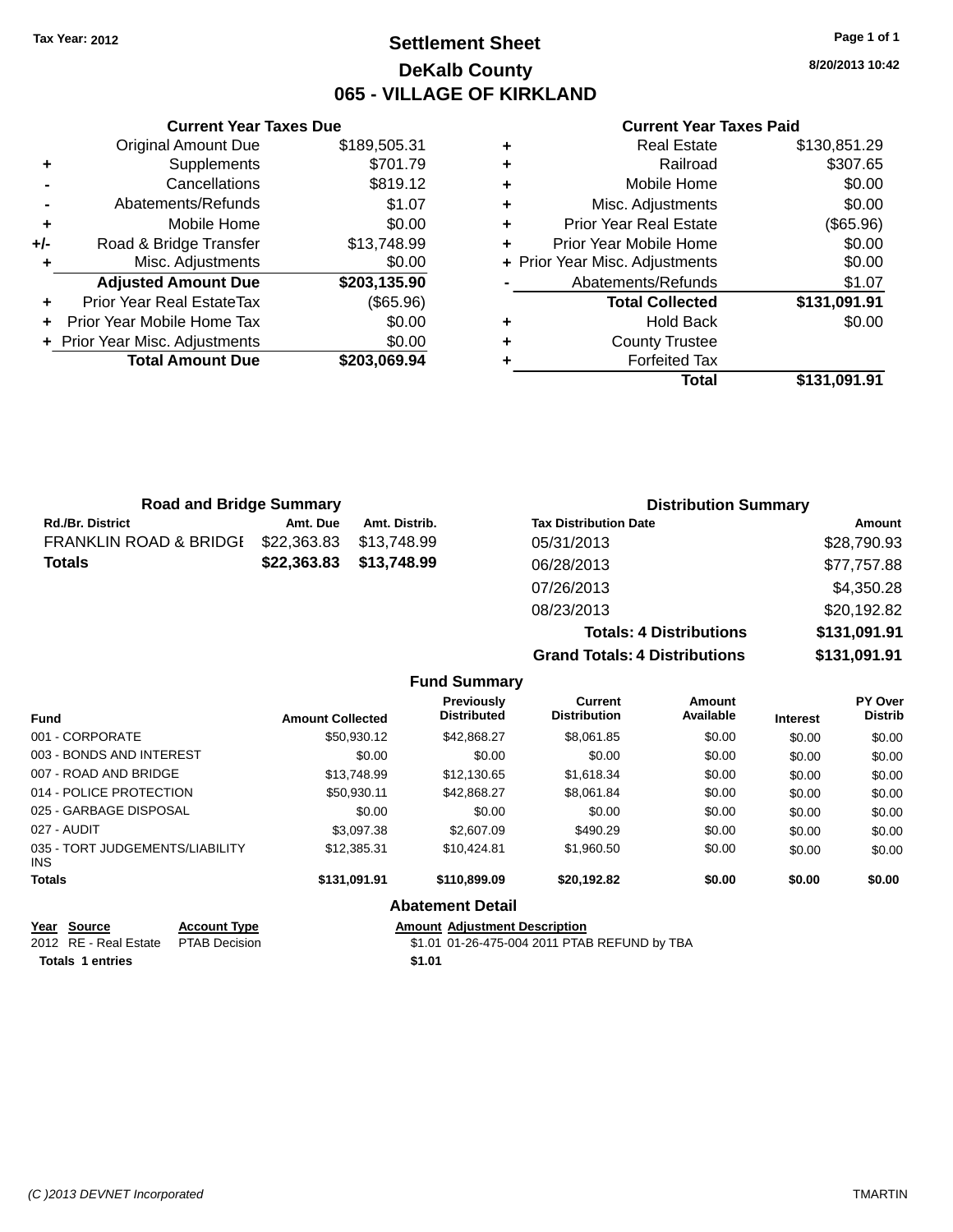# **Settlement Sheet Tax Year: 2012 Page 1 of 1 DeKalb County 066 - KIRKLAND LIBRARY**

#### **Current Year Taxes Due**

|       | <b>Original Amount Due</b>       | \$46,472.43 |
|-------|----------------------------------|-------------|
| ٠     | Supplements                      | \$159.01    |
|       | Cancellations                    | \$184.85    |
|       | Abatements/Refunds               | \$0.25      |
| ٠     | Mobile Home                      | \$0.00      |
| $+/-$ | Road & Bridge Transfer           | \$0.00      |
| ٠     | Misc. Adjustments                | \$0.00      |
|       | <b>Adjusted Amount Due</b>       | \$46,446.34 |
| ÷     | <b>Prior Year Real EstateTax</b> | (\$15.06)   |
|       | Prior Year Mobile Home Tax       | \$0.00      |
|       | + Prior Year Misc. Adjustments   | \$0.00      |
|       | <b>Total Amount Due</b>          | \$46,431.28 |
|       |                                  |             |

#### **Current Year Taxes Paid**

| ٠ | <b>Real Estate</b>             | \$28,723.96 |
|---|--------------------------------|-------------|
| ٠ | Railroad                       | \$67.48     |
| ٠ | Mobile Home                    | \$0.00      |
| ٠ | Misc. Adjustments              | \$0.00      |
| ٠ | <b>Prior Year Real Estate</b>  | (\$15.06)   |
| ٠ | Prior Year Mobile Home         | \$0.00      |
|   | + Prior Year Misc. Adjustments | \$0.00      |
|   | Abatements/Refunds             | \$0.25      |
|   | <b>Total Collected</b>         | \$28,776.13 |
| ٠ | <b>Hold Back</b>               | \$0.00      |
| ٠ | <b>County Trustee</b>          |             |
| ٠ | <b>Forfeited Tax</b>           |             |
|   | Total                          | \$28.776.13 |
|   |                                |             |

# **Distribution Summary Tax Distribution Date Amount** 05/31/2013 \$6,333.46 06/28/2013 \$16,907.13 07/26/2013 \$980.57 08/23/2013 \$4,554.97 **Totals: 4 Distributions \$28,776.13 Grand Totals: 4 Distributions \$28,776.13**

#### **Fund Summary**

| Fund                                     | <b>Amount Collected</b> | <b>Previously</b><br><b>Distributed</b> | Current<br><b>Distribution</b> | Amount<br>Available | <b>Interest</b> | <b>PY Over</b><br><b>Distrib</b> |
|------------------------------------------|-------------------------|-----------------------------------------|--------------------------------|---------------------|-----------------|----------------------------------|
| 005 - I. M. R. F.                        | \$5.81                  | \$4.89                                  | \$0.92                         | \$0.00              | \$0.00          | \$0.00                           |
| 016 - LIBRARY (township, municipalities) | \$27,414.94             | \$23,075.43                             | \$4,339.51                     | \$0.00              | \$0.00          | \$0.00                           |
| 047 - SOCIAL SECURITY                    | \$1,355,38              | \$1.140.84                              | \$214.54                       | \$0.00              | \$0.00          | \$0.00                           |
| Totals                                   | \$28,776.13             | \$24,221.16                             | \$4.554.97                     | \$0.00              | \$0.00          | \$0.00                           |

#### **Abatement Detail**

**<u>Year Source</u> <b>Account Type Amount Adjustment Description**<br>2012 RE - Real Estate PTAB Decision **60.25 01-26-475-004 2011 PTAE** 

\$0.25 01-26-475-004 2011 PTAB REFUND by TBA **Totals 1 entries \$0.25**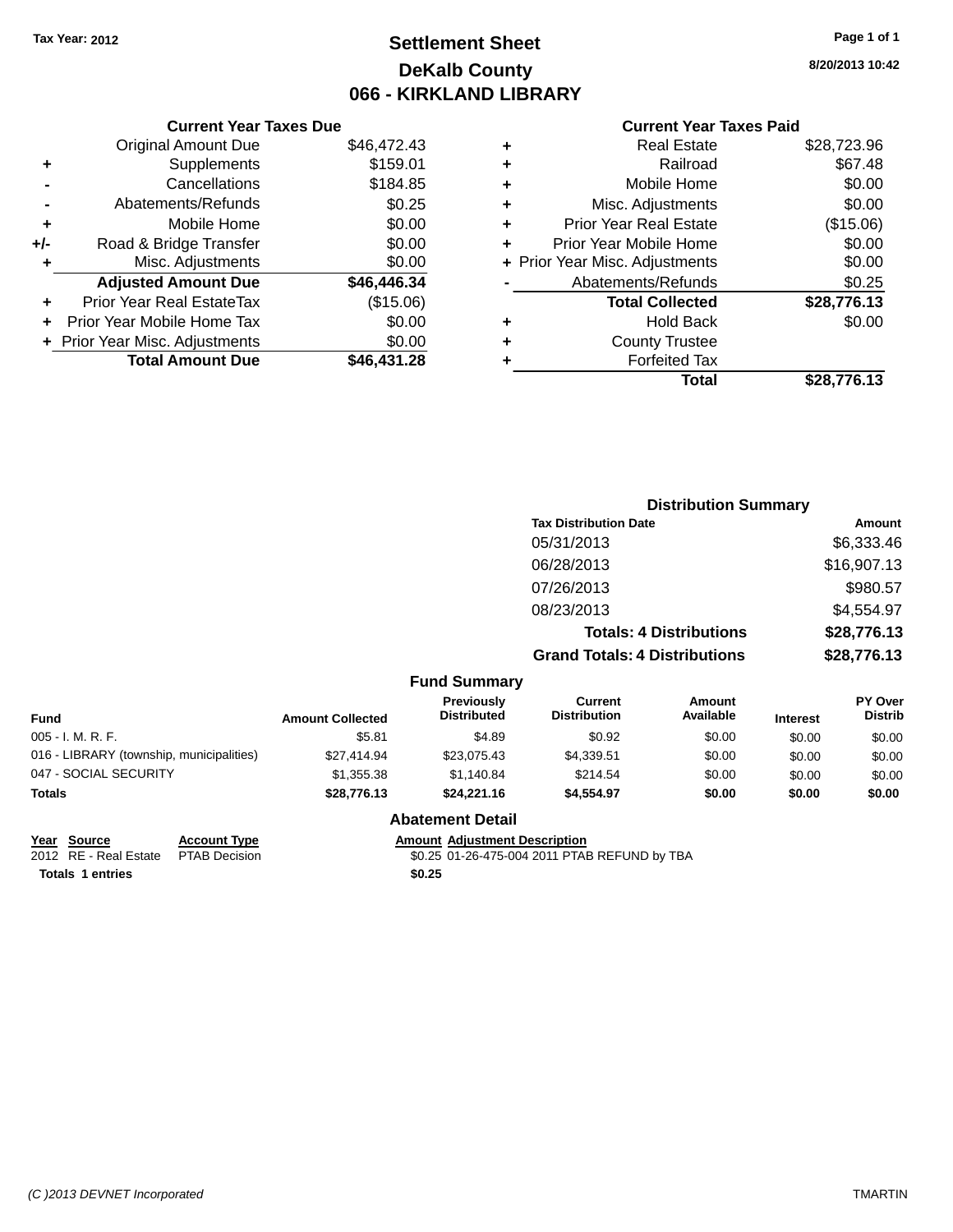# **Settlement Sheet Tax Year: 2012 Page 1 of 1 DeKalb County 067 - VILLAGE OF LEE**

**8/20/2013 10:42**

# **Current Year Taxes Paid**

|       | <b>Current Year Taxes Due</b>    |             |  |  |  |
|-------|----------------------------------|-------------|--|--|--|
|       | <b>Original Amount Due</b>       | \$12,456.33 |  |  |  |
| ٠     | Supplements                      | \$3.08      |  |  |  |
|       | Cancellations                    | \$3.37      |  |  |  |
|       | Abatements/Refunds               | \$0.04      |  |  |  |
| ٠     | Mobile Home                      | \$0.00      |  |  |  |
| $+/-$ | Road & Bridge Transfer           | \$930.76    |  |  |  |
|       | Misc. Adjustments                | \$0.00      |  |  |  |
|       | <b>Adjusted Amount Due</b>       | \$13,386.76 |  |  |  |
| ÷     | <b>Prior Year Real EstateTax</b> | (\$246.68)  |  |  |  |
|       | Prior Year Mobile Home Tax       | \$0.00      |  |  |  |
|       | + Prior Year Misc. Adjustments   | \$0.00      |  |  |  |
|       | <b>Total Amount Due</b>          | \$13,140,08 |  |  |  |
|       |                                  |             |  |  |  |

| ٠ | <b>Real Estate</b>             | \$6,513.39 |
|---|--------------------------------|------------|
| ٠ | Railroad                       | \$194.56   |
| ٠ | Mobile Home                    | \$0.00     |
| ٠ | Misc. Adjustments              | \$0.00     |
| ٠ | <b>Prior Year Real Estate</b>  | (\$246.68) |
| ٠ | Prior Year Mobile Home         | \$0.00     |
|   | + Prior Year Misc. Adjustments | \$0.00     |
|   | Abatements/Refunds             | \$0.04     |
|   | <b>Total Collected</b>         | \$6,461.23 |
| ٠ | <b>Hold Back</b>               | \$0.00     |
| ٠ | <b>County Trustee</b>          |            |
| ٠ | <b>Forfeited Tax</b>           |            |
|   | <b>Total</b>                   | \$6,461.23 |
|   |                                |            |

| <b>Road and Bridge Summary</b> |            |               | <b>Distribution Summary</b>    |            |  |
|--------------------------------|------------|---------------|--------------------------------|------------|--|
| <b>Rd./Br. District</b>        | Amt. Due   | Amt. Distrib. | <b>Tax Distribution Date</b>   | Amount     |  |
| SHABBONA ROAD & BRIDC          | \$1,572.24 | \$930.76      | 05/31/2013                     | \$918.99   |  |
| <b>Totals</b>                  | \$1,572.24 | \$930.76      | 06/28/2013                     | \$4,491.11 |  |
|                                |            |               | 07/26/2013                     | \$397.48   |  |
|                                |            |               | 08/23/2013                     | \$653.65   |  |
|                                |            |               | <b>Totals: 4 Distributions</b> | \$6,461.23 |  |

**Grand Totals: 4 Distributions \$6,461.23**

|                                         |                         | <b>Fund Summary</b>              |                                |                     |                 |                                  |
|-----------------------------------------|-------------------------|----------------------------------|--------------------------------|---------------------|-----------------|----------------------------------|
| <b>Fund</b>                             | <b>Amount Collected</b> | Previously<br><b>Distributed</b> | Current<br><b>Distribution</b> | Amount<br>Available | <b>Interest</b> | <b>PY Over</b><br><b>Distrib</b> |
| 001 - CORPORATE                         | \$1,487.35              | \$1,329.93                       | \$157.42                       | \$0.00              | \$0.00          | \$0.00                           |
| 007 - ROAD AND BRIDGE                   | \$930.76                | \$862.47                         | \$68.29                        | \$0.00              | \$0.00          | \$0.00                           |
| 025 - GARBAGE DISPOSAL                  | \$525.02                | \$469.45                         | \$55.57                        | \$0.00              | \$0.00          | \$0.00                           |
| 027 - AUDIT                             | \$612.57                | \$547.73                         | \$64.84                        | \$0.00              | \$0.00          | \$0.00                           |
| 035 - TORT JUDGEMENTS/LIABILITY<br>INS. | \$1,277.58              | \$1.142.35                       | \$135.23                       | \$0.00              | \$0.00          | \$0.00                           |
| 072 - WATERWORKS SYSTEM                 | \$875.02                | \$782.41                         | \$92.61                        | \$0.00              | \$0.00          | \$0.00                           |
| 109 - PRIOR YEAR ADJUSTMENT             | \$752.93                | \$673.24                         | \$79.69                        | \$0.00              | \$0.00          | \$0.00                           |
| <b>Totals</b>                           | \$6,461.23              | \$5,807.58                       | \$653.65                       | \$0.00              | \$0.00          | \$0.00                           |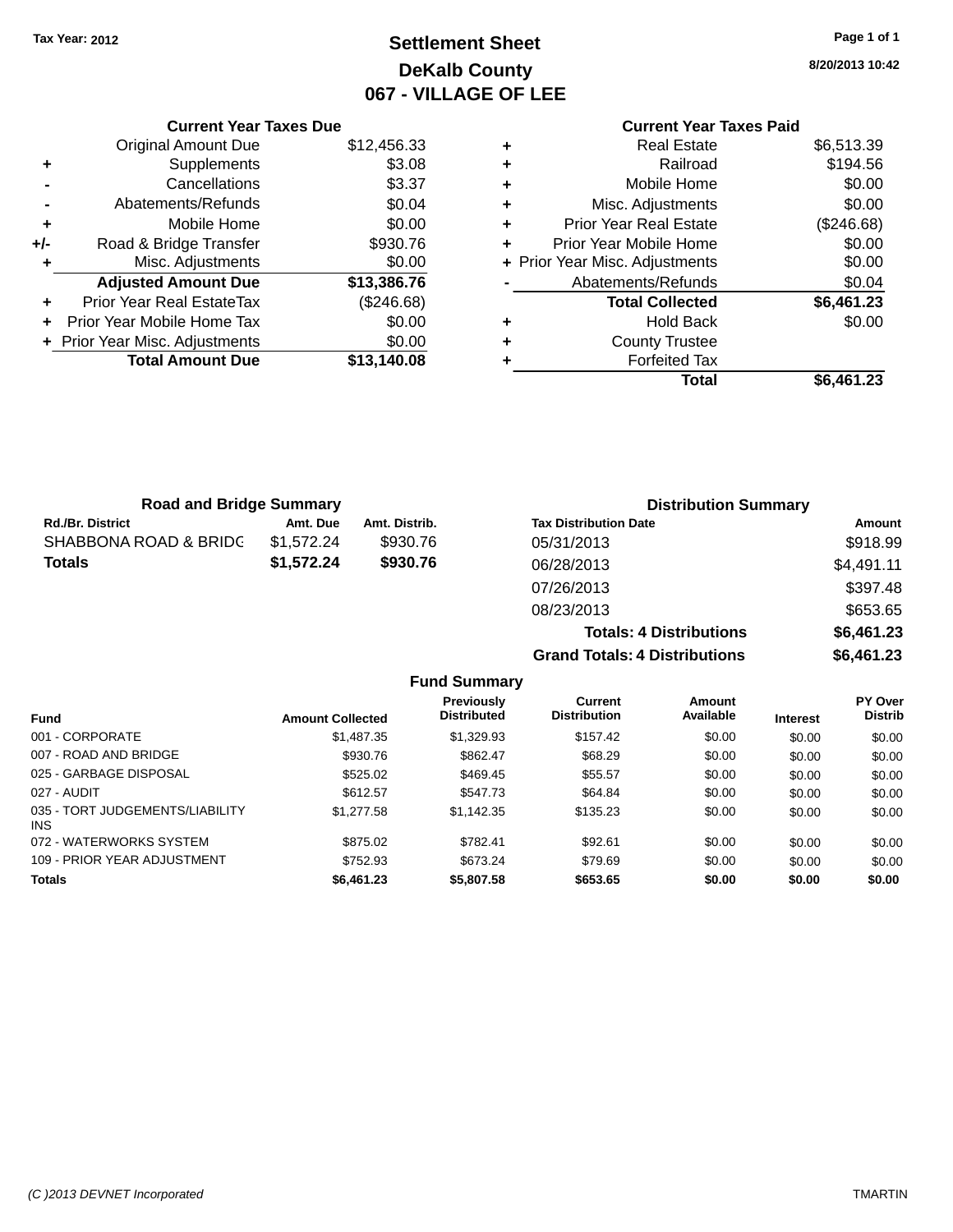# **Settlement Sheet Tax Year: 2012 Page 1 of 1 DeKalb County 068 - VILLAGE OF MALTA**

**8/20/2013 10:42**

# **Current Year Taxes Paid**

|       | <b>Current Year Taxes Due</b>  |              |
|-------|--------------------------------|--------------|
|       | <b>Original Amount Due</b>     | \$107,506.76 |
| ٠     | Supplements                    | \$511.79     |
|       | Cancellations                  | \$691.63     |
|       | Abatements/Refunds             | \$0.00       |
| ٠     | Mobile Home                    | \$0.00       |
| $+/-$ | Road & Bridge Transfer         | \$6,733.40   |
| ٠     | Misc. Adjustments              | \$0.00       |
|       | <b>Adjusted Amount Due</b>     | \$114,060.32 |
|       | Prior Year Real EstateTax      | \$0.00       |
|       | Prior Year Mobile Home Tax     | \$0.00       |
|       | + Prior Year Misc. Adjustments | \$0.00       |
|       | <b>Total Amount Due</b>        | \$114,060.32 |
|       |                                |              |

|   | <b>Real Estate</b>             | \$69,860.13 |
|---|--------------------------------|-------------|
| ٠ | Railroad                       | \$429.89    |
| ٠ | Mobile Home                    | \$0.00      |
| ٠ | Misc. Adjustments              | \$0.00      |
| ٠ | <b>Prior Year Real Estate</b>  | \$0.00      |
| ٠ | Prior Year Mobile Home         | \$0.00      |
|   | + Prior Year Misc. Adjustments | \$0.00      |
|   | Abatements/Refunds             | \$0.00      |
|   | <b>Total Collected</b>         | \$70,290.02 |
| ٠ | Hold Back                      | \$0.00      |
| ٠ | <b>County Trustee</b>          |             |
| ٠ | <b>Forfeited Tax</b>           |             |
|   | Total                          | \$70,290.02 |
|   |                                |             |

| <b>Road and Bridge Summary</b> |             |               | <b>Distribution Summary</b>  |             |  |
|--------------------------------|-------------|---------------|------------------------------|-------------|--|
| <b>Rd./Br. District</b>        | Amt. Due    | Amt. Distrib. | <b>Tax Distribution Date</b> | Amount      |  |
| <b>MALTA ROAD &amp; BRIDGE</b> | \$11,363.88 | \$6.733.40    | 05/31/2013                   | \$10,992.39 |  |
| <b>Totals</b>                  | \$11,363.88 | \$6,733.40    | 06/28/2013                   | \$49,685.54 |  |
|                                |             |               | 07/26/2013                   | \$2,016.86  |  |
|                                |             |               |                              |             |  |

| <b>Grand Totals: 4 Distributions</b> | \$70,290.02 |
|--------------------------------------|-------------|
| <b>Totals: 4 Distributions</b>       | \$70,290.02 |
| 08/23/2013                           | \$7,595.23  |
| 07/26/2013                           | \$2,016.86  |
| 06/28/2013                           | \$49,085.54 |

|                                         |                         | <b>Fund Summary</b>                     |                                |                     |                 |                           |
|-----------------------------------------|-------------------------|-----------------------------------------|--------------------------------|---------------------|-----------------|---------------------------|
| Fund                                    | <b>Amount Collected</b> | <b>Previously</b><br><b>Distributed</b> | Current<br><b>Distribution</b> | Amount<br>Available | <b>Interest</b> | PY Over<br><b>Distrib</b> |
| 001 - CORPORATE                         | \$18,918,39             | \$16,801.00                             | \$2,117.39                     | \$0.00              | \$0.00          | \$0.00                    |
| 003 - BONDS AND INTEREST                | \$0.00                  | \$0.00                                  | \$0.00                         | \$0.00              | \$0.00          | \$0.00                    |
| $005 - I. M. R. F.$                     | \$4,138.61              | \$3,675.40                              | \$463.21                       | \$0.00              | \$0.00          | \$0.00                    |
| 007 - ROAD AND BRIDGE                   | \$6,733.40              | \$6,251.60                              | \$481.80                       | \$0.00              | \$0.00          | \$0.00                    |
| 014 - POLICE PROTECTION                 | \$6,503.24              | \$5,775.38                              | \$727.86                       | \$0.00              | \$0.00          | \$0.00                    |
| 025 - GARBAGE DISPOSAL                  | \$591.34                | \$525.16                                | \$66.18                        | \$0.00              | \$0.00          | \$0.00                    |
| 027 - AUDIT                             | \$7.685.91              | \$6,825,68                              | \$860.23                       | \$0.00              | \$0.00          | \$0.00                    |
| 035 - TORT JUDGEMENTS/LIABILITY<br>INS. | \$13,301.82             | \$11,813.04                             | \$1,488.78                     | \$0.00              | \$0.00          | \$0.00                    |
| 041 - STREET LIGHTING                   | \$3.549.45              | \$3.152.19                              | \$397.26                       | \$0.00              | \$0.00          | \$0.00                    |
| 047 - SOCIAL SECURITY                   | \$8,867.86              | \$7,875,34                              | \$992.52                       | \$0.00              | \$0.00          | \$0.00                    |
| <b>Totals</b>                           | \$70,290.02             | \$62,694.79                             | \$7,595.23                     | \$0.00              | \$0.00          | \$0.00                    |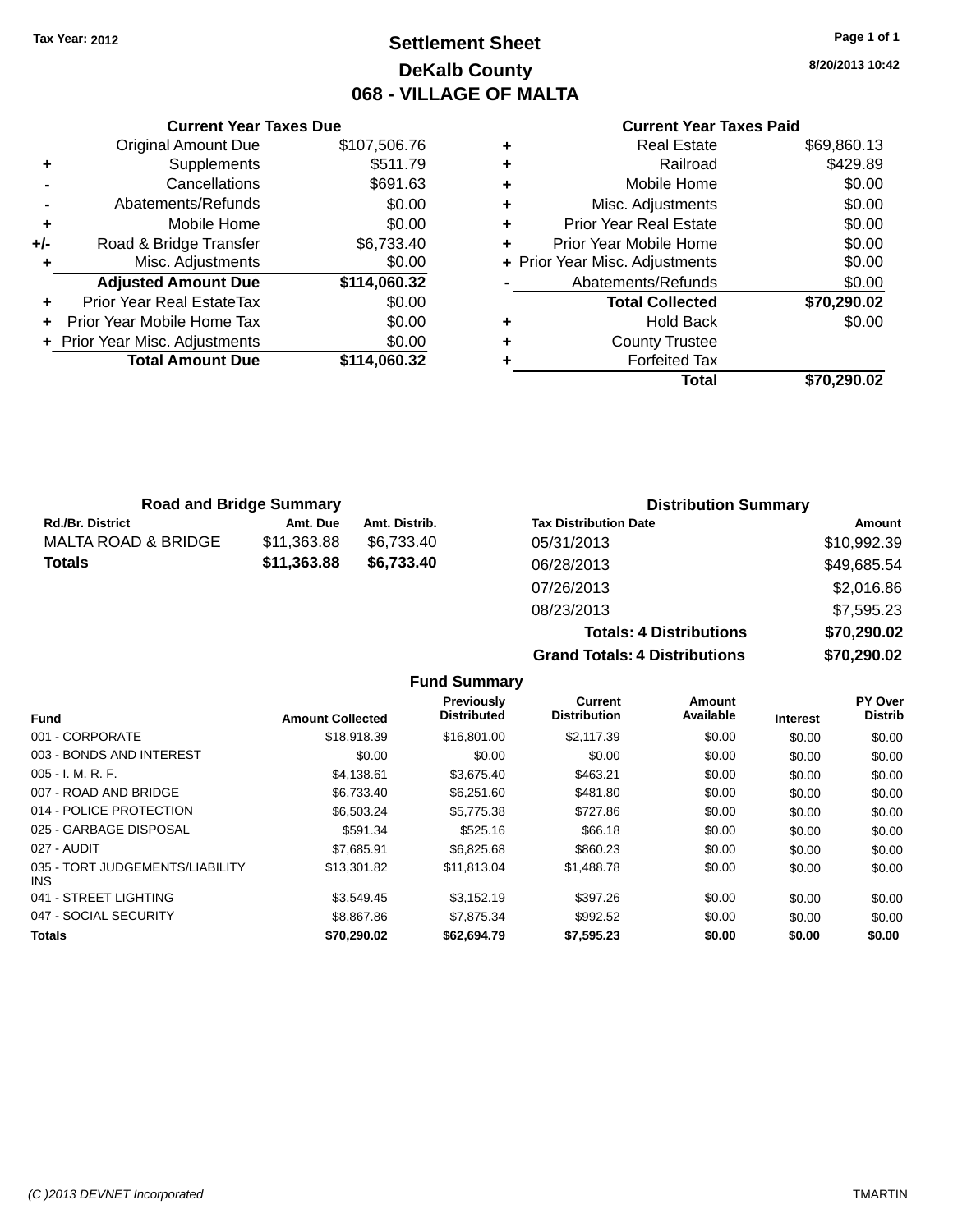# **Settlement Sheet Tax Year: 2012 Page 1 of 1 DeKalb County 069 - VILLAGE OF MAPLE PARK**

**8/20/2013 10:42**

#### **Current Year Taxes Paid**

|     | <b>Original Amount Due</b>     | \$102,204.76 |
|-----|--------------------------------|--------------|
| ٠   | Supplements                    | \$26.57      |
|     | Cancellations                  | \$29.23      |
|     | Abatements/Refunds             | \$0.00       |
| ٠   | Mobile Home                    | \$0.00       |
| +/- | Road & Bridge Transfer         | \$1,737.86   |
|     | Misc. Adjustments              | \$0.00       |
|     | <b>Adjusted Amount Due</b>     | \$103,939.96 |
| ÷   | Prior Year Real EstateTax      | (\$0.04)     |
| ÷   | Prior Year Mobile Home Tax     | \$0.00       |
|     | + Prior Year Misc. Adjustments | \$0.00       |
|     | <b>Total Amount Due</b>        | \$103,939.92 |
|     |                                |              |

**Current Year Taxes Due**

| ٠ | <b>Real Estate</b>             | \$62,628.77 |
|---|--------------------------------|-------------|
| ٠ | Railroad                       | \$0.00      |
| ٠ | Mobile Home                    | \$0.00      |
| ٠ | Misc. Adjustments              | \$0.00      |
| ٠ | <b>Prior Year Real Estate</b>  | (\$0.04)    |
| ÷ | Prior Year Mobile Home         | \$0.00      |
|   | + Prior Year Misc. Adjustments | \$0.00      |
|   | Abatements/Refunds             | \$0.00      |
|   | <b>Total Collected</b>         | \$62,628.73 |
| ٠ | <b>Hold Back</b>               | \$0.00      |
| ٠ | <b>County Trustee</b>          |             |
|   | <b>Forfeited Tax</b>           |             |
|   | Total                          | \$62,628.73 |

**Totals: 4 Distributions \$62,628.73**

**Grand Totals: 4 Distributions \$62,628.73**

| <b>Road and Bridge Summary</b>   |            |               | <b>Distribution Summary</b>  |             |
|----------------------------------|------------|---------------|------------------------------|-------------|
| <b>Rd./Br. District</b>          | Amt. Due   | Amt. Distrib. | <b>Tax Distribution Date</b> | Amount      |
| <b>CORTLAND ROAD &amp; BRIDC</b> | \$2,788.83 | \$1.737.86    | 05/31/2013                   | \$10,554.41 |
| Totals                           | \$2,788.83 | \$1,737.86    | 06/28/2013                   | \$42,224.27 |
|                                  |            |               | 07/26/2013                   | \$1,118.07  |
|                                  |            |               | 08/23/2013                   | \$8,731.98  |

**Fund Summary Fund Interest Amount Collected Distributed PY Over Distrib Amount Available Current Distribution Previously** 001 - CORPORATE \$28,873.30 \$24,862.87 \$4,010.43 \$0.00 \$0.00 \$0.00 003 - BONDS AND INTEREST  $$0.00$   $$0.00$   $$0.00$   $$0.00$   $$0.00$   $$0.00$   $$0.00$   $$0.00$ 007 - ROAD AND BRIDGE \$1,737.86 \$1,463.48 \$274.38 \$0.00 \$0.00 \$0.00 \$0.00 014 - POLICE PROTECTION \$22,868.97 \$19,692.52 \$3,176.45 \$0.00 \$0.00 \$0.00 \$0.00 027 - AUDIT \$3,049.84 \$2,626.22 \$423.62 \$0.00 \$0.00 \$0.00 035 - TORT JUDGEMENTS/LIABILITY INS \$6,098.76 \$5,251.66 \$847.10 \$0.00 \$0.00 \$0.00 **Totals \$62,628.73 \$53,896.75 \$8,731.98 \$0.00 \$0.00 \$0.00**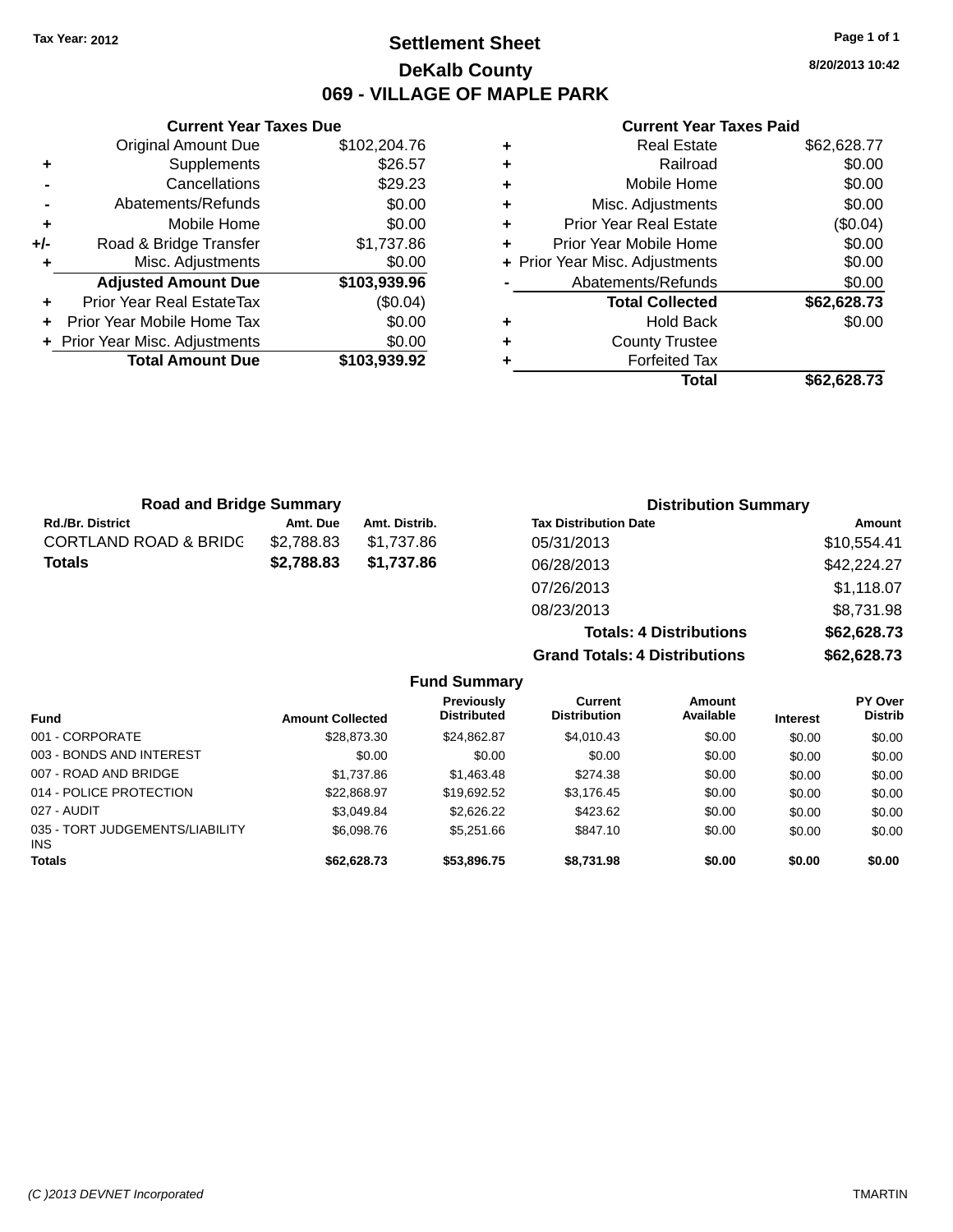# **Settlement Sheet Tax Year: 2012 Page 1 of 1 DeKalb County 070 - MAPLE PARK LIBRARY**

**8/20/2013 10:42**

#### **Current Year Taxes Paid**

|     | <b>Current Year Taxes Due</b>  |             |
|-----|--------------------------------|-------------|
|     | <b>Original Amount Due</b>     | \$10,036.46 |
| ٠   | Supplements                    | \$0.00      |
|     | Cancellations                  | \$0.00      |
|     | Abatements/Refunds             | \$0.00      |
| ٠   | Mobile Home                    | \$0.00      |
| +/- | Road & Bridge Transfer         | \$0.00      |
| ٠   | Misc. Adjustments              | \$0.00      |
|     | <b>Adjusted Amount Due</b>     | \$10,036.46 |
| ÷   | Prior Year Real EstateTax      | \$0.00      |
|     | Prior Year Mobile Home Tax     | \$0.00      |
|     | + Prior Year Misc. Adjustments | \$0.00      |
|     | <b>Total Amount Due</b>        | \$10,036.46 |
|     |                                |             |

|   | Real Estate                    | \$6,051.87 |
|---|--------------------------------|------------|
| ٠ | Railroad                       | \$0.00     |
| ٠ | Mobile Home                    | \$0.00     |
| ٠ | Misc. Adjustments              | \$0.00     |
| ٠ | <b>Prior Year Real Estate</b>  | \$0.00     |
| ÷ | Prior Year Mobile Home         | \$0.00     |
|   | + Prior Year Misc. Adjustments | \$0.00     |
|   | Abatements/Refunds             | \$0.00     |
|   | <b>Total Collected</b>         | \$6,051.87 |
| ٠ | Hold Back                      | \$0.00     |
|   | <b>County Trustee</b>          |            |
| ٠ | <b>Forfeited Tax</b>           |            |
|   | Total                          | \$6,051.87 |
|   |                                |            |

|                         |                                  | <b>Distribution Summary</b>                                         |                                |                 |                                  |  |
|-------------------------|----------------------------------|---------------------------------------------------------------------|--------------------------------|-----------------|----------------------------------|--|
|                         |                                  | <b>Tax Distribution Date</b>                                        |                                |                 | Amount                           |  |
|                         |                                  | 05/31/2013                                                          |                                | \$1,021.85      |                                  |  |
|                         |                                  | 06/28/2013                                                          | \$4,085.46                     |                 |                                  |  |
|                         |                                  | 07/26/2013                                                          |                                |                 | \$108.22                         |  |
|                         |                                  | 08/23/2013                                                          |                                |                 | \$836.34                         |  |
|                         |                                  |                                                                     | <b>Totals: 4 Distributions</b> |                 | \$6,051.87                       |  |
|                         |                                  | <b>Grand Totals: 4 Distributions</b>                                |                                |                 | \$6,051.87                       |  |
|                         | <b>Fund Summary</b>              |                                                                     |                                |                 |                                  |  |
| <b>Amount Collected</b> | Previously<br><b>Distributed</b> | <b>Current</b><br><b>Distribution</b>                               | Amount<br>Available            | <b>Interest</b> | <b>PY Over</b><br><b>Distrib</b> |  |
|                         | $\bigcap_{n=1}^{\infty}$         | $\mathbf{a} \mathbf{a} \mathbf{a} \mathbf{a} \mathbf{a} \mathbf{b}$ | $\sim$ $\sim$                  | $\cdots$        | $\cdots$                         |  |

| <b>Fund</b>     | <b>Amount Collected</b> | .<br><b>Distributed</b> | --------<br><b>Distribution</b> | .<br>Available | <b>Interest</b> | .<br><b>Distrib</b> |
|-----------------|-------------------------|-------------------------|---------------------------------|----------------|-----------------|---------------------|
| 001 - CORPORATE | \$6.051.87              | \$5.215.53              | \$836.34                        | \$0.00         | \$0.00          | \$0.00              |
| <b>Totals</b>   | \$6.051.87              | \$5.215.53              | \$836.34                        | \$0.00         | \$0.00          | \$0.00              |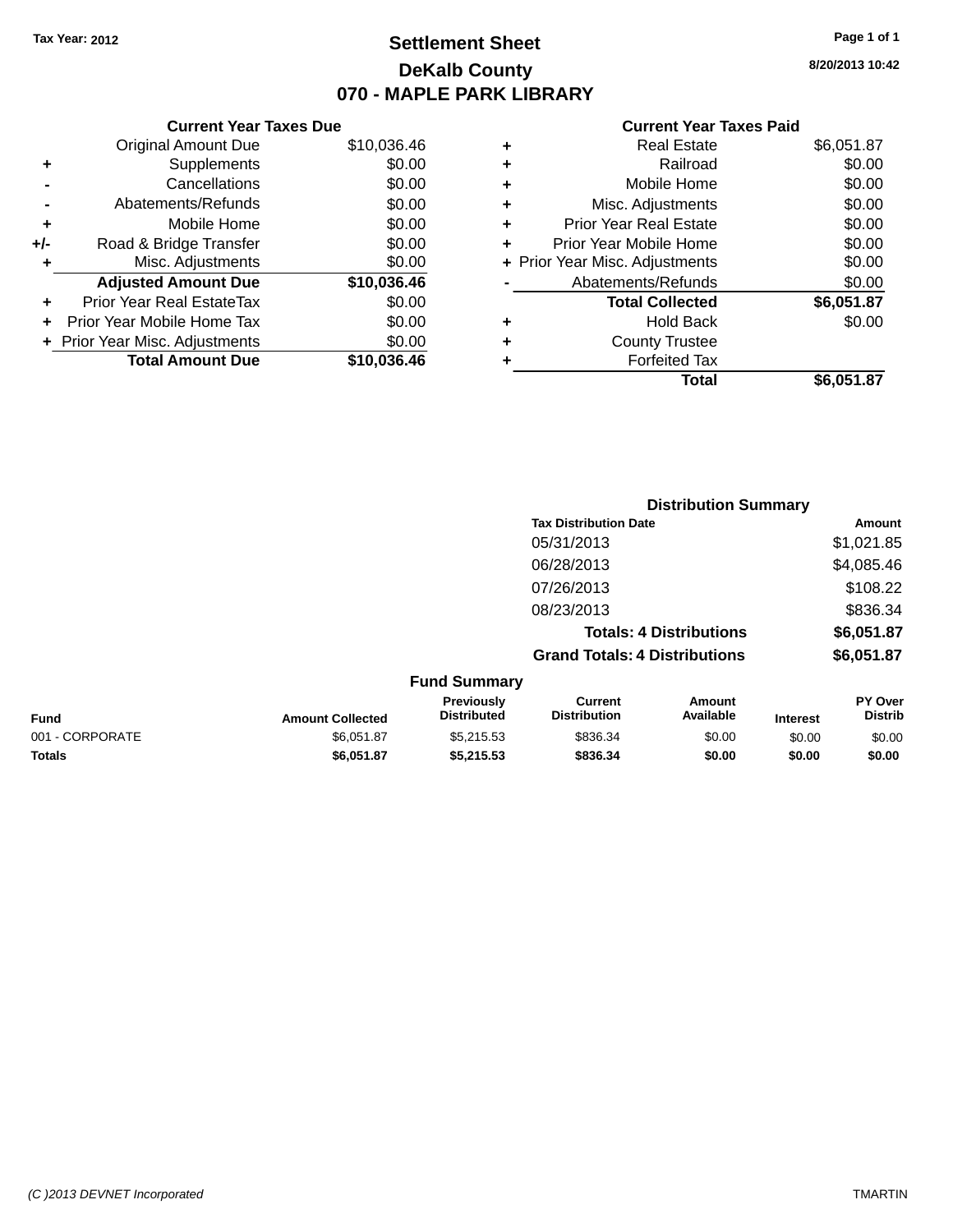**Current Year Taxes Due** Original Amount Due \$1,226,988.1

# **Settlement Sheet Tax Year: 2012 Page 1 of 2 DeKalb County 071 - CITY OF SANDWICH**

**8/20/2013 10:42**

#### **Current Year Taxes Paid**

|                                  |                                |   | Total                         | \$786,963.57                   |
|----------------------------------|--------------------------------|---|-------------------------------|--------------------------------|
| <b>Total Amount Due</b>          | \$1,255,039.57                 |   | <b>Forfeited Tax</b>          |                                |
|                                  | \$0.00                         | ٠ | <b>County Trustee</b>         |                                |
| Prior Year Mobile Home Tax       | \$0.00                         | ٠ | <b>Hold Back</b>              | \$0.00                         |
| <b>Prior Year Real EstateTax</b> | \$1,369.77                     |   | <b>Total Collected</b>        | \$786,963.57                   |
| <b>Adjusted Amount Due</b>       | \$1,253,669.80                 |   | Abatements/Refunds            | \$1.19                         |
| Misc. Adjustments                | \$0.00                         |   |                               | \$0.00                         |
| Road & Bridge Transfer           | \$27,410.44                    |   | Prior Year Mobile Home        | \$0.00                         |
| Mobile Home                      | \$0.00                         | ٠ | <b>Prior Year Real Estate</b> | \$1,369.77                     |
| Abatements/Refunds               | \$1.19                         | ٠ | Misc. Adjustments             | \$0.00                         |
| Cancellations                    | \$9,504.40                     | ٠ | Mobile Home                   | \$0.00                         |
| Supplements                      | \$8,776.82                     | ٠ | Railroad                      | \$1,239.17                     |
| <b>Original Amount Due</b>       | \$1,226,988.13                 | ٠ | <b>Real Estate</b>            | \$784,355.82                   |
|                                  | + Prior Year Misc. Adjustments |   |                               | + Prior Year Misc. Adjustments |

| <b>Road and Bridge Summary</b> |             |               | <b>Distribution Summary</b>  |              |
|--------------------------------|-------------|---------------|------------------------------|--------------|
| <b>Rd./Br. District</b>        | Amt. Due    | Amt. Distrib. | <b>Tax Distribution Date</b> | Amount       |
| SANDWICH ROAD & BRIDG          | \$43,284.87 | \$26,725,89   | 05/31/2013                   | \$164,126.98 |
| SOMONAUK ROAD & BRID(          | \$1,096.24  | \$684.55      | 06/28/2013                   | \$499,386.53 |
| <b>Totals</b>                  | \$44,381.11 | \$27,410.44   | 07/26/2013                   | \$20,073.73  |

**Fund Summary**

08/23/2013 \$103,376.33 **Totals: 4 Distributions \$786,963.57 Grand Totals: 4 Distributions \$786,963.57**

| <b>Fund</b>                                         | <b>Amount Collected</b> | Previously<br><b>Distributed</b> | Current<br><b>Distribution</b> | Amount<br>Available | <b>Interest</b> | PY Over<br><b>Distrib</b> |
|-----------------------------------------------------|-------------------------|----------------------------------|--------------------------------|---------------------|-----------------|---------------------------|
| 001 - CORPORATE                                     | \$262,603.30            | \$228,037.72                     | \$34,565.58                    | \$0.00              | \$0.00          | \$0.00                    |
| 003 - BONDS AND INTEREST                            | \$0.00                  | \$0.00                           | \$0.00                         | \$0.00              | \$0.00          | \$0.00                    |
| $005 - I. M. R. F.$                                 | \$78,668.43             | \$68,313.57                      | \$10,354.86                    | \$0.00              | \$0.00          | \$0.00                    |
| 007 - ROAD AND BRIDGE                               | \$27,410.44             | \$24,011.51                      | \$3,398.93                     | \$0.00              | \$0.00          | \$0.00                    |
| 014 - POLICE PROTECTION                             | \$100,131.14            | \$86,951.21                      | \$13,179.93                    | \$0.00              | \$0.00          | \$0.00                    |
| 015 - POLICE PENSION                                | \$62,685.90             | \$54,434.77                      | \$8,251.13                     | \$0.00              | \$0.00          | \$0.00                    |
| 027 - AUDIT                                         | \$10,371.68             | \$9,006.49                       | \$1,365.19                     | \$0.00              | \$0.00          | \$0.00                    |
| 035 - TORT JUDGMENTS, LIABILITY<br><b>INSURANCE</b> | \$23,581.09             | \$20,477.19                      | \$3,103.90                     | \$0.00              | \$0.00          | \$0.00                    |
| 040 - STREET AND BRIDGE                             | \$278.00                | \$241.40                         | \$36.60                        | \$0.00              | \$0.00          | \$0.00                    |
| 041 - STREET LIGHTING                               | \$40,896.63             | \$35,513.55                      | \$5,383.08                     | \$0.00              | \$0.00          | \$0.00                    |
| 045 - PUBLIC BENEFIT                                | \$0.00                  | \$0.00                           | \$0.00                         | \$0.00              | \$0.00          | \$0.00                    |
| 046 - EMERGENCY SERV & DISASTER<br><b>OPER</b>      | \$1,823.71              | \$1,583.66                       | \$240.05                       | \$0.00              | \$0.00          | \$0.00                    |
| 047 - SOCIAL SECURITY                               | \$70,971.88             | \$61,630.09                      | \$9,341.79                     | \$0.00              | \$0.00          | \$0.00                    |
| 048 - SCHOOL CROSSING GUARDS                        | \$7,001.57              | \$6,079.98                       | \$921.59                       | \$0.00              | \$0.00          | \$0.00                    |
| 060 - UNEMPLOYMENT INSURANCE                        | \$11,377.36             | \$9,879.80                       | \$1,497.56                     | \$0.00              | \$0.00          | \$0.00                    |
| 062 - WORKERS COMPENSATION                          | \$48,265.81             | \$41,912.75                      | \$6,353.06                     | \$0.00              | \$0.00          | \$0.00                    |
| 065 - FORESTRY PROGRAM                              | \$40,896.63             | \$35,513.55                      | \$5,383.08                     | \$0.00              | \$0.00          | \$0.00                    |
| <b>Totals</b>                                       | \$786,963.57            | \$683,587.24                     | \$103,376.33                   | \$0.00              | \$0.00          | \$0.00                    |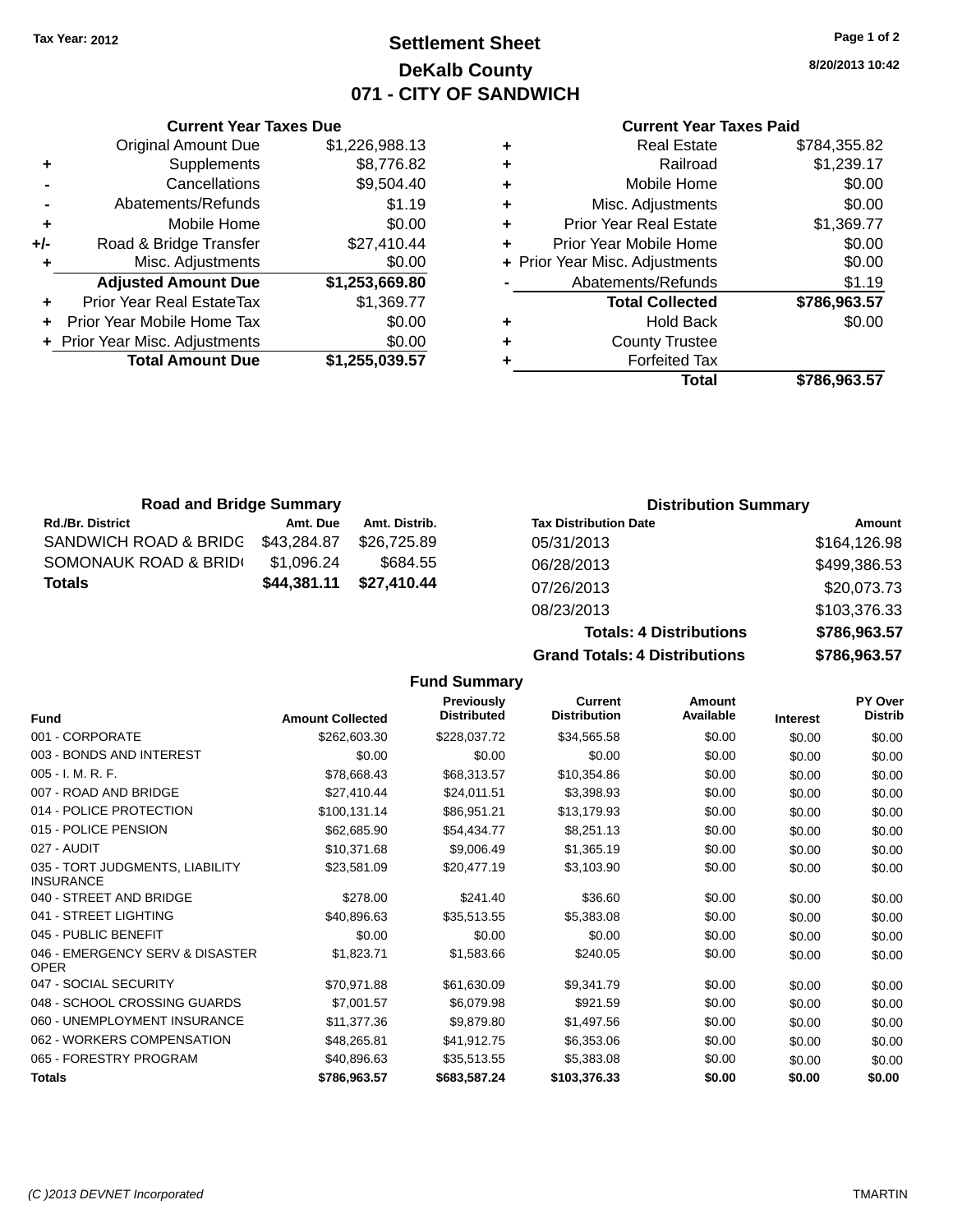# **Settlement Sheet Tax Year: 2012 Page 2 of 2 DeKalb County Abatement Detail**

**8/20/2013 10:42**

**Totals 1 entries \$1.15**

**Year Source Account Type Amount Adjustment Description**<br>2012 RE - Real Estate PTAB Decision **Amount Adjustment Description** \$1.15 19-27-427-021 2011 PTAB REFUND by TBA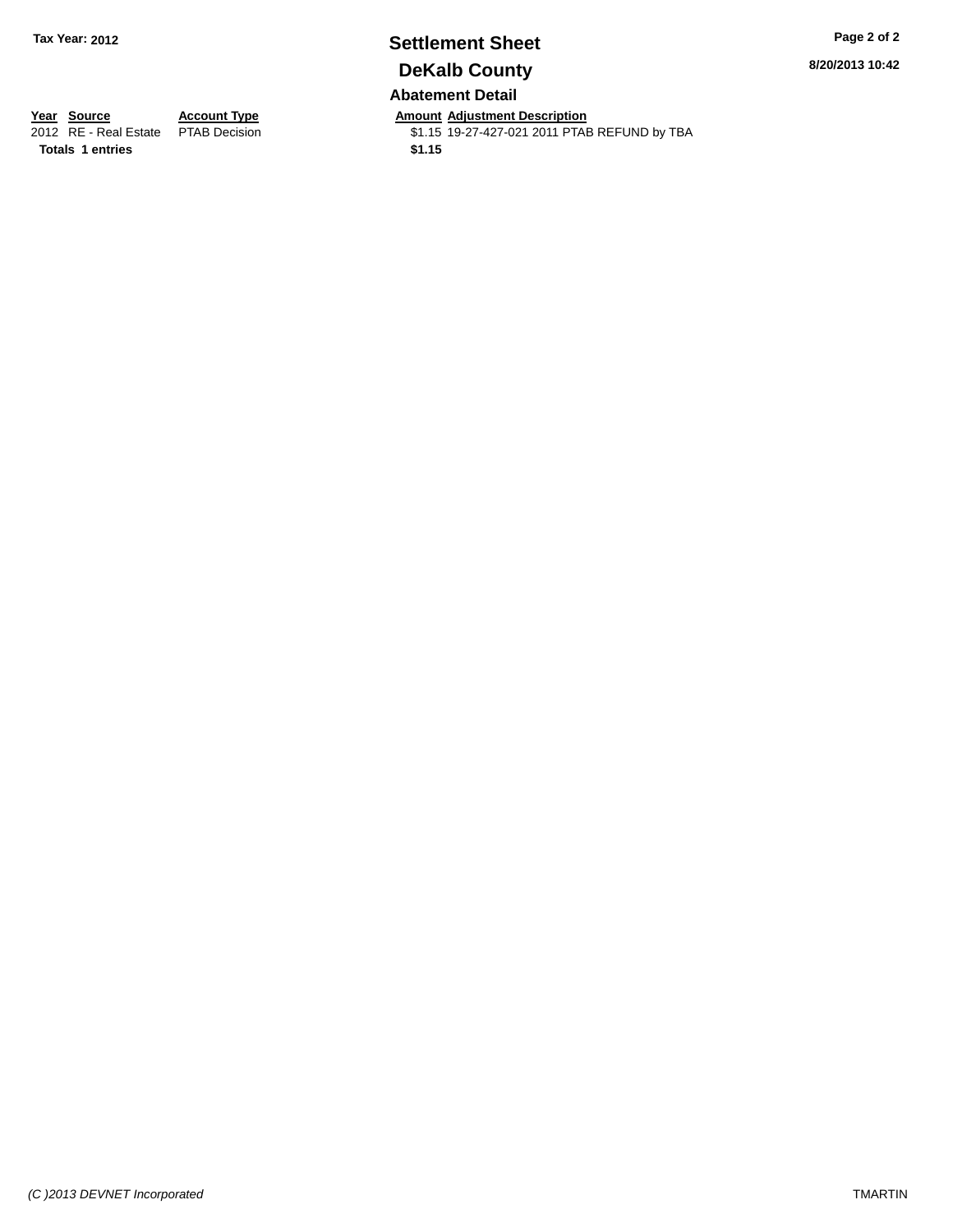# **Settlement Sheet Tax Year: 2012 Page 1 of 1 DeKalb County 072 - VILLAGE OF SHABBONA**

**8/20/2013 10:42**

#### **Current Year Taxes Paid**

|     | <b>Current Year Taxes Due</b>  |             |
|-----|--------------------------------|-------------|
|     | <b>Original Amount Due</b>     | \$92,922.30 |
| ٠   | Supplements                    | \$355.88    |
|     | Cancellations                  | \$462.77    |
|     | Abatements/Refunds             | \$7.25      |
| ٠   | Mobile Home                    | \$0.00      |
| +/- | Road & Bridge Transfer         | \$6,722.86  |
|     | Misc. Adjustments              | \$66.50     |
|     | <b>Adjusted Amount Due</b>     | \$99,597.52 |
|     | Prior Year Real EstateTax      | (\$473.64)  |
|     | Prior Year Mobile Home Tax     | \$0.00      |
|     | + Prior Year Misc. Adjustments | \$0.00      |
|     | <b>Total Amount Due</b>        | \$99,123.88 |
|     |                                |             |

| ٠ | <b>Real Estate</b>             | \$63,625.86 |
|---|--------------------------------|-------------|
| ٠ | Railroad                       | \$850.87    |
| ٠ | Mobile Home                    | \$0.00      |
| ٠ | Misc. Adjustments              | \$66.50     |
| ٠ | <b>Prior Year Real Estate</b>  | (\$473.64)  |
| ٠ | Prior Year Mobile Home         | \$0.00      |
|   | + Prior Year Misc. Adjustments | \$0.00      |
|   | Abatements/Refunds             | \$7.25      |
|   | <b>Total Collected</b>         | \$64,062.34 |
| ٠ | <b>Hold Back</b>               | \$0.00      |
| ٠ | <b>County Trustee</b>          |             |
| ٠ | <b>Forfeited Tax</b>           |             |
|   | Total                          | \$64,062.34 |
|   |                                |             |

| <b>Road and Bridge Summary</b> |             |               | <b>Distribution Summary</b>  |             |  |
|--------------------------------|-------------|---------------|------------------------------|-------------|--|
| <b>Rd./Br. District</b>        | Amt. Due    | Amt. Distrib. | <b>Tax Distribution Date</b> | Amount      |  |
| SHABBONA ROAD & BRIDC          | \$11,334.20 | \$6.722.86    | 05/31/2013                   | \$14,041.18 |  |
| <b>Totals</b>                  | \$11,334.20 | \$6,722.86    | 06/28/2013                   | \$41,108.72 |  |
|                                |             |               | 07/26/2013                   | \$1,723.04  |  |
|                                |             |               | 08/23/2013                   | \$7,189.40  |  |

**Totals: 4 Distributions \$64,062.34 Grand Totals: 4 Distributions \$64,062.34**

|                              |                         | <b>Fund Summary</b>                      |                                       |                     |                 |                                  |
|------------------------------|-------------------------|------------------------------------------|---------------------------------------|---------------------|-----------------|----------------------------------|
| <b>Fund</b>                  | <b>Amount Collected</b> | Previously<br><b>Distributed</b>         | <b>Current</b><br><b>Distribution</b> | Amount<br>Available | <b>Interest</b> | <b>PY Over</b><br><b>Distrib</b> |
| 001 - CORPORATE              | \$30.111.79             | \$26,597.84                              | \$3,513.95                            | \$0.00              | \$0.00          | \$0.00                           |
| 005 - I. M. R. F.            | \$927.07                | \$818.88                                 | \$108.19                              | \$0.00              | \$0.00          | \$0.00                           |
| 007 - ROAD AND BRIDGE        | \$6,722.86              | \$6,224.79                               | \$498.07                              | \$0.00              | \$0.00          | \$0.00                           |
| 014 - POLICE PROTECTION      | \$17.571.17             | \$15,520.67                              | \$2,050.50                            | \$0.00              | \$0.00          | \$0.00                           |
| 047 - SOCIAL SECURITY        | \$6,548.97              | \$5.784.73                               | \$764.24                              | \$0.00              | \$0.00          | \$0.00                           |
| 060 - UNEMPLOYMENT INSURANCE | \$663.01                | \$585.64                                 | \$77.37                               | \$0.00              | \$0.00          | \$0.00                           |
| 062 - WORKERS COMPENSATION   | \$1.517.47              | \$1,340.39                               | \$177.08                              | \$0.00              | \$0.00          | \$0.00                           |
| Totals                       | \$64.062.34             | \$56,872.94                              | \$7,189.40                            | \$0.00              | \$0.00          | \$0.00                           |
|                              |                         | <b>Missellanessen Adhiedriche Detail</b> |                                       |                     |                 |                                  |

#### **Miscellaneous Adjustment Detail**

| Year Source             | <b>Account Type</b>                        |         | <b>Amount Adjustment Description</b> |
|-------------------------|--------------------------------------------|---------|--------------------------------------|
|                         | 2012 RE - Real Estate Paymt In Lieu of Tax |         | \$66.50 SEQUOYA APTS by TBA          |
| <b>Totals 1 entries</b> |                                            | \$66.50 |                                      |

|                         |                                     | <b>Abatement Detail</b> |  |                                              |
|-------------------------|-------------------------------------|-------------------------|--|----------------------------------------------|
|                         | Year Source                         | <b>Account Type</b>     |  | <b>Amount Adiustment Description</b>         |
|                         | 2012 RE - Real Estate               | PTAB Decision           |  | \$0.61 13-15-176-011 PTAB REFUND by TBA      |
|                         | 2012 RE - Real Estate PTAB Decision |                         |  | \$6.30 13-15-327-010 2011 PTAB REFUND by TBA |
| <b>Totals 2 entries</b> |                                     | \$6.91                  |  |                                              |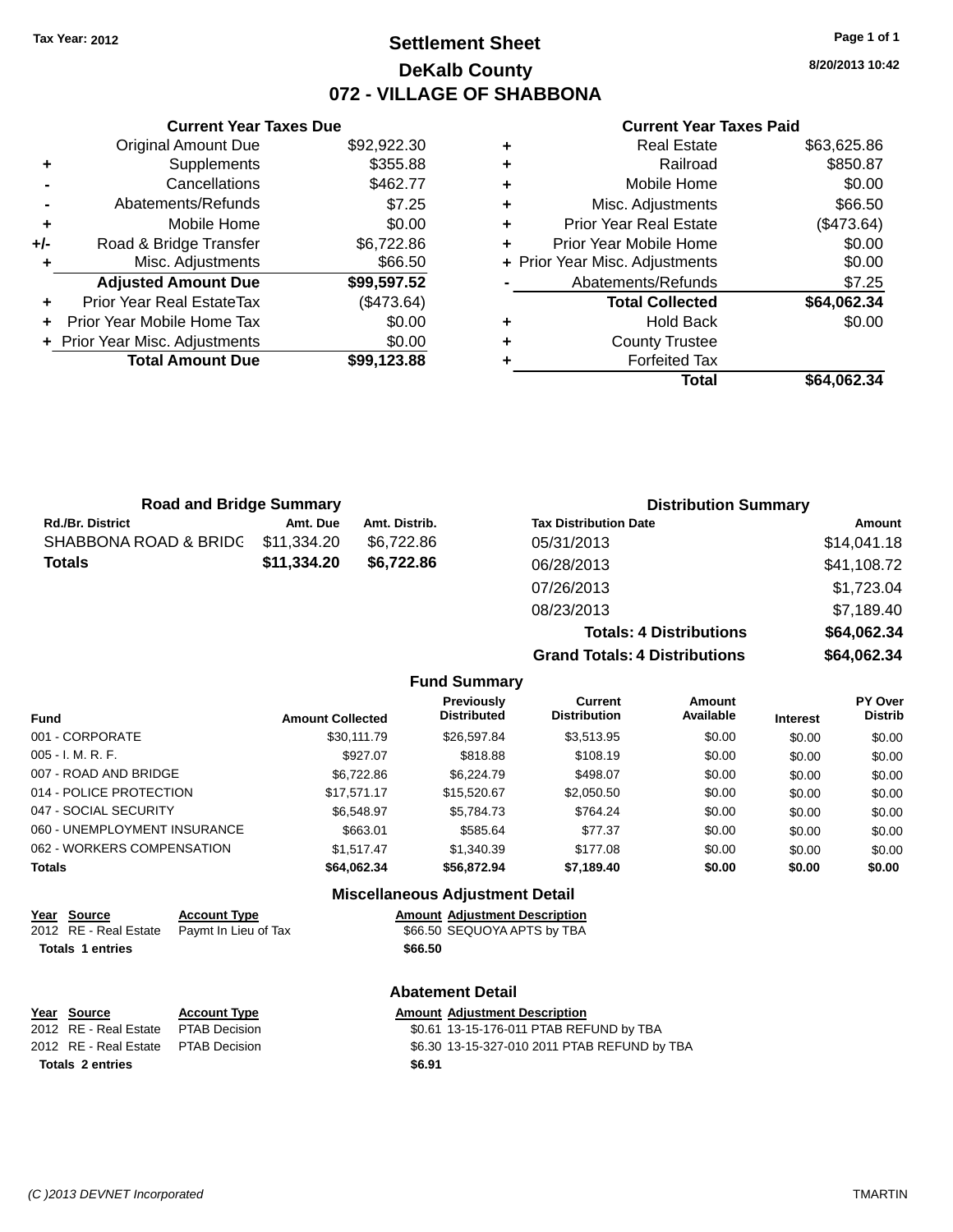# **Settlement Sheet Tax Year: 2012 Page 1 of 1 DeKalb County 073 - FLEWELLIN MEMORIAL LIBRARY**

**8/20/2013 10:42**

## **Current Year Taxes Paid**

| <b>Current</b>            |   | <b>Current Year Taxes Due</b> |                                  |     |  |
|---------------------------|---|-------------------------------|----------------------------------|-----|--|
| Real I                    | ٠ | \$24,961.44                   | Original Amount Due              |     |  |
| Ra                        | ٠ | \$89.56                       | Supplements                      |     |  |
| Mobile                    | ٠ | \$117.73                      | Cancellations                    |     |  |
| Misc. Adjusti             | ٠ | \$1.85                        | Abatements/Refunds               |     |  |
| Prior Year Real E         | ÷ | \$0.00                        | Mobile Home                      | ÷   |  |
| Prior Year Mobile         |   | \$0.00                        | Road & Bridge Transfer           | +/- |  |
| + Prior Year Misc. Adjust |   | \$17.86                       | Misc. Adjustments                |     |  |
| Abatements/Re             |   | \$24,949.28                   | <b>Adjusted Amount Due</b>       |     |  |
| <b>Total Coll</b>         |   | (\$115.05)                    | <b>Prior Year Real EstateTax</b> |     |  |
| Hold                      | ٠ | \$0.00                        | Prior Year Mobile Home Tax       |     |  |
| County Tr                 | ٠ | \$0.00                        | + Prior Year Misc. Adjustments   |     |  |
| Forfeite                  |   | \$24,834.23                   | <b>Total Amount Due</b>          |     |  |
|                           |   |                               |                                  |     |  |

|   | <b>Real Estate</b>             | \$15,298.38 |
|---|--------------------------------|-------------|
| ÷ | Railroad                       | \$203.63    |
|   | Mobile Home                    | \$0.00      |
| ٠ | Misc. Adjustments              | \$17.86     |
| ٠ | <b>Prior Year Real Estate</b>  | (\$115.05)  |
| ÷ | Prior Year Mobile Home         | \$0.00      |
|   | + Prior Year Misc. Adjustments | \$0.00      |
|   | Abatements/Refunds             | \$1.85      |
|   | <b>Total Collected</b>         | \$15,402.97 |
|   | <b>Hold Back</b>               | \$0.00      |
| ٠ | <b>County Trustee</b>          |             |
|   | <b>Forfeited Tax</b>           |             |
|   | Total                          | \$15,402.97 |
|   |                                |             |

|                                      |                                             |                                                                     | <b>Distribution Summary</b>                                            |                     |                 |                           |
|--------------------------------------|---------------------------------------------|---------------------------------------------------------------------|------------------------------------------------------------------------|---------------------|-----------------|---------------------------|
|                                      | <b>Tax Distribution Date</b><br>05/31/2013  |                                                                     |                                                                        |                     |                 | Amount                    |
|                                      |                                             |                                                                     |                                                                        |                     |                 | \$3,482.14                |
|                                      |                                             |                                                                     | 06/28/2013                                                             |                     |                 | \$9,696.81                |
|                                      |                                             |                                                                     | 07/26/2013                                                             |                     | \$426.60        |                           |
|                                      |                                             |                                                                     | 08/23/2013                                                             |                     |                 | \$1,797.42                |
|                                      |                                             |                                                                     | <b>Totals: 4 Distributions</b><br><b>Grand Totals: 4 Distributions</b> |                     |                 | \$15,402.97               |
|                                      |                                             |                                                                     |                                                                        |                     | \$15,402.97     |                           |
|                                      |                                             | <b>Fund Summary</b>                                                 |                                                                        |                     |                 |                           |
| <b>Fund</b>                          | <b>Amount Collected</b>                     | Previously<br><b>Distributed</b>                                    | <b>Current</b><br><b>Distribution</b>                                  | Amount<br>Available | <b>Interest</b> | PY Over<br><b>Distrib</b> |
| 001 - CORPORATE                      | \$15,402.97                                 | \$13,605.55                                                         | \$1,797.42                                                             | \$0.00              | \$0.00          | \$0.00                    |
| <b>Totals</b>                        | \$15,402.97                                 | \$13,605.55                                                         | \$1,797.42                                                             | \$0.00              | \$0.00          | \$0.00                    |
|                                      |                                             | <b>Miscellaneous Adjustment Detail</b>                              |                                                                        |                     |                 |                           |
| Year Source<br>2012 RE - Real Estate | <b>Account Type</b><br>Paymt In Lieu of Tax | <b>Amount Adjustment Description</b><br>\$17.86 SEQUOYA APTS by TBA |                                                                        |                     |                 |                           |
| <b>Totals 1 entries</b>              |                                             | \$17.86                                                             |                                                                        |                     |                 |                           |

**Totals 2 entries \$1.85**

#### **Abatement Detail**

# **<u>Year Source</u> <b>Account Type Amount Adjustment Description**<br>2012 RE - Real Estate PTAB Decision **Amount 1998** 13-15-176-011 PTAB REF \$0.16 13-15-176-011 PTAB REFUND by TBA 2012 RE - Real Estate PTAB Decision \$1.69 13-15-327-010 2011 PTAB REFUND by TBA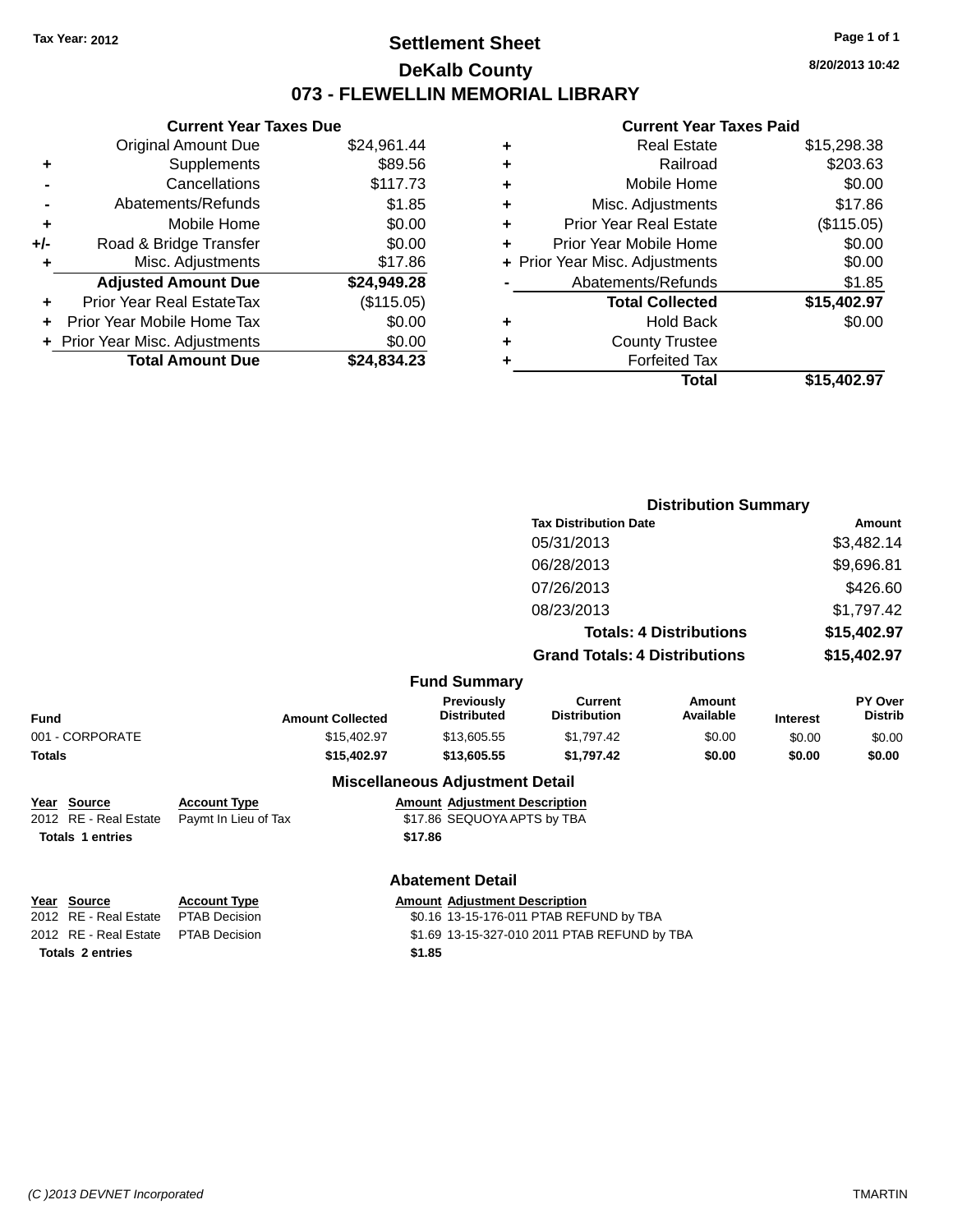### **Settlement Sheet Tax Year: 2012 Page 1 of 1 DeKalb County 074 - VILLAGE OF SOMONAUK**

**Current Year Taxes Due** Original Amount Due \$377,172.98 **+** Supplements \$3,194.44 **-** Cancellations \$3,585.08 **-** Abatements/Refunds \$0.00 **+** Mobile Home \$0.00 **+/-** Road & Bridge Transfer \$33,244.18 **+** Misc. Adjustments \$0.00 **Adjusted Amount Due \$410,026.52 +** Prior Year Real EstateTax \$0.00 **+** Prior Year Mobile Home Tax \$0.00 **+ Prior Year Misc. Adjustments**  $$0.00$ **Total Amount Due \$410,026.52**

#### **Current Year Taxes Paid**

|   | <b>Real Estate</b>             | \$266,359.20 |
|---|--------------------------------|--------------|
| ٠ | Railroad                       | \$1,688.63   |
| ٠ | Mobile Home                    | \$0.00       |
| ٠ | Misc. Adjustments              | \$0.00       |
| ٠ | <b>Prior Year Real Estate</b>  | \$0.00       |
|   | Prior Year Mobile Home         | \$0.00       |
|   | + Prior Year Misc. Adjustments | \$0.00       |
|   | Abatements/Refunds             | \$0.00       |
|   | <b>Total Collected</b>         | \$268,047.83 |
| ٠ | <b>Hold Back</b>               | \$0.00       |
| ٠ | <b>County Trustee</b>          |              |
|   | <b>Forfeited Tax</b>           |              |
|   | Total                          | \$268.047.83 |
|   |                                |              |

| <b>Road and Bridge Summary</b> |             |               | <b>Distribution Summary</b>  |              |  |
|--------------------------------|-------------|---------------|------------------------------|--------------|--|
| Rd./Br. District               | Amt. Due    | Amt. Distrib. | <b>Tax Distribution Date</b> | Amount       |  |
| SOMONAUK ROAD & BRID(          | \$53,320.40 | \$33,244.18   | 05/31/2013                   | \$55,548.88  |  |
| Totals                         | \$53,320.40 | \$33,244.18   | 06/28/2013                   | \$177,394.51 |  |
|                                |             |               | 07/26/2013                   | \$1,267.90   |  |
|                                |             |               | 08/23/2013                   | \$33,836.54  |  |
|                                |             |               | Totale: A Dietributione      | \$26804783   |  |

**Grand Totals:** 

| Totals: 4 Distributions | \$268,047.83 |
|-------------------------|--------------|
| Totals: 4 Distributions | \$268,047.83 |
|                         |              |

| <b>Fund Summary</b>                     |                         |                                         |                                       |                     |                 |                                  |
|-----------------------------------------|-------------------------|-----------------------------------------|---------------------------------------|---------------------|-----------------|----------------------------------|
| Fund                                    | <b>Amount Collected</b> | <b>Previously</b><br><b>Distributed</b> | <b>Current</b><br><b>Distribution</b> | Amount<br>Available | <b>Interest</b> | <b>PY Over</b><br><b>Distrib</b> |
| 001 - CORPORATE                         | \$68,589,22             | \$59.792.97                             | \$8,796.25                            | \$0.00              | \$0.00          | \$0.00                           |
| 003 - BONDS AND INTEREST                | \$84.844.65             | \$73,963.72                             | \$10,880.93                           | \$0.00              | \$0.00          | \$0.00                           |
| 007 - ROAD AND BRIDGE                   | \$33,244.18             | \$29.520.12                             | \$3.724.06                            | \$0.00              | \$0.00          | \$0.00                           |
| 014 - POLICE PROTECTION                 | \$14,744.49             | \$12,853.58                             | \$1,890.91                            | \$0.00              | \$0.00          | \$0.00                           |
| 025 - GARBAGE DISPOSAL                  | \$9,011,06              | \$7,855,43                              | \$1,155.63                            | \$0.00              | \$0.00          | \$0.00                           |
| 027 - AUDIT                             | \$12,015.37             | \$10,474.45                             | \$1.540.92                            | \$0.00              | \$0.00          | \$0.00                           |
| 035 - TORT JUDGEMENTS/LIABILITY<br>INS. | \$23,482.24             | \$20,470.75                             | \$3,011.49                            | \$0.00              | \$0.00          | \$0.00                           |
| 047 - SOCIAL SECURITY                   | \$22,116.62             | \$19,280.27                             | \$2,836.35                            | \$0.00              | \$0.00          | \$0.00                           |
| <b>Totals</b>                           | \$268,047.83            | \$234,211,29                            | \$33,836.54                           | \$0.00              | \$0.00          | \$0.00                           |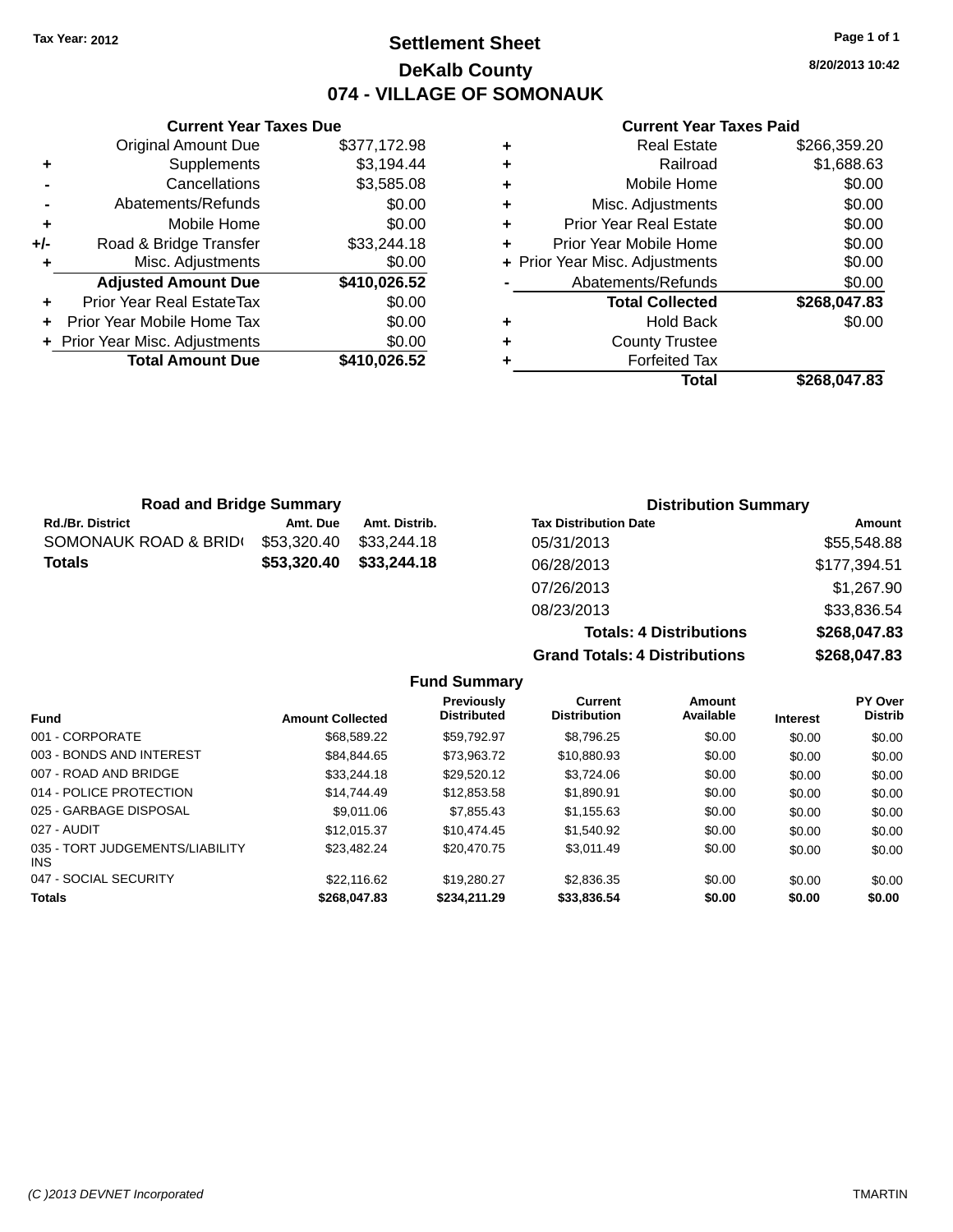### **Settlement Sheet Tax Year: 2012 Page 1 of 1 DeKalb County 075 - SOMONAUK LIBRARY**

**8/20/2013 10:42**

#### **Current Year Taxes Paid**

|     | <b>Current Year Taxes Due</b>  |              |  |  |  |
|-----|--------------------------------|--------------|--|--|--|
|     | <b>Original Amount Due</b>     | \$133,349.86 |  |  |  |
| ٠   | Supplements                    | \$1,217.19   |  |  |  |
|     | Cancellations                  | \$1,350.77   |  |  |  |
|     | Abatements/Refunds             | \$0.00       |  |  |  |
| ٠   | Mobile Home                    | \$0.00       |  |  |  |
| +/- | Road & Bridge Transfer         | \$0.00       |  |  |  |
| ٠   | Misc. Adjustments              | \$0.00       |  |  |  |
|     | <b>Adjusted Amount Due</b>     | \$133,216.28 |  |  |  |
| ٠   | Prior Year Real EstateTax      | \$0.00       |  |  |  |
| ÷   | Prior Year Mobile Home Tax     | \$0.00       |  |  |  |
|     | + Prior Year Misc. Adjustments | \$0.00       |  |  |  |
|     | <b>Total Amount Due</b>        | \$133,216.28 |  |  |  |
|     |                                |              |  |  |  |

|   | <b>Real Estate</b>             | \$81,762.97 |
|---|--------------------------------|-------------|
| ٠ | Railroad                       | \$579.88    |
| ٠ | Mobile Home                    | \$0.00      |
| ٠ | Misc. Adjustments              | \$0.00      |
| ٠ | <b>Prior Year Real Estate</b>  | \$0.00      |
| ٠ | Prior Year Mobile Home         | \$0.00      |
|   | + Prior Year Misc. Adjustments | \$0.00      |
|   | Abatements/Refunds             | \$0.00      |
|   | <b>Total Collected</b>         | \$82,342.85 |
| ٠ | <b>Hold Back</b>               | \$0.00      |
| ٠ | <b>County Trustee</b>          |             |
| ٠ | <b>Forfeited Tax</b>           |             |
|   | Total                          | \$82.342.85 |
|   |                                |             |

### **Distribution Summary Tax Distribution Date Amount** 05/31/2013 \$17,371.63 06/28/2013 \$54,736.21 07/26/2013 \$688.78 08/23/2013 \$9,546.23 **Totals: 4 Distributions \$82,342.85 Grand Totals: 4 Distributions \$82,342.85**

#### **Fund Summary**

| Fund                                          | <b>Amount Collected</b> | Previously<br><b>Distributed</b> | Current<br><b>Distribution</b> | <b>Amount</b><br>Available | <b>Interest</b> | <b>PY Over</b><br><b>Distrib</b> |
|-----------------------------------------------|-------------------------|----------------------------------|--------------------------------|----------------------------|-----------------|----------------------------------|
| 001 - CORPORATE                               | \$35,134.22             | \$31,061.02                      | \$4,073.20                     | \$0.00                     | \$0.00          | \$0.00                           |
| 003 - BONDS AND INTEREST                      | \$33,546.15             | \$29,657.05                      | \$3,889.10                     | \$0.00                     | \$0.00          | \$0.00                           |
| 004 - OPERATIONS & MAINTENANCE                | \$4,684.56              | \$4.141.47                       | \$543.09                       | \$0.00                     | \$0.00          | \$0.00                           |
| $005 - I. M. R. F.$                           | \$2,213.46              | \$1,956.85                       | \$256.61                       | \$0.00                     | \$0.00          | \$0.00                           |
| 027 - AUDIT                                   | \$1.171.17              | \$1,035.39                       | \$135.78                       | \$0.00                     | \$0.00          | \$0.00                           |
| 035 - TORT JUDGEMENTS/LIABILITY<br><b>INS</b> | \$2,330.54              | \$2,060.35                       | \$270.19                       | \$0.00                     | \$0.00          | \$0.00                           |
| 047 - SOCIAL SECURITY                         | \$3.262.75              | \$2,884.49                       | \$378.26                       | \$0.00                     | \$0.00          | \$0.00                           |
| <b>Totals</b>                                 | \$82,342.85             | \$72,796.62                      | \$9,546.23                     | \$0.00                     | \$0.00          | \$0.00                           |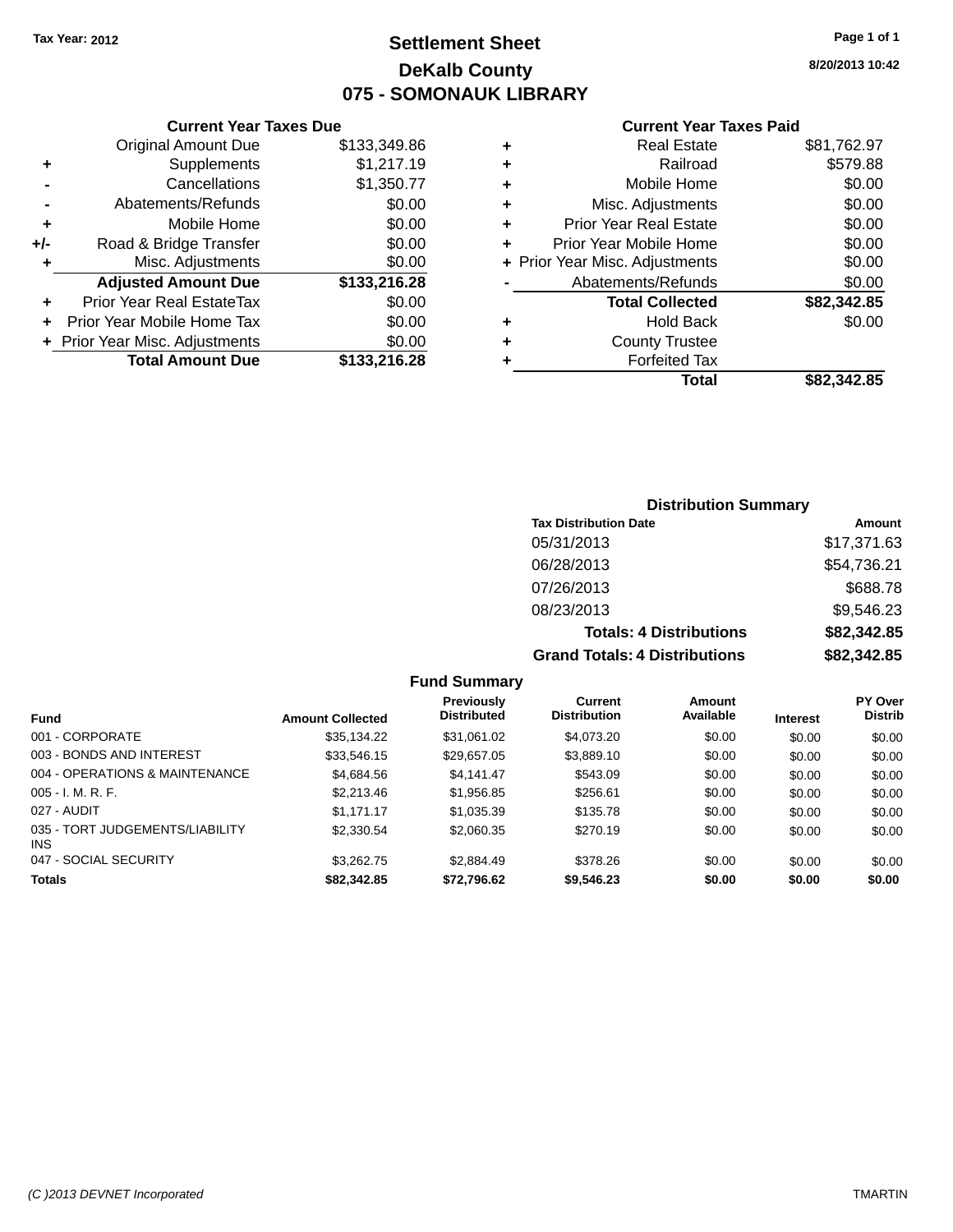### **Settlement Sheet Tax Year: 2012 Page 1 of 2 DeKalb County 076 - CITY OF SYCAMORE**

**8/20/2013 10:42**

#### **Current Year Taxes Paid**

|     | <b>Current Year Taxes Due</b>  |                |                   |
|-----|--------------------------------|----------------|-------------------|
|     | <b>Original Amount Due</b>     | \$2,626,317.34 | ٠                 |
|     | Supplements                    | \$15,376.45    | ٠                 |
|     | Cancellations                  | \$19,724.64    | ٠                 |
|     | Abatements/Refunds             | \$1,902.58     | ٠                 |
|     | Mobile Home                    | \$0.00         | ٠                 |
| +/- | Road & Bridge Transfer         | \$29,055.74    | P                 |
|     | Misc. Adjustments              | \$687.96       | + Prior $\lambda$ |
|     | <b>Adjusted Amount Due</b>     | \$2,649,810.27 |                   |
|     | Prior Year Real EstateTax      | (\$17,104.12)  |                   |
|     | Prior Year Mobile Home Tax     | \$0.00         | ٠                 |
|     | + Prior Year Misc. Adjustments | \$266.01       |                   |
|     | <b>Total Amount Due</b>        | \$2,632,972.16 |                   |
|     |                                |                |                   |

|   | <b>Real Estate</b>             | \$1,650,766.20 |
|---|--------------------------------|----------------|
| ٠ | Railroad                       | \$0.17         |
| ٠ | Mobile Home                    | \$0.00         |
| ٠ | Misc. Adjustments              | \$687.96       |
|   | Prior Year Real Estate         | (\$17,104.12)  |
|   | Prior Year Mobile Home         | \$0.00         |
|   | + Prior Year Misc. Adjustments | \$266.01       |
|   | Abatements/Refunds             | \$1,902.58     |
|   | <b>Total Collected</b>         | \$1,632,713.64 |
| ٠ | Hold Back                      | \$0.00         |
|   | <b>County Trustee</b>          |                |
|   | <b>Forfeited Tax</b>           |                |
|   | <b>Total</b>                   | \$1,632,713.64 |
|   |                                |                |

**Totals: 4 Distributions \$1,632,713.64**

| <b>Road and Bridge Summary</b>   |             |               | <b>Distribution Summary</b>  |                |  |
|----------------------------------|-------------|---------------|------------------------------|----------------|--|
| <b>Rd./Br. District</b>          | Amt. Due    | Amt. Distrib. | <b>Tax Distribution Date</b> | Amount         |  |
| <b>CORTLAND ROAD &amp; BRIDG</b> | \$23,452.88 | \$14.614.77   | 05/31/2013                   | \$245,218.03   |  |
| DEKALB ROAD & BRIDGE             | \$15,088.08 | \$8.806.38    | 06/28/2013                   | \$1,089,852.04 |  |
| SYCAMORE ROAD & BRID(            | \$9,205.97  | \$5.634.59    | 07/26/2013                   | \$44,393.41    |  |
| <b>Totals</b>                    | \$47,746.93 | \$29,055.74   | 08/23/2013                   | \$253,250.16   |  |

#### **Grand Totals: 4 Distributions \$1,632,713.64 Fund Summary**

|                              |                         | vullillu v                       |                                       |                     |                 |                           |
|------------------------------|-------------------------|----------------------------------|---------------------------------------|---------------------|-----------------|---------------------------|
| <b>Fund</b>                  | <b>Amount Collected</b> | Previously<br><b>Distributed</b> | <b>Current</b><br><b>Distribution</b> | Amount<br>Available | <b>Interest</b> | PY Over<br><b>Distrib</b> |
| 001 - CORPORATE              | \$764.696.28            | \$645,867.56                     | \$118,828,72                          | \$0.00              | \$0.00          | \$0.00                    |
| 003 - BONDS AND INTEREST     | \$95,614.88             | \$80,756.96                      | \$14,857.92                           | \$0.00              | \$0.00          | \$0.00                    |
| $005 - I. M. R. F.$          | \$95,366.33             | \$80,547.04                      | \$14,819.29                           | \$0.00              | \$0.00          | \$0.00                    |
| 007 - ROAD AND BRIDGE        | \$29.055.74             | \$25,003.36                      | \$4,052.38                            | \$0.00              | \$0.00          | \$0.00                    |
| 013 - FIREFIGHTER'S PENSION  | \$316,671.12            | \$267,462.53                     | \$49,208.59                           | \$0.00              | \$0.00          | \$0.00                    |
| 015 - POLICE PENSION         | \$208,544,47            | \$176,138,04                     | \$32,406.43                           | \$0.00              | \$0.00          | \$0.00                    |
| 047 - SOCIAL SECURITY        | \$55.659.75             | \$47,010.60                      | \$8,649.15                            | \$0.00              | \$0.00          | \$0.00                    |
| 048 - SCHOOL CROSSING GUARDS | \$12,215,05             | \$10.316.92                      | \$1,898.13                            | \$0.00              | \$0.00          | \$0.00                    |
| 143 - MEDICARE               | \$54,890.02             | \$46,360.47                      | \$8.529.55                            | \$0.00              | \$0.00          | \$0.00                    |
| <b>Totals</b>                | \$1.632.713.64          | \$1,379,463,48                   | \$253,250.16                          | \$0.00              | \$0.00          | \$0.00                    |

#### **Miscellaneous Adjustment Detail**

| Year Source             | <b>Account Type</b>       | <b>Amount Adjustment Description</b>                |
|-------------------------|---------------------------|-----------------------------------------------------|
| 2011 RE - Real Estate   | <b>Back Tax Collected</b> | \$86.14 MERRY OAKS REDEMPTION 06-21-353-001 by TBA  |
| 2011 RE - Real Estate   | <b>Back Tax Collected</b> | \$163.74 MERRY OAKS REDEMPTION 06-21-352-001 by TBA |
| 2011 RE - Real Estate   | <b>Back Tax Collected</b> | \$10.46 MERRY OAKS REDEMPTION 06-20-453-007 by TBA  |
| 2011 RE - Real Estate   | <b>Back Tax Collected</b> | \$5.67 MERRY OAKS REDEMPTION 06-20-451-001 by TBA   |
| 2012 RE - Real Estate   | Paymt In Lieu of Tax      | \$687.96 SYCAMORE UNITS by TBA                      |
| <b>Totals 5 entries</b> |                           | \$953.97                                            |
|                         |                           |                                                     |

#### **Abatement Detail**

| Year Source                         | <b>Account Type</b> | <b>Amount Adjustment Description</b>           |
|-------------------------------------|---------------------|------------------------------------------------|
| 2012 RE - Real Estate               | PTAB Decision       | \$78.29 06-29-427-001 2008 PTAB REFUND by TBA  |
| 2012 RE - Real Estate PTAB Decision |                     | \$108.88 06-29-427-002 2008 PTAB REFUND by TBA |
| 2012 RE - Real Estate PTAB Decision |                     | \$182.22 06-29-427-003 2008 PTAB REFUND by TBA |

*(C )2013 DEVNET Incorporated* TMARTIN

**Year Source Account Type**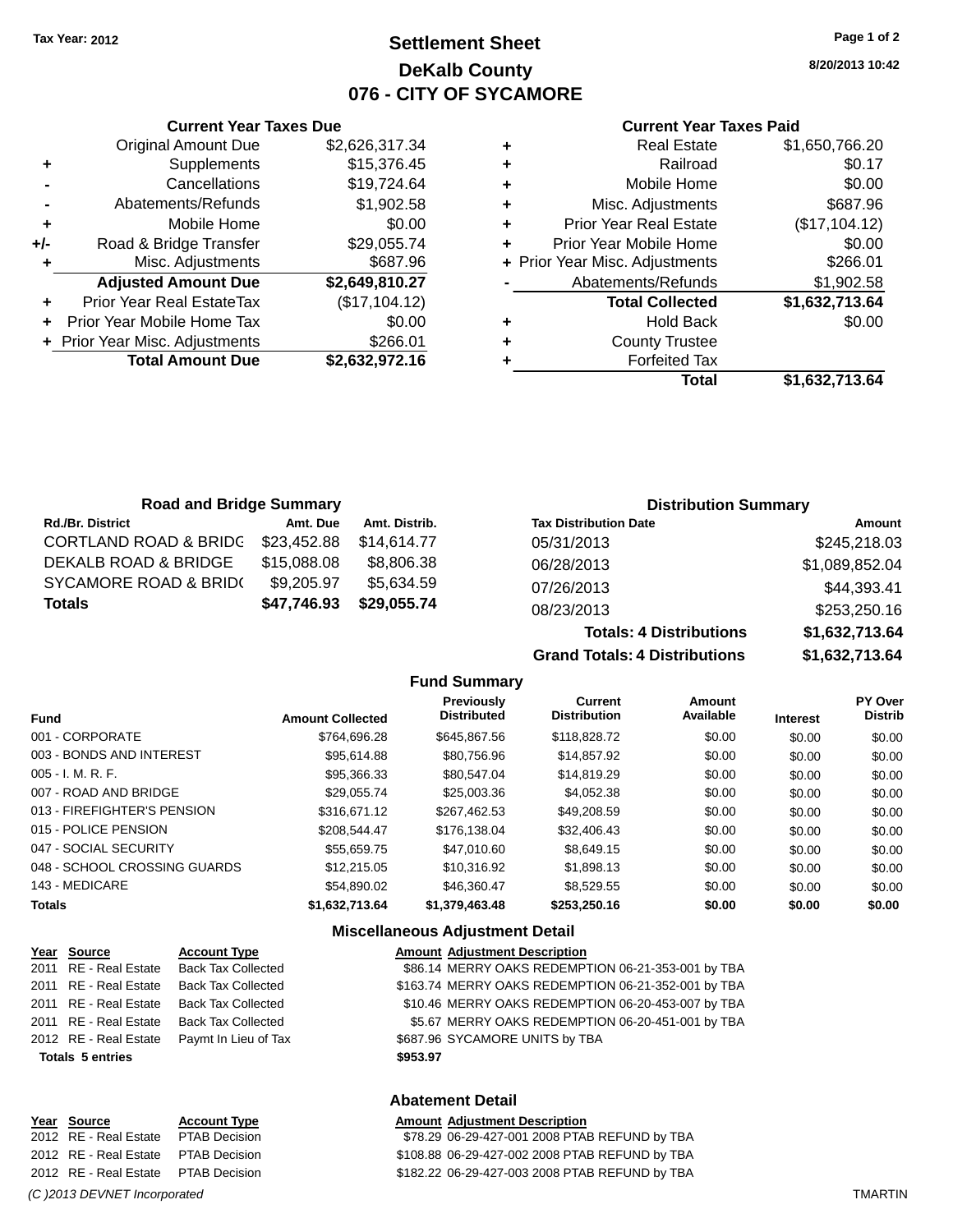| Year Source           | <b>Account Type</b>  | <b>Amount</b> |
|-----------------------|----------------------|---------------|
| 2012 RE - Real Estate | <b>PTAB Decision</b> | \$248.95      |
| 2012 RE - Real Estate | <b>PTAB Decision</b> | \$325.27      |
| 2012 RE - Real Estate | <b>RE</b> Abatement  | \$78.79       |
| 2012 RE - Real Estate | <b>PTAB Decision</b> | \$109.59      |
| 2012 RE - Real Estate | <b>PTAB Decision</b> | \$183.40      |
| 2012 RE - Real Estate | <b>PTAB Decision</b> | \$250.57      |
| 2012 RE - Real Estate | <b>PTAB Decision</b> | \$327.39      |
| 2012 RE - Real Estate | <b>PTAB Decision</b> | \$0.51        |
| Totals 11 entries     |                      | \$1,893.86    |

### **Settlement Sheet Tax Year: 2012 Page 2 of 2 DeKalb County Abatement Detail**

### **Amount Adjustment Description**

\$248.95 06-29-427-004 2008 PTAB REFUND by TBA \$325.27 06-29-477-002 2008 PTAB REFUND by TBA \$78.79 06-29-427-001 2009 PTAB REFUND by TBA \$109.59 06-29-427-002 2009 PTAB REFUND by TBA \$183.40 06-29-427-003 2009 PTAB REFUND by TBA \$250.57 06-29-427-004 2009 PTAB REFUND by TBA \$327.39 06-29-477-002 2009 PTAB REFUND by TBA \$0.51 06-20-453-003 2011 PTAB REFUND by TBA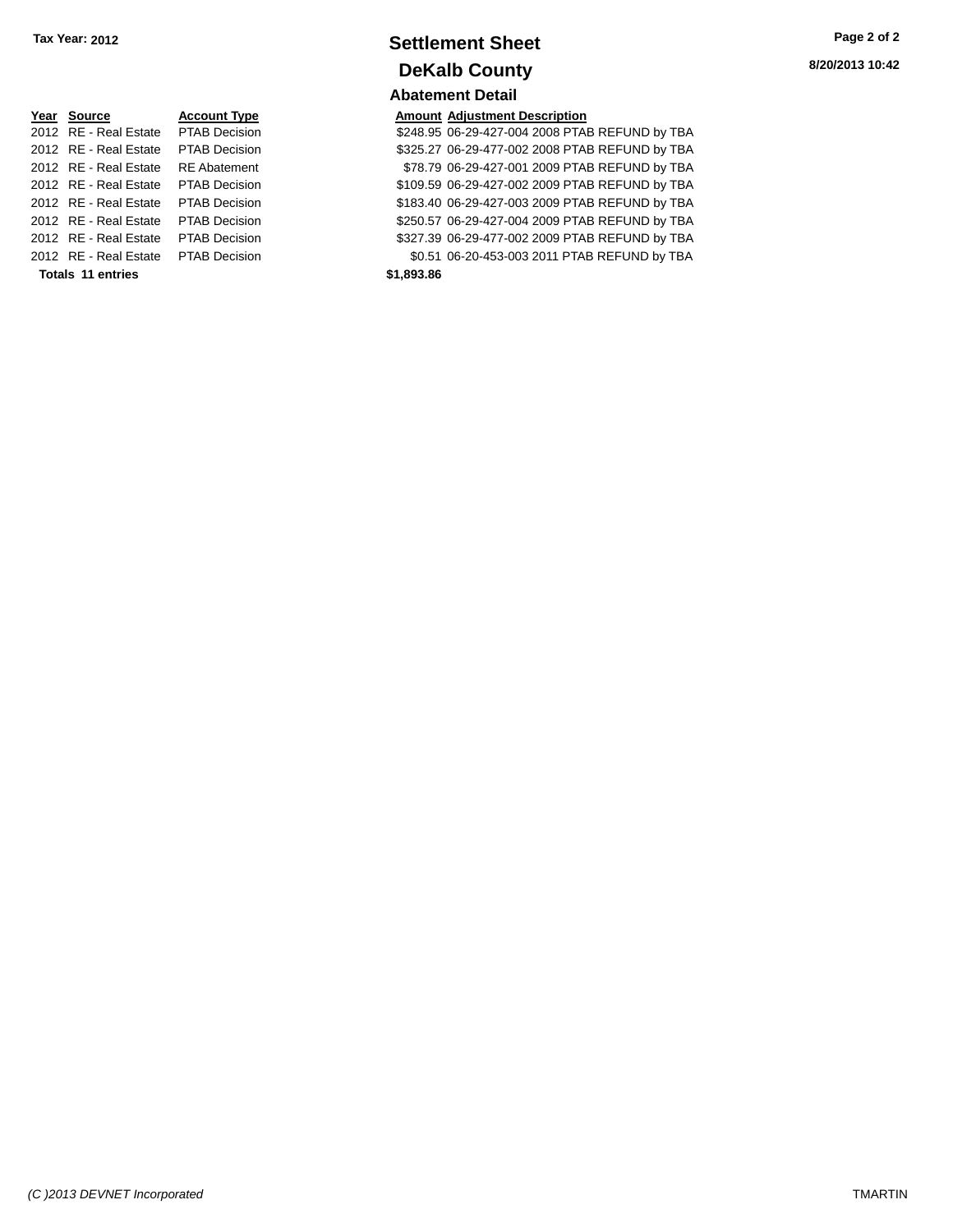### **Settlement Sheet Tax Year: 2012 Page 1 of 2 DeKalb County 077 - SYCAMORE LIBRARY**

**8/20/2013 10:42**

#### **Current Year Taxes Paid**

|   | Total                          | \$576,436.45 |
|---|--------------------------------|--------------|
| ٠ | <b>Forfeited Tax</b>           |              |
| ٠ | <b>County Trustee</b>          |              |
| ٠ | <b>Hold Back</b>               | \$0.00       |
|   | <b>Total Collected</b>         | \$576,436.45 |
|   | Abatements/Refunds             | \$680.30     |
|   | + Prior Year Misc. Adjustments | \$92.71      |
| ٠ | Prior Year Mobile Home         | \$0.00       |
| ٠ | <b>Prior Year Real Estate</b>  | (\$5,414.84) |
| ٠ | Misc. Adjustments              | \$247.13     |
| ٠ | Mobile Home                    | \$0.00       |
| ٠ | Railroad                       | \$0.06       |
| ٠ | <b>Real Estate</b>             | \$582,191.69 |
|   |                                |              |

### Original Amount Due \$943,434.45 **+** Supplements \$4,558.07 **-** Cancellations \$6,777.09 **-** Abatements/Refunds \$680.30 **+** Mobile Home \$0.00 **+/-** Road & Bridge Transfer \$0.00

| ٠ | Misc. Adjustments                | \$247.13     |
|---|----------------------------------|--------------|
|   | <b>Adjusted Amount Due</b>       | \$940,782.26 |
| ÷ | <b>Prior Year Real EstateTax</b> | (\$5,414.84) |
|   | + Prior Year Mobile Home Tax     | \$0.00       |
|   | + Prior Year Misc. Adjustments   | \$92.71      |
|   | <b>Total Amount Due</b>          | \$935,460.13 |

**Current Year Taxes Due**

### **Distribution Summary**

| <b>Tax Distribution Date</b>         | Amount       |
|--------------------------------------|--------------|
| 05/31/2013                           | \$86,383.87  |
| 06/28/2013                           | \$384,826.42 |
| 07/26/2013                           | \$15,708.22  |
| 08/23/2013                           | \$89,517.94  |
| <b>Totals: 4 Distributions</b>       | \$576,436.45 |
| <b>Grand Totals: 4 Distributions</b> | \$576,436.45 |

#### **Fund Summary**

| <b>Fund</b>                              | <b>Amount Collected</b> | <b>Previously</b><br><b>Distributed</b> | Current<br><b>Distribution</b> | Amount<br>Available | <b>Interest</b> | <b>PY Over</b><br><b>Distrib</b> |
|------------------------------------------|-------------------------|-----------------------------------------|--------------------------------|---------------------|-----------------|----------------------------------|
| 005 - I. M. R. F.                        | \$0.00                  | \$0.00                                  | \$0.00                         | \$0.00              | \$0.00          | \$0.00                           |
| 016 - LIBRARY (township, municipalities) | \$576.436.45            | \$486.918.51                            | \$89.517.94                    | \$0.00              | \$0.00          | \$0.00                           |
| 027 - AUDIT                              | \$0.00                  | \$0.00                                  | \$0.00                         | \$0.00              | \$0.00          | \$0.00                           |
| 047 - SOCIAL SECURITY                    | \$0.00                  | \$0.00                                  | \$0.00                         | \$0.00              | \$0.00          | \$0.00                           |
| <b>Totals</b>                            | \$576,436.45            | \$486,918.51                            | \$89,517.94                    | \$0.00              | \$0.00          | \$0.00                           |

#### **Miscellaneous Adjustment Detail**

| Year Source             | <b>Account Type</b>       |          | <b>Amount Adjustment Description</b>               |
|-------------------------|---------------------------|----------|----------------------------------------------------|
| 2011 RE - Real Estate   | <b>Back Tax Collected</b> |          | \$30.02 MERRY OAKS REDEMPTION 06-21-353-001 by TBA |
| 2011 RE - Real Estate   | <b>Back Tax Collected</b> |          | \$57.07 MERRY OAKS REDEMPTION 06-21-352-001 by TBA |
| 2011 RE - Real Estate   | <b>Back Tax Collected</b> |          | \$3.65 MERRY OAKS REDEMPTION 06-20-453-007 by TBA  |
| 2011 RE - Real Estate   | <b>Back Tax Collected</b> |          | \$1.97 MERRY OAKS REDEMPTION 06-20-451-001 by TBA  |
| 2012 RE - Real Estate   | Paymt In Lieu of Tax      |          | \$247.13 SYCAMORE UNITS by TBA                     |
| <b>Totals 5 entries</b> |                           | \$339.84 |                                                    |
|                         |                           |          |                                                    |
|                         |                           |          |                                                    |

#### **Abatement Detail**

**Amount Adjustment Description** 

| Year Source           | <b>Account Type</b>  |
|-----------------------|----------------------|
| 2012 RE - Real Estate | <b>PTAB Decision</b> |
| 2012 RE - Real Estate | <b>PTAB Decision</b> |
| 2012 RE - Real Estate | <b>PTAB Decision</b> |
| 2012 RE - Real Estate | <b>PTAB Decision</b> |
| 2012 RE - Real Estate | <b>PTAB Decision</b> |
| 2012 RE - Real Estate | <b>RE</b> Abatement  |
| 2012 RE - Real Estate | <b>PTAB Decision</b> |
| 2012 RF - Real Estate | <b>PTAB Decision</b> |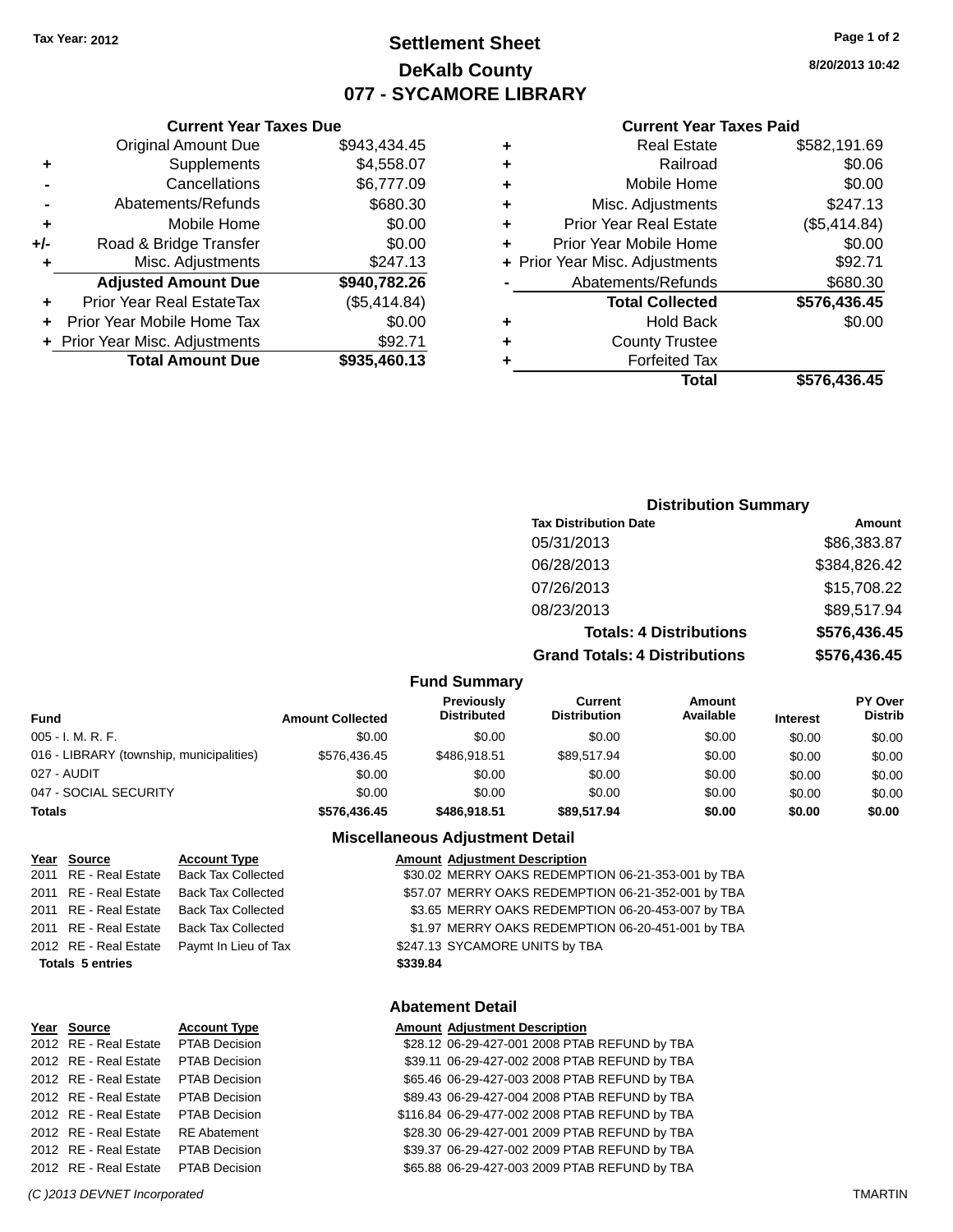## **Settlement Sheet Tax Year: 2012 Page 2 of 2 DeKalb County**

### **Abatement Detail**

**<u>Year Source</u> <b>Account Type Amount Adjustment Description**<br>2012 RE - Real Estate PTAB Decision **Amount 100-29-427-004 2009 PTA** 

\$90.01 06-29-427-004 2009 PTAB REFUND by TBA 2012 RE - Real Estate PTAB Decision \$117.60 06-29-477-002 2009 PTAB REFUND by TBA 2012 RE - Real Estate PTAB Decision \$0.18 06-20-453-003 2011 PTAB REFUND by TBA

**Totals 11 entries \$680.30**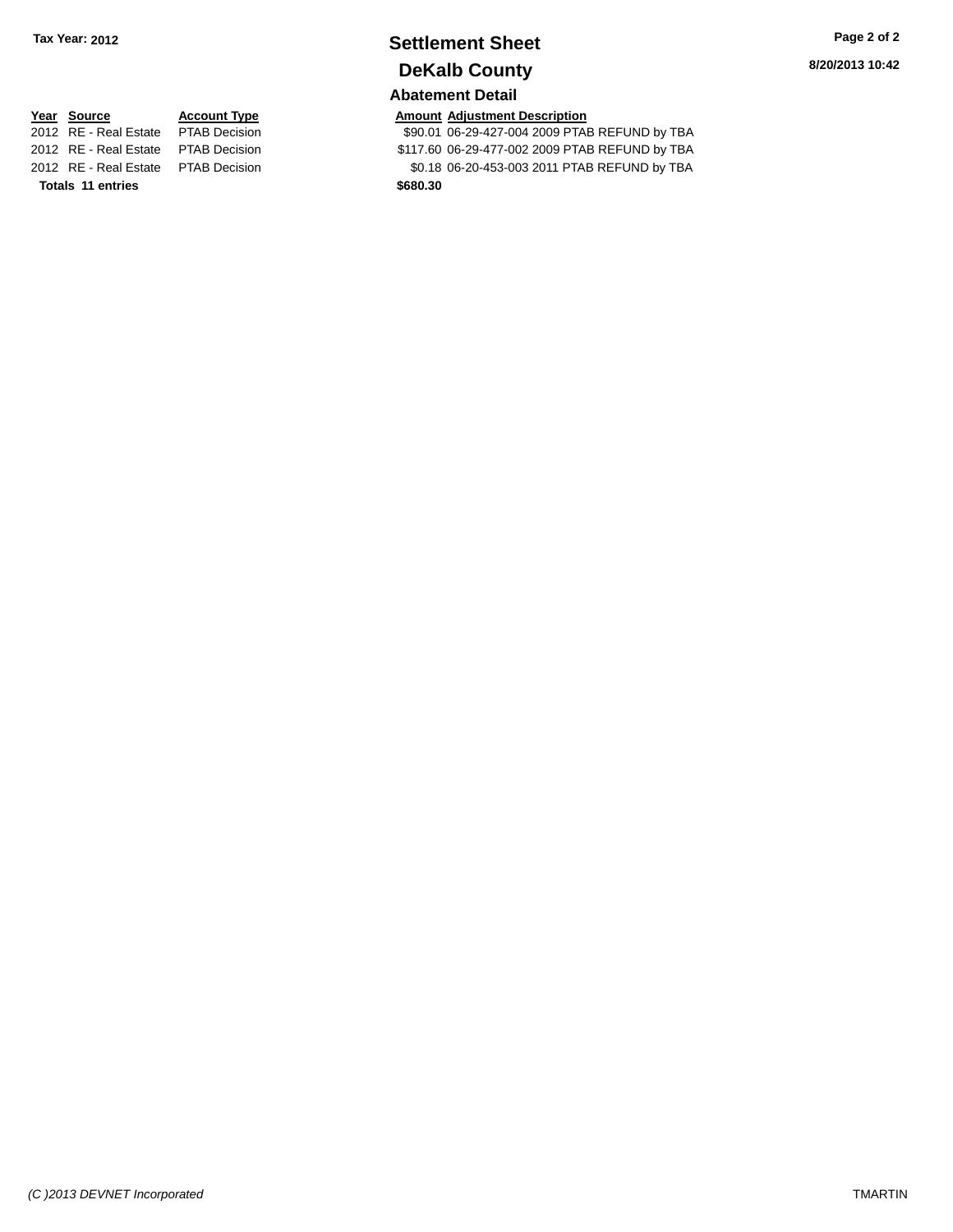### **Settlement Sheet Tax Year: 2012 Page 1 of 1 DeKalb County 078 - VILLAGE OF WATERMAN**

**8/20/2013 10:42**

#### **Current Year Taxes Paid**

|     | <b>Original Amount Due</b>     | \$168,914.87 |
|-----|--------------------------------|--------------|
| ٠   | Supplements                    | \$732.69     |
|     | Cancellations                  | \$837.93     |
|     | Abatements/Refunds             | \$0.00       |
| ٠   | Mobile Home                    | \$0.00       |
| +/- | Road & Bridge Transfer         | \$20,145.05  |
|     | Misc. Adjustments              | \$0.00       |
|     | <b>Adjusted Amount Due</b>     | \$188,954.68 |
| ÷   | Prior Year Real EstateTax      | \$0.00       |
|     | Prior Year Mobile Home Tax     | \$0.00       |
|     | + Prior Year Misc. Adjustments | \$0.00       |
|     | <b>Total Amount Due</b>        | \$188,954.68 |
|     |                                |              |

**Current Year Taxes Due**

| ٠ | <b>Forfeited Tax</b><br>Total  | \$119,583.08 |
|---|--------------------------------|--------------|
| ٠ | <b>County Trustee</b>          |              |
|   |                                |              |
| ٠ | <b>Hold Back</b>               | \$0.00       |
|   | <b>Total Collected</b>         | \$119,583.08 |
|   | Abatements/Refunds             | \$0.00       |
|   | + Prior Year Misc. Adjustments | \$0.00       |
| ٠ | Prior Year Mobile Home         | \$0.00       |
| ٠ | <b>Prior Year Real Estate</b>  | \$0.00       |
| ٠ | Misc. Adjustments              | \$0.00       |
| ٠ | Mobile Home                    | \$0.00       |
| ÷ | Railroad                       | \$628.67     |
| ٠ | <b>Real Estate</b>             | \$118,954.41 |

| <b>Road and Bridge Summary</b>   |             |               | <b>Distribution Summary</b>  |             |
|----------------------------------|-------------|---------------|------------------------------|-------------|
| <b>Rd./Br. District</b>          | Amt. Due    | Amt. Distrib. | <b>Tax Distribution Date</b> | Amount      |
| <b>CLINTON ROAD &amp; BRIDGE</b> | \$34,284.97 | \$20.145.05   | 05/31/2013                   | \$32,568.47 |
| <b>Totals</b>                    | \$34,284.97 | \$20,145.05   | 06/28/2013                   | \$73,233.19 |
|                                  |             |               | 07/26/2013                   | \$2,472.48  |
|                                  |             |               | 08/23/2013                   | \$11,308.94 |

047 - SOCIAL SECURITY \$1,622.03 \$1,462.31 \$1,59.72 \$0.00 \$0.00 \$0.00 073 - CHLORINATION OF SEWAGE \$240.44 \$216.76 \$23.68 \$0.00 \$0.00 \$0.00 \$0.00 **Totals \$119,583.08 \$108,274.14 \$11,308.94 \$0.00 \$0.00 \$0.00**

**Totals: 4 Distributions \$119,583.08 Grand Totals: 4 Distributions \$119,583.08 Fund Summary Fund Interest Amount Collected Distributed PY Over Distrib Amount Available Current Distribution Previously** 001 - CORPORATE \$55,158.87 \$49,727.50 \$5,431.37 \$0.00 \$0.00 \$0.00 007 - ROAD AND BRIDGE 60.00 \$20,145.05 \$18,627.56 \$1,517.49 \$0.00 \$0.00 \$0.00 \$0.00 014 - POLICE PROTECTION \$16,355.08 \$14,744.63 \$1,610.45 \$0.00 \$0.00 \$0.00 \$0.00 027 - AUDIT \$8,331.42 \$7,511.04 \$820.38 \$0.00 \$0.00 \$0.00

\$17,730.19 \$15,984.34 \$1,745.85 \$0.00 \$0.00 \$0.00 \$0.00

035 - TORT JUDGEMENTS/LIABILITY

INS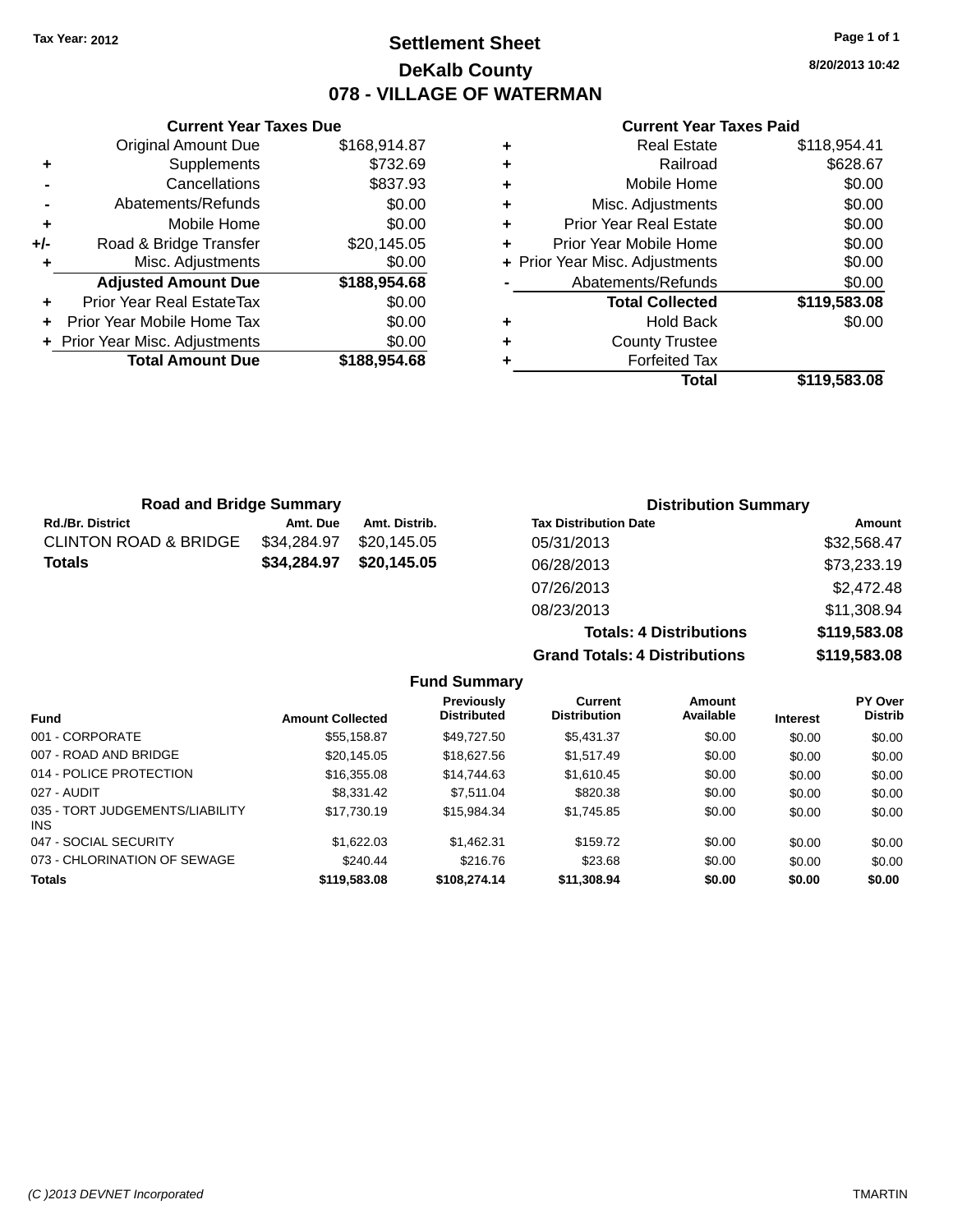### **Settlement Sheet Tax Year: 2012 Page 1 of 1 DeKalb County 079 - HINCKLEY SPEC SERV #1**

**8/20/2013 10:42**

#### **Current Year Taxes Paid**

|     | <b>Current Year Taxes Due</b>  |          |
|-----|--------------------------------|----------|
|     | <b>Original Amount Due</b>     | \$832.13 |
| ٠   | Supplements                    | \$0.00   |
|     | Cancellations                  | \$0.00   |
|     | Abatements/Refunds             | \$0.00   |
| ٠   | Mobile Home                    | \$0.00   |
| +/- | Road & Bridge Transfer         | \$0.00   |
| ٠   | Misc. Adjustments              | \$0.00   |
|     | <b>Adjusted Amount Due</b>     | \$832.13 |
| ٠   | Prior Year Real EstateTax      | \$0.00   |
| ÷   | Prior Year Mobile Home Tax     | \$0.00   |
|     | + Prior Year Misc. Adjustments | \$0.00   |
|     | <b>Total Amount Due</b>        | \$832.13 |

| ٠ | Real Estate                    | \$495.74 |
|---|--------------------------------|----------|
| ٠ | Railroad                       | \$0.00   |
| ٠ | Mobile Home                    | \$0.00   |
| ٠ | Misc. Adjustments              | \$0.00   |
| ٠ | <b>Prior Year Real Estate</b>  | \$0.00   |
| ٠ | Prior Year Mobile Home         | \$0.00   |
|   | + Prior Year Misc. Adjustments | \$0.00   |
|   | Abatements/Refunds             | \$0.00   |
|   | <b>Total Collected</b>         | \$495.74 |
| ٠ | Hold Back                      | \$0.00   |
|   | <b>County Trustee</b>          |          |
| ٠ | <b>Forfeited Tax</b>           |          |
|   | Total                          | \$495.74 |
|   |                                |          |

|                            |                         |                                  |                                       | <b>Distribution Summary</b>    |                 |                                  |
|----------------------------|-------------------------|----------------------------------|---------------------------------------|--------------------------------|-----------------|----------------------------------|
|                            |                         |                                  | <b>Tax Distribution Date</b>          |                                |                 | Amount                           |
|                            |                         |                                  | 05/31/2013                            |                                |                 | \$12.32                          |
|                            |                         |                                  | 06/28/2013                            |                                |                 | \$417.15                         |
|                            |                         |                                  | 08/23/2013                            |                                |                 | \$66.27                          |
|                            |                         |                                  |                                       | <b>Totals: 3 Distributions</b> |                 | \$495.74                         |
|                            |                         |                                  | <b>Grand Totals: 3 Distributions</b>  |                                |                 | \$495.74                         |
|                            |                         | <b>Fund Summary</b>              |                                       |                                |                 |                                  |
| <b>Fund</b>                | <b>Amount Collected</b> | Previously<br><b>Distributed</b> | <b>Current</b><br><b>Distribution</b> | Amount<br>Available            | <b>Interest</b> | <b>PY Over</b><br><b>Distrib</b> |
| 023 - SPECIAL SERVICE AREA | \$495.74                | \$429.47                         | \$66.27                               | \$0.00                         | \$0.00          | \$0.00                           |
| <b>Totals</b>              | \$495.74                | \$429.47                         | \$66.27                               | \$0.00                         | \$0.00          | \$0.00                           |
|                            |                         |                                  |                                       |                                |                 |                                  |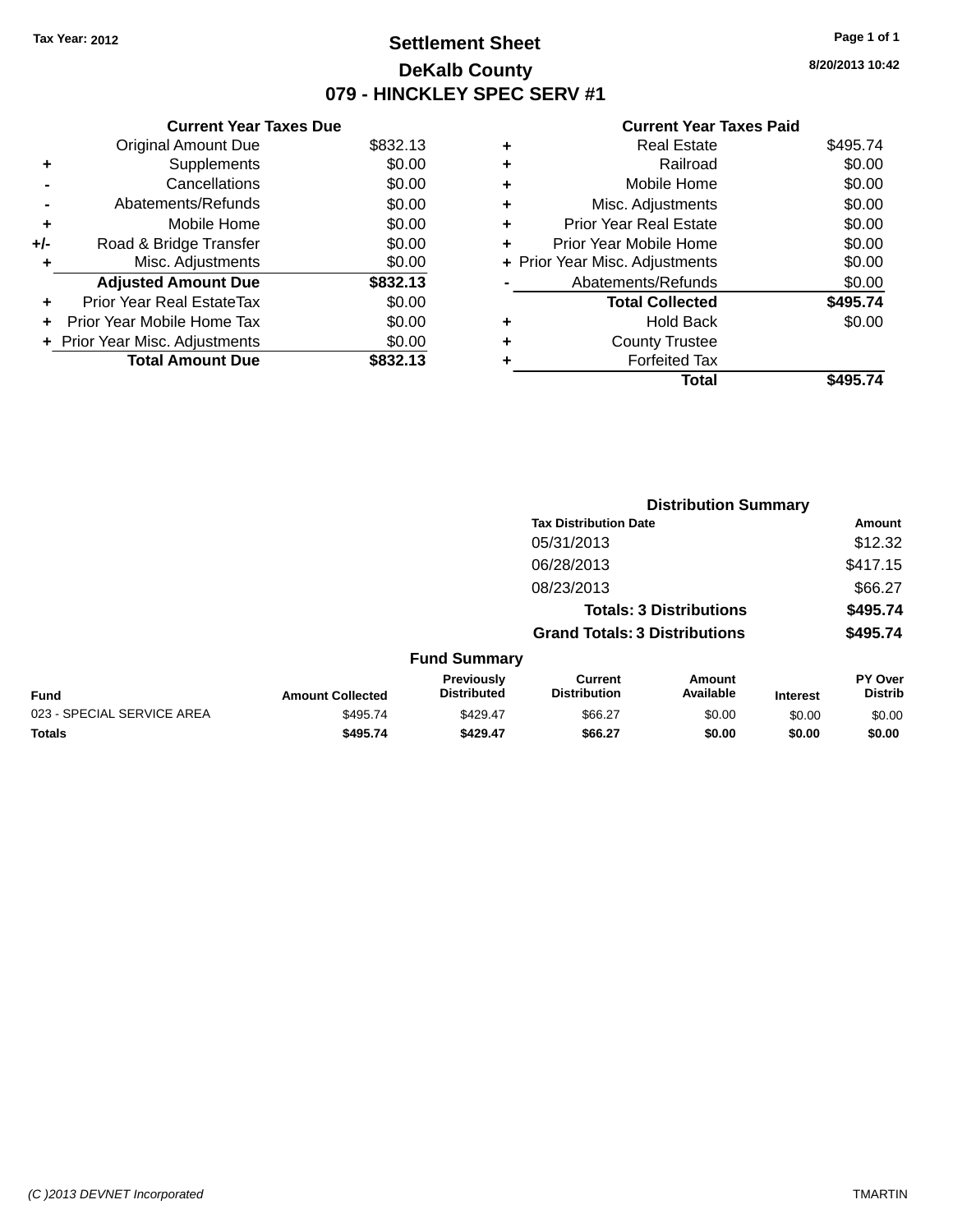### **Settlement Sheet Tax Year: 2012 Page 1 of 1 DeKalb County 080 - HINCKLEY SPEC SERV #2**

**8/20/2013 10:42**

| <b>Current Year Taxes Paid</b> |  |  |  |
|--------------------------------|--|--|--|
|--------------------------------|--|--|--|

|     | <b>Current Year Taxes Due</b>  |        |  |  |  |
|-----|--------------------------------|--------|--|--|--|
|     | <b>Original Amount Due</b>     | \$0.00 |  |  |  |
| ٠   | Supplements                    | \$0.00 |  |  |  |
|     | Cancellations                  | \$0.00 |  |  |  |
|     | Abatements/Refunds             | \$0.00 |  |  |  |
| ÷   | Mobile Home                    | \$0.00 |  |  |  |
| +/- | Road & Bridge Transfer         | \$0.00 |  |  |  |
| ٠   | Misc. Adjustments              | \$0.00 |  |  |  |
|     | <b>Adjusted Amount Due</b>     | \$0.00 |  |  |  |
| ÷   | Prior Year Real EstateTax      | \$0.00 |  |  |  |
| ÷   | Prior Year Mobile Home Tax     | \$0.00 |  |  |  |
|     | + Prior Year Misc. Adjustments | \$0.00 |  |  |  |
|     | <b>Total Amount Due</b>        | \$0.00 |  |  |  |
|     |                                |        |  |  |  |

|   | <b>Real Estate</b>             | \$0.00 |
|---|--------------------------------|--------|
|   | Railroad                       | \$0.00 |
|   | Mobile Home                    | \$0.00 |
| ٠ | Misc. Adjustments              | \$0.00 |
| ٠ | Prior Year Real Estate         | \$0.00 |
| ÷ | Prior Year Mobile Home         | \$0.00 |
|   | + Prior Year Misc. Adjustments | \$0.00 |
|   | Abatements/Refunds             | \$0.00 |
|   | <b>Total Collected</b>         | \$0.00 |
|   | <b>Hold Back</b>               | \$0.00 |
|   | <b>County Trustee</b>          |        |
|   | <b>Forfeited Tax</b>           |        |
|   | Total                          |        |

| <b>Fund Summary</b>        |                         |                                         |                                |                     |                 |                                  |
|----------------------------|-------------------------|-----------------------------------------|--------------------------------|---------------------|-----------------|----------------------------------|
| <b>Fund</b>                | <b>Amount Collected</b> | <b>Previously</b><br><b>Distributed</b> | Current<br><b>Distribution</b> | Amount<br>Available | <b>Interest</b> | <b>PY Over</b><br><b>Distrib</b> |
| 023 - SPECIAL SERVICE AREA | \$0.00                  | \$0.00                                  | \$0.00                         | \$0.00              | \$0.00          | \$0.00                           |
| <b>Totals</b>              | \$0.00                  | \$0.00                                  | \$0.00                         | \$0.00              | \$0.00          | \$0.00                           |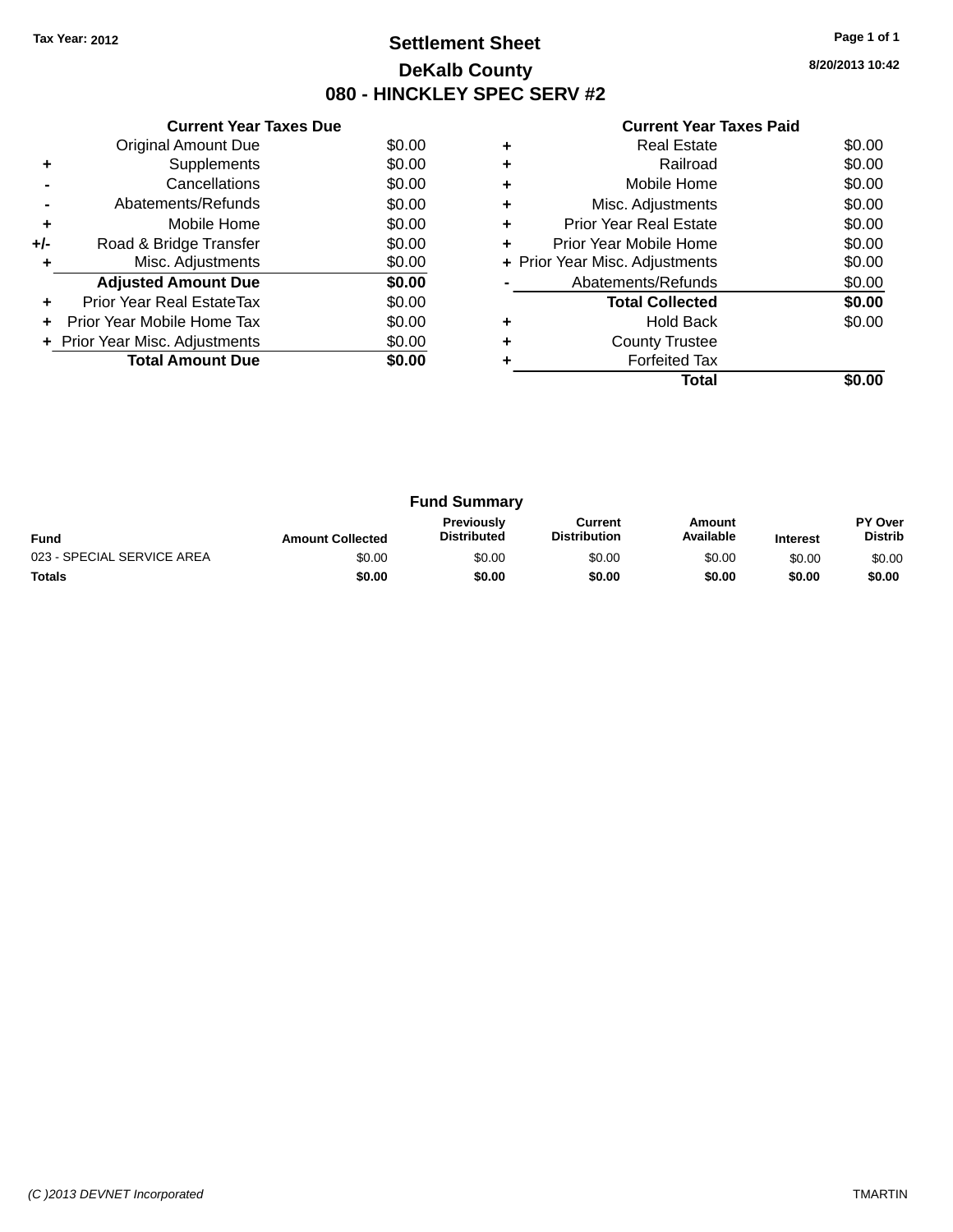### **Settlement Sheet Tax Year: 2012 Page 1 of 1 DeKalb County 081 - MAPLE PARK SSA#1**

**8/20/2013 10:42**

|     | <b>Current Year Taxes Due</b>  |        |  |  |  |
|-----|--------------------------------|--------|--|--|--|
|     | <b>Original Amount Due</b>     | \$0.00 |  |  |  |
| ٠   | Supplements                    | \$0.00 |  |  |  |
|     | Cancellations                  | \$0.00 |  |  |  |
|     | Abatements/Refunds             | \$0.00 |  |  |  |
| ٠   | Mobile Home                    | \$0.00 |  |  |  |
| +/- | Road & Bridge Transfer         | \$0.00 |  |  |  |
|     | Misc. Adjustments              | \$0.00 |  |  |  |
|     | <b>Adjusted Amount Due</b>     | \$0.00 |  |  |  |
|     | Prior Year Real EstateTax      | \$0.00 |  |  |  |
|     | Prior Year Mobile Home Tax     | \$0.00 |  |  |  |
|     | + Prior Year Misc. Adjustments | \$0.00 |  |  |  |
|     | <b>Total Amount Due</b>        | \$0.00 |  |  |  |
|     |                                |        |  |  |  |

### **Current Year Taxes Paid**

|   | <b>Real Estate</b>             | \$0.00 |
|---|--------------------------------|--------|
| ٠ | Railroad                       | \$0.00 |
| ٠ | Mobile Home                    | \$0.00 |
| ٠ | Misc. Adjustments              | \$0.00 |
| ٠ | <b>Prior Year Real Estate</b>  | \$0.00 |
| ٠ | Prior Year Mobile Home         | \$0.00 |
|   | + Prior Year Misc. Adjustments | \$0.00 |
|   | Abatements/Refunds             | \$0.00 |
|   | <b>Total Collected</b>         | \$0.00 |
| ٠ | <b>Hold Back</b>               | \$0.00 |
| ٠ | <b>County Trustee</b>          |        |
|   | <b>Forfeited Tax</b>           |        |
|   | Total                          |        |
|   |                                |        |

|                            |                         | <b>Fund Summary</b>                     |                                |                     |                 |                           |
|----------------------------|-------------------------|-----------------------------------------|--------------------------------|---------------------|-----------------|---------------------------|
| <b>Fund</b>                | <b>Amount Collected</b> | <b>Previously</b><br><b>Distributed</b> | Current<br><b>Distribution</b> | Amount<br>Available | <b>Interest</b> | PY Over<br><b>Distrib</b> |
| 023 - SPECIAL SERVICE AREA | \$0.00                  | \$0.00                                  | \$0.00                         | \$0.00              | \$0.00          | \$0.00                    |
| <b>Totals</b>              | \$0.00                  | \$0.00                                  | \$0.00                         | \$0.00              | \$0.00          | \$0.00                    |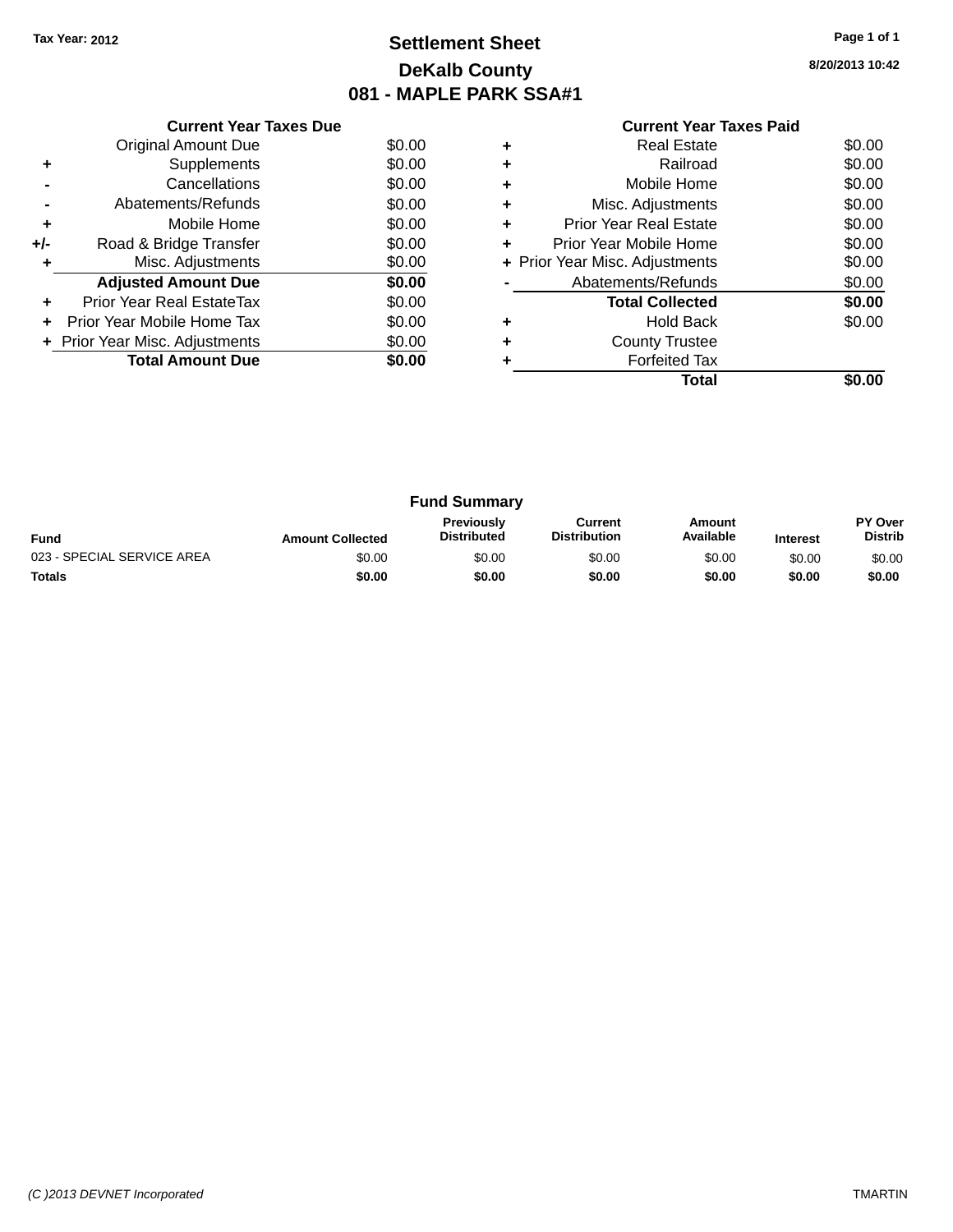### **Settlement Sheet Tax Year: 2012 Page 1 of 1 DeKalb County 082 - MAPLE PARK SSA #2**

**8/20/2013 10:42**

|     | <b>Current Year Taxes Due</b>  |        |
|-----|--------------------------------|--------|
|     | <b>Original Amount Due</b>     | \$0.00 |
| ÷   | Supplements                    | \$0.00 |
|     | Cancellations                  | \$0.00 |
|     | Abatements/Refunds             | \$0.00 |
| ٠   | Mobile Home                    | \$0.00 |
| +/- | Road & Bridge Transfer         | \$0.00 |
| ٠   | Misc. Adjustments              | \$0.00 |
|     | <b>Adjusted Amount Due</b>     | \$0.00 |
| ÷   | Prior Year Real EstateTax      | \$0.00 |
| ٠   | Prior Year Mobile Home Tax     | \$0.00 |
|     | + Prior Year Misc. Adjustments | \$0.00 |
|     | <b>Total Amount Due</b>        | \$0.00 |
|     |                                |        |

|   | <b>Real Estate</b>             | \$0.00 |
|---|--------------------------------|--------|
| ٠ | Railroad                       | \$0.00 |
| ٠ | Mobile Home                    | \$0.00 |
| ٠ | Misc. Adjustments              | \$0.00 |
| ٠ | <b>Prior Year Real Estate</b>  | \$0.00 |
| ٠ | Prior Year Mobile Home         | \$0.00 |
|   | + Prior Year Misc. Adjustments | \$0.00 |
|   | Abatements/Refunds             | \$0.00 |
|   | <b>Total Collected</b>         | \$0.00 |
|   | <b>Hold Back</b>               | \$0.00 |
| ٠ | <b>County Trustee</b>          |        |
|   | <b>Forfeited Tax</b>           |        |
|   | Total                          |        |

| <b>Fund Summary</b>        |                         |                                         |                                |                     |                 |                                  |
|----------------------------|-------------------------|-----------------------------------------|--------------------------------|---------------------|-----------------|----------------------------------|
| <b>Fund</b>                | <b>Amount Collected</b> | <b>Previously</b><br><b>Distributed</b> | Current<br><b>Distribution</b> | Amount<br>Available | <b>Interest</b> | <b>PY Over</b><br><b>Distrib</b> |
| 023 - SPECIAL SERVICE AREA | \$0.00                  | \$0.00                                  | \$0.00                         | \$0.00              | \$0.00          | \$0.00                           |
| <b>Totals</b>              | \$0.00                  | \$0.00                                  | \$0.00                         | \$0.00              | \$0.00          | \$0.00                           |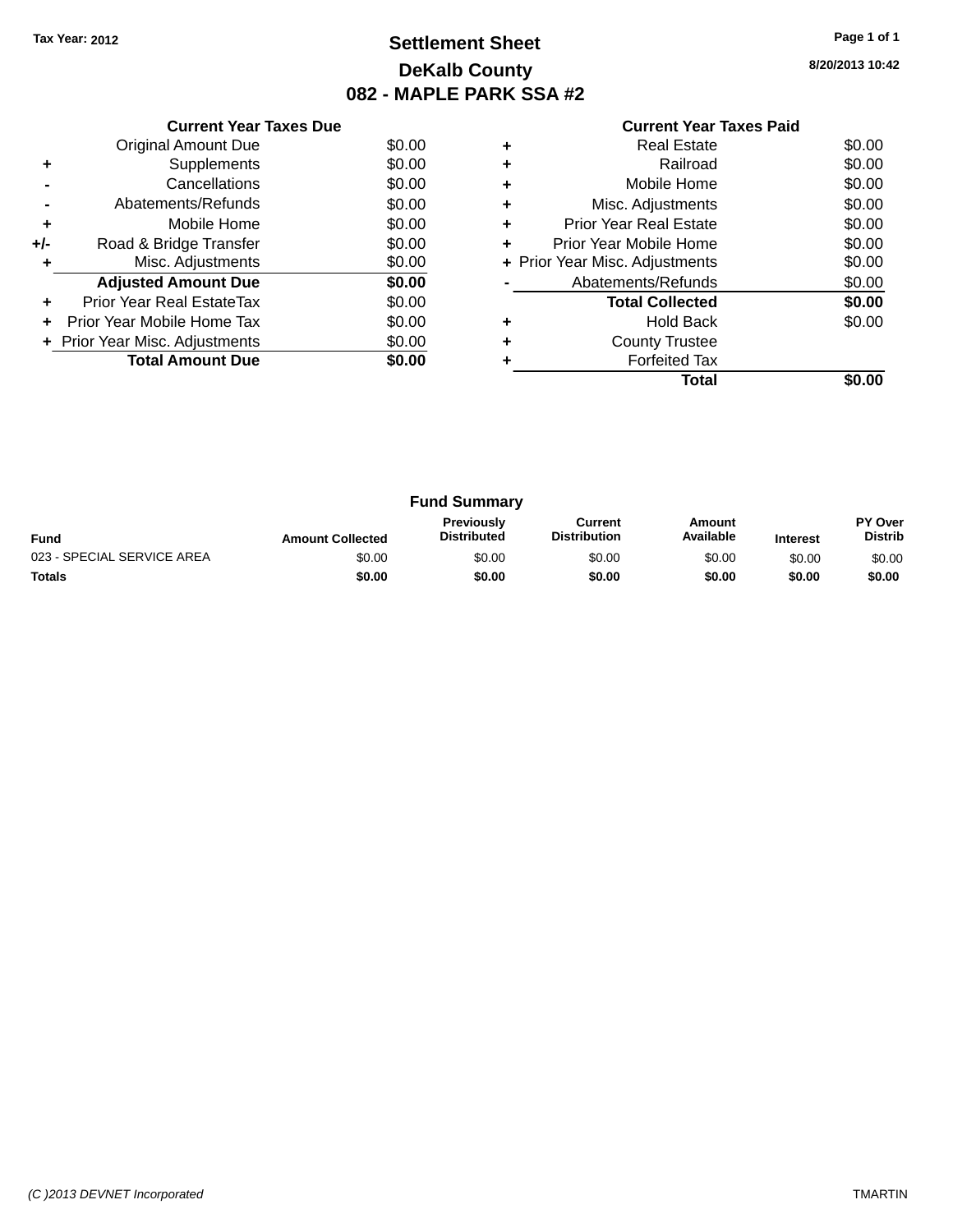### **Settlement Sheet Tax Year: 2012 Page 1 of 1 DeKalb County 083 - TOWN OF CORTLAND SBA #1**

**8/20/2013 10:42**

#### **Current Year Taxes Paid**

|     | <b>Current Year Taxes Due</b>  |        |
|-----|--------------------------------|--------|
|     | Original Amount Due            | \$0.00 |
| ÷   | Supplements                    | \$0.00 |
|     | Cancellations                  | \$0.00 |
|     | Abatements/Refunds             | \$0.00 |
| ٠   | Mobile Home                    | \$0.00 |
| +/- | Road & Bridge Transfer         | \$0.00 |
| ٠   | Misc. Adjustments              | \$0.00 |
|     | <b>Adjusted Amount Due</b>     | \$0.00 |
| ٠   | Prior Year Real EstateTax      | \$0.00 |
| ÷   | Prior Year Mobile Home Tax     | \$0.00 |
|     | + Prior Year Misc. Adjustments | \$0.00 |
|     | <b>Total Amount Due</b>        | \$0.00 |
|     |                                |        |

|   | <b>Real Estate</b>             | \$0.00 |
|---|--------------------------------|--------|
|   | Railroad                       | \$0.00 |
|   | Mobile Home                    | \$0.00 |
| ٠ | Misc. Adjustments              | \$0.00 |
| ٠ | Prior Year Real Estate         | \$0.00 |
| ٠ | Prior Year Mobile Home         | \$0.00 |
|   | + Prior Year Misc. Adjustments | \$0.00 |
|   | Abatements/Refunds             | \$0.00 |
|   | <b>Total Collected</b>         | \$0.00 |
|   | <b>Hold Back</b>               | \$0.00 |
|   | <b>County Trustee</b>          |        |
|   | <b>Forfeited Tax</b>           |        |
|   | Total                          |        |

| <b>Fund Summary</b>      |                         |                                         |                                |                     |                 |                           |
|--------------------------|-------------------------|-----------------------------------------|--------------------------------|---------------------|-----------------|---------------------------|
| <b>Fund</b>              | <b>Amount Collected</b> | <b>Previously</b><br><b>Distributed</b> | Current<br><b>Distribution</b> | Amount<br>Available | <b>Interest</b> | PY Over<br><b>Distrib</b> |
| 003 - BONDS AND INTEREST | \$0.00                  | \$0.00                                  | \$0.00                         | \$0.00              | \$0.00          | \$0.00                    |
| <b>Totals</b>            | \$0.00                  | \$0.00                                  | \$0.00                         | \$0.00              | \$0.00          | \$0.00                    |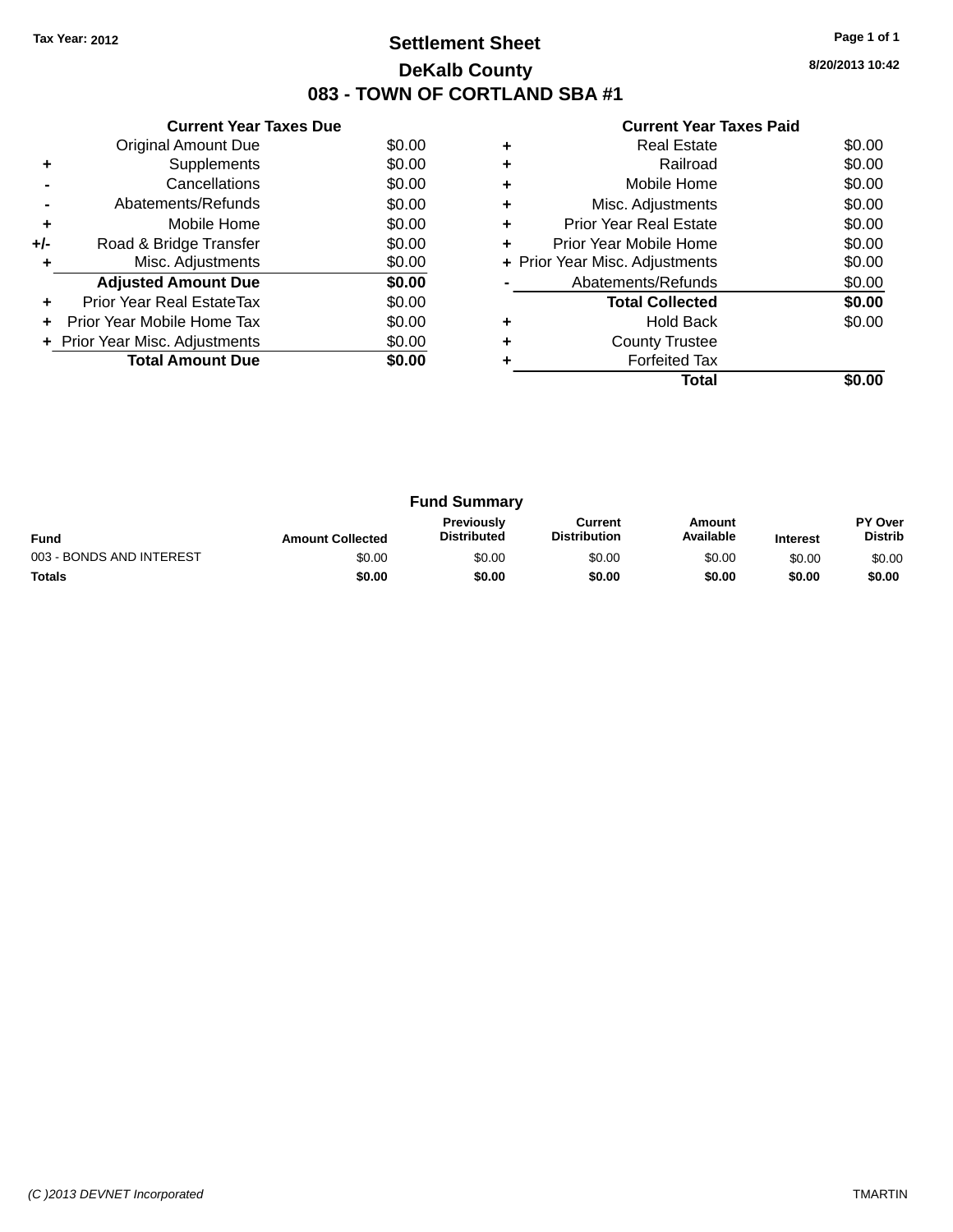### **Settlement Sheet Tax Year: 2012 Page 1 of 1 DeKalb County 084 - SANDWICH SSA #1**

**8/20/2013 10:42**

|     | <b>Current Year Taxes Due</b>  |        |  |  |  |  |  |
|-----|--------------------------------|--------|--|--|--|--|--|
|     | Original Amount Due            | \$0.00 |  |  |  |  |  |
|     | Supplements                    | \$0.00 |  |  |  |  |  |
|     | Cancellations                  | \$0.00 |  |  |  |  |  |
|     | Abatements/Refunds             | \$0.00 |  |  |  |  |  |
| ٠   | Mobile Home                    | \$0.00 |  |  |  |  |  |
| +/- | Road & Bridge Transfer         | \$0.00 |  |  |  |  |  |
| ٠   | Misc. Adjustments              | \$0.00 |  |  |  |  |  |
|     | <b>Adjusted Amount Due</b>     | \$0.00 |  |  |  |  |  |
| ÷   | Prior Year Real EstateTax      | \$0.00 |  |  |  |  |  |
| ÷   | Prior Year Mobile Home Tax     | \$0.00 |  |  |  |  |  |
|     | + Prior Year Misc. Adjustments | \$0.00 |  |  |  |  |  |
|     | <b>Total Amount Due</b>        | \$0.00 |  |  |  |  |  |
|     |                                |        |  |  |  |  |  |

### **Current Year Taxes Paid +** Real Estate \$0.00 **+** Railroad \$0.00 **+** Mobile Home \$0.00 **+** Misc. Adjustments \$0.00 **+** Prior Year Real Estate \$0.00 **+** Prior Year Mobile Home \$0.00<br> **+** Prior Year Misc. Adjustments \$0.00 **+ Prior Year Misc. Adjustments -** Abatements/Refunds \$0.00 **Total Collected \$0.00 +** Hold Back \$0.00 **+** County Trustee **+** Forfeited Tax

**Total \$0.00**

| <b>Fund Summary</b> |                         |                                  |                                |                     |                 |                           |
|---------------------|-------------------------|----------------------------------|--------------------------------|---------------------|-----------------|---------------------------|
| <b>Fund</b>         | <b>Amount Collected</b> | Previously<br><b>Distributed</b> | Current<br><b>Distribution</b> | Amount<br>Available | <b>Interest</b> | PY Over<br><b>Distrib</b> |
| 023 - CORPORATE     | \$0.00                  | \$0.00                           | \$0.00                         | \$0.00              | \$0.00          | \$0.00                    |
| <b>Totals</b>       | \$0.00                  | \$0.00                           | \$0.00                         | \$0.00              | \$0.00          | \$0.00                    |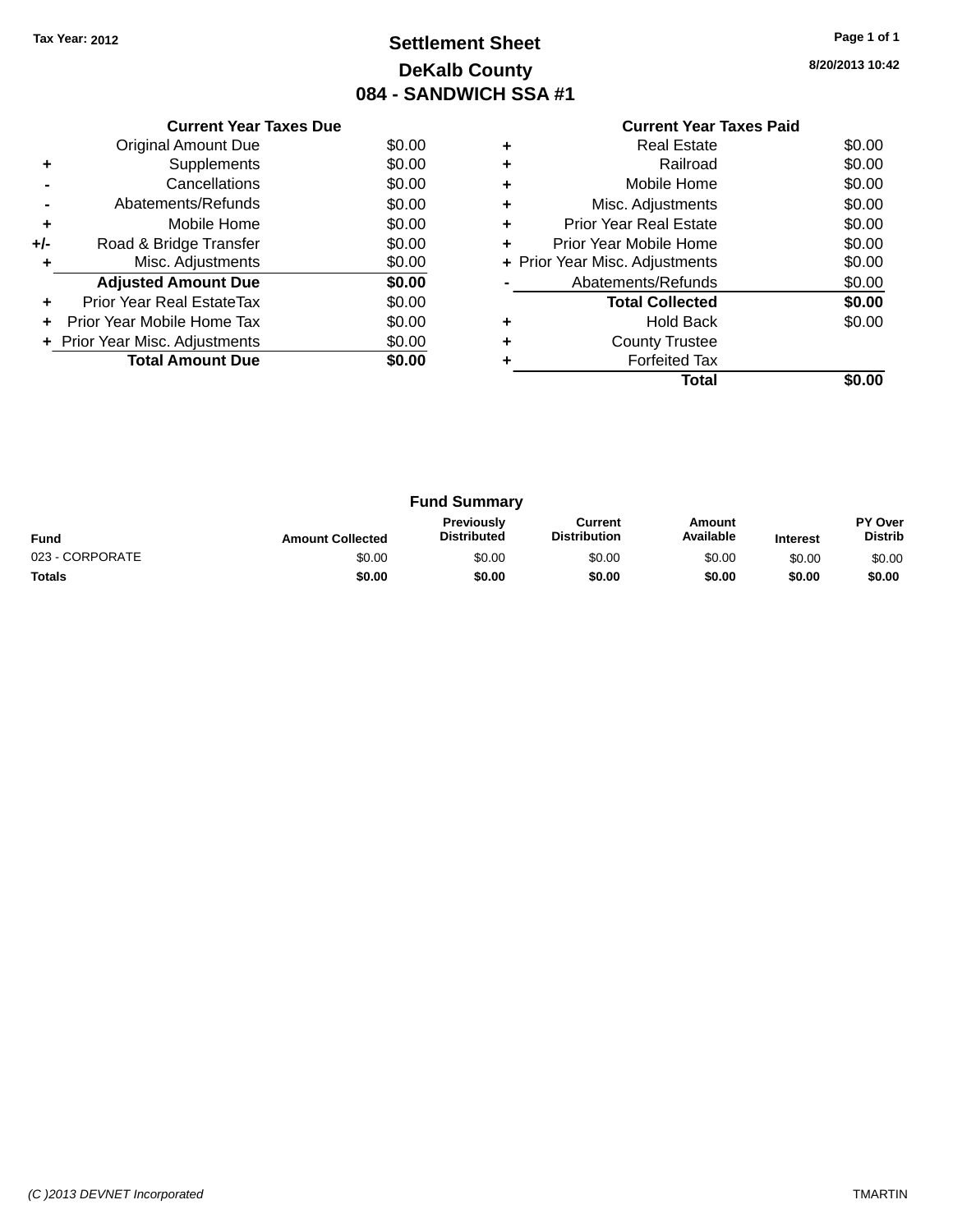### **Settlement Sheet Tax Year: 2012 Page 1 of 1 DeKalb County 085 - BURLINGTON FIRE**

**8/20/2013 10:42**

### **Current Year Taxes Paid**

|       | <b>Current Year Taxes Due</b> |            |
|-------|-------------------------------|------------|
|       | <b>Original Amount Due</b>    | \$8,193.33 |
| ٠     | Supplements                   | \$0.00     |
|       | Cancellations                 | \$0.00     |
|       | Abatements/Refunds            | \$0.00     |
| ÷     | Mobile Home                   | \$0.00     |
| $+/-$ | Road & Bridge Transfer        | \$0.00     |
|       | Misc. Adjustments             | \$0.00     |
|       | <b>Adjusted Amount Due</b>    | \$8,193.33 |
| ÷     | Prior Year Real EstateTax     | \$0.00     |
|       | Prior Year Mobile Home Tax    | \$0.00     |
|       | Prior Year Misc. Adjustments  | \$0.00     |
|       | <b>Total Amount Due</b>       | \$8.193.33 |
|       |                               |            |

| ٠ | <b>Real Estate</b>             | \$4,155.28 |
|---|--------------------------------|------------|
| ٠ | Railroad                       | \$176.07   |
| ٠ | Mobile Home                    | \$0.00     |
| ٠ | Misc. Adjustments              | \$0.00     |
| ٠ | <b>Prior Year Real Estate</b>  | \$0.00     |
| ÷ | Prior Year Mobile Home         | \$0.00     |
|   | + Prior Year Misc. Adjustments | \$0.00     |
|   | Abatements/Refunds             | \$0.00     |
|   | <b>Total Collected</b>         | \$4,331.35 |
| ٠ | Hold Back                      | \$0.00     |
| ÷ | <b>County Trustee</b>          |            |
| ٠ | <b>Forfeited Tax</b>           |            |
|   | Total                          | \$4,331.35 |
|   |                                |            |

|                 |                         |                                  |                                       | <b>Distribution Summary</b> |                 |                                  |
|-----------------|-------------------------|----------------------------------|---------------------------------------|-----------------------------|-----------------|----------------------------------|
|                 |                         |                                  | <b>Tax Distribution Date</b>          |                             |                 | Amount                           |
|                 |                         |                                  | 05/31/2013                            |                             |                 | \$541.24                         |
|                 |                         |                                  | 06/28/2013                            |                             |                 | \$3,600.39                       |
|                 |                         |                                  | 08/23/2013                            |                             |                 | \$189.72                         |
|                 |                         |                                  | <b>Totals: 3 Distributions</b>        |                             |                 | \$4,331.35                       |
|                 |                         |                                  | <b>Grand Totals: 3 Distributions</b>  |                             |                 | \$4,331.35                       |
|                 |                         | <b>Fund Summary</b>              |                                       |                             |                 |                                  |
| <b>Fund</b>     | <b>Amount Collected</b> | Previously<br><b>Distributed</b> | <b>Current</b><br><b>Distribution</b> | Amount<br>Available         | <b>Interest</b> | <b>PY Over</b><br><b>Distrib</b> |
| 001 - CORPORATE | \$2,475.05              | \$2,366.64                       | \$108.41                              | \$0.00                      | \$0.00          | \$0.00                           |
| 064 - AMBULANCE | \$1,856.30              | \$1,774.99                       | \$81.31                               | \$0.00                      | \$0.00          | \$0.00                           |

**Totals \$4,331.35 \$4,141.63 \$189.72 \$0.00 \$0.00 \$0.00**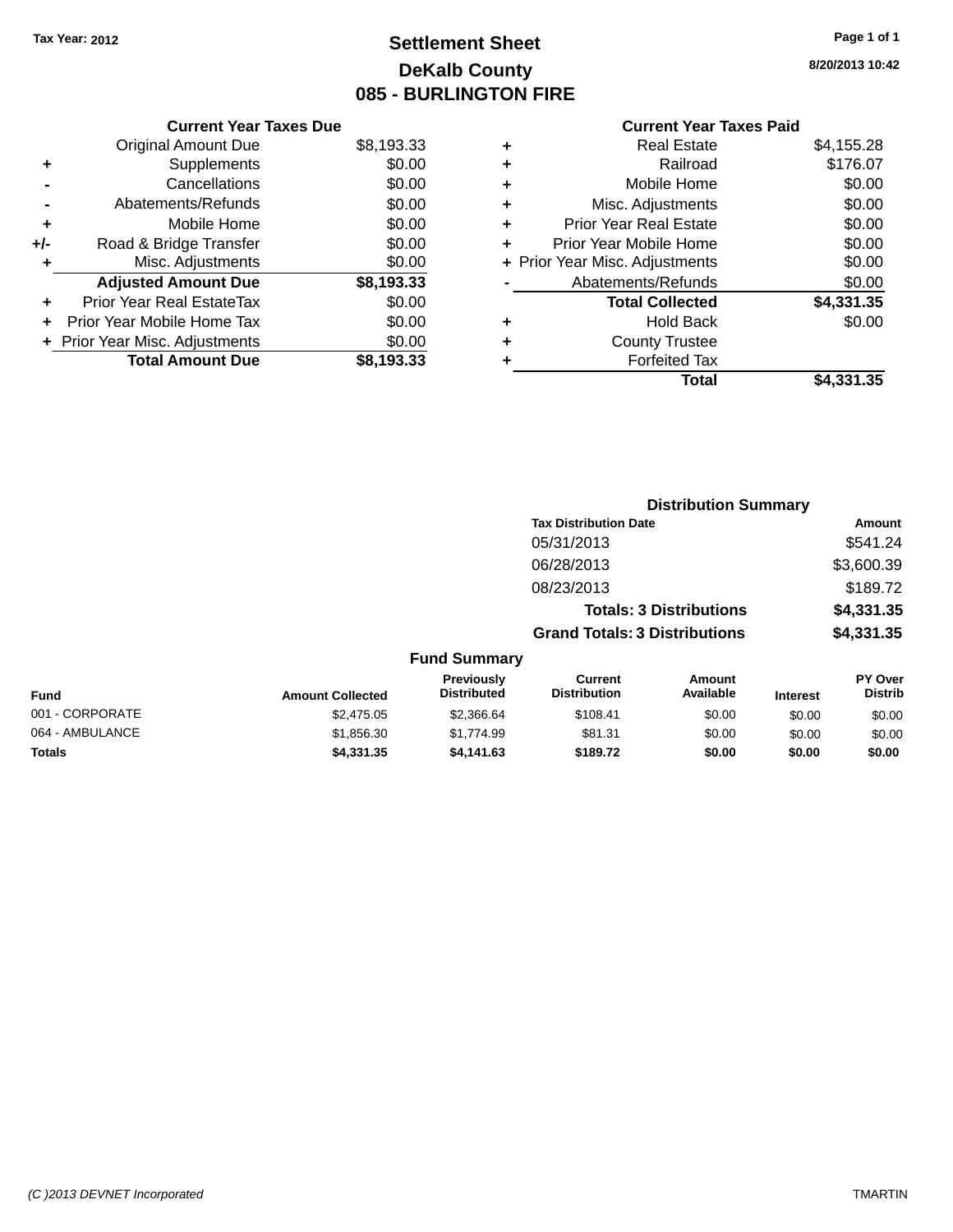### **Settlement Sheet Tax Year: 2012 Page 1 of 1 DeKalb County 086 - CORTLAND FIRE**

| <b>Current Year Taxes Due</b>  |              |
|--------------------------------|--------------|
| <b>Original Amount Due</b>     | \$452,746.83 |
| Supplements                    | \$3,333.98   |
| Cancellations                  | \$3,851.31   |
| Abatements/Refunds             | \$0.00       |
| Mobile Home                    | \$0.00       |
| Road & Bridge Transfer         | \$0.00       |
| Misc. Adjustments              | \$0.00       |
| <b>Adjusted Amount Due</b>     | \$452,229.50 |
| Prior Year Real EstateTax      | \$0.00       |
| Prior Year Mobile Home Tax     | \$0.00       |
| + Prior Year Misc. Adjustments | \$0.00       |
| <b>Total Amount Due</b>        | \$452.229.50 |
|                                |              |

#### **Current Year Taxes Paid**

| ٠ | <b>Real Estate</b>             | \$282,898.01 |
|---|--------------------------------|--------------|
| ٠ | Railroad                       | \$1,282.92   |
| ٠ | Mobile Home                    | \$0.00       |
| ٠ | Misc. Adjustments              | \$0.00       |
| ٠ | <b>Prior Year Real Estate</b>  | \$0.00       |
| ٠ | Prior Year Mobile Home         | \$0.00       |
|   | + Prior Year Misc. Adjustments | \$0.00       |
|   | Abatements/Refunds             | \$0.00       |
|   | <b>Total Collected</b>         | \$284,180.93 |
| ٠ | Hold Back                      | \$0.00       |
| ٠ | <b>County Trustee</b>          |              |
| ٠ | <b>Forfeited Tax</b>           |              |
|   | Total                          | \$284,180.93 |
|   |                                |              |

### **Distribution Summary Tax Distribution Date Amount** 05/31/2013 \$45,142.27 06/28/2013 \$186,332.75 07/26/2013 \$3,216.28 08/23/2013 \$49,489.63 **Totals: 4 Distributions \$284,180.93 Grand Totals: 4 Distributions \$284,180.93**

#### **Fund Summary**

| <b>Fund</b>     | <b>Amount Collected</b> | <b>Previously</b><br><b>Distributed</b> | Current<br><b>Distribution</b> | Amount<br>Available | <b>Interest</b> | <b>PY Over</b><br><b>Distrib</b> |
|-----------------|-------------------------|-----------------------------------------|--------------------------------|---------------------|-----------------|----------------------------------|
| 001 - CORPORATE | \$143.912.64            | \$118,850.50                            | \$25.062.14                    | \$0.00              | \$0.00          | \$0.00                           |
| 064 - AMBULANCE | \$140,268.29            | \$115,840.80                            | \$24,427.49                    | \$0.00              | \$0.00          | \$0.00                           |
| <b>Totals</b>   | \$284.180.93            | \$234.691.30                            | \$49,489.63                    | \$0.00              | \$0.00          | \$0.00                           |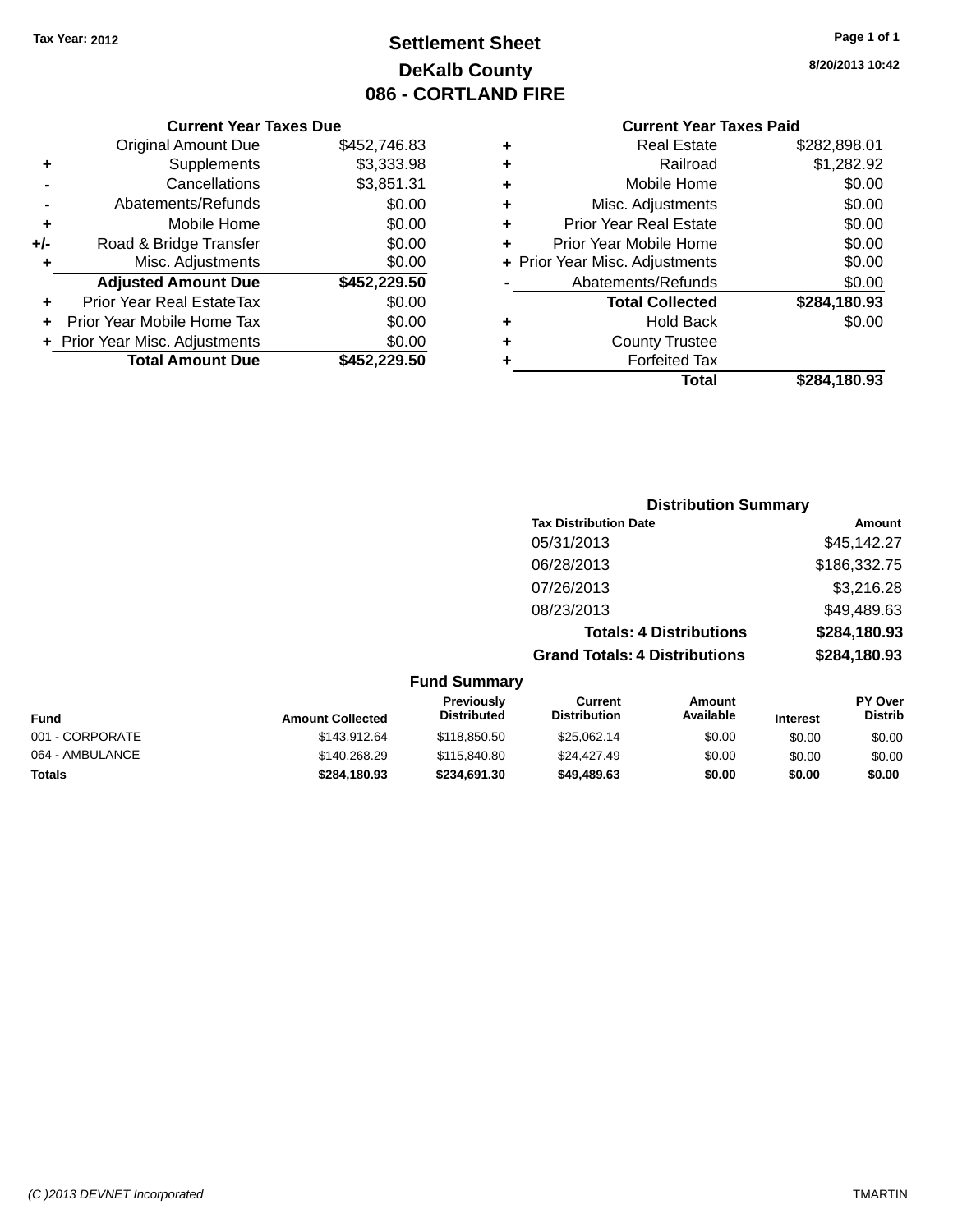### **Settlement Sheet Tax Year: 2012 Page 1 of 1 DeKalb County 087 - DE KALB FIRE**

**8/20/2013 10:42**

# **Current Year Taxes Paid**

|     | <b>Current Year Taxes Due</b>  |              |
|-----|--------------------------------|--------------|
|     | <b>Original Amount Due</b>     | \$128,873.80 |
| ٠   | Supplements                    | \$1,089.33   |
|     | Cancellations                  | \$1,403.92   |
|     | Abatements/Refunds             | \$5.71       |
| ٠   | Mobile Home                    | \$0.00       |
| +/- | Road & Bridge Transfer         | \$0.00       |
| ٠   | Misc. Adjustments              | \$0.00       |
|     | <b>Adjusted Amount Due</b>     | \$128,553.50 |
| ٠   | Prior Year Real EstateTax      | (\$109.21)   |
|     | Prior Year Mobile Home Tax     | \$0.00       |
|     | + Prior Year Misc. Adjustments | \$1.29       |
|     | <b>Total Amount Due</b>        | \$128,445.58 |
|     |                                |              |

|   | <b>Real Estate</b>             | \$74,671.82 |
|---|--------------------------------|-------------|
| ٠ | Railroad                       | \$1,221.83  |
| ٠ | Mobile Home                    | \$0.00      |
| ٠ | Misc. Adjustments              | \$0.00      |
| ٠ | <b>Prior Year Real Estate</b>  | (\$109.21)  |
| ٠ | Prior Year Mobile Home         | \$0.00      |
|   | + Prior Year Misc. Adjustments | \$1.29      |
|   | Abatements/Refunds             | \$5.71      |
|   | <b>Total Collected</b>         |             |
|   |                                | \$75,780.02 |
| ٠ | <b>Hold Back</b>               | \$0.00      |
| ٠ | <b>County Trustee</b>          |             |
|   | <b>Forfeited Tax</b>           |             |
|   | Total                          | \$75,780.02 |

|                         |                           |                                        | <b>Distribution Summary</b>                                 |                                |                 |                           |
|-------------------------|---------------------------|----------------------------------------|-------------------------------------------------------------|--------------------------------|-----------------|---------------------------|
|                         |                           | <b>Tax Distribution Date</b>           |                                                             | <b>Amount</b>                  |                 |                           |
|                         |                           |                                        | 05/31/2013                                                  |                                |                 | \$13,467.99               |
|                         |                           |                                        | 06/28/2013                                                  |                                |                 | \$55,837.92               |
|                         |                           |                                        | 07/26/2013                                                  |                                |                 | \$822.53                  |
|                         |                           |                                        | 08/23/2013                                                  |                                |                 | \$5,651.58                |
|                         |                           |                                        |                                                             | <b>Totals: 4 Distributions</b> |                 | \$75,780.02               |
|                         |                           |                                        | <b>Grand Totals: 4 Distributions</b>                        |                                |                 | \$75,780.02               |
|                         |                           | <b>Fund Summary</b>                    |                                                             |                                |                 |                           |
| <b>Fund</b>             | <b>Amount Collected</b>   | Previously<br><b>Distributed</b>       | <b>Current</b><br><b>Distribution</b>                       | Amount<br>Available            | <b>Interest</b> | PY Over<br><b>Distrib</b> |
| 001 - CORPORATE         | \$75,780.02               | \$70,128.44                            | \$5,651.58                                                  | \$0.00                         | \$0.00          | \$0.00                    |
| Totals                  | \$75,780.02               | \$70,128.44                            | \$5,651.58                                                  | \$0.00                         | \$0.00          | \$0.00                    |
|                         |                           | <b>Miscellaneous Adjustment Detail</b> |                                                             |                                |                 |                           |
| Year Source             | <b>Account Type</b>       | <b>Amount Adjustment Description</b>   |                                                             |                                |                 |                           |
| 2011 RE - Real Estate   | <b>Back Tax Collected</b> |                                        | \$1.29 DEK UNIVERSITY DEVEL REDEMPTION 08-16-100-009 by TBA |                                |                 |                           |
| <b>Totals 1 entries</b> |                           | \$1.29                                 |                                                             |                                |                 |                           |
|                         |                           | <b>Abatement Detail</b>                |                                                             |                                |                 |                           |

**Totals 1 entries \$5.71**

**<u>Year Source</u> <b>Account Type Amount Adjustment Description**<br>2012 RE - Real Estate PTAB Decision **Amount 1998-29-200-003** PTAB REF \$5.71 08-29-200-003 PTAB REFUND by TBA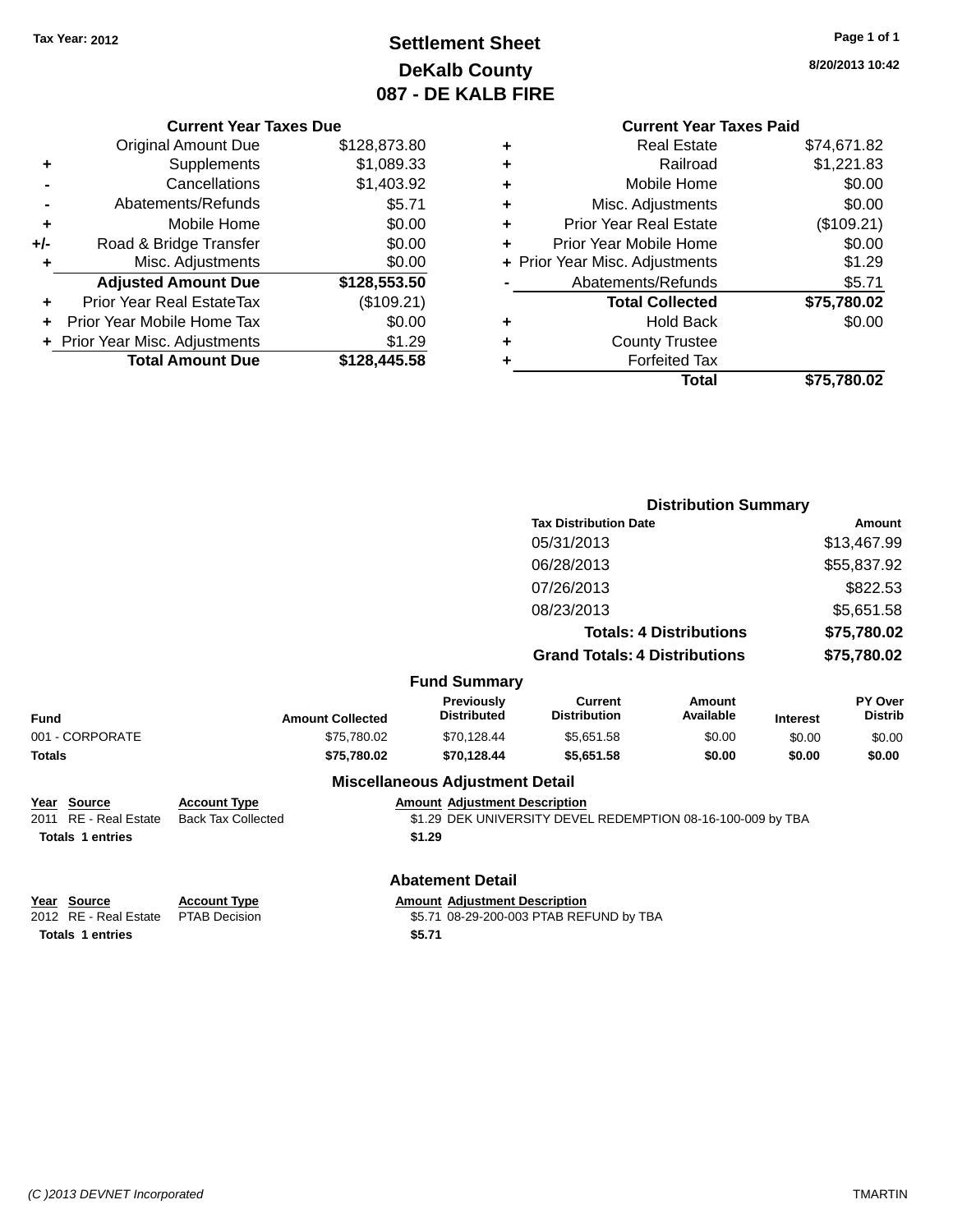## **Settlement Sheet Tax Year: 2012 Page 1 of 1 DeKalb County 088 - EARLVILLE FIRE**

**8/20/2013 10:42**

|     | <b>Current Year Taxes Due</b>  |            |
|-----|--------------------------------|------------|
|     | <b>Original Amount Due</b>     | \$2,674.16 |
| ٠   | Supplements                    | \$0.00     |
|     | Cancellations                  | \$0.00     |
|     | Abatements/Refunds             | \$0.00     |
| ٠   | Mobile Home                    | \$0.00     |
| +/- | Road & Bridge Transfer         | \$0.00     |
| ÷   | Misc. Adjustments              | \$0.00     |
|     | <b>Adjusted Amount Due</b>     | \$2,674.16 |
| ٠   | Prior Year Real EstateTax      | \$0.00     |
|     | Prior Year Mobile Home Tax     | \$0.00     |
|     | + Prior Year Misc. Adjustments | \$0.00     |
|     | <b>Total Amount Due</b>        | \$2.674.16 |

### **Current Year Taxes Paid +** Real Estate \$1,652.68

| ٠ | Railroad                       | \$91.35    |
|---|--------------------------------|------------|
| ÷ | Mobile Home                    | \$0.00     |
| ٠ | Misc. Adjustments              | \$0.00     |
| ٠ | Prior Year Real Estate         | \$0.00     |
| ٠ | Prior Year Mobile Home         | \$0.00     |
|   | + Prior Year Misc. Adjustments | \$0.00     |
|   | Abatements/Refunds             | \$0.00     |
|   | <b>Total Collected</b>         | \$1,744.03 |
| ٠ | <b>Hold Back</b>               | \$0.00     |
| ٠ | <b>County Trustee</b>          |            |
|   | <b>Forfeited Tax</b>           |            |
|   | Total                          | \$1.744.03 |

|                 |                         |                                  |                                       | <b>Distribution Summary</b>    |                 |                           |
|-----------------|-------------------------|----------------------------------|---------------------------------------|--------------------------------|-----------------|---------------------------|
|                 |                         |                                  | <b>Tax Distribution Date</b>          |                                |                 | Amount                    |
|                 |                         |                                  | 05/31/2013                            |                                |                 | \$434.30                  |
|                 |                         |                                  | 06/28/2013                            |                                |                 | \$976.68                  |
|                 |                         |                                  | 07/26/2013                            |                                |                 | \$103.01                  |
|                 |                         |                                  | 08/23/2013                            |                                |                 | \$230.04                  |
|                 |                         |                                  |                                       | <b>Totals: 4 Distributions</b> |                 | \$1,744.03                |
|                 |                         |                                  | <b>Grand Totals: 4 Distributions</b>  |                                |                 | \$1,744.03                |
|                 |                         | <b>Fund Summary</b>              |                                       |                                |                 |                           |
| <b>Fund</b>     | <b>Amount Collected</b> | Previously<br><b>Distributed</b> | <b>Current</b><br><b>Distribution</b> | Amount<br>Available            | <b>Interest</b> | PY Over<br><b>Distrib</b> |
| 001 - CORPORATE | \$843.67                | \$732.39                         | \$111.28                              | \$0.00                         | \$0.00          | \$0.00                    |
| 064 - AMBULANCE | \$900.36                | \$781.60                         | \$118.76                              | \$0.00                         | \$0.00          | \$0.00                    |

**Totals \$1,744.03 \$1,513.99 \$230.04 \$0.00 \$0.00 \$0.00**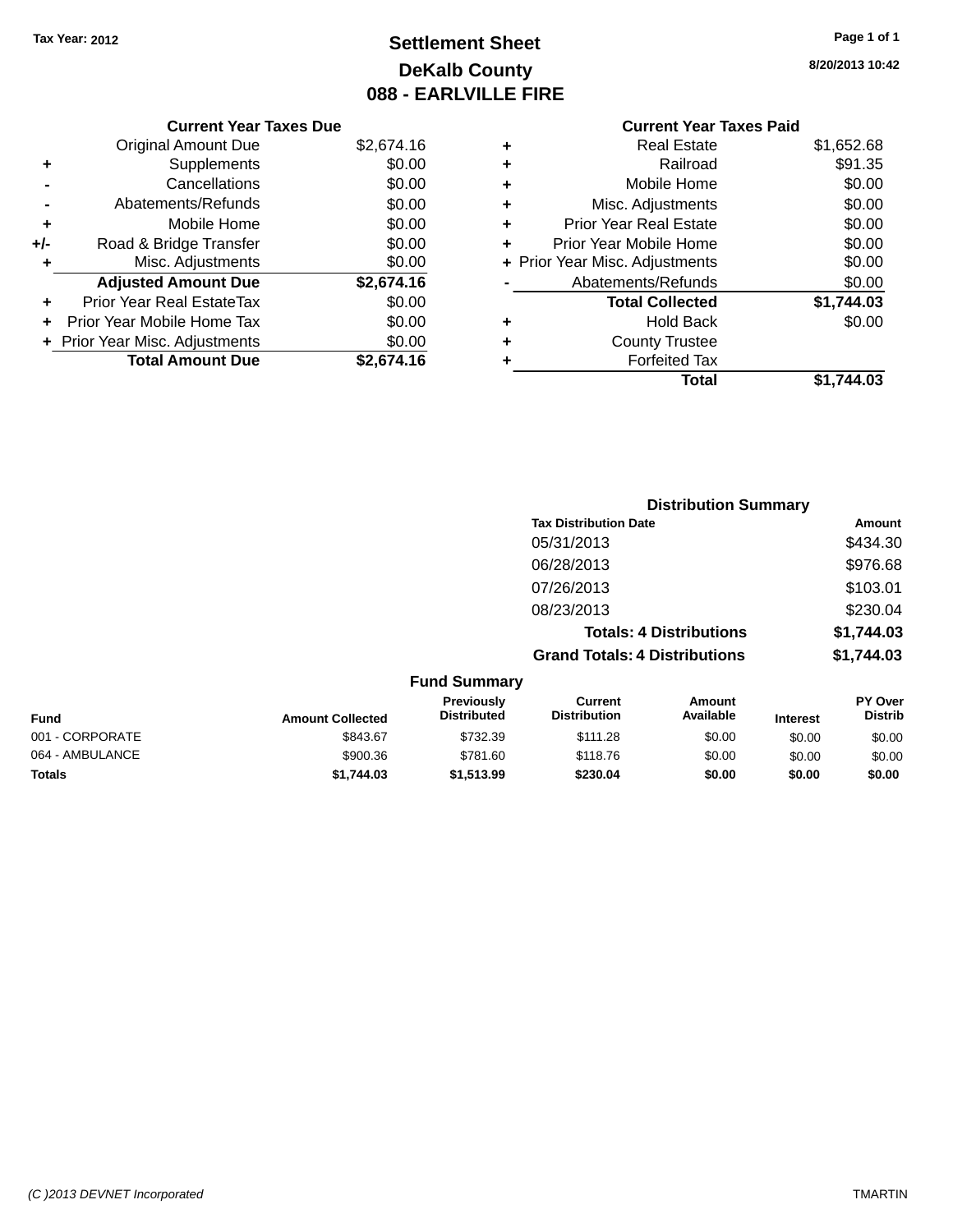### **Settlement Sheet Tax Year: 2012 Page 1 of 1 DeKalb County 089 - GENOA-KINGSTON FIRE**

**8/20/2013 10:42**

#### **Current Year Taxes Paid**

|   | Total                          | \$548,029.13 |
|---|--------------------------------|--------------|
|   | <b>Forfeited Tax</b>           |              |
| ٠ | <b>County Trustee</b>          |              |
| ٠ | <b>Hold Back</b>               | \$0.00       |
|   | <b>Total Collected</b>         | \$548,029.13 |
|   | Abatements/Refunds             | \$1.91       |
|   | + Prior Year Misc. Adjustments | \$0.00       |
| ٠ | Prior Year Mobile Home         | \$0.00       |
| ٠ | <b>Prior Year Real Estate</b>  | (\$468.17)   |
| ٠ | Misc. Adjustments              | \$0.00       |
| ٠ | Mobile Home                    | \$0.00       |
| ٠ | Railroad                       | \$3,615.28   |
| ٠ | <b>Real Estate</b>             | \$544,883.93 |
|   |                                |              |

|     | <b>Current Year Taxes Due</b>    |              |
|-----|----------------------------------|--------------|
|     | <b>Original Amount Due</b>       | \$902,774.98 |
| ٠   | Supplements                      | \$8,217.67   |
|     | Cancellations                    | \$10,119.39  |
|     | Abatements/Refunds               | \$1.91       |
| ٠   | Mobile Home                      | \$0.00       |
| +/- | Road & Bridge Transfer           | \$0.00       |
| ٠   | Misc. Adjustments                | \$0.00       |
|     | <b>Adjusted Amount Due</b>       | \$900,871.35 |
|     | <b>Prior Year Real EstateTax</b> | (\$468.17)   |
|     | Prior Year Mobile Home Tax       | \$0.00       |
|     | + Prior Year Misc. Adjustments   | \$0.00       |
|     | <b>Total Amount Due</b>          | \$900,403.18 |

|                     | <b>Distribution Summary</b>          |              |
|---------------------|--------------------------------------|--------------|
|                     | <b>Tax Distribution Date</b>         | Amount       |
|                     | 05/31/2013                           | \$101,326.20 |
|                     | 06/28/2013                           | \$375,396.51 |
|                     | 07/26/2013                           | \$7,637.38   |
|                     | 08/23/2013                           | \$63,669.04  |
|                     | <b>Totals: 4 Distributions</b>       | \$548,029.13 |
|                     | <b>Grand Totals: 4 Distributions</b> | \$548,029.13 |
| <b>Fund Summary</b> |                                      |              |

| Fund                                    | <b>Amount Collected</b> | Previously<br><b>Distributed</b> | Current<br><b>Distribution</b> | Amount<br>Available | <b>Interest</b> | PY Over<br><b>Distrib</b> |
|-----------------------------------------|-------------------------|----------------------------------|--------------------------------|---------------------|-----------------|---------------------------|
| 001 - CORPORATE                         | \$175.864.17            | \$155,432.59                     | \$20.431.58                    | \$0.00              | \$0.00          | \$0.00                    |
| 035 - TORT JUDGEMENTS/LIABILITY<br>INS. | \$42,033,30             | \$37.149.95                      | \$4.883.35                     | \$0.00              | \$0.00          | \$0.00                    |
| 064 - AMBULANCE                         | \$330,131,66            | \$291.777.55                     | \$38,354.11                    | \$0.00              | \$0.00          | \$0.00                    |
| <b>Totals</b>                           | \$548.029.13            | \$484.360.09                     | \$63.669.04                    | \$0.00              | \$0.00          | \$0.00                    |

#### **Abatement Detail**

**<u>Year Source</u> <b>Account Type Amount Adjustment Description**<br>2012 RE - Real Estate PTAB Decision \$1.91 03-30-277-001 2011 PTAE **Totals 1 entries \$1.91**

\$1.91 03-30-277-001 2011 PTAB REFUND by TBA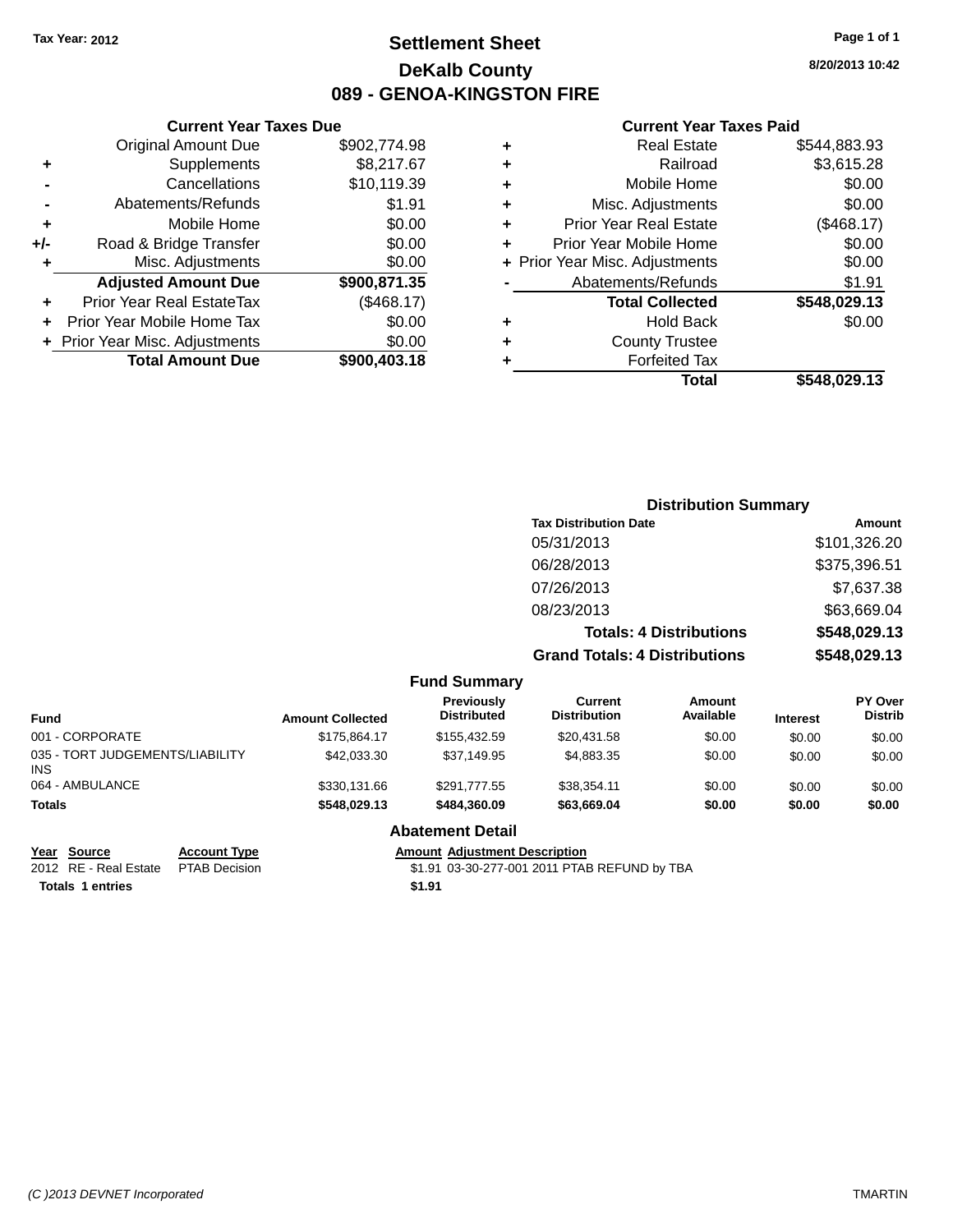### **Settlement Sheet Tax Year: 2012 Page 1 of 1 DeKalb County 090 - HAMPSHIRE FIRE**

**8/20/2013 10:42**

## **Current Year Taxes Paid**

|     | <b>Current Year Taxes Due</b>  |             |
|-----|--------------------------------|-------------|
|     | <b>Original Amount Due</b>     | \$23,892.66 |
| ٠   | Supplements                    | \$0.00      |
|     | Cancellations                  | \$0.00      |
|     | Abatements/Refunds             | \$0.00      |
| ٠   | Mobile Home                    | \$0.00      |
| +/- | Road & Bridge Transfer         | \$0.00      |
| ٠   | Misc. Adjustments              | \$0.00      |
|     | <b>Adjusted Amount Due</b>     | \$23,892.66 |
| ÷   | Prior Year Real EstateTax      | \$0.00      |
|     | Prior Year Mobile Home Tax     | \$0.00      |
|     | + Prior Year Misc. Adjustments | \$0.00      |
|     | <b>Total Amount Due</b>        | \$23,892.66 |
|     |                                |             |

| ٠ | <b>Real Estate</b>             | \$15,334.92 |
|---|--------------------------------|-------------|
| ٠ | Railroad                       | \$236.36    |
| ٠ | Mobile Home                    | \$0.00      |
| ٠ | Misc. Adjustments              | \$0.00      |
| ٠ | <b>Prior Year Real Estate</b>  | \$0.00      |
| ٠ | Prior Year Mobile Home         | \$0.00      |
|   | + Prior Year Misc. Adjustments | \$0.00      |
|   | Abatements/Refunds             | \$0.00      |
|   | <b>Total Collected</b>         | \$15,571.28 |
| ٠ | Hold Back                      | \$0.00      |
| ٠ | <b>County Trustee</b>          |             |
| ٠ | <b>Forfeited Tax</b>           |             |
|   | Total                          | \$15,571.28 |
|   |                                |             |

|                     | <b>Distribution Summary</b>          |             |
|---------------------|--------------------------------------|-------------|
|                     | <b>Tax Distribution Date</b>         | Amount      |
|                     | 05/31/2013                           | \$5,232.83  |
|                     | 06/28/2013                           | \$9,648.60  |
|                     | 07/26/2013                           | \$79.99     |
|                     | 08/23/2013                           | \$609.86    |
|                     | <b>Totals: 4 Distributions</b>       | \$15,571.28 |
|                     | <b>Grand Totals: 4 Distributions</b> | \$15,571.28 |
| <b>Fund Summary</b> |                                      |             |

| Previously<br>Current<br>Amount<br>Available<br><b>Distributed</b><br><b>Distribution</b><br><b>Fund</b><br><b>Amount Collected</b><br><b>Interest</b><br>001 - CORPORATE<br>\$8,721,70<br>\$341.59<br>\$8.380.11<br>\$0.00<br>\$0.00<br>013 - FIREFIGHTER'S PENSION<br>\$308.31<br>\$296.23<br>\$12.08<br>\$0.00<br>\$0.00<br>064 - AMBULANCE<br>\$256.19<br>\$6,285,08<br>\$6.541.27<br>\$0.00<br>\$0.00<br>\$609.86<br><b>Totals</b><br>\$15,571.28<br>\$0.00<br>\$0.00<br>\$14.961.42 | unu vunnnar y |  |  |  |  |  |                                  |
|-------------------------------------------------------------------------------------------------------------------------------------------------------------------------------------------------------------------------------------------------------------------------------------------------------------------------------------------------------------------------------------------------------------------------------------------------------------------------------------------|---------------|--|--|--|--|--|----------------------------------|
|                                                                                                                                                                                                                                                                                                                                                                                                                                                                                           |               |  |  |  |  |  | <b>PY Over</b><br><b>Distrib</b> |
|                                                                                                                                                                                                                                                                                                                                                                                                                                                                                           |               |  |  |  |  |  | \$0.00                           |
|                                                                                                                                                                                                                                                                                                                                                                                                                                                                                           |               |  |  |  |  |  | \$0.00                           |
|                                                                                                                                                                                                                                                                                                                                                                                                                                                                                           |               |  |  |  |  |  | \$0.00                           |
|                                                                                                                                                                                                                                                                                                                                                                                                                                                                                           |               |  |  |  |  |  | \$0.00                           |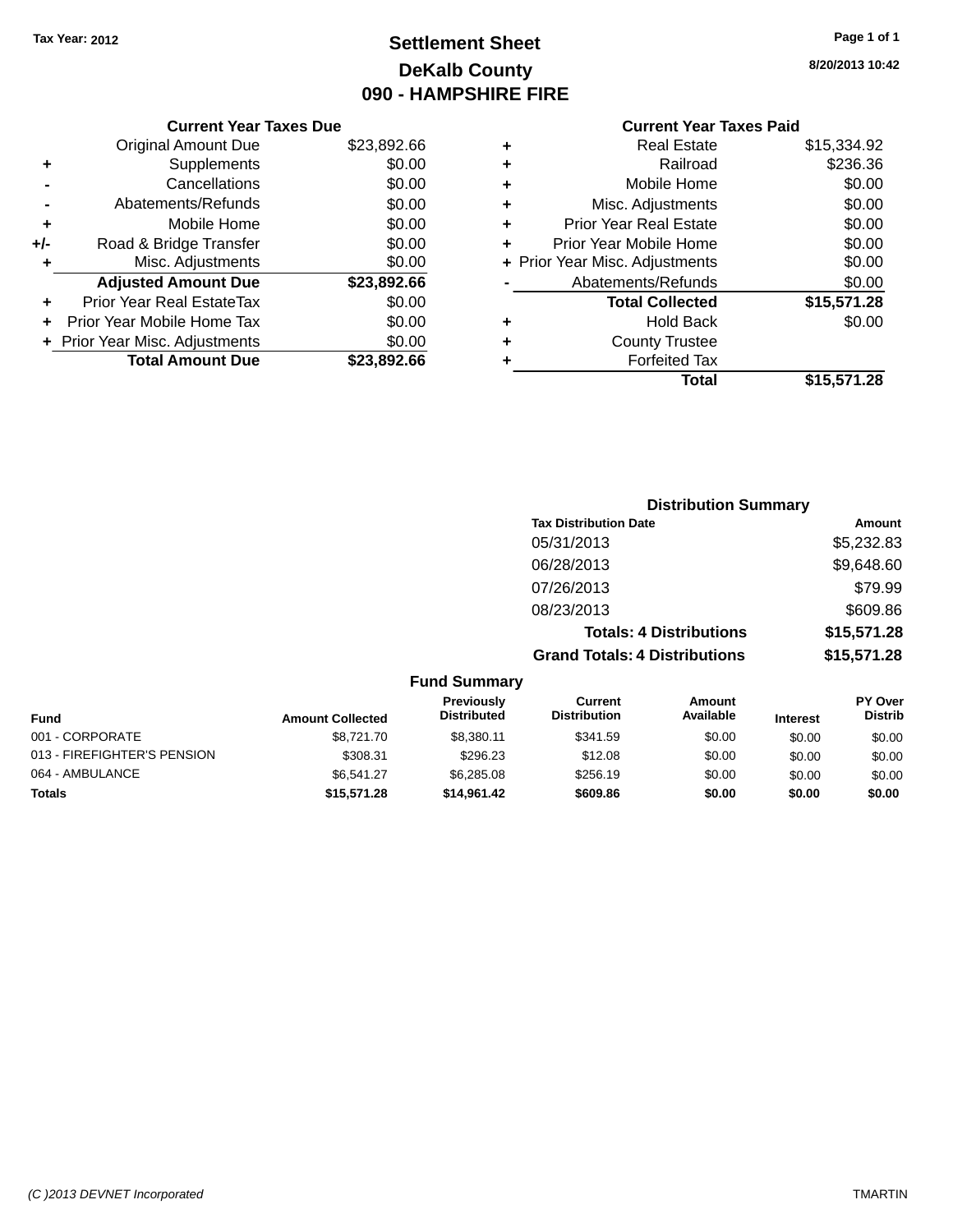### **Settlement Sheet Tax Year: 2012 Page 1 of 1 DeKalb County 091 - HINCKLEY FIRE**

### **8/20/2013 10:42**

|  |  | <b>Current</b> |
|--|--|----------------|
|  |  |                |

|     | <b>Current Year Taxes Due</b>  |              |
|-----|--------------------------------|--------------|
|     | <b>Original Amount Due</b>     | \$373,404.09 |
| ٠   | Supplements                    | \$1,393.92   |
|     | Cancellations                  | \$1,521.02   |
|     | Abatements/Refunds             | \$0.00       |
| ٠   | Mobile Home                    | \$0.00       |
| +/- | Road & Bridge Transfer         | \$0.00       |
|     | Misc. Adjustments              | \$49.86      |
|     | <b>Adjusted Amount Due</b>     | \$373,326.85 |
| ٠   | Prior Year Real EstateTax      | \$0.00       |
|     | Prior Year Mobile Home Tax     | \$0.00       |
|     | + Prior Year Misc. Adjustments | \$12.10      |
|     | <b>Total Amount Due</b>        | \$373.338.95 |
|     |                                |              |

|   | <b>Current Year Taxes Paid</b> |              |
|---|--------------------------------|--------------|
| ٠ | <b>Real Estate</b>             | \$220,309.86 |
| ٠ | Railroad                       | \$1,882.62   |
| ٠ | Mobile Home                    | \$0.00       |
| ٠ | Misc. Adjustments              | \$49.86      |
| ٠ | <b>Prior Year Real Estate</b>  | \$0.00       |
| ٠ | Prior Year Mobile Home         | \$0.00       |
|   | + Prior Year Misc. Adjustments | \$12.10      |
|   | Abatements/Refunds             | \$0.00       |
|   | <b>Total Collected</b>         | \$222,254.44 |
| ٠ | <b>Hold Back</b>               | \$0.00       |
| ٠ | <b>County Trustee</b>          |              |
| ٠ | <b>Forfeited Tax</b>           |              |
|   | Total                          | \$222,254.44 |
|   |                                |              |

|                     | <b>Distribution Summary</b>          |              |
|---------------------|--------------------------------------|--------------|
|                     | <b>Tax Distribution Date</b>         | Amount       |
|                     | 05/31/2013                           | \$36,854.86  |
|                     | 06/28/2013                           | \$161,185.90 |
|                     | 07/26/2013                           | \$4,571.19   |
|                     | 08/23/2013                           | \$19,642.49  |
|                     | <b>Totals: 4 Distributions</b>       | \$222,254.44 |
|                     | <b>Grand Totals: 4 Distributions</b> | \$222,254.44 |
| <b>Fund Summary</b> |                                      |              |

|  | <b>Fund Summary</b> |
|--|---------------------|
|--|---------------------|

| Fund                        | <b>Amount Collected</b> | <b>Previously</b><br><b>Distributed</b> | Current<br><b>Distribution</b> | Amount<br>Available | <b>Interest</b> | PY Over<br><b>Distrib</b> |
|-----------------------------|-------------------------|-----------------------------------------|--------------------------------|---------------------|-----------------|---------------------------|
| 001 - CORPORATE             | \$134,478.36            | \$122,593,38                            | \$11.884.98                    | \$0.00              | \$0.00          | \$0.00                    |
| 013 - FIREFIGHTER'S PENSION | \$5.179.87              | \$4.722.08                              | \$457.79                       | \$0.00              | \$0.00          | \$0.00                    |
| 064 - AMBULANCE             | \$82.596.21             | \$75.296.49                             | \$7.299.72                     | \$0.00              | \$0.00          | \$0.00                    |
| Totals                      | \$222.254.44            | \$202.611.95                            | \$19,642.49                    | \$0.00              | \$0.00          | \$0.00                    |

### **Miscellaneous Adjustment Detail**

| Year Source             | <b>Account Type</b>                        |         | <b>Amount Adjustment Description</b>            |
|-------------------------|--------------------------------------------|---------|-------------------------------------------------|
| 2011 RE - Real Estate   | Back Tax Collected                         |         | \$12.10 NIELSEN REDEMPTION 15-16-151-019 by TBA |
|                         | 2012 RE - Real Estate Paymt In Lieu of Tax |         | \$49.86 SUNSET VIEW APTS by TBA                 |
| <b>Totals 2 entries</b> |                                            | \$61.96 |                                                 |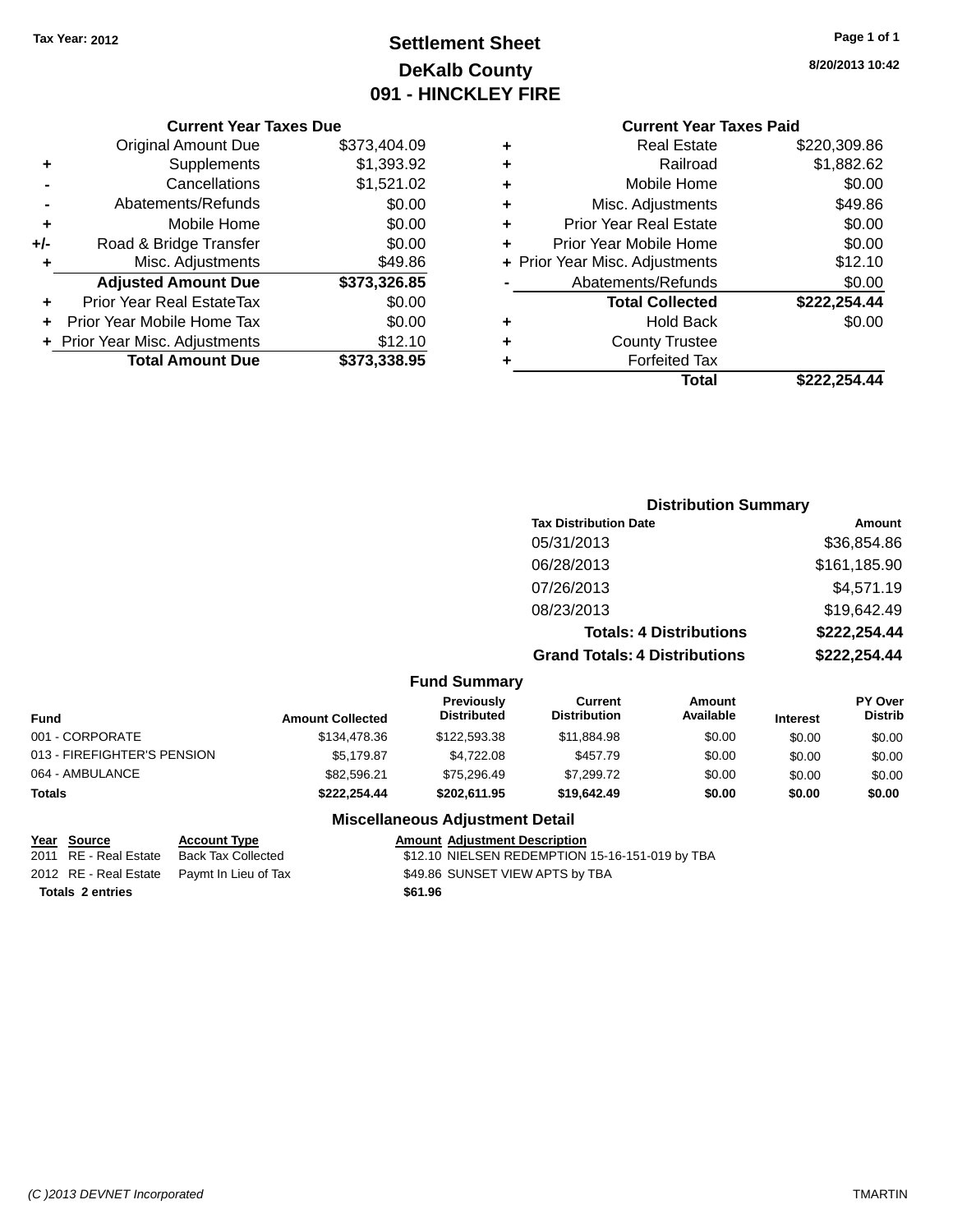### **Settlement Sheet Tax Year: 2012 Page 1 of 1 DeKalb County 092 - KIRKLAND FIRE**

**8/20/2013 10:42**

#### **Current Year Taxes Paid**

| 28              | ٠ | <b>Real Estate</b>             | \$197,452.61 |
|-----------------|---|--------------------------------|--------------|
| 59              | ٠ | Railroad                       | \$1,686.43   |
| 37              | ٠ | Mobile Home                    | \$0.00       |
| 50              | ٠ | Misc. Adjustments              | \$0.00       |
| 00              | ٠ | <b>Prior Year Real Estate</b>  | (\$676.33)   |
| 00              | ÷ | Prior Year Mobile Home         | \$0.00       |
| $\overline{0}$  |   | + Prior Year Misc. Adjustments | \$0.00       |
| $\overline{50}$ |   | Abatements/Refunds             | \$0.60       |
| 3)              |   | <b>Total Collected</b>         | \$198,462.11 |
| 90              | ٠ | <b>Hold Back</b>               | \$0.00       |
| $\frac{10}{57}$ | ٠ | <b>County Trustee</b>          |              |
|                 |   | <b>Forfeited Tax</b>           |              |
|                 |   | Total                          | \$198,462.11 |
|                 |   |                                |              |

#### **Current Year Taxes Due** Original Amount Due \$324,185.2 **+** Supplements \$1,708.69 **-** Cancellations \$1,914.3 **-** Abatements/Refunds \$0.6 **+** Mobile Home \$0.000 **+/-** Road & Bridge Transfer \$0.000 **+** Road & Bridge Transfer<br> **+** Misc. Adjustments \$0.000 + \$0.000 + \$0.000 + \$0.00 **+** Misc. Adjustments **Adjusted Amount Due \$323,979.00 +** Prior Year Real EstateTax (\$676.33) **+** Prior Year Mobile Home Tax \$0.000 **+ Prior Year Misc. Adjustments \$0.000 \$0.000 \$1.000 \$1.000 \$1.000 \$1.000 \$1.000 \$1.000 \$1.000 \$1.000 \$1.000 \$1.000 \$1.000 \$1.000 \$1.000 \$1.000 \$1.000 \$1.000 \$1.000 \$1.000 \$1.000 \$1.000 \$1.000 \$1.000 \$1.000 \$1.000 \$1.000 \$ Total Amount Due \$323,302.6**

|                     | <b>Distribution Summary</b>          |              |
|---------------------|--------------------------------------|--------------|
|                     | <b>Tax Distribution Date</b>         | Amount       |
|                     | 05/31/2013                           | \$43,390.89  |
|                     | 06/28/2013                           | \$130,033.39 |
|                     | 07/26/2013                           | \$5,376.44   |
|                     | 08/23/2013                           | \$19,661.39  |
|                     | <b>Totals: 4 Distributions</b>       | \$198,462.11 |
|                     | <b>Grand Totals: 4 Distributions</b> | \$198,462.11 |
| <b>Fund Summary</b> |                                      |              |

| <b>Fund</b>                                         | <b>Amount Collected</b> | Previously<br><b>Distributed</b> | Current<br><b>Distribution</b> | <b>Amount</b><br>Available | <b>Interest</b> | <b>PY Over</b><br><b>Distrib</b> |
|-----------------------------------------------------|-------------------------|----------------------------------|--------------------------------|----------------------------|-----------------|----------------------------------|
| 001 - CORPORATE                                     | \$114,993.68            | \$103.601.42                     | \$11,392.26                    | \$0.00                     | \$0.00          | \$0.00                           |
| 027 - AUDIT                                         | \$1,303.70              | \$1.174.54                       | \$129.16                       | \$0.00                     | \$0.00          | \$0.00                           |
| 035 - TORT JUDGMENTS, LIABILITY<br><b>INSURANCE</b> | \$7,056.72              | \$6,357.61                       | \$699.11                       | \$0.00                     | \$0.00          | \$0.00                           |
| 062 - WORKERS COMPENSATION                          | \$4,412.63              | \$3.975.47                       | \$437.16                       | \$0.00                     | \$0.00          | \$0.00                           |
| 064 - AMBULANCE                                     | \$70,695.38             | \$63,691.68                      | \$7,003.70                     | \$0.00                     | \$0.00          | \$0.00                           |
| <b>Totals</b>                                       | \$198,462.11            | \$178,800.72                     | \$19,661.39                    | \$0.00                     | \$0.00          | \$0.00                           |
|                                                     |                         | Abotamant Datail                 |                                |                            |                 |                                  |

### **Abatement Detail**

**Year Source Account Type Amount Adjustment Description**

2012 RE - Real Estate PTAB Decision \$0.60 01-26-475-004 2011 PTAB REFUND by TBA

**Totals 1 entries \$0.60**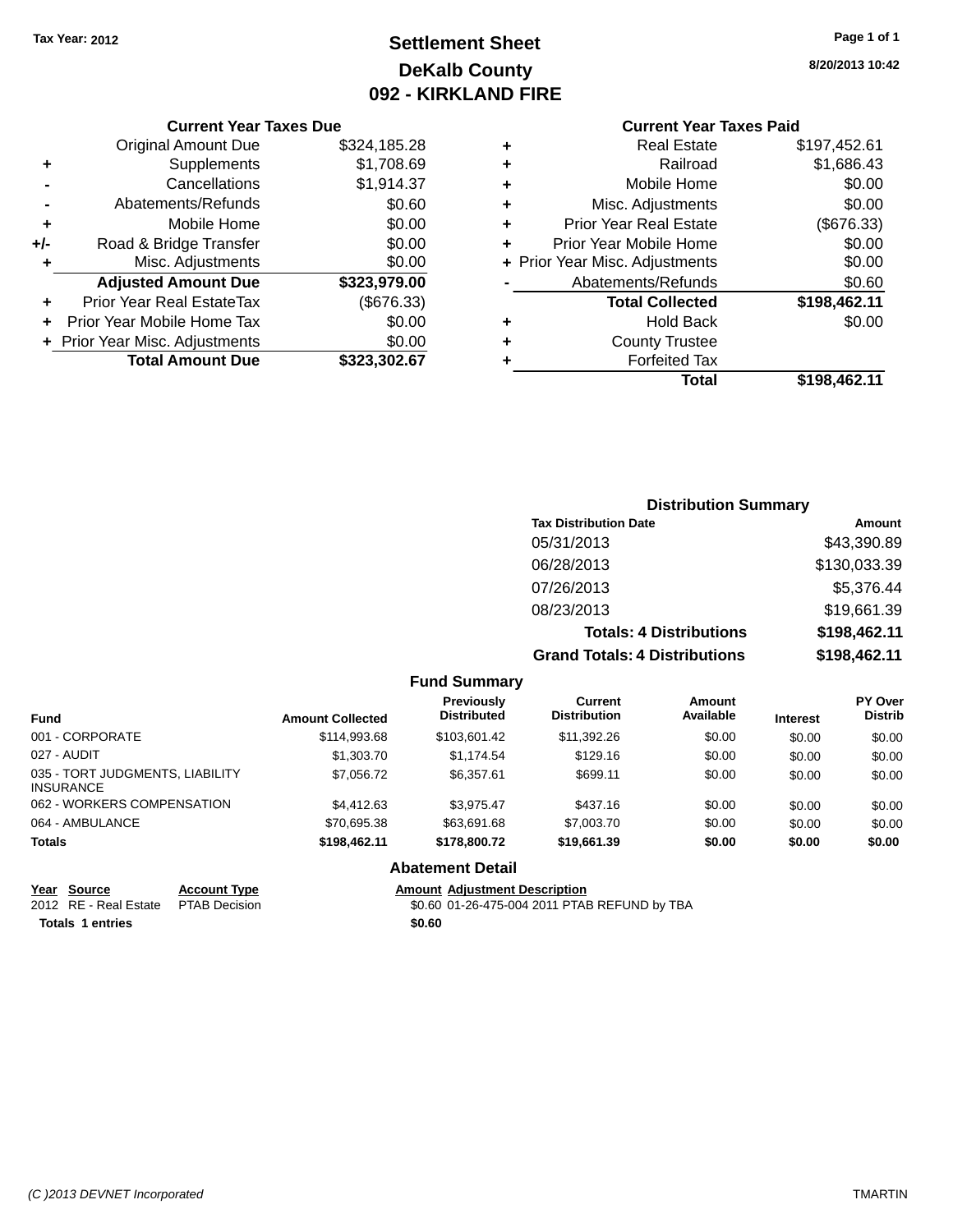## **Settlement Sheet Tax Year: 2012 Page 1 of 1 DeKalb County 093 - LEE FIRE**

| \$42,046.03<br><b>Original Amount Due</b> |             |
|-------------------------------------------|-------------|
|                                           |             |
| Supplements<br>٠                          | \$0.00      |
| Cancellations                             | \$0.00      |
| Abatements/Refunds                        | \$0.00      |
| Mobile Home<br>٠                          | \$0.00      |
| Road & Bridge Transfer<br>+/-             | \$0.00      |
| Misc. Adjustments<br>٠                    | \$0.00      |
| <b>Adjusted Amount Due</b><br>\$42,046.03 |             |
| Prior Year Real EstateTax<br>٠            | (\$333.68)  |
| Prior Year Mobile Home Tax<br>٠           | \$0.00      |
| + Prior Year Misc. Adjustments            | \$0.00      |
| <b>Total Amount Due</b>                   | \$41,712.35 |

**8/20/2013 10:42**

|   | <b>Current Year Taxes Paid</b> |             |
|---|--------------------------------|-------------|
| ٠ | <b>Real Estate</b>             | \$21,698.86 |
| ٠ | Railroad                       | \$414.30    |
| ٠ | Mobile Home                    | \$0.00      |
| ٠ | Misc. Adjustments              | \$0.00      |
| ٠ | <b>Prior Year Real Estate</b>  | (\$333.68)  |
| ÷ | Prior Year Mobile Home         | \$0.00      |
|   | + Prior Year Misc. Adjustments | \$0.00      |
|   | Abatements/Refunds             | \$0.00      |
|   | <b>Total Collected</b>         | \$21,779.48 |
| ٠ | <b>Hold Back</b>               | \$0.00      |
|   | <b>County Trustee</b>          |             |
| ٠ | <b>Forfeited Tax</b>           |             |
|   | Total                          | \$21,779.48 |
|   |                                |             |

|                     | <b>Distribution Summary</b>          |             |
|---------------------|--------------------------------------|-------------|
|                     | <b>Tax Distribution Date</b>         | Amount      |
|                     | 05/31/2013                           | \$2,179.07  |
|                     | 06/28/2013                           | \$18,398.14 |
|                     | 07/26/2013                           | \$531.62    |
|                     | 08/23/2013                           | \$670.65    |
|                     | <b>Totals: 4 Distributions</b>       | \$21,779.48 |
|                     | <b>Grand Totals: 4 Distributions</b> | \$21,779.48 |
| <b>Fund Summary</b> |                                      |             |

| <b>Fund</b>                                   | <b>Amount Collected</b> | Previously<br><b>Distributed</b> | Current<br><b>Distribution</b> | Amount<br>Available | <b>Interest</b> | <b>PY Over</b><br><b>Distrib</b> |
|-----------------------------------------------|-------------------------|----------------------------------|--------------------------------|---------------------|-----------------|----------------------------------|
| 001 - CORPORATE                               | \$13,979.48             | \$13,549.02                      | \$430.46                       | \$0.00              | \$0.00          | \$0.00                           |
| 035 - TORT JUDGEMENTS/LIABILITY<br><b>INS</b> | \$1.552.41              | \$1.504.60                       | \$47.81                        | \$0.00              | \$0.00          | \$0.00                           |
| 064 - AMBULANCE                               | \$6,247.59              | \$6.055.21                       | \$192.38                       | \$0.00              | \$0.00          | \$0.00                           |
| <b>Totals</b>                                 | \$21,779.48             | \$21,108.83                      | \$670.65                       | \$0.00              | \$0.00          | \$0.00                           |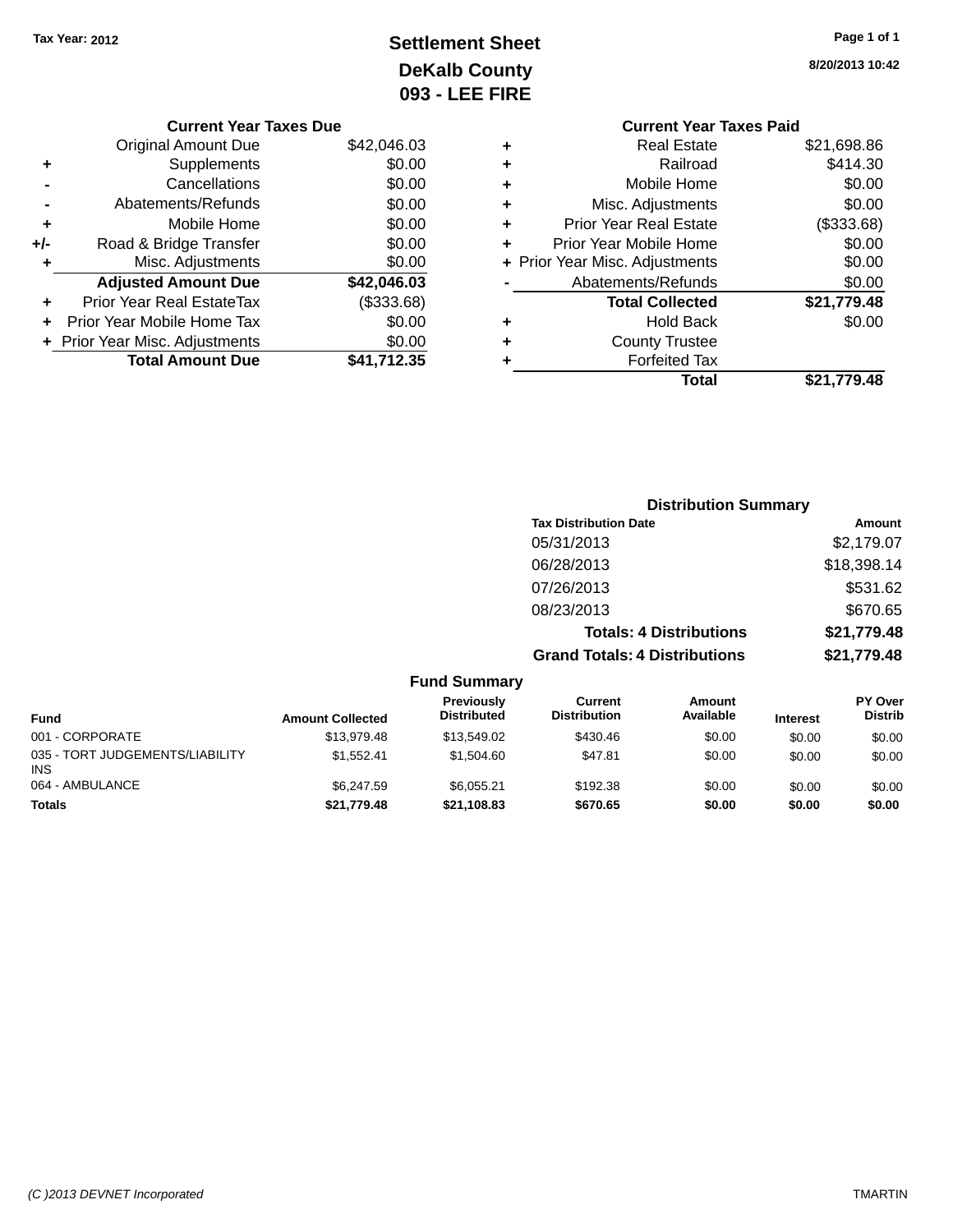## **Settlement Sheet Tax Year: 2012 Page 1 of 1 DeKalb County 094 - LELAND FIRE**

**8/20/2013 10:42**

### **Current Year Taxes Due**

|     | <b>Original Amount Due</b>     | \$26,854.81 |
|-----|--------------------------------|-------------|
|     | Supplements                    | \$374.51    |
|     | Cancellations                  | \$462.76    |
|     | Abatements/Refunds             | \$0.00      |
| ٠   | Mobile Home                    | \$0.00      |
| +/- | Road & Bridge Transfer         | \$0.00      |
| ٠   | Misc. Adjustments              | \$0.00      |
|     | <b>Adjusted Amount Due</b>     | \$26,766.56 |
| ٠   | Prior Year Real EstateTax      | \$0.00      |
|     | Prior Year Mobile Home Tax     | \$0.00      |
|     | + Prior Year Misc. Adjustments | \$0.00      |
|     | <b>Total Amount Due</b>        | \$26.766.56 |

### **Current Year Taxes Paid +** Real Estate \$17,436.31 **+** Railroad \$0.00 **+** Mobile Home \$0.00 **+** Misc. Adjustments \$0.00 **+** Prior Year Real Estate \$0.00 **+** Prior Year Mobile Home \$0.00 **+ Prior Year Misc. Adjustments**  $$0.00$ **-** Abatements/Refunds \$0.00 **Total Collected \$17,436.31 +** Hold Back \$0.00 **+** County Trustee **+** Forfeited Tax **Total \$17,436.31**

|                 |                         |                                  |                                       | <b>Distribution Summary</b>    |                 |                           |
|-----------------|-------------------------|----------------------------------|---------------------------------------|--------------------------------|-----------------|---------------------------|
|                 |                         |                                  | <b>Tax Distribution Date</b>          |                                |                 | Amount                    |
|                 |                         |                                  | 05/31/2013                            |                                |                 | \$3,624.72                |
|                 |                         |                                  | 06/28/2013                            |                                |                 | \$12,680.00               |
|                 |                         |                                  | 07/26/2013                            |                                |                 | \$253.89                  |
|                 |                         |                                  | 08/23/2013                            |                                |                 | \$877.70                  |
|                 |                         |                                  |                                       | <b>Totals: 4 Distributions</b> |                 | \$17,436.31               |
|                 |                         |                                  | <b>Grand Totals: 4 Distributions</b>  |                                |                 | \$17,436.31               |
|                 |                         | <b>Fund Summary</b>              |                                       |                                |                 |                           |
| <b>Fund</b>     | <b>Amount Collected</b> | Previously<br><b>Distributed</b> | <b>Current</b><br><b>Distribution</b> | Amount<br>Available            | <b>Interest</b> | PY Over<br><b>Distrib</b> |
| 001 - CORPORATE | \$17,436.31             | \$16,558.61                      | \$877.70                              | \$0.00                         | \$0.00          | \$0.00                    |
| <b>Totals</b>   | \$17,436.31             | \$16,558.61                      | \$877.70                              | \$0.00                         | \$0.00          | \$0.00                    |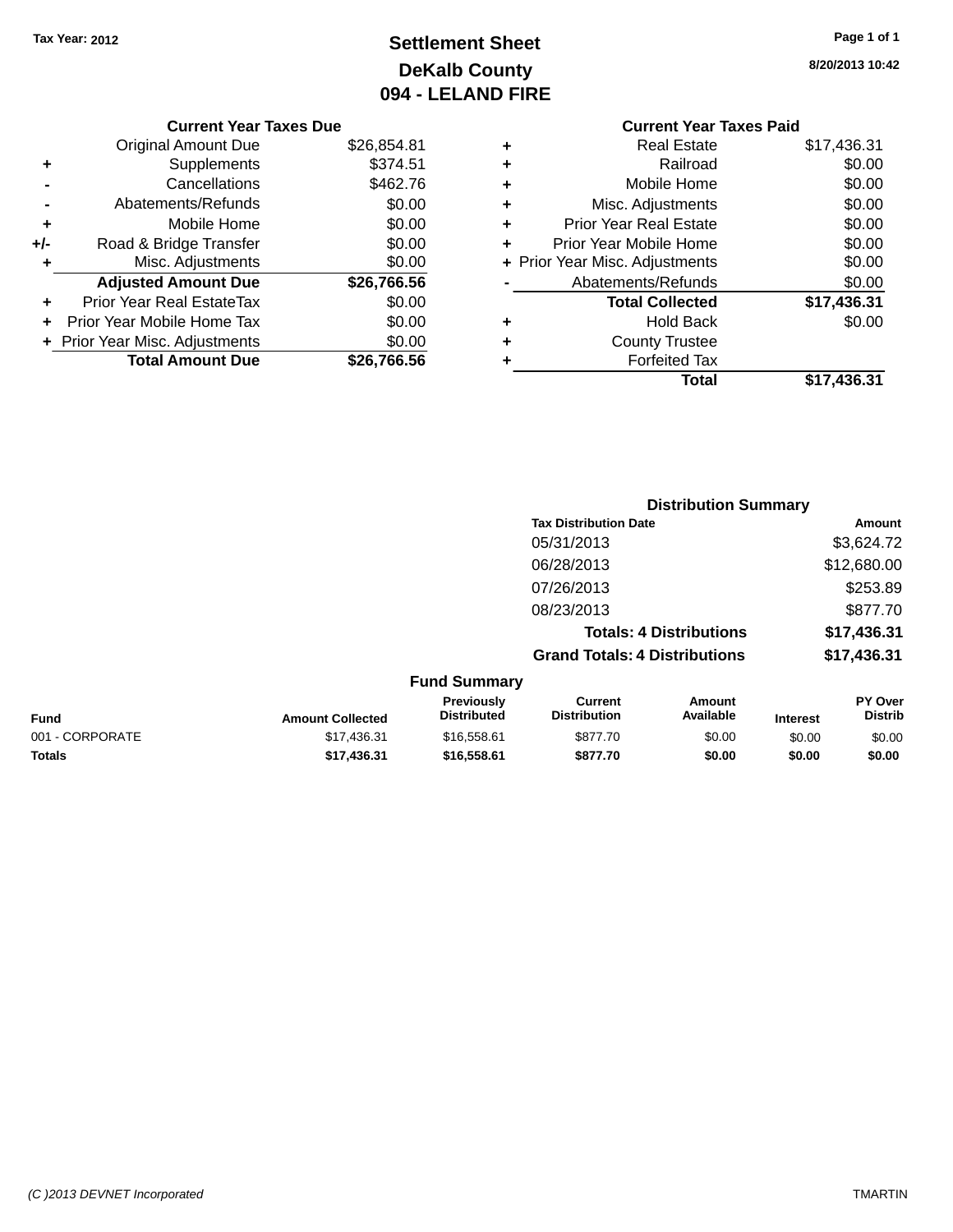## **Settlement Sheet Tax Year: 2012 Page 1 of 1 DeKalb County 095 - MALTA FIRE**

**8/20/2013 10:42**

|   | <b>Current Year Taxes Paid</b> |             |
|---|--------------------------------|-------------|
| ٠ | Real Estate                    | \$50,384.64 |
| ٠ | Railroad                       | \$968.38    |
| ٠ | Mobile Home                    | \$0.00      |
| ٠ | Misc. Adjustments              | \$0.00      |
| ٠ | <b>Prior Year Real Estate</b>  | \$0.00      |
| ٠ | Prior Year Mobile Home         | \$0.00      |
|   | + Prior Year Misc. Adjustments | \$0.00      |
|   | Abatements/Refunds             | \$0.00      |
|   | <b>Total Collected</b>         | \$51,353.02 |
| ٠ | <b>Hold Back</b>               | \$0.00      |
| ٠ | <b>County Trustee</b>          |             |
|   | <b>Forfeited Tax</b>           |             |
|   | Total                          | \$51,353.02 |
|   |                                |             |

|     | <b>Current Year Taxes Due</b>  |             |
|-----|--------------------------------|-------------|
|     | Original Amount Due            | \$87,548.81 |
| ٠   | Supplements                    | \$354.10    |
|     | Cancellations                  | \$409.88    |
|     | Abatements/Refunds             | \$0.00      |
| ٠   | Mobile Home                    | \$0.00      |
| +/- | Road & Bridge Transfer         | \$0.00      |
| ٠   | Misc. Adjustments              | \$0.00      |
|     | <b>Adjusted Amount Due</b>     | \$87,493.03 |
| ÷   | Prior Year Real EstateTax      | \$0.00      |
|     | Prior Year Mobile Home Tax     | \$0.00      |
|     | + Prior Year Misc. Adjustments | \$0.00      |
|     | <b>Total Amount Due</b>        | \$87.493.03 |
|     |                                |             |

|                     | <b>Distribution Summary</b>          |               |
|---------------------|--------------------------------------|---------------|
|                     | <b>Tax Distribution Date</b>         | <b>Amount</b> |
|                     | 05/31/2013                           | \$8,601.57    |
|                     | 06/28/2013                           | \$38,969.55   |
|                     | 07/26/2013                           | \$685.90      |
|                     | 08/23/2013                           | \$3,096.00    |
|                     | <b>Totals: 4 Distributions</b>       | \$51,353.02   |
|                     | <b>Grand Totals: 4 Distributions</b> | \$51,353.02   |
| <b>Fund Summary</b> |                                      |               |
|                     |                                      |               |

| <b>Fund</b>     | <b>Amount Collected</b> | <b>Previously</b><br><b>Distributed</b> | Current<br><b>Distribution</b> | Amount<br>Available | <b>Interest</b> | <b>PY Over</b><br>Distrib |
|-----------------|-------------------------|-----------------------------------------|--------------------------------|---------------------|-----------------|---------------------------|
| 001 - CORPORATE | \$51,353.02             | \$48.257.02                             | \$3.096.00                     | \$0.00              | \$0.00          | \$0.00                    |
| <b>Totals</b>   | \$51.353.02             | \$48.257.02                             | \$3.096.00                     | \$0.00              | \$0.00          | \$0.00                    |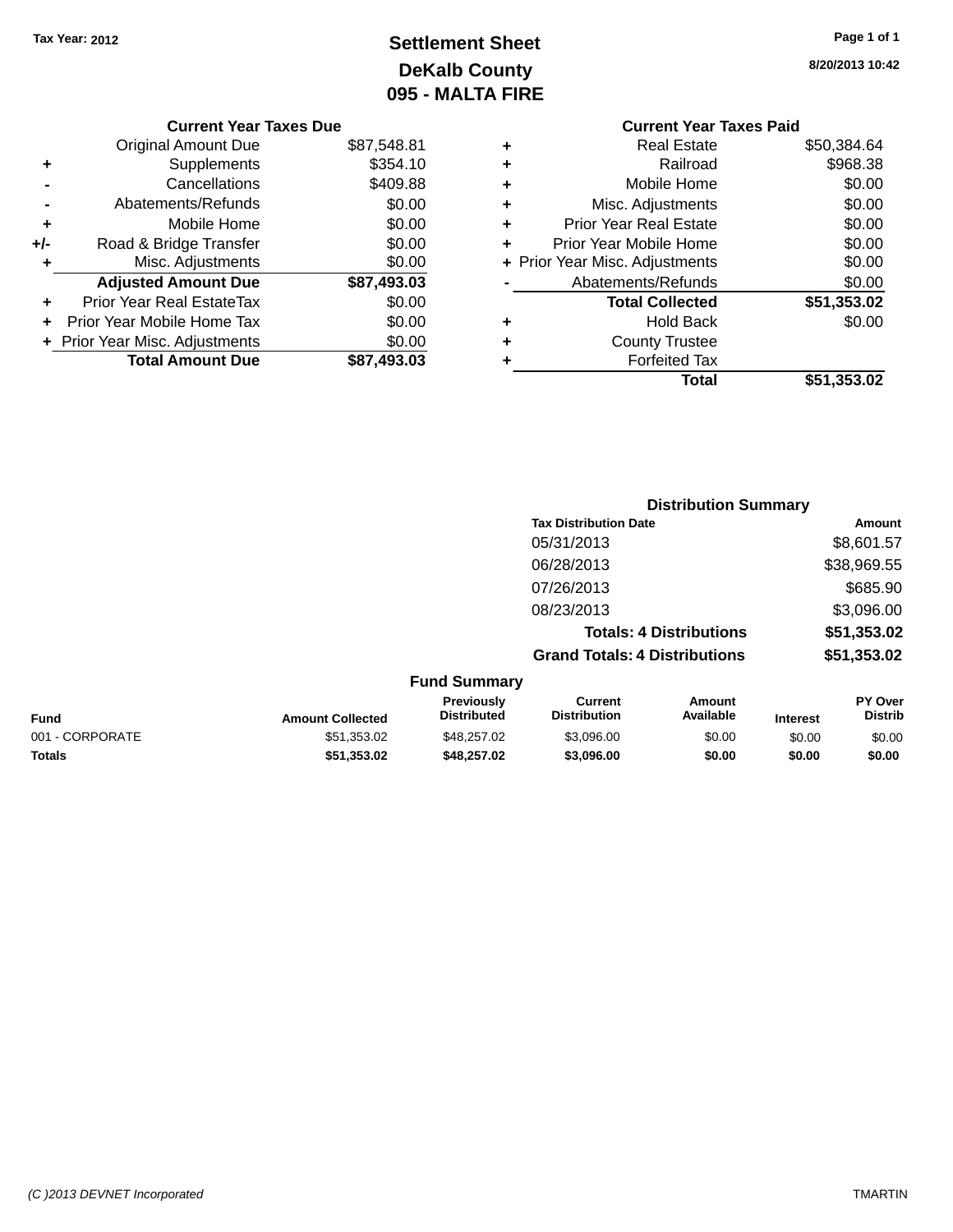### **Settlement Sheet Tax Year: 2012 Page 1 of 1 DeKalb County 096 - MAPLE PARK FIRE**

**8/20/2013 10:42**

#### **Current Year Taxes Paid**

|     | <b>Current Year Taxes Due</b>  |              |
|-----|--------------------------------|--------------|
|     | <b>Original Amount Due</b>     | \$166,342.18 |
| ٠   | Supplements                    | \$618.21     |
|     | Cancellations                  | \$691.57     |
|     | Abatements/Refunds             | \$1.46       |
| ÷   | Mobile Home                    | \$0.00       |
| +/- | Road & Bridge Transfer         | \$0.00       |
| ۰   | Misc. Adjustments              | \$0.00       |
|     | <b>Adjusted Amount Due</b>     | \$166,267.36 |
|     | Prior Year Real EstateTax      | (\$149.05)   |
|     | Prior Year Mobile Home Tax     | \$0.00       |
|     | + Prior Year Misc. Adjustments | \$32.33      |
|     | <b>Total Amount Due</b>        | \$166,150.64 |
|     |                                |              |

| ٠ | <b>Real Estate</b>             | \$94,939.03 |
|---|--------------------------------|-------------|
| ٠ | Railroad                       | \$1,881.24  |
| ٠ | Mobile Home                    | \$0.00      |
| ٠ | Misc. Adjustments              | \$0.00      |
| ٠ | Prior Year Real Estate         | (\$149.05)  |
| ٠ | Prior Year Mobile Home         | \$0.00      |
|   | + Prior Year Misc. Adjustments | \$32.33     |
|   | Abatements/Refunds             | \$1.46      |
|   | <b>Total Collected</b>         | \$96,702.09 |
| ٠ | <b>Hold Back</b>               | \$0.00      |
| ٠ | <b>County Trustee</b>          |             |
| ٠ | <b>Forfeited Tax</b>           |             |
|   | Total                          | \$96,702.09 |
|   |                                |             |

### **Distribution Summary Tax Distribution Date Amount** 05/31/2013 \$16,647.10 06/28/2013 \$68,512.39 07/26/2013 \$1,325.77 08/23/2013 \$10,216.83 **Totals: 4 Distributions \$96,702.09 Grand Totals: 4 Distributions \$96,702.09**

#### **Fund Summary**

| <b>Fund</b>                                   | <b>Amount Collected</b> | Previously<br><b>Distributed</b> | Current<br><b>Distribution</b> | Amount<br>Available | <b>Interest</b> | <b>PY Over</b><br><b>Distrib</b> |
|-----------------------------------------------|-------------------------|----------------------------------|--------------------------------|---------------------|-----------------|----------------------------------|
| 001 - CORPORATE                               | \$48,060,08             | \$42,982.42                      | \$5,077.66                     | \$0.00              | \$0.00          | \$0.00                           |
| 013 - FIREFIGHTER'S PENSION                   | \$1,368,04              | \$1,223.50                       | \$144.54                       | \$0.00              | \$0.00          | \$0.00                           |
| 027 - AUDIT                                   | \$229.28                | \$205.05                         | \$24.23                        | \$0.00              | \$0.00          | \$0.00                           |
| 035 - TORT JUDGEMENTS/LIABILITY<br><b>INS</b> | \$9,343.74              | \$8,356.55                       | \$987.19                       | \$0.00              | \$0.00          | \$0.00                           |
| 064 - AMBULANCE                               | \$37.700.95             | \$33,717,74                      | \$3.983.21                     | \$0.00              | \$0.00          | \$0.00                           |
| <b>Totals</b>                                 | \$96,702.09             | \$86,485.26                      | \$10,216.83                    | \$0.00              | \$0.00          | \$0.00                           |

#### **Miscellaneous Adjustment Detail**

**<u>Year Source</u> <b>Account Type Amount Adjustment Description**<br>2011 RE - Real Estate Back Tax Collected \$32.33 HEYOB REDEMPTION 0 \$32.33 HEYOB REDEMPTION 09-25-478-001 by TBA **Totals 1 entries \$32.33**

#### **Abatement Detail**

| Year Source           | <b>Account Type</b> |        | <b>Amount Adjustment Description</b>         |
|-----------------------|---------------------|--------|----------------------------------------------|
| 2012 RE - Real Estate | PTAB Decision       |        | \$1.46 12-13-100-003 2011 PTAB REFUND by TBA |
| Totals 1 entries      |                     | \$1.46 |                                              |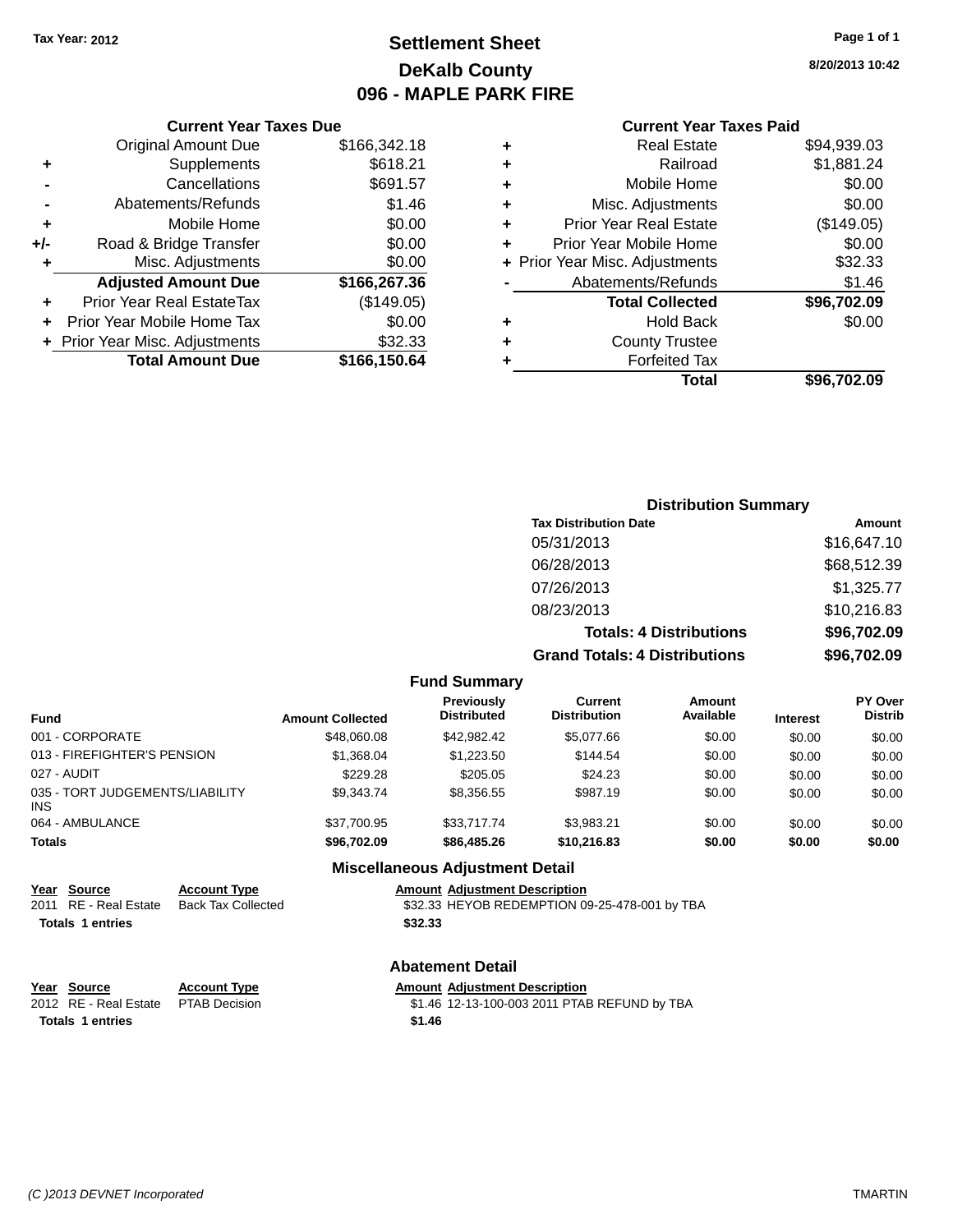### **Settlement Sheet Tax Year: 2012 Page 1 of 1 DeKalb County 097 - PAW PAW FIRE**

**8/20/2013 10:42**

|     | <b>Current Year Taxes Due</b>  |             |
|-----|--------------------------------|-------------|
|     | <b>Original Amount Due</b>     | \$34,559.91 |
| ٠   | Supplements                    | \$27.32     |
|     | Cancellations                  | \$28.85     |
|     | Abatements/Refunds             | \$0.00      |
| ٠   | Mobile Home                    | \$0.00      |
| +/- | Road & Bridge Transfer         | \$0.00      |
|     | Misc. Adjustments              | \$0.00      |
|     | <b>Adjusted Amount Due</b>     | \$34,558.38 |
| ٠   | Prior Year Real EstateTax      | \$0.00      |
| ÷   | Prior Year Mobile Home Tax     | \$0.00      |
|     | + Prior Year Misc. Adjustments | \$0.00      |
|     | <b>Total Amount Due</b>        | \$34,558.38 |
|     |                                |             |

|   | <b>Current Year Taxes Paid</b> |             |
|---|--------------------------------|-------------|
| ٠ | Real Estate                    | \$18,366.07 |
| ٠ | Railroad                       | \$753.08    |
| ٠ | Mobile Home                    | \$0.00      |
| ٠ | Misc. Adjustments              | \$0.00      |
| ٠ | <b>Prior Year Real Estate</b>  | \$0.00      |
| ٠ | Prior Year Mobile Home         | \$0.00      |
|   | + Prior Year Misc. Adjustments | \$0.00      |
|   | Abatements/Refunds             | \$0.00      |
|   | <b>Total Collected</b>         | \$19,119.15 |
| ٠ | <b>Hold Back</b>               | \$0.00      |
|   | <b>County Trustee</b>          |             |
|   | <b>Forfeited Tax</b>           |             |
|   | Total                          | \$19,119.15 |

|                                         |                         |                                  | <b>Distribution Summary</b>           |                                |                 |                           |
|-----------------------------------------|-------------------------|----------------------------------|---------------------------------------|--------------------------------|-----------------|---------------------------|
|                                         |                         |                                  | <b>Tax Distribution Date</b>          |                                |                 | <b>Amount</b>             |
|                                         |                         |                                  | 05/31/2013                            |                                |                 | \$2,463.85                |
|                                         |                         |                                  | 06/28/2013                            |                                |                 | \$15,863.33               |
|                                         |                         |                                  | 08/23/2013                            |                                |                 | \$791.97                  |
|                                         |                         |                                  |                                       | <b>Totals: 3 Distributions</b> |                 | \$19,119.15               |
|                                         |                         |                                  | <b>Grand Totals: 3 Distributions</b>  |                                |                 | \$19,119.15               |
|                                         |                         | <b>Fund Summary</b>              |                                       |                                |                 |                           |
| <b>Fund</b>                             | <b>Amount Collected</b> | Previously<br><b>Distributed</b> | <b>Current</b><br><b>Distribution</b> | <b>Amount</b><br>Available     | <b>Interest</b> | PY Over<br><b>Distrib</b> |
| 001 - CORPORATE                         | \$16,088.85             | \$15,422.40                      | \$666.45                              | \$0.00                         | \$0.00          | \$0.00                    |
| 035 - TORT JUDGEMENTS/LIABILITY<br>INS. | \$1,816.49              | \$1,741.25                       | \$75.24                               | \$0.00                         | \$0.00          | \$0.00                    |
| 109 - PRIOR YEAR ADJUSTMENT             | \$1,213.81              | \$1,163.53                       | \$50.28                               | \$0.00                         | \$0.00          | \$0.00                    |
| Totals                                  | \$19,119.15             | \$18,327.18                      | \$791.97                              | \$0.00                         | \$0.00          | \$0.00                    |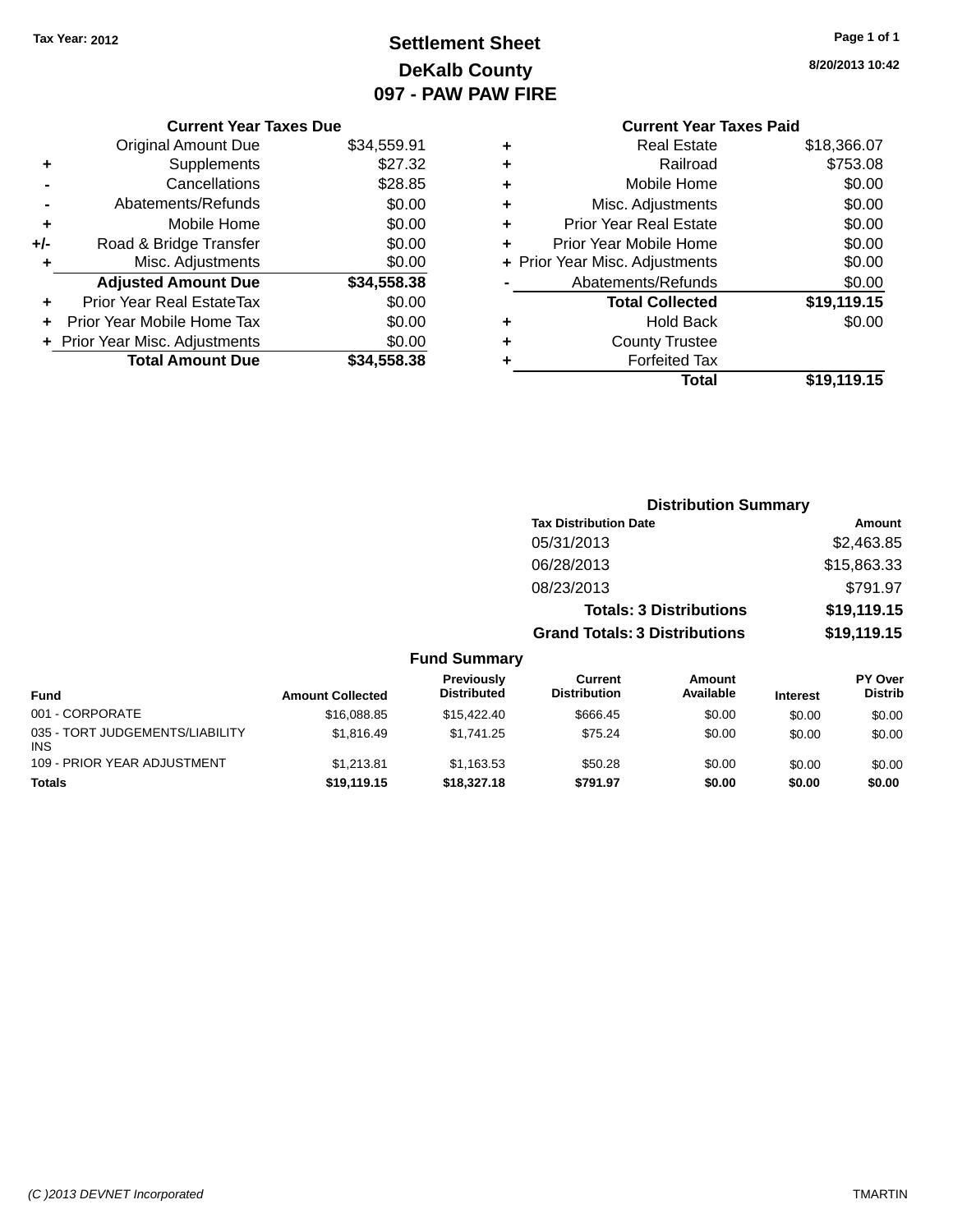### **Settlement Sheet Tax Year: 2012 Page 1 of 1 DeKalb County 098 - SANDWICH FIRE**

**8/20/2013 10:42**

### **Current Year Taxes Paid**

|     | <b>Current Year Taxes Due</b>    |              |  |
|-----|----------------------------------|--------------|--|
|     | <b>Original Amount Due</b>       | \$544,165.97 |  |
| ٠   | Supplements                      | \$3,199.82   |  |
|     | Cancellations                    | \$3,460.80   |  |
|     | Abatements/Refunds               | \$0.45       |  |
| ٠   | Mobile Home                      | \$0.00       |  |
| +/- | Road & Bridge Transfer           | \$0.00       |  |
| ٠   | Misc. Adjustments                | \$0.00       |  |
|     | <b>Adjusted Amount Due</b>       | \$543,904.54 |  |
| ٠   | <b>Prior Year Real EstateTax</b> | \$523.87     |  |
|     | Prior Year Mobile Home Tax       | \$0.00       |  |
|     | + Prior Year Misc. Adjustments   | \$0.00       |  |
|     | <b>Total Amount Due</b>          | \$544.428.41 |  |
|     |                                  |              |  |

|   | <b>Real Estate</b>             | \$334,587.46 |
|---|--------------------------------|--------------|
| ٠ | Railroad                       | \$874.16     |
| ٠ | Mobile Home                    | \$0.00       |
| ٠ | Misc. Adjustments              | \$0.00       |
| ٠ | <b>Prior Year Real Estate</b>  | \$523.87     |
| ٠ | Prior Year Mobile Home         | \$0.00       |
|   | + Prior Year Misc. Adjustments | \$0.00       |
|   | Abatements/Refunds             | \$0.45       |
|   | <b>Total Collected</b>         | \$335,985.04 |
| ٠ | Hold Back                      | \$0.00       |
| ٠ | <b>County Trustee</b>          |              |
| ٠ | <b>Forfeited Tax</b>           |              |
|   | Total                          | \$335,985.04 |
|   |                                |              |

|                                    |                                         | <b>Distribution Summary</b>          |                                |          |                                  |  |
|------------------------------------|-----------------------------------------|--------------------------------------|--------------------------------|----------|----------------------------------|--|
|                                    |                                         | <b>Tax Distribution Date</b>         |                                |          | Amount                           |  |
|                                    |                                         | 05/31/2013                           |                                |          | \$69,965.85                      |  |
|                                    |                                         | 06/28/2013                           |                                |          | \$216,418.96                     |  |
|                                    |                                         | 07/26/2013                           |                                |          | \$8,052.31                       |  |
|                                    |                                         | 08/23/2013                           |                                |          | \$41,547.92                      |  |
|                                    |                                         |                                      | <b>Totals: 4 Distributions</b> |          | \$335,985.04                     |  |
|                                    |                                         | <b>Grand Totals: 4 Distributions</b> |                                |          | \$335,985.04                     |  |
|                                    | <b>Fund Summary</b>                     |                                      |                                |          |                                  |  |
| $\sim$ $\sim$ $\sim$ $\sim$ $\sim$ | <b>Previously</b><br><b>Dietributed</b> | Current<br>Dietribution              | Amount<br>Availabla            | $\cdots$ | <b>PY Over</b><br><b>Dietrih</b> |  |

| Fund                                          | <b>Amount Collected</b> | Previously<br><b>Distributed</b> | Current<br><b>Distribution</b> | Amount<br>Available | <b>Interest</b> | <b>PY Over</b><br><b>Distrib</b> |
|-----------------------------------------------|-------------------------|----------------------------------|--------------------------------|---------------------|-----------------|----------------------------------|
| 001 - CORPORATE                               | \$294,345.07            | \$257,946.36                     | \$36,398.71                    | \$0.00              | \$0.00          | \$0.00                           |
| 027 - AUDIT                                   | \$2,920.04              | \$2,558.94                       | \$361.10                       | \$0.00              | \$0.00          | \$0.00                           |
| 035 - TORT JUDGEMENTS/LIABILITY<br><b>INS</b> | \$38,719.93             | \$33.931.82                      | \$4.788.11                     | \$0.00              | \$0.00          | \$0.00                           |
| <b>Totals</b>                                 | \$335,985,04            | \$294.437.12                     | \$41.547.92                    | \$0.00              | \$0.00          | \$0.00                           |
|                                               |                         | <b>Abatement Detail</b>          |                                |                     |                 |                                  |

**Totals 1 entries \$0.45**

**Year Source Account Type Anneunt Adjustment Description**<br>2012 RE - Real Estate PTAB Decision **Amount Adjustment Description** \$0.45 19-27-427-021 2011 PTAB REFUND by TBA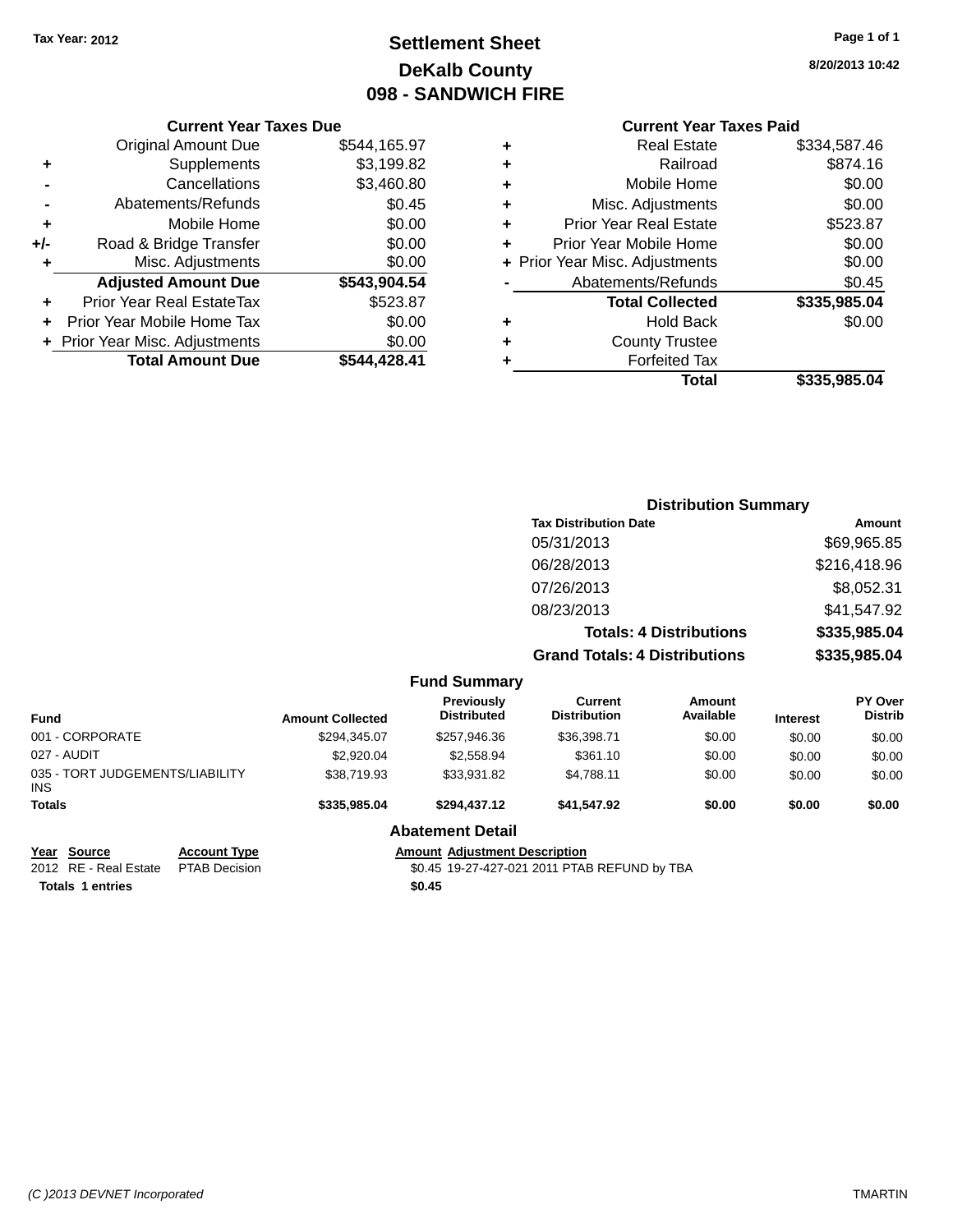### **Settlement Sheet Tax Year: 2012 Page 1 of 1 DeKalb County 099 - SHABBONA FIRE**

**8/20/2013 10:42**

#### **Current Year Taxes Paid**

|     | <b>Current Year Taxes Due</b>  |              |
|-----|--------------------------------|--------------|
|     | <b>Original Amount Due</b>     | \$177,849.14 |
| ٠   | Supplements                    | \$228.10     |
|     | Cancellations                  | \$299.85     |
|     | Abatements/Refunds             | \$4.72       |
| ٠   | Mobile Home                    | \$0.00       |
| +/- | Road & Bridge Transfer         | \$0.00       |
|     | Misc. Adjustments              | \$45.50      |
|     | <b>Adjusted Amount Due</b>     | \$177,818.17 |
| ٠   | Prior Year Real EstateTax      | (\$313.42)   |
|     | Prior Year Mobile Home Tax     | \$0.00       |
|     | + Prior Year Misc. Adjustments | \$0.00       |
|     | <b>Total Amount Due</b>        | \$177,504.75 |
|     |                                |              |

| ٠ | <b>Real Estate</b>             | \$105,829.46 |
|---|--------------------------------|--------------|
| ٠ | Railroad                       | \$2,005.69   |
| ٠ | Mobile Home                    | \$0.00       |
| ٠ | Misc. Adjustments              | \$45.50      |
| ٠ | <b>Prior Year Real Estate</b>  | (\$313.42)   |
| ٠ | Prior Year Mobile Home         | \$0.00       |
|   | + Prior Year Misc. Adjustments | \$0.00       |
|   | Abatements/Refunds             | \$4.72       |
|   | <b>Total Collected</b>         | \$107,562.51 |
| ٠ | Hold Back                      | \$0.00       |
| ٠ | <b>County Trustee</b>          |              |
| ٠ | <b>Forfeited Tax</b>           |              |
|   | Total                          | \$107,562.51 |
|   |                                |              |

| <b>Distribution Summary</b>          |              |
|--------------------------------------|--------------|
| <b>Tax Distribution Date</b>         | Amount       |
| 05/31/2013                           | \$15,862.17  |
| 06/28/2013                           | \$83,410.40  |
| 07/26/2013                           | \$1,587.26   |
| 08/23/2013                           | \$6,702.68   |
| <b>Totals: 4 Distributions</b>       | \$107,562.51 |
| <b>Grand Totals: 4 Distributions</b> | \$107,562.51 |

| <b>Fund Summary</b> |  |
|---------------------|--|
|---------------------|--|

| <b>Fund</b>                            | <b>Amount Collected</b> | <b>Previously</b><br><b>Distributed</b> | Current<br><b>Distribution</b> | Amount<br>Available | <b>Interest</b> | <b>PY Over</b><br><b>Distrib</b> |
|----------------------------------------|-------------------------|-----------------------------------------|--------------------------------|---------------------|-----------------|----------------------------------|
| 001 - CORPORATE                        | \$73,955.34             | \$69,346.86                             | \$4,608.48                     | \$0.00              | \$0.00          | \$0.00                           |
| 035 - TORT JUDGEMENTS/LIABILITY<br>INS | \$14,687.13             | \$13,771.92                             | \$915.21                       | \$0.00              | \$0.00          | \$0.00                           |
| 064 - AMBULANCE                        | \$18,920.04             | \$17.741.05                             | \$1.178.99                     | \$0.00              | \$0.00          | \$0.00                           |
| Totals                                 | \$107.562.51            | \$100,859.83                            | \$6,702.68                     | \$0.00              | \$0.00          | \$0.00                           |

### **Miscellaneous Adjustment Detail**

| Year Source             | <b>Account Type</b>  | <b>Amount Adjustment Description</b> |
|-------------------------|----------------------|--------------------------------------|
| 2012 RE - Real Estate   | Pavmt In Lieu of Tax | \$45.50 SEQUOYA APTS by TBA          |
| <b>Totals 1 entries</b> |                      | \$45.50                              |

#### **Abatement Detail**

| Year Source                          | <b>Account Type</b> |        | <b>Amount Adjustment Description</b>         |
|--------------------------------------|---------------------|--------|----------------------------------------------|
| 2012 RE - Real Estate PTAB Decision  |                     |        | \$0.41 13-15-176-011 PTAB REFUND by TBA      |
| 2012 RE - Real Estate  PTAB Decision |                     |        | \$4.31 13-15-327-010 2011 PTAB REFUND by TBA |
| <b>Totals 2 entries</b>              |                     | \$4.72 |                                              |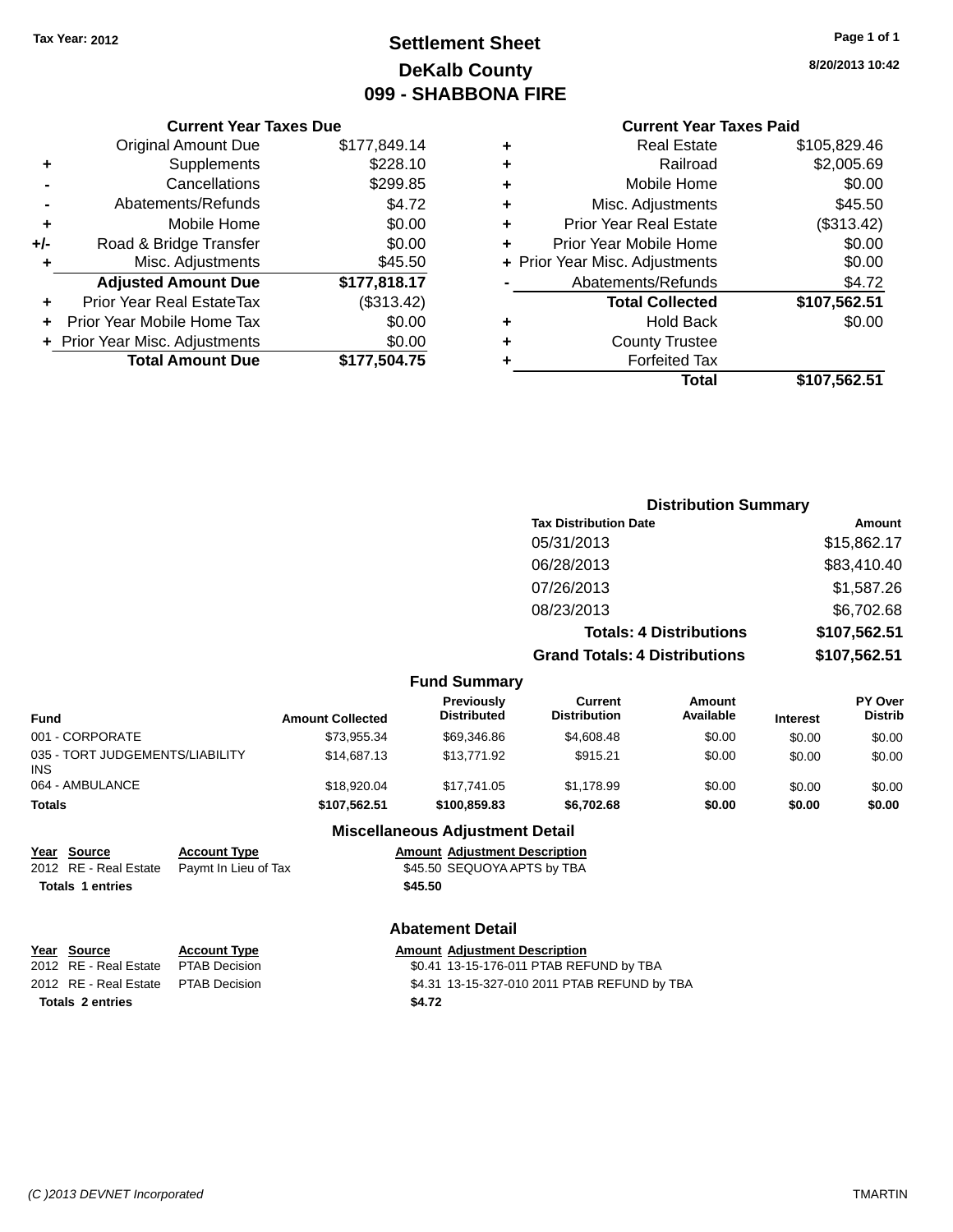### **Settlement Sheet Tax Year: 2012 Page 1 of 1 DeKalb County 100 - SOMONAUK FIRE**

**8/20/2013 10:42**

### **Current Year Taxes Paid +** Real Estate \$152,892.61

|              |   | Total                          | \$154,679.62 |
|--------------|---|--------------------------------|--------------|
| \$249,011.66 |   | <b>Forfeited Tax</b>           |              |
| \$0.00       | ٠ | <b>County Trustee</b>          |              |
| \$0.00       | ٠ | <b>Hold Back</b>               | \$0.00       |
| \$0.00       |   | <b>Total Collected</b>         | \$154,679.62 |
| \$249,011.66 |   | Abatements/Refunds             | \$0.00       |
| \$0.00       |   | + Prior Year Misc. Adjustments | \$0.00       |
| \$0.00       | ٠ | Prior Year Mobile Home         | \$0.00       |
| \$0.00       | ٠ | <b>Prior Year Real Estate</b>  | \$0.00       |
| \$0.00       | ٠ | Misc. Adjustments              | \$0.00       |
| \$1,981.70   | ٠ | Mobile Home                    | \$0.00       |
| \$1,785.71   | ٠ | Railroad                       | \$1,787.01   |
| \$249,207.65 | ٠ | <b>Real Estate</b>             | \$152,892.61 |
| IUAVU PUV    |   | OUITOIR TOUT TUACO FUIU        |              |

| <b>Distribution Summary</b>  |              |
|------------------------------|--------------|
| <b>Tax Distribution Date</b> | Amount       |
| 05/31/2013                   | \$33,981.70  |
| 06/28/2013                   | \$103,016.09 |
| 07/26/2013                   | \$1,617.17   |

08/23/2013 \$16,064.66

**Totals: 4 Distributions \$154,679.62**

**Grand Totals: 4 Distributions \$154,679.62 Fund Summary Fund Interest Amount Collected Distributed PY Over Distrib Amount Available Current Distribution Previously** 001 - CORPORATE \$81,923.89 \$73,415.47 \$8,508.42 \$0.00 \$0.00 \$0.00 064 - AMBULANCE 6 \$72,755.73 \$65,199.49 \$7,556.24 \$0.00 \$0.00 \$0.00 \$0.00 **Totals \$154,679.62 \$138,614.96 \$16,064.66 \$0.00 \$0.00 \$0.00**

|     | <b>Original Amount Due</b>     | \$249,207.65 |
|-----|--------------------------------|--------------|
| ٠   | Supplements                    | \$1,785.71   |
|     | Cancellations                  | \$1,981.70   |
|     | Abatements/Refunds             | \$0.00       |
| ÷   | Mobile Home                    | \$0.00       |
| +/- | Road & Bridge Transfer         | \$0.00       |
| ٠   | Misc. Adjustments              | \$0.00       |
|     | <b>Adjusted Amount Due</b>     | \$249,011.66 |
|     | Prior Year Real EstateTax      | \$0.00       |
|     |                                |              |
|     | Prior Year Mobile Home Tax     | \$0.00       |
|     | + Prior Year Misc. Adjustments | \$0.00       |
|     | <b>Total Amount Due</b>        | \$249,011.66 |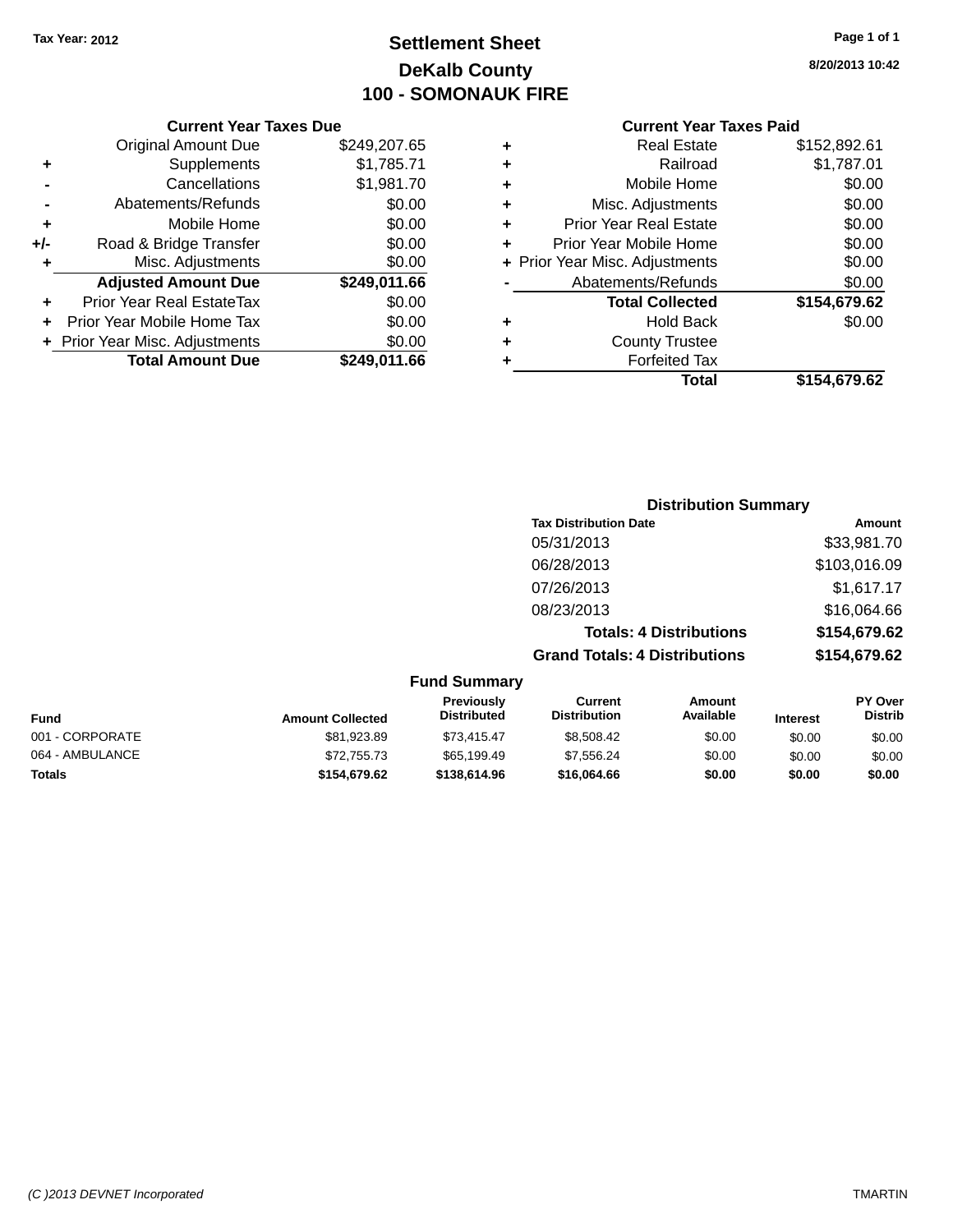### **Settlement Sheet Tax Year: 2012 Page 1 of 1 DeKalb County 101 - SYCAMORE FIRE**

**8/20/2013 10:42**

### **Current Year Taxes Paid**

|     | <b>Current Year Taxes Due</b>  |              |
|-----|--------------------------------|--------------|
|     | <b>Original Amount Due</b>     | \$320,797.06 |
| ÷   | Supplements                    | \$1,832.01   |
|     | Cancellations                  | \$2,221.68   |
|     | Abatements/Refunds             | \$0.00       |
| ٠   | Mobile Home                    | \$0.00       |
| +/- | Road & Bridge Transfer         | \$0.00       |
| ٠   | Misc. Adjustments              | \$0.00       |
|     | <b>Adjusted Amount Due</b>     | \$320,407.39 |
|     | Prior Year Real EstateTax      | \$0.00       |
|     | Prior Year Mobile Home Tax     | \$0.00       |
|     | + Prior Year Misc. Adjustments | \$0.00       |
|     | <b>Total Amount Due</b>        | \$320,407.39 |
|     |                                |              |

| ٠ | <b>Real Estate</b>             | \$197,146.78 |
|---|--------------------------------|--------------|
| ٠ | Railroad                       | \$0.00       |
| ٠ | Mobile Home                    | \$0.00       |
| ٠ | Misc. Adjustments              | \$0.00       |
| ٠ | Prior Year Real Estate         | \$0.00       |
| ٠ | Prior Year Mobile Home         | \$0.00       |
|   | + Prior Year Misc. Adjustments | \$0.00       |
|   | Abatements/Refunds             | \$0.00       |
|   | <b>Total Collected</b>         | \$197,146.78 |
| ٠ | Hold Back                      | \$0.00       |
| ٠ | <b>County Trustee</b>          |              |
| ٠ | <b>Forfeited Tax</b>           |              |
|   | Total                          | \$197,146.78 |
|   |                                |              |

|                     | <b>Distribution Summary</b>          |              |
|---------------------|--------------------------------------|--------------|
|                     | <b>Tax Distribution Date</b>         | Amount       |
|                     | 05/31/2013                           | \$37,650.23  |
|                     | 06/28/2013                           | \$134,765.78 |
|                     | 07/26/2013                           | \$3,328.29   |
|                     | 08/23/2013                           | \$21,402.48  |
|                     | <b>Totals: 4 Distributions</b>       | \$197,146.78 |
|                     | <b>Grand Totals: 4 Distributions</b> | \$197,146.78 |
| <b>Fund Summary</b> |                                      |              |

| <b>Fund</b>     | <b>Amount Collected</b> | <b>Previously</b><br><b>Distributed</b> | Current<br><b>Distribution</b> | Amount<br>Available | <b>Interest</b> | <b>PY Over</b><br><b>Distrib</b> |
|-----------------|-------------------------|-----------------------------------------|--------------------------------|---------------------|-----------------|----------------------------------|
| 001 - CORPORATE | \$97,848.08             | \$87,225.58                             | \$10,622.50                    | \$0.00              | \$0.00          | \$0.00                           |
| 064 - AMBULANCE | \$99,298.70             | \$88,518,72                             | \$10,779.98                    | \$0.00              | \$0.00          | \$0.00                           |
| <b>Totals</b>   | \$197.146.78            | \$175,744.30                            | \$21,402.48                    | \$0.00              | \$0.00          | \$0.00                           |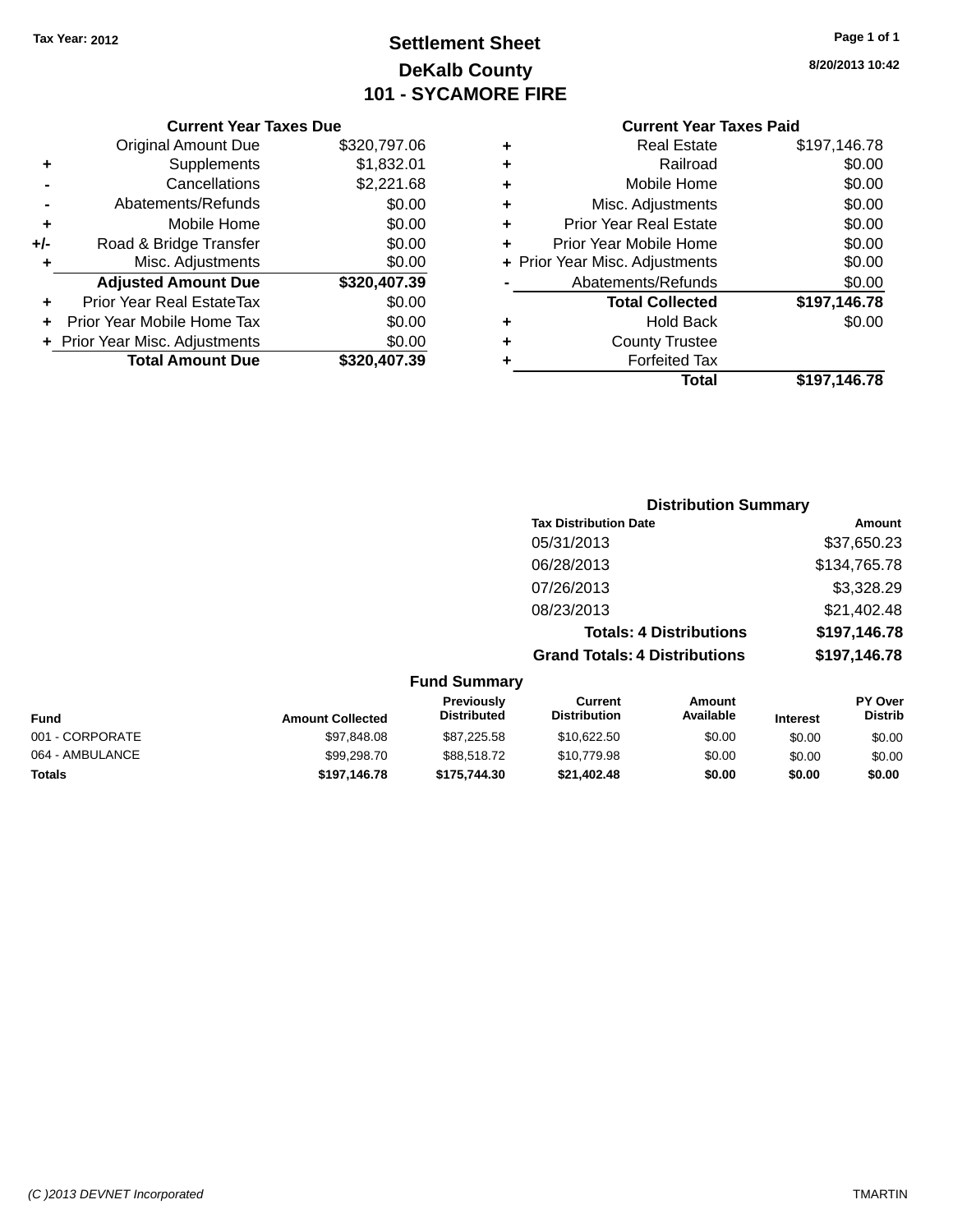### **Settlement Sheet Tax Year: 2012 Page 1 of 1 DeKalb County 102 - WATERMAN FIRE**

**8/20/2013 10:42**

### **Current Year Taxes Paid**

|     | <b>Current Year Taxes Due</b>  |              |
|-----|--------------------------------|--------------|
|     | <b>Original Amount Due</b>     | \$140,878.06 |
| ٠   | Supplements                    | \$628.77     |
|     | Cancellations                  | \$685.69     |
|     | Abatements/Refunds             | \$0.00       |
| ٠   | Mobile Home                    | \$0.00       |
| +/- | Road & Bridge Transfer         | \$0.00       |
| ٠   | Misc. Adjustments              | \$0.00       |
|     | <b>Adjusted Amount Due</b>     | \$140,821.14 |
| ٠   | Prior Year Real EstateTax      | \$0.00       |
|     | Prior Year Mobile Home Tax     | \$0.00       |
|     | + Prior Year Misc. Adjustments | \$0.00       |
|     | <b>Total Amount Due</b>        | \$140,821.14 |
|     |                                |              |

|   | <b>Real Estate</b>             | \$80,790.37 |
|---|--------------------------------|-------------|
| ٠ | Railroad                       | \$1,071.24  |
| ٠ | Mobile Home                    | \$0.00      |
| ٠ | Misc. Adjustments              | \$0.00      |
| ٠ | <b>Prior Year Real Estate</b>  | \$0.00      |
| ٠ | Prior Year Mobile Home         | \$0.00      |
|   | + Prior Year Misc. Adjustments | \$0.00      |
|   | Abatements/Refunds             | \$0.00      |
|   | <b>Total Collected</b>         | \$81,861.61 |
| ٠ | <b>Hold Back</b>               | \$0.00      |
| ٠ | <b>County Trustee</b>          |             |
| ٠ | <b>Forfeited Tax</b>           |             |
|   | Total                          | \$81,861.61 |
|   |                                |             |

|                     |                                      | <b>Distribution Summary</b>    |                |
|---------------------|--------------------------------------|--------------------------------|----------------|
|                     | <b>Tax Distribution Date</b>         |                                | Amount         |
|                     | 05/31/2013                           |                                | \$18,721.92    |
|                     | 06/28/2013                           |                                | \$56,515.85    |
|                     | 07/26/2013                           |                                | \$1,389.81     |
|                     | 08/23/2013                           |                                | \$5,234.03     |
|                     |                                      | <b>Totals: 4 Distributions</b> | \$81,861.61    |
|                     | <b>Grand Totals: 4 Distributions</b> |                                | \$81,861.61    |
| <b>Fund Summary</b> |                                      |                                |                |
| <b>Previously</b>   | Current                              | Amount                         | <b>PY Over</b> |

| <b>Fund</b>     | <b>Amount Collected</b> | <b>Previously</b><br><b>Distributed</b> | Current<br><b>Distribution</b> | Amount<br>Available | <b>Interest</b> | <b>PY Over</b><br><b>Distrib</b> |
|-----------------|-------------------------|-----------------------------------------|--------------------------------|---------------------|-----------------|----------------------------------|
| 001 - CORPORATE | \$81.861.61             | \$76,627.58                             | \$5.234.03                     | \$0.00              | \$0.00          | \$0.00                           |
| <b>Totals</b>   | \$81.861.61             | \$76,627.58                             | \$5.234.03                     | \$0.00              | \$0.00          | \$0.00                           |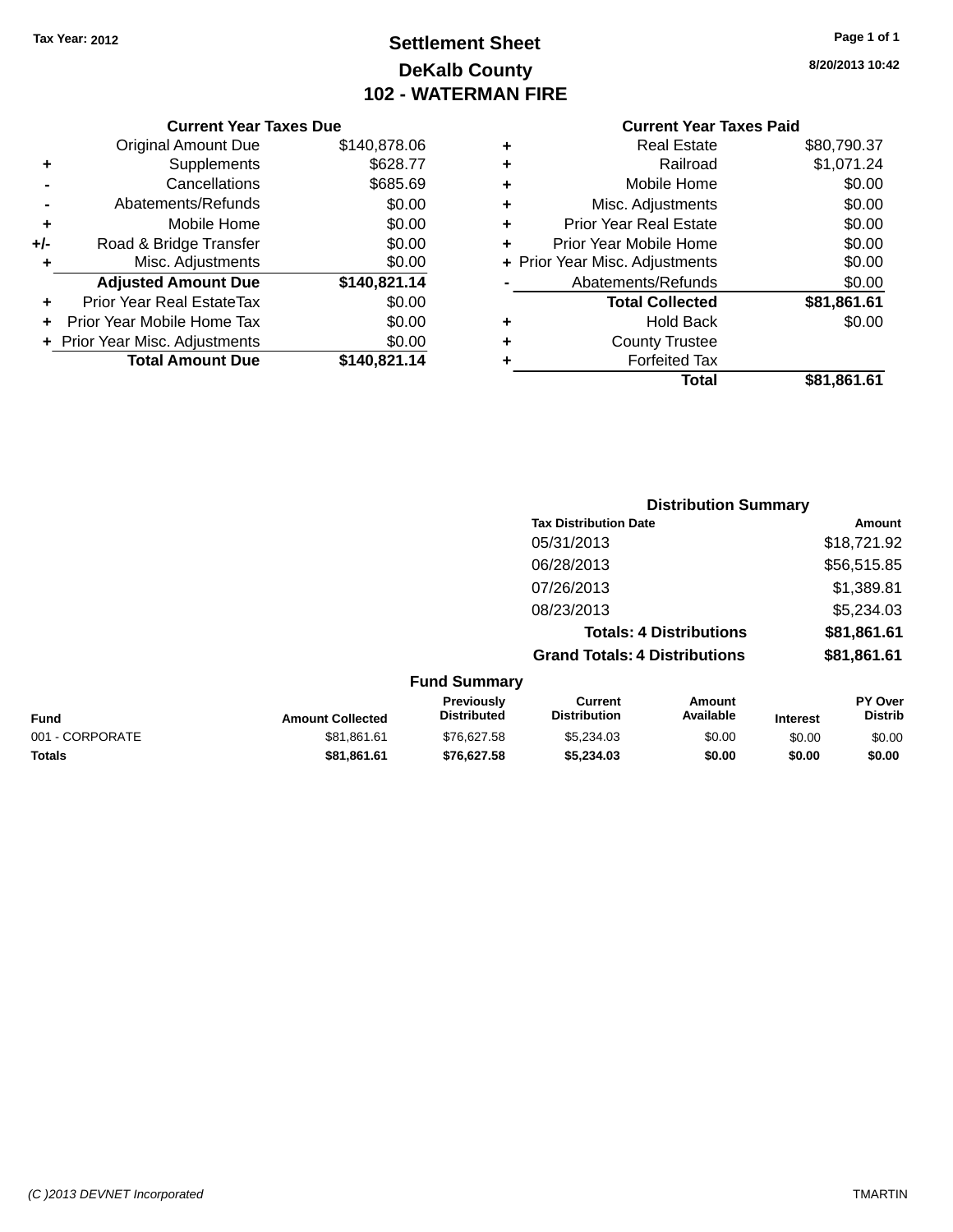### **Settlement Sheet Tax Year: 2012 Page 1 of 1 DeKalb County 103 - EARLVILLE LIBRARY DISTRICT**

**8/20/2013 10:42**

#### **Current Year Taxes Paid**

| <b>Current Year Taxes Due</b> |            |
|-------------------------------|------------|
| <b>Original Amount Due</b>    | \$4,032.90 |
| Supplements                   | \$0.00     |
| Cancellations                 | \$0.00     |
| Abatements/Refunds            | \$0.00     |
| Mobile Home                   | \$0.00     |
| Road & Bridge Transfer        | \$0.00     |
| Misc. Adjustments             | \$0.00     |
| <b>Adjusted Amount Due</b>    | \$4,032.90 |
| Prior Year Real EstateTax     | \$0.00     |
| Prior Year Mobile Home Tax    | \$0.00     |
| Prior Year Misc. Adjustments  | \$0.00     |
| <b>Total Amount Due</b>       | \$4.032.90 |
|                               |            |

| ٠ | <b>Real Estate</b>             | \$2,609.73 |
|---|--------------------------------|------------|
| ٠ | Railroad                       | \$0.00     |
| ٠ | Mobile Home                    | \$0.00     |
| ٠ | Misc. Adjustments              | \$0.00     |
| ٠ | <b>Prior Year Real Estate</b>  | \$0.00     |
| ٠ | Prior Year Mobile Home         | \$0.00     |
|   | + Prior Year Misc. Adjustments | \$0.00     |
|   | Abatements/Refunds             | \$0.00     |
|   | <b>Total Collected</b>         | \$2,609.73 |
| ٠ | Hold Back                      | \$0.00     |
| ٠ | <b>County Trustee</b>          |            |
| ٠ | <b>Forfeited Tax</b>           |            |
|   | Total                          | \$2.609.73 |
|   |                                |            |

| <b>Distribution Summary</b>          |            |  |  |  |
|--------------------------------------|------------|--|--|--|
| <b>Tax Distribution Date</b>         | Amount     |  |  |  |
| 05/31/2013                           | \$947.68   |  |  |  |
| 06/28/2013                           | \$1,451.41 |  |  |  |
| 08/23/2013                           | \$210.64   |  |  |  |
| <b>Totals: 3 Distributions</b>       | \$2,609.73 |  |  |  |
| <b>Grand Totals: 3 Distributions</b> | \$2,609.73 |  |  |  |

### **Fund Summary**

| <b>Fund</b>                                         | <b>Amount Collected</b> | <b>Previously</b><br><b>Distributed</b> | Current<br><b>Distribution</b> | <b>Amount</b><br>Available | <b>Interest</b> | <b>PY Over</b><br><b>Distrib</b> |
|-----------------------------------------------------|-------------------------|-----------------------------------------|--------------------------------|----------------------------|-----------------|----------------------------------|
| 001 - CORPORATE                                     | \$1,520.60              | \$1,397.86                              | \$122.74                       | \$0.00                     | \$0.00          | \$0.00                           |
| 004 - OPERATIONS & MAINTENANCE                      | \$202.74                | \$186.38                                | \$16.36                        | \$0.00                     | \$0.00          | \$0.00                           |
| 027 - AUDIT                                         | \$49.97                 | \$45.94                                 | \$4.03                         | \$0.00                     | \$0.00          | \$0.00                           |
| 031 - WORKING CASH                                  | \$0.00                  | \$0.00                                  | \$0.00                         | \$0.00                     | \$0.00          | \$0.00                           |
| 035 - TORT JUDGMENTS, LIABILITY<br><b>INSURANCE</b> | \$641.89                | \$590.08                                | \$51.81                        | \$0.00                     | \$0.00          | \$0.00                           |
| 047 - SOCIAL SECURITY                               | \$194.53                | \$178.83                                | \$15.70                        | \$0.00                     | \$0.00          | \$0.00                           |
| Totals                                              | \$2,609.73              | \$2,399.09                              | \$210.64                       | \$0.00                     | \$0.00          | \$0.00                           |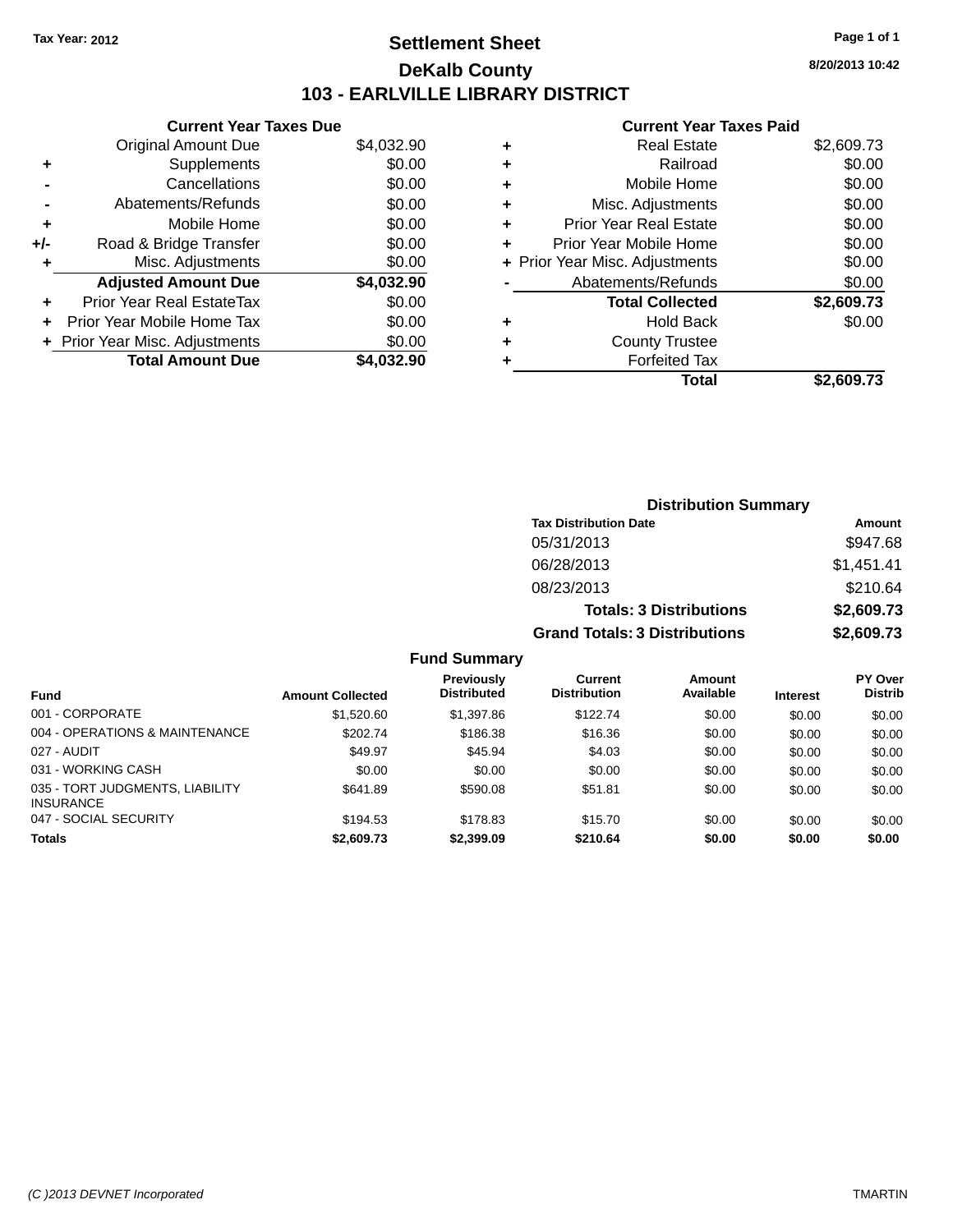### **Settlement Sheet Tax Year: 2012 Page 1 of 2 DeKalb County 110 - DEKALB PARK**

**8/20/2013 10:42**

#### **Current Year Taxes Paid**

|     | <b>Current Year Taxes Due</b>  |                |  |  |  |  |
|-----|--------------------------------|----------------|--|--|--|--|
|     | <b>Original Amount Due</b>     | \$3,612,969.72 |  |  |  |  |
| ٠   | Supplements                    | \$73,542.68    |  |  |  |  |
|     | Cancellations                  | \$147,152.07   |  |  |  |  |
|     | Abatements/Refunds             | \$0.64         |  |  |  |  |
| ٠   | Mobile Home                    | \$0.00         |  |  |  |  |
| +/- | Road & Bridge Transfer         | \$0.00         |  |  |  |  |
| ٠   | Misc. Adjustments              | \$842.26       |  |  |  |  |
|     | <b>Adjusted Amount Due</b>     | \$3,540,201.95 |  |  |  |  |
| ٠   | Prior Year Real EstateTax      | \$533.78       |  |  |  |  |
| ÷   | Prior Year Mobile Home Tax     | \$0.00         |  |  |  |  |
|     | + Prior Year Misc. Adjustments | \$3.07         |  |  |  |  |
|     | <b>Total Amount Due</b>        | \$3,540,738.80 |  |  |  |  |

| ٠ | <b>Real Estate</b>             | \$2,064,233.41 |
|---|--------------------------------|----------------|
| ٠ | Railroad                       | \$4,223.62     |
| ٠ | Mobile Home                    | \$0.00         |
| ٠ | Misc. Adjustments              | \$842.26       |
| ٠ | <b>Prior Year Real Estate</b>  | \$533.78       |
| ٠ | Prior Year Mobile Home         | \$0.00         |
|   | + Prior Year Misc. Adjustments | \$3.07         |
|   | Abatements/Refunds             | \$0.64         |
|   | <b>Total Collected</b>         | \$2,069,835.50 |
| ٠ | <b>Hold Back</b>               | \$0.00         |
| ٠ | <b>County Trustee</b>          |                |
| ٠ | <b>Forfeited Tax</b>           |                |
|   | Total                          | \$2,069,835.50 |
|   |                                |                |

### **Distribution Summary**

| <b>Tax Distribution Date</b>         | Amount         |
|--------------------------------------|----------------|
| 05/31/2013                           | \$373,226.54   |
| 06/28/2013                           | \$1,439,065.19 |
| 07/26/2013                           | \$34,601.03    |
| 08/23/2013                           | \$222,942.74   |
| <b>Totals: 4 Distributions</b>       | \$2,069,835.50 |
| <b>Grand Totals: 4 Distributions</b> | \$2,069,835.50 |

#### **Fund Summary**

| <b>Fund</b>                                   | <b>Amount Collected</b> | Previously<br><b>Distributed</b> | Current<br><b>Distribution</b> | Amount<br>Available | <b>Interest</b> | PY Over<br><b>Distrib</b> |
|-----------------------------------------------|-------------------------|----------------------------------|--------------------------------|---------------------|-----------------|---------------------------|
| 001 - CORPORATE                               | \$558.102.12            | \$497.988.74                     | \$60,113.38                    | \$0.00              | \$0.00          | \$0.00                    |
| 003 - BONDS AND INTEREST                      | \$678,908.11            | \$605.782.67                     | \$73,125.44                    | \$0.00              | \$0.00          | \$0.00                    |
| $005 - I. M. R. F.$                           | \$143,176.74            | \$127.755.13                     | \$15,421.61                    | \$0.00              | \$0.00          | \$0.00                    |
| 027 - AUDIT                                   | \$15,341.64             | \$13,689.18                      | \$1,652.46                     | \$0.00              | \$0.00          | \$0.00                    |
| 035 - TORT JUDGEMENTS/LIABILITY<br><b>INS</b> | \$42,990.49             | \$38,359.97                      | \$4,630.52                     | \$0.00              | \$0.00          | \$0.00                    |
| 047 - SOCIAL SECURITY                         | \$105.373.25            | \$94.023.46                      | \$11,349.79                    | \$0.00              | \$0.00          | \$0.00                    |
| 060 - UNEMPLOYMENT INSURANCE                  | \$34.398.59             | \$30.693.51                      | \$3,705,08                     | \$0.00              | \$0.00          | \$0.00                    |
| 062 - WORKERS COMPENSATION                    | \$28.658.94             | \$25,572.07                      | \$3.086.87                     | \$0.00              | \$0.00          | \$0.00                    |
| 122 - RECREATION                              | \$261,683.10            | \$233.497.11                     | \$28.185.99                    | \$0.00              | \$0.00          | \$0.00                    |
| 123 - AQUARIUM AND MUSEUM                     | \$78,461.28             | \$70,010.18                      | \$8.451.10                     | \$0.00              | \$0.00          | \$0.00                    |
| 126 - REC PROGRAMS/HANDICAPPED                | \$122,741.24            | \$109.520.74                     | \$13,220.50                    | \$0.00              | \$0.00          | \$0.00                    |
| <b>Totals</b>                                 | \$2,069,835.50          | \$1,846,892.76                   | \$222.942.74                   | \$0.00              | \$0.00          | \$0.00                    |

### **Miscellaneous Adjustment Detail**

|                         |  | Year Source           | <b>Account Type</b>                        |          | <b>Amount Adjustment Description</b>                        |
|-------------------------|--|-----------------------|--------------------------------------------|----------|-------------------------------------------------------------|
|                         |  | 2011 RE - Real Estate | Back Tax Collected                         |          | \$3.07 DEK UNIVERSITY DEVEL REDEMPTION 08-16-100-009 by TBA |
|                         |  |                       | 2012 RE - Real Estate Paymt In Lieu of Tax |          | \$842.26 DEKALB UNITS by TBA                                |
| <b>Totals 2 entries</b> |  |                       |                                            | \$845.33 |                                                             |
|                         |  |                       |                                            |          |                                                             |

### **Abatement Detail**

| Year Source                          | <b>Account Type</b> | <b>Amount Adjustment Description</b>    |
|--------------------------------------|---------------------|-----------------------------------------|
| 2012 RE - Real Estate  PTAB Decision |                     | \$0.28 08-12-451-008 PTAB REFUND by TBA |
| 2012 RE - Real Estate PTAB Decision  |                     | \$0.24 08-12-451-012 PTAB REFUND by TBA |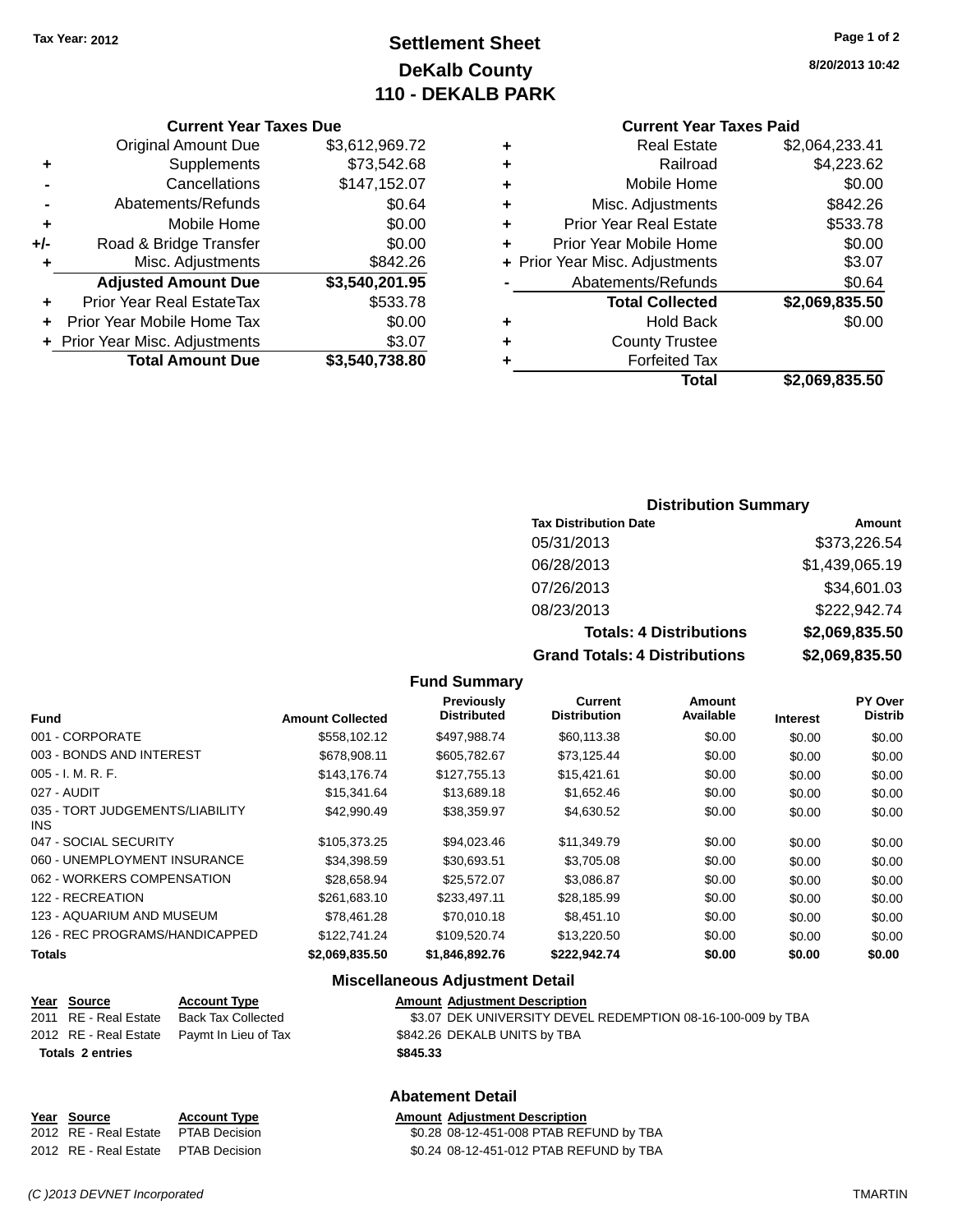## **Settlement Sheet Tax Year: 2012 Page 2 of 2 DeKalb County**

**Abatement Detail**

**Year Source Account Type Anneurs Amount Adjustment Description**<br>
2012 RE - Real Estate PTAB Decision **Amount 2012** 08-12-451-013 PTAB REF \$0.12 08-12-451-013 PTAB REFUND by TBA **8/20/2013 10:42**

**Totals 3 entries \$0.64**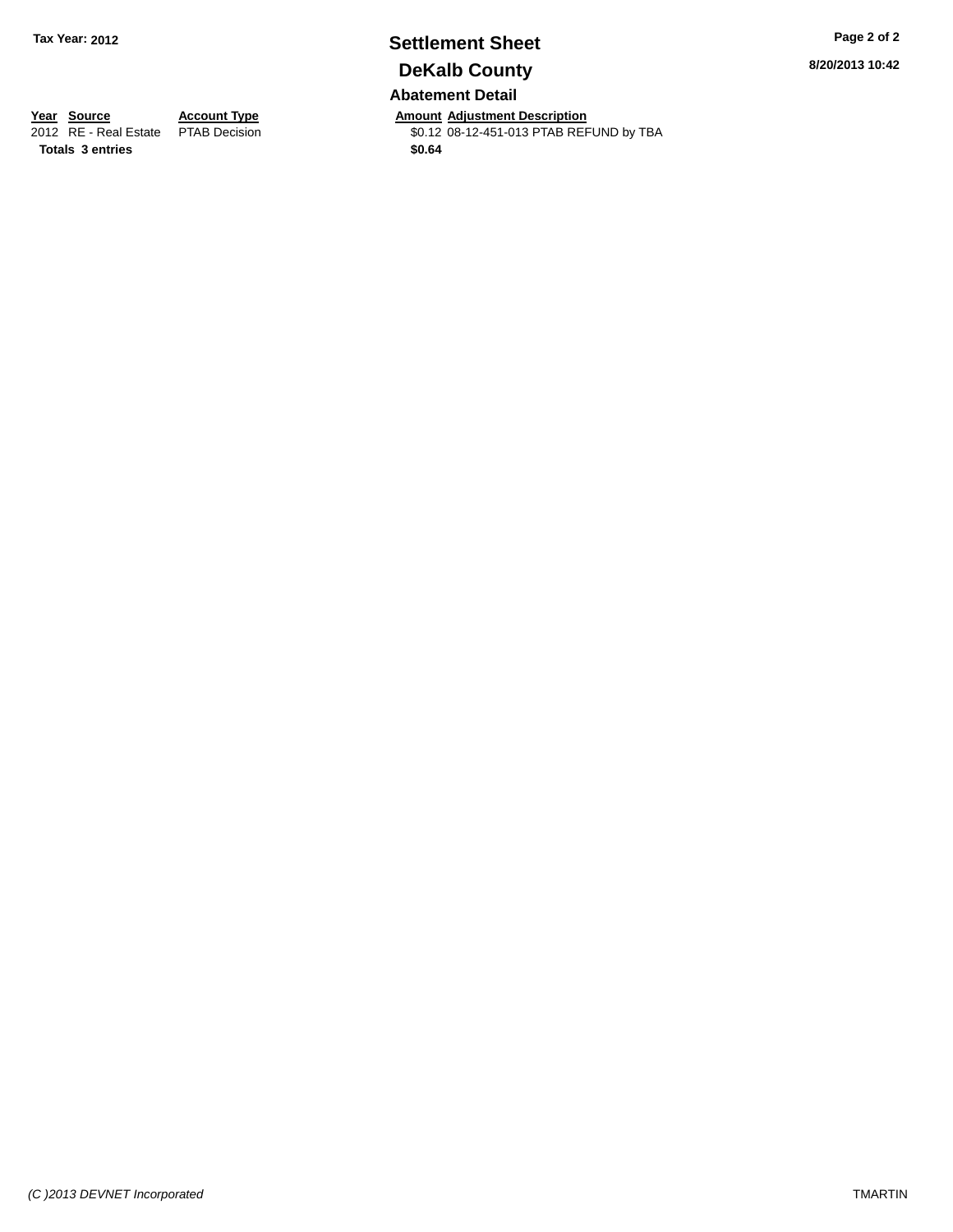### **Settlement Sheet Tax Year: 2012 Page 1 of 1 DeKalb County 111 - FRANKLIN TWP PARK**

**8/20/2013 10:42**

| <b>Current Year Taxes Paid</b> |  |  |  |
|--------------------------------|--|--|--|
|--------------------------------|--|--|--|

|     | <b>Current Year Taxes Due</b>  |             |
|-----|--------------------------------|-------------|
|     | <b>Original Amount Due</b>     | \$38,826.47 |
| ٠   | Supplements                    | \$91.98     |
|     | Cancellations                  | \$112.65    |
|     | Abatements/Refunds             | \$0.11      |
| ٠   | Mobile Home                    | \$0.00      |
| +/- | Road & Bridge Transfer         | \$0.00      |
| ٠   | Misc. Adjustments              | \$0.00      |
|     | <b>Adjusted Amount Due</b>     | \$38,805.69 |
| ٠   | Prior Year Real EstateTax      | (\$6.85)    |
|     | Prior Year Mobile Home Tax     | \$0.00      |
|     | + Prior Year Misc. Adjustments | \$0.00      |
|     | <b>Total Amount Due</b>        | \$38.798.84 |

|   | <b>Real Estate</b>             | \$23,637.91 |
|---|--------------------------------|-------------|
| ٠ | Railroad                       | \$191.25    |
| ٠ | Mobile Home                    | \$0.00      |
| ٠ | Misc. Adjustments              | \$0.00      |
| ٠ | Prior Year Real Estate         | (\$6.85)    |
| ٠ | Prior Year Mobile Home         | \$0.00      |
|   | + Prior Year Misc. Adjustments | \$0.00      |
|   | Abatements/Refunds             | \$0.11      |
|   | <b>Total Collected</b>         | \$23,822.20 |
| ٠ | Hold Back                      | \$0.00      |
| ٠ | <b>County Trustee</b>          |             |
| ٠ | <b>Forfeited Tax</b>           |             |
|   | <b>Total</b>                   | \$23,822,20 |
|   |                                |             |

|                                               |                                              |                                      | <b>Distribution Summary</b>           |                                |                 |                           |
|-----------------------------------------------|----------------------------------------------|--------------------------------------|---------------------------------------|--------------------------------|-----------------|---------------------------|
|                                               |                                              |                                      | <b>Tax Distribution Date</b>          |                                | Amount          |                           |
|                                               |                                              |                                      | 05/31/2013                            |                                |                 | \$5,107.54                |
|                                               |                                              |                                      | 06/28/2013                            |                                |                 | \$15,320.84               |
|                                               |                                              |                                      | 07/26/2013                            |                                |                 | \$605.80                  |
|                                               |                                              |                                      | 08/23/2013                            |                                |                 | \$2,788.02                |
|                                               |                                              |                                      |                                       | <b>Totals: 4 Distributions</b> |                 | \$23,822.20               |
|                                               |                                              |                                      | <b>Grand Totals: 4 Distributions</b>  |                                | \$23,822.20     |                           |
|                                               |                                              | <b>Fund Summary</b>                  |                                       |                                |                 |                           |
| <b>Fund</b>                                   | <b>Amount Collected</b>                      | Previously<br><b>Distributed</b>     | <b>Current</b><br><b>Distribution</b> | <b>Amount</b><br>Available     | <b>Interest</b> | PY Over<br><b>Distrib</b> |
| 001 - CORPORATE                               | \$22,315.26                                  | \$19,703.60                          | \$2,611.66                            | \$0.00                         | \$0.00          | \$0.00                    |
| 035 - TORT JUDGEMENTS/LIABILITY<br>INS.       | \$1,506.94                                   | \$1,330.58                           | \$176.36                              | \$0.00                         | \$0.00          | \$0.00                    |
| Totals                                        | \$23,822.20                                  | \$21,034.18                          | \$2,788.02                            | \$0.00                         | \$0.00          | \$0.00                    |
|                                               |                                              | <b>Abatement Detail</b>              |                                       |                                |                 |                           |
| Year Source<br><b>Account Type</b>            |                                              | <b>Amount Adjustment Description</b> |                                       |                                |                 |                           |
| 2012 RE - Real Estate<br><b>PTAB Decision</b> | \$0.11 01-26-475-004 2011 PTAB REFUND by TBA |                                      |                                       |                                |                 |                           |

**Totals 1 entries \$0.11**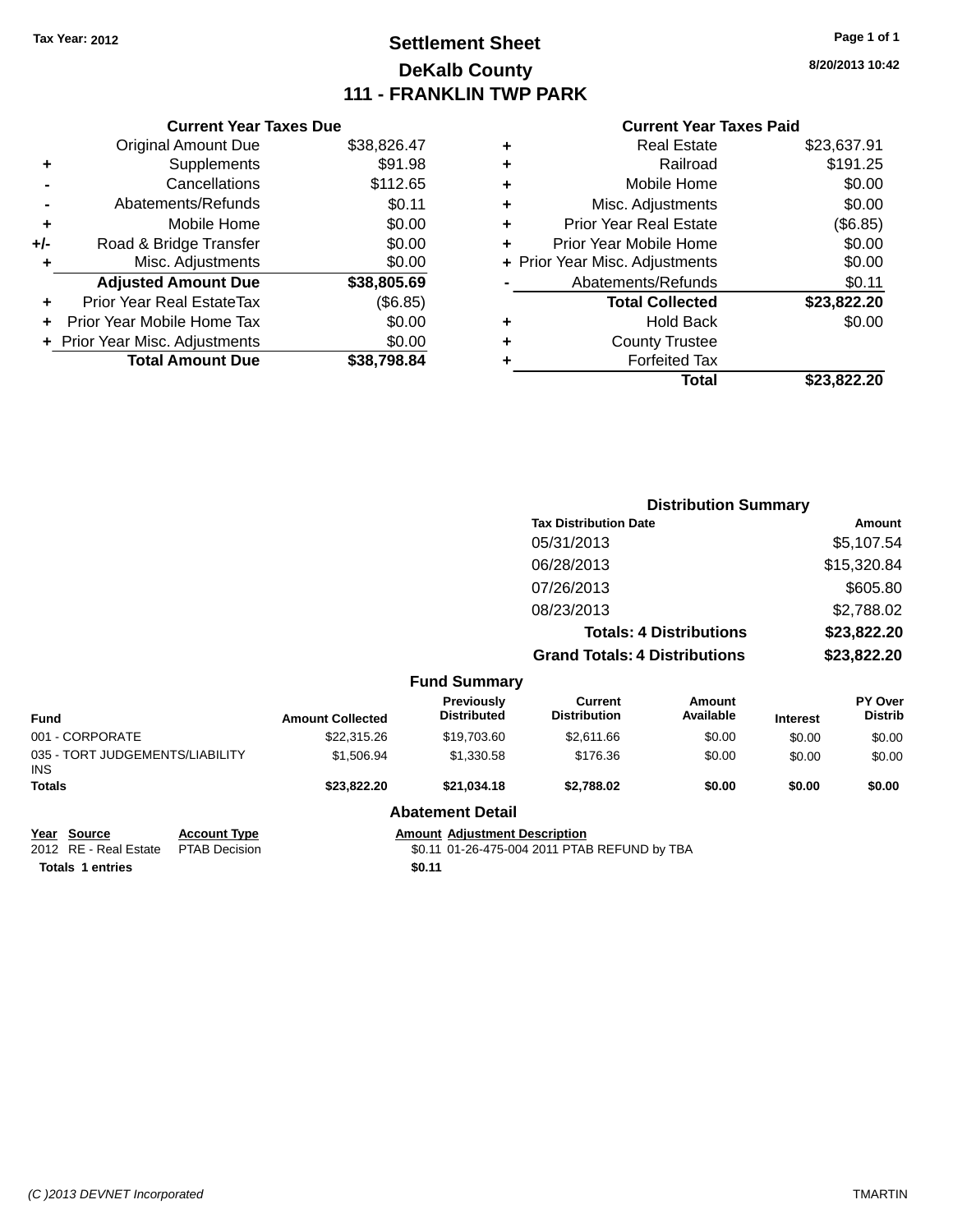### **Settlement Sheet Tax Year: 2012 Page 1 of 1 DeKalb County 112 - GENOA TWP PARK**

**8/20/2013 10:42**

#### **Current Year Taxes Paid**

### **Current Year Taxes Due** Original Amount Due \$585,684.25 **+** Supplements \$5,241.20 **-** Cancellations \$6,425.49 **-** Abatements/Refunds \$2.29 **+** Mobile Home \$0.00 **+/-** Road & Bridge Transfer \$0.00 **+** Misc. Adjustments \$0.00 **Adjusted Amount Due \$584,497.67 +** Prior Year Real EstateTax (\$159.20) **+** Prior Year Mobile Home Tax \$0.00 **+** Prior Year Misc. Adjustments \$0.00

| <u>1101 TCAI MISC. AUJUSUTICITIS</u> | wu.uu        |
|--------------------------------------|--------------|
| <b>Total Amount Due</b>              | \$584,338.47 |

#### **Distribution Summary**

| <b>Tax Distribution Date</b>         | Amount       |
|--------------------------------------|--------------|
| 05/31/2013                           | \$69,777.13  |
| 06/28/2013                           | \$238,743.63 |
| 07/26/2013                           | \$4,543.48   |
| 08/23/2013                           | \$40,630.39  |
| <b>Totals: 4 Distributions</b>       | \$353,694.63 |
| <b>Grand Totals: 4 Distributions</b> | \$353,694.63 |

#### **Fund Summary Fund Interest Amount Collected Distributed PY Over Distrib Amount Available Current Distribution Previously** 001 - CORPORATE \$97,952.51 \$86,700.34 \$11,252.17 \$0.00 \$0.00 \$0.00 003 - BONDS AND INTEREST 6157,486.77 \$139,395.60 \$18,091.17 \$0.00 \$0.00 \$0.00 005 - I. M. R. F. \$550.36 \$487.13 \$63.23 \$0.00 \$0.00 \$0.00 027 - AUDIT \$550.36 \$487.13 \$63.23 \$0.00 \$0.00 \$0.00 035 - TORT JUDGEMENTS/LIABILITY INS \$0.00 \$0.00 \$0.00 \$0.00 \$0.00 \$0.00 047 - SOCIAL SECURITY \$550.36 \$487.13 \$63.23 \$0.00 \$0.00 \$0.00 \$0.00 060 - UNEMPLOYMENT INSURANCE  $$0.00$   $$0.00$   $$0.00$   $$0.00$   $$0.00$   $$0.00$   $$0.00$ 062 - WORKERS COMPENSATION \$550.36 \$487.13 \$63.23 \$0.00 \$0.00 \$0.00 \$0.00 122 - RECREATION \$70,769.68 \$62,640.07 \$8,129.61 \$0.00 \$0.00 \$0.00 126 - REC PROGRAMS/HANDICAPPED \$24,733.87 \$21,892.58 \$2,841.29 \$0.00 \$0.00 \$0.00 \$0.00 143 - MEDICARE \$550.36 \$487.13 \$63.23 \$0.00 \$0.00 \$0.00 **Totals \$353,694.63 \$313,064.24 \$40,630.39 \$0.00 \$0.00 \$0.00 Abatement Detail**

### **Year Source Account Type Amount Adjustment Description Totals 1 entries \$2.29**

2012 RE - Real Estate PTAB Decision \$2.29 03-30-277-001 2011 PTAB REFUND by TBA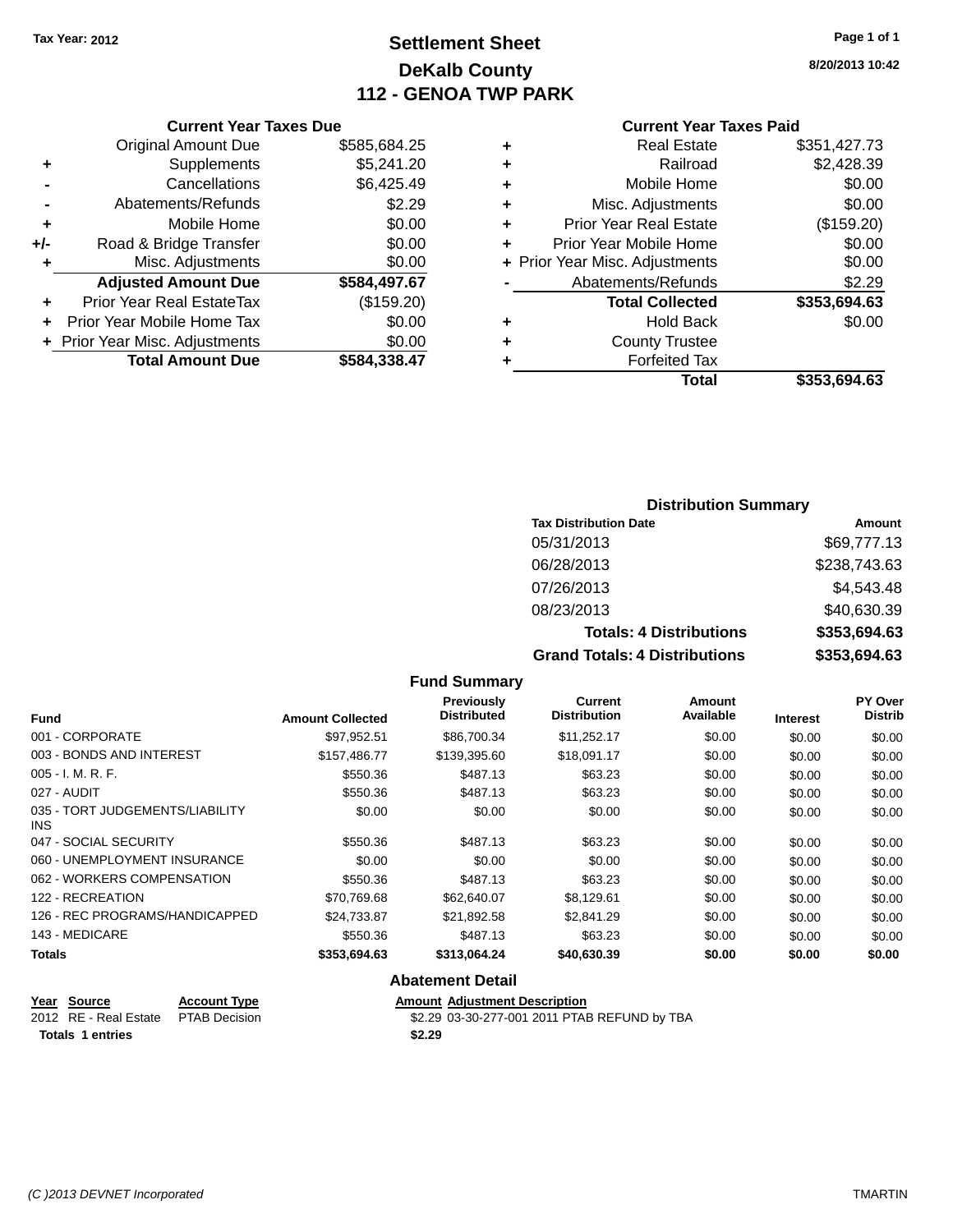## **Settlement Sheet Tax Year: 2012 Page 1 of 1 DeKalb County 113 - KINGSTON TWP PARK**

**8/20/2013 10:42**

#### **Current Year Taxes Paid**

| <b>Current Year Taxes Due</b>  |             |  |  |  |  |  |
|--------------------------------|-------------|--|--|--|--|--|
| <b>Original Amount Due</b>     | \$49,258.97 |  |  |  |  |  |
| Supplements                    | \$417.87    |  |  |  |  |  |
| Cancellations                  | \$458.37    |  |  |  |  |  |
| Abatements/Refunds             | \$0.00      |  |  |  |  |  |
| Mobile Home                    | \$0.00      |  |  |  |  |  |
| Road & Bridge Transfer         | \$0.00      |  |  |  |  |  |
| Misc. Adjustments              | \$0.00      |  |  |  |  |  |
| <b>Adjusted Amount Due</b>     | \$49,218.47 |  |  |  |  |  |
| Prior Year Real EstateTax      | (\$126.05)  |  |  |  |  |  |
| Prior Year Mobile Home Tax     | \$0.00      |  |  |  |  |  |
| + Prior Year Misc. Adjustments | \$0.00      |  |  |  |  |  |
| <b>Total Amount Due</b>        | \$49.092.42 |  |  |  |  |  |
|                                |             |  |  |  |  |  |

|   | <b>Real Estate</b>             | \$30,354.36 |
|---|--------------------------------|-------------|
| ٠ | Railroad                       | \$291.88    |
| ٠ | Mobile Home                    | \$0.00      |
| ٠ | Misc. Adjustments              | \$0.00      |
| ٠ | <b>Prior Year Real Estate</b>  | (\$126.05)  |
| ÷ | Prior Year Mobile Home         | \$0.00      |
|   | + Prior Year Misc. Adjustments | \$0.00      |
|   | Abatements/Refunds             | \$0.00      |
|   | <b>Total Collected</b>         | \$30,520.19 |
| ٠ | <b>Hold Back</b>               | \$0.00      |
| ٠ | <b>County Trustee</b>          |             |
| ٠ | <b>Forfeited Tax</b>           |             |
|   | Total                          | \$30,520.19 |
|   |                                |             |

| <b>Distribution Summary</b>          |             |
|--------------------------------------|-------------|
| <b>Tax Distribution Date</b>         | Amount      |
| 05/31/2013                           | \$5,716.88  |
| 06/28/2013                           | \$20,563.12 |
| 07/26/2013                           | \$410.45    |
| 08/23/2013                           | \$3,829.74  |
| <b>Totals: 4 Distributions</b>       | \$30,520.19 |
| <b>Grand Totals: 4 Distributions</b> | \$30,520.19 |

|                                               |                         | <b>Fund Summary</b>              |                                |                            |                 |                                  |
|-----------------------------------------------|-------------------------|----------------------------------|--------------------------------|----------------------------|-----------------|----------------------------------|
| <b>Fund</b>                                   | <b>Amount Collected</b> | Previously<br><b>Distributed</b> | Current<br><b>Distribution</b> | <b>Amount</b><br>Available | <b>Interest</b> | <b>PY Over</b><br><b>Distrib</b> |
| 001 - CORPORATE                               | \$23.939.47             | \$20.935.49                      | \$3,003.98                     | \$0.00                     | \$0.00          | \$0.00                           |
| 035 - TORT JUDGEMENTS/LIABILITY<br><b>INS</b> | \$3,352.08              | \$2.931.45                       | \$420.63                       | \$0.00                     | \$0.00          | \$0.00                           |
| 122 - RECREATION                              | \$3.228.64              | \$2.823.51                       | \$405.13                       | \$0.00                     | \$0.00          | \$0.00                           |
| <b>Totals</b>                                 | \$30,520.19             | \$26,690.45                      | \$3,829.74                     | \$0.00                     | \$0.00          | \$0.00                           |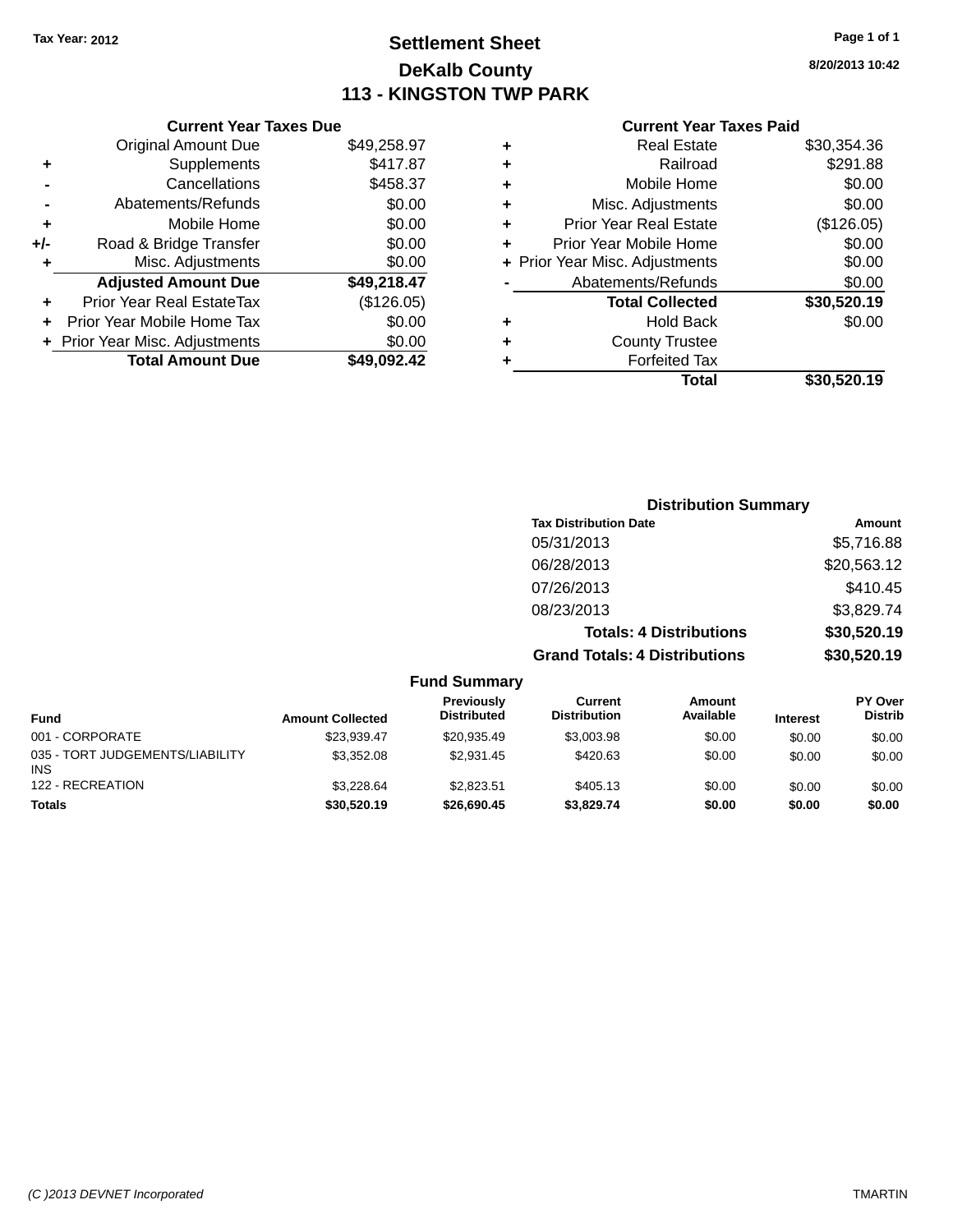## **Settlement Sheet Tax Year: 2012 Page 1 of 1 DeKalb County 114 - SANDWICH PARK**

**8/20/2013 10:42**

#### **Current Year Taxes Paid**

|     | <b>Current Year Taxes Due</b> |              |  |  |  |  |  |  |
|-----|-------------------------------|--------------|--|--|--|--|--|--|
|     | <b>Original Amount Due</b>    | \$456,082.87 |  |  |  |  |  |  |
| ٠   | Supplements                   | \$3,169.48   |  |  |  |  |  |  |
|     | Cancellations                 | \$3,432.28   |  |  |  |  |  |  |
|     | Abatements/Refunds            | \$0.43       |  |  |  |  |  |  |
| ٠   | Mobile Home                   | \$0.00       |  |  |  |  |  |  |
| +/- | Road & Bridge Transfer        | \$0.00       |  |  |  |  |  |  |
| ٠   | Misc. Adjustments             | \$0.00       |  |  |  |  |  |  |
|     | <b>Adjusted Amount Due</b>    | \$455,819.64 |  |  |  |  |  |  |
| ٠   | Prior Year Real EstateTax     | \$487.87     |  |  |  |  |  |  |
| ÷   | Prior Year Mobile Home Tax    | \$0.00       |  |  |  |  |  |  |
|     | Prior Year Misc. Adjustments  | \$0.00       |  |  |  |  |  |  |
|     | <b>Total Amount Due</b>       | \$456,307.51 |  |  |  |  |  |  |
|     |                               |              |  |  |  |  |  |  |

| ٠ | <b>Real Estate</b>             | \$281,458.86 |
|---|--------------------------------|--------------|
| ٠ | Railroad                       | \$445.63     |
| ٠ | Mobile Home                    | \$0.00       |
| ٠ | Misc. Adjustments              | \$0.00       |
| ٠ | <b>Prior Year Real Estate</b>  | \$487.87     |
| ÷ | Prior Year Mobile Home         | \$0.00       |
|   | + Prior Year Misc. Adjustments | \$0.00       |
|   | Abatements/Refunds             | \$0.43       |
|   | <b>Total Collected</b>         | \$282,391.93 |
| ٠ | Hold Back                      | \$0.00       |
| ٠ | <b>County Trustee</b>          |              |
| ٠ | <b>Forfeited Tax</b>           |              |
|   | Total                          | \$282,391.93 |
|   |                                |              |

### **Distribution Summary Tax Distribution Date Amount** 05/31/2013 \$58,904.96 06/28/2013 \$179,043.08 07/26/2013 \$7,216.78 08/23/2013 \$37,227.11 **Totals: 4 Distributions \$282,391.93 Grand Totals: 4 Distributions \$282,391.93**

|                                         |                         | <b>Fund Summary</b>                     |                                |                     |                 |                                  |
|-----------------------------------------|-------------------------|-----------------------------------------|--------------------------------|---------------------|-----------------|----------------------------------|
| Fund                                    | <b>Amount Collected</b> | <b>Previously</b><br><b>Distributed</b> | Current<br><b>Distribution</b> | Amount<br>Available | <b>Interest</b> | <b>PY Over</b><br><b>Distrib</b> |
| 001 - CORPORATE                         | \$101,358.32            | \$87,996.50                             | \$13,361.82                    | \$0.00              | \$0.00          | \$0.00                           |
| 003 - BONDS AND INTEREST                | \$61,218.34             | \$53,148.06                             | \$8,070.28                     | \$0.00              | \$0.00          | \$0.00                           |
| 005 - I. M. R. F.                       | \$18,024.23             | \$15,648.13                             | \$2,376.10                     | \$0.00              | \$0.00          | \$0.00                           |
| 027 - AUDIT                             | \$1,690.42              | \$1,467.57                              | \$222.85                       | \$0.00              | \$0.00          | \$0.00                           |
| 035 - TORT JUDGEMENTS/LIABILITY<br>INS. | \$5,635.13              | \$4,892.26                              | \$742.87                       | \$0.00              | \$0.00          | \$0.00                           |
| 047 - SOCIAL SECURITY                   | \$5,635.13              | \$4,892.26                              | \$742.87                       | \$0.00              | \$0.00          | \$0.00                           |
| 060 - UNEMPLOYMENT INSURANCE            | \$5,635.13              | \$4,892.26                              | \$742.87                       | \$0.00              | \$0.00          | \$0.00                           |
| 122 - RECREATION                        | \$79.111.84             | \$68,682,70                             | \$10,429.14                    | \$0.00              | \$0.00          | \$0.00                           |
| 125 - PAVING & LIGHTING, STREETS        | \$4,083.39              | \$3,545.08                              | \$538.31                       | \$0.00              | \$0.00          | \$0.00                           |
| Totals                                  | \$282,391.93            | \$245,164.82                            | \$37,227.11                    | \$0.00              | \$0.00          | \$0.00                           |
|                                         |                         | <b>Abatement Detail</b>                 |                                |                     |                 |                                  |
| Voar Source<br><b>Account Type</b>      |                         | <b>Amount Adjustment Description</b>    |                                |                     |                 |                                  |

| rear source                         | ACCOUNT TVDE | Alliount Adiustinent Description             |
|-------------------------------------|--------------|----------------------------------------------|
| 2012 RE - Real Estate PTAB Decision |              | \$0.43 19-27-427-021 2011 PTAB REFUND by TBA |
| Totals 1 entries                    |              | \$0.43                                       |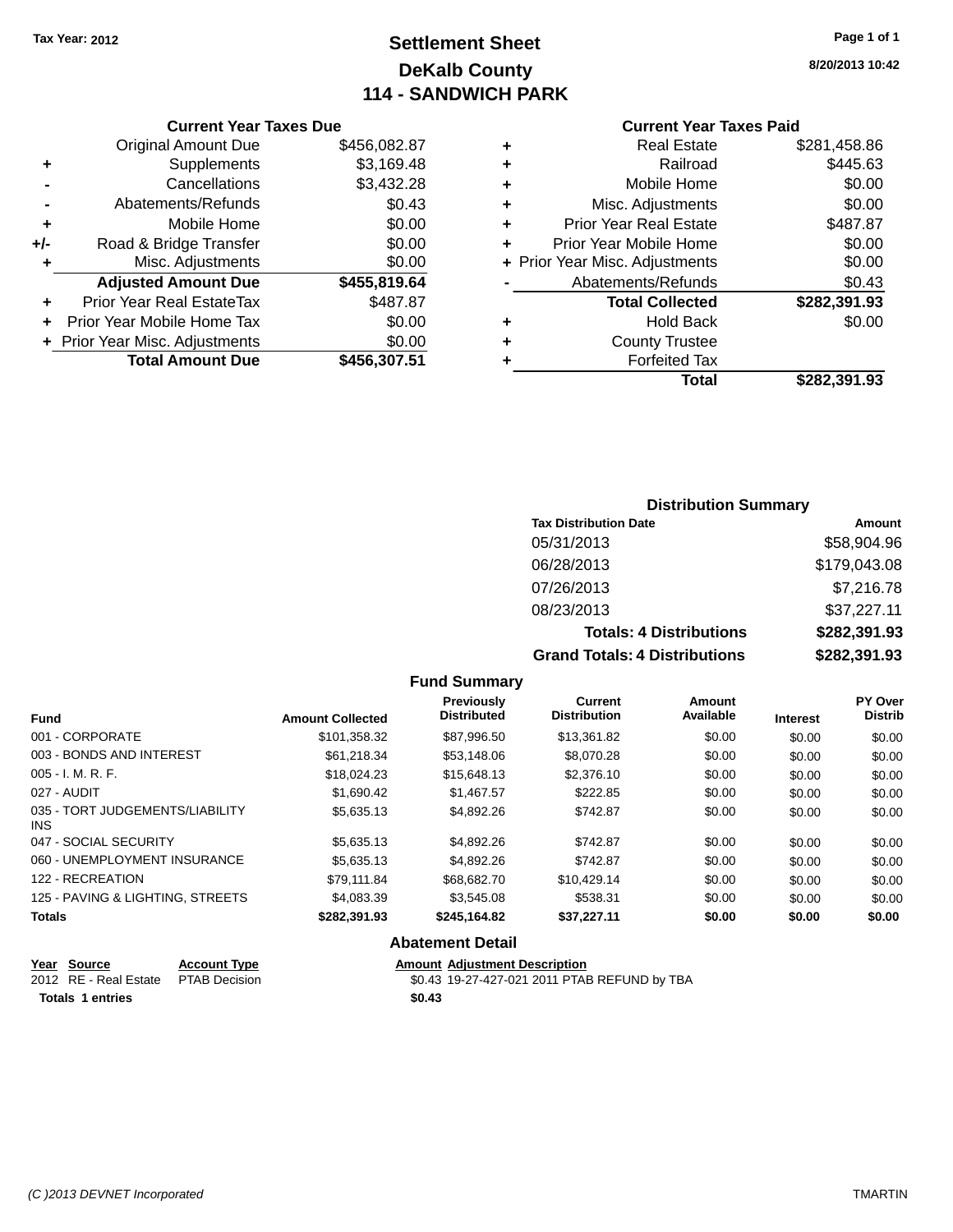## **Settlement Sheet Tax Year: 2012 Page 1 of 2 DeKalb County 115 - SYCAMORE PARK**

#### **8/20/2013 10:42**

#### **Current Year Taxes Paid**

|   | <b>Real Estate</b>             | \$1,376,742.25 |
|---|--------------------------------|----------------|
| ٠ | Railroad                       | \$0.14         |
| ٠ | Mobile Home                    | \$0.00         |
| ٠ | Misc. Adjustments              | \$546.88       |
| ٠ | <b>Prior Year Real Estate</b>  | (\$12,092.92)  |
| ÷ | Prior Year Mobile Home         | \$0.00         |
|   | + Prior Year Misc. Adjustments | \$206.03       |
|   | Abatements/Refunds             | \$1,505.50     |
|   | <b>Total Collected</b>         | \$1,363,896.88 |
| ٠ | <b>Hold Back</b>               | \$0.00         |
| ٠ | <b>County Trustee</b>          |                |
|   | <b>Forfeited Tax</b>           |                |
|   | Total                          | \$1,363,896.88 |

### **Current Year Taxes Due** Original Amount Due \$2,232,672.89 **+** Supplements \$12,746.93 **-** Cancellations \$16,259.11 **-** Abatements/Refunds \$1,505.50 **+** Mobile Home \$0.00 **+/-** Road & Bridge Transfer \$0.00 **+** Misc. Adjustments \$546.88 **Adjusted Amount Due \$2,228,202.09 +** Prior Year Real EstateTax (\$12,092.92) **+** Prior Year Mobile Home Tax \$0.00 **+** Prior Year Misc. Adjustments \$206.03 **Total Amount Due \$2,216,315.20**

### **Distribution Summary**

| <b>Tax Distribution Date</b>         | Amount         |
|--------------------------------------|----------------|
| 05/31/2013                           | \$210,116.34   |
| 06/28/2013                           | \$908,544.35   |
| 07/26/2013                           | \$37,088.24    |
| 08/23/2013                           | \$208,147.95   |
| <b>Totals: 4 Distributions</b>       | \$1,363,896.88 |
| <b>Grand Totals: 4 Distributions</b> | \$1,363,896.88 |

#### **Fund Summary**

|                                         |                         | Previously<br><b>Distributed</b> | <b>Current</b><br><b>Distribution</b> | Amount<br>Available |                 | <b>PY Over</b><br><b>Distrib</b> |
|-----------------------------------------|-------------------------|----------------------------------|---------------------------------------|---------------------|-----------------|----------------------------------|
| <b>Fund</b>                             | <b>Amount Collected</b> |                                  |                                       |                     | <b>Interest</b> |                                  |
| 001 - CORPORATE                         | \$294,183.02            | \$249,286.97                     | \$44,896.05                           | \$0.00              | \$0.00          | \$0.00                           |
| 003 - BONDS AND INTEREST                | \$346,920.83            | \$293,976.31                     | \$52,944.52                           | \$0.00              | \$0.00          | \$0.00                           |
| $005 - I. M. R. F.$                     | \$52,518.22             | \$44,503.27                      | \$8,014.95                            | \$0.00              | \$0.00          | \$0.00                           |
| 014 - POLICE PROTECTION                 | \$49.09                 | \$41.60                          | \$7.49                                | \$0.00              | \$0.00          | \$0.00                           |
| 027 - AUDIT                             | \$5,746.09              | \$4,869.16                       | \$876.93                              | \$0.00              | \$0.00          | \$0.00                           |
| 035 - TORT JUDGEMENTS/LIABILITY<br>INS. | \$26,283.64             | \$22,272.42                      | \$4,011.22                            | \$0.00              | \$0.00          | \$0.00                           |
| 039 - PLAYGROUND AND RECREATION<br>COMM | \$218.219.43            | \$184.916.38                     | \$33,303.05                           | \$0.00              | \$0.00          | \$0.00                           |
| 047 - SOCIAL SECURITY                   | \$45,802.39             | \$38.812.37                      | \$6,990.02                            | \$0.00              | \$0.00          | \$0.00                           |
| 122 - RECREATION                        | \$277,138.38            | \$234,843.55                     | \$42,294.83                           | \$0.00              | \$0.00          | \$0.00                           |
| 125 - PAVING & LIGHTING, STREETS        | \$49.09                 | \$41.60                          | \$7.49                                | \$0.00              | \$0.00          | \$0.00                           |
| 126 - REC PROGRAMS/HANDICAPPED          | \$96,986.70             | \$82,185.30                      | \$14,801.40                           | \$0.00              | \$0.00          | \$0.00                           |
| <b>Totals</b>                           | \$1.363.896.88          | \$1.155.748.93                   | \$208.147.95                          | \$0.00              | \$0.00          | \$0.00                           |

#### **Miscellaneous Adjustment Detail**

| Year Source             | <b>Account Type</b>       |          | <b>Amount Adjustment Description</b>                |
|-------------------------|---------------------------|----------|-----------------------------------------------------|
| 2011 RE - Real Estate   | <b>Back Tax Collected</b> |          | \$66.72 MERRY OAKS REDEMPTION 06-21-353-001 by TBA  |
| 2011 RE - Real Estate   | <b>Back Tax Collected</b> |          | \$126.82 MERRY OAKS REDEMPTION 06-21-352-001 by TBA |
| 2011 RE - Real Estate   | <b>Back Tax Collected</b> |          | \$8.10 MERRY OAKS REDEMPTION 06-20-453-007 by TBA   |
| 2011 RE - Real Estate   | <b>Back Tax Collected</b> |          | \$4.39 MERRY OAKS REDEMPTION 06-20-451-001 by TBA   |
| 2012 RE - Real Estate   | Paymt In Lieu of Tax      |          | \$546.88 SYCAMORE UNITS by TBA                      |
| <b>Totals 5 entries</b> |                           | \$752.91 |                                                     |
|                         |                           |          |                                                     |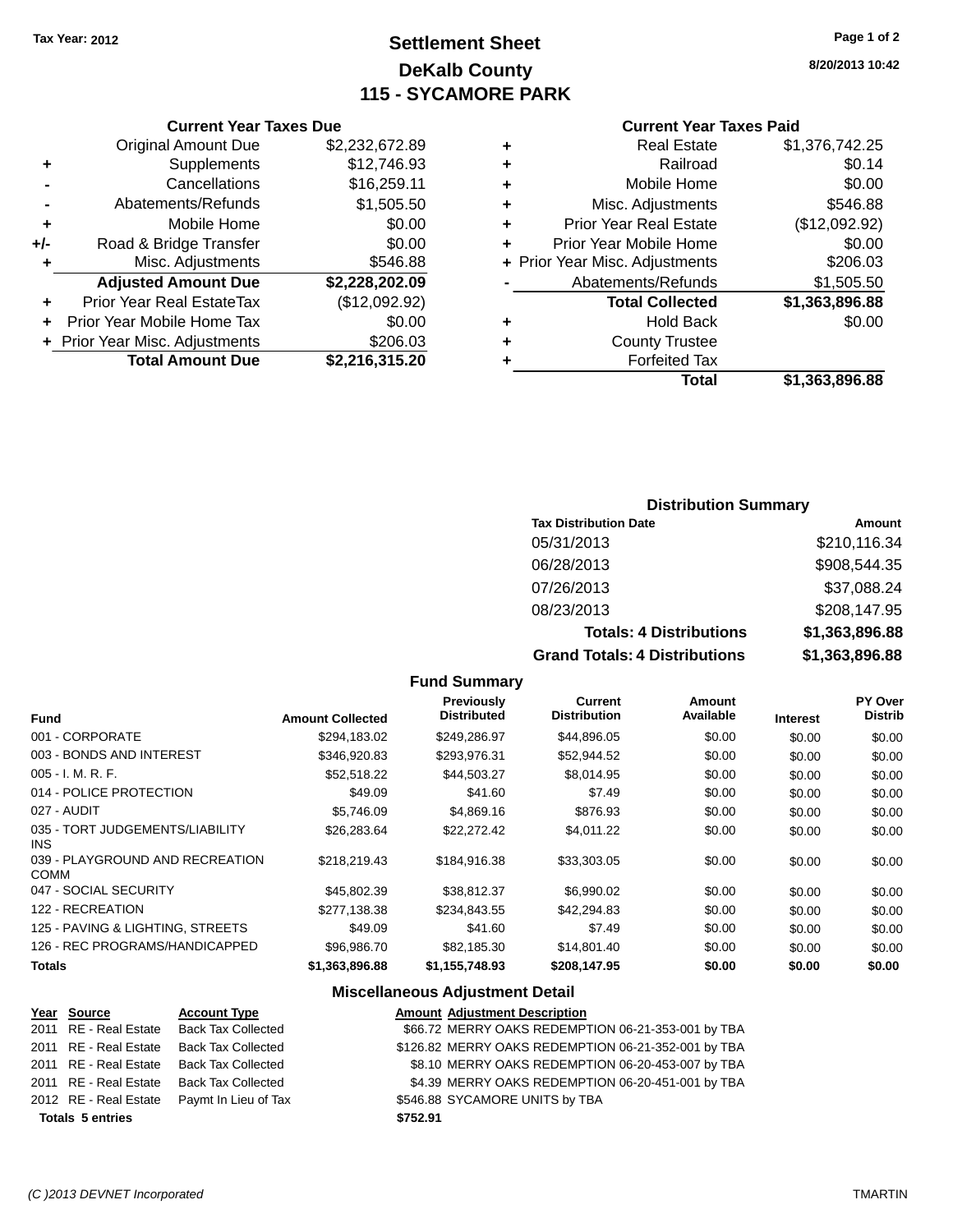| Year Source           | <b>Account Type</b>  | Amount     |
|-----------------------|----------------------|------------|
| 2012 RE - Real Estate | <b>PTAB Decision</b> | \$62.23    |
| 2012 RE - Real Estate | <b>PTAB Decision</b> | \$86.55    |
| 2012 RE - Real Estate | <b>PTAB Decision</b> | \$144.85   |
| 2012 RE - Real Estate | <b>PTAB Decision</b> | \$197.90   |
| 2012 RE - Real Estate | <b>PTAB Decision</b> | \$258.57   |
| 2012 RE - Real Estate | <b>RE</b> Abatement  | \$62.64    |
| 2012 RE - Real Estate | <b>PTAB Decision</b> | \$87.12    |
| 2012 RF - Real Estate | <b>PTAB Decision</b> | \$145.79   |
| 2012 RE - Real Estate | <b>PTAB Decision</b> | \$199.19   |
| 2012 RE - Real Estate | <b>PTAB Decision</b> | \$260.25   |
| 2012 RE - Real Estate | <b>PTAB Decision</b> | \$0.40     |
| Totals 11 entries     |                      | \$1,505.49 |

### **Settlement Sheet Tax Year: 2012 Page 2 of 2 DeKalb County Abatement Detail**

#### **Amount Adjustment Description**

\$62.23 06-29-427-001 2008 PTAB REFUND by TBA \$86.55 06-29-427-002 2008 PTAB REFUND by TBA \$144.85 06-29-427-003 2008 PTAB REFUND by TBA \$197.90 06-29-427-004 2008 PTAB REFUND by TBA \$258.57 06-29-477-002 2008 PTAB REFUND by TBA \$62.64 06-29-427-001 2009 PTAB REFUND by TBA \$87.12 06-29-427-002 2009 PTAB REFUND by TBA \$145.79 06-29-427-003 2009 PTAB REFUND by TBA \$199.19 06-29-427-004 2009 PTAB REFUND by TBA \$260.25 06-29-477-002 2009 PTAB REFUND by TBA \$0.40 06-20-453-003 2011 PTAB REFUND by TBA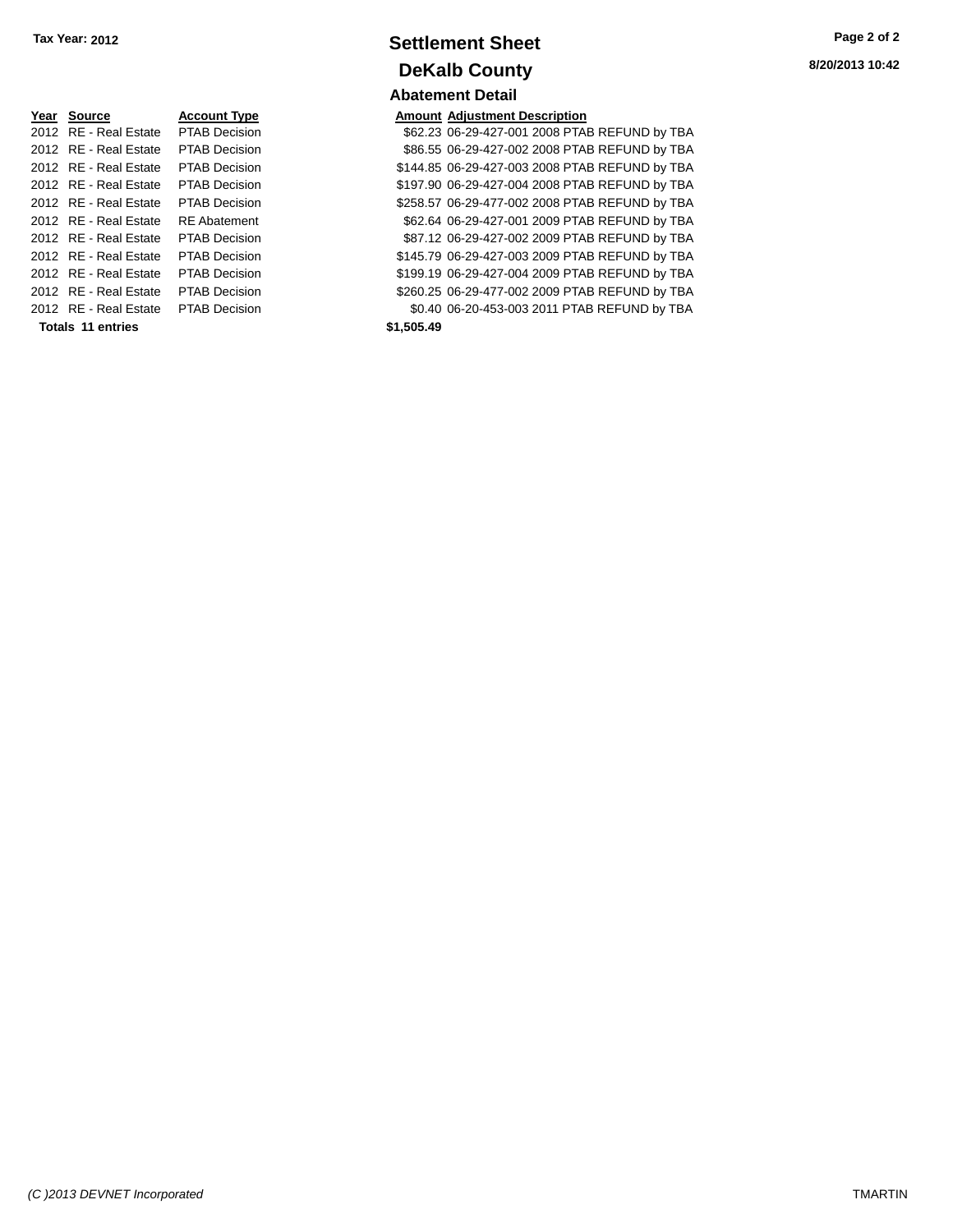## **Settlement Sheet Tax Year: 2012 Page 1 of 1 DeKalb County 120 - SCHOOL DISTRICT 1**

**8/20/2013 10:42**

#### **Current Year Taxes Paid**

|   | Total                          | \$283.644.17 |
|---|--------------------------------|--------------|
|   | <b>Forfeited Tax</b>           |              |
| ٠ | <b>County Trustee</b>          |              |
| ٠ | <b>Hold Back</b>               | \$0.00       |
|   | <b>Total Collected</b>         | \$283,644.17 |
|   | Abatements/Refunds             | \$0.00       |
|   | + Prior Year Misc. Adjustments | \$0.00       |
|   | Prior Year Mobile Home         | \$0.00       |
| ÷ | <b>Prior Year Real Estate</b>  | \$0.00       |
| ٠ | Misc. Adjustments              | \$0.00       |
| ٠ | Mobile Home                    | \$0.00       |
|   | Railroad                       | \$0.00       |
|   | <b>Real Estate</b>             | \$283,644.17 |
|   |                                |              |

### **Current Year Taxes Due** Original Amount Due \$435,427.02 **+** Supplements \$3,024.09 **-** Cancellations \$4,839.05 **-** Abatements/Refunds **\$0.00 +** Mobile Home \$0.00 **+/-** Road & Bridge Transfer \$0.00 **+** Misc. Adjustments \$0.00 **Adjusted Amount Due \$433,612.06 +** Prior Year Real EstateTax \$0.00 **+** Prior Year Mobile Home Tax \$0.00

**+ Prior Year Misc. Adjustments**  $$0.00$ 

**Total Amount Due \$433,612.06**

#### **Distribution Summary**

| <b>Tax Distribution Date</b>         | Amount       |
|--------------------------------------|--------------|
| 05/31/2013                           | \$63,517.57  |
| 06/28/2013                           | \$197,594.83 |
| 07/26/2013                           | \$6,103.47   |
| 08/23/2013                           | \$16,428.30  |
| <b>Totals: 4 Distributions</b>       | \$283,644.17 |
| <b>Grand Totals: 4 Distributions</b> | \$283,644.17 |

#### **Fund Interest Amount Collected Distributed PY Over Distrib Amount Available Current Distribution Previously** 002 - EDUCATION \$180,433.43 \$169,982.94 \$10,450.49 \$0.00 \$0.00 \$0.00 003 - BONDS AND INTEREST 60.00 \$27,093.98 \$25,524.73 \$1,569.25 \$0.00 \$0.00 \$0.00 004 - OPERATIONS & MAINTENANCE  $$27,759.12$   $$26,151.35$   $$1,607.77$   $$0.00$   $$0.00$   $$0.00$ 005 - I. M. R. F. \$3,524.85 \$3,320.70 \$204.15 \$0.00 \$0.00 \$0.00 030 - TRANSPORTATION SYSTEM \$11,103.54 \$10,460.44 \$643.10 \$0.00 \$0.00 \$0.00 \$0.00 031 - WORKING CASH \$2,776.02 \$2,615.24 \$160.78 \$0.00 \$0.00 \$0.00 \$0.00 \$0.00 \$0.00 \$0.00 \$0.00 \$0.00 \$0.00 \$0.00 032 - FIRE PREV/SFTY/ENERGY \$2,776.02 \$2,615.24 \$160.78 \$0.00 \$0.00 \$0.00 \$0.00 033 - SPECIAL EDUCATION \$2,220.66 \$2,092.04 \$128.62 \$0.00 \$0.00 \$0.00 \$0.00 035 - TORT JUDGEMENTS/LIABILITY INS \$16,847.61 \$15,871.82 \$975.79 \$0.00 \$0.00 \$0.00 047 - SOCIAL SECURITY \$6,332.92 \$5,966.13 \$366.79 \$0.00 \$0.00 \$0.00 057 - LEASE/PURCHASE/RENTAL  $$2,776.02$   $$2,615.24$   $$160.78$   $$0.00$   $$0.00$   $$0.00$ **Totals \$283,644.17 \$267,215.87 \$16,428.30 \$0.00 \$0.00 \$0.00**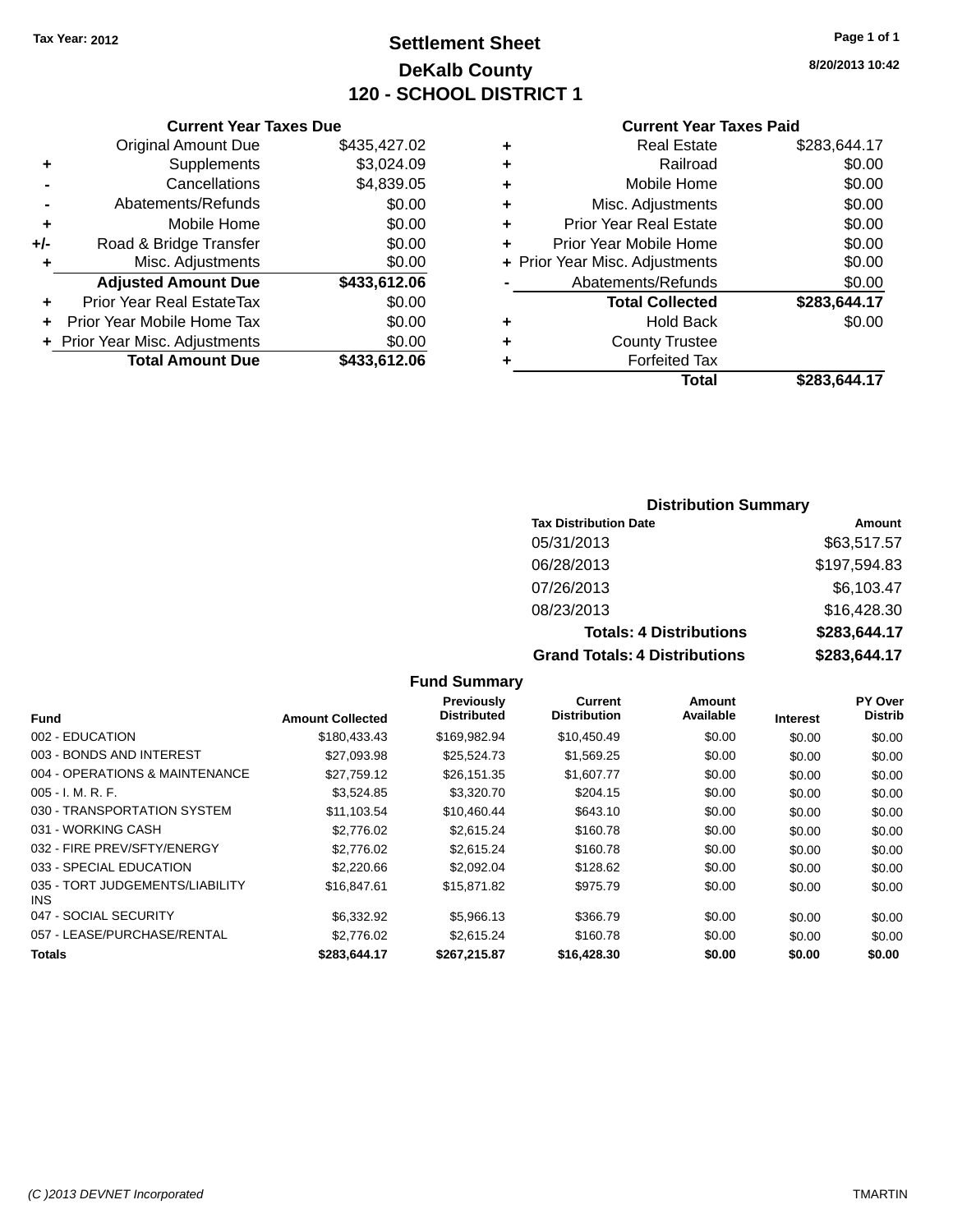## **Settlement Sheet Tax Year: 2012 Page 1 of 1 DeKalb County 121 - SCHOOL DISTRICT 9**

**8/20/2013 10:42**

#### **Current Year Taxes Paid**

|       | <b>Current Year Taxes Due</b>  |              |
|-------|--------------------------------|--------------|
|       | <b>Original Amount Due</b>     | \$105,777.17 |
| ٠     | Supplements                    | \$0.00       |
|       | Cancellations                  | \$0.00       |
|       | Abatements/Refunds             | \$0.00       |
| ٠     | Mobile Home                    | \$0.00       |
| $+/-$ | Road & Bridge Transfer         | \$0.00       |
| ٠     | Misc. Adjustments              | \$0.00       |
|       | <b>Adjusted Amount Due</b>     | \$105,777.17 |
| ÷     | Prior Year Real EstateTax      | \$0.00       |
|       | Prior Year Mobile Home Tax     | \$0.00       |
|       | + Prior Year Misc. Adjustments | \$0.00       |
|       | <b>Total Amount Due</b>        | \$105,777.17 |
|       |                                |              |

|   | <b>Real Estate</b>             | \$64,610.36 |
|---|--------------------------------|-------------|
| ٠ | Railroad                       | \$2,966.21  |
| ٠ | Mobile Home                    | \$0.00      |
| ٠ | Misc. Adjustments              | \$0.00      |
| ٠ | <b>Prior Year Real Estate</b>  | \$0.00      |
|   | Prior Year Mobile Home         | \$0.00      |
|   | + Prior Year Misc. Adjustments | \$0.00      |
|   | Abatements/Refunds             | \$0.00      |
|   | <b>Total Collected</b>         | \$67,576.57 |
| ٠ | <b>Hold Back</b>               | \$0.00      |
| ٠ | <b>County Trustee</b>          |             |
| ٠ | <b>Forfeited Tax</b>           |             |
|   | Total                          | \$67,576.57 |
|   |                                |             |

### **Distribution Summary Tax Distribution Date Amount** 05/31/2013 \$23,462.20 06/28/2013 \$38,899.47 08/23/2013 \$5,214.90 **Totals: 3 Distributions \$67,576.57 Grand Totals: 3 Distributions \$67,576.57**

| Fund                                    | <b>Amount Collected</b> | <b>Previously</b><br><b>Distributed</b> | Current<br><b>Distribution</b> | Amount<br>Available | <b>Interest</b> | PY Over<br><b>Distrib</b> |
|-----------------------------------------|-------------------------|-----------------------------------------|--------------------------------|---------------------|-----------------|---------------------------|
| 002 - EDUCATION                         | \$42,410.27             | \$39,137.47                             | \$3,272.80                     | \$0.00              | \$0.00          | \$0.00                    |
| 003 - BONDS AND INTEREST                | \$8,273,74              | \$7,635.25                              | \$638.49                       | \$0.00              | \$0.00          | \$0.00                    |
| 004 - OPERATIONS & MAINTENANCE          | \$7.474.85              | \$6,898.01                              | \$576.84                       | \$0.00              | \$0.00          | \$0.00                    |
| $005 - I. M. R. F.$                     | \$970.68                | \$895.77                                | \$74.91                        | \$0.00              | \$0.00          | \$0.00                    |
| 030 - TRANSPORTATION SYSTEM             | \$2,120.49              | \$1,956.85                              | \$163.64                       | \$0.00              | \$0.00          | \$0.00                    |
| 031 - WORKING CASH                      | \$530.14                | \$489.23                                | \$40.91                        | \$0.00              | \$0.00          | \$0.00                    |
| 032 - FIRE PREV/SFTY/ENERGY             | \$530.14                | \$489.23                                | \$40.91                        | \$0.00              | \$0.00          | \$0.00                    |
| 033 - SPECIAL EDUCATION                 | \$424.12                | \$391.39                                | \$32.73                        | \$0.00              | \$0.00          | \$0.00                    |
| 035 - TORT JUDGEMENTS/LIABILITY<br>INS. | \$2,982.63              | \$2,752.46                              | \$230.17                       | \$0.00              | \$0.00          | \$0.00                    |
| 047 - SOCIAL SECURITY                   | \$1.329.37              | \$1,226,78                              | \$102.59                       | \$0.00              | \$0.00          | \$0.00                    |
| 057 - LEASE/PURCHASE/RENTAL             | \$530.14                | \$489.23                                | \$40.91                        | \$0.00              | \$0.00          | \$0.00                    |
| <b>Totals</b>                           | \$67.576.57             | \$62.361.67                             | \$5,214,90                     | \$0.00              | \$0.00          | \$0.00                    |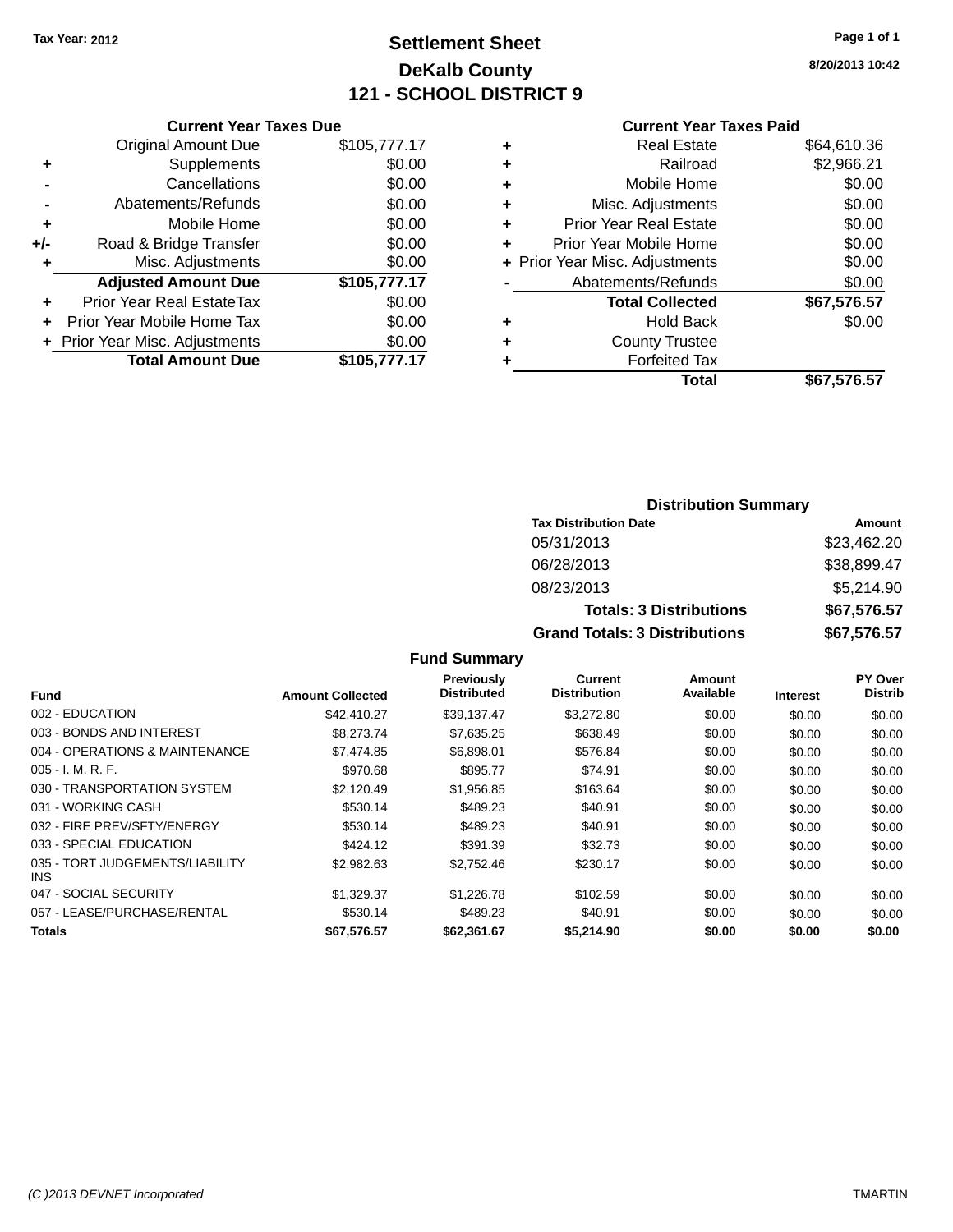## **Settlement Sheet Tax Year: 2012 Page 1 of 1 DeKalb County 122 - SCHOOL DISTRICT 100**

**8/20/2013 10:42**

#### **Current Year Taxes Paid**

|       | <b>Current Year Taxes Due</b>  |             |
|-------|--------------------------------|-------------|
|       | <b>Original Amount Due</b>     | \$13,590.08 |
| ٠     | Supplements                    | \$0.00      |
|       | Cancellations                  | \$0.00      |
|       | Abatements/Refunds             | \$0.00      |
| ٠     | Mobile Home                    | \$0.00      |
| $+/-$ | Road & Bridge Transfer         | \$0.00      |
|       | Misc. Adjustments              | \$0.00      |
|       | <b>Adjusted Amount Due</b>     | \$13,590.08 |
| ٠     | Prior Year Real EstateTax      | \$0.00      |
|       | Prior Year Mobile Home Tax     | \$0.00      |
|       | + Prior Year Misc. Adjustments | \$0.00      |
|       | <b>Total Amount Due</b>        | \$13,590,08 |
|       |                                |             |

|   | <b>Real Estate</b>             | \$7,757.78 |
|---|--------------------------------|------------|
| ٠ | Railroad                       | \$0.00     |
| ٠ | Mobile Home                    | \$0.00     |
| ٠ | Misc. Adjustments              | \$0.00     |
| ٠ | <b>Prior Year Real Estate</b>  | \$0.00     |
| ٠ | Prior Year Mobile Home         | \$0.00     |
|   | + Prior Year Misc. Adjustments | \$0.00     |
|   | Abatements/Refunds             | \$0.00     |
|   | <b>Total Collected</b>         | \$7,757.78 |
| ٠ | <b>Hold Back</b>               | \$0.00     |
| ٠ | <b>County Trustee</b>          |            |
| ٠ | <b>Forfeited Tax</b>           |            |
|   | Total                          | \$7,757.78 |
|   |                                |            |

| <b>Distribution Summary</b>          |            |  |  |  |
|--------------------------------------|------------|--|--|--|
| <b>Tax Distribution Date</b>         | Amount     |  |  |  |
| 05/31/2013                           | \$3,904.99 |  |  |  |
| 06/28/2013                           | \$2,315.95 |  |  |  |
| 08/23/2013                           | \$1,536.84 |  |  |  |
| <b>Totals: 3 Distributions</b>       | \$7,757.78 |  |  |  |
| <b>Grand Totals: 3 Distributions</b> | \$7,757.78 |  |  |  |

| <b>Fund</b>                             | <b>Amount Collected</b> | <b>Previously</b><br><b>Distributed</b> | Current<br><b>Distribution</b> | Amount<br>Available | <b>Interest</b> | <b>PY Over</b><br><b>Distrib</b> |
|-----------------------------------------|-------------------------|-----------------------------------------|--------------------------------|---------------------|-----------------|----------------------------------|
| 002 - EDUCATION                         | \$4,565.32              | \$3,660.92                              | \$904.40                       | \$0.00              | \$0.00          | \$0.00                           |
| 003 - BONDS AND INTEREST                | \$1,108.16              | \$888.63                                | \$219.53                       | \$0.00              | \$0.00          | \$0.00                           |
| 004 - OPERATIONS & MAINTENANCE          | \$1,006.11              | \$806.80                                | \$199.31                       | \$0.00              | \$0.00          | \$0.00                           |
| $005 - I. M. R. F.$                     | \$103.24                | \$82.79                                 | \$20.45                        | \$0.00              | \$0.00          | \$0.00                           |
| 030 - TRANSPORTATION SYSTEM             | \$372.34                | \$298.58                                | \$73.76                        | \$0.00              | \$0.00          | \$0.00                           |
| 031 - WORKING CASH                      | \$0.00                  | \$0.00                                  | \$0.00                         | \$0.00              | \$0.00          | \$0.00                           |
| 032 - FIRE PREV/SFTY/ENERGY             | \$67.73                 | \$54.31                                 | \$13.42                        | \$0.00              | \$0.00          | \$0.00                           |
| 033 - SPECIAL EDUCATION                 | \$207.35                | \$166.27                                | \$41.08                        | \$0.00              | \$0.00          | \$0.00                           |
| 035 - TORT JUDGEMENTS/LIABILITY<br>INS. | \$160.81                | \$128.95                                | \$31.86                        | \$0.00              | \$0.00          | \$0.00                           |
| 047 - SOCIAL SECURITY                   | \$166.72                | \$133.69                                | \$33.03                        | \$0.00              | \$0.00          | \$0.00                           |
| 057 - LEASE/PURCHASE/RENTAL             | \$0.00                  | \$0.00                                  | \$0.00                         | \$0.00              | \$0.00          | \$0.00                           |
| <b>Totals</b>                           | \$7,757.78              | \$6,220,94                              | \$1.536.84                     | \$0.00              | \$0.00          | \$0.00                           |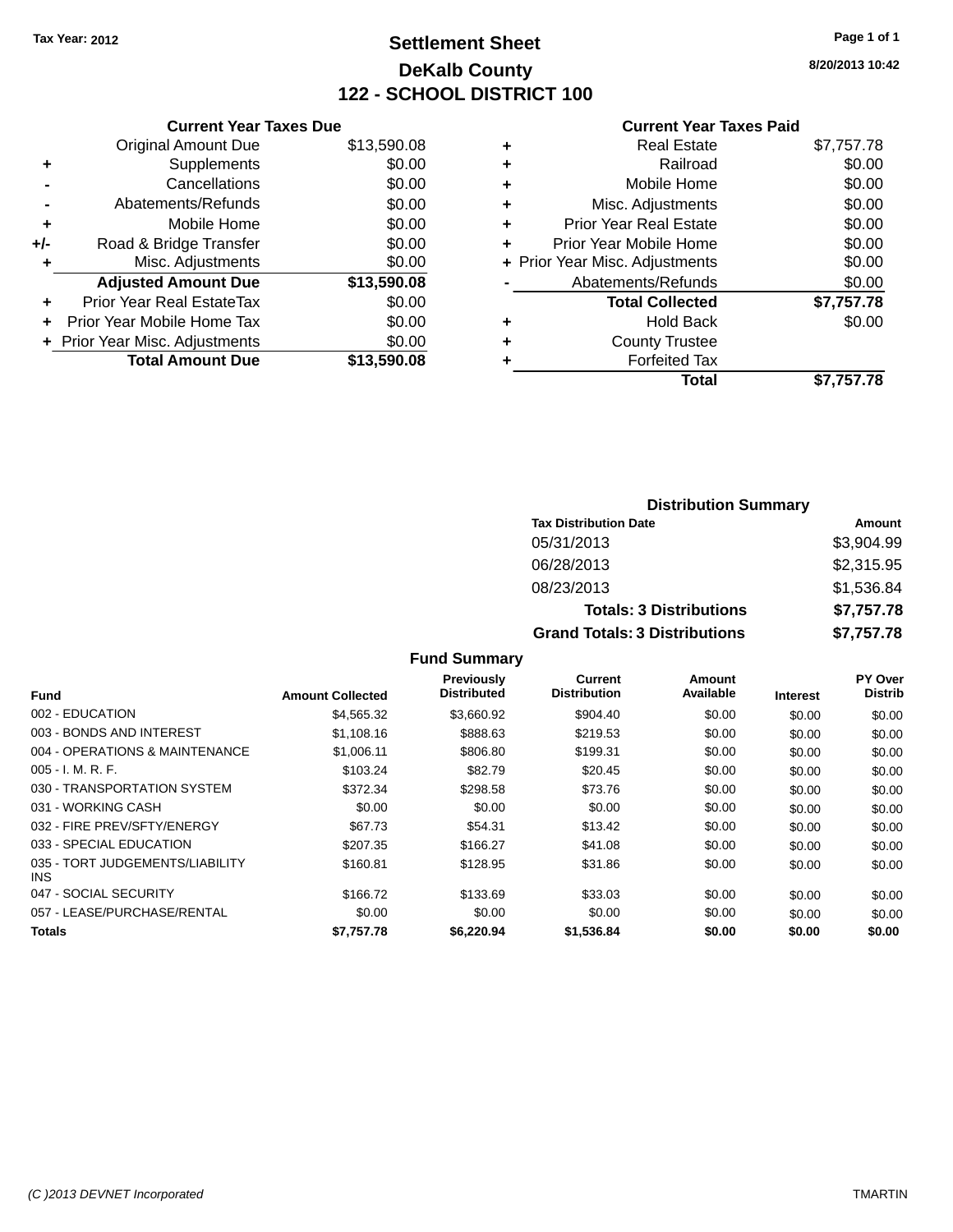## **Settlement Sheet Tax Year: 2012 Page 1 of 1 DeKalb County 123 - SCHOOL DISTRICT 161**

**8/20/2013 10:42**

#### **Current Year Taxes Paid**

|     | <b>Current Year Taxes Due</b>  |             |
|-----|--------------------------------|-------------|
|     | <b>Original Amount Due</b>     | \$69,574.41 |
| ٠   | Supplements                    | \$0.00      |
|     | Cancellations                  | \$0.00      |
|     | Abatements/Refunds             | \$0.00      |
| ٠   | Mobile Home                    | \$0.00      |
| +/- | Road & Bridge Transfer         | \$0.00      |
|     | Misc. Adjustments              | \$0.00      |
|     | <b>Adjusted Amount Due</b>     | \$69,574.41 |
| ٠   | Prior Year Real EstateTax      | \$0.00      |
|     | Prior Year Mobile Home Tax     | \$0.00      |
|     | + Prior Year Misc. Adjustments | \$0.00      |
|     | <b>Total Amount Due</b>        | \$69.574.41 |
|     |                                |             |

| ٠ | <b>Real Estate</b>             | \$46,239.57 |
|---|--------------------------------|-------------|
| ٠ | Railroad                       | \$0.00      |
| ٠ | Mobile Home                    | \$0.00      |
| ٠ | Misc. Adjustments              | \$0.00      |
| ٠ | <b>Prior Year Real Estate</b>  | \$0.00      |
|   | Prior Year Mobile Home         | \$0.00      |
|   | + Prior Year Misc. Adjustments | \$0.00      |
|   | Abatements/Refunds             | \$0.00      |
|   | <b>Total Collected</b>         | \$46,239.57 |
| ٠ | Hold Back                      | \$0.00      |
|   | <b>County Trustee</b>          |             |
| ٠ | <b>Forfeited Tax</b>           |             |
|   | Total                          | \$46,239.57 |

| <b>Distribution Summary</b>          |             |  |  |  |
|--------------------------------------|-------------|--|--|--|
| <b>Tax Distribution Date</b>         | Amount      |  |  |  |
| 05/31/2013                           | \$8,909.26  |  |  |  |
| 06/28/2013                           | \$34,027.54 |  |  |  |
| 08/23/2013                           | \$3,302.77  |  |  |  |
| <b>Totals: 3 Distributions</b>       | \$46,239.57 |  |  |  |
| <b>Grand Totals: 3 Distributions</b> | \$46,239.57 |  |  |  |

| <b>Fund</b>                             | <b>Amount Collected</b> | Previously<br><b>Distributed</b> | <b>Current</b><br><b>Distribution</b> | Amount<br>Available | <b>Interest</b> | PY Over<br><b>Distrib</b> |
|-----------------------------------------|-------------------------|----------------------------------|---------------------------------------|---------------------|-----------------|---------------------------|
| 002 - EDUCATION                         | \$33,408.26             | \$31.022.00                      | \$2,386.26                            | \$0.00              | \$0.00          | \$0.00                    |
| 003 - BONDS AND INTEREST                | \$1,704.35              | \$1,582.61                       | \$121.74                              | \$0.00              | \$0.00          | \$0.00                    |
| 004 - OPERATIONS & MAINTENANCE          | \$3,507.18              | \$3,256.67                       | \$250.51                              | \$0.00              | \$0.00          | \$0.00                    |
| $005 - I. M. R. F.$                     | \$1.122.56              | \$1.042.38                       | \$80.18                               | \$0.00              | \$0.00          | \$0.00                    |
| 030 - TRANSPORTATION SYSTEM             | \$1,685.62              | \$1,565,22                       | \$120.40                              | \$0.00              | \$0.00          | \$0.00                    |
| 031 - WORKING CASH                      | \$702.98                | \$652.77                         | \$50.21                               | \$0.00              | \$0.00          | \$0.00                    |
| 033 - SPECIAL EDUCATION                 | \$281.28                | \$261.19                         | \$20.09                               | \$0.00              | \$0.00          | \$0.00                    |
| 035 - TORT JUDGEMENTS/LIABILITY<br>INS. | \$2,066.12              | \$1.918.54                       | \$147.58                              | \$0.00              | \$0.00          | \$0.00                    |
| 047 - SOCIAL SECURITY                   | \$1.058.24              | \$982.65                         | \$75.59                               | \$0.00              | \$0.00          | \$0.00                    |
| 057 - LEASE/PURCHASE/RENTAL             | \$702.98                | \$652.77                         | \$50.21                               | \$0.00              | \$0.00          | \$0.00                    |
| <b>Totals</b>                           | \$46,239.57             | \$42,936.80                      | \$3,302.77                            | \$0.00              | \$0.00          | \$0.00                    |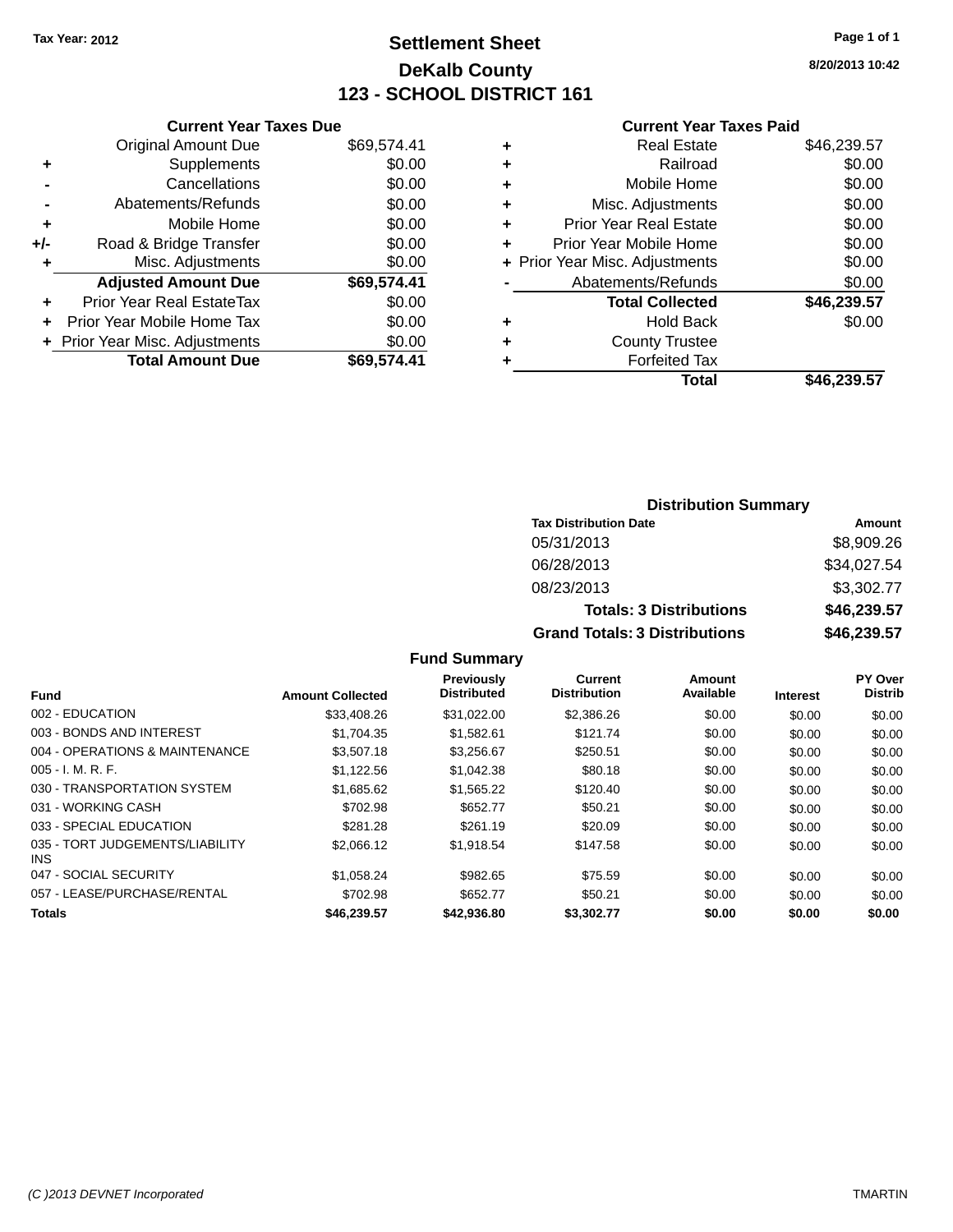## **Settlement Sheet Tax Year: 2012 Page 1 of 1 DeKalb County 124 - SCHOOL DISTRICT 212**

**8/20/2013 10:42**

#### **Current Year Taxes Paid**

|     | <b>Current Year Taxes Due</b>  |              |  |  |  |
|-----|--------------------------------|--------------|--|--|--|
|     | <b>Original Amount Due</b>     | \$263,996.87 |  |  |  |
| ٠   | Supplements                    | \$1,166.05   |  |  |  |
|     | Cancellations                  | \$1,267.86   |  |  |  |
|     | Abatements/Refunds             | \$0.00       |  |  |  |
| ٠   | Mobile Home                    | \$0.00       |  |  |  |
| +/- | Road & Bridge Transfer         | \$0.00       |  |  |  |
| ٠   | Misc. Adjustments              | \$0.00       |  |  |  |
|     | <b>Adjusted Amount Due</b>     | \$263,895.06 |  |  |  |
| ÷   | Prior Year Real EstateTax      | \$0.00       |  |  |  |
|     | Prior Year Mobile Home Tax     | \$0.00       |  |  |  |
|     | + Prior Year Misc. Adjustments | \$0.00       |  |  |  |
|     | <b>Total Amount Due</b>        | \$263,895.06 |  |  |  |
|     |                                |              |  |  |  |

|   | <b>Real Estate</b>             | \$163,930.68 |
|---|--------------------------------|--------------|
| ٠ | Railroad                       | \$0.00       |
| ٠ | Mobile Home                    | \$0.00       |
| ٠ | Misc. Adjustments              | \$0.00       |
| ٠ | <b>Prior Year Real Estate</b>  | \$0.00       |
| ٠ | Prior Year Mobile Home         | \$0.00       |
|   | + Prior Year Misc. Adjustments | \$0.00       |
|   | Abatements/Refunds             | \$0.00       |
|   | <b>Total Collected</b>         | \$163,930.68 |
| ٠ | <b>Hold Back</b>               | \$0.00       |
| ٠ | <b>County Trustee</b>          |              |
|   | <b>Forfeited Tax</b>           |              |
|   | Total                          | \$163,930.68 |
|   |                                |              |

### **Distribution Summary Tax Distribution Date Amount** 05/31/2013 \$51,031.97 06/28/2013 \$99,546.69 07/26/2013 \$4,271.35 08/23/2013 \$9,080.67

| <b>Totals: 4 Distributions</b>       | \$163,930.68 |
|--------------------------------------|--------------|
| <b>Grand Totals: 4 Distributions</b> | \$163,930.68 |

|                                         |                         | <b>Previously</b>  | Current             | Amount    |                 | PY Over        |
|-----------------------------------------|-------------------------|--------------------|---------------------|-----------|-----------------|----------------|
| <b>Fund</b>                             | <b>Amount Collected</b> | <b>Distributed</b> | <b>Distribution</b> | Available | <b>Interest</b> | <b>Distrib</b> |
| 002 - EDUCATION                         | \$83,731,18             | \$79,093.03        | \$4,638.15          | \$0.00    | \$0.00          | \$0.00         |
| 003 - BONDS AND INTEREST                | \$22,253.10             | \$21,020.43        | \$1,232.67          | \$0.00    | \$0.00          | \$0.00         |
| 004 - OPERATIONS & MAINTENANCE          | \$16,102.09             | \$15,210.14        | \$891.95            | \$0.00    | \$0.00          | \$0.00         |
| $005 - I. M. R. F.$                     | \$3.081.90              | \$2.911.18         | \$170.72            | \$0.00    | \$0.00          | \$0.00         |
| 030 - TRANSPORTATION SYSTEM             | \$7.729.02              | \$7,300.88         | \$428.14            | \$0.00    | \$0.00          | \$0.00         |
| 031 - WORKING CASH                      | \$3,220.42              | \$3.042.03         | \$178.39            | \$0.00    | \$0.00          | \$0.00         |
| 032 - FIRE PREV/SFTY/ENERGY             | \$81.14                 | \$76.65            | \$4.49              | \$0.00    | \$0.00          | \$0.00         |
| 033 - SPECIAL EDUCATION                 | \$1.288.17              | \$1.216.81         | \$71.36             | \$0.00    | \$0.00          | \$0.00         |
| 035 - TORT JUDGEMENTS/LIABILITY<br>INS. | \$19,238,25             | \$18,172.58        | \$1,065.67          | \$0.00    | \$0.00          | \$0.00         |
| 047 - SOCIAL SECURITY                   | \$3.984.99              | \$3.764.25         | \$220.74            | \$0.00    | \$0.00          | \$0.00         |
| 057 - LEASE/PURCHASE/RENTAL             | \$3,220.42              | \$3.042.03         | \$178.39            | \$0.00    | \$0.00          | \$0.00         |
| <b>Totals</b>                           | \$163,930.68            | \$154,850.01       | \$9,080.67          | \$0.00    | \$0.00          | \$0.00         |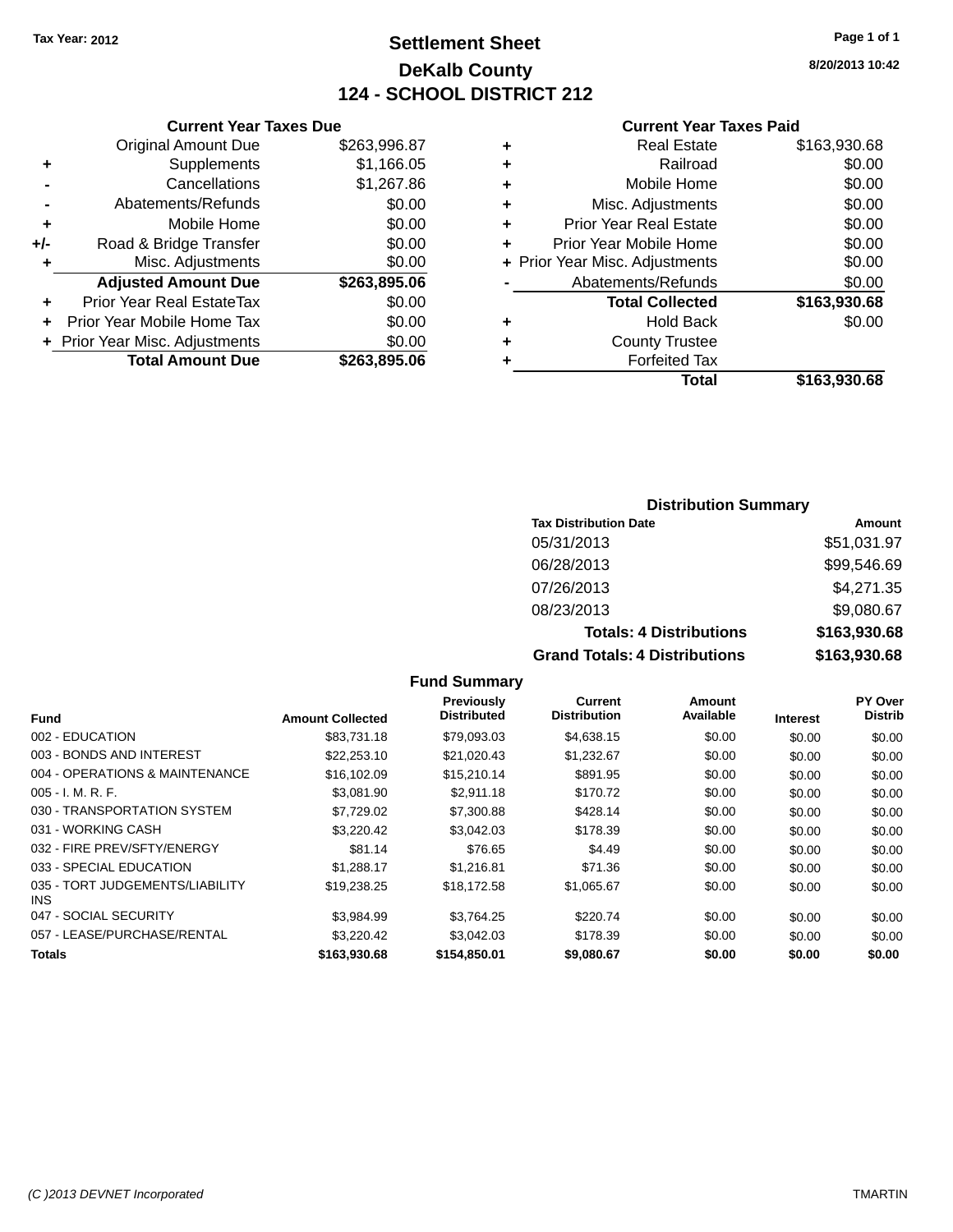## **Settlement Sheet Tax Year: 2012 Page 1 of 1 DeKalb County 125 - SCHOOL DISTRICT 220**

**8/20/2013 10:42**

#### **Current Year Taxes Paid**

| <b>Current Year Taxes Due</b> |                                |
|-------------------------------|--------------------------------|
| <b>Original Amount Due</b>    | \$3,394.25                     |
| Supplements                   | \$0.00                         |
| Cancellations                 | \$0.00                         |
| Abatements/Refunds            | \$0.00                         |
| Mobile Home                   | \$0.00                         |
| Road & Bridge Transfer        | \$0.00                         |
| Misc. Adjustments             | \$0.00                         |
| <b>Adjusted Amount Due</b>    | \$3,394.25                     |
| Prior Year Real EstateTax     | \$0.00                         |
| Prior Year Mobile Home Tax    | \$0.00                         |
|                               | \$0.00                         |
| <b>Total Amount Due</b>       | \$3.394.25                     |
|                               | + Prior Year Misc. Adjustments |

| ٠ | <b>Real Estate</b>             | \$1,697.13 |
|---|--------------------------------|------------|
| ٠ | Railroad                       | \$0.00     |
| ٠ | Mobile Home                    | \$0.00     |
| ٠ | Misc. Adjustments              | \$0.00     |
| ٠ | <b>Prior Year Real Estate</b>  | \$0.00     |
| ٠ | Prior Year Mobile Home         | \$0.00     |
|   | + Prior Year Misc. Adjustments | \$0.00     |
|   | Abatements/Refunds             | \$0.00     |
|   | <b>Total Collected</b>         | \$1,697.13 |
| ٠ | <b>Hold Back</b>               | \$0.00     |
| ٠ | <b>County Trustee</b>          |            |
| ٠ | <b>Forfeited Tax</b>           |            |
|   | <b>Total</b>                   | \$1,697.13 |
|   |                                |            |

| <b>Distribution Summary</b>          |            |  |  |  |
|--------------------------------------|------------|--|--|--|
| <b>Tax Distribution Date</b>         | Amount     |  |  |  |
| 05/31/2013                           | \$585.04   |  |  |  |
| 06/28/2013                           | \$1,112.09 |  |  |  |
| <b>Totals: 2 Distributions</b>       | \$1,697.13 |  |  |  |
| <b>Grand Totals: 2 Distributions</b> | \$1,697.13 |  |  |  |

|                                         |                         | <b>Previously</b>  | <b>Current</b>      | Amount    |                 | <b>PY Over</b> |
|-----------------------------------------|-------------------------|--------------------|---------------------|-----------|-----------------|----------------|
| <b>Fund</b>                             | <b>Amount Collected</b> | <b>Distributed</b> | <b>Distribution</b> | Available | <b>Interest</b> | <b>Distrib</b> |
| 002 - EDUCATION                         | \$854.02                | \$854.02           | \$0.00              | \$0.00    | \$0.00          | \$0.00         |
| 003 - BONDS AND INTEREST                | \$256.88                | \$256.88           | \$0.00              | \$0.00    | \$0.00          | \$0.00         |
| 004 - OPERATIONS & MAINTENANCE          | \$180.35                | \$180.35           | \$0.00              | \$0.00    | \$0.00          | \$0.00         |
| $005 - I. M. R. F.$                     | \$26.25                 | \$26.25            | \$0.00              | \$0.00    | \$0.00          | \$0.00         |
| 030 - TRANSPORTATION SYSTEM             | \$90.66                 | \$90.66            | \$0.00              | \$0.00    | \$0.00          | \$0.00         |
| 031 - WORKING CASH                      | \$21.96                 | \$21.96            | \$0.00              | \$0.00    | \$0.00          | \$0.00         |
| 032 - FIRE PREV/SFTY/ENERGY             | \$21.47                 | \$21.47            | \$0.00              | \$0.00    | \$0.00          | \$0.00         |
| 033 - SPECIAL EDUCATION                 | \$9.54                  | \$9.54             | \$0.00              | \$0.00    | \$0.00          | \$0.00         |
| 035 - TORT JUDGEMENTS/LIABILITY<br>INS. | \$187.03                | \$187.03           | \$0.00              | \$0.00    | \$0.00          | \$0.00         |
| 047 - SOCIAL SECURITY                   | \$27.01                 | \$27.01            | \$0.00              | \$0.00    | \$0.00          | \$0.00         |
| 057 - LEASE/PURCHASE/RENTAL             | \$21.96                 | \$21.96            | \$0.00              | \$0.00    | \$0.00          | \$0.00         |
| <b>Totals</b>                           | \$1,697.13              | \$1,697.13         | \$0.00              | \$0.00    | \$0.00          | \$0.00         |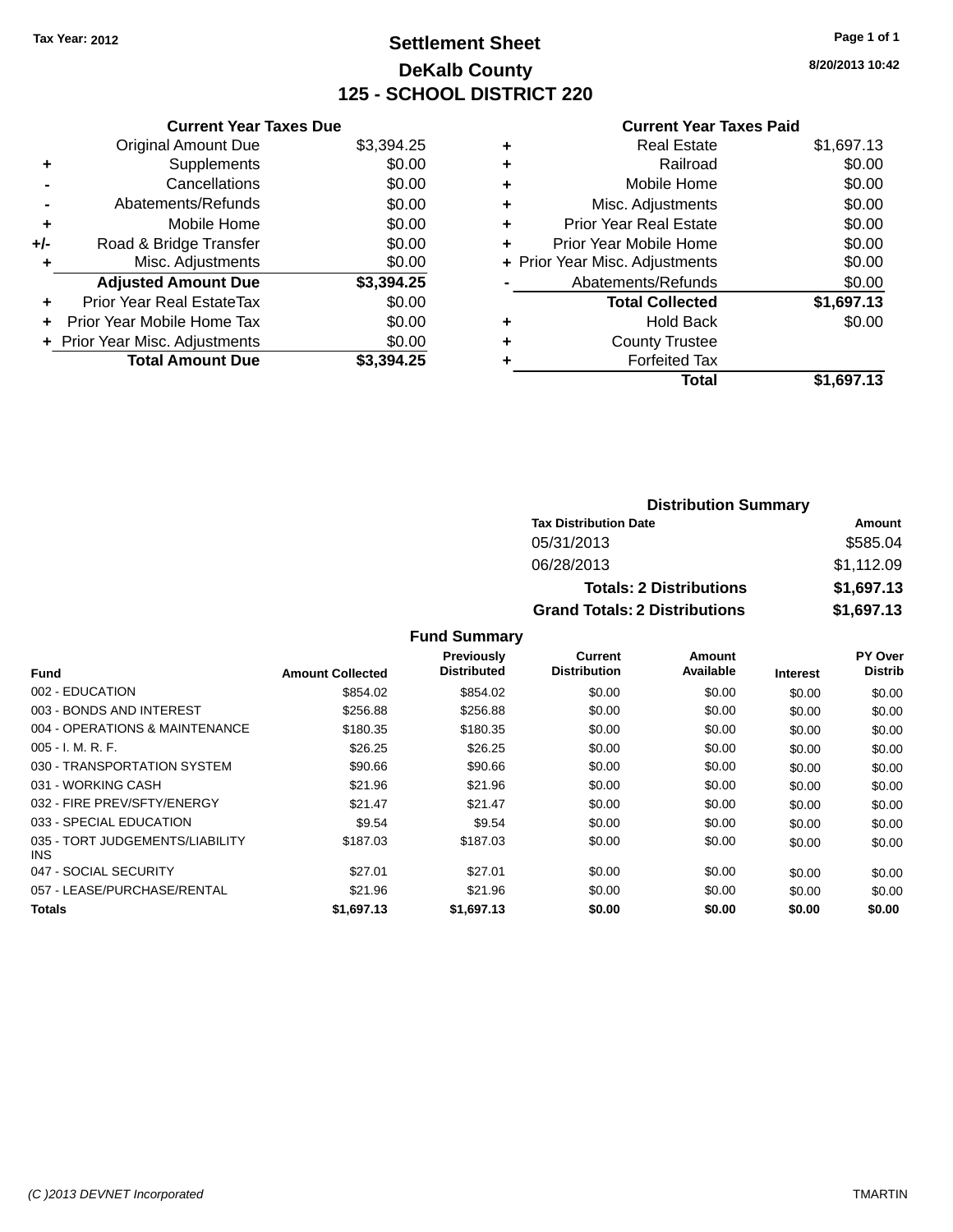## **Settlement Sheet Tax Year: 2012 Page 1 of 1 DeKalb County 126 - SCHOOL DISTRICT 269**

**8/20/2013 10:42**

#### **Current Year Taxes Paid**

|     | <b>Current Year Taxes Due</b>  |              |
|-----|--------------------------------|--------------|
|     | <b>Original Amount Due</b>     | \$266,835.17 |
| ٠   | Supplements                    | \$1,497.80   |
|     | Cancellations                  | \$1,628.57   |
|     | Abatements/Refunds             | \$0.00       |
| ٠   | Mobile Home                    | \$0.00       |
| +/- | Road & Bridge Transfer         | \$0.00       |
| ٠   | Misc. Adjustments              | \$0.00       |
|     | <b>Adjusted Amount Due</b>     | \$266,704.40 |
|     | Prior Year Real EstateTax      | \$0.00       |
|     | Prior Year Mobile Home Tax     | \$0.00       |
|     | + Prior Year Misc. Adjustments | \$0.00       |
|     | <b>Total Amount Due</b>        | \$266.704.40 |
|     |                                |              |

|   | <b>Real Estate</b>             | \$163,041.66 |
|---|--------------------------------|--------------|
| ٠ | Railroad                       | \$0.00       |
| ٠ | Mobile Home                    | \$0.00       |
| ٠ | Misc. Adjustments              | \$0.00       |
| ٠ | <b>Prior Year Real Estate</b>  | \$0.00       |
| ٠ | Prior Year Mobile Home         | \$0.00       |
|   | + Prior Year Misc. Adjustments | \$0.00       |
|   | Abatements/Refunds             | \$0.00       |
|   | <b>Total Collected</b>         | \$163,041.66 |
| ٠ | <b>Hold Back</b>               | \$0.00       |
|   | <b>County Trustee</b>          |              |
| ٠ | <b>Forfeited Tax</b>           |              |
|   | Total                          | \$163,041.66 |
|   |                                |              |

### **Distribution Summary Tax Distribution Date Amount** 05/31/2013 \$56,161.06 06/28/2013 \$93,015.59 07/26/2013 \$5,486.53 08/23/2013 \$8,378.48 **Totals: 4 Distributions \$163,041.66 Grand Totals: 4 Distributions \$163,041.66**

|                                               |                         | .                                       |                                       |                            |                 |                                  |
|-----------------------------------------------|-------------------------|-----------------------------------------|---------------------------------------|----------------------------|-----------------|----------------------------------|
| Fund                                          | <b>Amount Collected</b> | <b>Previously</b><br><b>Distributed</b> | <b>Current</b><br><b>Distribution</b> | <b>Amount</b><br>Available | <b>Interest</b> | <b>PY Over</b><br><b>Distrib</b> |
| 002 - EDUCATION                               | \$104.728.70            | \$99,346.84                             | \$5,381.86                            | \$0.00                     | \$0.00          | \$0.00                           |
| 003 - BONDS AND INTEREST                      | \$0.00                  | \$0.00                                  | \$0.00                                | \$0.00                     | \$0.00          | \$0.00                           |
| 004 - OPERATIONS & MAINTENANCE                | \$27.428.99             | \$26,019.45                             | \$1,409.54                            | \$0.00                     | \$0.00          | \$0.00                           |
| $005 - I. M. R. F.$                           | \$2,929.85              | \$2,779.29                              | \$150.56                              | \$0.00                     | \$0.00          | \$0.00                           |
| 030 - TRANSPORTATION SYSTEM                   | \$5.984.44              | \$5.676.91                              | \$307.53                              | \$0.00                     | \$0.00          | \$0.00                           |
| 031 - WORKING CASH                            | \$2,493.56              | \$2.365.42                              | \$128.14                              | \$0.00                     | \$0.00          | \$0.00                           |
| 033 - SPECIAL EDUCATION                       | \$997.49                | \$946.23                                | \$51.26                               | \$0.00                     | \$0.00          | \$0.00                           |
| 035 - TORT JUDGEMENTS/LIABILITY<br><b>INS</b> | \$15,548.78             | \$14,749.75                             | \$799.03                              | \$0.00                     | \$0.00          | \$0.00                           |
| 047 - SOCIAL SECURITY                         | \$2,929.85              | \$2,779.29                              | \$150.56                              | \$0.00                     | \$0.00          | \$0.00                           |
| <b>Totals</b>                                 | \$163,041,66            | \$154,663,18                            | \$8,378,48                            | \$0.00                     | \$0.00          | \$0.00                           |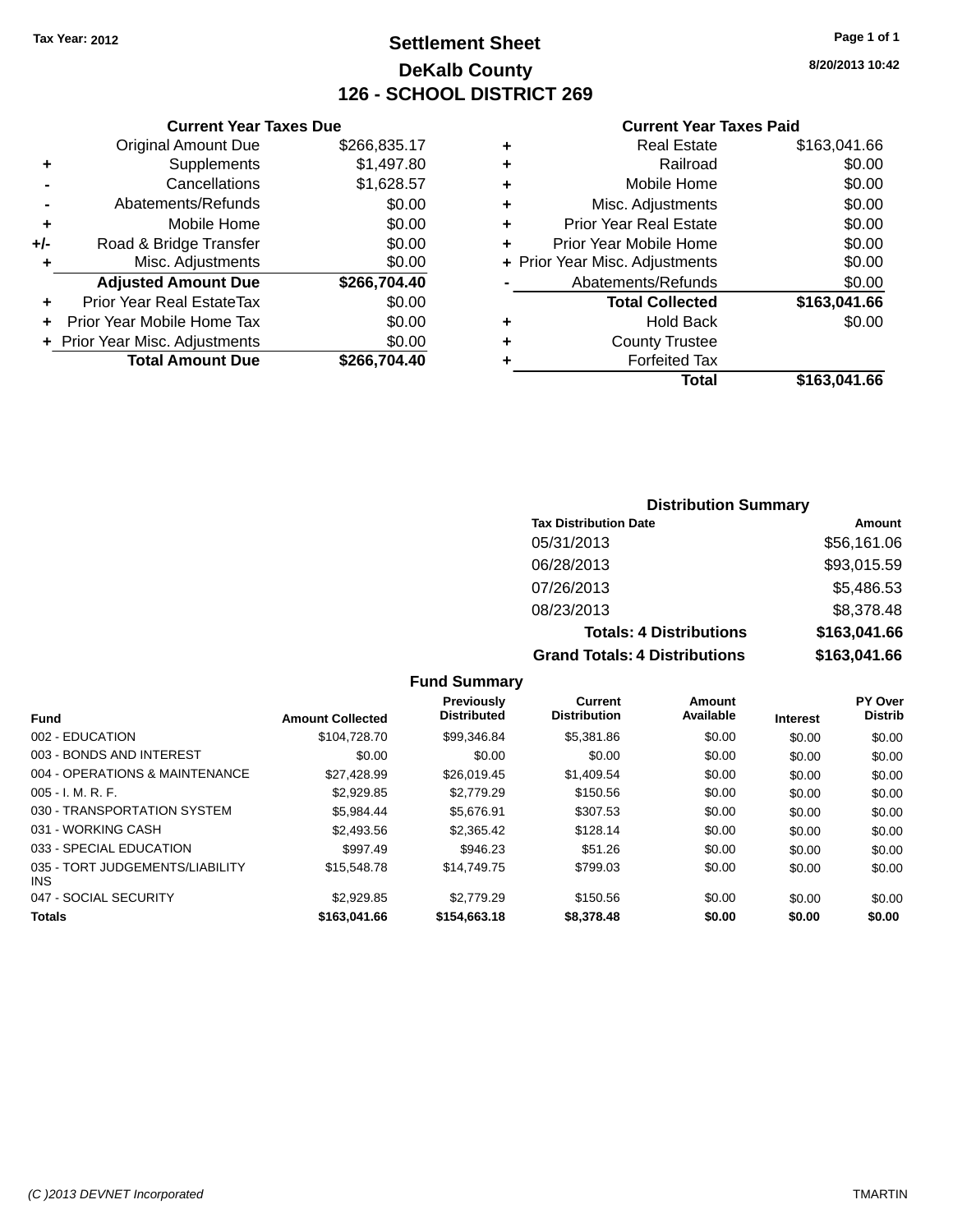## **Settlement Sheet Tax Year: 2012 Page 1 of 1 DeKalb County 127 - SCHOOL DISTRICT 271**

**8/20/2013 10:42**

#### **Current Year Taxes Paid**

|     | <b>Current Year Taxes Due</b>  |             |
|-----|--------------------------------|-------------|
|     | <b>Original Amount Due</b>     | \$62,890.38 |
| ٠   | Supplements                    | \$0.00      |
|     | Cancellations                  | \$0.00      |
|     | Abatements/Refunds             | \$0.00      |
| ٠   | Mobile Home                    | \$0.00      |
| +/- | Road & Bridge Transfer         | \$0.00      |
| ٠   | Misc. Adjustments              | \$0.00      |
|     | <b>Adjusted Amount Due</b>     | \$62,890.38 |
| ÷   | Prior Year Real EstateTax      | \$0.00      |
|     | Prior Year Mobile Home Tax     | \$0.00      |
|     | + Prior Year Misc. Adjustments | \$0.00      |
|     | <b>Total Amount Due</b>        | \$62,890,38 |
|     |                                |             |

| ٠ | <b>Real Estate</b>             | \$37,858.17 |
|---|--------------------------------|-------------|
| ٠ | Railroad                       | \$0.00      |
| ٠ | Mobile Home                    | \$0.00      |
| ٠ | Misc. Adjustments              | \$0.00      |
| ٠ | <b>Prior Year Real Estate</b>  | \$0.00      |
| ٠ | Prior Year Mobile Home         | \$0.00      |
|   | + Prior Year Misc. Adjustments | \$0.00      |
|   | Abatements/Refunds             | \$0.00      |
|   | <b>Total Collected</b>         | \$37,858.17 |
| ٠ | <b>Hold Back</b>               | \$0.00      |
| ٠ | <b>County Trustee</b>          |             |
| ٠ | <b>Forfeited Tax</b>           |             |
|   | Total                          | \$37,858.17 |
|   |                                |             |

### **Distribution Summary Tax Distribution Date Amount** 05/31/2013 \$8,486.04 06/28/2013 \$26,992.90 08/23/2013 \$2,379.23 **Totals: 3 Distributions \$37,858.17 Grand Totals: 3 Distributions \$37,858.17**

| <b>Fund</b>                             | <b>Amount Collected</b> | Previously<br><b>Distributed</b> | Current<br><b>Distribution</b> | Amount<br>Available | <b>Interest</b> | <b>PY Over</b><br><b>Distrib</b> |
|-----------------------------------------|-------------------------|----------------------------------|--------------------------------|---------------------|-----------------|----------------------------------|
| 002 - EDUCATION                         | \$19,527.03             | \$18,299.85                      | \$1,227.18                     | \$0.00              | \$0.00          | \$0.00                           |
| 003 - BONDS AND INTEREST                | \$7.497.02              | \$7,025.86                       | \$471.16                       | \$0.00              | \$0.00          | \$0.00                           |
| 004 - OPERATIONS & MAINTENANCE          | \$3,347.53              | \$3,137.15                       | \$210.38                       | \$0.00              | \$0.00          | \$0.00                           |
| $005 - I. M. R. F.$                     | \$976.36                | \$915.00                         | \$61.36                        | \$0.00              | \$0.00          | \$0.00                           |
| 030 - TRANSPORTATION SYSTEM             | \$1,004.31              | \$941.19                         | \$63.12                        | \$0.00              | \$0.00          | \$0.00                           |
| 031 - WORKING CASH                      | \$190.42                | \$178.45                         | \$11.97                        | \$0.00              | \$0.00          | \$0.00                           |
| 032 - FIRE PREV/SFTY/ENERGY             | \$15.38                 | \$14.41                          | \$0.97                         | \$0.00              | \$0.00          | \$0.00                           |
| 033 - SPECIAL EDUCATION                 | \$153.86                | \$144.19                         | \$9.67                         | \$0.00              | \$0.00          | \$0.00                           |
| 035 - TORT JUDGEMENTS/LIABILITY<br>INS. | \$1,255.34              | \$1,176.45                       | \$78.89                        | \$0.00              | \$0.00          | \$0.00                           |
| 047 - SOCIAL SECURITY                   | \$836.90                | \$784.30                         | \$52.60                        | \$0.00              | \$0.00          | \$0.00                           |
| 057 - LEASE/PURCHASE/RENTAL             | \$209.24                | \$196.09                         | \$13.15                        | \$0.00              | \$0.00          | \$0.00                           |
| 109 - PRIOR YEAR ADJUSTMENT             | \$2.844.78              | \$2,666.00                       | \$178.78                       | \$0.00              | \$0.00          | \$0.00                           |
| Totals                                  | \$37.858.17             | \$35,478.94                      | \$2,379.23                     | \$0.00              | \$0.00          | \$0.00                           |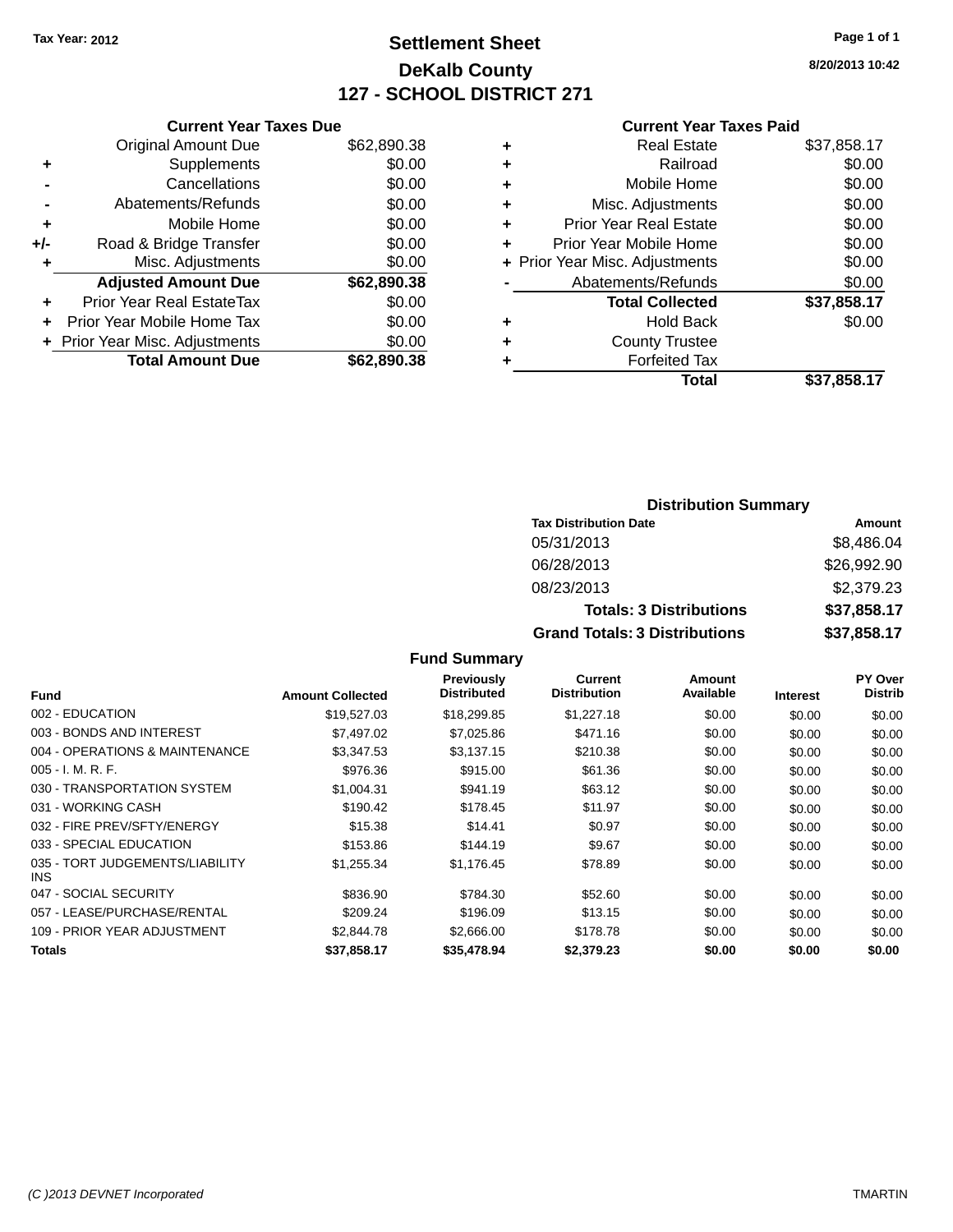## **Settlement Sheet Tax Year: 2012 Page 1 of 1 DeKalb County 128 - SCHOOL DISTRICT 300**

**8/20/2013 10:42**

#### **Current Year Taxes Paid**

|     | <b>Current Year Taxes Due</b>    |            |
|-----|----------------------------------|------------|
|     | <b>Original Amount Due</b>       | \$8,457.68 |
| ٠   | Supplements                      | \$0.00     |
|     | Cancellations                    | \$0.00     |
|     | Abatements/Refunds               | \$0.00     |
| ٠   | Mobile Home                      | \$0.00     |
| +/- | Road & Bridge Transfer           | \$0.00     |
| ٠   | Misc. Adjustments                | \$0.00     |
|     | <b>Adjusted Amount Due</b>       | \$8,457.68 |
| ٠   | <b>Prior Year Real EstateTax</b> | \$0.00     |
| ÷   | Prior Year Mobile Home Tax       | \$0.00     |
|     | + Prior Year Misc. Adjustments   | \$0.00     |
|     | <b>Total Amount Due</b>          | \$8,457.68 |

| Real Estate                    | \$8,457.67 |
|--------------------------------|------------|
| Railroad                       | \$0.00     |
| Mobile Home                    | \$0.00     |
| Misc. Adjustments              | \$0.00     |
| <b>Prior Year Real Estate</b>  | \$0.00     |
| Prior Year Mobile Home         | \$0.00     |
| + Prior Year Misc. Adjustments | \$0.00     |
| Abatements/Refunds             | \$0.00     |
| <b>Total Collected</b>         | \$8,457.67 |
| <b>Hold Back</b>               | \$0.00     |
| <b>County Trustee</b>          |            |
| <b>Forfeited Tax</b>           |            |
| <b>Total</b>                   | \$8,457.67 |
|                                |            |

| <b>Distribution Summary</b>          |            |  |  |  |
|--------------------------------------|------------|--|--|--|
| <b>Tax Distribution Date</b>         | Amount     |  |  |  |
| 05/31/2013                           | \$2,962.13 |  |  |  |
| 06/28/2013                           | \$2,533.42 |  |  |  |
| 08/23/2013                           | \$2,962.12 |  |  |  |
| <b>Totals: 3 Distributions</b>       | \$8,457.67 |  |  |  |
| <b>Grand Totals: 3 Distributions</b> | \$8,457.67 |  |  |  |

| <b>Fund</b>                             | <b>Amount Collected</b> | <b>Previously</b><br><b>Distributed</b> | Current<br><b>Distribution</b> | Amount<br>Available | <b>Interest</b> | <b>PY Over</b><br><b>Distrib</b> |
|-----------------------------------------|-------------------------|-----------------------------------------|--------------------------------|---------------------|-----------------|----------------------------------|
| 002 - EDUCATION                         | \$5,646.18              | \$3.668.72                              | \$1,977.46                     | \$0.00              | \$0.00          | \$0.00                           |
| 003 - BONDS AND INTEREST                | \$1,260.03              | \$818.73                                | \$441.30                       | \$0.00              | \$0.00          | \$0.00                           |
| 004 - OPERATIONS & MAINTENANCE          | \$601.95                | \$391.13                                | \$210.82                       | \$0.00              | \$0.00          | \$0.00                           |
| $005 - I. M. R. F.$                     | \$112.87                | \$73.34                                 | \$39.53                        | \$0.00              | \$0.00          | \$0.00                           |
| 030 - TRANSPORTATION SYSTEM             | \$160.31                | \$104.16                                | \$56.15                        | \$0.00              | \$0.00          | \$0.00                           |
| 031 - WORKING CASH                      | \$0.89                  | \$0.58                                  | \$0.31                         | \$0.00              | \$0.00          | \$0.00                           |
| 033 - SPECIAL EDUCATION                 | \$542.88                | \$352.75                                | \$190.13                       | \$0.00              | \$0.00          | \$0.00                           |
| 035 - TORT JUDGEMENTS/LIABILITY<br>INS. | \$2.54                  | \$1.65                                  | \$0.89                         | \$0.00              | \$0.00          | \$0.00                           |
| 047 - SOCIAL SECURITY                   | \$130.02                | \$84.49                                 | \$45.53                        | \$0.00              | \$0.00          | \$0.00                           |
| <b>Totals</b>                           | \$8,457.67              | \$5,495.55                              | \$2.962.12                     | \$0.00              | \$0.00          | \$0.00                           |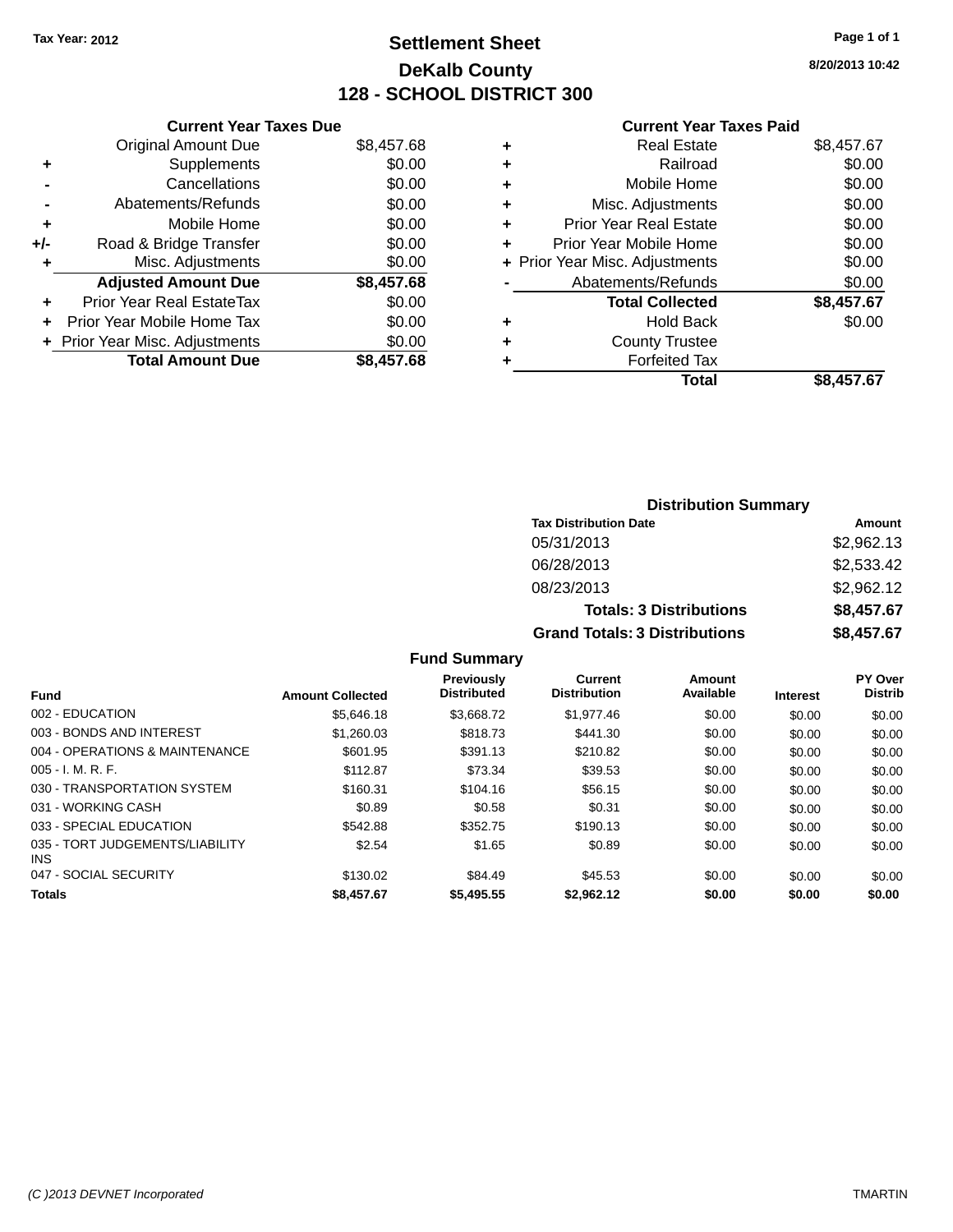## **Settlement Sheet Tax Year: 2012 Page 1 of 1 DeKalb County 129 - SCHOOL DISTRICT 301**

**8/20/2013 10:42**

#### **Current Year Taxes Paid**

|     | <b>Current Year Taxes Due</b>  |            |
|-----|--------------------------------|------------|
|     | <b>Original Amount Due</b>     | \$8,645.59 |
| ÷   | Supplements                    | \$0.00     |
|     | Cancellations                  | \$0.00     |
|     | Abatements/Refunds             | \$0.00     |
| ٠   | Mobile Home                    | \$0.00     |
| +/- | Road & Bridge Transfer         | \$0.00     |
| ٠   | Misc. Adjustments              | \$0.00     |
|     | <b>Adjusted Amount Due</b>     | \$8,645.59 |
| ÷   | Prior Year Real EstateTax      | \$0.00     |
| ÷   | Prior Year Mobile Home Tax     | \$0.00     |
|     | + Prior Year Misc. Adjustments | \$0.00     |
|     | <b>Total Amount Due</b>        | \$8.645.59 |

| ٠ | <b>Real Estate</b>             | \$2,522.50 |
|---|--------------------------------|------------|
| ٠ | Railroad                       | \$0.00     |
| ٠ | Mobile Home                    | \$0.00     |
| ٠ | Misc. Adjustments              | \$0.00     |
| ٠ | <b>Prior Year Real Estate</b>  | \$0.00     |
| ٠ | Prior Year Mobile Home         | \$0.00     |
|   | + Prior Year Misc. Adjustments | \$0.00     |
|   | Abatements/Refunds             | \$0.00     |
|   | <b>Total Collected</b>         | \$2,522.50 |
| ٠ | <b>Hold Back</b>               | \$0.00     |
| ٠ | <b>County Trustee</b>          |            |
| ٠ | <b>Forfeited Tax</b>           |            |
|   | Total                          | \$2.522.50 |
|   |                                |            |

| <b>Distribution Summary</b>          |            |
|--------------------------------------|------------|
| <b>Tax Distribution Date</b>         | Amount     |
| 06/28/2013                           | \$2,522.50 |
| <b>Totals: 1 Distributions</b>       | \$2,522.50 |
| <b>Grand Totals: 1 Distributions</b> | \$2,522.50 |

| <b>Fund</b>                                         | <b>Amount Collected</b> | <b>Previously</b><br><b>Distributed</b> | Current<br><b>Distribution</b> | Amount<br>Available | <b>Interest</b> | PY Over<br><b>Distrib</b> |
|-----------------------------------------------------|-------------------------|-----------------------------------------|--------------------------------|---------------------|-----------------|---------------------------|
| 002 - EDUCATION                                     | \$1,417.66              | \$1,417.66                              | \$0.00                         | \$0.00              | \$0.00          | \$0.00                    |
| 003 - BONDS AND INTEREST                            | \$434.54                | \$434.54                                | \$0.00                         | \$0.00              | \$0.00          | \$0.00                    |
| 004 - OPERATIONS & MAINTENANCE                      | \$268.69                | \$268.69                                | \$0.00                         | \$0.00              | \$0.00          | \$0.00                    |
| $005 - I. M. R. F.$                                 | \$35.00                 | \$35.00                                 | \$0.00                         | \$0.00              | \$0.00          | \$0.00                    |
| 030 - TRANSPORTATION SYSTEM                         | \$104.54                | \$104.54                                | \$0.00                         | \$0.00              | \$0.00          | \$0.00                    |
| 031 - WORKING CASH                                  | \$5.99                  | \$5.99                                  | \$0.00                         | \$0.00              | \$0.00          | \$0.00                    |
| 033 - SPECIAL EDUCATION                             | \$156.20                | \$156.20                                | \$0.00                         | \$0.00              | \$0.00          | \$0.00                    |
| 035 - TORT JUDGMENTS, LIABILITY<br><b>INSURANCE</b> | \$51.59                 | \$51.59                                 | \$0.00                         | \$0.00              | \$0.00          | \$0.00                    |
| 047 - SOCIAL SECURITY                               | \$48.29                 | \$48.29                                 | \$0.00                         | \$0.00              | \$0.00          | \$0.00                    |
| <b>Totals</b>                                       | \$2.522.50              | \$2,522.50                              | \$0.00                         | \$0.00              | \$0.00          | \$0.00                    |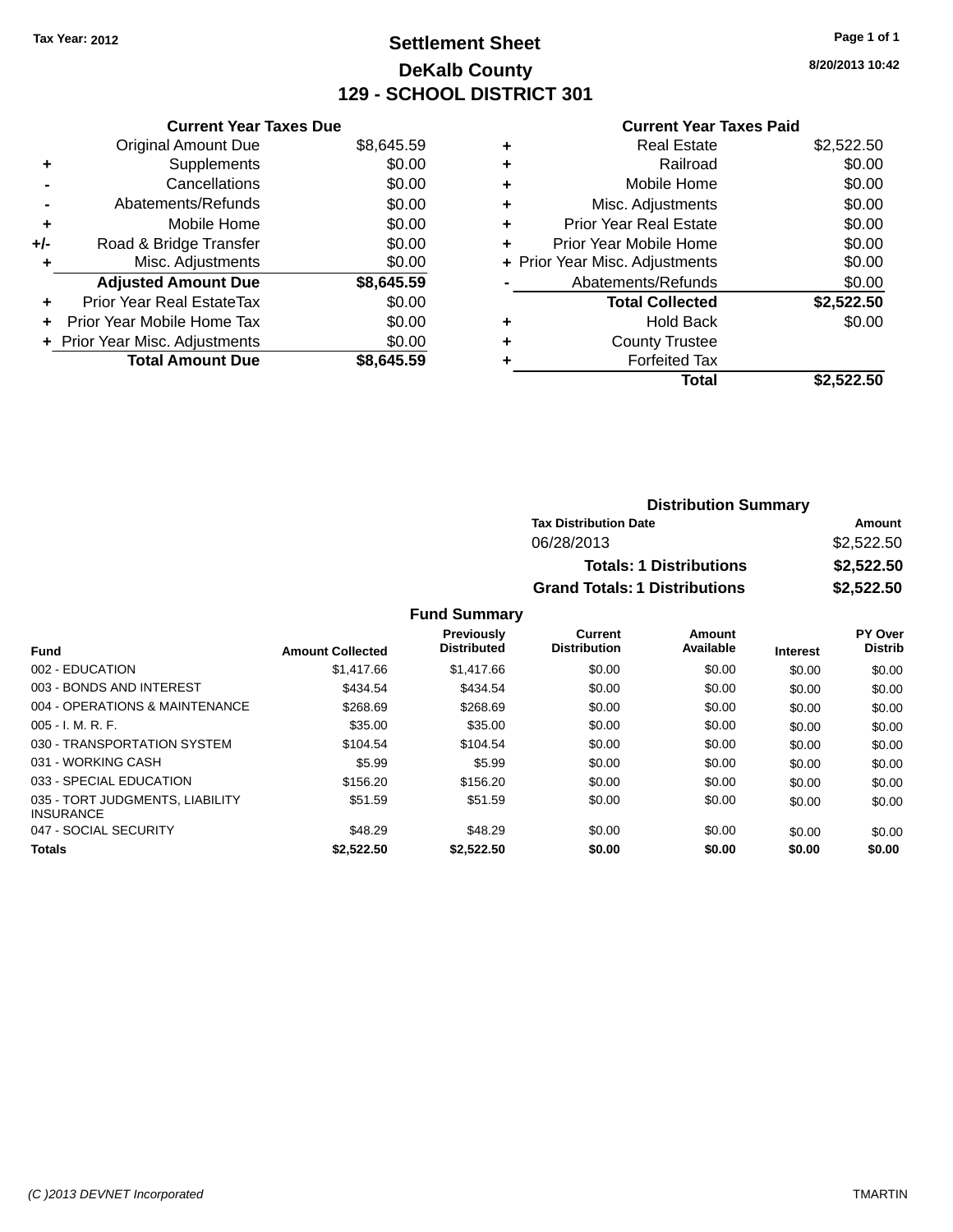## **Settlement Sheet Tax Year: 2012 Page 1 of 1 DeKalb County 130 - SCHOOL DISTRICT 302**

**8/20/2013 10:42**

#### **Current Year Taxes Paid**

|     | <b>Current Year Taxes Due</b>  |                |
|-----|--------------------------------|----------------|
|     | <b>Original Amount Due</b>     | \$1,800,196.23 |
| ٠   | Supplements                    | \$6,792.66     |
|     | Cancellations                  | \$7,598.84     |
|     | Abatements/Refunds             | \$16.01        |
| ٠   | Mobile Home                    | \$0.00         |
| +/- | Road & Bridge Transfer         | \$0.00         |
| ٠   | Misc. Adjustments              | \$0.00         |
|     | <b>Adjusted Amount Due</b>     | \$1,799,374.04 |
| ٠   | Prior Year Real EstateTax      | (\$1,606.92)   |
| ٠   | Prior Year Mobile Home Tax     | \$0.00         |
|     | + Prior Year Misc. Adjustments | \$350.74       |
|     | <b>Total Amount Due</b>        | \$1,798,117.86 |

### **Distribution Summary**

| <b>Tax Distribution Date</b>         | Amount         |
|--------------------------------------|----------------|
| 05/31/2013                           | \$188,022.70   |
| 06/28/2013                           | \$743,443.42   |
| 07/26/2013                           | \$14,567.09    |
| 08/23/2013                           | \$113,835.63   |
| <b>Totals: 4 Distributions</b>       | \$1,059,868.84 |
| <b>Grand Totals: 4 Distributions</b> | \$1,059,868.84 |

#### **Fund Summary**

| <b>Fund</b>                    | <b>Amount Collected</b> | <b>Previously</b><br><b>Distributed</b> | Current<br><b>Distribution</b> | Amount<br>Available | <b>Interest</b> | <b>PY Over</b><br><b>Distrib</b> |
|--------------------------------|-------------------------|-----------------------------------------|--------------------------------|---------------------|-----------------|----------------------------------|
|                                |                         |                                         |                                |                     |                 |                                  |
| 002 - EDUCATION                | \$631.024.69            | \$563,249.22                            | \$67,775.47                    | \$0.00              | \$0.00          | \$0.00                           |
| 003 - BONDS AND INTEREST       | \$203,623.06            | \$181,752.84                            | \$21,870.22                    | \$0.00              | \$0.00          | \$0.00                           |
| 004 - OPERATIONS & MAINTENANCE | \$90,052.81             | \$80,380.65                             | \$9.672.16                     | \$0.00              | \$0.00          | \$0.00                           |
| $005 - I. M. R. F.$            | \$10.721.64             | \$9,570.08                              | \$1,151.56                     | \$0.00              | \$0.00          | \$0.00                           |
| 030 - TRANSPORTATION SYSTEM    | \$55,746.99             | \$49.759.47                             | \$5,987.52                     | \$0.00              | \$0.00          | \$0.00                           |
| 031 - WORKING CASH             | \$2,145.18              | \$1,914.78                              | \$230.40                       | \$0.00              | \$0.00          | \$0.00                           |
| 033 - SPECIAL EDUCATION        | \$51,545.67             | \$46,009.39                             | \$5,536.28                     | \$0.00              | \$0.00          | \$0.00                           |
| 047 - SOCIAL SECURITY          | \$15,008.80             | \$13,396.78                             | \$1.612.02                     | \$0.00              | \$0.00          | \$0.00                           |
| <b>Totals</b>                  | \$1,059,868.84          | \$946,033.21                            | \$113,835.63                   | \$0.00              | \$0.00          | \$0.00                           |

### **Miscellaneous Adjustment Detail**

| Year Source             | <b>Account Type</b>       | <b>Amount Adjustment Description</b>           |
|-------------------------|---------------------------|------------------------------------------------|
| 2011 RE - Real Estate   | <b>Back Tax Collected</b> | \$350.74 HEYOB REDEMPTION 09-25-478-001 by TBA |
| <b>Totals 1 entries</b> |                           | \$350.74                                       |
|                         |                           | <b>Abatement Detail</b>                        |
| Year Source             | <b>Account Type</b>       | <b>Amount Adjustment Description</b>           |
| 2012 RE - Real Estate   | <b>PTAB Decision</b>      | \$16.01 12-13-100-003 2011 PTAB REFUND by TBA  |

**Totals 1 entries \$16.01**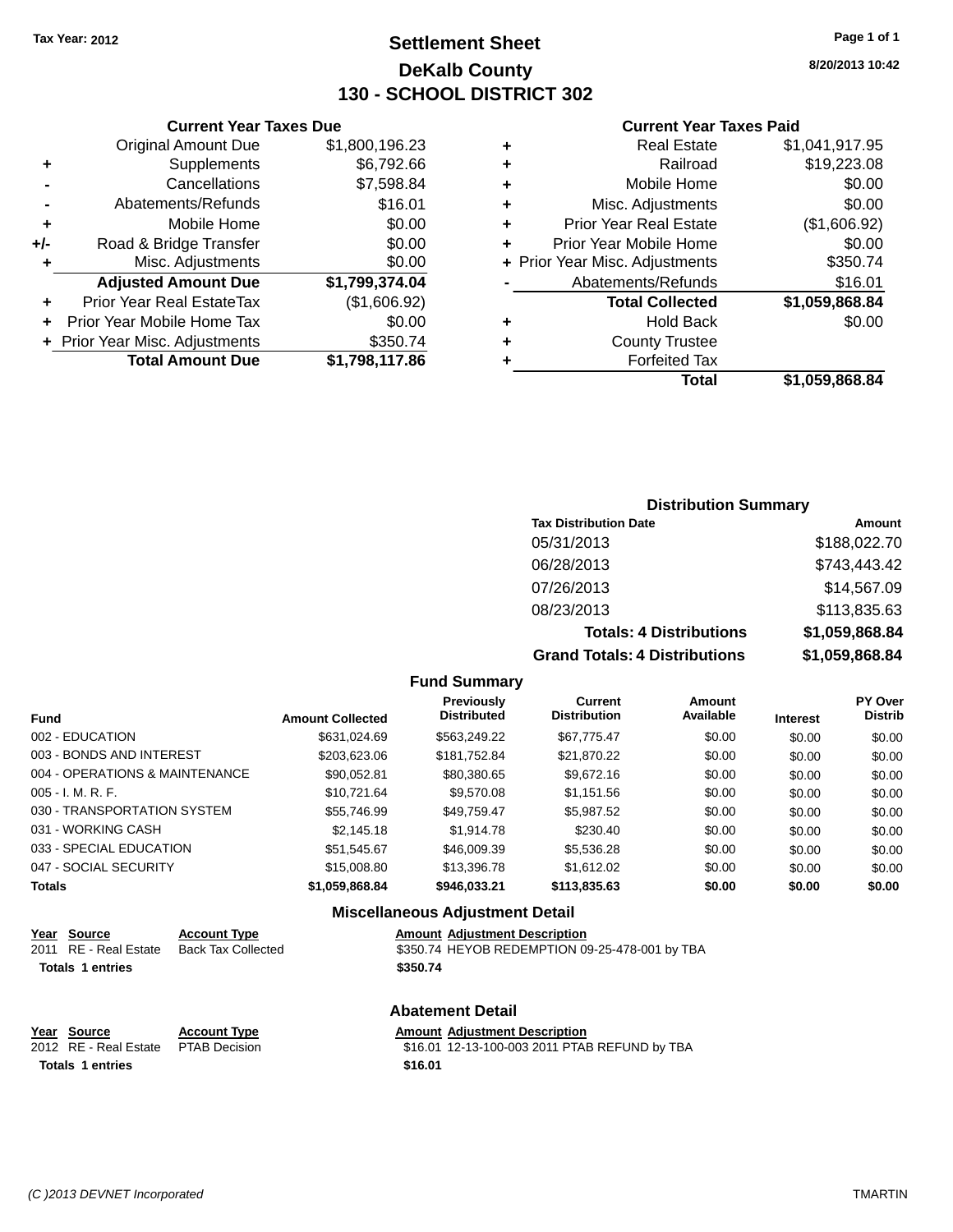## **Settlement Sheet Tax Year: 2012 Page 1 of 1 DeKalb County 131 - SCHOOL DISTRICT 424**

**8/20/2013 10:42**

#### **Current Year Taxes Paid**

| ٠ | <b>Real Estate</b>             | \$6,094,172.88 |
|---|--------------------------------|----------------|
| ٠ | Railroad                       | \$45,680.56    |
| ٠ | Mobile Home                    | \$0.00         |
| ٠ | Misc. Adjustments              | \$0.00         |
| ٠ | <b>Prior Year Real Estate</b>  | (\$5,499.58)   |
| ٠ | Prior Year Mobile Home         | \$0.00         |
|   | + Prior Year Misc. Adjustments | \$0.00         |
|   | Abatements/Refunds             | \$22.49        |
|   | <b>Total Collected</b>         | \$6,134,331.37 |
| ٠ | <b>Hold Back</b>               | \$0.00         |
| ٠ | <b>County Trustee</b>          |                |
|   | <b>Forfeited Tax</b>           |                |
|   | Total                          | \$6,134,331.37 |
|   |                                |                |

### **Current Year Taxes Due** Original Amount Due \$10,036,846.30 **+** Supplements \$90,258.32 **-** Cancellations \$105,571.73 **-** Abatements/Refunds \$22.49 **+** Mobile Home \$0.00 **+/-** Road & Bridge Transfer \$0.00 **+** Misc. Adjustments \$0.00 **Adjusted Amount Due \$10,021,510.40 +** Prior Year Real EstateTax (\$5,499.58) **+** Prior Year Mobile Home Tax \$0.00 **+ Prior Year Misc. Adjustments**  $$0.00$ **Total Amount Due \$10,016,010.82**

### **Distribution Summary**

| <b>Tax Distribution Date</b>         | Amount         |
|--------------------------------------|----------------|
| 05/31/2013                           | \$1,163,548.04 |
| 06/28/2013                           | \$4,161,696.62 |
| 07/26/2013                           | \$82,217.69    |
| 08/23/2013                           | \$726,869.02   |
| <b>Totals: 4 Distributions</b>       | \$6,134,331.37 |
| <b>Grand Totals: 4 Distributions</b> | \$6,134,331.37 |

#### **Fund Summary**

|                                         |                         | Previously         | Current             | Amount    |                 | PY Over        |
|-----------------------------------------|-------------------------|--------------------|---------------------|-----------|-----------------|----------------|
| <b>Fund</b>                             | <b>Amount Collected</b> | <b>Distributed</b> | <b>Distribution</b> | Available | <b>Interest</b> | <b>Distrib</b> |
| 002 - EDUCATION                         | \$3,329,469.71          | \$2,934,954.29     | \$394,515.42        | \$0.00    | \$0.00          | \$0.00         |
| 003 - BONDS AND INTEREST                | \$1,256,194.50          | \$1,107,345.53     | \$148,848.97        | \$0.00    | \$0.00          | \$0.00         |
| 004 - OPERATIONS & MAINTENANCE          | \$724,028.99            | \$638,237.37       | \$85,791.62         | \$0.00    | \$0.00          | \$0.00         |
| $005 - I. M. R. F.$                     | \$148,561.23            | \$130,957.92       | \$17,603.31         | \$0.00    | \$0.00          | \$0.00         |
| 030 - TRANSPORTATION SYSTEM             | \$229,595.76            | \$202,390.50       | \$27,205.26         | \$0.00    | \$0.00          | \$0.00         |
| 031 - WORKING CASH                      | \$43,216.38             | \$38,095.58        | \$5,120.80          | \$0.00    | \$0.00          | \$0.00         |
| 032 - FIRE PREV/SFTY/ENERGY             | \$5,404.34              | \$4,763.97         | \$640.37            | \$0.00    | \$0.00          | \$0.00         |
| 033 - SPECIAL EDUCATION                 | \$54,031.18             | \$47,628.92        | \$6,402.26          | \$0.00    | \$0.00          | \$0.00         |
| 035 - TORT JUDGEMENTS/LIABILITY<br>INS. | \$127.735.18            | \$112,599.59       | \$15,135.59         | \$0.00    | \$0.00          | \$0.00         |
| 047 - SOCIAL SECURITY                   | \$189,084.64            | \$166,679.63       | \$22,405.01         | \$0.00    | \$0.00          | \$0.00         |
| 057 - LEASE/PURCHASE/RENTAL             | \$27,009.46             | \$23,809.05        | \$3.200.41          | \$0.00    | \$0.00          | \$0.00         |
| <b>Totals</b>                           | \$6,134,331.37          | \$5,407,462.35     | \$726,869.02        | \$0.00    | \$0.00          | \$0.00         |

#### **Abatement Detail**

| Year<br>Source                      | <b>Account Type</b> |         | <b>Amount Adiustment Description</b> |
|-------------------------------------|---------------------|---------|--------------------------------------|
| 2012 RE - Real Estate PTAB Decision |                     |         | \$22.49 03-30-277-001 2011 PTAI      |
| <b>Totals 1 entries</b>             |                     | \$22.49 |                                      |

 $\overline{49}$  03-30-277-001 2011 PTAB REFUND by TBA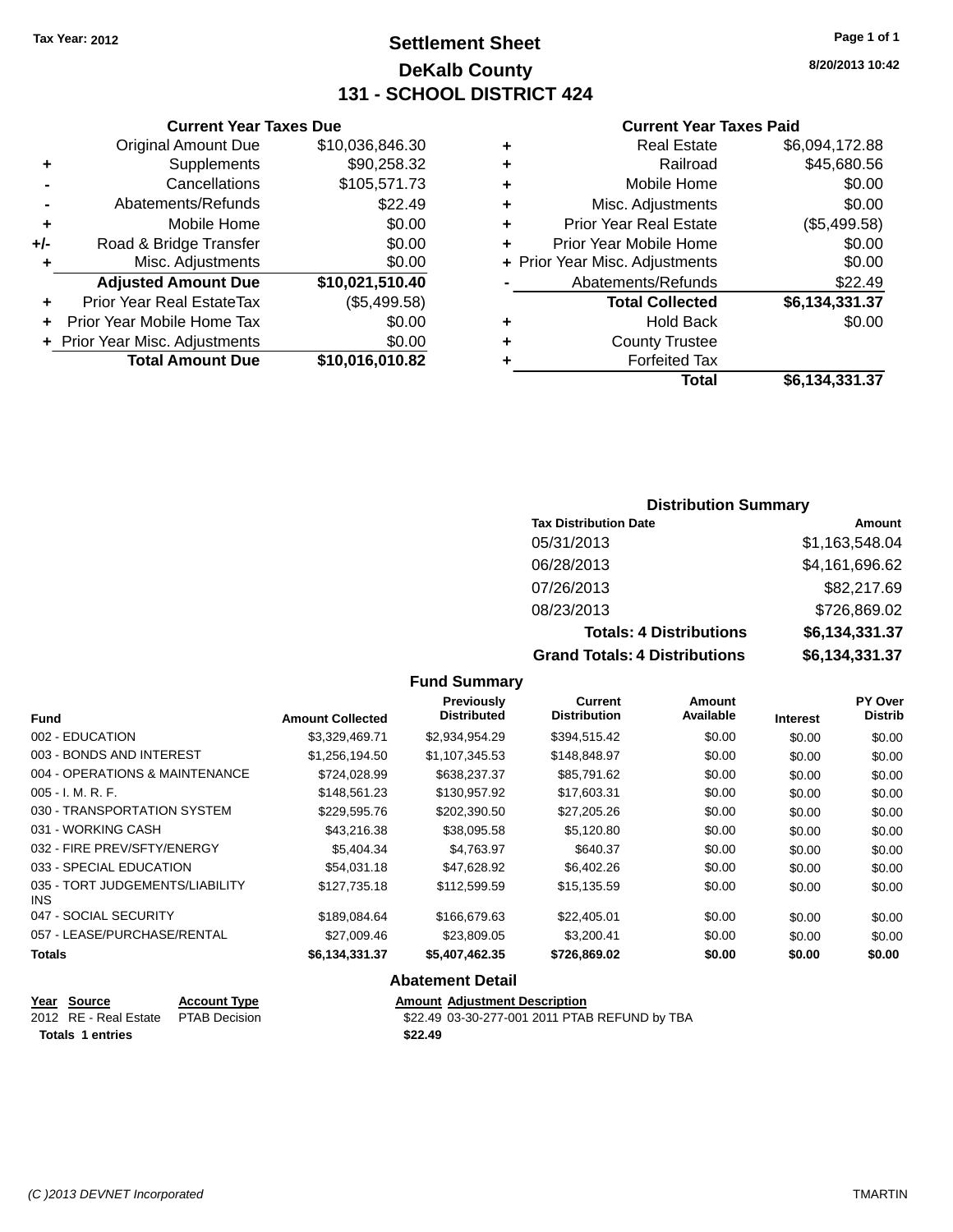## **Settlement Sheet Tax Year: 2012 Page 1 of 1 DeKalb County 132 - SCHOOL DISTRICT 425**

**8/20/2013 10:42**

#### **Current Year Taxes Paid**

| ٠ | <b>Real Estate</b>             | \$4,271,247.72 |
|---|--------------------------------|----------------|
| ٠ | Railroad                       | \$74,010.35    |
| ٠ | Mobile Home                    | \$0.00         |
| ٠ | Misc. Adjustments              | \$595.89       |
| ٠ | <b>Prior Year Real Estate</b>  | (\$7,346.65)   |
| ٠ | Prior Year Mobile Home         | \$0.00         |
|   | + Prior Year Misc. Adjustments | \$0.00         |
|   | Abatements/Refunds             | \$61.87        |
|   | <b>Total Collected</b>         | \$4,338,445.44 |
| ٠ | <b>Hold Back</b>               | \$0.00         |
| ٠ | <b>County Trustee</b>          |                |
|   | <b>Forfeited Tax</b>           |                |
|   | Total                          | \$4,338,445.44 |

### **Current Year Taxes Due** Original Amount Due \$7,456,483.29 **+** Supplements \$24,576.89 **-** Cancellations \$27,204.49 **-** Abatements/Refunds \$61.87 **+** Mobile Home \$0.00 **+/-** Road & Bridge Transfer \$0.00 **+** Misc. Adjustments \$595.89 **Adjusted Amount Due \$7,454,389.71 +** Prior Year Real EstateTax (\$7,346.65) **+** Prior Year Mobile Home Tax \$0.00 **+** Prior Year Misc. Adjustments  $$0.00$ **Total Amount Due \$7,447,043.06**

#### **Distribution Summary**

| <b>Tax Distribution Date</b>         | Amount         |
|--------------------------------------|----------------|
| 05/31/2013                           | \$762,890.58   |
| 06/28/2013                           | \$3,268,520.88 |
| 07/26/2013                           | \$67,668.96    |
| 08/23/2013                           | \$239,365.02   |
| <b>Totals: 4 Distributions</b>       | \$4,338,445.44 |
| <b>Grand Totals: 4 Distributions</b> | \$4,338,445.44 |

#### **Fund Summary**

|                                         |                         | Previously         | Current             | Amount    |                 | PY Over        |
|-----------------------------------------|-------------------------|--------------------|---------------------|-----------|-----------------|----------------|
| <b>Fund</b>                             | <b>Amount Collected</b> | <b>Distributed</b> | <b>Distribution</b> | Available | <b>Interest</b> | <b>Distrib</b> |
| 002 - EDUCATION                         | \$3,181,195.48          | \$3,005,679.41     | \$175,516.07        | \$0.00    | \$0.00          | \$0.00         |
| 003 - BONDS AND INTEREST                | \$226,249.93            | \$213,767.05       | \$12,482.88         | \$0.00    | \$0.00          | \$0.00         |
| 004 - OPERATIONS & MAINTENANCE          | \$297,521.91            | \$281,106.73       | \$16,415.18         | \$0.00    | \$0.00          | \$0.00         |
| $005 - I. M. R. F.$                     | \$47,319.41             | \$44,708.66        | \$2,610.75          | \$0.00    | \$0.00          | \$0.00         |
| 030 - TRANSPORTATION SYSTEM             | \$294.376.53            | \$278.134.89       | \$16,241.64         | \$0.00    | \$0.00          | \$0.00         |
| 031 - WORKING CASH                      | \$5,262.52              | \$4.972.17         | \$290.35            | \$0.00    | \$0.00          | \$0.00         |
| 032 - FIRE PREV/SFTY/ENERGY             | \$34,178.29             | \$32,292.57        | \$1,885.72          | \$0.00    | \$0.00          | \$0.00         |
| 033 - SPECIAL EDUCATION                 | \$84.109.45             | \$79.468.88        | \$4,640.57          | \$0.00    | \$0.00          | \$0.00         |
| 035 - TORT JUDGEMENTS/LIABILITY<br>INS. | \$93,575.93             | \$88,413.07        | \$5,162.86          | \$0.00    | \$0.00          | \$0.00         |
| 047 - SOCIAL SECURITY                   | \$74,655.99             | \$70,536.99        | \$4,119.00          | \$0.00    | \$0.00          | \$0.00         |
| 057 - LEASE/PURCHASE/RENTAL             | \$0.00                  | \$0.00             | \$0.00              | \$0.00    | \$0.00          | \$0.00         |
| Totals                                  | \$4,338,445,44          | \$4,099,080.42     | \$239,365.02        | \$0.00    | \$0.00          | \$0.00         |

#### **Miscellaneous Adjustment Detail**

| Year Source             | <b>Account Type</b>                        | <b>Amount Adjustment Description</b> |
|-------------------------|--------------------------------------------|--------------------------------------|
|                         | 2012 RE - Real Estate Paymt In Lieu of Tax | \$595.89 SEQUOYA APTS by TBA         |
| <b>Totals 1 entries</b> |                                            | \$595.89                             |

#### **Abatement Detail**

| Year Source |                         | <b>Account Type</b>                 | Amount  |
|-------------|-------------------------|-------------------------------------|---------|
|             |                         | 2012 RE - Real Estate PTAB Decision | \$5.42  |
|             |                         | 2012 RE - Real Estate PTAB Decision | \$56.45 |
|             | <b>Totals 2 entries</b> |                                     | \$61.87 |

**Amount Adjustment Description** \$5.42 13-15-176-011 PTAB REFUND by TBA \$56.45 13-15-327-010 2011 PTAB REFUND by TBA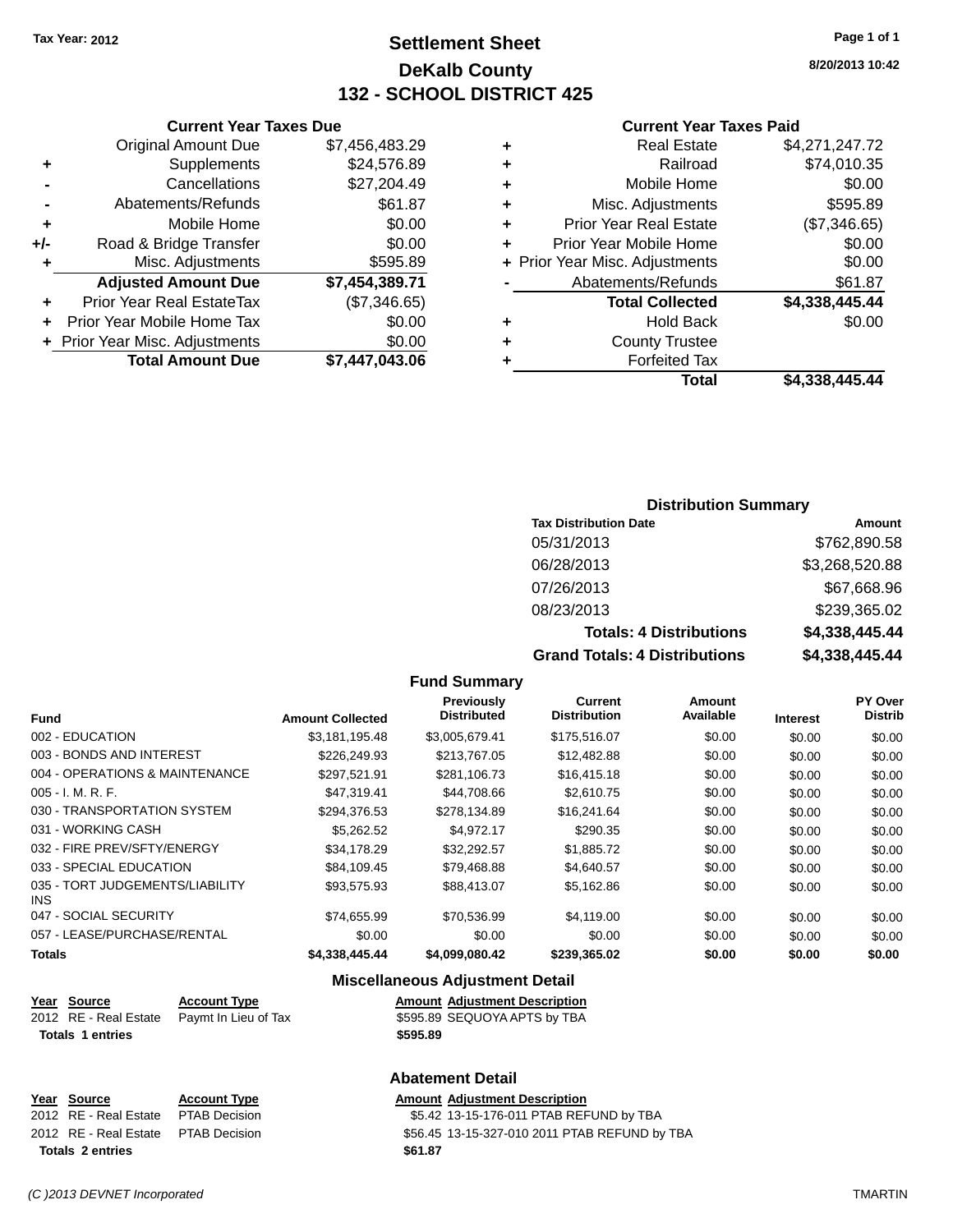## **Settlement Sheet Tax Year: 2012 Page 1 of 1 DeKalb County 133 - SCHOOL DISTRICT 426**

**8/20/2013 10:42**

#### **Current Year Taxes Paid**

|   | Total                          | \$2,013,973.34 |
|---|--------------------------------|----------------|
|   |                                |                |
|   | <b>Forfeited Tax</b>           |                |
| ٠ | <b>County Trustee</b>          |                |
| ٠ | <b>Hold Back</b>               | \$0.00         |
|   | <b>Total Collected</b>         | \$2,013,973.34 |
|   | Abatements/Refunds             | \$6.74         |
|   | + Prior Year Misc. Adjustments | \$0.00         |
| ٠ | Prior Year Mobile Home         | \$0.00         |
| ٠ | <b>Prior Year Real Estate</b>  | (\$9,049.20)   |
| ٠ | Misc. Adjustments              | \$0.00         |
| ٠ | Mobile Home                    | \$0.00         |
| ٠ | Railroad                       | \$17,026.96    |
| ٠ | <b>Real Estate</b>             | \$2,006,002.32 |
|   |                                |                |

|     | <b>Current Year Taxes Due</b> |                |
|-----|-------------------------------|----------------|
|     | <b>Original Amount Due</b>    | \$3,312,241.19 |
| ٠   | Supplements                   | \$16,152.73    |
|     | Cancellations                 | \$18,268.32    |
|     | Abatements/Refunds            | \$6.74         |
| ÷   | Mobile Home                   | \$0.00         |
| +/- | Road & Bridge Transfer        | \$0.00         |
| ÷   | Misc. Adjustments             | \$0.00         |
|     | <b>Adjusted Amount Due</b>    | \$3,310,118.86 |
| ٠   | Prior Year Real EstateTax     | (\$9,049.20)   |
| ÷   | Prior Year Mobile Home Tax    | \$0.00         |
|     | Prior Year Misc. Adjustments  | .ፍሰ ሰበ         |

| + Prior Year Misc. Adjustments | \$0.00         |
|--------------------------------|----------------|
| <b>Total Amount Due</b>        | \$3,301,069.66 |

### **Distribution Summary**

| <b>Tax Distribution Date</b>         | Amount         |
|--------------------------------------|----------------|
| 05/31/2013                           | \$404,026.27   |
| 06/28/2013                           | \$1,346,963.33 |
| 07/26/2013                           | \$54,280.91    |
| 08/23/2013                           | \$208,702.83   |
| <b>Totals: 4 Distributions</b>       | \$2,013,973.34 |
| <b>Grand Totals: 4 Distributions</b> | \$2,013,973.34 |

#### **Fund Summary**

|                                         |                         | <b>Previously</b>  | <b>Current</b>      | Amount    |                 | PY Over        |
|-----------------------------------------|-------------------------|--------------------|---------------------|-----------|-----------------|----------------|
| <b>Fund</b>                             | <b>Amount Collected</b> | <b>Distributed</b> | <b>Distribution</b> | Available | <b>Interest</b> | <b>Distrib</b> |
| 002 - EDUCATION                         | \$1,273,662.89          | \$1.141.676.50     | \$131,986.39        | \$0.00    | \$0.00          | \$0.00         |
| 003 - BONDS AND INTEREST                | \$325,635.32            | \$291,890.58       | \$33,744.74         | \$0.00    | \$0.00          | \$0.00         |
| 004 - OPERATIONS & MAINTENANCE          | \$225,722.11            | \$202,331.11       | \$23,391.00         | \$0.00    | \$0.00          | \$0.00         |
| $005 - I. M. R. F.$                     | \$30,402.95             | \$27,252.37        | \$3,150.58          | \$0.00    | \$0.00          | \$0.00         |
| 030 - TRANSPORTATION SYSTEM             | \$74.426.39             | \$66,713,78        | \$7.712.61          | \$0.00    | \$0.00          | \$0.00         |
| 031 - WORKING CASH                      | \$14,111.92             | \$12,649.54        | \$1,462.38          | \$0.00    | \$0.00          | \$0.00         |
| 032 - FIRE PREV/SFTY/ENERGY             | \$9.030.65              | \$8,094.83         | \$935.82            | \$0.00    | \$0.00          | \$0.00         |
| 033 - SPECIAL EDUCATION                 | \$14,885,27             | \$13,342.75        | \$1,542.52          | \$0.00    | \$0.00          | \$0.00         |
| 035 - TORT JUDGEMENTS/LIABILITY<br>INS. | \$14.111.92             | \$12.649.54        | \$1,462.38          | \$0.00    | \$0.00          | \$0.00         |
| 047 - SOCIAL SECURITY                   | \$31.983.92             | \$28,669.51        | \$3,314.41          | \$0.00    | \$0.00          | \$0.00         |
| 057 - LEASE/PURCHASE/RENTAL             | \$0.00                  | \$0.00             | \$0.00              | \$0.00    | \$0.00          | \$0.00         |
| Totals                                  | \$2,013,973.34          | \$1,805,270.51     | \$208,702.83        | \$0.00    | \$0.00          | \$0.00         |

#### **Abatement Detail**

| Year Source                         | <b>Account Type</b> | <b>Amount Adjustment Description</b> |
|-------------------------------------|---------------------|--------------------------------------|
| 2012 RE - Real Estate PTAB Decision |                     | \$6.74 01-26-475-004 2011 PTAE       |
| <b>Totals 1 entries</b>             |                     | \$6.74                               |

\$6.74 01-26-475-004 2011 PTAB REFUND by TBA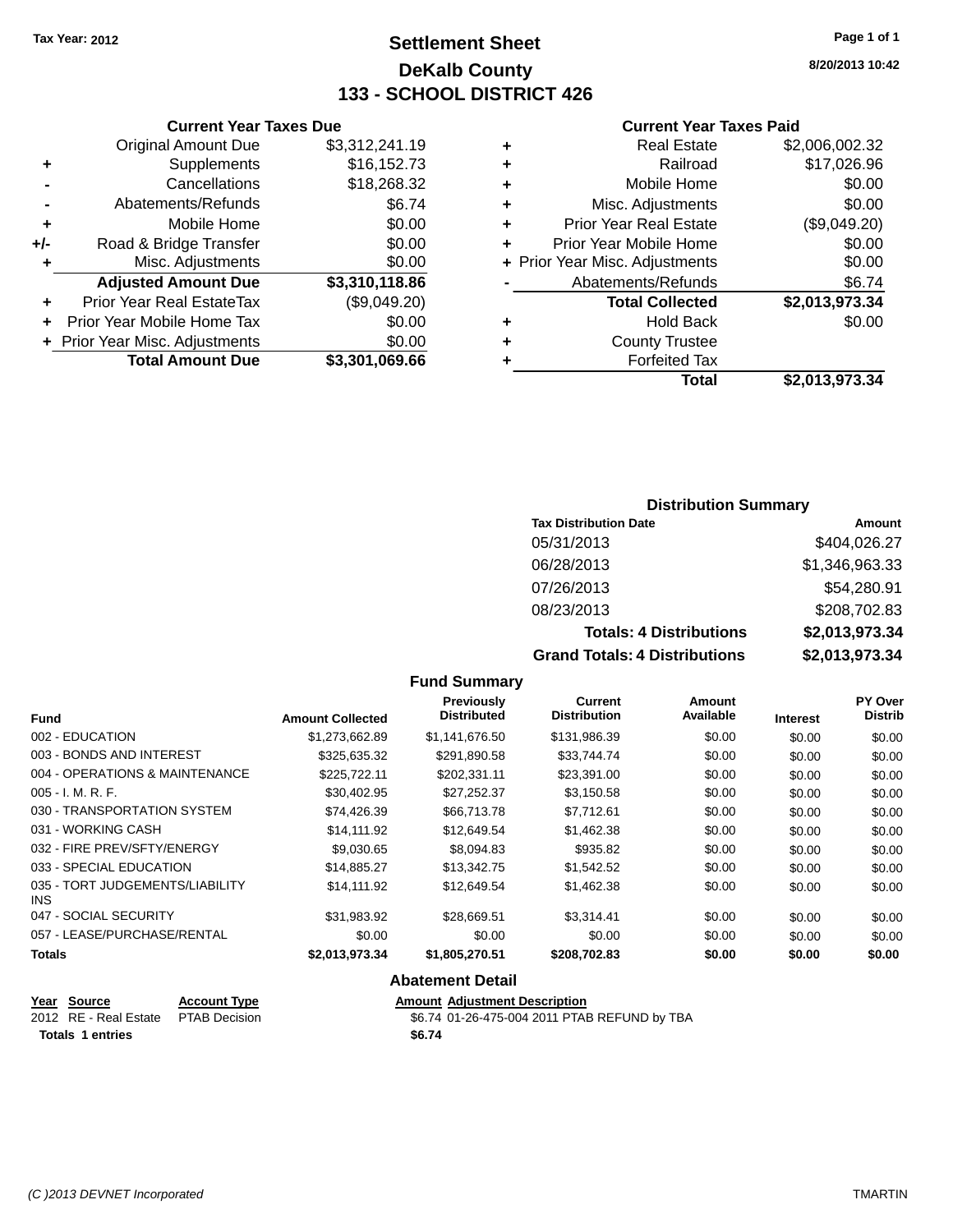## **Settlement Sheet Tax Year: 2012 Page 1 of 2 DeKalb County 134 - SCHOOL DISTRICT 427**

**8/20/2013 10:42**

#### **Current Year Taxes Paid**

| ٠ | <b>Real Estate</b>             | \$17,555,573.52 |
|---|--------------------------------|-----------------|
| ٠ | Railroad                       | \$2,812.90      |
| ٠ | Mobile Home                    | \$0.00          |
| ٠ | Misc. Adjustments              | \$5,961.94      |
| ٠ | <b>Prior Year Real Estate</b>  | (\$145,517.77)  |
| ٠ | Prior Year Mobile Home         | \$0.00          |
|   | + Prior Year Misc. Adjustments | \$2,372.32      |
|   | Abatements/Refunds             | \$16,412.38     |
|   | <b>Total Collected</b>         | \$17,404,790.53 |
| ٠ | <b>Hold Back</b>               | \$0.00          |
| ٠ | <b>County Trustee</b>          |                 |
| ٠ | <b>Forfeited Tax</b>           |                 |
|   | Total                          | \$17.404.790.53 |

|     | <b>Current Year Taxes Due</b>  |                 |  |  |
|-----|--------------------------------|-----------------|--|--|
|     | <b>Original Amount Due</b>     | \$28,448,944.75 |  |  |
| ٠   | Supplements                    | \$174,063.58    |  |  |
|     | Cancellations                  | \$219,194.07    |  |  |
|     | Abatements/Refunds             | \$16,412.38     |  |  |
| ٠   | Mobile Home                    | \$0.00          |  |  |
| +/- | Road & Bridge Transfer         | \$0.00          |  |  |
| ٠   | Misc. Adjustments              | \$5,961.94      |  |  |
|     | <b>Adjusted Amount Due</b>     | \$28,393,363.82 |  |  |
|     | Prior Year Real EstateTax      | (\$145,517.77)  |  |  |
|     | Prior Year Mobile Home Tax     | \$0.00          |  |  |
|     | + Prior Year Misc. Adjustments | \$2,372.32      |  |  |
|     | <b>Total Amount Due</b>        | \$28,250,218.37 |  |  |

### **Distribution Summary**

| <b>Tax Distribution Date</b>         | Amount          |
|--------------------------------------|-----------------|
| 05/31/2013                           | \$2,776,462.95  |
| 06/28/2013                           | \$11,682,417.66 |
| 07/26/2013                           | \$410,778.27    |
| 08/23/2013                           | \$2,535,131.65  |
| <b>Totals: 4 Distributions</b>       | \$17,404,790.53 |
| <b>Grand Totals: 4 Distributions</b> | \$17,404,790.53 |

#### **Fund Summary**

|                                |                         | Previously<br><b>Distributed</b> | <b>Current</b><br><b>Distribution</b> | Amount<br>Available |                 | PY Over<br><b>Distrib</b> |
|--------------------------------|-------------------------|----------------------------------|---------------------------------------|---------------------|-----------------|---------------------------|
| <b>Fund</b>                    | <b>Amount Collected</b> |                                  |                                       |                     | <b>Interest</b> |                           |
| 002 - EDUCATION                | \$11.084.780.37         | \$9.470.203.20                   | \$1,614,577.17                        | \$0.00              | \$0.00          | \$0.00                    |
| 003 - BONDS AND INTEREST       | \$2.696.698.24          | \$2,303,904.94                   | \$392,793.30                          | \$0.00              | \$0.00          | \$0.00                    |
| 004 - OPERATIONS & MAINTENANCE | \$1,587,630.18          | \$1,356,380.54                   | \$231,249.64                          | \$0.00              | \$0.00          | \$0.00                    |
| $005 - I. M. R. F.$            | \$359,060.81            | \$306,761.05                     | \$52,299.76                           | \$0.00              | \$0.00          | \$0.00                    |
| 030 - TRANSPORTATION SYSTEM    | \$638.181.45            | \$545,225.78                     | \$92,955.67                           | \$0.00              | \$0.00          | \$0.00                    |
| 031 - WORKING CASH             | \$139,046.88            | \$118,793,71                     | \$20.253.17                           | \$0.00              | \$0.00          | \$0.00                    |
| 032 - FIRE PREV/SFTY/ENERGY    | \$156,469.07            | \$133,678.23                     | \$22.790.84                           | \$0.00              | \$0.00          | \$0.00                    |
| 033 - SPECIAL EDUCATION        | \$125,157.85            | \$106,927.72                     | \$18,230.13                           | \$0.00              | \$0.00          | \$0.00                    |
| 047 - SOCIAL SECURITY          | \$478,718.80            | \$408,990,00                     | \$69,728.80                           | \$0.00              | \$0.00          | \$0.00                    |
| 057 - LEASE/PURCHASE/RENTAL    | \$139,046.88            | \$118,793,71                     | \$20.253.17                           | \$0.00              | \$0.00          | \$0.00                    |
| <b>Totals</b>                  | \$17,404,790.53         | \$14,869,658.88                  | \$2,535,131.65                        | \$0.00              | \$0.00          | \$0.00                    |

#### **Miscellaneous Adjustment Detail**

| Year Source             | <b>Account Type</b>                        |            | <b>Amount Adjustment Description</b>                  |
|-------------------------|--------------------------------------------|------------|-------------------------------------------------------|
| 2011 RE - Real Estate   | <b>Back Tax Collected</b>                  |            | \$768.19 MERRY OAKS REDEMPTION 06-21-353-001 by TBA   |
| 2011 RE - Real Estate   | <b>Back Tax Collected</b>                  |            | \$1,460.29 MERRY OAKS REDEMPTION 06-21-352-001 by TBA |
| 2011 RE - Real Estate   | <b>Back Tax Collected</b>                  |            | \$93.31 MERRY OAKS REDEMPTION 06-20-453-007 by TBA    |
| 2011 RE - Real Estate   | <b>Back Tax Collected</b>                  |            | \$50.53 MERRY OAKS REDEMPTION 06-20-451-001 by TBA    |
|                         | 2012 RE - Real Estate Paymt In Lieu of Tax |            | \$5,961.94 SYCAMORE UNITS by TBA                      |
| <b>Totals 5 entries</b> |                                            | \$8,334.26 |                                                       |
|                         |                                            |            |                                                       |

#### **Abatement Detail**

# \$678.43 06-29-427-001 2008 PTAB REFUND by TBA

**Year Source Account Type Amount Adjustment Description** 2012 RE - Real Estate PTAB Decision \$943.58 06-29-427-002 2008 PTAB REFUND by TBA

*(C )2013 DEVNET Incorporated* TMARTIN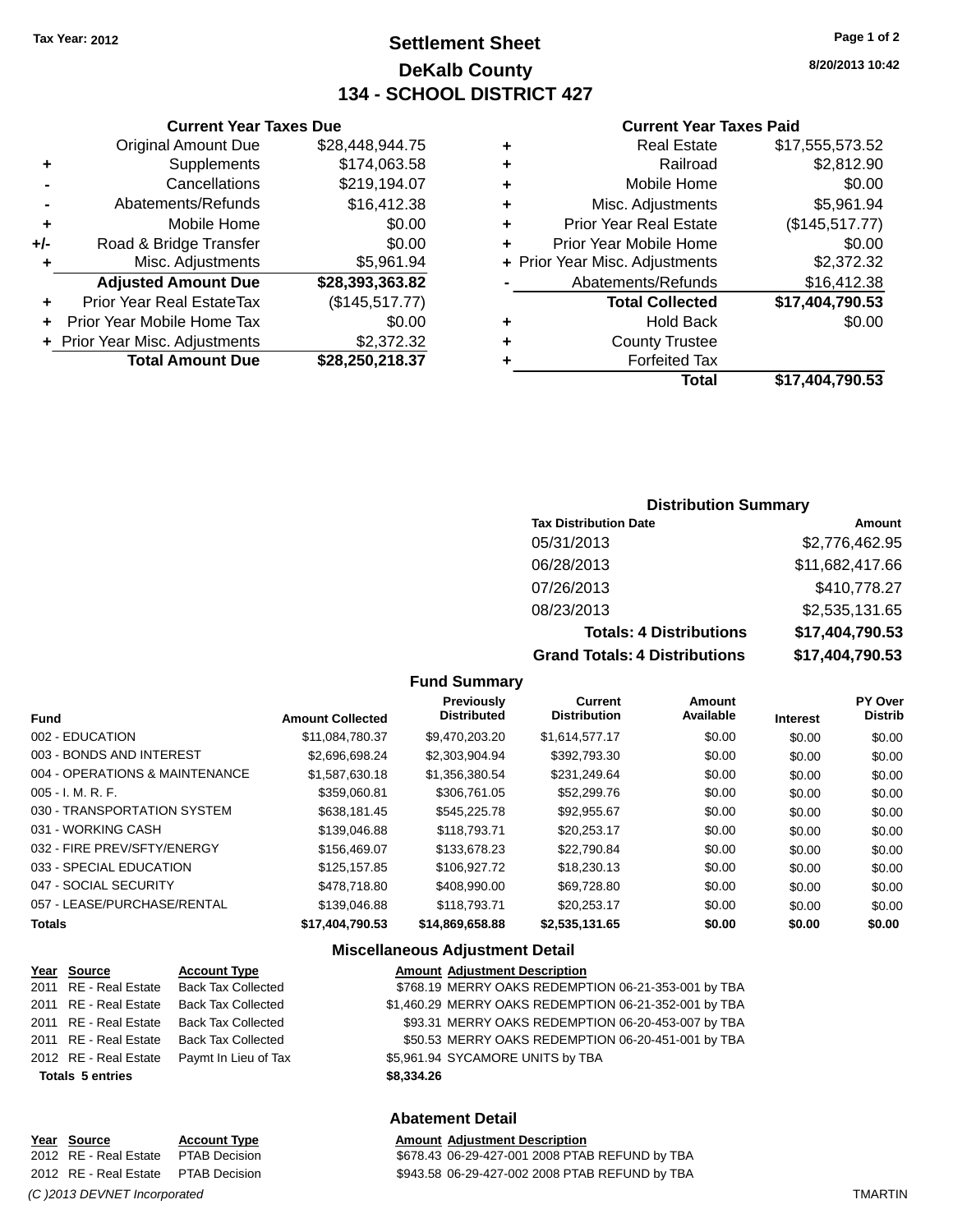| Year Source                         | <b>Account Type</b>  |             | <b>Amount Adjustment Description</b> |
|-------------------------------------|----------------------|-------------|--------------------------------------|
| 2012 RE - Real Estate               | <b>PTAB Decision</b> |             | \$1,579.12 06-29-427-003 2008 PTA    |
| 2012 RE - Real Estate               | <b>PTAB Decision</b> |             | \$2,157.44 06-29-427-004 2008 PTA    |
| 2012 RE - Real Estate               | <b>PTAB Decision</b> |             | \$2,818.85 06-29-477-002 2008 PTA    |
| 2012 RE - Real Estate               | <b>RE</b> Abatement  |             | \$682.84 06-29-427-001 2009 PTA      |
| 2012 RE - Real Estate               | <b>PTAB Decision</b> |             | \$949.72 06-29-427-002 2009 PTA      |
| 2012 RE - Real Estate               | <b>PTAB Decision</b> |             | \$1,589.38 06-29-427-003 2009 PTA    |
| 2012 RE - Real Estate               | <b>PTAB Decision</b> |             | \$2,171.46 06-29-427-004 2009 PTA    |
| 2012 RE - Real Estate               | <b>PTAB Decision</b> |             | \$2,837.17 06-29-477-002 2009 PTA    |
| 2012 RE - Real Estate PTAB Decision |                      |             | \$4.38 06-20-453-003 2011 PTA        |
| Totals 11 entries                   |                      | \$16,412.37 |                                      |

### **Settlement Sheet Tax Year: 2012 Page 2 of 2 DeKalb County Abatement Detail**

**8/20/2013 10:42**

|  | <b>Amount Adjustment Description</b> |  |
|--|--------------------------------------|--|

| Totals 11 entries                   |               | \$16,412.37 |                                                  |  |  |  |
|-------------------------------------|---------------|-------------|--------------------------------------------------|--|--|--|
| 2012 RE - Real Estate PTAB Decision |               |             | \$4.38 06-20-453-003 2011 PTAB REFUND by TBA     |  |  |  |
| 2012 RE - Real Estate               | PTAB Decision |             | \$2,837.17 06-29-477-002 2009 PTAB REFUND by TBA |  |  |  |
| 2012 RE - Real Estate               | PTAB Decision |             | \$2,171.46 06-29-427-004 2009 PTAB REFUND by TBA |  |  |  |
| 2012 RE - Real Estate PTAB Decision |               |             | \$1,589.38 06-29-427-003 2009 PTAB REFUND by TBA |  |  |  |
| 2012 RE - Real Estate PTAB Decision |               |             | \$949.72 06-29-427-002 2009 PTAB REFUND by TBA   |  |  |  |
| 2012 RE - Real Estate RE Abatement  |               |             | \$682.84 06-29-427-001 2009 PTAB REFUND by TBA   |  |  |  |
| 2012 RE - Real Estate               | PTAB Decision |             | \$2,818.85 06-29-477-002 2008 PTAB REFUND by TBA |  |  |  |
| 2012 RE - Real Estate PTAB Decision |               |             | \$2,157.44 06-29-427-004 2008 PTAB REFUND by TBA |  |  |  |
| 2012 RE - Real Estate PTAB Decision |               |             | \$1,579.12 06-29-427-003 2008 PTAB REFUND by TBA |  |  |  |
|                                     |               |             |                                                  |  |  |  |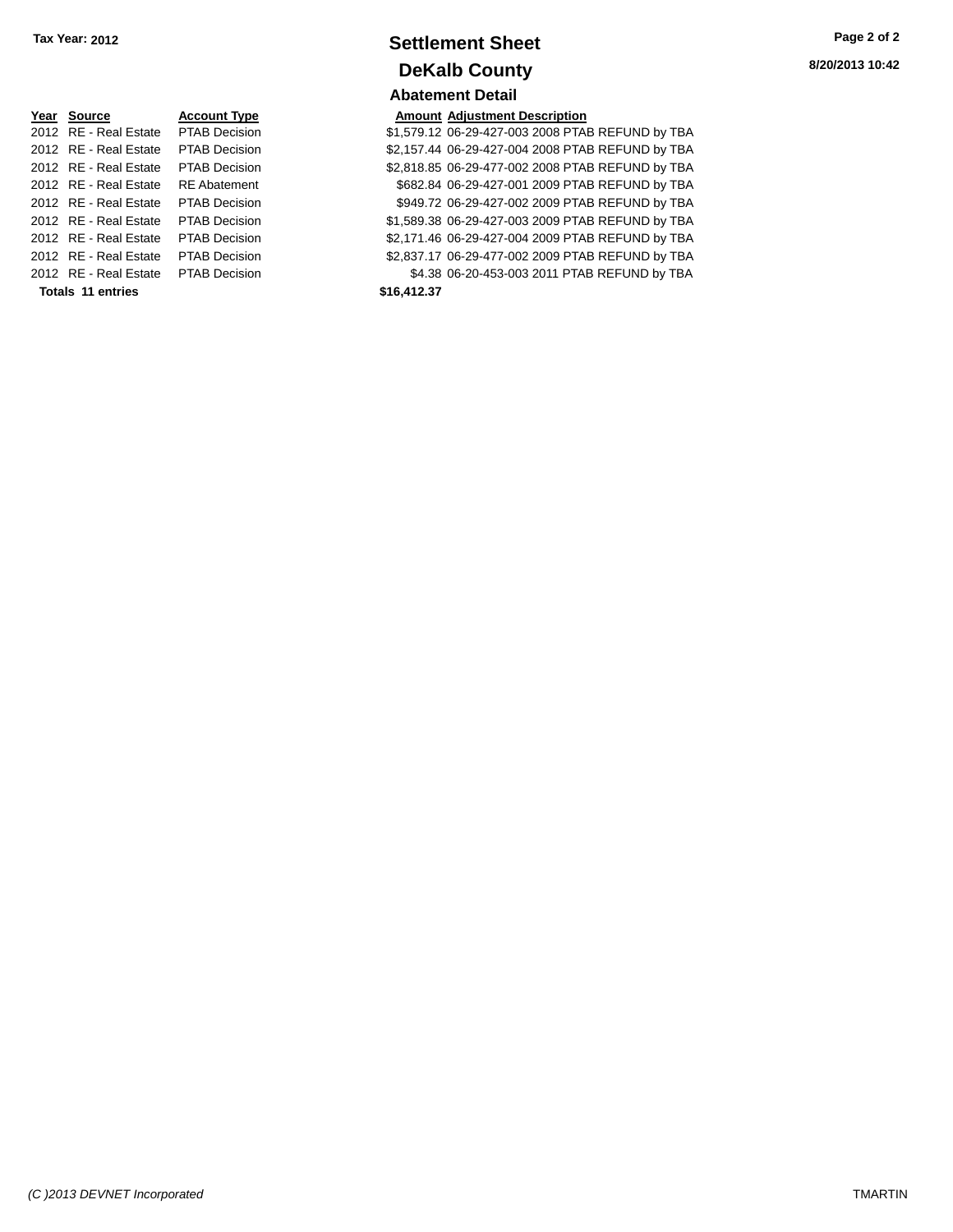## **Settlement Sheet Tax Year: 2012 Page 1 of 2 DeKalb County 135 - SCHOOL DISTRICT 428**

**8/20/2013 10:42**

#### **Current Year Taxes Paid**

|   | <b>Real Estate</b>             | \$28,300,427.71 |
|---|--------------------------------|-----------------|
| ٠ | Railroad                       | \$125,880.08    |
| ٠ | Mobile Home                    | \$0.00          |
| ٠ | Misc. Adjustments              | \$8,774.90      |
| ٠ | <b>Prior Year Real Estate</b>  | \$2,932.58      |
| ÷ | Prior Year Mobile Home         | \$0.00          |
|   | + Prior Year Misc. Adjustments | \$31.82         |
|   | Abatements/Refunds             | \$147.88        |
|   | <b>Total Collected</b>         | \$28,437,899.21 |
| ٠ | <b>Hold Back</b>               | \$0.00          |
| ٠ | <b>County Trustee</b>          |                 |
|   | <b>Forfeited Tax</b>           |                 |
|   | Total                          | \$28,437,899.21 |

### **Current Year Taxes Due** Original Amount Due \$48,919,733.05 **+** Supplements \$986,954.28 **-** Cancellations \$1,623,988.86 **-** Abatements/Refunds \$147.88 **+** Mobile Home \$0.00 **+/-** Road & Bridge Transfer \$0.00 **+** Misc. Adjustments \$8,774.90 **Adjusted Amount Due \$48,291,325.49 +** Prior Year Real EstateTax \$2,932.58 **+** Prior Year Mobile Home Tax \$0.00 **+** Prior Year Misc. Adjustments \$31.82

**Total Amount Due \$48,294,289.89**

#### **Distribution Summary**

| <b>Tax Distribution Date</b>         | Amount          |
|--------------------------------------|-----------------|
| 05/31/2013                           | \$4,956,288.54  |
| 06/28/2013                           | \$19,868,010.82 |
| 07/26/2013                           | \$468,815.57    |
| 08/23/2013                           | \$3,144,784.28  |
| <b>Totals: 4 Distributions</b>       | \$28,437,899.21 |
| <b>Grand Totals: 4 Distributions</b> | \$28,437,899.21 |

#### **Fund Summary**

|                                         |                         | Previously<br><b>Distributed</b> | Current<br><b>Distribution</b> | <b>Amount</b><br>Available |                 | PY Over<br><b>Distrib</b> |
|-----------------------------------------|-------------------------|----------------------------------|--------------------------------|----------------------------|-----------------|---------------------------|
| <b>Fund</b>                             | <b>Amount Collected</b> |                                  |                                |                            | <b>Interest</b> |                           |
| 002 - EDUCATION                         | \$16,186,567.85         | \$14,396,588.09                  | \$1,789,979.76                 | \$0.00                     | \$0.00          | \$0.00                    |
| 003 - BONDS AND INTEREST                | \$2,771,187.98          | \$2,464,738.18                   | \$306,449.80                   | \$0.00                     | \$0.00          | \$0.00                    |
| 004 - OPERATIONS & MAINTENANCE          | \$3,034,977.93          | \$2,699,357.12                   | \$335,620.81                   | \$0.00                     | \$0.00          | \$0.00                    |
| $005 - I. M. R. F.$                     | \$629,046.32            | \$559,483.70                     | \$69,562.62                    | \$0.00                     | \$0.00          | \$0.00                    |
| 030 - TRANSPORTATION SYSTEM             | \$1,966,992.60          | \$1,749,474.15                   | \$217,518.45                   | \$0.00                     | \$0.00          | \$0.00                    |
| 031 - WORKING CASH                      | \$0.00                  | \$0.00                           | \$0.00                         | \$0.00                     | \$0.00          | \$0.00                    |
| 032 - FIRE PREV/SFTY/ENERGY             | \$298,597.93            | \$265,577.70                     | \$33,020.23                    | \$0.00                     | \$0.00          | \$0.00                    |
| 033 - SPECIAL EDUCATION                 | \$2,436,758.27          | \$2.167.291.15                   | \$269,467.12                   | \$0.00                     | \$0.00          | \$0.00                    |
| 035 - TORT JUDGEMENTS/LIABILITY<br>INS. | \$403,988.81            | \$359,313.99                     | \$44,674.82                    | \$0.00                     | \$0.00          | \$0.00                    |
| 047 - SOCIAL SECURITY                   | \$709.781.52            | \$631,290.85                     | \$78,490.67                    | \$0.00                     | \$0.00          | \$0.00                    |
| 057 - LEASE/PURCHASE/RENTAL             | \$0.00                  | \$0.00                           | \$0.00                         | \$0.00                     | \$0.00          | \$0.00                    |
| <b>Totals</b>                           | \$28,437,899.21         | \$25,293,114.93                  | \$3,144,784.28                 | \$0.00                     | \$0.00          | \$0.00                    |

#### **Miscellaneous Adjustment Detail**

|  | Year Source             | <b>Account Type</b>                        |            | <b>Amount Adjustment Description</b>                         |
|--|-------------------------|--------------------------------------------|------------|--------------------------------------------------------------|
|  | 2011 RE - Real Estate   | Back Tax Collected                         |            | \$31.82 DEK UNIVERSITY DEVEL REDEMPTION 08-16-100-009 by TBA |
|  |                         | 2012 RE - Real Estate Paymt In Lieu of Tax |            | \$8,774.90 DEKALB UNITS by TBA                               |
|  | <b>Totals 2 entries</b> |                                            | \$8,806,72 |                                                              |
|  |                         |                                            |            |                                                              |

#### **Abatement Detail**

| Year Source                         | <b>Account Type</b> | <b>Amount Adjustment Description</b>      |
|-------------------------------------|---------------------|-------------------------------------------|
| 2012 RE - Real Estate PTAB Decision |                     | \$141.25 08-29-200-003 PTAB REFUND by TBA |
| 2012 RE - Real Estate PTAB Decision |                     | \$2.89 08-12-451-008 PTAB REFUND by TBA   |
| 2012 RE - Real Estate PTAB Decision |                     | \$2.49 08-12-451-012 PTAB REFUND by TBA   |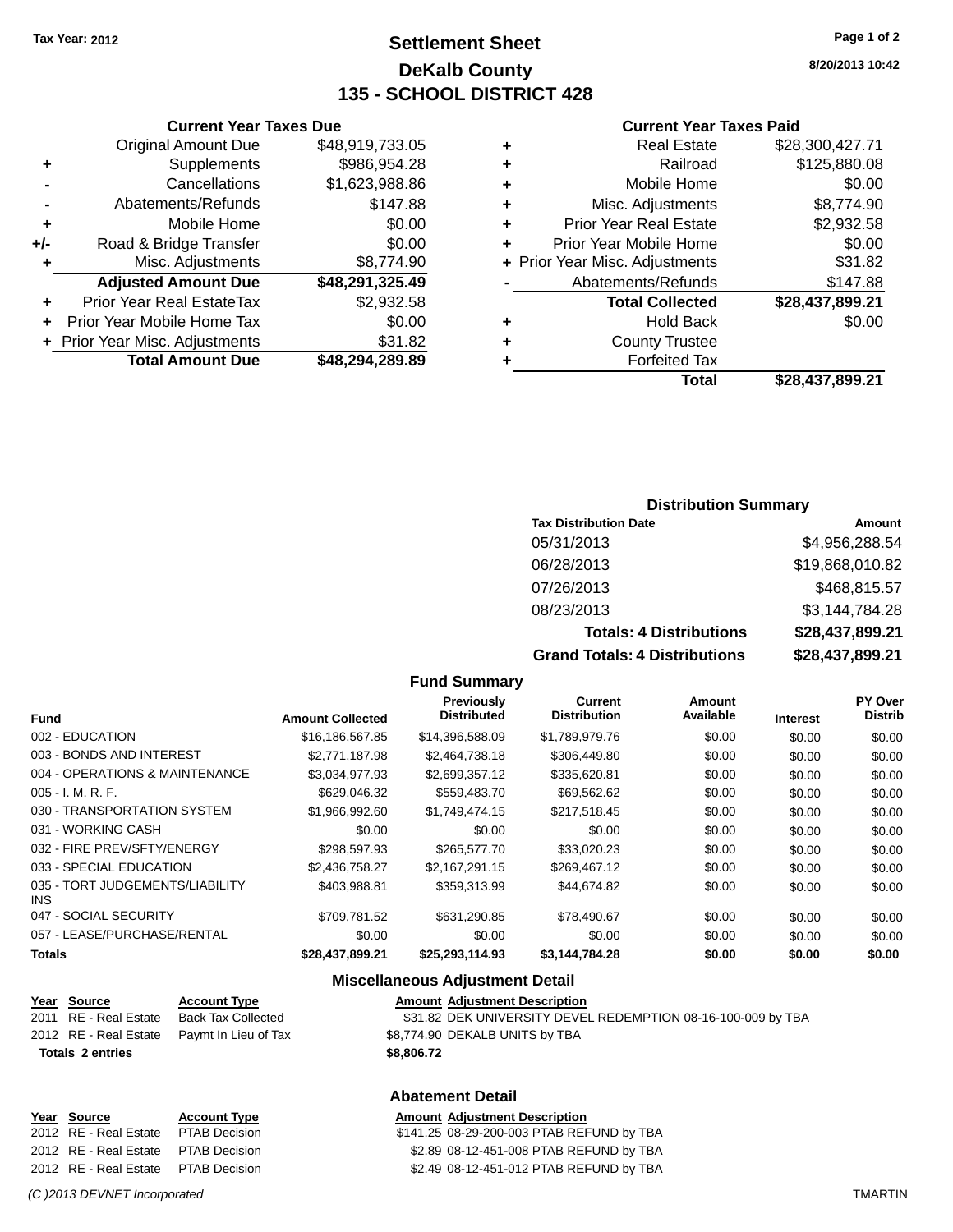# **Settlement Sheet Tax Year: 2012 Page 2 of 2 DeKalb County**

**Abatement Detail**

**Year Source Account Type Annount Adjustment Description**<br>2012 RE - Real Estate PTAB Decision **Amount Adjustment Description** \$1.25 08-12-451-013 PTAB REFUND by TBA

**Totals 4 entries \$147.88**

*(C )2013 DEVNET Incorporated* TMARTIN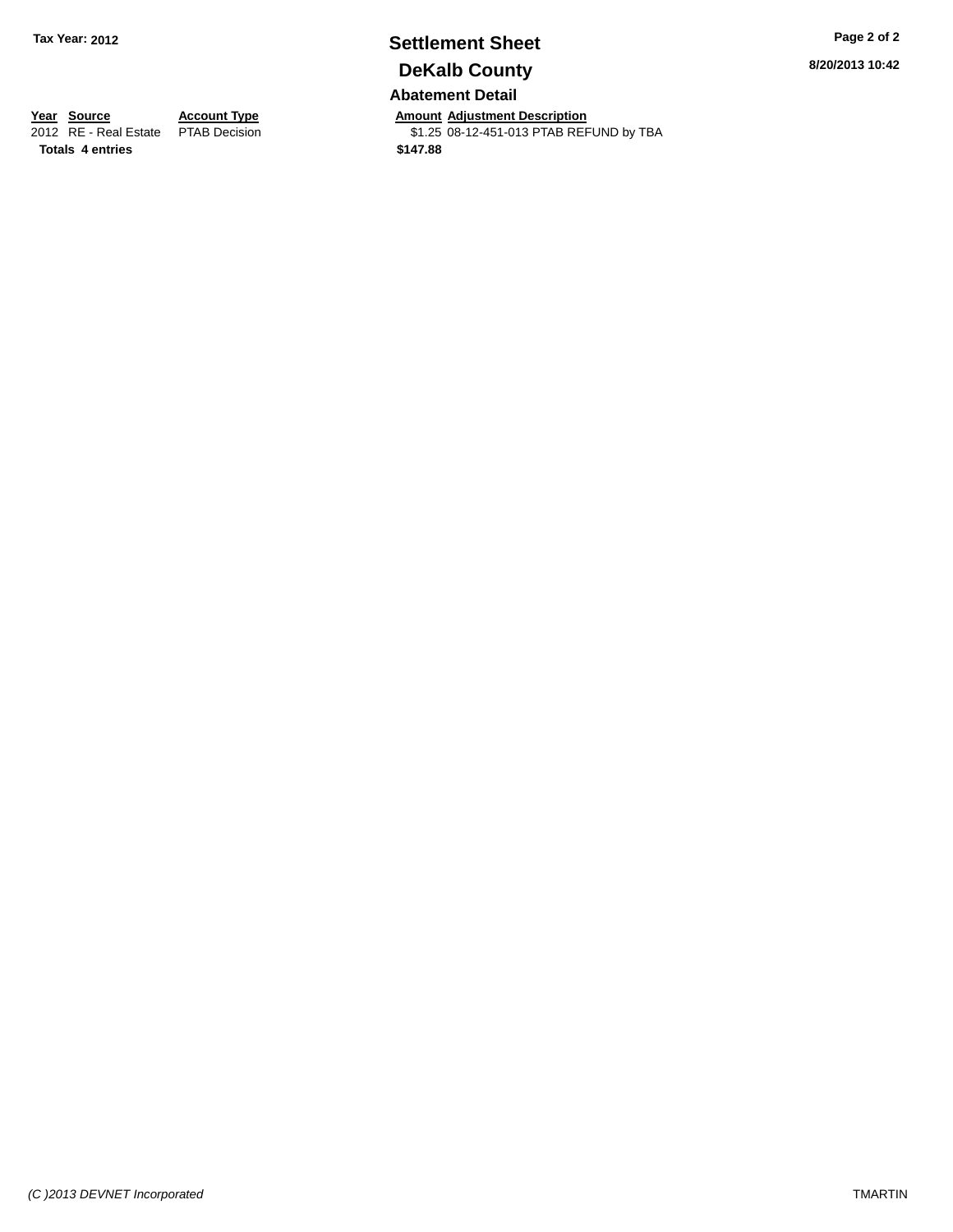## **Settlement Sheet Tax Year: 2012 Page 1 of 1 DeKalb County 136 - SCHOOL DISTRICT 429**

**8/20/2013 10:42**

#### **Current Year Taxes Paid**

|     | <b>Current Year Taxes Due</b>  |                | <b>Current Year Taxes Paid</b> |                                |                |
|-----|--------------------------------|----------------|--------------------------------|--------------------------------|----------------|
|     | Original Amount Due            | \$4,747,205.45 |                                | <b>Real Estate</b>             | \$2,800,690.02 |
| ٠   | Supplements                    | \$17,452.21    | ٠                              | Railroad                       | \$23,570.82    |
|     | Cancellations                  | \$19,043.42    | ٠                              | Mobile Home                    | \$0.00         |
|     | Abatements/Refunds             | \$0.00         | ٠                              | Misc. Adjustments              | \$624.29       |
| ٠   | Mobile Home                    | \$0.00         | ٠                              | <b>Prior Year Real Estate</b>  | \$0.00         |
| +/- | Road & Bridge Transfer         | \$0.00         |                                | Prior Year Mobile Home         | \$0.00         |
|     | Misc. Adjustments              | \$624.29       |                                | + Prior Year Misc. Adjustments | \$151.10       |
|     | <b>Adjusted Amount Due</b>     | \$4,746,238.53 |                                | Abatements/Refunds             | \$0.00         |
| ٠   | Prior Year Real EstateTax      | \$0.00         |                                | <b>Total Collected</b>         | \$2,825,036.23 |
| ÷.  | Prior Year Mobile Home Tax     | \$0.00         | ٠                              | <b>Hold Back</b>               | \$0.00         |
|     | + Prior Year Misc. Adjustments | \$151.10       | ٠                              | <b>County Trustee</b>          |                |
|     | <b>Total Amount Due</b>        | \$4,746,389.63 |                                | <b>Forfeited Tax</b>           |                |
|     |                                |                |                                | <b>Total</b>                   | \$2,825,036.23 |

| \$2,825,036.23 |  |
|----------------|--|

### **Distribution Summary**

| <b>Tax Distribution Date</b>         | Amount         |
|--------------------------------------|----------------|
| 05/31/2013                           | \$474,565.54   |
| 06/28/2013                           | \$2,046,343.83 |
| 07/26/2013                           | \$54,124.38    |
| 08/23/2013                           | \$250,002.48   |
| <b>Totals: 4 Distributions</b>       | \$2,825,036.23 |
| <b>Grand Totals: 4 Distributions</b> | \$2,825,036.23 |

#### **Fund Summary**

|                                         |                         | <b>Previously</b>  | <b>Current</b>      | Amount    |                 | <b>PY Over</b> |
|-----------------------------------------|-------------------------|--------------------|---------------------|-----------|-----------------|----------------|
| <b>Fund</b>                             | <b>Amount Collected</b> | <b>Distributed</b> | <b>Distribution</b> | Available | <b>Interest</b> | <b>Distrib</b> |
| 002 - EDUCATION                         | \$1,699,541.79          | \$1,549,140.31     | \$150,401.48        | \$0.00    | \$0.00          | \$0.00         |
| 003 - BONDS AND INTEREST                | \$489.581.62            | \$446.255.94       | \$43,325.68         | \$0.00    | \$0.00          | \$0.00         |
| 004 - OPERATIONS & MAINTENANCE          | \$229.282.75            | \$208,992.30       | \$20,290.45         | \$0.00    | \$0.00          | \$0.00         |
| $005 - I. M. R. F.$                     | \$51,308.31             | \$46,767.76        | \$4,540.55          | \$0.00    | \$0.00          | \$0.00         |
| 030 - TRANSPORTATION SYSTEM             | \$120,256.14            | \$109,614.03       | \$10,642.11         | \$0.00    | \$0.00          | \$0.00         |
| 032 - FIRE PREV/SFTY/ENERGY             | \$324.88                | \$296.13           | \$28.75             | \$0.00    | \$0.00          | \$0.00         |
| 033 - SPECIAL EDUCATION                 | \$125,705.64            | \$114.581.28       | \$11.124.36         | \$0.00    | \$0.00          | \$0.00         |
| 035 - TORT JUDGEMENTS/LIABILITY<br>INS. | \$51.308.31             | \$46,767.76        | \$4.540.55          | \$0.00    | \$0.00          | \$0.00         |
| 047 - SOCIAL SECURITY                   | \$57.726.79             | \$52,618.24        | \$5.108.55          | \$0.00    | \$0.00          | \$0.00         |
| 057 - LEASE/PURCHASE/RENTAL             | \$0.00                  | \$0.00             | \$0.00              | \$0.00    | \$0.00          | \$0.00         |
| <b>Totals</b>                           | \$2,825,036.23          | \$2,575,033.75     | \$250,002.48        | \$0.00    | \$0.00          | \$0.00         |

#### **Miscellaneous Adjustment Detail**

| Year Source             | <b>Account Type</b>                        | <b>Amount Adiustment Description</b>             |
|-------------------------|--------------------------------------------|--------------------------------------------------|
| 2011 RE - Real Estate   | Back Tax Collected                         | \$151.10 NIELSEN REDEMPTION 15-16-151-019 by TBA |
|                         | 2012 RE - Real Estate Paymt In Lieu of Tax | \$624.29 SUNSET VIEW APTS by TBA                 |
| <b>Totals 2 entries</b> |                                            | \$775.39                                         |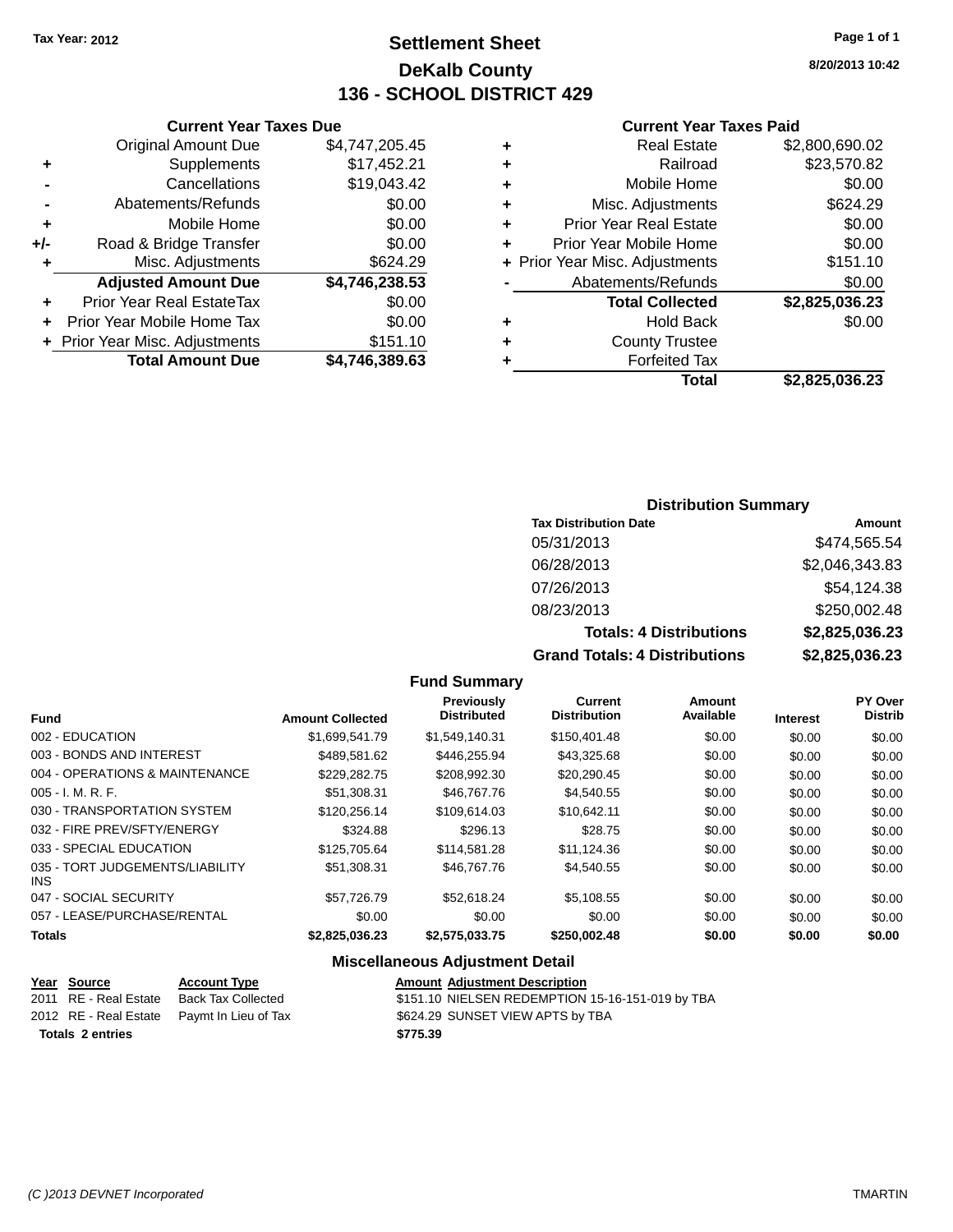## **Settlement Sheet Tax Year: 2012 Page 1 of 1 DeKalb County 137 - SCHOOL DISTRICT 430**

**8/20/2013 10:42**

#### **Current Year Taxes Paid**

|     | <b>Original Amount Due</b>       | \$7,861,349.43 | ٠ |                  |
|-----|----------------------------------|----------------|---|------------------|
|     | Supplements                      | \$46,542.74    | ٠ |                  |
|     | Cancellations                    | \$50,401.73    | ٠ |                  |
|     | Abatements/Refunds               | \$6.30         | ٠ | Mi:              |
|     | Mobile Home                      | \$0.00         | ٠ | Prior Y          |
| +/- | Road & Bridge Transfer           | \$0.00         |   | Prior Yea        |
|     | Misc. Adjustments                | \$0.00         |   | + Prior Year Mis |
|     | <b>Adjusted Amount Due</b>       | \$7,857,484.14 |   | Abate            |
| ÷   | <b>Prior Year Real EstateTax</b> | \$7,499.78     |   |                  |
| ٠   | Prior Year Mobile Home Tax       | \$0.00         | ٠ |                  |
|     | + Prior Year Misc. Adjustments   | \$0.00         | ٠ |                  |
|     | <b>Total Amount Due</b>          | \$7,864,983.92 |   |                  |
|     |                                  |                |   |                  |

**Current Year Taxes Due**

|   | Total                          | \$4,848,674.06 |
|---|--------------------------------|----------------|
|   | <b>Forfeited Tax</b>           |                |
| ٠ | <b>County Trustee</b>          |                |
| ٠ | Hold Back                      | \$0.00         |
|   | <b>Total Collected</b>         | \$4,848,674.06 |
|   | Abatements/Refunds             | \$6.30         |
|   | + Prior Year Misc. Adjustments | \$0.00         |
|   | Prior Year Mobile Home         | \$0.00         |
| ٠ | <b>Prior Year Real Estate</b>  | \$7,499.78     |
| ٠ | Misc. Adjustments              | \$0.00         |
| ٠ | Mobile Home                    | \$0.00         |
| ٠ | Railroad                       | \$15,342.47    |
|   | <b>Real Estate</b>             | \$4,825,838.11 |

#### **Distribution Summary**

| <b>Tax Distribution Date</b>         | Amount         |
|--------------------------------------|----------------|
| 05/31/2013                           | \$1,009,651.59 |
| 06/28/2013                           | \$3,134,425.93 |
| 07/26/2013                           | \$112,823.49   |
| 08/23/2013                           | \$591,773.05   |
| <b>Totals: 4 Distributions</b>       | \$4,848,674.06 |
| <b>Grand Totals: 4 Distributions</b> | \$4,848,674.06 |

#### **Fund Summary Fund Interest Amount Collected Distributed PY Over Distrib Amount Available Current Distribution Previously** 002 - EDUCATION \$3,819,635.09 \$3,353,454.62 \$466,180.47 \$0.00 \$0.00 \$0.00 003 - BONDS AND INTEREST 60.00 \$300,928.11 \$264,200.31 \$36,727.80 \$0.00 \$0.00 \$0.00 \$0.00 004 - OPERATIONS & MAINTENANCE \$485,439.56 \$426,192.43 \$59,247.13 \$0.00 \$0.00 \$0.00 005 - I. M. R. F. Channel Communication of the South State of South State State State State State State State S 030 - TRANSPORTATION SYSTEM \$242,671.30 \$213,053.65 \$29,617.65 \$0.00 \$0.00 \$0.00 031 - WORKING CASH \$0.00 \$0.00 \$0.00 \$0.00 \$0.00 \$0.00 032 - FIRE PREV/SFTY/ENERGY  $$0.00$   $$0.00$   $$0.00$   $$0.00$   $$0.00$   $$0.00$   $$0.00$   $$0.00$ 033 - SPECIAL EDUCATION 60.00 \$0.00 \$0.00 \$0.00 \$0.00 \$0.00 \$0.00 \$0.00 \$0.00 \$0.00 \$0.00 035 - TORT JUDGEMENTS/LIABILITY INS \$0.00 \$0.00 \$0.00 \$0.00 \$0.00 \$0.00 047 - SOCIAL SECURITY \$0.00 \$0.00 \$0.00 \$0.00 \$0.00 \$0.00 057 - LEASE/PURCHASE/RENTAL  $$0.00$   $$0.00$   $$0.00$   $$0.00$   $$0.00$   $$0.00$   $$0.00$   $$0.00$ **Totals \$4,848,674.06 \$4,256,901.01 \$591,773.05 \$0.00 \$0.00 \$0.00 Abatement Detail**

#### **Year Source Account Type Amount Adjustment Description** 2012 RE - Real Estate PTAB Decision \$6.30 19-27-427-021 2011 PTAB REFUND by TBA **Totals 1 entries \$6.30**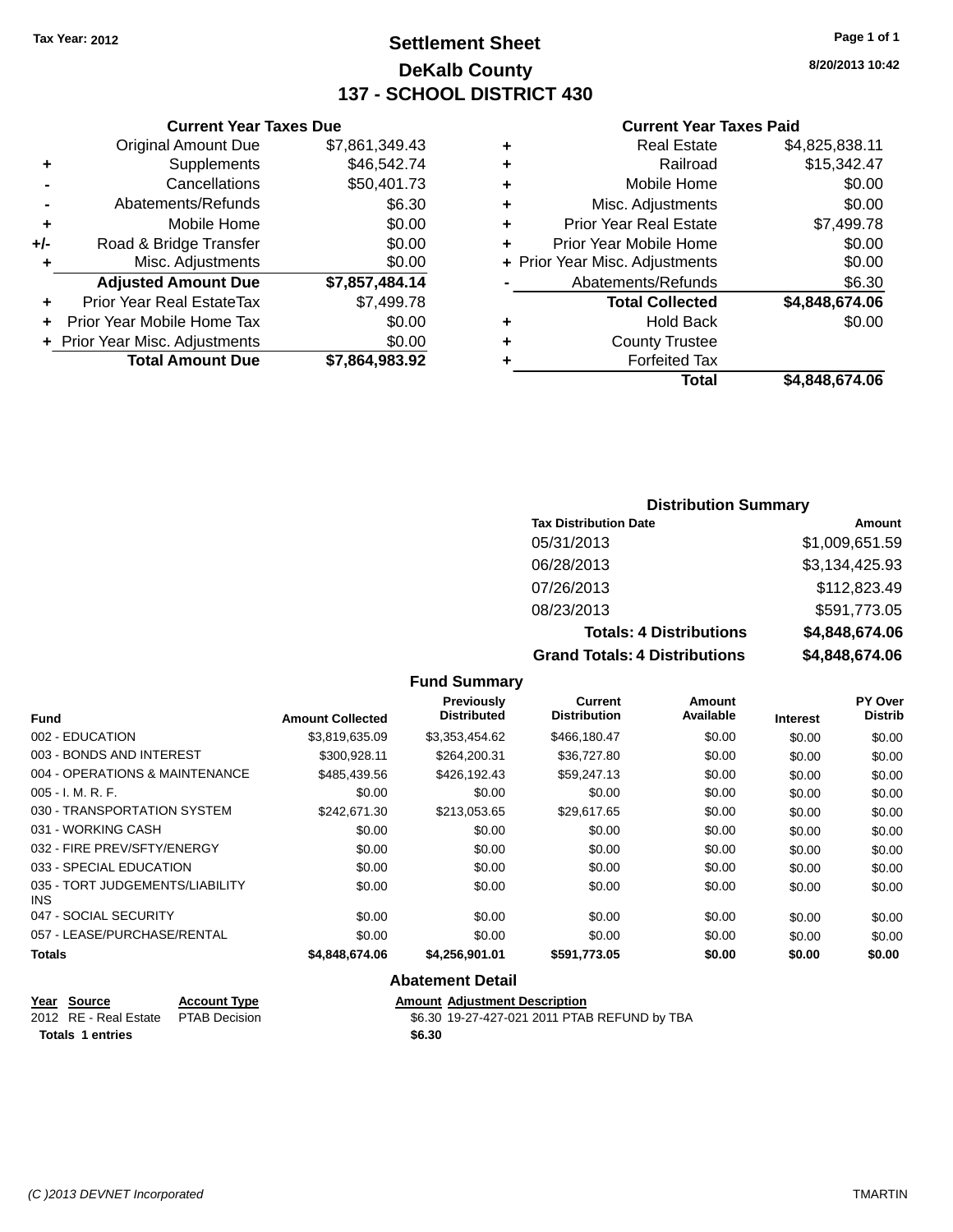## **Settlement Sheet Tax Year: 2012 Page 1 of 1 DeKalb County 139 - SCHOOL DISTRICT 432**

**8/20/2013 10:42**

#### **Current Year Taxes Paid**

|     | <b>Current Year Taxes Due</b>  |                |  |  |  |  |
|-----|--------------------------------|----------------|--|--|--|--|
|     | <b>Original Amount Due</b>     | \$2,241,708.04 |  |  |  |  |
| ٠   | Supplements                    | \$16,067.47    |  |  |  |  |
|     | Cancellations                  | \$17,815.89    |  |  |  |  |
|     | Abatements/Refunds             | \$0.00         |  |  |  |  |
| ٠   | Mobile Home                    | \$0.00         |  |  |  |  |
| +/- | Road & Bridge Transfer         | \$0.00         |  |  |  |  |
| ٠   | Misc. Adjustments              | \$0.00         |  |  |  |  |
|     | <b>Adjusted Amount Due</b>     | \$2,239,959.62 |  |  |  |  |
| ÷   | Prior Year Real EstateTax      | \$0.00         |  |  |  |  |
|     | Prior Year Mobile Home Tax     | \$0.00         |  |  |  |  |
|     | + Prior Year Misc. Adjustments | \$0.00         |  |  |  |  |
|     | <b>Total Amount Due</b>        | \$2,239,959.62 |  |  |  |  |
|     |                                |                |  |  |  |  |

|   | <b>Real Estate</b>             | \$1,388,777.22 |
|---|--------------------------------|----------------|
| ٠ | Railroad                       | \$14,682.00    |
| ٠ | Mobile Home                    | \$0.00         |
| ٠ | Misc. Adjustments              | \$0.00         |
| ٠ | <b>Prior Year Real Estate</b>  | \$0.00         |
| ٠ | Prior Year Mobile Home         | \$0.00         |
|   | + Prior Year Misc. Adjustments | \$0.00         |
|   | Abatements/Refunds             | \$0.00         |
|   | <b>Total Collected</b>         | \$1,403,459.22 |
| ٠ | Hold Back                      | \$0.00         |
| ٠ | <b>County Trustee</b>          |                |
| ٠ | <b>Forfeited Tax</b>           |                |
|   | Total                          | \$1,403,459.22 |
|   |                                |                |

### **Distribution Summary**

| <b>Tax Distribution Date</b>         | Amount         |
|--------------------------------------|----------------|
| 05/31/2013                           | \$313,166.65   |
| 06/28/2013                           | \$922,444.83   |
| 07/26/2013                           | \$16,107.33    |
| 08/23/2013                           | \$151,740.41   |
| <b>Totals: 4 Distributions</b>       | \$1,403,459.22 |
| <b>Grand Totals: 4 Distributions</b> | \$1,403,459.22 |

|                                         |                         | <b>Previously</b>  | Current             | Amount    |                 | PY Over        |
|-----------------------------------------|-------------------------|--------------------|---------------------|-----------|-----------------|----------------|
| Fund                                    | <b>Amount Collected</b> | <b>Distributed</b> | <b>Distribution</b> | Available | <b>Interest</b> | <b>Distrib</b> |
| 002 - EDUCATION                         | \$832,404.30            | \$742,405.70       | \$89,998.60         | \$0.00    | \$0.00          | \$0.00         |
| 003 - BONDS AND INTEREST                | \$191.146.94            | \$170.480.35       | \$20,666.59         | \$0.00    | \$0.00          | \$0.00         |
| 004 - OPERATIONS & MAINTENANCE          | \$102,344.46            | \$91.279.09        | \$11,065.37         | \$0.00    | \$0.00          | \$0.00         |
| 005 - I. M. R. F.                       | \$26,328.89             | \$23,482.24        | \$2,846.65          | \$0.00    | \$0.00          | \$0.00         |
| 030 - TRANSPORTATION SYSTEM             | \$54,583.34             | \$48.681.85        | \$5,901.49          | \$0.00    | \$0.00          | \$0.00         |
| 031 - WORKING CASH                      | \$13,645.82             | \$12,170.45        | \$1,475.37          | \$0.00    | \$0.00          | \$0.00         |
| 032 - FIRE PREV/SFTY/ENERGY             | \$13,645.82             | \$12,170.45        | \$1,475.37          | \$0.00    | \$0.00          | \$0.00         |
| 033 - SPECIAL EDUCATION                 | \$10.916.11             | \$9.735.87         | \$1,180.24          | \$0.00    | \$0.00          | \$0.00         |
| 035 - TORT JUDGEMENTS/LIABILITY<br>INS. | \$109,694.39            | \$97,834.36        | \$11,860.03         | \$0.00    | \$0.00          | \$0.00         |
| 047 - SOCIAL SECURITY                   | \$35,103.33             | \$31,308.00        | \$3,795.33          | \$0.00    | \$0.00          | \$0.00         |
| 057 - LEASE/PURCHASE/RENTAL             | \$13,645.82             | \$12,170.45        | \$1,475.37          | \$0.00    | \$0.00          | \$0.00         |
| Totals                                  | \$1,403,459.22          | \$1,251,718.81     | \$151,740.41        | \$0.00    | \$0.00          | \$0.00         |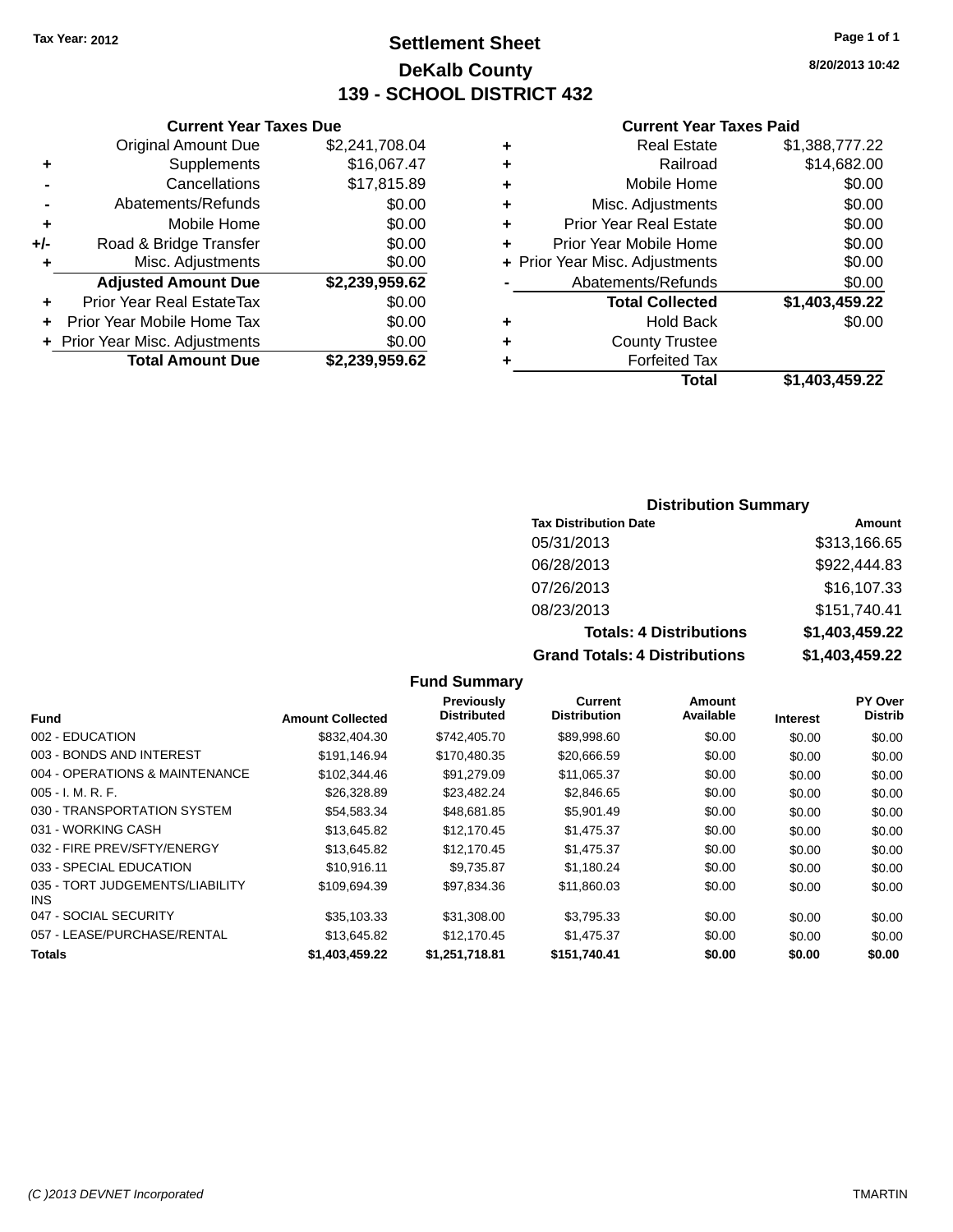## **Settlement Sheet Tax Year: 2012 Page 1 of 1 DeKalb County 141 - CC 509 ELGIN**

**8/20/2013 10:42**

|     | <b>Current Year Taxes Due</b>  |            |
|-----|--------------------------------|------------|
|     | <b>Original Amount Due</b>     | \$5,752.03 |
| ٠   | Supplements                    | \$0.00     |
|     | Cancellations                  | \$0.00     |
|     | Abatements/Refunds             | \$0.00     |
| ٠   | Mobile Home                    | \$0.00     |
| +/- | Road & Bridge Transfer         | \$0.00     |
| ٠   | Misc. Adjustments              | \$0.00     |
|     | <b>Adjusted Amount Due</b>     | \$5,752.03 |
|     | Prior Year Real EstateTax      | \$0.00     |
|     | Prior Year Mobile Home Tax     | \$0.00     |
|     | + Prior Year Misc. Adjustments | \$0.00     |
|     | <b>Total Amount Due</b>        | \$5.752.03 |
|     |                                |            |

### **Current Year Taxes Paid +** Real Estate \$3,921.59 **+** Railroad \$0.00 **+** Mobile Home \$0.00 **+** Misc. Adjustments \$0.00 **+** Prior Year Real Estate \$0.00 **+** Prior Year Mobile Home \$0.00 **+ Prior Year Misc. Adjustments**  $$0.00$ **-** Abatements/Refunds \$0.00 **Total Collected \$3,921.59 +** Hold Back \$0.00 **+** County Trustee **+** Forfeited Tax **Total \$3,921.59**

|                                                 |                         |                                  |                                       | <b>Distribution Summary</b>    |                 |                           |
|-------------------------------------------------|-------------------------|----------------------------------|---------------------------------------|--------------------------------|-----------------|---------------------------|
|                                                 |                         |                                  | <b>Tax Distribution Date</b>          |                                |                 | Amount                    |
|                                                 |                         |                                  | 05/31/2013                            |                                |                 | \$1,109.34                |
|                                                 |                         |                                  | 06/28/2013                            |                                |                 | \$1,702.87                |
|                                                 |                         |                                  | 08/23/2013                            |                                |                 | \$1,109.38                |
|                                                 |                         |                                  |                                       | <b>Totals: 3 Distributions</b> |                 | \$3,921.59                |
|                                                 |                         |                                  | <b>Grand Totals: 3 Distributions</b>  |                                |                 | \$3,921.59                |
|                                                 |                         | <b>Fund Summary</b>              |                                       |                                |                 |                           |
| <b>Fund</b>                                     | <b>Amount Collected</b> | Previously<br><b>Distributed</b> | <b>Current</b><br><b>Distribution</b> | <b>Amount</b><br>Available     | <b>Interest</b> | PY Over<br><b>Distrib</b> |
| 003 - BONDS AND INTEREST                        | \$861.99                | \$618.14                         | \$243.85                              | \$0.00                         | \$0.00          | \$0.00                    |
| 027 - AUDIT                                     | \$6.86                  | \$4.92                           | \$1.94                                | \$0.00                         | \$0.00          | \$0.00                    |
| 035 - TORT JUDGEMENTS/LIABILITY<br><b>INS</b>   | \$99.51                 | \$71.36                          | \$28.15                               | \$0.00                         | \$0.00          | \$0.00                    |
| 047 - SOCIAL SECURITY                           | \$46.87                 | \$33.61                          | \$13.26                               | \$0.00                         | \$0.00          | \$0.00                    |
| 136 - OPERATIONS & MAINTENANCE<br>(colleges)    | \$662.37                | \$474.99                         | \$187.38                              | \$0.00                         | \$0.00          | \$0.00                    |
| <b>159 - EDUCATIONAL PURPOSES</b><br>(colleges) | \$2,243.99              | \$1,609.19                       | \$634.80                              | \$0.00                         | \$0.00          | \$0.00                    |
| <b>Totals</b>                                   | \$3,921.59              | \$2,812.21                       | \$1,109.38                            | \$0.00                         | \$0.00          | \$0.00                    |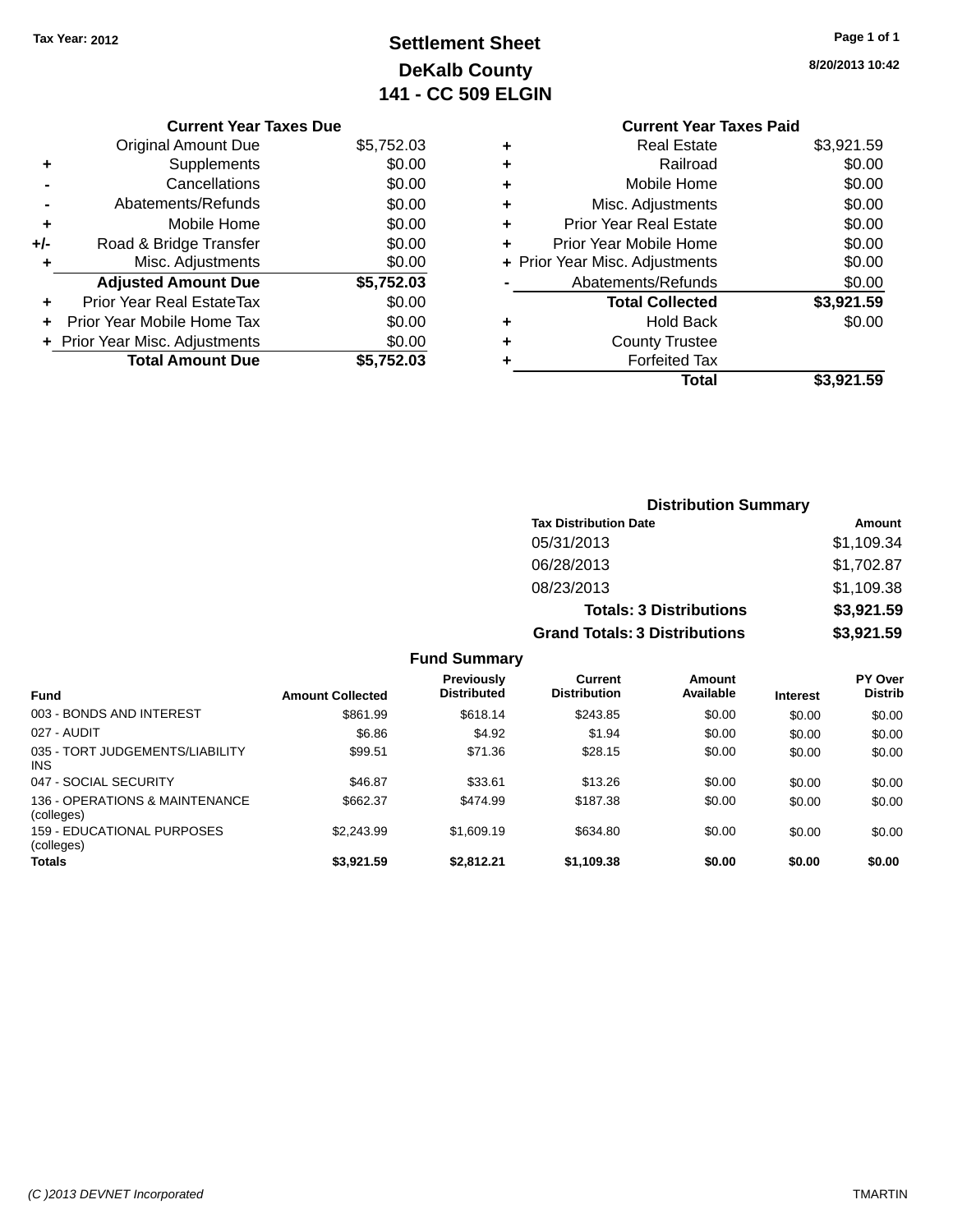## **Settlement Sheet Tax Year: 2012 Page 1 of 1 DeKalb County 142 - CC 511 ROCK VALLEY**

**8/20/2013 10:42**

#### **Current Year Taxes Paid**

| <b>Current Year Taxes Due</b>    |                                |
|----------------------------------|--------------------------------|
| <b>Original Amount Due</b>       | \$1,056.72                     |
| Supplements                      | \$0.00                         |
| Cancellations                    | \$0.00                         |
| Abatements/Refunds               | \$0.00                         |
| Mobile Home                      | \$0.00                         |
| Road & Bridge Transfer           | \$0.00                         |
| Misc. Adjustments                | \$0.00                         |
| <b>Adjusted Amount Due</b>       | \$1,056.72                     |
| <b>Prior Year Real EstateTax</b> | \$0.00                         |
| Prior Year Mobile Home Tax       | \$0.00                         |
|                                  | \$0.00                         |
| <b>Total Amount Due</b>          | \$1,056.72                     |
|                                  | + Prior Year Misc. Adjustments |

|   | <b>Real Estate</b>             | \$603.21 |
|---|--------------------------------|----------|
| ٠ | Railroad                       | \$0.00   |
| ٠ | Mobile Home                    | \$0.00   |
| ٠ | Misc. Adjustments              | \$0.00   |
| ٠ | <b>Prior Year Real Estate</b>  | \$0.00   |
| ٠ | Prior Year Mobile Home         | \$0.00   |
|   | + Prior Year Misc. Adjustments | \$0.00   |
|   | Abatements/Refunds             | \$0.00   |
|   | <b>Total Collected</b>         | \$603.21 |
| ٠ | Hold Back                      | \$0.00   |
|   | <b>County Trustee</b>          |          |
| ٠ | <b>Forfeited Tax</b>           |          |
|   | Total                          | \$603.21 |
|   |                                |          |

| <b>Distribution Summary</b>          |          |
|--------------------------------------|----------|
| <b>Tax Distribution Date</b>         | Amount   |
| 05/31/2013                           | \$303.63 |
| 06/28/2013                           | \$180.08 |
| 08/23/2013                           | \$119.50 |
| <b>Totals: 3 Distributions</b>       | \$603.21 |
| <b>Grand Totals: 3 Distributions</b> | \$603.21 |

| <b>Fund</b>                                     | <b>Amount Collected</b> | <b>Previously</b><br><b>Distributed</b> | Current<br><b>Distribution</b> | Amount<br>Available | <b>Interest</b> | <b>PY Over</b><br><b>Distrib</b> |
|-------------------------------------------------|-------------------------|-----------------------------------------|--------------------------------|---------------------|-----------------|----------------------------------|
| 003 - BONDS AND INTEREST                        | \$157.14                | \$126.01                                | \$31.13                        | \$0.00              | \$0.00          | \$0.00                           |
| 027 - AUDIT                                     | \$0.24                  | \$0.19                                  | \$0.05                         | \$0.00              | \$0.00          | \$0.00                           |
| 035 - TORT JUDGEMENTS/LIABILITY<br><b>INS</b>   | \$40.55                 | \$32.52                                 | \$8.03                         | \$0.00              | \$0.00          | \$0.00                           |
| 047 - SOCIAL SECURITY                           | \$11.06                 | \$8.87                                  | \$2.19                         | \$0.00              | \$0.00          | \$0.00                           |
| 136 - OPERATIONS & MAINTENANCE<br>(colleges)    | \$53.83                 | \$43.17                                 | \$10.66                        | \$0.00              | \$0.00          | \$0.00                           |
| 141 - HLTH, SFTY/HANDICAP<br>ACCESS/ENERGY      | \$30.88                 | \$24.76                                 | \$6.12                         | \$0.00              | \$0.00          | \$0.00                           |
| <b>159 - EDUCATIONAL PURPOSES</b><br>(colleges) | \$309.51                | \$248.19                                | \$61.32                        | \$0.00              | \$0.00          | \$0.00                           |
| <b>Totals</b>                                   | \$603.21                | \$483.71                                | \$119.50                       | \$0.00              | \$0.00          | \$0.00                           |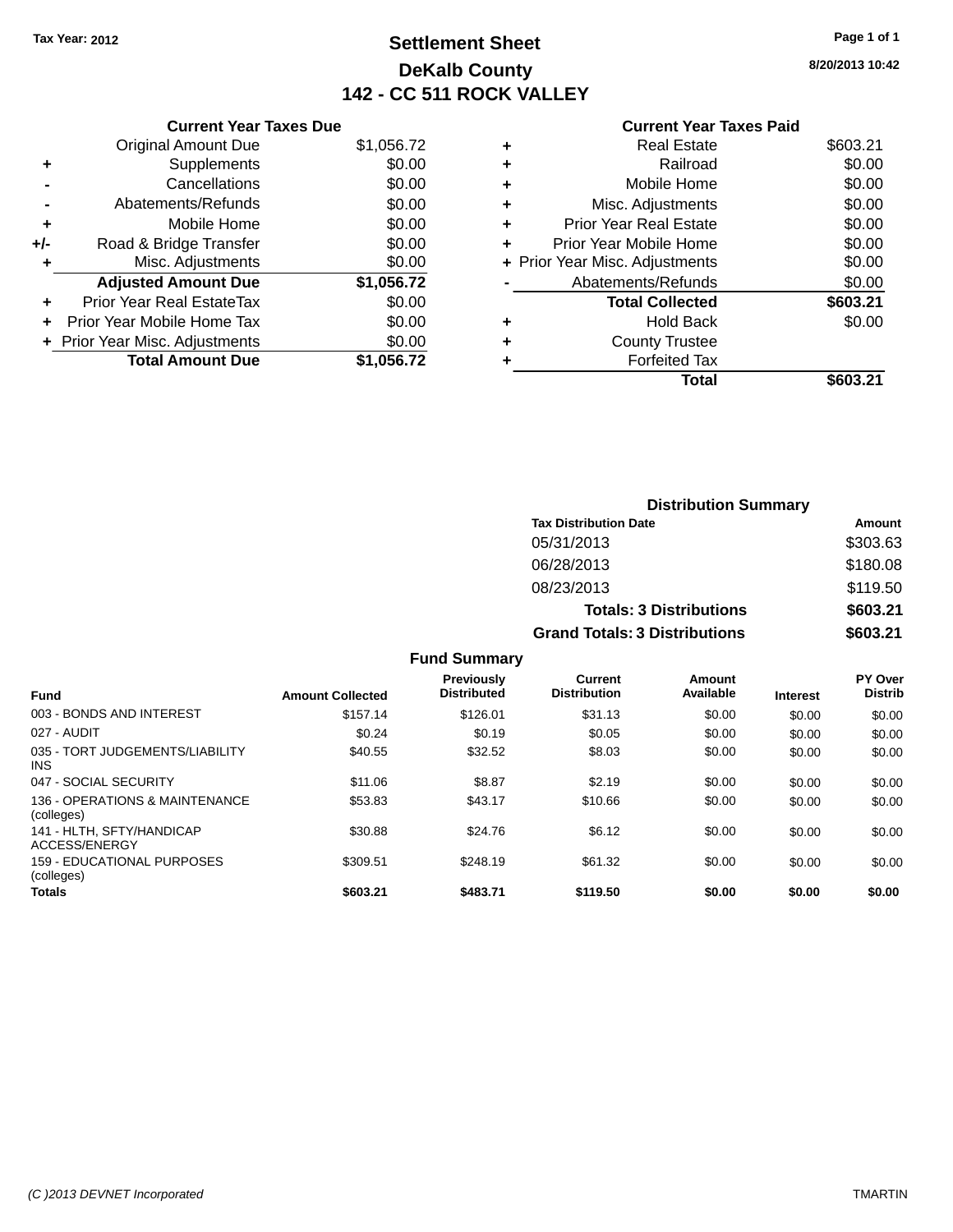## **Settlement Sheet Tax Year: 2012 Page 1 of 1 DeKalb County 143 - CC 513 ILLINOIS VALLEY**

**8/20/2013 10:42**

#### **Current Year Taxes Paid**

|     | <b>Current Year Taxes Due</b>  |            |
|-----|--------------------------------|------------|
|     | <b>Original Amount Due</b>     | \$5,867.57 |
| ÷   | Supplements                    | \$0.00     |
|     | Cancellations                  | \$0.00     |
|     | Abatements/Refunds             | \$0.00     |
| ٠   | Mobile Home                    | \$0.00     |
| +/- | Road & Bridge Transfer         | \$0.00     |
|     | Misc. Adjustments              | \$0.00     |
|     | <b>Adjusted Amount Due</b>     | \$5,867.57 |
| ÷   | Prior Year Real EstateTax      | \$0.00     |
|     | Prior Year Mobile Home Tax     | \$0.00     |
|     | + Prior Year Misc. Adjustments | \$0.00     |
|     | <b>Total Amount Due</b>        | \$5,867.57 |
|     |                                |            |

| ٠ | <b>Real Estate</b>             | \$3,584.01 |
|---|--------------------------------|------------|
| ٠ | Railroad                       | \$164.54   |
| ٠ | Mobile Home                    | \$0.00     |
| ٠ | Misc. Adjustments              | \$0.00     |
| ٠ | Prior Year Real Estate         | \$0.00     |
| ٠ | Prior Year Mobile Home         | \$0.00     |
|   | + Prior Year Misc. Adjustments | \$0.00     |
|   | Abatements/Refunds             | \$0.00     |
|   | <b>Total Collected</b>         | \$3,748.55 |
| ٠ | Hold Back                      | \$0.00     |
| ٠ | <b>County Trustee</b>          |            |
| ٠ | <b>Forfeited Tax</b>           |            |
|   | Total                          | \$3.748.55 |
|   |                                |            |

| <b>Distribution Summary</b>          |            |
|--------------------------------------|------------|
| <b>Tax Distribution Date</b>         | Amount     |
| 05/31/2013                           | \$1,301.47 |
| 06/28/2013                           | \$2,157.81 |
| 08/23/2013                           | \$289.27   |
| <b>Totals: 3 Distributions</b>       | \$3,748.55 |
| <b>Grand Totals: 3 Distributions</b> | \$3,748.55 |

| <b>Fund</b>                                      | <b>Amount Collected</b> | Previously<br><b>Distributed</b> | <b>Current</b><br><b>Distribution</b> | Amount<br>Available | <b>Interest</b> | PY Over<br><b>Distrib</b> |
|--------------------------------------------------|-------------------------|----------------------------------|---------------------------------------|---------------------|-----------------|---------------------------|
| 003 - BONDS AND INTEREST                         | \$440.44                | \$406.45                         | \$33.99                               | \$0.00              | \$0.00          | \$0.00                    |
| 027 - AUDIT                                      | \$12.09                 | \$11.16                          | \$0.93                                | \$0.00              | \$0.00          | \$0.00                    |
| 035 - TORT JUDGEMENTS/LIABILITY<br>INS.          | \$0.00                  | \$0.00                           | \$0.00                                | \$0.00              | \$0.00          | \$0.00                    |
| 047 - SOCIAL SECURITY                            | \$86.30                 | \$79.64                          | \$6.66                                | \$0.00              | \$0.00          | \$0.00                    |
| 136 - OPERATIONS & MAINTENANCE<br>(colleges)     | \$424.12                | \$391.39                         | \$32.73                               | \$0.00              | \$0.00          | \$0.00                    |
| 141 - HLTH, SFTY/HANDICAP<br>ACCESS/ENERGY       | \$471.07                | \$434.72                         | \$36.35                               | \$0.00              | \$0.00          | \$0.00                    |
| 149 - STATEWIDE AVERAGE<br><b>ADDITIONAL TAX</b> | \$936.20                | \$863.95                         | \$72.25                               | \$0.00              | \$0.00          | \$0.00                    |
| 159 - EDUCATIONAL PURPOSES<br>(colleges)         | \$1,378,33              | \$1.271.97                       | \$106.36                              | \$0.00              | \$0.00          | \$0.00                    |
| Totals                                           | \$3.748.55              | \$3,459.28                       | \$289.27                              | \$0.00              | \$0.00          | \$0.00                    |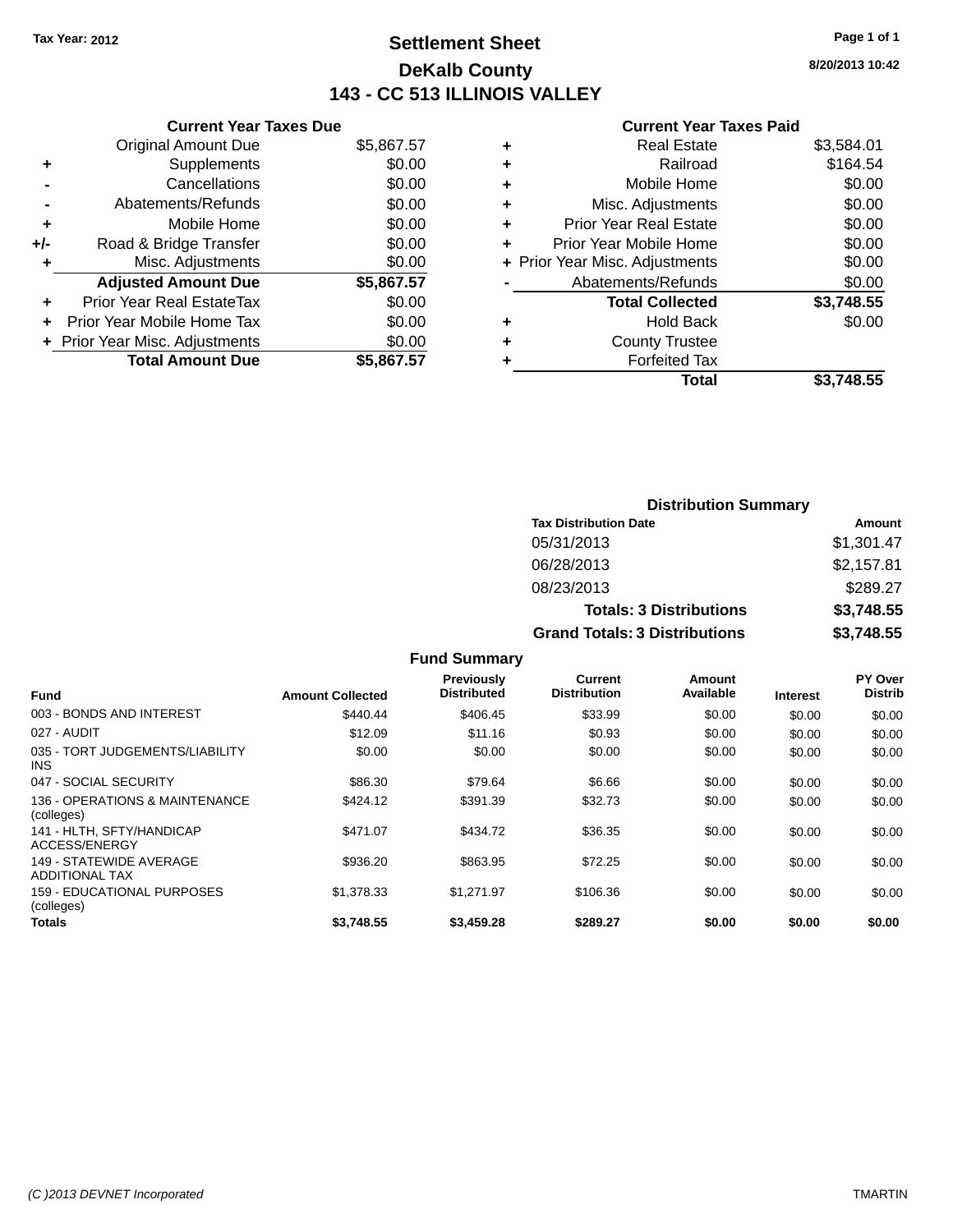## **Settlement Sheet Tax Year: 2012 Page 1 of 1 DeKalb County 144 - CC 516 WAUBONSEE**

#### **8/20/2013 10:42**

#### **Current Year Taxes Paid**

|     | <b>Total Amount Due</b>          | \$1,655,890.31 |       |
|-----|----------------------------------|----------------|-------|
|     |                                  |                |       |
|     | + Prior Year Misc. Adjustments   | \$40.81        | ٠     |
|     | Prior Year Mobile Home Tax       | \$0.00         | ٠     |
|     | <b>Prior Year Real EstateTax</b> | \$637.70       |       |
|     | <b>Adjusted Amount Due</b>       | \$1,655,211.80 |       |
|     | Misc. Adjustments                | \$54.46        | + Pri |
| +/- | Road & Bridge Transfer           | \$0.00         | ٠     |
|     | Mobile Home                      | \$0.00         | ٠     |
|     | Abatements/Refunds               | \$1.93         | ٠     |
|     | Cancellations                    | \$9,881.17     | ٠     |
|     | Supplements                      | \$8,905.36     | ٠     |
|     | <b>Original Amount Due</b>       | \$1,656,135.08 | ٠     |
|     |                                  |                |       |

**Current Year Taxes Due**

|   | <b>Real Estate</b>             | \$1,004,756.15 |
|---|--------------------------------|----------------|
| ٠ | Railroad                       | \$6,699.34     |
| ٠ | Mobile Home                    | \$0.00         |
| ٠ | Misc. Adjustments              | \$54.46        |
| ٠ | <b>Prior Year Real Estate</b>  | \$637.70       |
| ٠ | Prior Year Mobile Home         | \$0.00         |
|   | + Prior Year Misc. Adjustments | \$40.81        |
|   | Abatements/Refunds             | \$1.93         |
|   | <b>Total Collected</b>         | \$1,012,186.53 |
| ٠ | <b>Hold Back</b>               | \$0.00         |
| ٠ | <b>County Trustee</b>          |                |
| ٠ | <b>Forfeited Tax</b>           |                |
|   | Total                          | \$1,012,186.53 |
|   |                                |                |

### **Distribution Summary Tax Distribution Date Amount** 05/31/2013 \$200,874.60 06/28/2013 \$681,199.09 07/26/2013 \$19,980.08 08/23/2013 \$110,132.76 **Totals: 4 Distributions \$1,012,186.53 Grand Totals: 4 Distributions \$1,012,186.53**

|                                              |                         | <b>Fund Summary</b>                     |                                       |                     |                 |                                  |
|----------------------------------------------|-------------------------|-----------------------------------------|---------------------------------------|---------------------|-----------------|----------------------------------|
| <b>Fund</b>                                  | <b>Amount Collected</b> | <b>Previously</b><br><b>Distributed</b> | <b>Current</b><br><b>Distribution</b> | Amount<br>Available | <b>Interest</b> | <b>PY Over</b><br><b>Distrib</b> |
| 003 - BONDS AND INTEREST                     | \$158,726.02            | \$141.455.56                            | \$17,270.46                           | \$0.00              | \$0.00          | \$0.00                           |
| 027 - AUDIT                                  | \$1,676.19              | \$1,493.81                              | \$182.38                              | \$0.00              | \$0.00          | \$0.00                           |
| 035 - TORT JUDGEMENTS/LIABILITY<br>INS.      | \$22.952.35             | \$20.454.98                             | \$2.497.37                            | \$0.00              | \$0.00          | \$0.00                           |
| 047 - SOCIAL SECURITY                        | \$0.00                  | \$0.00                                  | \$0.00                                | \$0.00              | \$0.00          | \$0.00                           |
| 136 - OPERATIONS & MAINTENANCE<br>(colleges) | \$190.479.33            | \$169,753,88                            | \$20.725.45                           | \$0.00              | \$0.00          | \$0.00                           |
| 159 - EDUCATIONAL PURPOSES<br>(colleges)     | \$638.352.64            | \$568.895.54                            | \$69.457.10                           | \$0.00              | \$0.00          | \$0.00                           |
| <b>Totals</b>                                | \$1.012.186.53          | \$902,053.77                            | \$110.132.76                          | \$0.00              | \$0.00          | \$0.00                           |

#### **Miscellaneous Adjustment Detail**

| Year Source             | <b>Account Type</b>                        | <b>Amount Adjustment Description</b>            |
|-------------------------|--------------------------------------------|-------------------------------------------------|
| 2011 RE - Real Estate   | <b>Back Tax Collected</b>                  | \$13.10 NIELSEN REDEMPTION 15-16-151-019 by TBA |
| 2011 RE - Real Estate   | <b>Back Tax Collected</b>                  | \$27.71 HEYOB REDEMPTION 09-25-478-001 by TBA   |
|                         | 2012 RE - Real Estate Paymt In Lieu of Tax | \$54.46 SUNSET VIEW APTS by TBA                 |
| <b>Totals 3 entries</b> |                                            | \$95.27                                         |
|                         |                                            | <b>Abatement Detail</b>                         |

| Year Source                         | <b>Account Type</b>  | <b>Amount Adiustment Description</b>         |  |
|-------------------------------------|----------------------|----------------------------------------------|--|
| 2012 RE - Real Estate               | <b>PTAB Decision</b> | \$0.66 19-27-427-021 2011 PTAB REFUND by TBA |  |
| 2012 RE - Real Estate PTAB Decision |                      | \$1.27 12-13-100-003 2011 PTAB REFUND by TBA |  |
| <b>Totals 2 entries</b>             |                      | \$1.93                                       |  |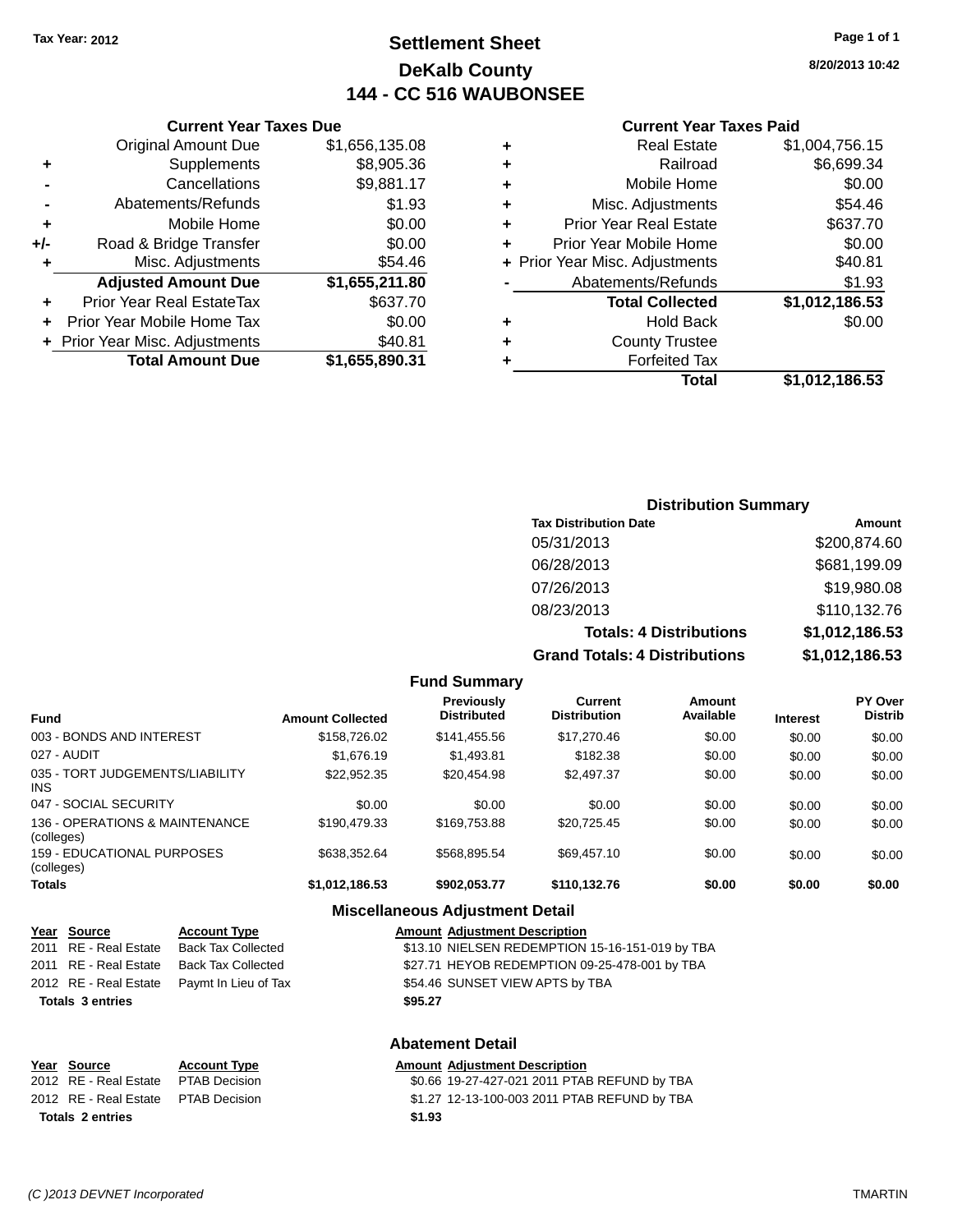## **Settlement Sheet Tax Year: 2012 Page 1 of 2 DeKalb County 145 - CC 523 KISHWAUKEE**

**8/20/2013 10:42**

#### **Current Year Taxes Paid**

| ٠ | <b>Real Estate</b>             | \$5,894,751.77 |
|---|--------------------------------|----------------|
| ٠ | Railroad                       | \$27,738.03    |
| ÷ | Mobile Home                    | \$0.00         |
| ٠ | Misc. Adjustments              | \$1,494.99     |
| ٠ | <b>Prior Year Real Estate</b>  | (\$18,734.33)  |
| ٠ | Prior Year Mobile Home         | \$0.00         |
|   | + Prior Year Misc. Adjustments | \$242.44       |
|   | Abatements/Refunds             | \$1,741.21     |
|   | <b>Total Collected</b>         | \$5,903,751.69 |
| ٠ | <b>Hold Back</b>               | \$0.00         |
| ٠ | <b>County Trustee</b>          |                |
| ٠ | <b>Forfeited Tax</b>           |                |
|   | <b>Total</b>                   | \$5,903,751.69 |

|     | <b>Current Year Taxes Due</b>    |                |
|-----|----------------------------------|----------------|
|     | <b>Original Amount Due</b>       | \$9,932,093.55 |
| ٠   | Supplements                      | \$109,742.85   |
|     | Cancellations                    | \$188,938.05   |
|     | Abatements/Refunds               | \$1,741.21     |
| ٠   | Mobile Home                      | \$0.00         |
| +/- | Road & Bridge Transfer           | \$0.00         |
| ٠   | Misc. Adjustments                | \$1,494.99     |
|     | <b>Adjusted Amount Due</b>       | \$9,852,652.13 |
|     | <b>Prior Year Real EstateTax</b> | (\$18,734.33)  |
|     | Prior Year Mobile Home Tax       | \$0.00         |
|     | + Prior Year Misc. Adjustments   | \$242.44       |
|     | <b>Total Amount Due</b>          | \$9,834,160.24 |

| <b>Distribution Summary</b> |  |
|-----------------------------|--|
|-----------------------------|--|

| <b>Tax Distribution Date</b>         | Amount         |
|--------------------------------------|----------------|
| 05/31/2013                           | \$1,027,237.34 |
| 06/28/2013                           | \$4,075,397.86 |
| 07/26/2013                           | \$110,670.52   |
| 08/23/2013                           | \$690,445.97   |
| <b>Totals: 4 Distributions</b>       | \$5,903,751.69 |
| <b>Grand Totals: 4 Distributions</b> | \$5,903,751.69 |

|                                               |                         | <b>Fund Summary</b>              |                                       |                     |                 |                                  |
|-----------------------------------------------|-------------------------|----------------------------------|---------------------------------------|---------------------|-----------------|----------------------------------|
| <b>Fund</b>                                   | <b>Amount Collected</b> | Previously<br><b>Distributed</b> | <b>Current</b><br><b>Distribution</b> | Amount<br>Available | <b>Interest</b> | <b>PY Over</b><br><b>Distrib</b> |
| 003 - BONDS AND INTEREST                      | \$1,600,530.76          | \$1,413,348.08                   | \$187,182.68                          | \$0.00              | \$0.00          | \$0.00                           |
| 027 - AUDIT                                   | \$32.116.41             | \$28,360.38                      | \$3.756.03                            | \$0.00              | \$0.00          | \$0.00                           |
| 035 - TORT JUDGEMENTS/LIABILITY<br><b>INS</b> | \$576,979.56            | \$509.501.59                     | \$67,477.97                           | \$0.00              | \$0.00          | \$0.00                           |
| 047 - SOCIAL SECURITY                         | \$110,518.23            | \$97.593.09                      | \$12,925.14                           | \$0.00              | \$0.00          | \$0.00                           |
| 109 - PRIOR YEAR ADJUSTMENT                   | \$6,807.01              | \$6,010.93                       | \$796.08                              | \$0.00              | \$0.00          | \$0.00                           |
| 136 - OPERATIONS & MAINTENANCE<br>(colleges)  | \$690.166.27            | \$609.451.06                     | \$80.715.21                           | \$0.00              | \$0.00          | \$0.00                           |
| 141 - HLTH/SFTY/HANDICAP<br>ACCESS/ENERGY     | \$356,031.63            | \$314,393.60                     | \$41,638.03                           | \$0.00              | \$0.00          | \$0.00                           |
| 159 - EDUCATIONAL PURPOSES<br>(colleges)      | \$2,530,601.82          | \$2,234,646.99                   | \$295,954.83                          | \$0.00              | \$0.00          | \$0.00                           |
| Totals                                        | \$5,903,751.69          | \$5,213,305.72                   | \$690,445.97                          | \$0.00              | \$0.00          | \$0.00                           |

### **Miscellaneous Adjustment Detail**

| Year Source             | <b>Account Type</b>                        | <b>Amount Adjustment Description</b>                        |
|-------------------------|--------------------------------------------|-------------------------------------------------------------|
|                         | 2011 RE - Real Estate Back Tax Collected   | \$2.95 DEK UNIVERSITY DEVEL REDEMPTION 08-16-100-009 by TBA |
| 2011 RE - Real Estate   | <b>Back Tax Collected</b>                  | \$77.55 MERRY OAKS REDEMPTION 06-21-353-001 by TBA          |
| 2011 RE - Real Estate   | <b>Back Tax Collected</b>                  | \$147.42 MERRY OAKS REDEMPTION 06-21-352-001 by TBA         |
|                         | 2011 RE - Real Estate Back Tax Collected   | \$9.42 MERRY OAKS REDEMPTION 06-20-453-007 by TBA           |
|                         | 2011 RE - Real Estate Back Tax Collected   | \$5.10 MERRY OAKS REDEMPTION 06-20-451-001 by TBA           |
|                         | 2012 RE - Real Estate Paymt In Lieu of Tax | \$70.17 SEQUOYA APTS by TBA                                 |
|                         | 2012 RE - Real Estate Paymt In Lieu of Tax | \$801.08 DEKALB UNITS by TBA                                |
|                         | 2012 RE - Real Estate Paymt In Lieu of Tax | \$623.74 SYCAMORE UNITS by TBA                              |
| <b>Totals 8 entries</b> |                                            | \$1,737.43                                                  |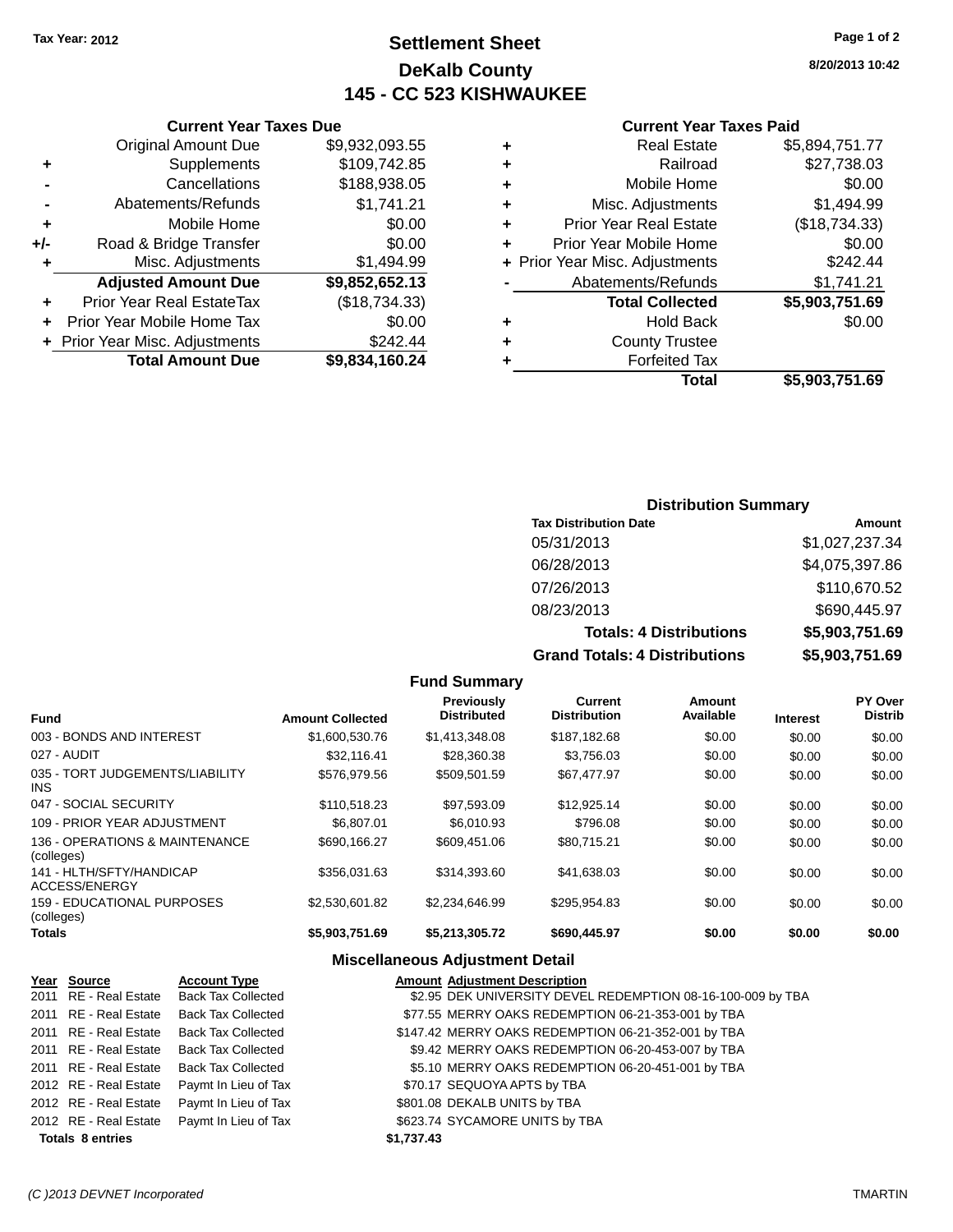| Year | Source                   | Acc <u>ount Type</u> |
|------|--------------------------|----------------------|
| 2012 | RF - Real Estate         | <b>PTAB Decision</b> |
| 2012 | RE - Real Estate         | <b>PTAB Decision</b> |
| 2012 | RF - Real Estate         | PTAB Decision        |
| 2012 | RE - Real Estate         | PTAB Decision        |
| 2012 | RE - Real Estate         | <b>PTAB Decision</b> |
| 2012 | RF - Real Estate         | PTAB Decision        |
| 2012 | RF - Real Estate         | PTAB Decision        |
| 2012 | RF - Real Estate         | PTAB Decision        |
| 2012 | RF - Real Estate         | PTAB Decision        |
| 2012 | RF - Real Estate         | <b>PTAB Decision</b> |
| 2012 | RF - Real Estate         | PTAB Decision        |
| 2012 | RF - Real Estate         | PTAB Decision        |
| 2012 | RF - Real Estate         | PTAB Decision        |
| 2012 | RF - Real Estate         | <b>RE</b> Abatement  |
| 2012 | RE - Real Estate         | <b>PTAB Decision</b> |
| 2012 | RF - Real Estate         | PTAB Decision        |
| 2012 | RE - Real Estate         | PTAB Decision        |
| 2012 | RF - Real Estate         | <b>PTAB Decision</b> |
| 2012 | RF - Real Estate         | <b>PTAB Decision</b> |
|      | <b>Totals 19 entries</b> |                      |

## **Settlement Sheet Tax Year: 2012 Page 2 of 2 DeKalb County Abatement Detail**

**Amount Adjustment Description** \$12.89 08-29-200-003 PTAB REFUND by TBA \$0.64 13-15-176-011 PTAB REFUND by TBA \$0.26 08-12-451-008 PTAB REFUND by TBA \$0.23 08-12-451-012 PTAB REFUND by TBA \$0.11 08-12-451-013 PTAB REFUND by TBA \$70.98 06-29-427-001 2008 PTAB REFUND by TBA \$98.72 06-29-427-002 2008 PTAB REFUND by TBA \$165.21 06-29-427-003 2008 PTAB REFUND by TBA \$225.71 06-29-427-004 2008 PTAB REFUND by TBA \$294.91 06-29-477-002 2008 PTAB REFUND by TBA \$2.57 03-30-277-001 2011 PTAB REFUND by TBA \$0.80 01-26-475-004 2011 PTAB REFUND by TBA \$6.65 13-15-327-010 2011 PTAB REFUND by TBA \$71.44 06-29-427-001 2009 PTAB REFUND by TBA \$99.36 06-29-427-002 2009 PTAB REFUND by TBA \$166.28 06-29-427-003 2009 PTAB REFUND by TBA \$227.18 06-29-427-004 2009 PTAB REFUND by TBA \$296.82 06-29-477-002 2009 PTAB REFUND by TBA \$0.46 06-20-453-003 2011 PTAB REFUND by TBA **Totals 19 entries \$1,741.22**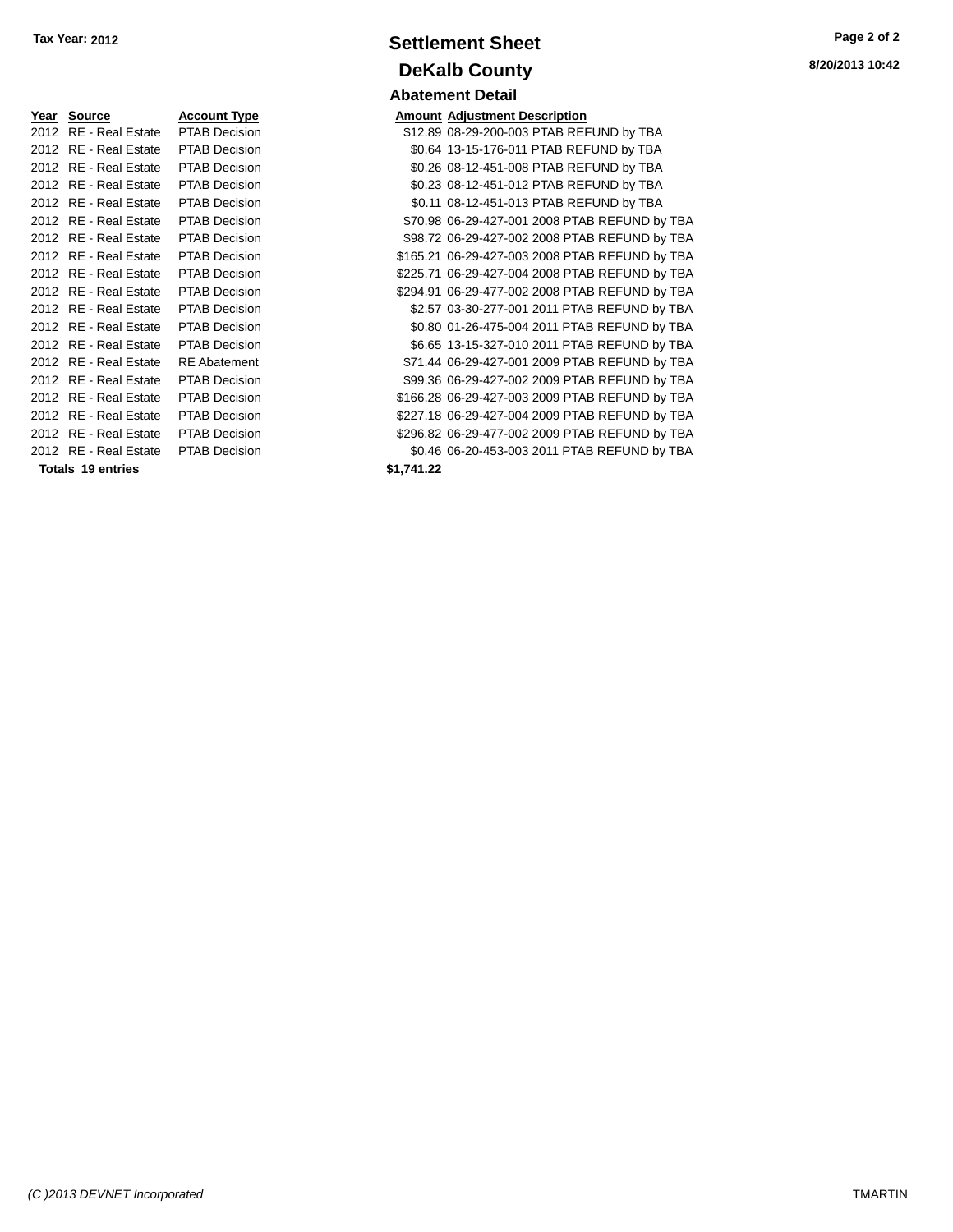## **Settlement Sheet Tax Year: 2012 Page 1 of 1 DeKalb County 150 - DE KALB SANITARY**

**8/20/2013 10:42**

#### **Current Year Taxes Paid**

|       | <b>Original Amount Due</b>     | \$652,442.09 |
|-------|--------------------------------|--------------|
| ٠     | Supplements                    | \$13,658.49  |
|       | Cancellations                  | \$26,977.98  |
|       | Abatements/Refunds             | \$0.12       |
| ÷     | Mobile Home                    | \$0.00       |
| $+/-$ | Road & Bridge Transfer         | \$0.00       |
| ٠     | Misc. Adjustments              | \$155.37     |
|       | <b>Adjusted Amount Due</b>     | \$639,277.85 |
| ÷     | Prior Year Real EstateTax      | \$98.97      |
| ٠     | Prior Year Mobile Home Tax     | \$0.00       |
|       | + Prior Year Misc. Adjustments | \$0.57       |
|       | <b>Total Amount Due</b>        | \$639,377.39 |
|       |                                |              |

**Current Year Taxes Due**

| ٠ | <b>Real Estate</b>             | \$372,476.30 |
|---|--------------------------------|--------------|
| ٠ | Railroad                       | \$662.77     |
| ٠ | Mobile Home                    | \$0.00       |
| ٠ | Misc. Adjustments              | \$155.37     |
| ٠ | <b>Prior Year Real Estate</b>  | \$98.97      |
| ٠ | Prior Year Mobile Home         | \$0.00       |
|   | + Prior Year Misc. Adjustments | \$0.57       |
|   | Abatements/Refunds             | \$0.12       |
|   | <b>Total Collected</b>         | \$373,393.86 |
| ٠ | <b>Hold Back</b>               | \$0.00       |
| ٠ | <b>County Trustee</b>          |              |
| ٠ | <b>Forfeited Tax</b>           |              |
|   | Total                          | \$373,393.86 |
|   |                                |              |

### **Distribution Summary Tax Distribution Date Amount** 05/31/2013 \$65,667.25 06/28/2013 \$260,916.58 07/26/2013 \$6,159.10 08/23/2013 \$40,650.93 **Totals: 4 Distributions \$373,393.86 Grand Totals: 4 Distributions \$373,393.86**

#### **Fund Summary**

| <b>Fund</b>              | <b>Amount Collected</b> | Previously<br><b>Distributed</b> | Current<br><b>Distribution</b> | Amount<br>Available | <b>Interest</b> | <b>PY Over</b><br><b>Distrib</b> |
|--------------------------|-------------------------|----------------------------------|--------------------------------|---------------------|-----------------|----------------------------------|
| 001 - CORPORATE          | \$109.140.43            | \$97,258.44                      | \$11,881.99                    | \$0.00              | \$0.00          | \$0.00                           |
| 003 - BONDS AND INTEREST | \$0.00                  | \$0.00                           | \$0.00                         | \$0.00              | \$0.00          | \$0.00                           |
| 005 - I. M. R. F.        | \$106,469.52            | \$94.878.32                      | \$11.591.20                    | \$0.00              | \$0.00          | \$0.00                           |
| 027 - AUDIT              | \$11.523.31             | \$10.268.78                      | \$1.254.53                     | \$0.00              | \$0.00          | \$0.00                           |
| 045 - PUBLIC BENEFIT     | \$89.574.92             | \$79.823.01                      | \$9,751.91                     | \$0.00              | \$0.00          | \$0.00                           |
| 047 - SOCIAL SECURITY    | \$56,685,68             | \$50.514.38                      | \$6.171.30                     | \$0.00              | \$0.00          | \$0.00                           |
| Totals                   | \$373,393.86            | \$332,742.93                     | \$40,650.93                    | \$0.00              | \$0.00          | \$0.00                           |

#### **Miscellaneous Adjustment Detail**

#### **Year** Source **Account Type Account Adjustment Description**

2011 RE - Real Estate Back Tax Collected \$0.57 DEK UNIVERSITY DEVEL REDEMPTION 08-16-100-009 by TBA 2012 RE - Real Estate Paymt In Lieu of Tax \$155.37 DEKALB UNITS by TBA

#### **Totals 2 entries \$155.94**

### **Abatement Detail**

| Year Source                         | <b>Account Type</b> |        | <b>Amount Adjustment Description</b>    |
|-------------------------------------|---------------------|--------|-----------------------------------------|
| 2012 RE - Real Estate PTAB Decision |                     |        | \$0.05 08-12-451-008 PTAB REFUND by TBA |
| 2012 RE - Real Estate PTAB Decision |                     |        | \$0.04 08-12-451-012 PTAB REFUND by TBA |
| 2012 RE - Real Estate PTAB Decision |                     |        | \$0.02 08-12-451-013 PTAB REFUND by TBA |
| <b>Totals 3 entries</b>             |                     | \$0.11 |                                         |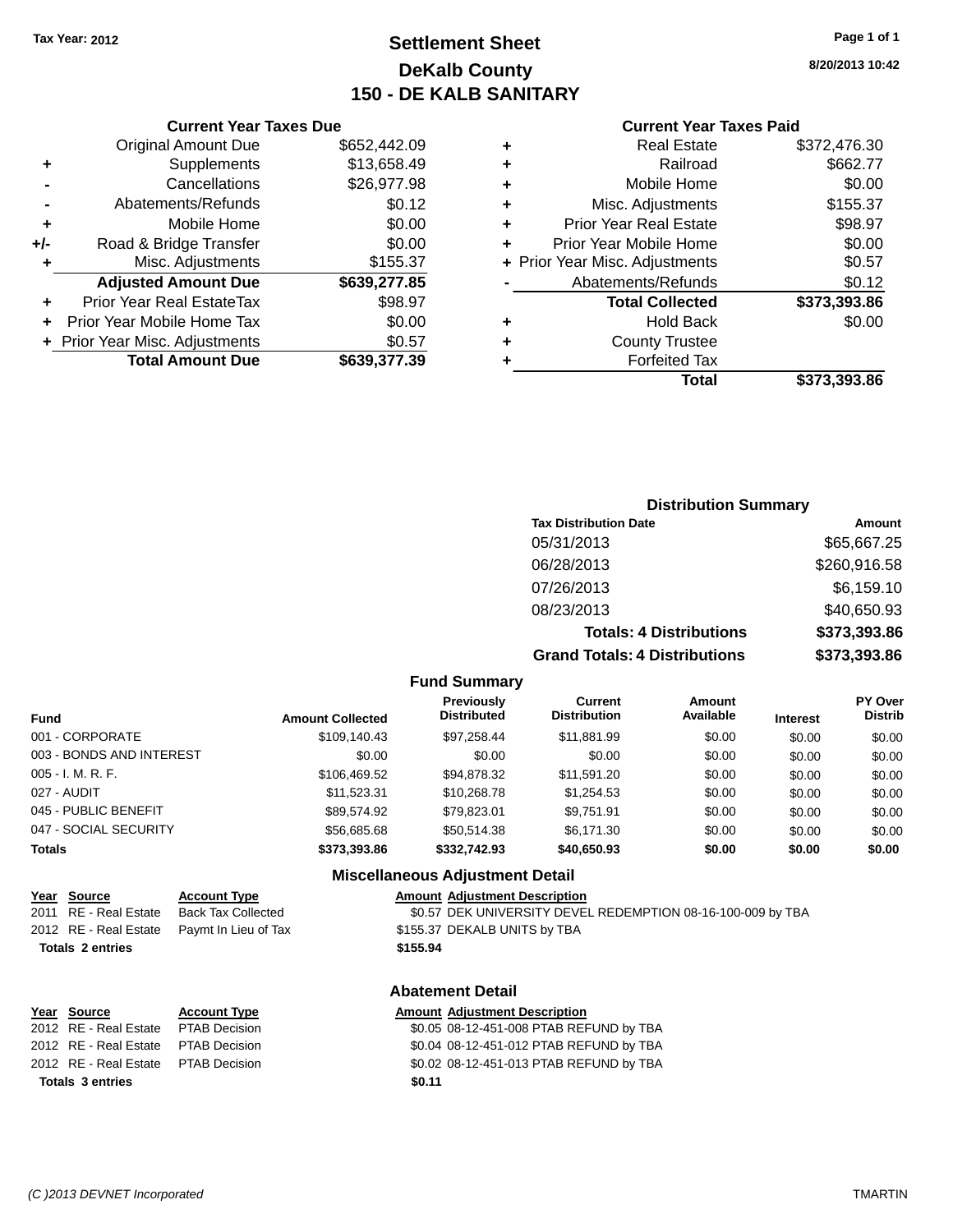## **Settlement Sheet Tax Year: 2012 Page 1 of 1 DeKalb County 151 - FAIRDALE STREET LIGHT**

**8/20/2013 10:42**

#### **Current Year Taxes Paid**

|   | <b>Real Estate</b>             | \$2,037.38 |
|---|--------------------------------|------------|
| ٠ | Railroad                       | \$0.00     |
| ٠ | Mobile Home                    | \$0.00     |
| ٠ | Misc. Adjustments              | \$0.00     |
| ٠ | <b>Prior Year Real Estate</b>  | \$0.00     |
| ٠ | Prior Year Mobile Home         | \$0.00     |
|   | + Prior Year Misc. Adjustments | \$0.00     |
|   | Abatements/Refunds             | \$0.00     |
|   | <b>Total Collected</b>         | \$2,037.38 |
| ٠ | Hold Back                      | \$0.00     |
| ٠ | <b>County Trustee</b>          |            |
| ٠ | <b>Forfeited Tax</b>           |            |
|   | Total                          | \$2,037.38 |
|   |                                |            |

|                 |                         | <b>Distribution Summary</b>      |                                      |                                |                 |                           |
|-----------------|-------------------------|----------------------------------|--------------------------------------|--------------------------------|-----------------|---------------------------|
|                 |                         |                                  | <b>Tax Distribution Date</b>         |                                |                 | Amount                    |
|                 |                         |                                  | 05/31/2013                           |                                |                 | \$469.84                  |
|                 |                         |                                  | 06/28/2013                           |                                |                 | \$1,289.28                |
|                 |                         |                                  | 07/26/2013                           |                                |                 | \$74.90                   |
|                 |                         |                                  | 08/23/2013                           |                                |                 | \$203.36                  |
|                 |                         |                                  |                                      | <b>Totals: 4 Distributions</b> |                 | \$2,037.38                |
|                 |                         |                                  | <b>Grand Totals: 4 Distributions</b> |                                |                 | \$2,037.38                |
|                 |                         | <b>Fund Summary</b>              |                                      |                                |                 |                           |
| <b>Fund</b>     | <b>Amount Collected</b> | Previously<br><b>Distributed</b> | Current<br><b>Distribution</b>       | <b>Amount</b><br>Available     | <b>Interest</b> | PY Over<br><b>Distrib</b> |
| 001 - CORPORATE | \$2,037.38              | \$1,834.02                       | \$203.36                             | \$0.00                         | \$0.00          | \$0.00                    |
| <b>Totals</b>   | \$2,037.38              | \$1,834.02                       | \$203.36                             | \$0.00                         | \$0.00          | \$0.00                    |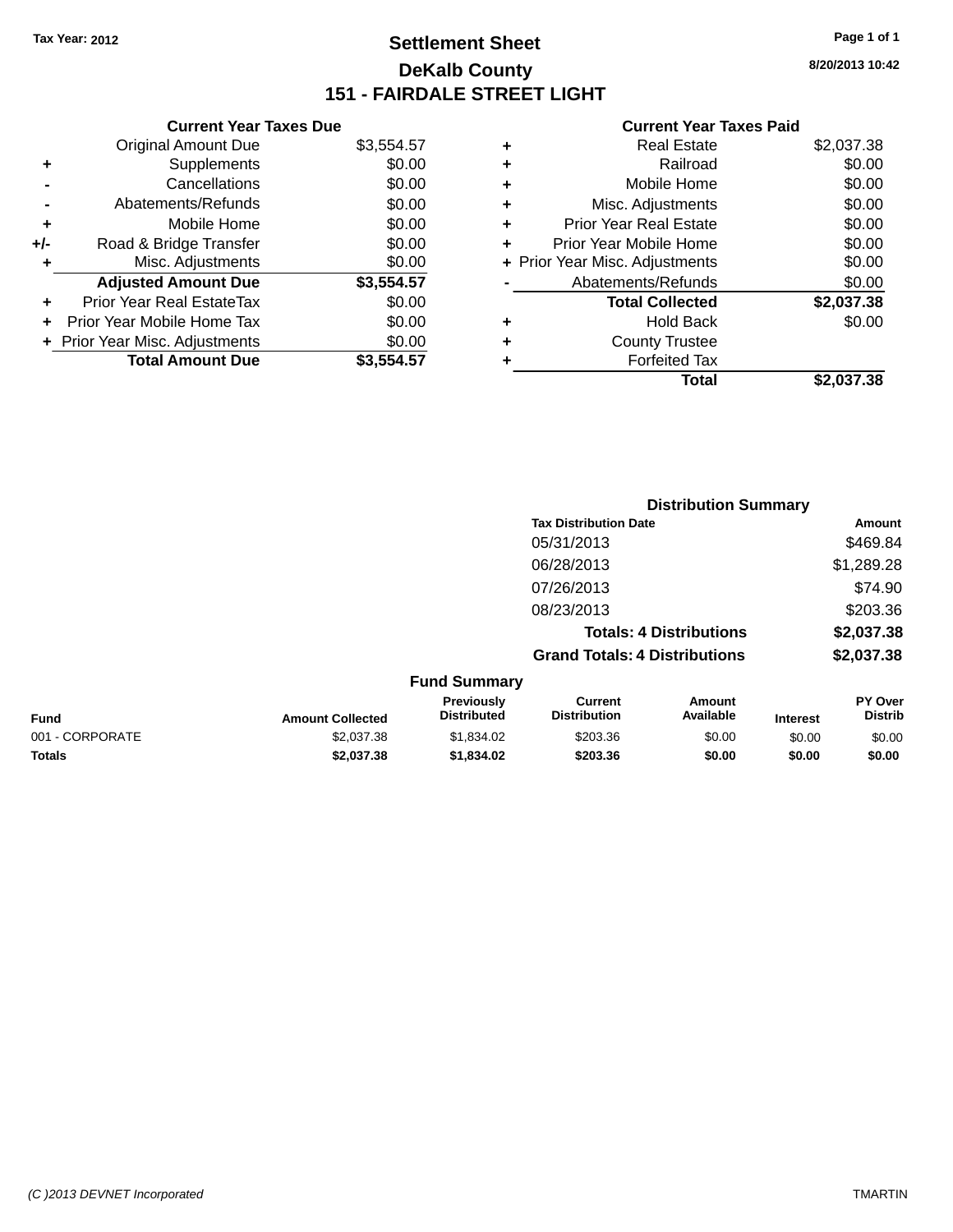## **Settlement Sheet Tax Year: 2012 Page 1 of 1 DeKalb County 152 - AFTON-PIERCE MULTI TWP**

**8/20/2013 10:42**

#### **Current Year Taxes Paid**

|     | <b>Current Year Taxes Due</b>  |             |   |
|-----|--------------------------------|-------------|---|
|     | <b>Original Amount Due</b>     | \$24,502.64 |   |
| ٠   | <b>Supplements</b>             | \$297.10    |   |
|     | Cancellations                  | \$354.64    |   |
|     | Abatements/Refunds             | \$0.11      |   |
| ٠   | Mobile Home                    | \$0.00      | 4 |
| +/- | Road & Bridge Transfer         | \$0.00      | ۰ |
| ٠   | Misc. Adjustments              | \$0.00      |   |
|     | <b>Adjusted Amount Due</b>     | \$24,444.99 |   |
| ٠   | Prior Year Real EstateTax      | (\$7.89)    |   |
| ÷   | Prior Year Mobile Home Tax     | \$0.00      |   |
|     | + Prior Year Misc. Adjustments | \$0.00      | 4 |
|     | <b>Total Amount Due</b>        | \$24,437.10 |   |
|     |                                |             |   |

| ٠ | <b>Real Estate</b>             | \$14,442.51 |
|---|--------------------------------|-------------|
| ٠ | Railroad                       | \$129.30    |
| ٠ | Mobile Home                    | \$0.00      |
| ٠ | Misc. Adjustments              | \$0.00      |
| ٠ | Prior Year Real Estate         | (\$7.89)    |
| ٠ | Prior Year Mobile Home         | \$0.00      |
|   | + Prior Year Misc. Adjustments | \$0.00      |
|   | Abatements/Refunds             | \$0.11      |
|   | <b>Total Collected</b>         | \$14,563.81 |
| ٠ | Hold Back                      | \$0.00      |
| ٠ | <b>County Trustee</b>          |             |
|   | <b>Forfeited Tax</b>           |             |
|   | Total                          | \$14,563.81 |
|   |                                |             |

|                                         |                         |                                  | <b>Distribution Summary</b>           |                     |                 |                           |
|-----------------------------------------|-------------------------|----------------------------------|---------------------------------------|---------------------|-----------------|---------------------------|
|                                         |                         |                                  | <b>Tax Distribution Date</b>          |                     |                 | Amount                    |
|                                         |                         |                                  | 05/31/2013                            |                     |                 | \$2,803.55                |
|                                         |                         |                                  | 06/28/2013                            |                     |                 | \$10,680.46               |
|                                         |                         |                                  | 07/26/2013                            |                     |                 | \$75.76                   |
|                                         |                         |                                  | 08/23/2013                            |                     |                 | \$1,004.04                |
| <b>Totals: 4 Distributions</b>          |                         | \$14,563.81                      |                                       |                     |                 |                           |
|                                         |                         |                                  | <b>Grand Totals: 4 Distributions</b>  |                     | \$14,563.81     |                           |
|                                         |                         | <b>Fund Summary</b>              |                                       |                     |                 |                           |
| <b>Fund</b>                             | <b>Amount Collected</b> | Previously<br><b>Distributed</b> | <b>Current</b><br><b>Distribution</b> | Amount<br>Available | <b>Interest</b> | PY Over<br><b>Distrib</b> |
| 147 - ASSESSING PURPOSES<br>(multi-twp) | \$14,563.81             | \$13,559.77                      | \$1,004.04                            | \$0.00              | \$0.00          | \$0.00                    |
| Totals                                  | \$14,563.81             | \$13,559.77                      | \$1,004.04                            | \$0.00              | \$0.00          | \$0.00                    |
|                                         |                         | <b>Abatement Detail</b>          |                                       |                     |                 |                           |

**Year Source Account Type Amount Adjustment Description**<br>
2012 RE - Real Estate PTAB Decision **Amount Adjustment Description**<br>
\$0.11 12-13-100-003 2011 PTAE **Totals** 1 entries **\$0.11** 

\$0.11 12-13-100-003 2011 PTAB REFUND by TBA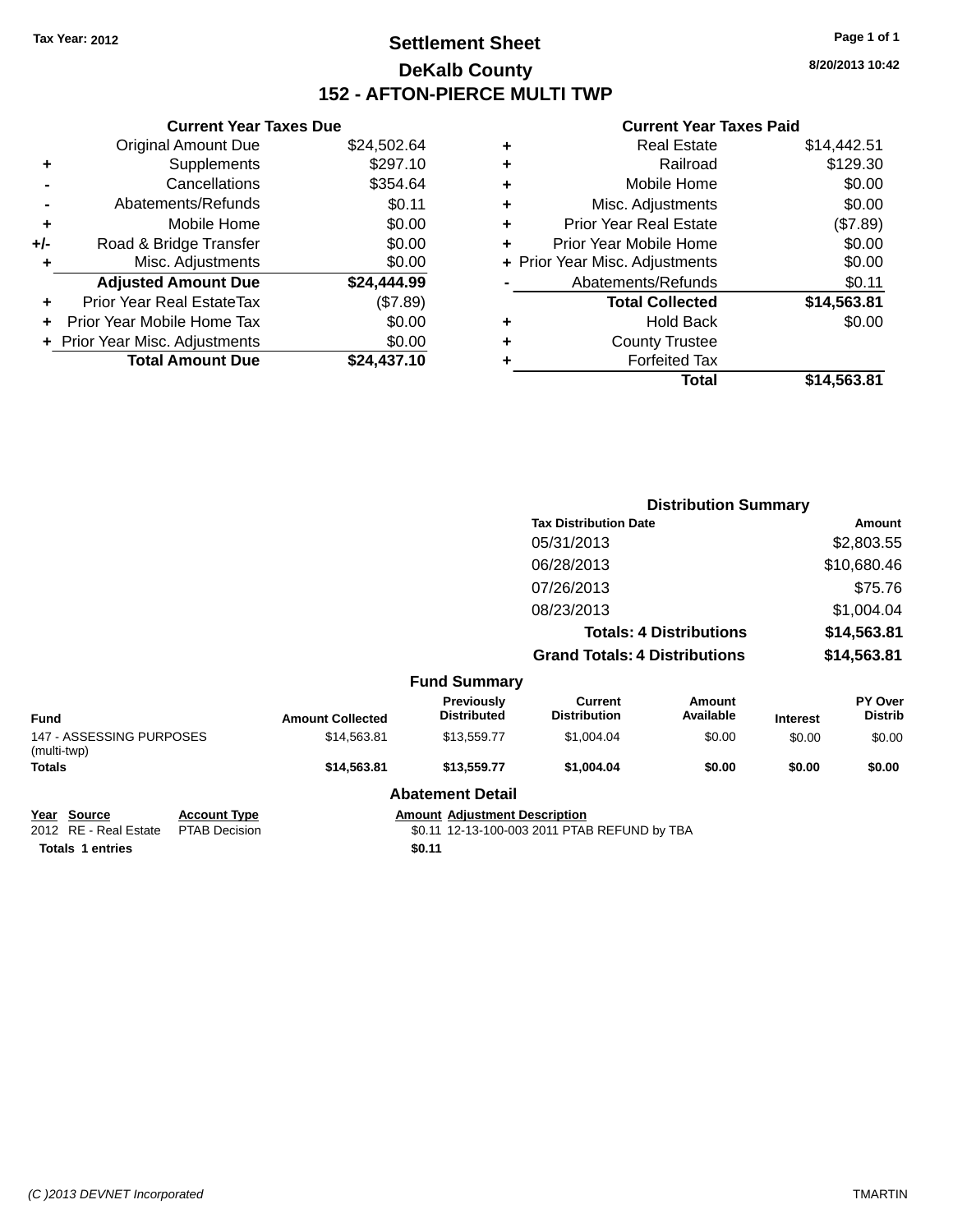## **Settlement Sheet Tax Year: 2012 Page 1 of 1 DeKalb County 153 - MILAN-MALTA MULTI-TWP**

### **8/20/2013 10:42**

| <b>Current Year Taxes Paid</b> |  |  |  |
|--------------------------------|--|--|--|
|--------------------------------|--|--|--|

|     | <b>Current Year Taxes Due</b>  |             |
|-----|--------------------------------|-------------|
|     | <b>Original Amount Due</b>     | \$12,743.20 |
| ٠   | Supplements                    | \$31.16     |
|     | Cancellations                  | \$36.80     |
|     | Abatements/Refunds             | \$0.00      |
| ٠   | Mobile Home                    | \$0.00      |
| +/- | Road & Bridge Transfer         | \$0.00      |
|     | Misc. Adjustments              | \$0.00      |
|     | <b>Adjusted Amount Due</b>     | \$12,737.56 |
| ٠   | Prior Year Real EstateTax      | \$0.00      |
|     | Prior Year Mobile Home Tax     | \$0.00      |
|     | + Prior Year Misc. Adjustments | \$0.00      |
|     | <b>Total Amount Due</b>        | \$12,737.56 |
|     |                                |             |

| ٠ | <b>Real Estate</b>             | \$7,319.35 |
|---|--------------------------------|------------|
| ٠ | Railroad                       | \$113.48   |
| ٠ | Mobile Home                    | \$0.00     |
| ٠ | Misc. Adjustments              | \$0.00     |
| ٠ | <b>Prior Year Real Estate</b>  | \$0.00     |
| ÷ | Prior Year Mobile Home         | \$0.00     |
|   | + Prior Year Misc. Adjustments | \$0.00     |
|   | Abatements/Refunds             | \$0.00     |
|   | <b>Total Collected</b>         | \$7,432.83 |
| ٠ | Hold Back                      | \$0.00     |
| ÷ | <b>County Trustee</b>          |            |
| ÷ | <b>Forfeited Tax</b>           |            |
|   | Total                          | \$7,432.83 |
|   |                                |            |

|                                         |                         |                                  | <b>Distribution Summary</b>           |                                |                 |                           |
|-----------------------------------------|-------------------------|----------------------------------|---------------------------------------|--------------------------------|-----------------|---------------------------|
|                                         |                         |                                  | <b>Tax Distribution Date</b>          |                                |                 | Amount                    |
|                                         |                         |                                  | 05/31/2013                            |                                |                 | \$992.48                  |
|                                         |                         |                                  | 06/28/2013                            |                                |                 | \$6,012.44                |
|                                         |                         |                                  | 07/26/2013                            |                                |                 | \$91.28                   |
|                                         |                         |                                  | 08/23/2013                            |                                |                 | \$336.63                  |
|                                         |                         |                                  |                                       | <b>Totals: 4 Distributions</b> |                 | \$7,432.83                |
|                                         |                         |                                  | <b>Grand Totals: 4 Distributions</b>  |                                |                 | \$7,432.83                |
|                                         |                         | <b>Fund Summary</b>              |                                       |                                |                 |                           |
| <b>Fund</b>                             | <b>Amount Collected</b> | Previously<br><b>Distributed</b> | <b>Current</b><br><b>Distribution</b> | Amount<br>Available            | <b>Interest</b> | PY Over<br><b>Distrib</b> |
| 147 - ASSESSING PURPOSES<br>(multi-twp) | \$7,432.83              | \$7,096.20                       | \$336.63                              | \$0.00                         | \$0.00          | \$0.00                    |
| Totals                                  | \$7,432.83              | \$7,096.20                       | \$336.63                              | \$0.00                         | \$0.00          | \$0.00                    |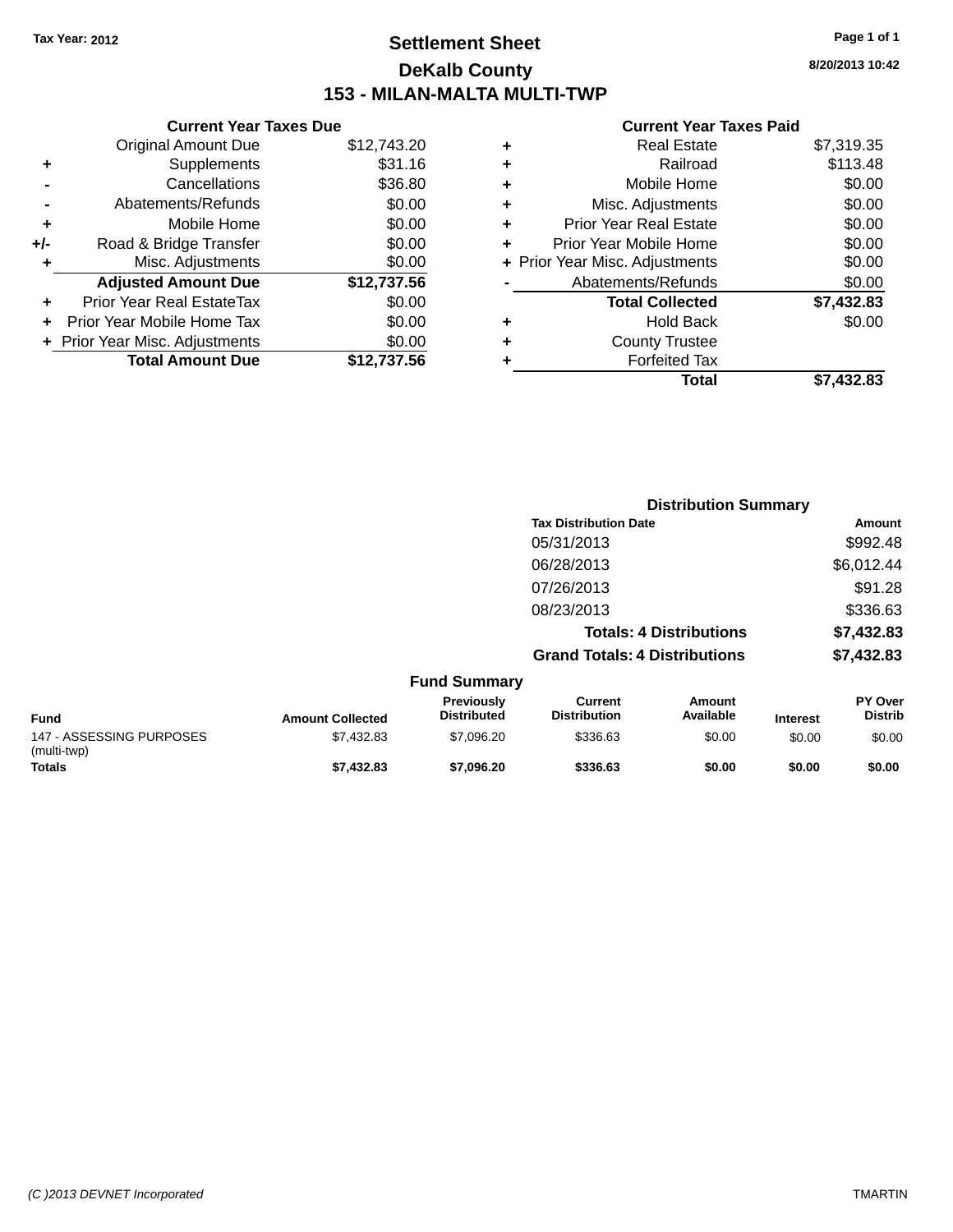## **Settlement Sheet Tax Year: 2012 Page 1 of 1 DeKalb County 154 - PAW PAW-SHABBONA MULT TWP**

| <b>Current Year Taxes Due</b> |                                |  |  |  |  |
|-------------------------------|--------------------------------|--|--|--|--|
| <b>Original Amount Due</b>    | \$12,324.66                    |  |  |  |  |
| Supplements                   | \$45.26                        |  |  |  |  |
| Cancellations                 | \$58.11                        |  |  |  |  |
| Abatements/Refunds            | \$0.26                         |  |  |  |  |
| Mobile Home                   | \$0.00                         |  |  |  |  |
| Road & Bridge Transfer        | \$0.00                         |  |  |  |  |
| Misc. Adjustments             | \$2.54                         |  |  |  |  |
| <b>Adjusted Amount Due</b>    | \$12,314.09                    |  |  |  |  |
| Prior Year Real EstateTax     | (\$32.55)                      |  |  |  |  |
| Prior Year Mobile Home Tax    | \$0.00                         |  |  |  |  |
|                               | \$0.00                         |  |  |  |  |
| <b>Total Amount Due</b>       | \$12.281.54                    |  |  |  |  |
|                               | + Prior Year Misc. Adjustments |  |  |  |  |

#### **Current Year Taxes Paid**

|   | <b>Real Estate</b>             | \$7,089.45  |
|---|--------------------------------|-------------|
| ٠ | Railroad                       | \$204.08    |
| ٠ | Mobile Home                    | \$0.00      |
| ٠ | Misc. Adjustments              | \$2.54      |
| ٠ | <b>Prior Year Real Estate</b>  | $(\$32.55)$ |
| ٠ | Prior Year Mobile Home         | \$0.00      |
|   | + Prior Year Misc. Adjustments | \$0.00      |
|   | Abatements/Refunds             | \$0.26      |
|   | <b>Total Collected</b>         | \$7,263.26  |
| ٠ | <b>Hold Back</b>               | \$0.00      |
| ٠ | <b>County Trustee</b>          |             |
|   | <b>Forfeited Tax</b>           |             |
|   | Total                          | \$7,263.26  |
|   |                                |             |

|                                         |                      |                         |                                         | <b>Distribution Summary</b>             |                                |                 |                           |
|-----------------------------------------|----------------------|-------------------------|-----------------------------------------|-----------------------------------------|--------------------------------|-----------------|---------------------------|
|                                         |                      |                         |                                         | <b>Tax Distribution Date</b>            |                                |                 | Amount                    |
|                                         |                      |                         |                                         | 05/31/2013                              |                                |                 | \$1,209.45                |
|                                         |                      |                         |                                         | 06/28/2013                              |                                |                 | \$5,434.95                |
|                                         |                      |                         |                                         | 07/26/2013                              |                                |                 | \$135.57                  |
|                                         |                      |                         |                                         | 08/23/2013                              |                                |                 | \$483.29                  |
|                                         |                      |                         |                                         |                                         | <b>Totals: 4 Distributions</b> |                 | \$7,263.26                |
|                                         |                      |                         |                                         | <b>Grand Totals: 4 Distributions</b>    |                                |                 | \$7,263.26                |
|                                         |                      |                         | <b>Fund Summary</b>                     |                                         |                                |                 |                           |
| <b>Fund</b>                             |                      | <b>Amount Collected</b> | <b>Previously</b><br><b>Distributed</b> | <b>Current</b><br><b>Distribution</b>   | Amount<br>Available            | <b>Interest</b> | PY Over<br><b>Distrib</b> |
| 147 - ASSESSING PURPOSES<br>(multi-twp) |                      | \$7,263.26              | \$6,779.97                              | \$483.29                                | \$0.00                         | \$0.00          | \$0.00                    |
| <b>Totals</b>                           |                      | \$7,263.26              | \$6,779.97                              | \$483.29                                | \$0.00                         | \$0.00          | \$0.00                    |
|                                         |                      |                         | <b>Miscellaneous Adjustment Detail</b>  |                                         |                                |                 |                           |
| Source<br>Year                          | <b>Account Type</b>  |                         | <b>Amount Adjustment Description</b>    |                                         |                                |                 |                           |
| 2012 RE - Real Estate                   | Paymt In Lieu of Tax |                         | \$2.54 SEQUOYA APTS by TBA              |                                         |                                |                 |                           |
| <b>Totals 1 entries</b>                 |                      |                         | \$2.54                                  |                                         |                                |                 |                           |
|                                         |                      |                         | <b>Abatement Detail</b>                 |                                         |                                |                 |                           |
| Year Source                             | <b>Account Type</b>  |                         | <b>Amount Adjustment Description</b>    |                                         |                                |                 |                           |
| 2012 RE - Real Estate                   | <b>PTAB Decision</b> |                         |                                         | \$0.02 13-15-176-011 PTAB REFUND by TBA |                                |                 |                           |

**Totals 2 entries \$0.26**

\$0.02 13-15-176-011 PTAB REFUND by TBA 2012 RE - Real Estate PTAB Decision \$0.24 13-15-327-010 2011 PTAB REFUND by TBA

*(C )2013 DEVNET Incorporated* TMARTIN

**8/20/2013 10:42**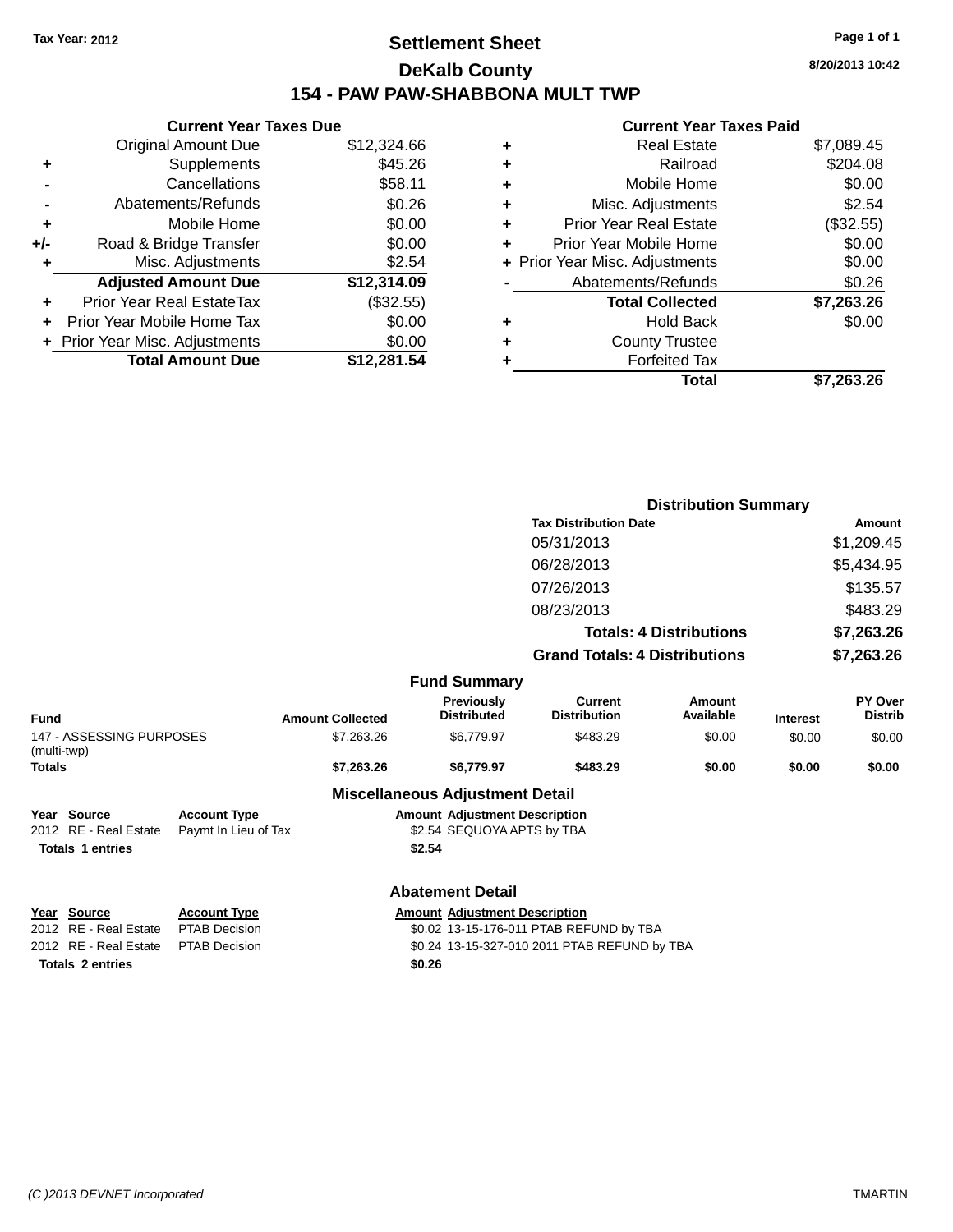### **Settlement Sheet Tax Year: 2012 Page 1 of 1 DeKalb County 155 - SOUTH GROVE-MAYFIELD MULT**

**8/20/2013 10:42**

|     | <b>Current Year Taxes Due</b> |             |  |
|-----|-------------------------------|-------------|--|
|     | <b>Original Amount Due</b>    | \$11,268.13 |  |
| ٠   | Supplements                   | \$78.32     |  |
|     | Cancellations                 | \$101.47    |  |
|     | Abatements/Refunds            | \$0.00      |  |
| ٠   | Mobile Home                   | \$0.00      |  |
| +/- | Road & Bridge Transfer        | \$0.00      |  |
| ٠   | Misc. Adjustments             | \$0.00      |  |
|     | <b>Adjusted Amount Due</b>    | \$11,244.98 |  |
| ٠   | Prior Year Real EstateTax     | \$0.00      |  |
|     | Prior Year Mobile Home Tax    | \$0.00      |  |
|     | Prior Year Misc. Adjustments  | \$0.00      |  |
|     | <b>Total Amount Due</b>       | \$11,244.98 |  |
|     |                               |             |  |

| ٠ | <b>Real Estate</b>             | \$6,846.08 |
|---|--------------------------------|------------|
| ٠ | Railroad                       | \$0.00     |
| ٠ | Mobile Home                    | \$0.00     |
| ٠ | Misc. Adjustments              | \$0.00     |
| ٠ | <b>Prior Year Real Estate</b>  | \$0.00     |
| ÷ | Prior Year Mobile Home         | \$0.00     |
|   | + Prior Year Misc. Adjustments | \$0.00     |
|   | Abatements/Refunds             | \$0.00     |
|   | <b>Total Collected</b>         | \$6,846.08 |
| ٠ | <b>Hold Back</b>               | \$0.00     |
| ٠ | <b>County Trustee</b>          |            |
| ٠ | <b>Forfeited Tax</b>           |            |
|   | Total                          | \$6,846.08 |
|   |                                |            |

|                                         |                         |                                         |                                      | <b>Distribution Summary</b>    |                 |                           |  |
|-----------------------------------------|-------------------------|-----------------------------------------|--------------------------------------|--------------------------------|-----------------|---------------------------|--|
|                                         |                         |                                         | <b>Tax Distribution Date</b>         |                                |                 | Amount                    |  |
|                                         |                         |                                         | 05/31/2013                           |                                |                 | \$1,355.99                |  |
|                                         |                         |                                         | 06/28/2013                           |                                |                 | \$4,749.76                |  |
|                                         |                         |                                         | 07/26/2013                           |                                |                 | \$144.57                  |  |
|                                         |                         |                                         | 08/23/2013                           |                                |                 | \$595.76                  |  |
|                                         |                         |                                         |                                      | <b>Totals: 4 Distributions</b> |                 | \$6,846.08                |  |
|                                         |                         |                                         | <b>Grand Totals: 4 Distributions</b> |                                |                 | \$6,846.08                |  |
|                                         |                         | <b>Fund Summary</b>                     |                                      |                                |                 |                           |  |
| <b>Fund</b>                             | <b>Amount Collected</b> | <b>Previously</b><br><b>Distributed</b> | Current<br><b>Distribution</b>       | <b>Amount</b><br>Available     | <b>Interest</b> | PY Over<br><b>Distrib</b> |  |
| 147 - ASSESSING PURPOSES<br>(multi-twp) | \$6,846.08              | \$6,250.32                              | \$595.76                             | \$0.00                         | \$0.00          | \$0.00                    |  |
| Totals                                  | \$6,846.08              | \$6,250.32                              | \$595.76                             | \$0.00                         | \$0.00          | \$0.00                    |  |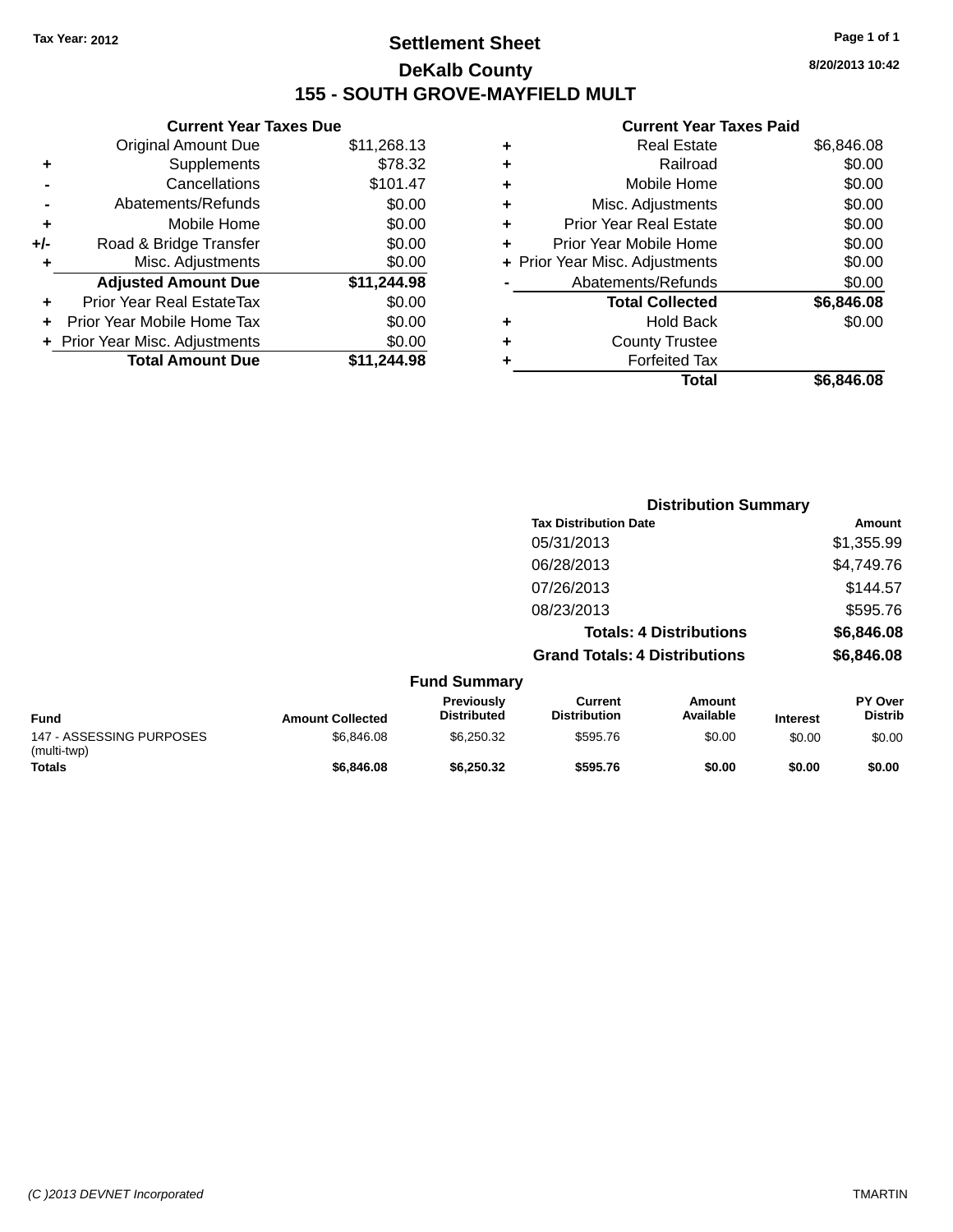## **Settlement Sheet Tax Year: 2012 Page 1 of 1 DeKalb County 156 - VICTOR-SOMONAUK MULTI TWP**

**8/20/2013 10:42**

|     | <b>Current Year Taxes Due</b>            |             |  |  |  |
|-----|------------------------------------------|-------------|--|--|--|
|     | <b>Original Amount Due</b>               | \$21,226.37 |  |  |  |
| ٠   | \$139.02<br>Supplements                  |             |  |  |  |
|     | Cancellations                            | \$153.97    |  |  |  |
|     | Abatements/Refunds                       | \$0.00      |  |  |  |
| ٠   | \$0.00<br>Mobile Home                    |             |  |  |  |
| +/- | \$0.00<br>Road & Bridge Transfer         |             |  |  |  |
| ٠   | Misc. Adjustments                        | \$0.00      |  |  |  |
|     | <b>Adjusted Amount Due</b>               | \$21,211.42 |  |  |  |
| ÷   | Prior Year Real EstateTax                | \$0.00      |  |  |  |
|     | \$0.00<br>Prior Year Mobile Home Tax     |             |  |  |  |
|     | \$0.00<br>+ Prior Year Misc. Adjustments |             |  |  |  |
|     | <b>Total Amount Due</b>                  | \$21.211.42 |  |  |  |

| ٠ | <b>Real Estate</b>             | \$13,117.76 |
|---|--------------------------------|-------------|
| ٠ | Railroad                       | \$123.21    |
| ٠ | Mobile Home                    | \$0.00      |
| ٠ | Misc. Adjustments              | \$0.00      |
| ٠ | <b>Prior Year Real Estate</b>  | \$0.00      |
| ÷ | Prior Year Mobile Home         | \$0.00      |
|   | + Prior Year Misc. Adjustments | \$0.00      |
|   | Abatements/Refunds             | \$0.00      |
|   | <b>Total Collected</b>         | \$13,240.97 |
| ٠ | <b>Hold Back</b>               | \$0.00      |
| ٠ | <b>County Trustee</b>          |             |
| ٠ | <b>Forfeited Tax</b>           |             |
|   | Total                          | \$13.240.97 |
|   |                                |             |

|                                         |                         |                                  |                                       | <b>Distribution Summary</b>    |                 |                           |
|-----------------------------------------|-------------------------|----------------------------------|---------------------------------------|--------------------------------|-----------------|---------------------------|
|                                         |                         |                                  | <b>Tax Distribution Date</b>          |                                |                 | Amount                    |
|                                         |                         |                                  | 05/31/2013                            |                                |                 | \$2,875.89                |
|                                         |                         |                                  | 06/28/2013                            |                                |                 | \$9,011.29                |
|                                         |                         |                                  | 07/26/2013                            |                                |                 | \$123.77                  |
|                                         |                         |                                  | 08/23/2013                            |                                |                 | \$1,230.02                |
|                                         |                         |                                  |                                       | <b>Totals: 4 Distributions</b> |                 | \$13,240.97               |
|                                         |                         |                                  | <b>Grand Totals: 4 Distributions</b>  |                                |                 | \$13,240.97               |
|                                         |                         | <b>Fund Summary</b>              |                                       |                                |                 |                           |
| <b>Fund</b>                             | <b>Amount Collected</b> | Previously<br><b>Distributed</b> | <b>Current</b><br><b>Distribution</b> | Amount<br>Available            | <b>Interest</b> | PY Over<br><b>Distrib</b> |
| 147 - ASSESSING PURPOSES<br>(multi-twp) | \$13,240.97             | \$12,010.95                      | \$1,230.02                            | \$0.00                         | \$0.00          | \$0.00                    |
| Totals                                  | \$13,240.97             | \$12,010.95                      | \$1,230.02                            | \$0.00                         | \$0.00          | \$0.00                    |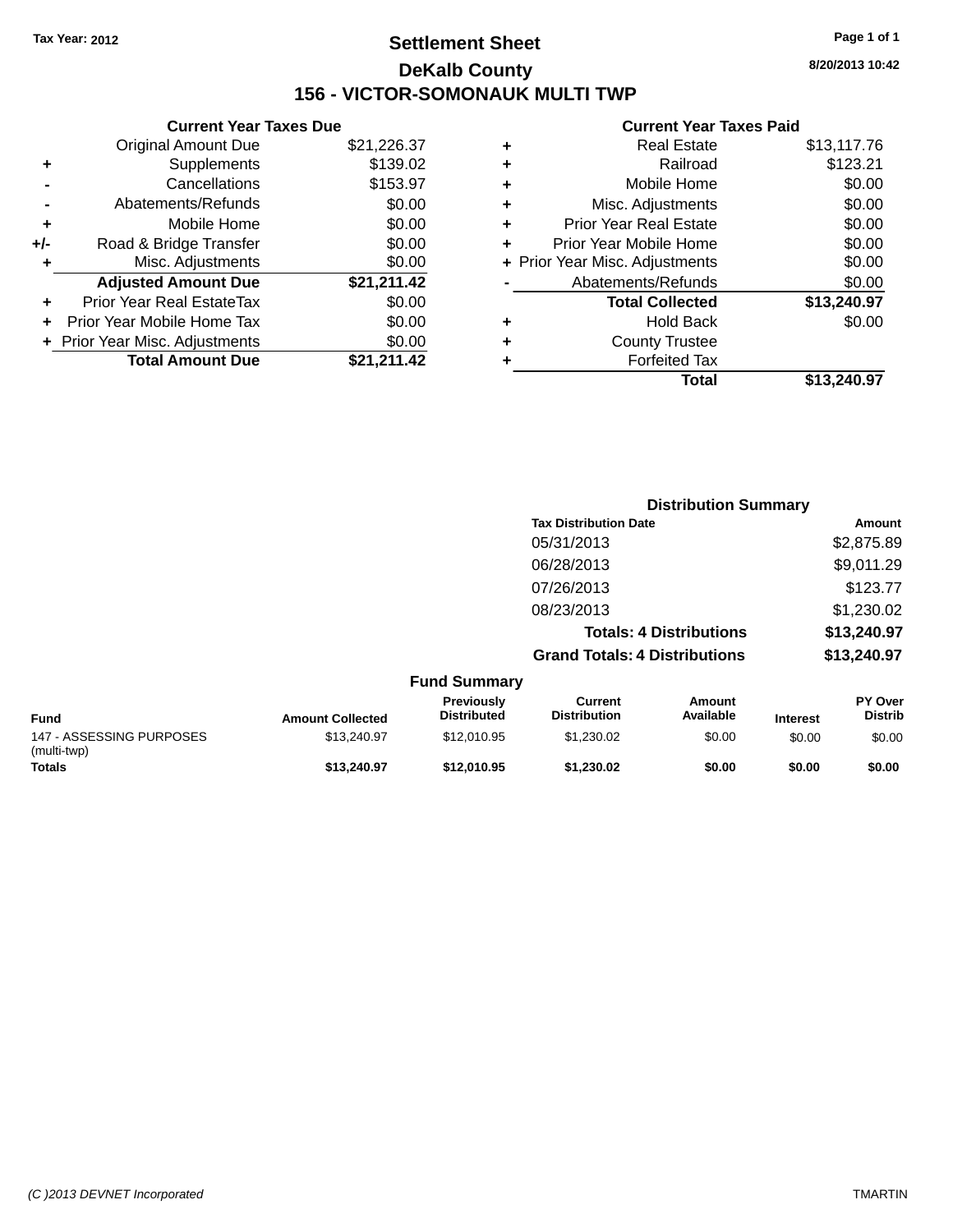## **Settlement Sheet Tax Year: 2012 Page 1 of 1 DeKalb County 157 - GENOA PUBLIC LIBRARY DIST**

**8/20/2013 10:42**

#### **Current Year Taxes Paid**

|       | <b>Current Year Taxes Due</b>              |              |  |  |  |
|-------|--------------------------------------------|--------------|--|--|--|
|       | \$219,095.15<br><b>Original Amount Due</b> |              |  |  |  |
| ٠     | \$1,976.04<br>Supplements                  |              |  |  |  |
|       | Cancellations                              | \$2,840.18   |  |  |  |
|       | Abatements/Refunds                         | \$1.12       |  |  |  |
| ٠     | Mobile Home                                | \$0.00       |  |  |  |
| $+/-$ | Road & Bridge Transfer                     | \$0.00       |  |  |  |
| ٠     | Misc. Adjustments                          | \$0.00       |  |  |  |
|       | <b>Adjusted Amount Due</b>                 | \$218,229.89 |  |  |  |
| ٠     | Prior Year Real EstateTax                  | (\$74.87)    |  |  |  |
|       | Prior Year Mobile Home Tax                 | \$0.00       |  |  |  |
|       | + Prior Year Misc. Adjustments             | \$0.00       |  |  |  |
|       | <b>Total Amount Due</b>                    | \$218,155.02 |  |  |  |
|       |                                            |              |  |  |  |

### **Distribution Summary Tax Distribution Date Amount** 05/31/2013 \$23,086.64 06/28/2013 \$88,211.73 07/26/2013 \$1,670.05 08/23/2013 \$19,659.51 **Totals: 4 Distributions \$132,627.93 Grand Totals: 4 Distributions \$132,627.93**

#### **Fund Summary**

| <b>Fund</b>                                   | <b>Amount Collected</b> | Previously<br><b>Distributed</b> | Current<br><b>Distribution</b> | Amount<br>Available | <b>Interest</b> | <b>PY Over</b><br><b>Distrib</b> |
|-----------------------------------------------|-------------------------|----------------------------------|--------------------------------|---------------------|-----------------|----------------------------------|
| 001 - CORPORATE                               | \$101,488.50            | \$86,444.80                      | \$15,043.70                    | \$0.00              | \$0.00          | \$0.00                           |
| 004 - OPERATIONS & MAINTENANCE                | \$9.342.32              | \$7.957.50                       | \$1,384.82                     | \$0.00              | \$0.00          | \$0.00                           |
| $005 - I. M. R. F.$                           | \$8,968.56              | \$7,639.15                       | \$1,329.41                     | \$0.00              | \$0.00          | \$0.00                           |
| 027 - AUDIT                                   | \$1,466.33              | \$1,248.98                       | \$217.35                       | \$0.00              | \$0.00          | \$0.00                           |
| 035 - TORT JUDGEMENTS/LIABILITY<br><b>INS</b> | \$5,979.13              | \$5.092.84                       | \$886.29                       | \$0.00              | \$0.00          | \$0.00                           |
| 047 - SOCIAL SECURITY                         | \$5,383.09              | \$4,585.15                       | \$797.94                       | \$0.00              | \$0.00          | \$0.00                           |
| <b>Totals</b>                                 | \$132,627.93            | \$112,968.42                     | \$19,659.51                    | \$0.00              | \$0.00          | \$0.00                           |

#### **Abatement Detail**

| Year Source                         | <b>Account Type</b> |        | <b>Amount Adiustment Description</b>         |
|-------------------------------------|---------------------|--------|----------------------------------------------|
| 2012 RE - Real Estate PTAB Decision |                     |        | \$1.12 03-30-277-001 2011 PTAB REFUND by TBA |
| <b>Totals 1 entries</b>             |                     | \$1.12 |                                              |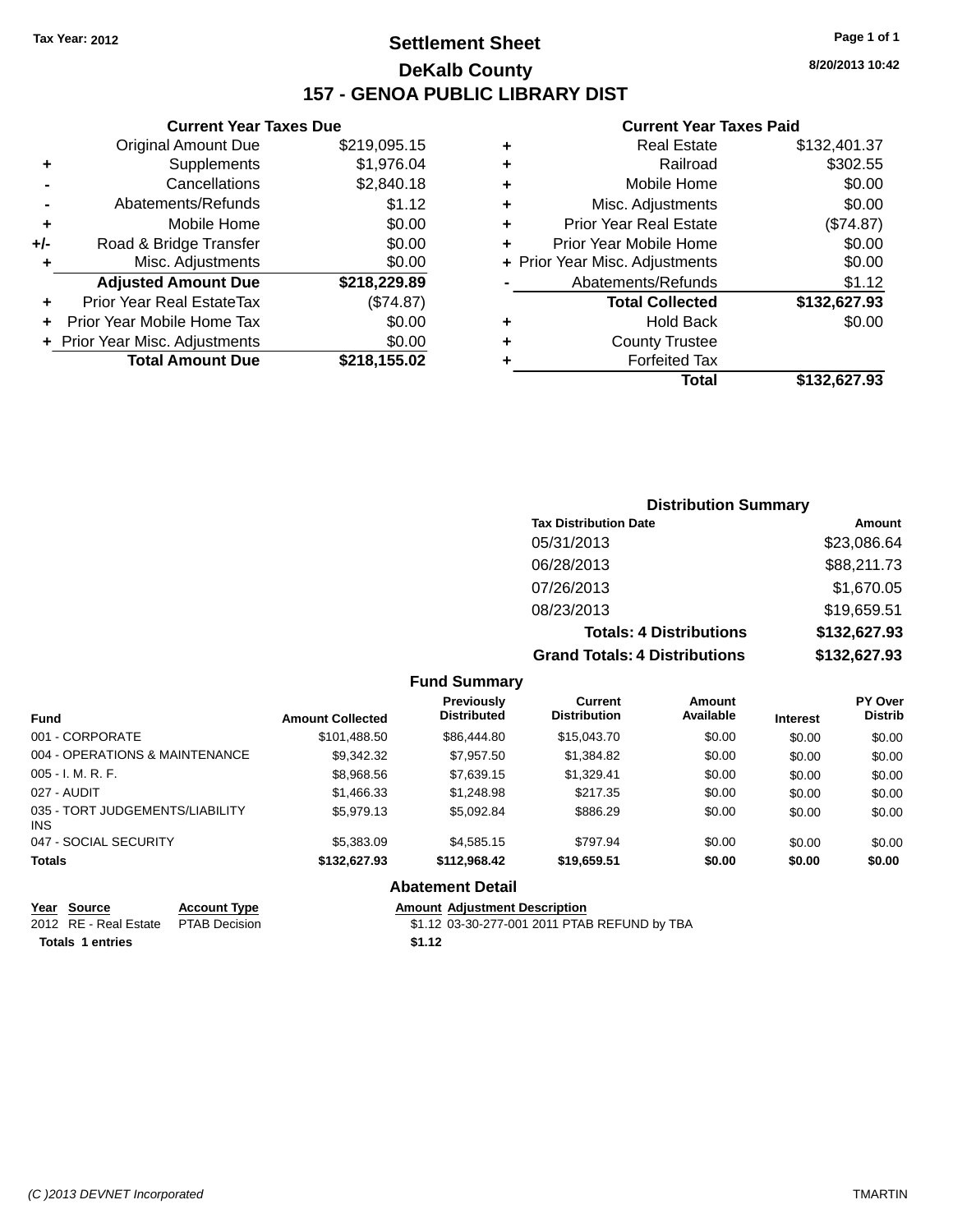## **Settlement Sheet Tax Year: 2012 Page 1 of 1 DeKalb County 158 - DEKALB TIF1**

**8/20/2013 10:42**

### **Current Year Taxes Due**

|       | <b>Original Amount Due</b>       | \$4,399,711.64 |
|-------|----------------------------------|----------------|
| ٠     | Supplements                      | \$10,615.48    |
|       | Cancellations                    | \$12,414.48    |
|       | Abatements/Refunds               | \$0.00         |
| ٠     | Mobile Home                      | \$0.00         |
| $+/-$ | Road & Bridge Transfer           | \$0.00         |
| ٠     | Misc. Adjustments                | \$0.00         |
|       | <b>Adjusted Amount Due</b>       | \$4,397,912.64 |
|       | <b>Prior Year Real EstateTax</b> | \$1,561.48     |
|       | Prior Year Mobile Home Tax       | \$0.00         |
|       | + Prior Year Misc. Adjustments   | \$0.00         |
|       | <b>Total Amount Due</b>          | \$4,399,474.12 |

|   | <b>Current Year Taxes Paid</b>              |                |  |  |  |
|---|---------------------------------------------|----------------|--|--|--|
| ٠ | <b>Real Estate</b>                          | \$2,493,700.88 |  |  |  |
| ٠ | Railroad                                    | \$0.00         |  |  |  |
| ٠ | Mobile Home                                 | \$0.00         |  |  |  |
| ٠ | Misc. Adjustments                           | \$0.00         |  |  |  |
| ٠ | <b>Prior Year Real Estate</b><br>\$1,561.48 |                |  |  |  |
| ٠ | \$0.00<br>Prior Year Mobile Home            |                |  |  |  |
|   | + Prior Year Misc. Adjustments              | \$0.00         |  |  |  |
|   | Abatements/Refunds                          | \$0.00         |  |  |  |
|   | <b>Total Collected</b>                      | \$2,495,262.36 |  |  |  |
| ٠ | Hold Back                                   | \$0.00         |  |  |  |
|   | <b>County Trustee</b>                       |                |  |  |  |
| ٠ | <b>Forfeited Tax</b>                        |                |  |  |  |
|   | Total                                       | \$2,495,262.36 |  |  |  |
|   |                                             |                |  |  |  |

|                 |                         |                                  | <b>Distribution Summary</b>          |                                |                 |                           |
|-----------------|-------------------------|----------------------------------|--------------------------------------|--------------------------------|-----------------|---------------------------|
|                 |                         |                                  |                                      | <b>Tax Distribution Date</b>   |                 |                           |
|                 |                         |                                  | 05/31/2013                           |                                |                 | \$662,768.51              |
|                 |                         |                                  | 06/28/2013                           |                                |                 | \$1,583,370.54            |
|                 |                         |                                  | 07/26/2013                           |                                |                 | \$36,077.11               |
|                 |                         |                                  | 08/23/2013                           |                                |                 | \$213,046.20              |
|                 |                         |                                  |                                      | <b>Totals: 4 Distributions</b> |                 | \$2,495,262.36            |
|                 |                         |                                  | <b>Grand Totals: 4 Distributions</b> |                                |                 | \$2,495,262.36            |
|                 |                         | <b>Fund Summary</b>              |                                      |                                |                 |                           |
| Fund            | <b>Amount Collected</b> | Previously<br><b>Distributed</b> | Current<br><b>Distribution</b>       | Amount<br>Available            | <b>Interest</b> | PY Over<br><b>Distrib</b> |
| 001 - CORPORATE | \$2,495,262.36          | \$2,282,216.16                   | \$213,046.20                         | \$0.00                         | \$0.00          | \$0.00                    |
| <b>Totals</b>   | \$2,495,262.36          | \$2,282,216.16                   | \$213,046.20                         | \$0.00                         | \$0.00          | \$0.00                    |

| \$2,282,216.16 |  |
|----------------|--|
|----------------|--|

| Year Source           | Acco |
|-----------------------|------|
| 2012 RE - Real Estate | PTA  |

**Totals 1 entries \$0.00**

**Abatement Detail**

# **<u>B Decision</u>**<br> **B Decision**<br> **B Decision**<br> **COLO 08-12-451-008 PTAB REF**

\$0.00 08-12-451-008 PTAB REFUND by TBA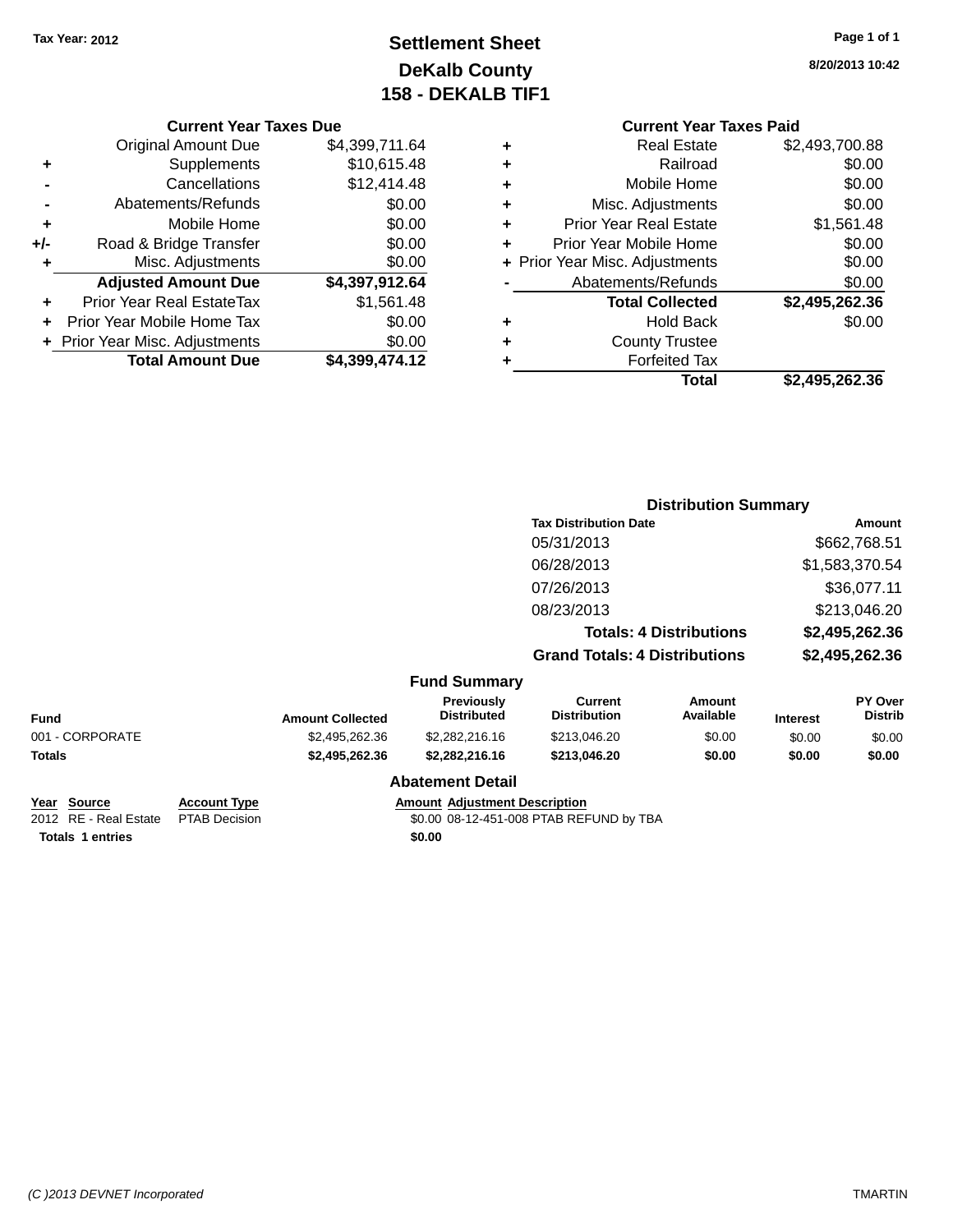## **Settlement Sheet Tax Year: 2012 Page 1 of 1 DeKalb County 159 - DEKALB TIF2**

**8/20/2013 10:42**

| <b>Current Year Taxes Due</b> |  |  |  |
|-------------------------------|--|--|--|
|-------------------------------|--|--|--|

|     | + Prior Year Misc. Adjustments<br><b>Total Amount Due</b> | \$0.00<br>\$1,620,519.26 |
|-----|-----------------------------------------------------------|--------------------------|
|     |                                                           |                          |
|     | Prior Year Mobile Home Tax                                | \$0.00                   |
|     | <b>Prior Year Real EstateTax</b>                          | (\$2,732.46)             |
|     | <b>Adjusted Amount Due</b>                                | \$1,623,251.72           |
| ٠   | Misc. Adjustments                                         | \$0.00                   |
| +/- | Road & Bridge Transfer                                    | \$0.00                   |
| ٠   | Mobile Home                                               | \$0.00                   |
|     | Abatements/Refunds                                        | \$0.00                   |
|     | Cancellations                                             | \$4,870.92               |
| ٠   | Supplements                                               | \$2,141.56               |
|     | <b>Original Amount Due</b>                                | \$1,625,981.08           |

|   | <b>Current Year Taxes Paid</b> |              |
|---|--------------------------------|--------------|
| ÷ | Real Estate                    | \$898,657.25 |
| ÷ | Railroad                       | \$0.00       |

|   | Total                          | \$895,924.79 |
|---|--------------------------------|--------------|
|   | <b>Forfeited Tax</b>           |              |
| ÷ | <b>County Trustee</b>          |              |
| ٠ | <b>Hold Back</b>               | \$0.00       |
|   | <b>Total Collected</b>         | \$895,924.79 |
|   | Abatements/Refunds             | \$0.00       |
|   | + Prior Year Misc. Adjustments | \$0.00       |
|   | Prior Year Mobile Home         | \$0.00       |
| ٠ | <b>Prior Year Real Estate</b>  | (\$2,732.46) |
|   | Misc. Adjustments              | \$0.00       |
| ÷ | Mobile Home                    | \$0.00       |
| ┳ | i vani vau                     | ⊎∪.∪∪        |

|                         | <b>Tax Distribution Date</b>     |                                       |                            |                                                                        | Amount                      |  |
|-------------------------|----------------------------------|---------------------------------------|----------------------------|------------------------------------------------------------------------|-----------------------------|--|
|                         |                                  | 05/31/2013                            |                            |                                                                        | \$116,885.32                |  |
|                         |                                  | 06/28/2013                            |                            |                                                                        | \$694,689.80                |  |
|                         |                                  | 07/26/2013                            |                            |                                                                        | \$11,196.53                 |  |
|                         |                                  | 08/23/2013                            |                            |                                                                        | \$73,153.14                 |  |
|                         |                                  |                                       |                            |                                                                        | \$895,924.79                |  |
|                         |                                  |                                       |                            |                                                                        | \$895,924.79                |  |
|                         |                                  |                                       |                            |                                                                        |                             |  |
| <b>Amount Collected</b> | Previously<br><b>Distributed</b> | <b>Current</b><br><b>Distribution</b> | <b>Amount</b><br>Available | <b>Interest</b>                                                        | PY Over<br><b>Distrib</b>   |  |
| \$895,924.79            | \$822,771.65                     | \$73,153.14                           | \$0.00                     | \$0.00                                                                 | \$0.00                      |  |
| \$895,924.79            | \$822,771.65                     | \$73,153.14                           | \$0.00                     | \$0.00                                                                 | \$0.00                      |  |
|                         |                                  |                                       | <b>Fund Summary</b>        | <b>Totals: 4 Distributions</b><br><b>Grand Totals: 4 Distributions</b> | <b>Distribution Summary</b> |  |

| Year Source             | <b>Account Type</b>                        |        | <b>Amount Adiustment Description</b> |
|-------------------------|--------------------------------------------|--------|--------------------------------------|
|                         | 2012 RE - Real Estate Paymt In Lieu of Tax |        | \$0.00 DEKALB UNITS by TBA           |
| <b>Totals 1 entries</b> |                                            | \$0.00 |                                      |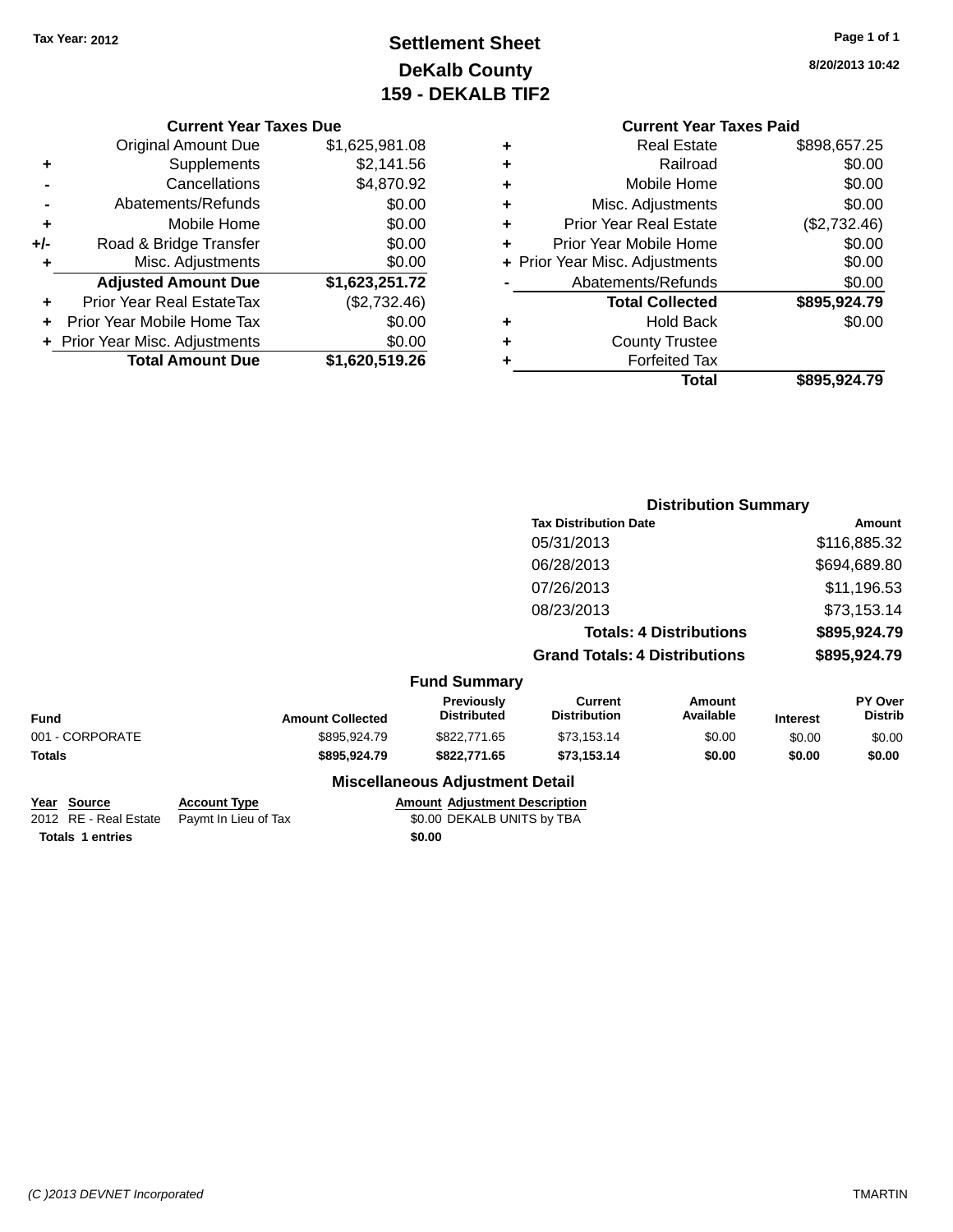**Current Year Taxes Due** Original Amount Due \$2,211,741.70

**Adjusted Amount Due \$2,209,189.44**

**Total Amount Due \$2,205,014.84**

**+** Supplements \$11,662.66 **-** Cancellations \$14,214.92 **-** Abatements/Refunds \$0.00 **+** Mobile Home \$0.00 **+/-** Road & Bridge Transfer \$0.00 **+** Misc. Adjustments \$0.00

**+** Prior Year Real EstateTax (\$4,174.60) **+** Prior Year Mobile Home Tax \$0.00 **+ Prior Year Misc. Adjustments**  $$0.00$ 

## **Settlement Sheet Tax Year: 2012 Page 1 of 1 DeKalb County 160 - DEKALB TIF1 AMENDED**

**8/20/2013 10:42**

#### **Current Year Taxes Paid**

| ٠ | <b>Real Estate</b>             | \$1,350,905.00 |
|---|--------------------------------|----------------|
| ٠ | Railroad                       | \$0.00         |
| ٠ | Mobile Home                    | \$0.00         |
| ÷ | Misc. Adjustments              | \$0.00         |
| ٠ | <b>Prior Year Real Estate</b>  | (\$4,174.60)   |
| ٠ | Prior Year Mobile Home         | \$0.00         |
|   | + Prior Year Misc. Adjustments | \$0.00         |
|   | Abatements/Refunds             | \$0.00         |
|   | <b>Total Collected</b>         | \$1,346,730.40 |
| ٠ | <b>Hold Back</b>               | \$0.00         |
| ٠ | <b>County Trustee</b>          |                |
|   | <b>Forfeited Tax</b>           |                |
|   | Total                          | \$1.346.730.40 |
|   |                                |                |

|                 |                         |                                  |                                      | <b>Distribution Summary</b>    |          |                                  |
|-----------------|-------------------------|----------------------------------|--------------------------------------|--------------------------------|----------|----------------------------------|
|                 |                         |                                  | <b>Tax Distribution Date</b>         |                                |          | Amount                           |
|                 |                         |                                  | 05/31/2013                           |                                |          | \$214,778.09                     |
|                 |                         |                                  | 06/28/2013                           |                                |          | \$913,431.37                     |
|                 |                         |                                  | 07/26/2013                           |                                |          | \$5,948.41                       |
|                 |                         |                                  | 08/23/2013                           |                                |          | \$212,572.53                     |
|                 |                         |                                  |                                      | <b>Totals: 4 Distributions</b> |          | \$1,346,730.40                   |
|                 |                         |                                  | <b>Grand Totals: 4 Distributions</b> |                                |          | \$1,346,730.40                   |
|                 |                         | <b>Fund Summary</b>              |                                      |                                |          |                                  |
| Fund            | <b>Amount Collected</b> | Previously<br><b>Distributed</b> | Current<br><b>Distribution</b>       | Amount<br>Available            | Interest | <b>PY Over</b><br><b>Distrib</b> |
| 001 - CORPORATE | \$1,346,730.40          | \$1,134,157.87                   | \$212,572.53                         | \$0.00                         | \$0.00   | \$0.00                           |

**Totals \$1,346,730.40 \$1,134,157.87 \$212,572.53 \$0.00 \$0.00 \$0.00**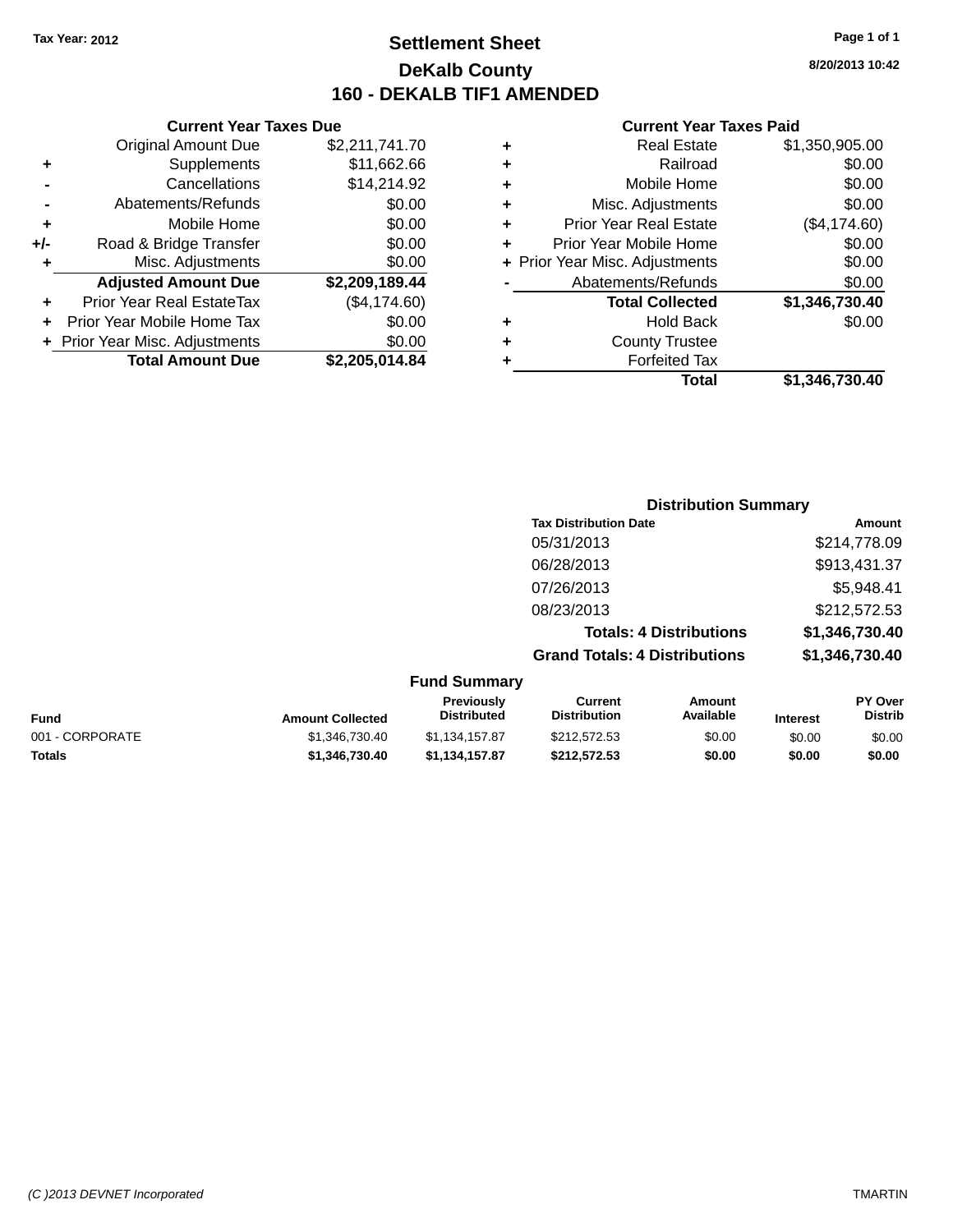## **Settlement Sheet Tax Year: 2012 Page 1 of 1 DeKalb County 162 - DEKALB TIF4**

**8/20/2013 10:42**

|     | <b>Current Year Taxes Due</b>  |        |
|-----|--------------------------------|--------|
|     | Original Amount Due            | \$0.00 |
| ٠   | Supplements                    | \$0.00 |
|     | Cancellations                  | \$0.00 |
|     | Abatements/Refunds             | \$0.00 |
| ٠   | Mobile Home                    | \$0.00 |
| +/- | Road & Bridge Transfer         | \$0.00 |
| ٠   | Misc. Adjustments              | \$0.00 |
|     | <b>Adjusted Amount Due</b>     | \$0.00 |
| ٠   | Prior Year Real EstateTax      | \$0.00 |
| ÷   | Prior Year Mobile Home Tax     | \$0.00 |
|     | + Prior Year Misc. Adjustments | \$0.00 |
|     | <b>Total Amount Due</b>        | \$0.00 |
|     |                                |        |

### **Current Year Taxes Paid +** Real Estate \$0.00 **+** Railroad \$0.00

|           | Total                          | \$0.00 |
|-----------|--------------------------------|--------|
|           | <b>Forfeited Tax</b>           |        |
| ÷         | <b>County Trustee</b>          |        |
| ÷         | <b>Hold Back</b>               | \$0.00 |
|           | <b>Total Collected</b>         | \$0.00 |
|           | Abatements/Refunds             | \$0.00 |
|           | + Prior Year Misc. Adjustments | \$0.00 |
| ÷         | Prior Year Mobile Home         | \$0.00 |
| ÷         | <b>Prior Year Real Estate</b>  | \$0.00 |
| $\ddot{}$ | Misc. Adjustments              | \$0.00 |
| ÷         | Mobile Home                    | \$0.00 |
|           |                                |        |

| <b>Fund Summary</b> |                         |                                         |                                |                     |                 |                           |
|---------------------|-------------------------|-----------------------------------------|--------------------------------|---------------------|-----------------|---------------------------|
| <b>Fund</b>         | <b>Amount Collected</b> | <b>Previously</b><br><b>Distributed</b> | Current<br><b>Distribution</b> | Amount<br>Available | <b>Interest</b> | PY Over<br><b>Distrib</b> |
| 001 - CORPORATE     | \$0.00                  | \$0.00                                  | \$0.00                         | \$0.00              | \$0.00          | \$0.00                    |
| <b>Totals</b>       | \$0.00                  | \$0.00                                  | \$0.00                         | \$0.00              | \$0.00          | \$0.00                    |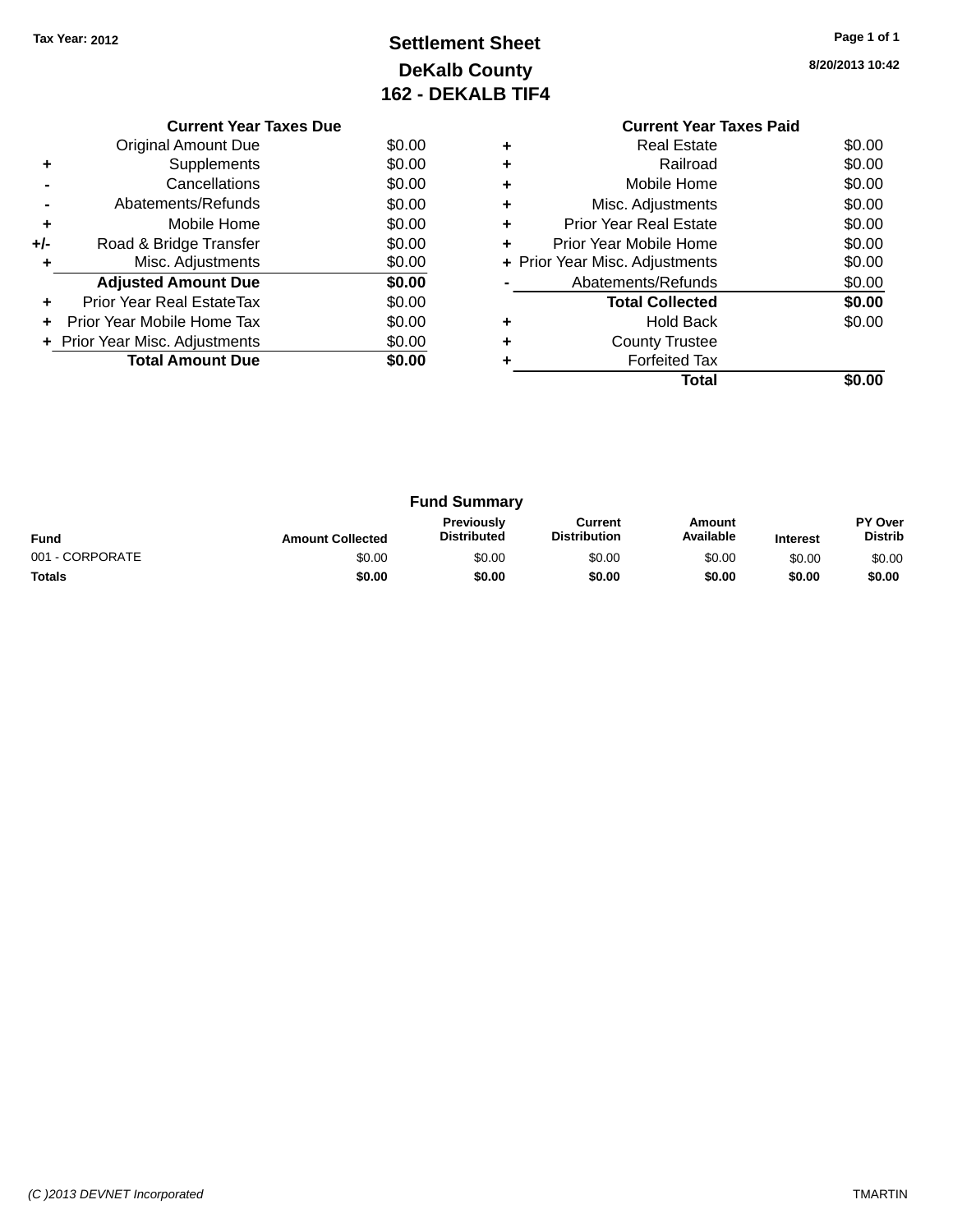## **Settlement Sheet Tax Year: 2012 Page 1 of 1 DeKalb County 163 - MALTA TIF**

**8/20/2013 10:42**

|   | <b>Current Year Taxes Paid</b> |              |  |  |
|---|--------------------------------|--------------|--|--|
| ٠ | Real Estate                    | \$216,726.31 |  |  |
| ٠ | Railroad                       | \$0.00       |  |  |
| ٠ | Mobile Home                    | \$0.00       |  |  |
| ٠ | Misc. Adjustments              | \$0.00       |  |  |
| ٠ | <b>Prior Year Real Estate</b>  | \$0.00       |  |  |
| ٠ | Prior Year Mobile Home         | \$0.00       |  |  |
|   | + Prior Year Misc. Adjustments | \$0.00       |  |  |
|   | Abatements/Refunds             | \$0.00       |  |  |
|   | <b>Total Collected</b>         | \$216,726.31 |  |  |
|   | Hold Back                      | \$0.00       |  |  |
| ٠ | <b>County Trustee</b>          |              |  |  |
|   | <b>Forfeited Tax</b>           |              |  |  |
|   | Total                          | \$216,726.31 |  |  |

|     | <b>Current Year Taxes Due</b>  |              |
|-----|--------------------------------|--------------|
|     | <b>Original Amount Due</b>     | \$367,185.10 |
| ٠   | Supplements                    | \$0.00       |
|     | Cancellations                  | \$0.00       |
|     | Abatements/Refunds             | \$0.00       |
| ٠   | Mobile Home                    | \$0.00       |
| +/- | Road & Bridge Transfer         | \$0.00       |
|     | Misc. Adjustments              | \$0.00       |
|     | <b>Adjusted Amount Due</b>     | \$367,185.10 |
| ٠   | Prior Year Real EstateTax      | \$0.00       |
|     | Prior Year Mobile Home Tax     | \$0.00       |
|     | + Prior Year Misc. Adjustments | \$0.00       |
|     | <b>Total Amount Due</b>        | \$367,185.10 |
|     |                                |              |

|                     | <b>Distribution Summary</b>          |              |
|---------------------|--------------------------------------|--------------|
|                     | <b>Tax Distribution Date</b>         | Amount       |
|                     | 05/31/2013                           | \$30,240.60  |
|                     | 06/28/2013                           | \$150,579.68 |
|                     | 07/26/2013                           | \$4,708.83   |
|                     | 08/23/2013                           | \$31,197.20  |
|                     | <b>Totals: 4 Distributions</b>       | \$216,726.31 |
|                     | <b>Grand Totals: 4 Distributions</b> | \$216,726.31 |
| <b>Fund Summarv</b> |                                      |              |

| <b>Fund</b>     | <b>Amount Collected</b> | <b>Previously</b><br><b>Distributed</b> | Current<br><b>Distribution</b> | Amount<br>Available | <b>Interest</b> | PY Over<br><b>Distrib</b> |
|-----------------|-------------------------|-----------------------------------------|--------------------------------|---------------------|-----------------|---------------------------|
| 001 - CORPORATE | \$216,726.31            | \$185,529.11                            | \$31,197.20                    | \$0.00              | \$0.00          | \$0.00                    |
| <b>Totals</b>   | \$216,726,31            | \$185,529.11                            | \$31.197.20                    | \$0.00              | \$0.00          | \$0.00                    |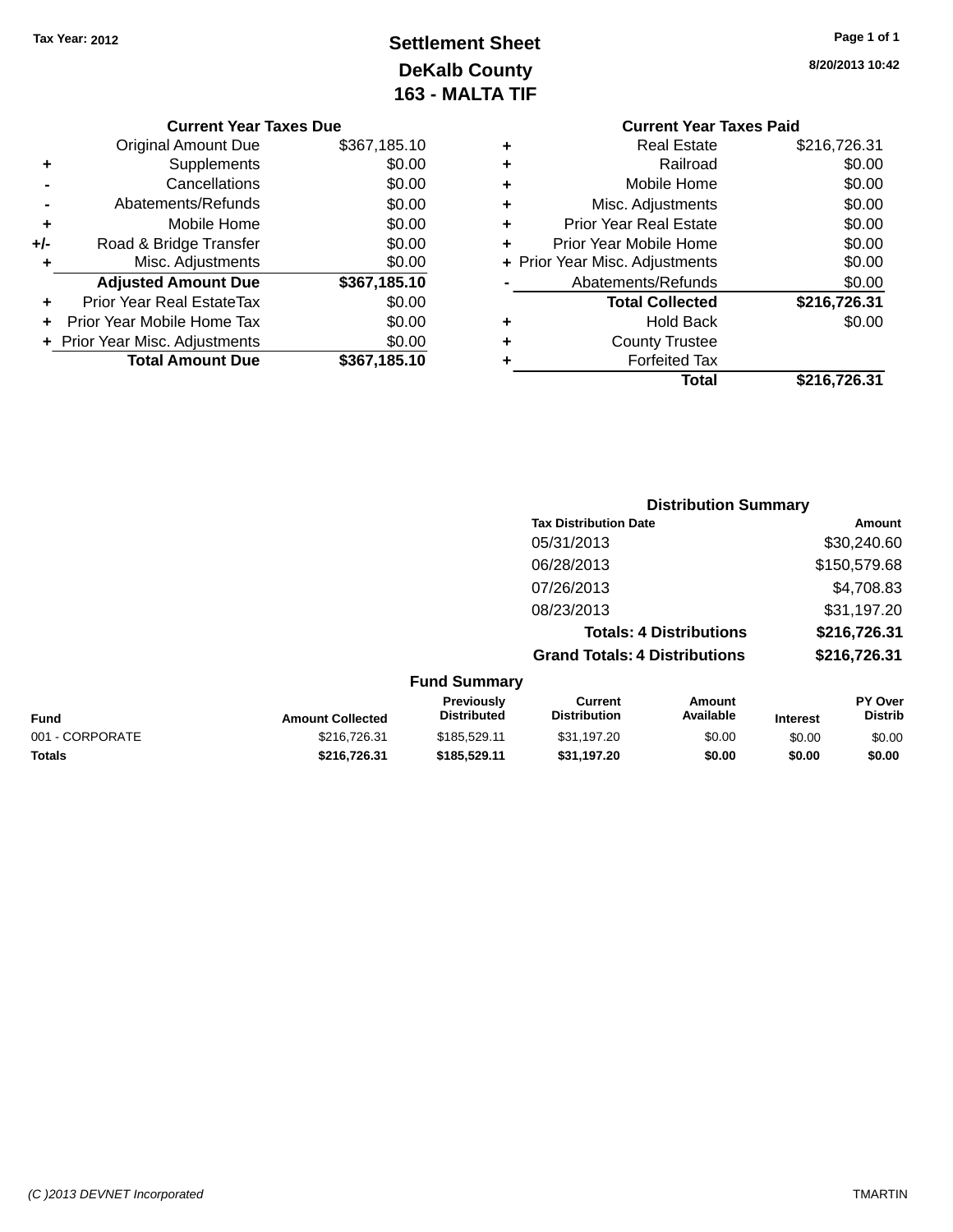## **Settlement Sheet Tax Year: 2012 Page 1 of 1 DeKalb County 164 - DEKALB TIF5**

**8/20/2013 10:42**

|   | <b>Current Year Taxes Paid</b> |          |
|---|--------------------------------|----------|
|   | Real Estate                    | \$907.72 |
|   | Railroad                       | \$0.00   |
|   | Mobile Home                    | \$0.00   |
|   | Misc. Adjustments              | \$0.00   |
|   | <b>Prior Year Real Estate</b>  | \$0.00   |
| ÷ | Prior Year Mobile Home         | \$0.00   |
|   | + Prior Year Misc. Adjustments | \$0.00   |
|   | Abatements/Refunds             | \$0.00   |
|   | <b>Total Collected</b>         | \$907.72 |
|   | <b>Hold Back</b>               | \$0.00   |
|   | <b>County Trustee</b>          |          |
|   | Forfeited Tax                  |          |
|   | Total                          | \$907.72 |

**Distribution Summary**

### **Current Year Taxes Due** Original Amount Due \$1,063.42 **+** Supplements \$0.00 **-** Cancellations \$0.00 **-** Abatements/Refunds \$0.00 **+** Mobile Home \$0.00 **+/-** Road & Bridge Transfer \$0.00 **+** Misc. Adjustments \$0.00 **Adjusted Amount Due \$1,063.42 +** Prior Year Real EstateTax \$0.00 **+** Prior Year Mobile Home Tax \$0.00 **+ Prior Year Misc. Adjustments**  $$0.00$ **Total Amount Due \$1,063.42**

|                 |                         |                                  | <b>Tax Distribution Date</b>         |                                |                 | Amount                           |
|-----------------|-------------------------|----------------------------------|--------------------------------------|--------------------------------|-----------------|----------------------------------|
|                 |                         |                                  | 06/28/2013                           |                                |                 | \$907.72                         |
|                 |                         |                                  |                                      | <b>Totals: 1 Distributions</b> |                 | \$907.72                         |
|                 |                         |                                  | <b>Grand Totals: 1 Distributions</b> |                                |                 | \$907.72                         |
|                 |                         | <b>Fund Summary</b>              |                                      |                                |                 |                                  |
| <b>Fund</b>     | <b>Amount Collected</b> | Previously<br><b>Distributed</b> | Current<br><b>Distribution</b>       | <b>Amount</b><br>Available     | <b>Interest</b> | <b>PY Over</b><br><b>Distrib</b> |
| 001 - CORPORATE | \$907.72                | \$907.72                         | \$0.00                               | \$0.00                         | \$0.00          | \$0.00                           |
| <b>Totals</b>   | \$907.72                | \$907.72                         | \$0.00                               | \$0.00                         | \$0.00          | \$0.00                           |
|                 |                         |                                  |                                      |                                |                 |                                  |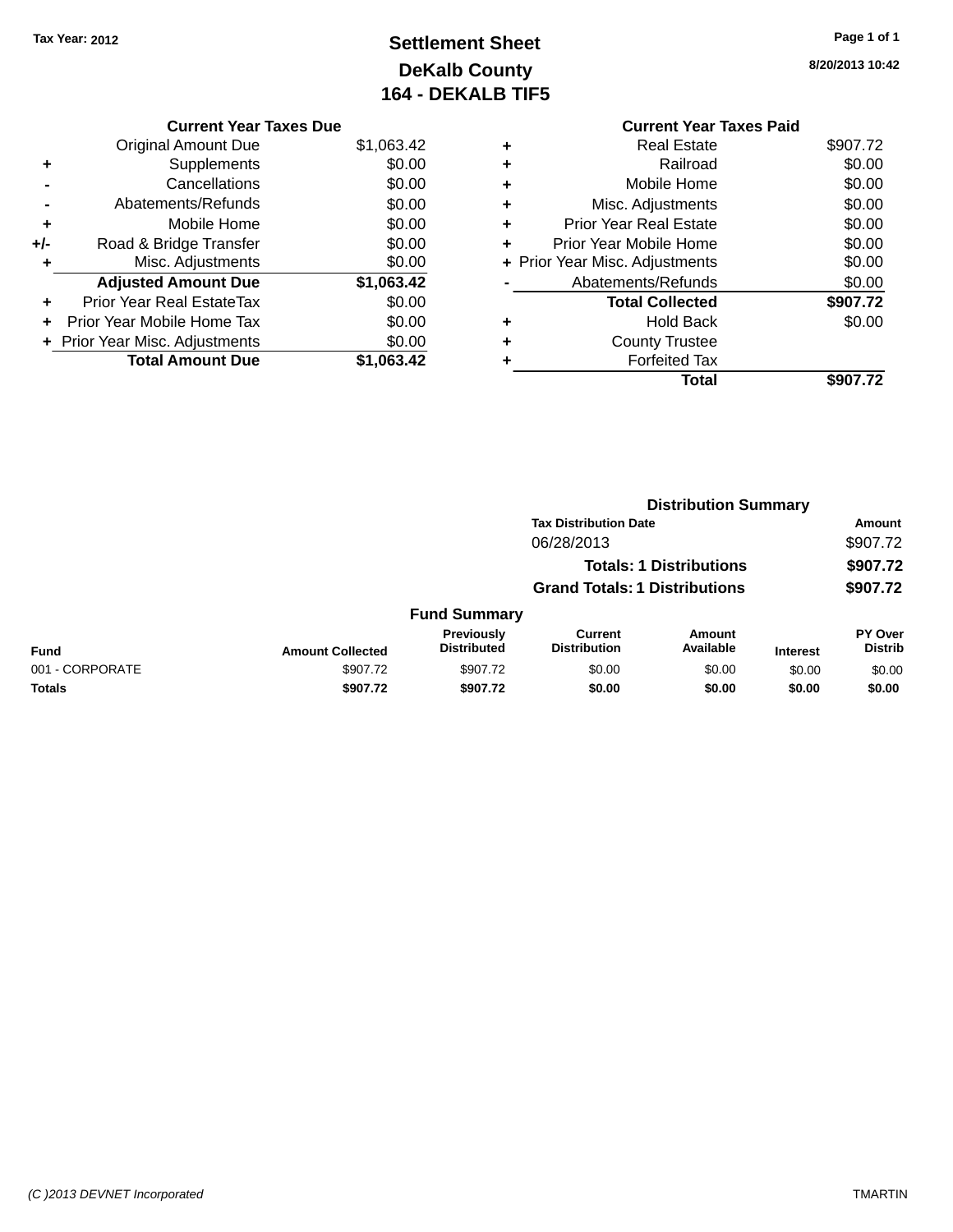## **Settlement Sheet Tax Year: 2012 Page 1 of 1 DeKalb County 170 - KIRKLAND TIF**

**8/20/2013 10:42**

|       | <b>Original Amount Due</b>     | \$240,891.44 |
|-------|--------------------------------|--------------|
| ٠     | Supplements                    | \$0.00       |
|       | Cancellations                  | \$0.00       |
|       | Abatements/Refunds             | \$0.00       |
| ٠     | Mobile Home                    | \$0.00       |
| $+/-$ | Road & Bridge Transfer         | \$0.00       |
| ٠     | Misc. Adjustments              | \$0.00       |
|       | <b>Adjusted Amount Due</b>     | \$240,891.44 |
| ÷     | Prior Year Real EstateTax      | \$0.00       |
|       | Prior Year Mobile Home Tax     | \$0.00       |
|       | + Prior Year Misc. Adjustments | \$0.00       |
|       | <b>Total Amount Due</b>        | \$240,891.44 |

| ٠ | Real Estate                    | \$142,983.84 |
|---|--------------------------------|--------------|
| ٠ | Railroad                       | \$0.00       |
| ٠ | Mobile Home                    | \$0.00       |
| ٠ | Misc. Adjustments              | \$0.00       |
| ٠ | <b>Prior Year Real Estate</b>  | \$0.00       |
| ٠ | Prior Year Mobile Home         | \$0.00       |
|   | + Prior Year Misc. Adjustments | \$0.00       |
|   | Abatements/Refunds             | \$0.00       |
|   | <b>Total Collected</b>         | \$142,983.84 |
| ٠ | <b>Hold Back</b>               | \$0.00       |
| ٠ | <b>County Trustee</b>          |              |
| ٠ | <b>Forfeited Tax</b>           |              |
|   | Total                          | \$142,983.84 |
|   |                                |              |

|                     | <b>Distribution Summary</b>          |              |
|---------------------|--------------------------------------|--------------|
|                     | <b>Tax Distribution Date</b>         | Amount       |
|                     | 05/31/2013                           | \$47,107.94  |
|                     | 06/28/2013                           | \$80,586.97  |
|                     | 07/26/2013                           | \$3,329.54   |
|                     | 08/23/2013                           | \$11,959.39  |
|                     | <b>Totals: 4 Distributions</b>       | \$142,983.84 |
|                     | <b>Grand Totals: 4 Distributions</b> | \$142,983.84 |
| <b>Fund Summary</b> |                                      |              |

|                 |                         | .                                       |                                |                     |                 |                                  |
|-----------------|-------------------------|-----------------------------------------|--------------------------------|---------------------|-----------------|----------------------------------|
| <b>Fund</b>     | <b>Amount Collected</b> | <b>Previously</b><br><b>Distributed</b> | Current<br><b>Distribution</b> | Amount<br>Available | <b>Interest</b> | <b>PY Over</b><br><b>Distrib</b> |
| 001 - CORPORATE | \$142.983.84            | \$131.024.45                            | \$11.959.39                    | \$0.00              | \$0.00          | \$0.00                           |
| <b>Totals</b>   | \$142.983.84            | \$131.024.45                            | \$11.959.39                    | \$0.00              | \$0.00          | \$0.00                           |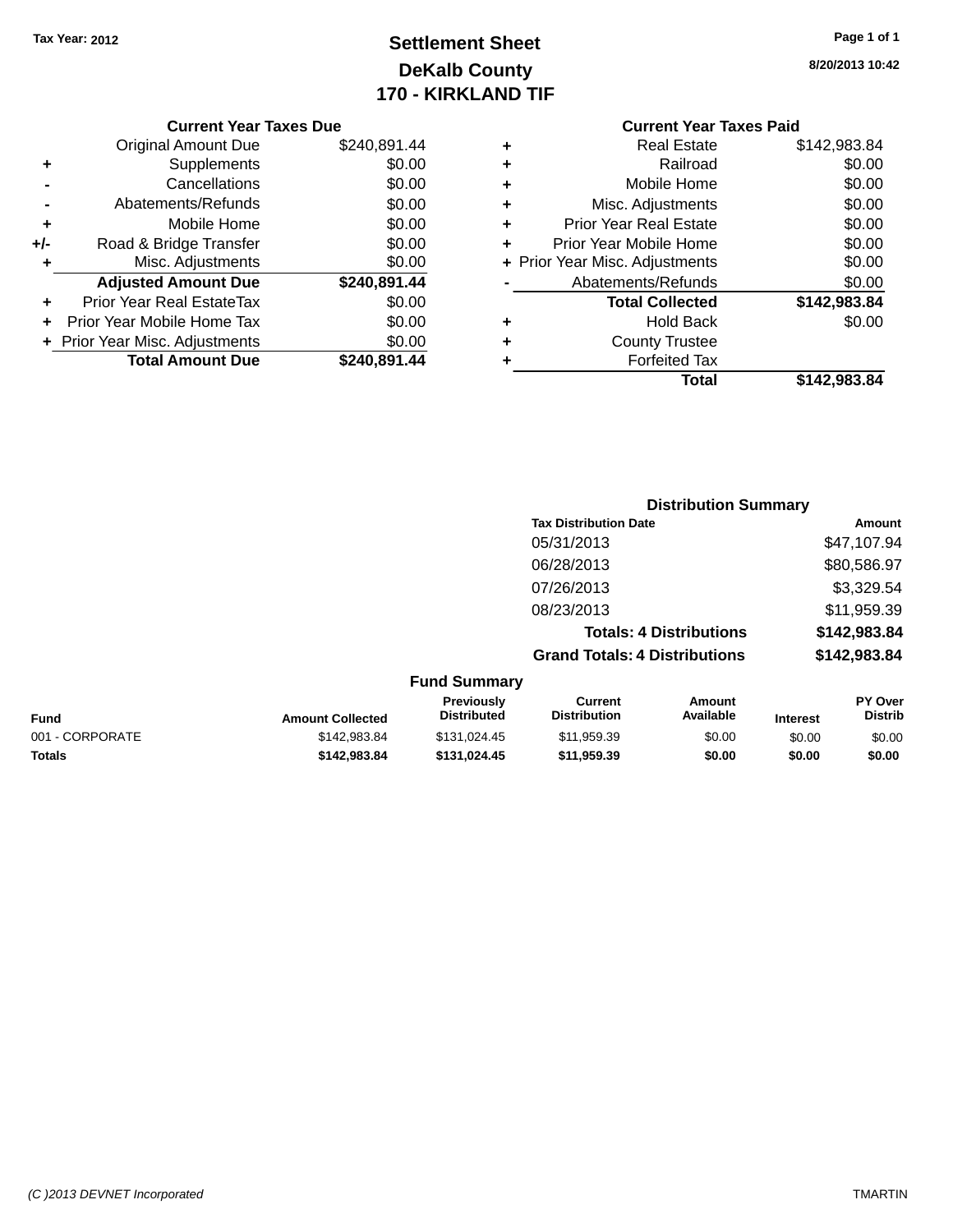## **Settlement Sheet Tax Year: 2012 Page 1 of 1 DeKalb County 171 - WATERMAN TIF**

| Page 1 of 1 |  |  |  |
|-------------|--|--|--|
|-------------|--|--|--|

**8/20/2013 10:42**

### **Current Year Taxes Due**

|     | <b>Original Amount Due</b>       | \$30,925.20 |
|-----|----------------------------------|-------------|
| ٠   | Supplements                      | \$0.00      |
|     | Cancellations                    | \$0.00      |
|     | Abatements/Refunds               | \$0.00      |
| ٠   | Mobile Home                      | \$0.00      |
| +/- | Road & Bridge Transfer           | \$0.00      |
| ٠   | Misc. Adjustments                | \$0.00      |
|     | <b>Adjusted Amount Due</b>       | \$30,925.20 |
|     | <b>Prior Year Real EstateTax</b> | \$0.00      |
|     | Prior Year Mobile Home Tax       | \$0.00      |
|     | + Prior Year Misc. Adjustments   | \$0.00      |
|     | <b>Total Amount Due</b>          | \$30,925.20 |

## **Current Year Taxes Paid**

| ٠ | <b>Real Estate</b>             | \$20,505.39 |
|---|--------------------------------|-------------|
| ٠ | Railroad                       | \$0.00      |
| ٠ | Mobile Home                    | \$0.00      |
| ٠ | Misc. Adjustments              | \$0.00      |
| ٠ | <b>Prior Year Real Estate</b>  | \$0.00      |
| ٠ | Prior Year Mobile Home         | \$0.00      |
|   | + Prior Year Misc. Adjustments | \$0.00      |
|   | Abatements/Refunds             | \$0.00      |
|   | <b>Total Collected</b>         | \$20,505.39 |
| ٠ | <b>Hold Back</b>               | \$0.00      |
| ٠ | <b>County Trustee</b>          |             |
| ٠ | <b>Forfeited Tax</b>           |             |
|   | Total                          | \$20,505.39 |
|   |                                |             |

|                         |                                  | <b>Distribution Summary</b>          |                                |                 |                                  |  |  |
|-------------------------|----------------------------------|--------------------------------------|--------------------------------|-----------------|----------------------------------|--|--|
|                         |                                  | <b>Tax Distribution Date</b>         |                                |                 | Amount                           |  |  |
|                         |                                  | 05/31/2013                           |                                |                 | \$17,581.82                      |  |  |
|                         |                                  | 06/28/2013                           |                                |                 | \$2,770.17                       |  |  |
|                         |                                  | 07/26/2013                           |                                |                 | \$153.40                         |  |  |
|                         |                                  |                                      | <b>Totals: 3 Distributions</b> |                 | \$20,505.39                      |  |  |
|                         |                                  | <b>Grand Totals: 3 Distributions</b> |                                |                 | \$20,505.39                      |  |  |
|                         | <b>Fund Summary</b>              |                                      |                                |                 |                                  |  |  |
| <b>Amount Collected</b> | Previously<br><b>Distributed</b> | Current<br><b>Distribution</b>       | Amount<br>Available            | <b>Interest</b> | <b>PY Over</b><br><b>Distrib</b> |  |  |
| 00050520                | 200 EDE 20                       | en on                                | en on                          | 0000            | 0000                             |  |  |

### **Fund Interest** 001 - CORPORATE \$20,505.39 \$20,505.39 \$0.00 \$0.00 \$0.00 \$0.00 **Totals \$20,505.39 \$20,505.39 \$0.00 \$0.00 \$0.00 \$0.00**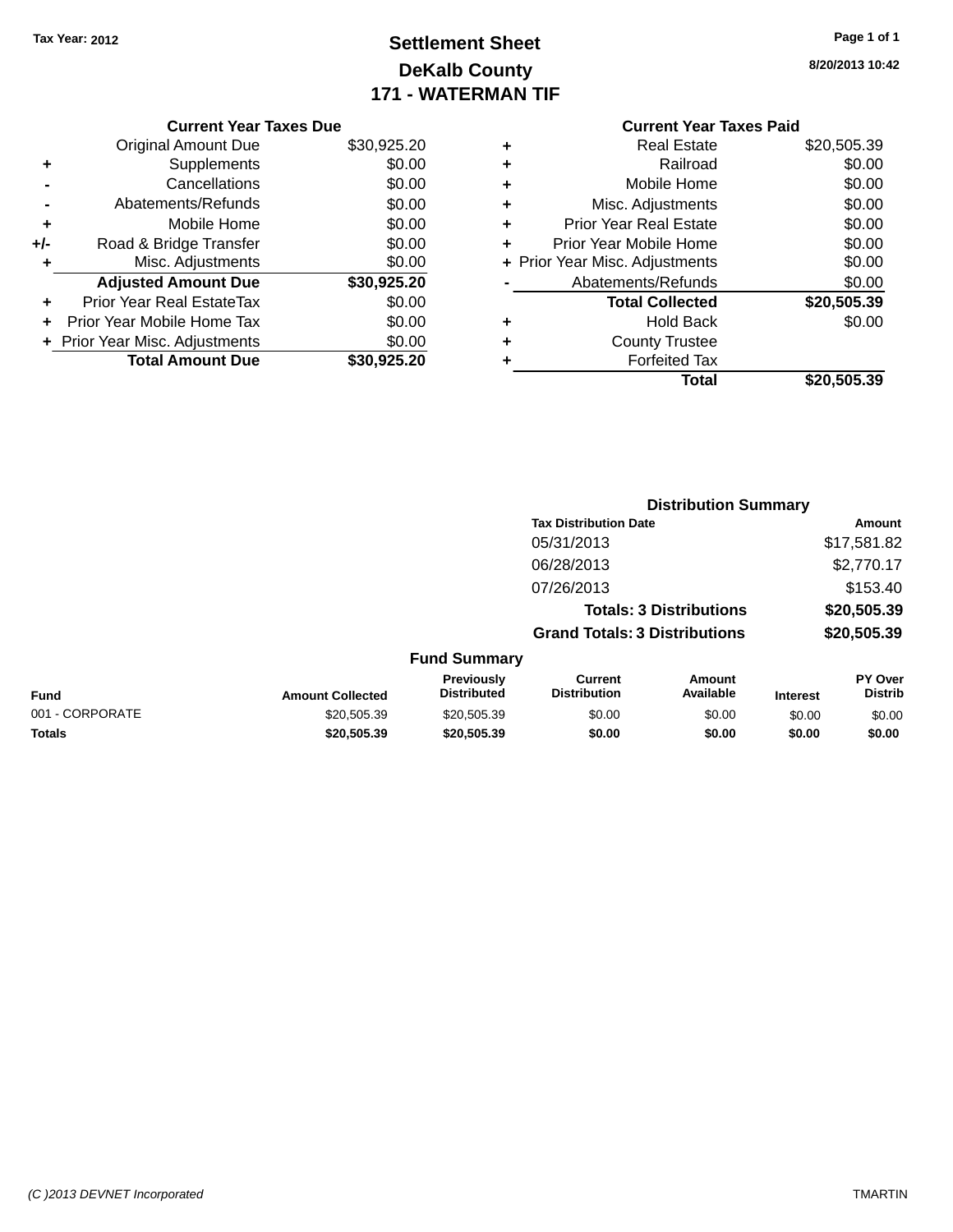## **Settlement Sheet Tax Year: 2012 Page 1 of 1 DeKalb County 172 - MAPLE PARK TIF**

**8/20/2013 10:42**

### **Current Year Taxes Paid +** Real Estate \$1,463.30 **+** Railroad \$0.00 **+** Mobile Home \$0.00 **+** Misc. Adjustments \$0.00 **+** Prior Year Real Estate \$0.00 **+** Prior Year Mobile Home \$0.00 **+ Prior Year Misc. Adjustments**  $$0.00$ **-** Abatements/Refunds \$0.00 **Total Collected \$1,463.30 +** Hold Back \$0.00 **+** County Trustee **+** Forfeited Tax **Total \$1,463.30**

**Distribution Summary**

|                 |                         |                                  | <b>Tax Distribution Date</b>          |                                |                 | <b>Amount</b>             |
|-----------------|-------------------------|----------------------------------|---------------------------------------|--------------------------------|-----------------|---------------------------|
|                 |                         |                                  | 05/31/2013                            |                                |                 | \$672.65                  |
|                 |                         |                                  | 06/28/2013                            |                                |                 | \$118.00                  |
|                 |                         |                                  | 08/23/2013                            |                                |                 | \$672.65                  |
|                 |                         |                                  |                                       | <b>Totals: 3 Distributions</b> |                 | \$1,463.30                |
|                 |                         |                                  | <b>Grand Totals: 3 Distributions</b>  |                                |                 | \$1,463.30                |
|                 |                         | <b>Fund Summary</b>              |                                       |                                |                 |                           |
| Fund            | <b>Amount Collected</b> | Previously<br><b>Distributed</b> | <b>Current</b><br><b>Distribution</b> | Amount<br>Available            | <b>Interest</b> | PY Over<br><b>Distrib</b> |
| 001 - CORPORATE | \$1,463.30              | \$790.65                         | \$672.65                              | \$0.00                         | \$0.00          | \$0.00                    |
| <b>Totals</b>   | \$1,463,30              | \$790.65                         | \$672.65                              | \$0.00                         | \$0.00          | \$0.00                    |
|                 |                         |                                  |                                       |                                |                 |                           |

### **Current Year Taxes Due**

|     | <b>Original Amount Due</b>     | \$1,899.34 |
|-----|--------------------------------|------------|
| ٠   | Supplements                    | \$0.00     |
|     | Cancellations                  | \$0.00     |
|     | Abatements/Refunds             | \$0.00     |
| ÷   | Mobile Home                    | \$0.00     |
| +/- | Road & Bridge Transfer         | \$0.00     |
|     | Misc. Adjustments              | \$0.00     |
|     | <b>Adjusted Amount Due</b>     | \$1,899.34 |
|     |                                |            |
| ٠   | Prior Year Real EstateTax      | \$0.00     |
|     | Prior Year Mobile Home Tax     | \$0.00     |
|     | + Prior Year Misc. Adjustments | \$0.00     |
|     | <b>Total Amount Due</b>        | \$1,899.34 |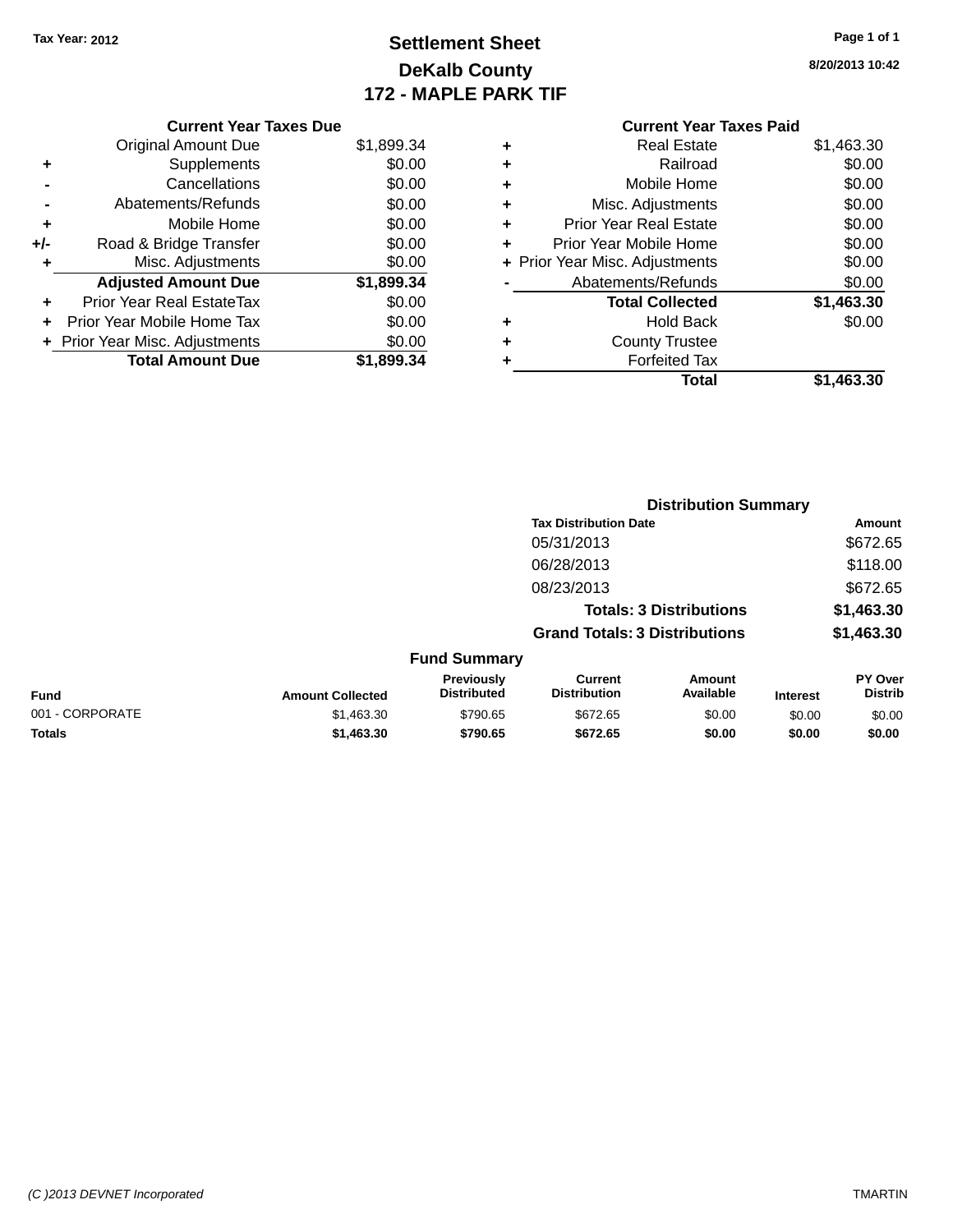## **Settlement Sheet Tax Year: 2012 Page 1 of 1 DeKalb County 180 - SYCAMORE TIF DISTRICT**

**8/20/2013 10:42**

|     | <b>Current Year Taxes Due</b>  |             |
|-----|--------------------------------|-------------|
|     | <b>Original Amount Due</b>     | \$45,184.16 |
| ٠   | Supplements                    | \$0.00      |
|     | Cancellations                  | \$0.00      |
|     | Abatements/Refunds             | \$0.00      |
| ٠   | Mobile Home                    | \$0.00      |
| +/- | Road & Bridge Transfer         | \$0.00      |
| ٠   | Misc. Adjustments              | \$0.00      |
|     | <b>Adjusted Amount Due</b>     | \$45,184.16 |
|     | Prior Year Real EstateTax      | \$0.00      |
|     | Prior Year Mobile Home Tax     | \$0.00      |
|     | + Prior Year Misc. Adjustments | \$0.00      |
|     | <b>Total Amount Due</b>        | \$45.184.16 |
|     |                                |             |

|   | <b>Real Estate</b>             | \$22,984.76 |
|---|--------------------------------|-------------|
| ٠ | Railroad                       | \$0.00      |
| ٠ | Mobile Home                    | \$0.00      |
| ٠ | Misc. Adjustments              | \$0.00      |
| ٠ | <b>Prior Year Real Estate</b>  | \$0.00      |
| ٠ | Prior Year Mobile Home         | \$0.00      |
|   | + Prior Year Misc. Adjustments | \$0.00      |
|   | Abatements/Refunds             | \$0.00      |
|   | <b>Total Collected</b>         | \$22,984.76 |
| ٠ | <b>Hold Back</b>               | \$0.00      |
| ٠ | <b>County Trustee</b>          |             |
| ٠ | <b>Forfeited Tax</b>           |             |
|   | Total                          | \$22.984.76 |
|   |                                |             |

|                     | <b>Distribution Summary</b>          |             |
|---------------------|--------------------------------------|-------------|
|                     | <b>Tax Distribution Date</b>         | Amount      |
|                     | 05/31/2013                           | \$424.18    |
|                     | 06/28/2013                           | \$22,199.40 |
|                     | 07/26/2013                           | \$180.59    |
|                     | 08/23/2013                           | \$180.59    |
|                     | <b>Totals: 4 Distributions</b>       | \$22,984.76 |
|                     | <b>Grand Totals: 4 Distributions</b> | \$22,984.76 |
| <b>Fund Summary</b> |                                      |             |

| Fund            | <b>Amount Collected</b> | <b>Previously</b><br><b>Distributed</b> | Current<br><b>Distribution</b> | Amount<br>Available | <b>Interest</b> | <b>PY Over</b><br><b>Distrib</b> |
|-----------------|-------------------------|-----------------------------------------|--------------------------------|---------------------|-----------------|----------------------------------|
| 001 - CORPORATE | \$22.984.76             | \$22,804.17                             | \$180.59                       | \$0.00              | \$0.00          | \$0.00                           |
| Totals          | \$22,984.76             | \$22.804.17                             | \$180.59                       | \$0.00              | \$0.00          | \$0.00                           |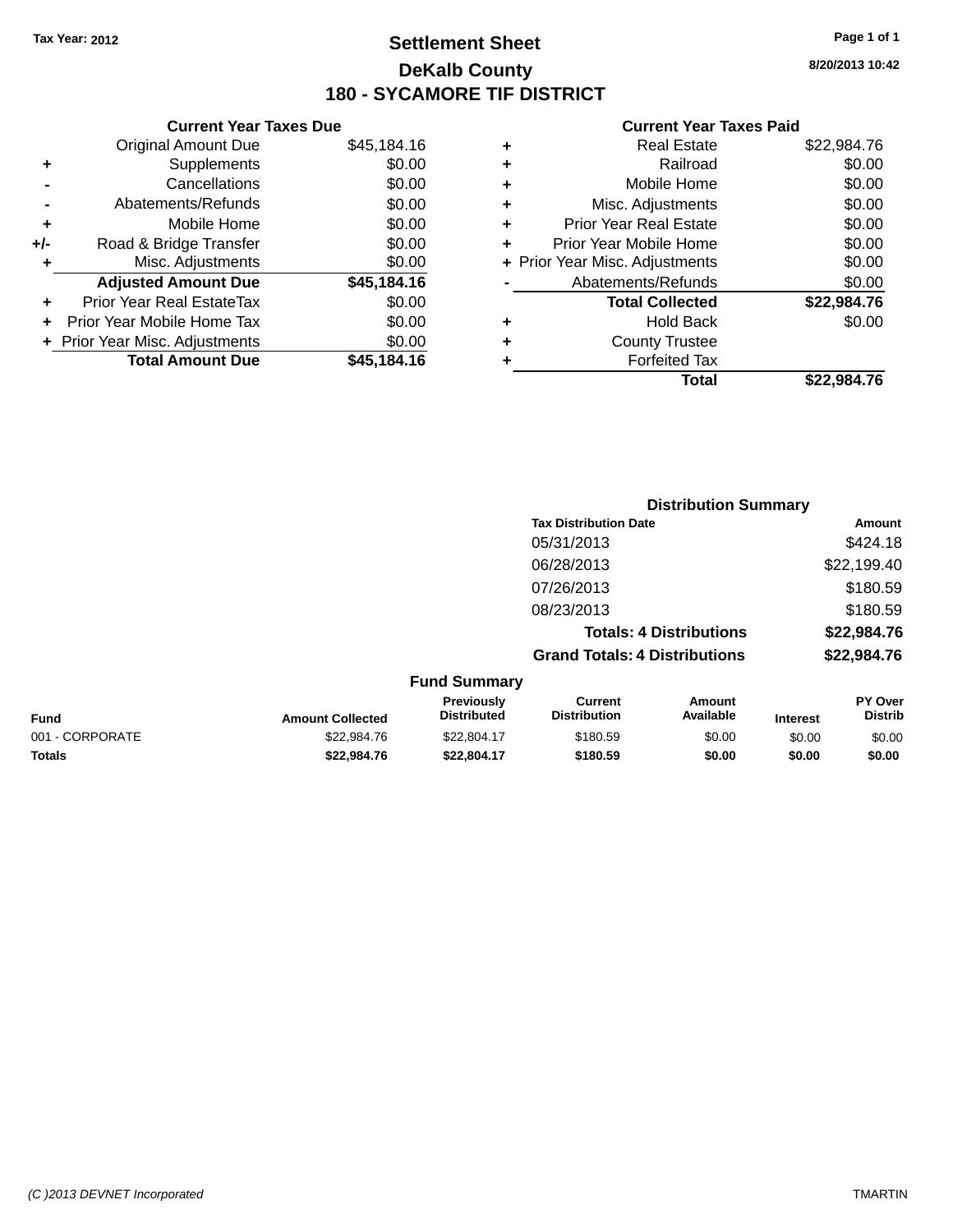## **Settlement Sheet Tax Year: 2012 Page 1 of 1 DeKalb County 190 - CORTLAND TIF**

**8/20/2013 10:42**

|     | <b>Current Year Taxes Due</b>  |             |
|-----|--------------------------------|-------------|
|     | <b>Original Amount Due</b>     | \$39,364.76 |
| ٠   | Supplements                    | \$0.00      |
|     | Cancellations                  | \$0.00      |
|     | Abatements/Refunds             | \$0.00      |
| ٠   | Mobile Home                    | \$0.00      |
| +/- | Road & Bridge Transfer         | \$0.00      |
| ٠   | Misc. Adjustments              | \$0.00      |
|     | <b>Adjusted Amount Due</b>     | \$39,364.76 |
| ٠   | Prior Year Real EstateTax      | \$0.00      |
|     | Prior Year Mobile Home Tax     | \$0.00      |
|     | + Prior Year Misc. Adjustments | \$0.00      |
|     | <b>Total Amount Due</b>        | \$39,364.76 |
|     |                                |             |

### **Current Year Taxes Paid +** Real Estate \$31,266.69 **+** Railroad \$0.00 **+** Mobile Home \$0.00 **+** Misc. Adjustments \$0.00 **+** Prior Year Real Estate \$0.00 **+** Prior Year Mobile Home \$0.00 **+ Prior Year Misc. Adjustments**  $$0.00$ **-** Abatements/Refunds \$0.00 **Total Collected \$31,266.69 +** Hold Back \$0.00 **+** County Trustee **+** Forfeited Tax **Total \$31,266.69**

|                 |                         |                                         |                                       | <b>Distribution Summary</b>    |                 |                           |
|-----------------|-------------------------|-----------------------------------------|---------------------------------------|--------------------------------|-----------------|---------------------------|
|                 |                         |                                         | <b>Tax Distribution Date</b>          |                                |                 | <b>Amount</b>             |
|                 |                         |                                         | 05/31/2013                            |                                |                 | \$28,781.60               |
|                 |                         |                                         | 06/28/2013                            |                                |                 | \$2,485.09                |
|                 |                         |                                         |                                       | <b>Totals: 2 Distributions</b> |                 | \$31,266.69               |
|                 |                         |                                         | <b>Grand Totals: 2 Distributions</b>  |                                |                 | \$31,266.69               |
|                 |                         | <b>Fund Summary</b>                     |                                       |                                |                 |                           |
| Fund            | <b>Amount Collected</b> | <b>Previously</b><br><b>Distributed</b> | <b>Current</b><br><b>Distribution</b> | Amount<br>Available            | <b>Interest</b> | PY Over<br><b>Distrib</b> |
| 001 - CORPORATE | \$31.266.69             | \$31.266.69                             | \$0.00                                | \$0.00                         | \$0.00          | \$0.00                    |
| <b>Totals</b>   | \$31.266.69             | \$31,266.69                             | \$0.00                                | \$0.00                         | \$0.00          | \$0.00                    |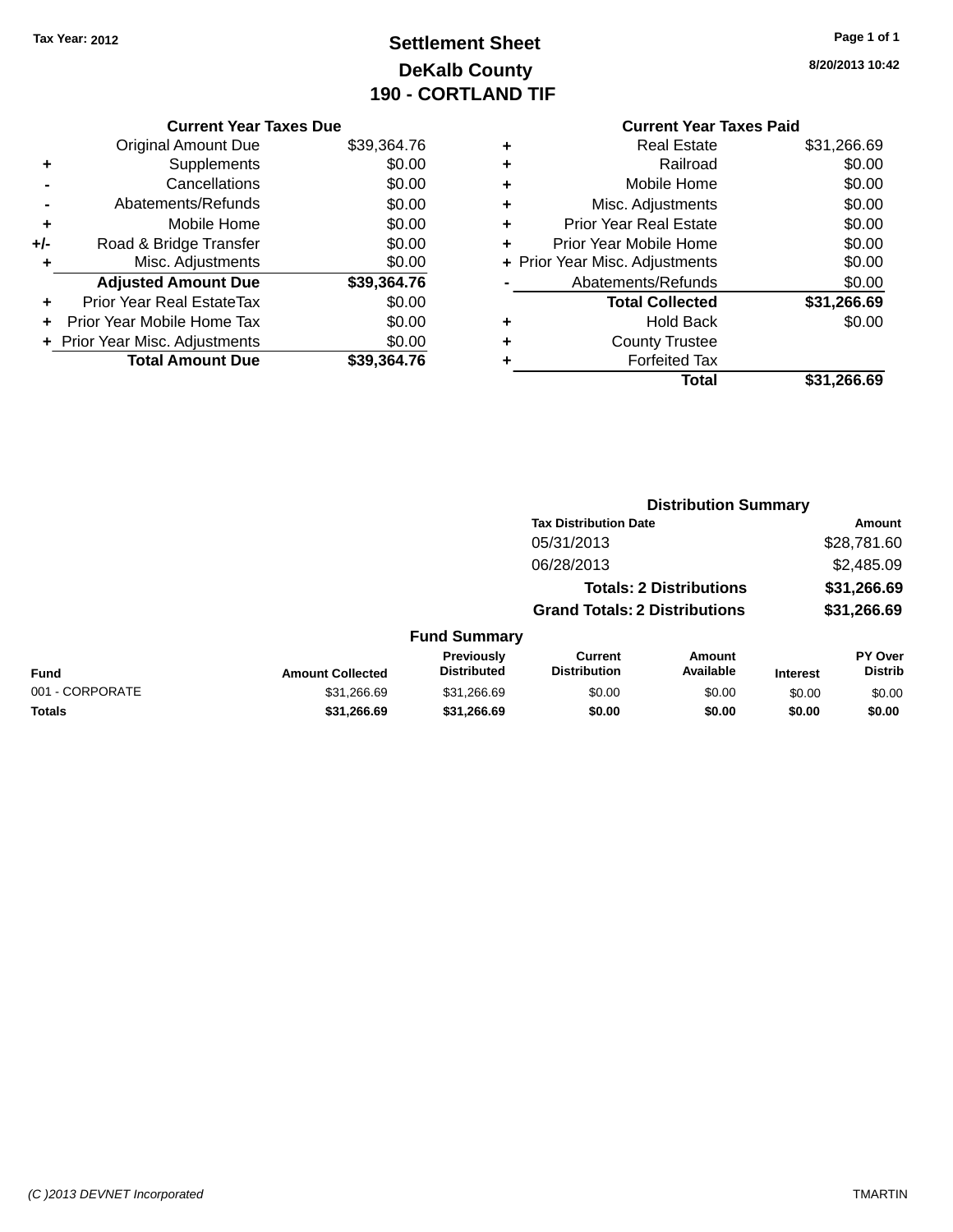## **Settlement Sheet Tax Year: 2012 Page 1 of 1 DeKalb County 200 - DEKALB PARK 88 SSA #8**

**8/20/2013 10:42**

|     | <b>Current Year Taxes Due</b>  |        |
|-----|--------------------------------|--------|
|     | Original Amount Due            | \$0.00 |
| ٠   | Supplements                    | \$0.00 |
|     | Cancellations                  | \$0.00 |
|     | Abatements/Refunds             | \$0.00 |
| ٠   | Mobile Home                    | \$0.00 |
| +/- | Road & Bridge Transfer         | \$0.00 |
| ٠   | Misc. Adjustments              | \$0.00 |
|     | <b>Adjusted Amount Due</b>     | \$0.00 |
| ٠   | Prior Year Real EstateTax      | \$0.00 |
| ÷   | Prior Year Mobile Home Tax     | \$0.00 |
|     | + Prior Year Misc. Adjustments | \$0.00 |
|     | <b>Total Amount Due</b>        | \$0.00 |
|     |                                |        |

|   | <b>Real Estate</b>             | \$0.00 |
|---|--------------------------------|--------|
| ÷ | Railroad                       | \$0.00 |
| ٠ | Mobile Home                    | \$0.00 |
| ٠ | Misc. Adjustments              | \$0.00 |
| ٠ | <b>Prior Year Real Estate</b>  | \$0.00 |
|   | Prior Year Mobile Home         | \$0.00 |
|   | + Prior Year Misc. Adjustments | \$0.00 |
|   | Abatements/Refunds             | \$0.00 |
|   | <b>Total Collected</b>         | \$0.00 |
| ٠ | <b>Hold Back</b>               | \$0.00 |
| ٠ | <b>County Trustee</b>          |        |
|   | <b>Forfeited Tax</b>           |        |
|   | Total                          |        |

|                            |                         | <b>Fund Summary</b>                     |                                |                     |                 |                           |
|----------------------------|-------------------------|-----------------------------------------|--------------------------------|---------------------|-----------------|---------------------------|
| <b>Fund</b>                | <b>Amount Collected</b> | <b>Previously</b><br><b>Distributed</b> | Current<br><b>Distribution</b> | Amount<br>Available | <b>Interest</b> | PY Over<br><b>Distrib</b> |
| 023 - SPECIAL SERVICE AREA | \$0.00                  | \$0.00                                  | \$0.00                         | \$0.00              | \$0.00          | \$0.00                    |
| <b>Totals</b>              | \$0.00                  | \$0.00                                  | \$0.00                         | \$0.00              | \$0.00          | \$0.00                    |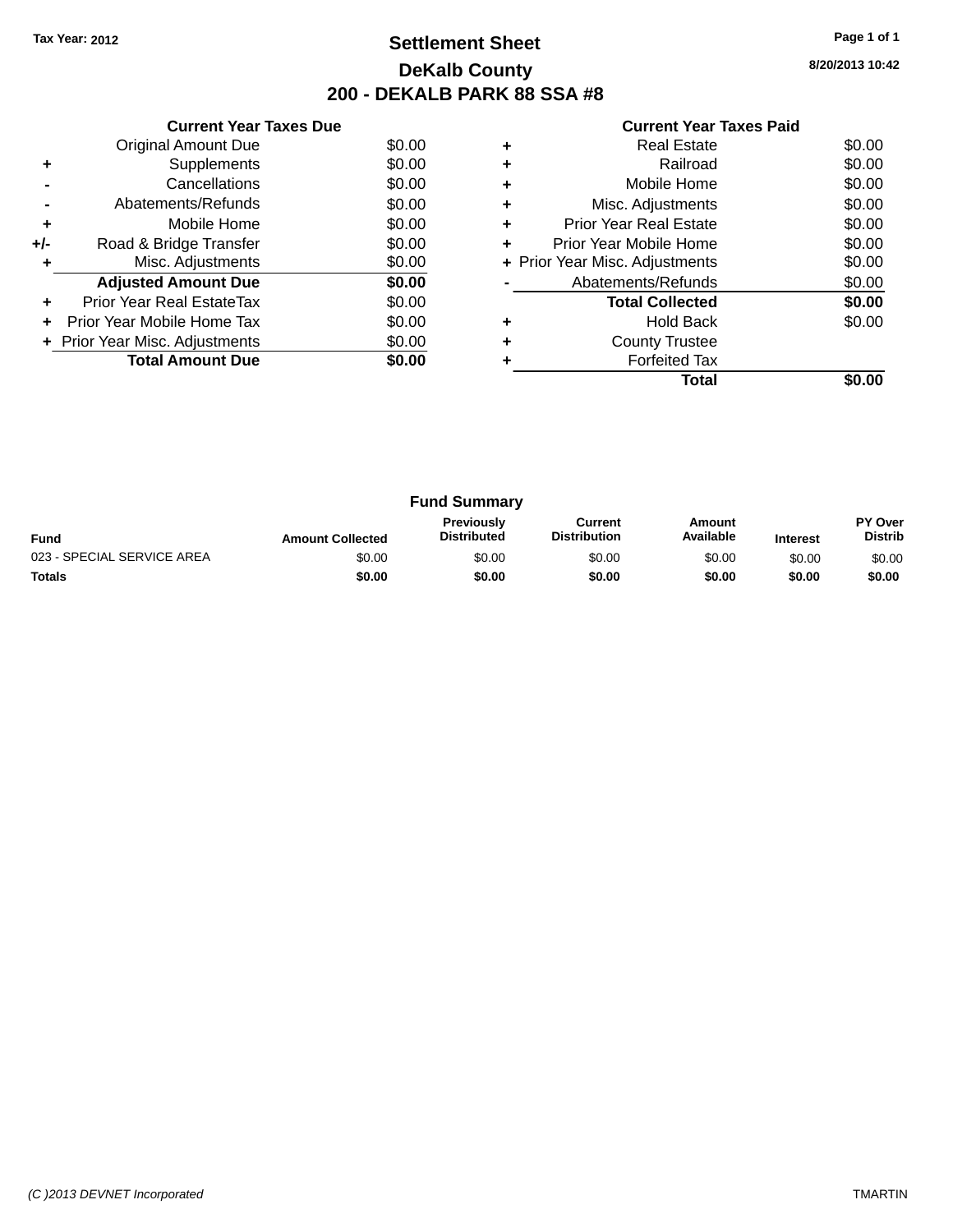## **Settlement Sheet Tax Year: 2012 Page 1 of 1 DeKalb County 201 - DEKALB SSA #6**

**8/20/2013 10:42**

|   | Total                          | \$2,730.17 |
|---|--------------------------------|------------|
| ٠ | <b>Forfeited Tax</b>           |            |
| ٠ | <b>County Trustee</b>          |            |
| ٠ | <b>Hold Back</b>               | \$0.00     |
|   | <b>Total Collected</b>         | \$2,730.17 |
|   | Abatements/Refunds             | \$0.00     |
|   | + Prior Year Misc. Adjustments | \$0.00     |
| ٠ | Prior Year Mobile Home         | \$0.00     |
| ٠ | <b>Prior Year Real Estate</b>  | \$0.00     |
| ٠ | Misc. Adjustments              | \$0.00     |
| ٠ | Mobile Home                    | \$0.00     |
| ٠ | Railroad                       | \$0.00     |
| ٠ | Real Estate                    | \$2,730.17 |
|   | <b>Current Year Taxes Paid</b> |            |
|   |                                |            |

|     | <b>Current Year Taxes Due</b>  |            |
|-----|--------------------------------|------------|
|     | <b>Original Amount Due</b>     | \$5,100.33 |
| ٠   | Supplements                    | \$0.00     |
|     | Cancellations                  | \$0.00     |
|     | Abatements/Refunds             | \$0.00     |
| ٠   | Mobile Home                    | \$0.00     |
| +/- | Road & Bridge Transfer         | \$0.00     |
|     | Misc. Adjustments              | \$0.00     |
|     | <b>Adjusted Amount Due</b>     | \$5,100.33 |
|     | Prior Year Real EstateTax      | \$0.00     |
|     | Prior Year Mobile Home Tax     | \$0.00     |
|     | + Prior Year Misc. Adjustments | \$0.00     |
|     | <b>Total Amount Due</b>        | \$5.100.33 |
|     |                                |            |

|                     |                                      | <b>Distribution Summary</b>    |                |
|---------------------|--------------------------------------|--------------------------------|----------------|
|                     | <b>Tax Distribution Date</b>         |                                | Amount         |
|                     | 05/31/2013                           |                                | \$483.50       |
|                     | 06/28/2013                           |                                | \$2,069.68     |
|                     | 07/26/2013                           |                                | \$59.17        |
|                     | 08/23/2013                           |                                | \$117.82       |
|                     |                                      | <b>Totals: 4 Distributions</b> | \$2,730.17     |
|                     | <b>Grand Totals: 4 Distributions</b> |                                | \$2,730.17     |
| <b>Fund Summary</b> |                                      |                                |                |
| Previously          | Current:                             | Amount                         | <b>PY Over</b> |

|                            |                         | Previously         | Current             | Amount    |                 | <b>PY Over</b> |
|----------------------------|-------------------------|--------------------|---------------------|-----------|-----------------|----------------|
| Fund                       | <b>Amount Collected</b> | <b>Distributed</b> | <b>Distribution</b> | Available | <b>Interest</b> | Distrib        |
| 023 - SPECIAL SERVICE AREA | \$2.730.17              | \$2.612.35         | \$117.82            | \$0.00    | \$0.00          | \$0.00         |
| Totals                     | \$2.730.17              | \$2.612.35         | \$117.82            | \$0.00    | \$0.00          | \$0.00         |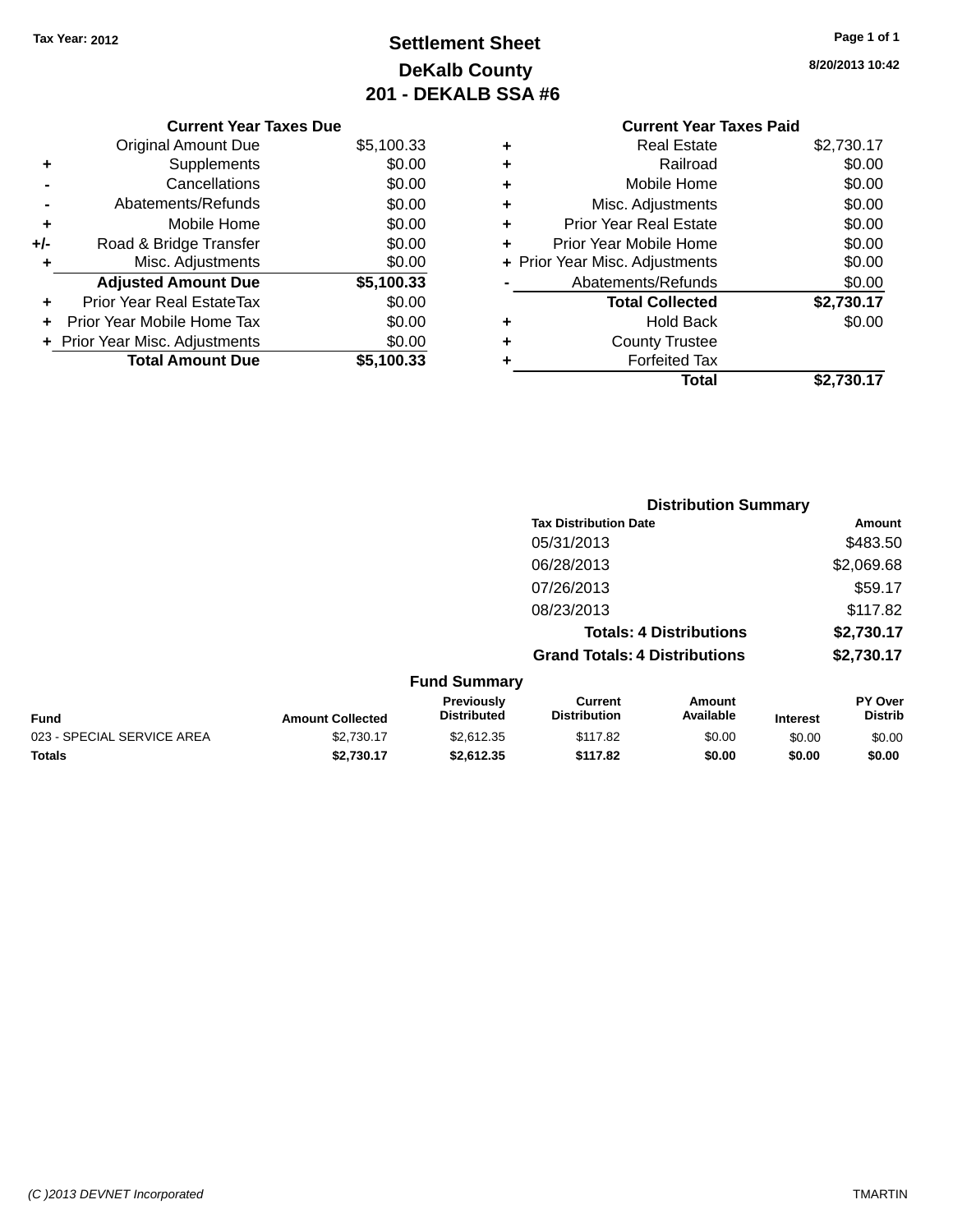## **Settlement Sheet Tax Year: 2012 Page 1 of 1 DeKalb County 202 - SANDWICH SSA #4**

**8/20/2013 10:42**

| <b>Current Year Taxes Paid</b> |  |
|--------------------------------|--|
|                                |  |

|     | <b>Current Year Taxes Due</b>  |        |
|-----|--------------------------------|--------|
|     | <b>Original Amount Due</b>     | \$0.00 |
| ٠   | Supplements                    | \$0.00 |
|     | Cancellations                  | \$0.00 |
|     | Abatements/Refunds             | \$0.00 |
| ٠   | Mobile Home                    | \$0.00 |
| +/- | Road & Bridge Transfer         | \$0.00 |
| ٠   | Misc. Adjustments              | \$0.00 |
|     | <b>Adjusted Amount Due</b>     | \$0.00 |
|     | Prior Year Real EstateTax      | \$0.00 |
|     | Prior Year Mobile Home Tax     | \$0.00 |
|     | + Prior Year Misc. Adjustments | \$0.00 |
|     | <b>Total Amount Due</b>        | \$0.00 |
|     |                                |        |

|   | <b>Real Estate</b>             | \$0.00 |
|---|--------------------------------|--------|
| ٠ | Railroad                       | \$0.00 |
| ٠ | Mobile Home                    | \$0.00 |
| ٠ | Misc. Adjustments              | \$0.00 |
| ٠ | <b>Prior Year Real Estate</b>  | \$0.00 |
| ٠ | Prior Year Mobile Home         | \$0.00 |
|   | + Prior Year Misc. Adjustments | \$0.00 |
|   | Abatements/Refunds             | \$0.00 |
|   | <b>Total Collected</b>         | \$0.00 |
| ٠ | <b>Hold Back</b>               | \$0.00 |
| ٠ | <b>County Trustee</b>          |        |
|   | <b>Forfeited Tax</b>           |        |
|   | Total                          |        |

|                            |                         | <b>Fund Summary</b>                     |                                |                     |                 |                           |
|----------------------------|-------------------------|-----------------------------------------|--------------------------------|---------------------|-----------------|---------------------------|
| <b>Fund</b>                | <b>Amount Collected</b> | <b>Previously</b><br><b>Distributed</b> | Current<br><b>Distribution</b> | Amount<br>Available | <b>Interest</b> | PY Over<br><b>Distrib</b> |
| 023 - SPECIAL SERVICE AREA | \$0.00                  | \$0.00                                  | \$0.00                         | \$0.00              | \$0.00          | \$0.00                    |
| <b>Totals</b>              | \$0.00                  | \$0.00                                  | \$0.00                         | \$0.00              | \$0.00          | \$0.00                    |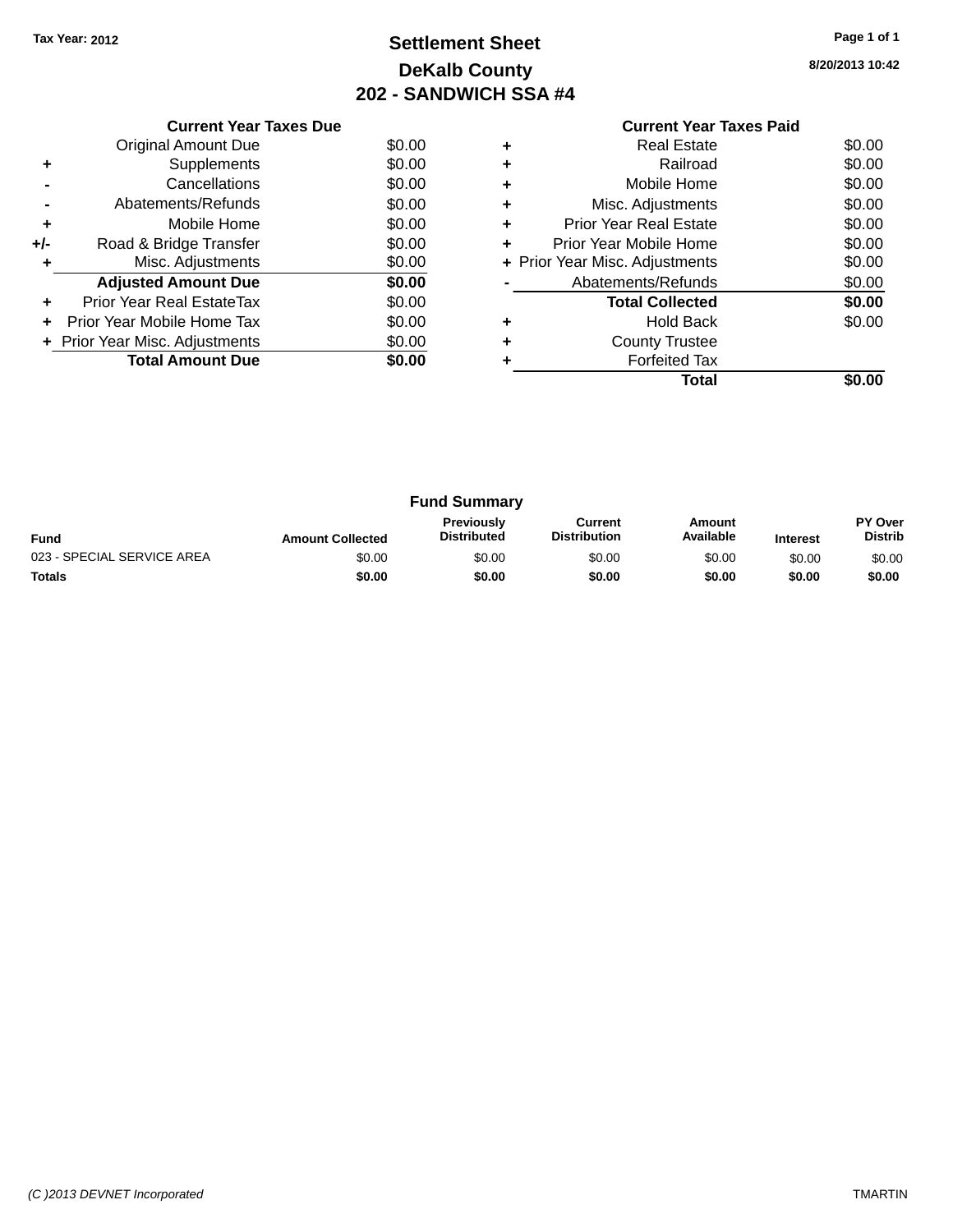## **Settlement Sheet Tax Year: 2012 Page 1 of 1 DeKalb County 203 - SANDWICH SSA #6**

**8/20/2013 10:42**

|     | <b>Current Year Taxes Due</b>  |        |
|-----|--------------------------------|--------|
|     | <b>Original Amount Due</b>     | \$0.00 |
| ٠   | Supplements                    | \$0.00 |
|     | Cancellations                  | \$0.00 |
|     | Abatements/Refunds             | \$0.00 |
| ٠   | Mobile Home                    | \$0.00 |
| +/- | Road & Bridge Transfer         | \$0.00 |
|     | Misc. Adjustments              | \$0.00 |
|     | <b>Adjusted Amount Due</b>     | \$0.00 |
|     | Prior Year Real EstateTax      | \$0.00 |
|     | Prior Year Mobile Home Tax     | \$0.00 |
|     | + Prior Year Misc. Adjustments | \$0.00 |
|     | <b>Total Amount Due</b>        | \$0.00 |
|     |                                |        |

### **Current Year Taxes Paid +** Real Estate \$0.00 <sup>+</sup><br>
Railroad \$0.00<br>
+ Mobile Home \$0.00 **+** Mobile Home

|           | Total                          | \$0.00 |
|-----------|--------------------------------|--------|
|           | <b>Forfeited Tax</b>           |        |
| ÷         | <b>County Trustee</b>          |        |
|           | <b>Hold Back</b>               | \$0.00 |
|           | <b>Total Collected</b>         | \$0.00 |
|           | Abatements/Refunds             | \$0.00 |
|           | + Prior Year Misc. Adjustments | \$0.00 |
|           | Prior Year Mobile Home         | \$0.00 |
| ÷         | <b>Prior Year Real Estate</b>  | \$0.00 |
| $\ddot{}$ | Misc. Adjustments              | \$0.00 |
|           |                                |        |

|                            |                         | <b>Fund Summary</b>              |                                |                     |                 |                           |
|----------------------------|-------------------------|----------------------------------|--------------------------------|---------------------|-----------------|---------------------------|
| <b>Fund</b>                | <b>Amount Collected</b> | Previously<br><b>Distributed</b> | Current<br><b>Distribution</b> | Amount<br>Available | <b>Interest</b> | PY Over<br><b>Distrib</b> |
| 023 - SPECIAL SERVICE AREA | \$0.00                  | \$0.00                           | \$0.00                         | \$0.00              | \$0.00          | \$0.00                    |
| <b>Totals</b>              | \$0.00                  | \$0.00                           | \$0.00                         | \$0.00              | \$0.00          | \$0.00                    |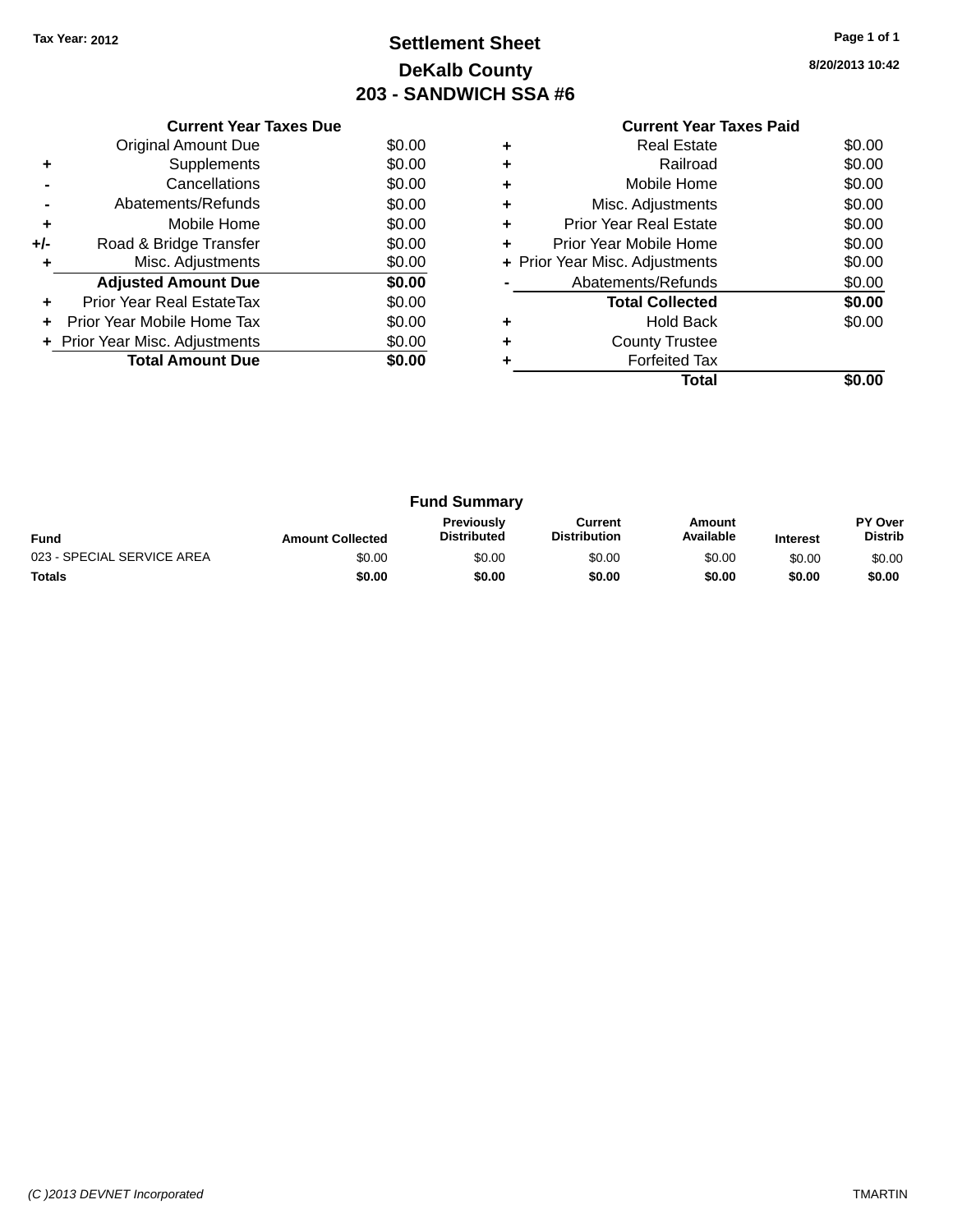## **Settlement Sheet Tax Year: 2012 Page 1 of 1 DeKalb County 204 - GENOA RIVER BEND SSA**

**8/20/2013 10:42**

|       | <b>Current Year Taxes Due</b>  |             |
|-------|--------------------------------|-------------|
|       | <b>Original Amount Due</b>     | \$52,500.09 |
| ٠     | Supplements                    | \$531.36    |
|       | Cancellations                  | \$578.39    |
|       | Abatements/Refunds             | \$0.00      |
| ٠     | Mobile Home                    | \$0.00      |
| $+/-$ | Road & Bridge Transfer         | \$0.00      |
| ٠     | Misc. Adjustments              | \$0.00      |
|       | <b>Adjusted Amount Due</b>     | \$52,453.06 |
| ٠     | Prior Year Real EstateTax      | \$0.00      |
|       | Prior Year Mobile Home Tax     | \$0.00      |
|       | + Prior Year Misc. Adjustments | \$0.00      |
|       | <b>Total Amount Due</b>        | \$52,453,06 |
|       |                                |             |

| ٠ | <b>Real Estate</b>             | \$35,455.06 |
|---|--------------------------------|-------------|
| ٠ | Railroad                       | \$0.00      |
| ٠ | Mobile Home                    | \$0.00      |
| ٠ | Misc. Adjustments              | \$0.00      |
| ٠ | <b>Prior Year Real Estate</b>  | \$0.00      |
| ٠ | Prior Year Mobile Home         | \$0.00      |
|   | + Prior Year Misc. Adjustments | \$0.00      |
|   | Abatements/Refunds             | \$0.00      |
|   | <b>Total Collected</b>         | \$35,455.06 |
| ٠ | <b>Hold Back</b>               | \$0.00      |
|   | <b>County Trustee</b>          |             |
| ٠ | <b>Forfeited Tax</b>           |             |
|   | Total                          | \$35,455.06 |
|   |                                |             |

|                            |                         |                                  | <b>Distribution Summary</b>           |                                |                 |                                  |
|----------------------------|-------------------------|----------------------------------|---------------------------------------|--------------------------------|-----------------|----------------------------------|
|                            |                         |                                  | <b>Tax Distribution Date</b>          |                                |                 | Amount                           |
|                            |                         |                                  | 05/31/2013                            |                                |                 | \$6,063.03                       |
|                            |                         |                                  | 06/28/2013                            |                                |                 | \$21,272.94                      |
|                            |                         |                                  | 08/23/2013                            |                                |                 | \$8,119.09                       |
|                            |                         |                                  |                                       | <b>Totals: 3 Distributions</b> |                 | \$35,455.06                      |
|                            |                         |                                  | <b>Grand Totals: 3 Distributions</b>  |                                |                 | \$35,455.06                      |
|                            |                         | <b>Fund Summary</b>              |                                       |                                |                 |                                  |
| <b>Fund</b>                | <b>Amount Collected</b> | Previously<br><b>Distributed</b> | <b>Current</b><br><b>Distribution</b> | <b>Amount</b><br>Available     | <b>Interest</b> | <b>PY Over</b><br><b>Distrib</b> |
| 023 - SPECIAL SERVICE AREA | \$35,455.06             | \$27,335.97                      | \$8,119.09                            | \$0.00                         | \$0.00          | \$0.00                           |
| <b>Totals</b>              | \$35,455.06             | \$27,335.97                      | \$8,119.09                            | \$0.00                         | \$0.00          | \$0.00                           |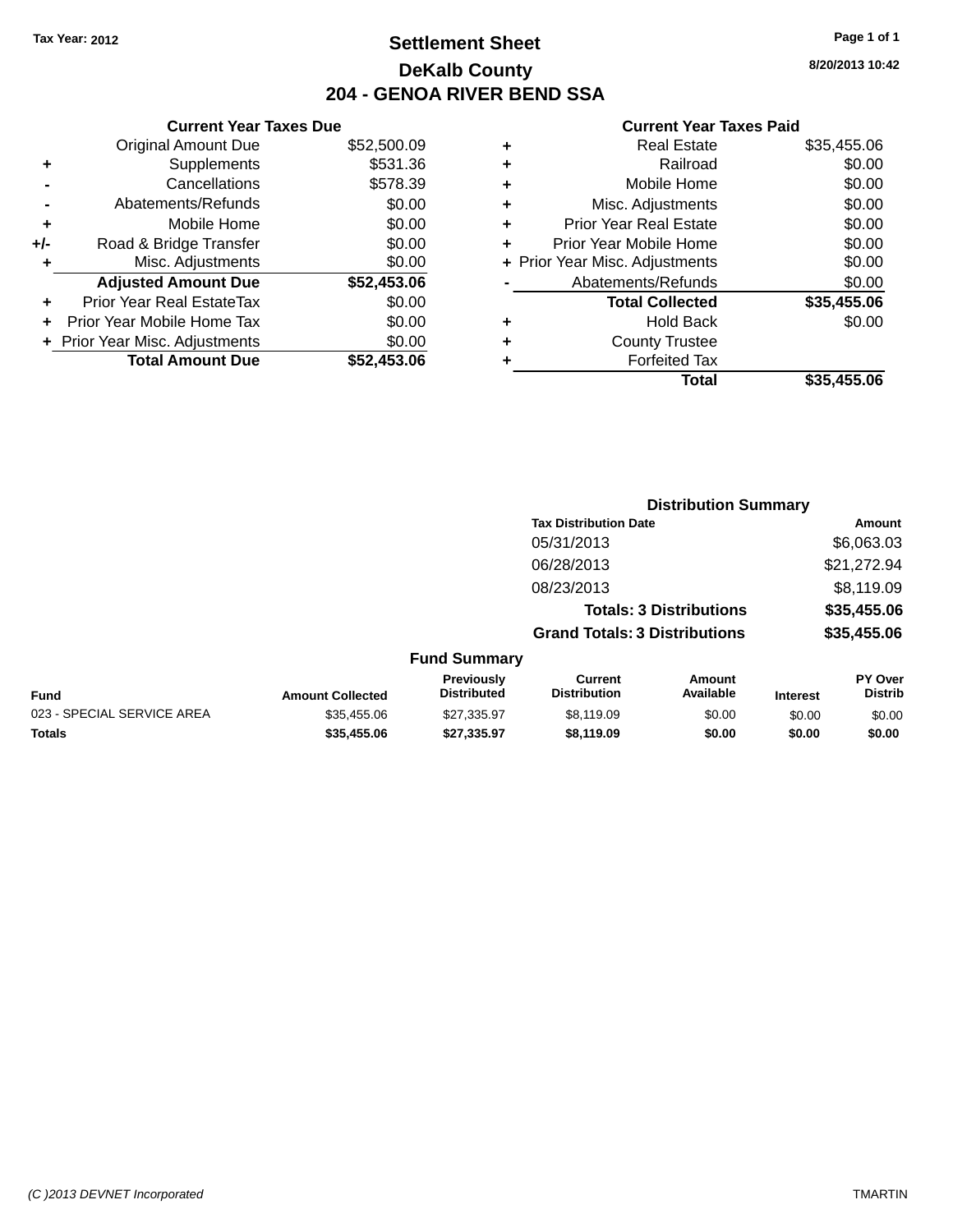## **Settlement Sheet Tax Year: 2012 Page 1 of 1 DeKalb County 205 - WATERMAN SSA#2**

**8/20/2013 10:42**

|     | <b>Current Year Taxes Due</b> |        |
|-----|-------------------------------|--------|
|     | Original Amount Due           | \$0.00 |
| ٠   | Supplements                   | \$0.00 |
|     | Cancellations                 | \$0.00 |
|     | Abatements/Refunds            | \$0.00 |
| ٠   | Mobile Home                   | \$0.00 |
| +/- | Road & Bridge Transfer        | \$0.00 |
| ٠   | Misc. Adjustments             | \$0.00 |
|     | <b>Adjusted Amount Due</b>    | \$0.00 |
| ٠   | Prior Year Real EstateTax     | \$0.00 |
|     | Prior Year Mobile Home Tax    | \$0.00 |
|     | Prior Year Misc. Adjustments  | \$0.00 |
|     | <b>Total Amount Due</b>       | \$0.00 |
|     |                               |        |

### **Current Year Taxes Paid +** Real Estate \$0.00 **+** Railroad \$0.00

|           | Total                          | \$0.00 |
|-----------|--------------------------------|--------|
|           | <b>Forfeited Tax</b>           |        |
| $\ddot{}$ | <b>County Trustee</b>          |        |
| ٠         | <b>Hold Back</b>               | \$0.00 |
|           | <b>Total Collected</b>         | \$0.00 |
|           | Abatements/Refunds             | \$0.00 |
|           | + Prior Year Misc. Adjustments | \$0.00 |
| ÷         | Prior Year Mobile Home         | \$0.00 |
| $\ddot{}$ | <b>Prior Year Real Estate</b>  | \$0.00 |
| $\ddot{}$ | Misc. Adjustments              | \$0.00 |
| $\ddot{}$ | Mobile Home                    | \$0.00 |
|           | Nallivau                       | ou.uu  |

|                            |                         | <b>Fund Summary</b>                     |                                |                     |                 |                           |
|----------------------------|-------------------------|-----------------------------------------|--------------------------------|---------------------|-----------------|---------------------------|
| <b>Fund</b>                | <b>Amount Collected</b> | <b>Previously</b><br><b>Distributed</b> | Current<br><b>Distribution</b> | Amount<br>Available | <b>Interest</b> | PY Over<br><b>Distrib</b> |
| 023 - SPECIAL SERVICE AREA | \$0.00                  | \$0.00                                  | \$0.00                         | \$0.00              | \$0.00          | \$0.00                    |
| <b>Totals</b>              | \$0.00                  | \$0.00                                  | \$0.00                         | \$0.00              | \$0.00          | \$0.00                    |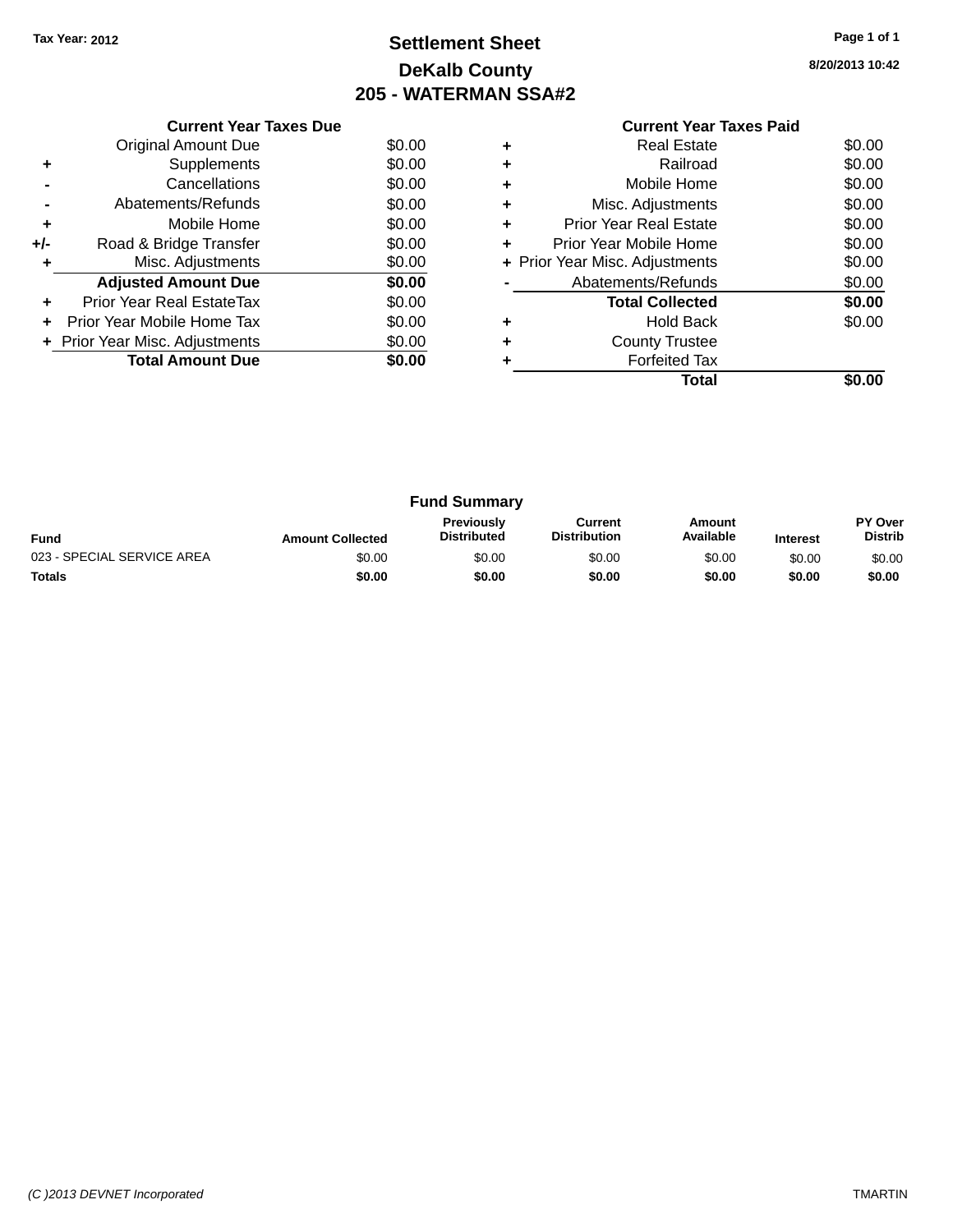## **Settlement Sheet Tax Year: 2012 Page 1 of 1 DeKalb County 206 - WATERMAN SSA #1**

**8/20/2013 10:42**

| <b>Current Year Taxes Paid</b> |  |  |
|--------------------------------|--|--|

|     | <b>Current Year Taxes Due</b>  |        |
|-----|--------------------------------|--------|
|     | Original Amount Due            | \$0.00 |
| ٠   | Supplements                    | \$0.00 |
|     | Cancellations                  | \$0.00 |
|     | Abatements/Refunds             | \$0.00 |
| ÷   | Mobile Home                    | \$0.00 |
| +/- | Road & Bridge Transfer         | \$0.00 |
| ٠   | Misc. Adjustments              | \$0.00 |
|     | <b>Adjusted Amount Due</b>     | \$0.00 |
| ٠   | Prior Year Real EstateTax      | \$0.00 |
| ÷   | Prior Year Mobile Home Tax     | \$0.00 |
|     | + Prior Year Misc. Adjustments | \$0.00 |
|     | <b>Total Amount Due</b>        | \$0.00 |
|     |                                |        |

|   | <b>Real Estate</b>             | \$0.00 |
|---|--------------------------------|--------|
| ٠ | Railroad                       | \$0.00 |
| ٠ | Mobile Home                    | \$0.00 |
| ٠ | Misc. Adjustments              | \$0.00 |
| ٠ | <b>Prior Year Real Estate</b>  | \$0.00 |
| ٠ | Prior Year Mobile Home         | \$0.00 |
|   | + Prior Year Misc. Adjustments | \$0.00 |
|   | Abatements/Refunds             | \$0.00 |
|   | <b>Total Collected</b>         | \$0.00 |
| ٠ | <b>Hold Back</b>               | \$0.00 |
| ٠ | <b>County Trustee</b>          |        |
|   | <b>Forfeited Tax</b>           |        |
|   | Total                          |        |

| <b>Fund Summary</b>        |                         |                                         |                                |                     |                 |                           |
|----------------------------|-------------------------|-----------------------------------------|--------------------------------|---------------------|-----------------|---------------------------|
| <b>Fund</b>                | <b>Amount Collected</b> | <b>Previously</b><br><b>Distributed</b> | Current<br><b>Distribution</b> | Amount<br>Available | <b>Interest</b> | PY Over<br><b>Distrib</b> |
| 023 - SPECIAL SERVICE AREA | \$0.00                  | \$0.00                                  | \$0.00                         | \$0.00              | \$0.00          | \$0.00                    |
| <b>Totals</b>              | \$0.00                  | \$0.00                                  | \$0.00                         | \$0.00              | \$0.00          | \$0.00                    |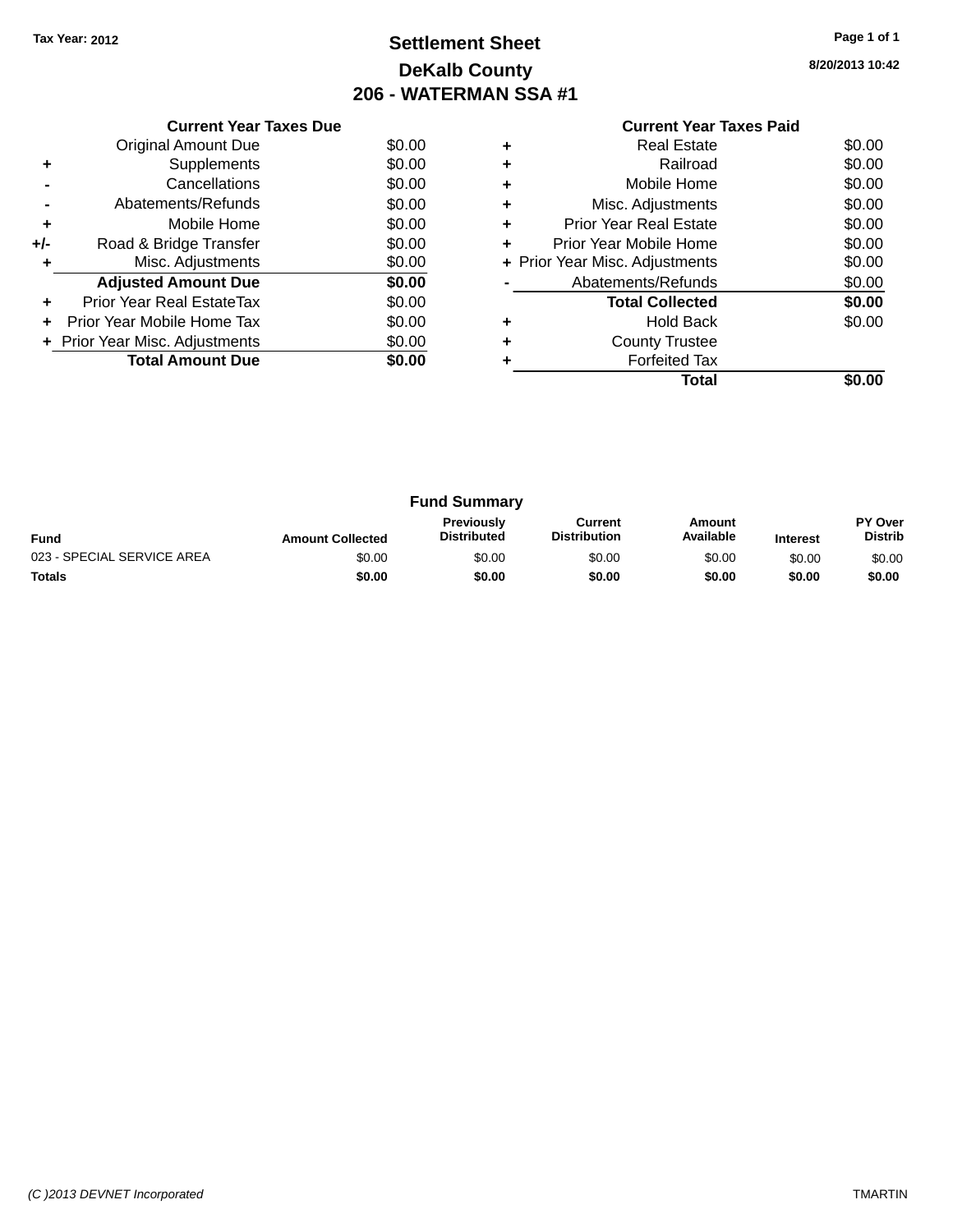## **Settlement Sheet Tax Year: 2012 Page 1 of 1 DeKalb County 207 - DERBY ESTATES SSA**

**8/20/2013 10:42**

|       | <b>Current Year Taxes Due</b>  |            |
|-------|--------------------------------|------------|
|       | <b>Original Amount Due</b>     | \$3,750.11 |
| ٠     | Supplements                    | \$194.07   |
|       | Cancellations                  | \$205.45   |
|       | Abatements/Refunds             | \$0.00     |
| ٠     | Mobile Home                    | \$0.00     |
| $+/-$ | Road & Bridge Transfer         | \$0.00     |
| ٠     | Misc. Adjustments              | \$0.00     |
|       | <b>Adjusted Amount Due</b>     | \$3,738.73 |
| ٠     | Prior Year Real EstateTax      | \$0.00     |
|       | Prior Year Mobile Home Tax     | \$0.00     |
|       | + Prior Year Misc. Adjustments | \$0.00     |
|       | <b>Total Amount Due</b>        | \$3.738.73 |

| ٠ | <b>Real Estate</b>             | \$2,261.51 |
|---|--------------------------------|------------|
| ٠ | Railroad                       | \$0.00     |
| ٠ | Mobile Home                    | \$0.00     |
| ٠ | Misc. Adjustments              | \$0.00     |
| ٠ | <b>Prior Year Real Estate</b>  | \$0.00     |
| ٠ | Prior Year Mobile Home         | \$0.00     |
|   | + Prior Year Misc. Adjustments | \$0.00     |
|   | Abatements/Refunds             | \$0.00     |
|   | <b>Total Collected</b>         | \$2,261.51 |
| ٠ | Hold Back                      | \$0.00     |
| ٠ | <b>County Trustee</b>          |            |
|   | <b>Forfeited Tax</b>           |            |
|   | Total                          | \$2,261.51 |
|   |                                |            |

|                            |                         |                                  |                                       | <b>Distribution Summary</b>    |                 |                           |
|----------------------------|-------------------------|----------------------------------|---------------------------------------|--------------------------------|-----------------|---------------------------|
|                            |                         |                                  | <b>Tax Distribution Date</b>          |                                |                 | Amount                    |
|                            |                         |                                  | 05/31/2013                            |                                |                 | \$320.13                  |
|                            |                         |                                  | 06/28/2013                            |                                |                 | \$1,555.31                |
|                            |                         |                                  | 08/23/2013                            |                                |                 | \$386.07                  |
|                            |                         |                                  |                                       | <b>Totals: 3 Distributions</b> |                 | \$2,261.51                |
|                            |                         |                                  | <b>Grand Totals: 3 Distributions</b>  |                                |                 | \$2,261.51                |
|                            |                         | <b>Fund Summary</b>              |                                       |                                |                 |                           |
| <b>Fund</b>                | <b>Amount Collected</b> | Previously<br><b>Distributed</b> | <b>Current</b><br><b>Distribution</b> | Amount<br>Available            | <b>Interest</b> | PY Over<br><b>Distrib</b> |
| 023 - SPECIAL SERVICE AREA | \$2,261.51              | \$1,875.44                       | \$386.07                              | \$0.00                         | \$0.00          | \$0.00                    |
| <b>Totals</b>              | \$2,261.51              | \$1,875.44                       | \$386.07                              | \$0.00                         | \$0.00          | \$0.00                    |
|                            |                         |                                  |                                       |                                |                 |                           |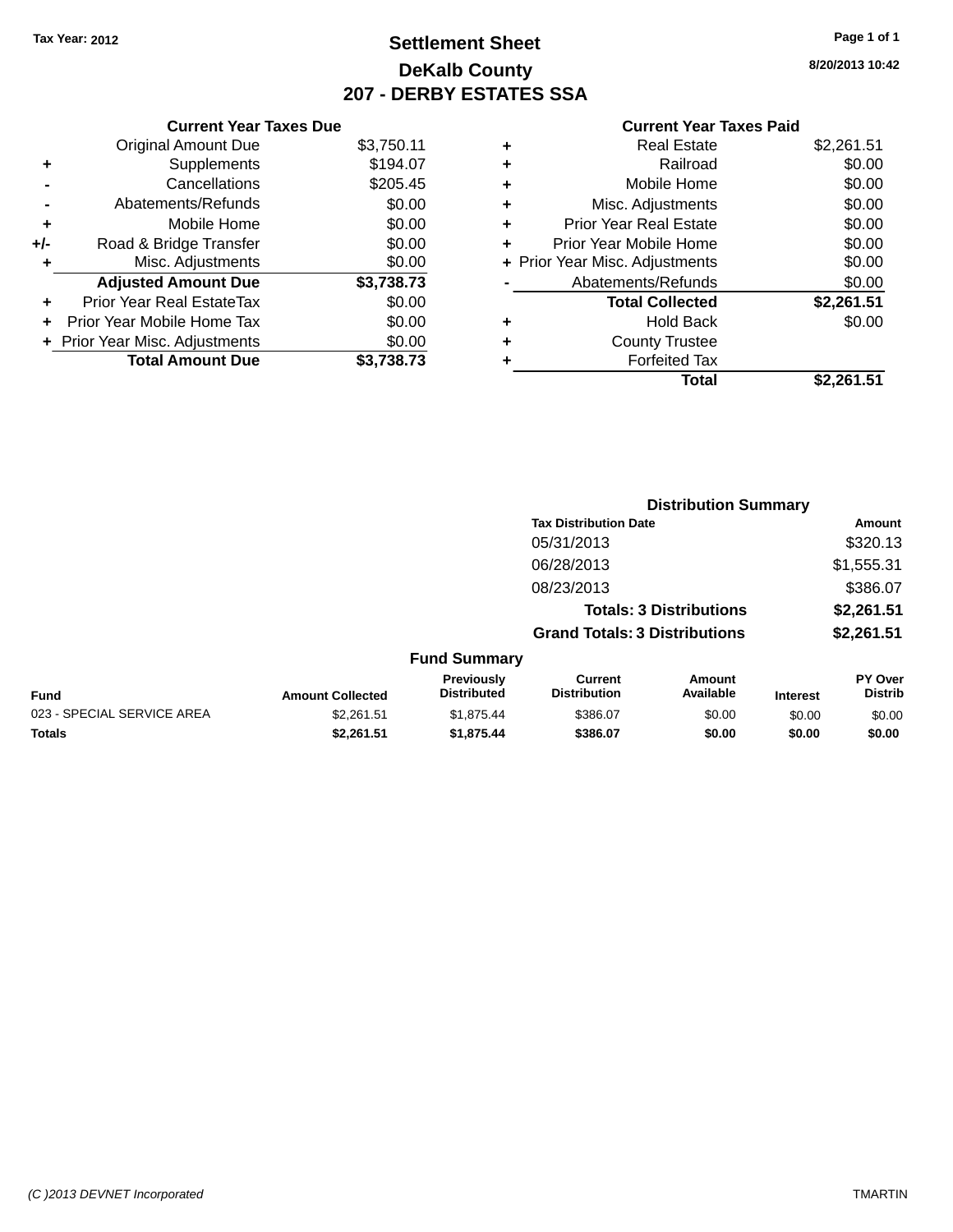## **Settlement Sheet Tax Year: 2012 Page 1 of 1 DeKalb County 213 - GENOA OAK CREEK EST SSA#4**

**8/20/2013 10:42**

|       | <b>Current Year Taxes Due</b>  |            |
|-------|--------------------------------|------------|
|       | <b>Original Amount Due</b>     | \$1,514.53 |
| ٠     | Supplements                    | \$0.00     |
|       | Cancellations                  | \$0.00     |
|       | Abatements/Refunds             | \$0.00     |
| ٠     | Mobile Home                    | \$0.00     |
| $+/-$ | Road & Bridge Transfer         | \$0.00     |
| ٠     | Misc. Adjustments              | \$0.00     |
|       | <b>Adjusted Amount Due</b>     | \$1,514.53 |
| ÷     | Prior Year Real EstateTax      | \$0.00     |
| ٠     | Prior Year Mobile Home Tax     | \$0.00     |
|       | + Prior Year Misc. Adjustments | \$0.00     |
|       | <b>Total Amount Due</b>        | \$1,514.53 |
|       |                                |            |

| ٠ | Real Estate                    | \$915.75 |
|---|--------------------------------|----------|
| ٠ | Railroad                       | \$0.00   |
| ٠ | Mobile Home                    | \$0.00   |
| ٠ | Misc. Adjustments              | \$0.00   |
| ٠ | Prior Year Real Estate         | \$0.00   |
|   | Prior Year Mobile Home         | \$0.00   |
|   | + Prior Year Misc. Adjustments | \$0.00   |
|   | Abatements/Refunds             | \$0.00   |
|   | <b>Total Collected</b>         | \$915.75 |
| ٠ | Hold Back                      | \$0.00   |
|   | <b>County Trustee</b>          |          |
| ٠ | <b>Forfeited Tax</b>           |          |
|   | Total                          | \$915.75 |
|   |                                |          |

|                            |                         |                                  |                                       | <b>Distribution Summary</b>    |                 |                           |
|----------------------------|-------------------------|----------------------------------|---------------------------------------|--------------------------------|-----------------|---------------------------|
|                            |                         |                                  | <b>Tax Distribution Date</b>          |                                |                 | Amount                    |
|                            |                         |                                  | 05/31/2013                            |                                |                 | \$24.79                   |
|                            |                         |                                  | 06/28/2013                            |                                |                 | \$744.86                  |
|                            |                         |                                  | 08/23/2013                            |                                |                 | \$146.10                  |
|                            |                         |                                  |                                       | <b>Totals: 3 Distributions</b> |                 | \$915.75                  |
|                            |                         |                                  | <b>Grand Totals: 3 Distributions</b>  |                                |                 | \$915.75                  |
|                            |                         | <b>Fund Summary</b>              |                                       |                                |                 |                           |
| <b>Fund</b>                | <b>Amount Collected</b> | Previously<br><b>Distributed</b> | <b>Current</b><br><b>Distribution</b> | Amount<br>Available            | <b>Interest</b> | PY Over<br><b>Distrib</b> |
| 023 - SPECIAL SERVICE AREA | \$915.75                | \$769.65                         | \$146.10                              | \$0.00                         | \$0.00          | \$0.00                    |
| <b>Totals</b>              | \$915.75                | \$769.65                         | \$146.10                              | \$0.00                         | \$0.00          | \$0.00                    |
|                            |                         |                                  |                                       |                                |                 |                           |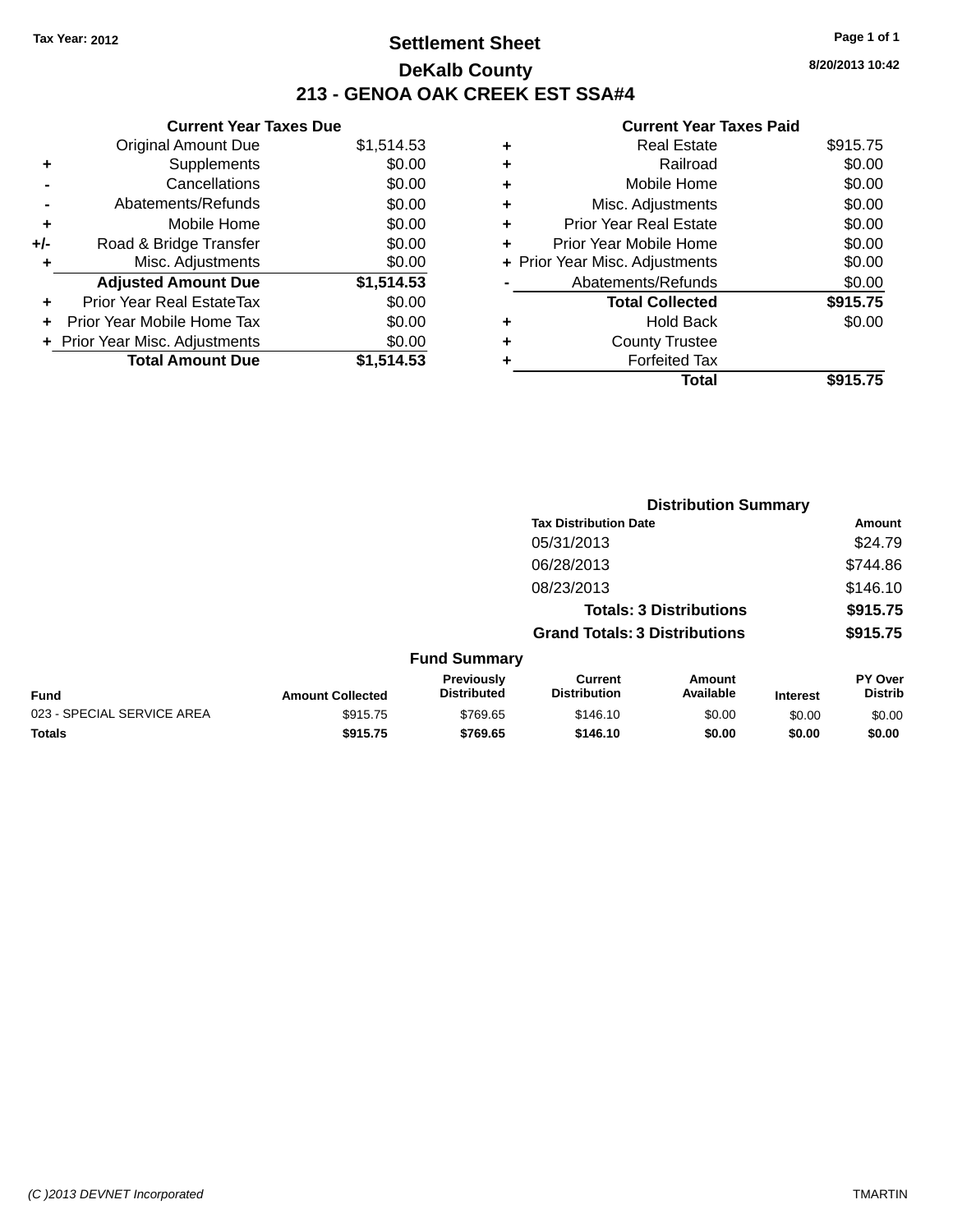## **Settlement Sheet Tax Year: 2012 Page 1 of 1 DeKalb County AF-DK #5 - AFTON DEKALB DRAINAGE #5**

**Current Year Taxes Due** Original Amount Due \$11,325.24 **+** Supplements \$203.52 **-** Cancellations \$203.52 **-** Abatements/Refunds \$0.00 **+** Mobile Home \$0.00 **+/-** Road & Bridge Transfer \$0.00 **+** Misc. Adjustments \$0.00 **Adjusted Amount Due \$11,325.24 +** Prior Year Real EstateTax \$0.00 **+** Prior Year Mobile Home Tax \$0.00 **+ Prior Year Misc. Adjustments**  $$0.00$ **Total Amount Due \$11,325.24**

|   | <b>Real Estate</b>             | \$7,995.70 |
|---|--------------------------------|------------|
| ٠ | Railroad                       | \$0.00     |
| ٠ | Mobile Home                    | \$0.00     |
| ٠ | Misc. Adjustments              | \$0.00     |
| ٠ | <b>Prior Year Real Estate</b>  | \$0.00     |
| ٠ | Prior Year Mobile Home         | \$0.00     |
|   | + Prior Year Misc. Adjustments | \$0.00     |
|   | Abatements/Refunds             | \$0.00     |
|   | <b>Total Collected</b>         | \$7,995.70 |
| ٠ | <b>Hold Back</b>               | \$0.00     |
| ٠ | <b>County Trustee</b>          |            |
|   | <b>Forfeited Tax</b>           |            |
|   | Total                          | \$7.995.70 |
|   |                                |            |

|                 |                         |                                  |                                       | <b>Distribution Summary</b>    |                 |                                  |
|-----------------|-------------------------|----------------------------------|---------------------------------------|--------------------------------|-----------------|----------------------------------|
|                 |                         |                                  | <b>Tax Distribution Date</b>          |                                |                 | Amount                           |
|                 |                         |                                  | 05/31/2013                            |                                |                 | \$1,200.28                       |
|                 |                         |                                  | 06/28/2013                            |                                |                 | \$6,478.28                       |
|                 |                         |                                  | 08/23/2013                            |                                |                 | \$317.14                         |
|                 |                         |                                  |                                       | <b>Totals: 3 Distributions</b> |                 | \$7,995.70                       |
|                 |                         |                                  | <b>Grand Totals: 3 Distributions</b>  |                                |                 | \$7,995.70                       |
|                 |                         | <b>Fund Summary</b>              |                                       |                                |                 |                                  |
| Fund            | <b>Amount Collected</b> | Previously<br><b>Distributed</b> | <b>Current</b><br><b>Distribution</b> | Amount<br>Available            | <b>Interest</b> | <b>PY Over</b><br><b>Distrib</b> |
| 001 - CORPORATE | \$7,995.70              | \$7,678.56                       | \$317.14                              | \$0.00                         | \$0.00          | \$0.00                           |
| <b>Totals</b>   | \$7,995.70              | \$7,678.56                       | \$317.14                              | \$0.00                         | \$0.00          | \$0.00                           |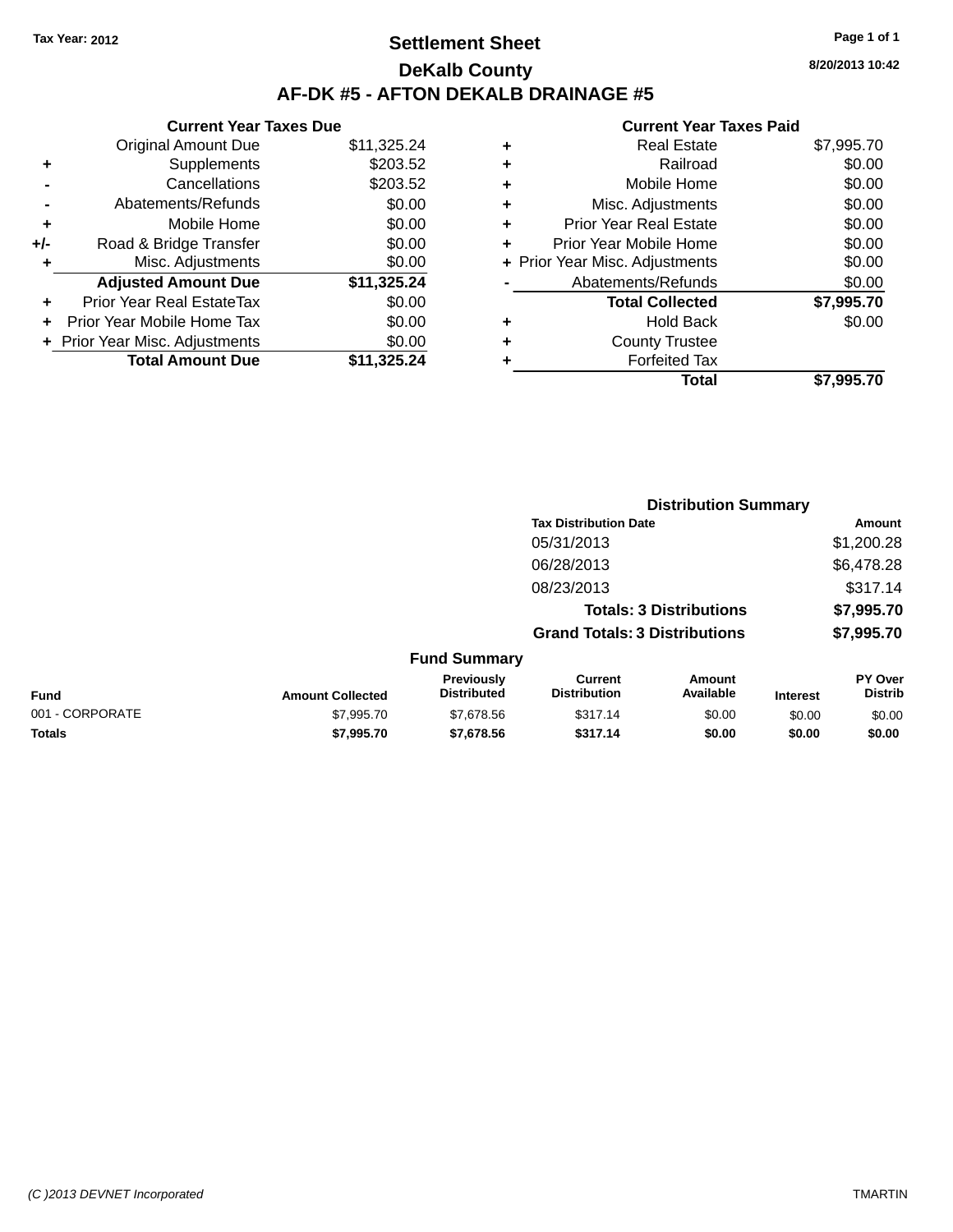### **Settlement Sheet Tax Year: 2012 Page 1 of 1 DeKalb County AF-MI #4 - AF/ MI/ DK DRAINAGE #4**

### **Current Year Taxes Due** Original Amount Due \$7,590.74 **+** Supplements \$0.70 **-** Cancellations \$0.70 **-** Abatements/Refunds \$0.00 **+** Mobile Home \$0.00 **+/-** Road & Bridge Transfer \$0.00 **+** Misc. Adjustments \$0.00 **Adjusted Amount Due \$7,590.74 +** Prior Year Real EstateTax \$0.00 **+** Prior Year Mobile Home Tax \$0.00 **+ Prior Year Misc. Adjustments**  $$0.00$ **Total Amount Due \$7,590.74**

#### **Current Year Taxes Paid**

| ٠ | <b>Real Estate</b>             | \$5,044.35 |
|---|--------------------------------|------------|
| ٠ | Railroad                       | \$0.00     |
| ٠ | Mobile Home                    | \$0.00     |
| ٠ | Misc. Adjustments              | \$0.00     |
| ٠ | <b>Prior Year Real Estate</b>  | \$0.00     |
| ٠ | Prior Year Mobile Home         | \$0.00     |
|   | + Prior Year Misc. Adjustments | \$0.00     |
|   | Abatements/Refunds             | \$0.00     |
|   | <b>Total Collected</b>         | \$5,044.35 |
| ٠ | Hold Back                      | \$0.00     |
| ٠ | <b>County Trustee</b>          |            |
| ٠ | <b>Forfeited Tax</b>           |            |
|   | Total                          | \$5.044.35 |
|   |                                |            |

|                 |                         |                                  |                                       | <b>Distribution Summary</b>    |                 |                           |
|-----------------|-------------------------|----------------------------------|---------------------------------------|--------------------------------|-----------------|---------------------------|
|                 |                         |                                  | <b>Tax Distribution Date</b>          |                                |                 | Amount                    |
|                 |                         |                                  | 05/31/2013                            |                                |                 | \$1,187.14                |
|                 |                         |                                  | 06/28/2013                            |                                |                 | \$3,663.77                |
|                 |                         |                                  | 07/26/2013                            |                                |                 | \$56.67                   |
|                 |                         |                                  | 08/23/2013                            |                                |                 | \$136.77                  |
|                 |                         |                                  |                                       | <b>Totals: 4 Distributions</b> |                 | \$5,044.35                |
|                 |                         |                                  | <b>Grand Totals: 4 Distributions</b>  |                                |                 | \$5,044.35                |
|                 |                         | <b>Fund Summary</b>              |                                       |                                |                 |                           |
| <b>Fund</b>     | <b>Amount Collected</b> | Previously<br><b>Distributed</b> | <b>Current</b><br><b>Distribution</b> | Amount<br>Available            | <b>Interest</b> | PY Over<br><b>Distrib</b> |
| 001 - CORPORATE | \$5,044.35              | \$4,907.58                       | \$136.77                              | \$0.00                         | \$0.00          | \$0.00                    |

**Totals \$5,044.35 \$4,907.58 \$136.77 \$0.00 \$0.00 \$0.00**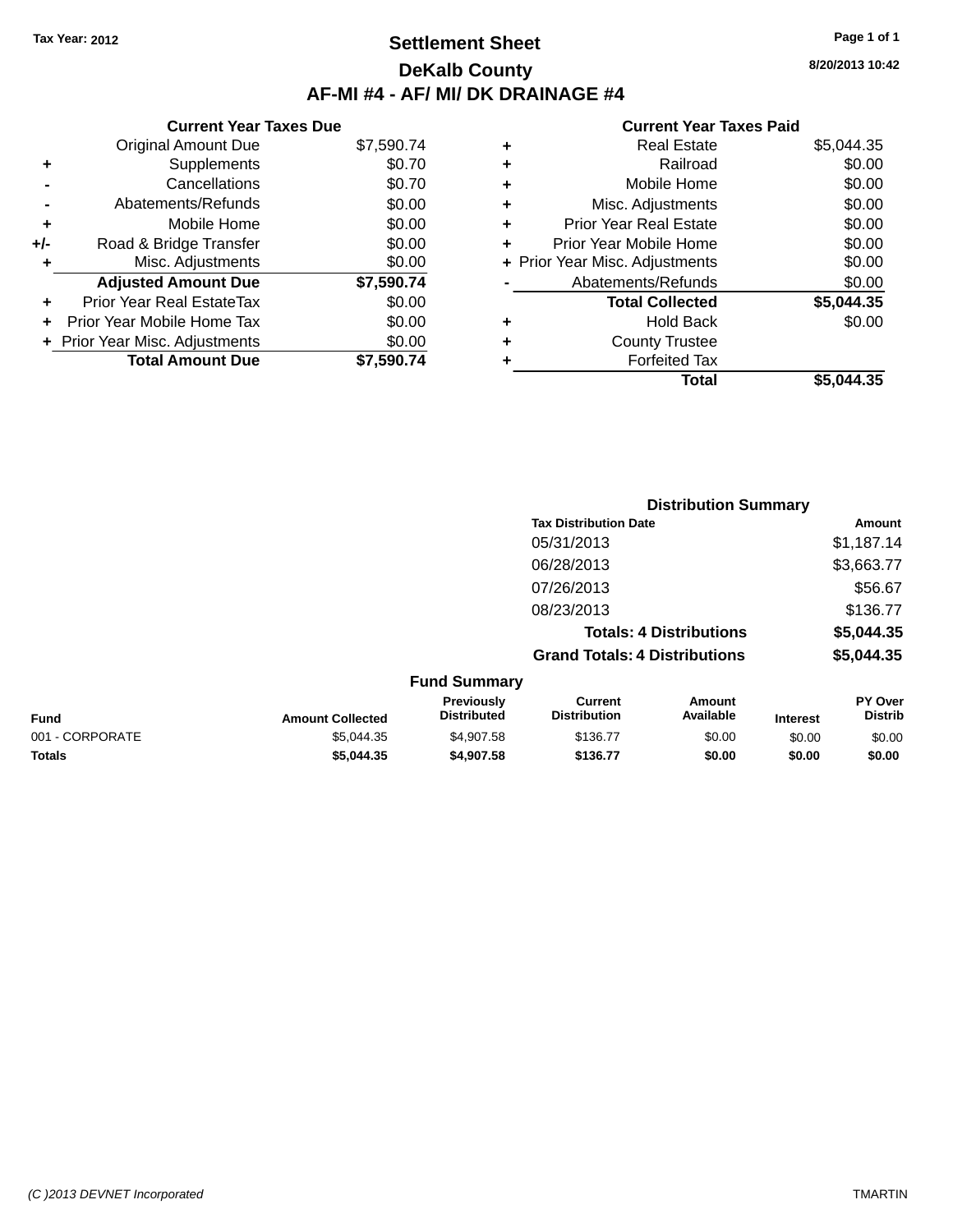## **Settlement Sheet Tax Year: 2012 Page 1 of 1 DeKalb County CL-SH #7 - CLINTON/SHABBONA DRN #7**

**8/20/2013 10:42**

|     | <b>Current Year Taxes Due</b>  |        |
|-----|--------------------------------|--------|
|     | Original Amount Due            | \$0.00 |
| ٠   | Supplements                    | \$0.00 |
|     | Cancellations                  | \$0.00 |
|     | Abatements/Refunds             | \$0.00 |
| ٠   | Mobile Home                    | \$0.00 |
| +/- | Road & Bridge Transfer         | \$0.00 |
| ٠   | Misc. Adjustments              | \$0.00 |
|     | <b>Adjusted Amount Due</b>     | \$0.00 |
| ٠   | Prior Year Real EstateTax      | \$0.00 |
| ÷   | Prior Year Mobile Home Tax     | \$0.00 |
|     | + Prior Year Misc. Adjustments | \$0.00 |
|     | <b>Total Amount Due</b>        | \$0.00 |
|     |                                |        |

|   | Total                          |        |
|---|--------------------------------|--------|
|   | <b>Forfeited Tax</b>           |        |
|   | <b>County Trustee</b>          |        |
|   | <b>Hold Back</b>               | \$0.00 |
|   | <b>Total Collected</b>         | \$0.00 |
|   | Abatements/Refunds             | \$0.00 |
|   | + Prior Year Misc. Adjustments | \$0.00 |
| ٠ | Prior Year Mobile Home         | \$0.00 |
| ٠ | <b>Prior Year Real Estate</b>  | \$0.00 |
| ٠ | Misc. Adjustments              | \$0.00 |
| ٠ | Mobile Home                    | \$0.00 |
|   | Railroad                       | \$0.00 |
|   | <b>Real Estate</b>             | \$0.00 |

| <b>Fund Summary</b> |                         |                                  |                                |                     |                 |                                  |
|---------------------|-------------------------|----------------------------------|--------------------------------|---------------------|-----------------|----------------------------------|
| <b>Fund</b>         | <b>Amount Collected</b> | Previously<br><b>Distributed</b> | Current<br><b>Distribution</b> | Amount<br>Available | <b>Interest</b> | <b>PY Over</b><br><b>Distrib</b> |
| 001 - CORPORATE     | \$0.00                  | \$0.00                           | \$0.00                         | \$0.00              | \$0.00          | \$0.00                           |
| <b>Totals</b>       | \$0.00                  | \$0.00                           | \$0.00                         | \$0.00              | \$0.00          | \$0.00                           |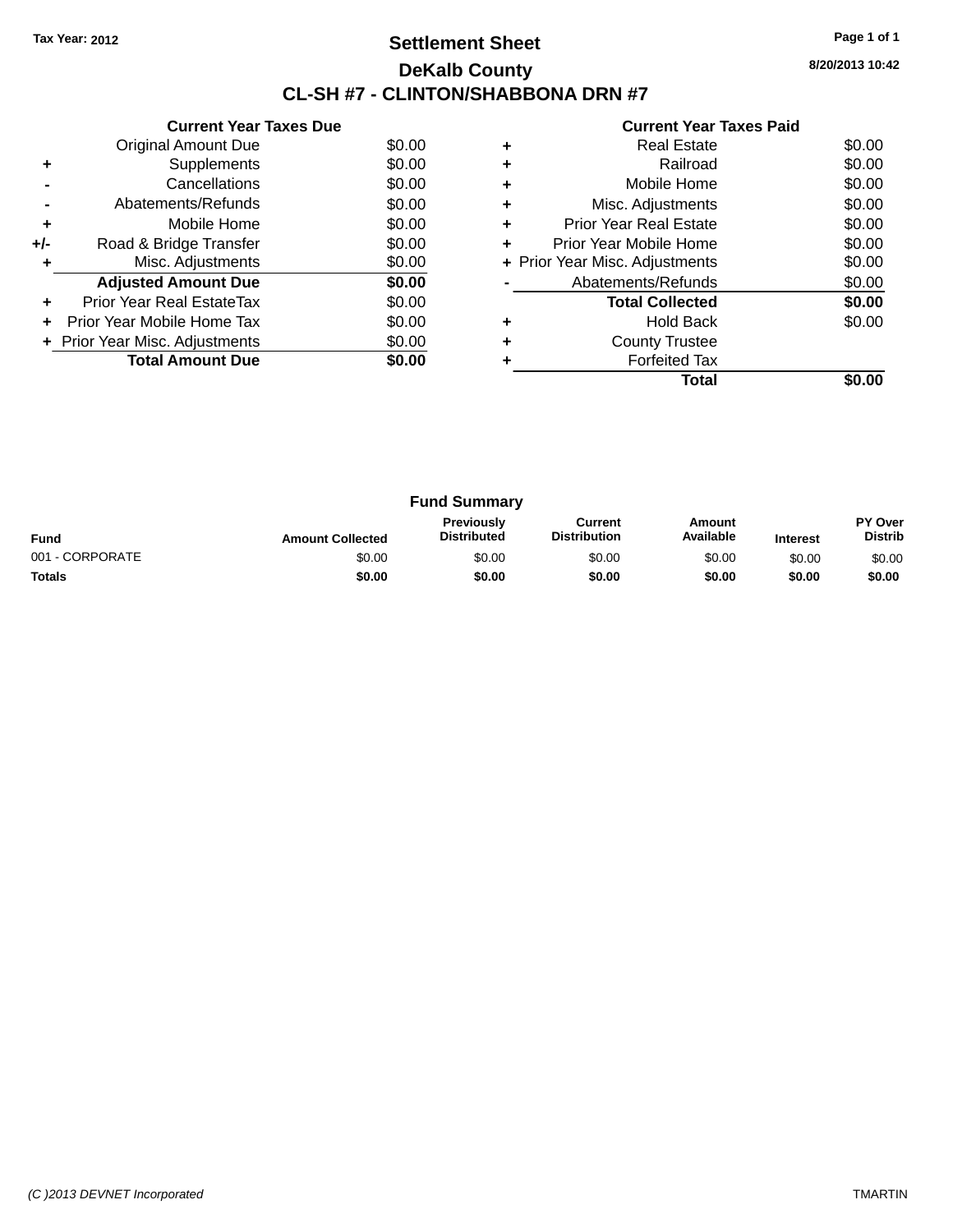## **Settlement Sheet Tax Year: 2012 Page 1 of 1 DeKalb County CO SBA #10 - CORTLAND SBA #10**

**8/20/2013 10:42**

|     | <b>Current Year Taxes Due</b>  |                |
|-----|--------------------------------|----------------|
|     | <b>Original Amount Due</b>     | \$1,142,739.00 |
| ٠   | Supplements                    | \$0.00         |
|     | Cancellations                  | \$0.00         |
|     | Abatements/Refunds             | \$0.00         |
| ٠   | Mobile Home                    | \$0.00         |
| +/- | Road & Bridge Transfer         | \$0.00         |
| ٠   | Misc. Adjustments              | \$0.00         |
|     | <b>Adjusted Amount Due</b>     | \$1,142,739.00 |
| ٠   | Prior Year Real EstateTax      | \$0.00         |
| ÷   | Prior Year Mobile Home Tax     | \$0.00         |
|     | + Prior Year Misc. Adjustments | \$0.00         |
|     | <b>Total Amount Due</b>        | \$1,142,739.00 |
|     |                                |                |

|   | Total                          |        |
|---|--------------------------------|--------|
|   | <b>Forfeited Tax</b>           |        |
|   | <b>County Trustee</b>          |        |
|   | Hold Back                      | \$0.00 |
|   | <b>Total Collected</b>         | \$0.00 |
|   | Abatements/Refunds             | \$0.00 |
|   | + Prior Year Misc. Adjustments | \$0.00 |
| ٠ | Prior Year Mobile Home         | \$0.00 |
| ٠ | <b>Prior Year Real Estate</b>  | \$0.00 |
| ٠ | Misc. Adjustments              | \$0.00 |
|   | Mobile Home                    | \$0.00 |
|   | Railroad                       | \$0.00 |
|   | <b>Real Estate</b>             | \$0.00 |

| <b>Fund Summary</b>        |                         |                                  |                                |                     |                 |                           |
|----------------------------|-------------------------|----------------------------------|--------------------------------|---------------------|-----------------|---------------------------|
| <b>Fund</b>                | <b>Amount Collected</b> | Previously<br><b>Distributed</b> | Current<br><b>Distribution</b> | Amount<br>Available | <b>Interest</b> | PY Over<br><b>Distrib</b> |
| 023 - SPECIAL SERVICE AREA | \$0.00                  | \$0.00                           | \$0.00                         | \$0.00              | \$0.00          | \$0.00                    |
| <b>Totals</b>              | \$0.00                  | \$0.00                           | \$0.00                         | \$0.00              | \$0.00          | \$0.00                    |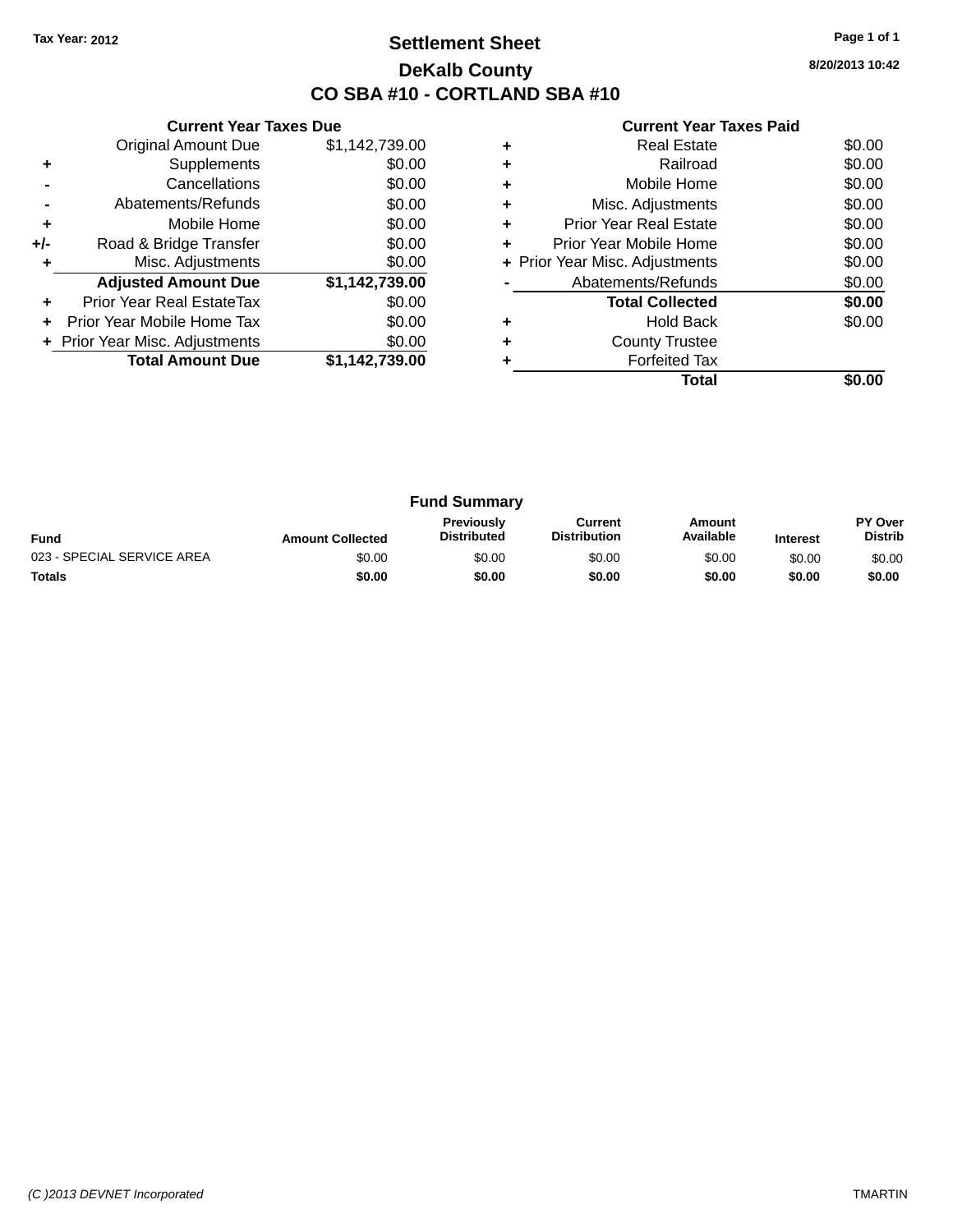## **Settlement Sheet Tax Year: 2012 Page 1 of 1 DeKalb County COON #1 - COON CREEK DRAINAGE #1**

**8/20/2013 10:42**

### **Current Year Taxes Paid**

|     | <b>Current Year Taxes Due</b>  |             |  |
|-----|--------------------------------|-------------|--|
|     | <b>Original Amount Due</b>     | \$11,823.46 |  |
| ٠   | Supplements                    | \$15.00     |  |
|     | Cancellations                  | \$15.00     |  |
|     | Abatements/Refunds             | \$0.00      |  |
| ٠   | Mobile Home                    | \$0.00      |  |
| +/- | Road & Bridge Transfer         | \$0.00      |  |
| ٠   | Misc. Adjustments              | \$0.00      |  |
|     | <b>Adjusted Amount Due</b>     | \$11,823.46 |  |
| ٠   | Prior Year Real EstateTax      | \$0.00      |  |
| ÷   | Prior Year Mobile Home Tax     | \$0.00      |  |
|     | + Prior Year Misc. Adjustments | \$0.00      |  |
|     | <b>Total Amount Due</b>        | \$11.823.46 |  |
|     |                                |             |  |

| ٠ | Misc. Adjustments              | \$0.00     |
|---|--------------------------------|------------|
|   |                                |            |
| ٠ | <b>Prior Year Real Estate</b>  | \$0.00     |
| ٠ | Prior Year Mobile Home         | \$0.00     |
|   | + Prior Year Misc. Adjustments | \$0.00     |
|   | Abatements/Refunds             | \$0.00     |
|   | <b>Total Collected</b>         | \$7,546.62 |
| ٠ | Hold Back                      | \$0.00     |
| ٠ | <b>County Trustee</b>          |            |
|   | <b>Forfeited Tax</b>           |            |
|   | Total                          | \$7,546.62 |
|   |                                |            |

|                 | <b>Distribution Summary</b> |                                  |                                       |                                |                 |                                  |
|-----------------|-----------------------------|----------------------------------|---------------------------------------|--------------------------------|-----------------|----------------------------------|
|                 |                             |                                  | <b>Tax Distribution Date</b>          |                                |                 | Amount                           |
|                 |                             |                                  | 05/31/2013                            |                                |                 | \$2,461.49                       |
|                 |                             |                                  | 06/28/2013                            |                                |                 | \$4,822.47                       |
|                 |                             |                                  | 07/26/2013                            |                                |                 | \$73.32                          |
|                 |                             |                                  | 08/23/2013                            |                                |                 | \$189.34                         |
|                 |                             |                                  |                                       | <b>Totals: 4 Distributions</b> |                 | \$7,546.62                       |
|                 |                             |                                  | <b>Grand Totals: 4 Distributions</b>  |                                |                 | \$7,546.62                       |
|                 |                             | <b>Fund Summary</b>              |                                       |                                |                 |                                  |
| <b>Fund</b>     | <b>Amount Collected</b>     | Previously<br><b>Distributed</b> | <b>Current</b><br><b>Distribution</b> | Amount<br>Available            | <b>Interest</b> | <b>PY Over</b><br><b>Distrib</b> |
| 001 - CORPORATE | \$7,546.62                  | \$7,357.28                       | \$189.34                              | \$0.00                         | \$0.00          | \$0.00                           |
|                 |                             |                                  |                                       |                                |                 |                                  |

**Totals \$7,546.62 \$7,357.28 \$189.34 \$0.00 \$0.00 \$0.00**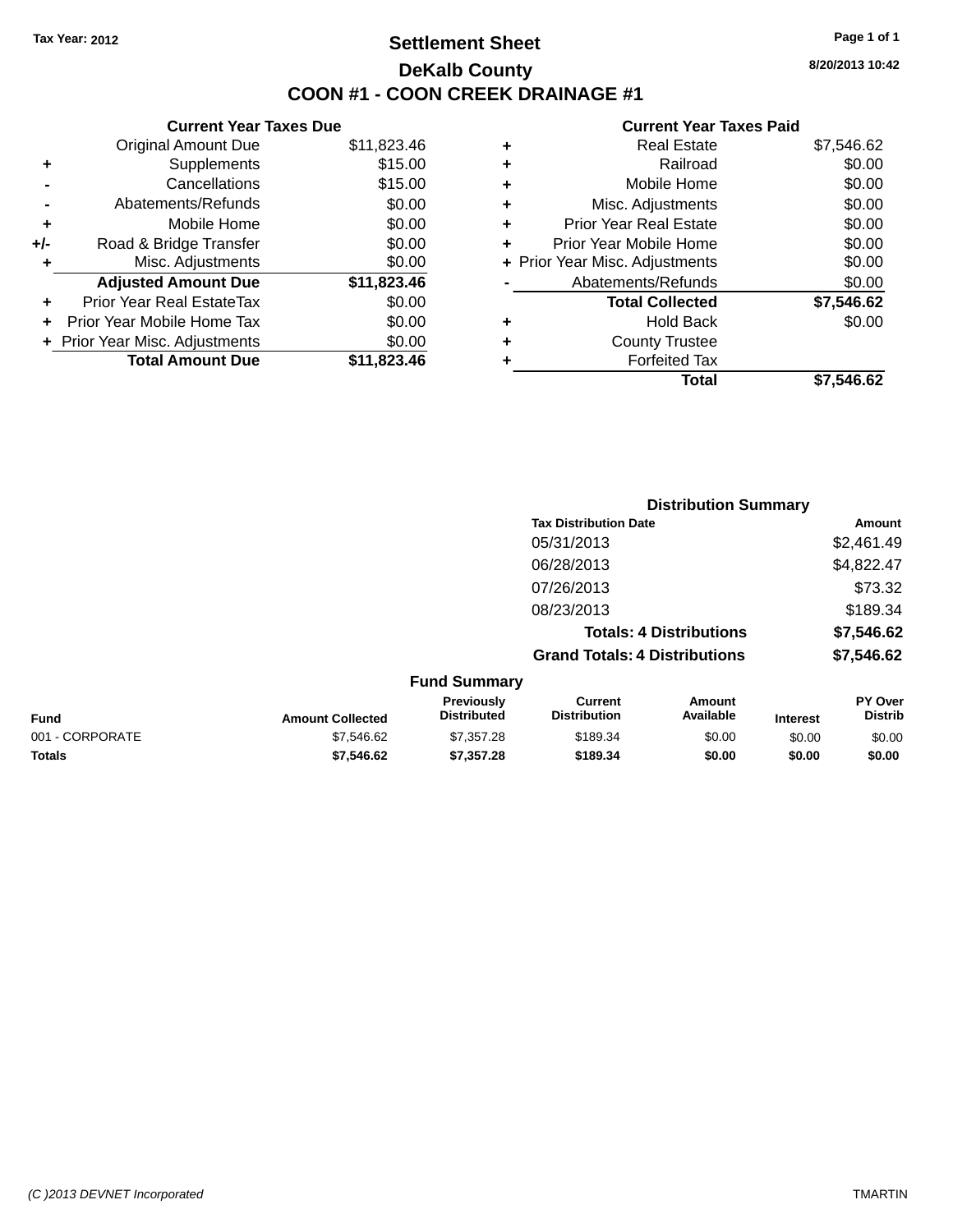### **Settlement Sheet Tax Year: 2012 Page 1 of 1 DeKalb County CO-PI #15 - CORTLAND PIERCE DRAINAGE**

**8/20/2013 10:42**

#### **Current Year Taxes Paid**

|     | <b>Current Year Taxes Due</b>  |             |
|-----|--------------------------------|-------------|
|     | <b>Original Amount Due</b>     | \$10,699.98 |
| ٠   | Supplements                    | \$15.00     |
|     | Cancellations                  | \$15.00     |
|     | Abatements/Refunds             | \$0.00      |
| ٠   | Mobile Home                    | \$0.00      |
| +/- | Road & Bridge Transfer         | \$0.00      |
| ٠   | Misc. Adjustments              | \$0.00      |
|     | <b>Adjusted Amount Due</b>     | \$10,699.98 |
| ٠   | Prior Year Real EstateTax      | \$0.00      |
|     | Prior Year Mobile Home Tax     | \$0.00      |
|     | + Prior Year Misc. Adjustments | \$0.00      |
|     | <b>Total Amount Due</b>        | \$10,699.98 |
|     |                                |             |

|   | <b>Real Estate</b>             | \$5,812.50 |
|---|--------------------------------|------------|
| ٠ | Railroad                       | \$0.00     |
| ٠ | Mobile Home                    | \$0.00     |
| ٠ | Misc. Adjustments              | \$0.00     |
| ٠ | <b>Prior Year Real Estate</b>  | \$0.00     |
| ÷ | Prior Year Mobile Home         | \$0.00     |
|   | + Prior Year Misc. Adjustments | \$0.00     |
|   | Abatements/Refunds             | \$0.00     |
|   | <b>Total Collected</b>         | \$5,812.50 |
| ٠ | Hold Back                      | \$0.00     |
| ٠ | <b>County Trustee</b>          |            |
| ٠ | <b>Forfeited Tax</b>           |            |
|   | Total                          | \$5,812.50 |
|   |                                |            |

|                 | <b>Distribution Summary</b> |                                  |                                       |                                |                 |                           |
|-----------------|-----------------------------|----------------------------------|---------------------------------------|--------------------------------|-----------------|---------------------------|
|                 |                             |                                  | <b>Tax Distribution Date</b>          |                                |                 | Amount                    |
|                 |                             |                                  | 05/31/2013                            |                                |                 | \$1,690.72                |
|                 |                             |                                  | 06/28/2013                            |                                |                 | \$3,688.91                |
|                 |                             |                                  | 07/26/2013                            |                                |                 | \$35.00                   |
|                 |                             |                                  | 08/23/2013                            |                                |                 | \$397.87                  |
|                 |                             |                                  |                                       | <b>Totals: 4 Distributions</b> |                 | \$5,812.50                |
|                 |                             |                                  | <b>Grand Totals: 4 Distributions</b>  |                                |                 | \$5,812.50                |
|                 |                             | <b>Fund Summary</b>              |                                       |                                |                 |                           |
| <b>Fund</b>     | <b>Amount Collected</b>     | Previously<br><b>Distributed</b> | <b>Current</b><br><b>Distribution</b> | <b>Amount</b><br>Available     | <b>Interest</b> | PY Over<br><b>Distrib</b> |
| 001 - CORPORATE | \$5,812.50                  | \$5,414.63                       | \$397.87                              | \$0.00                         | \$0.00          | \$0.00                    |

**Totals \$5,812.50 \$5,414.63 \$397.87 \$0.00 \$0.00 \$0.00**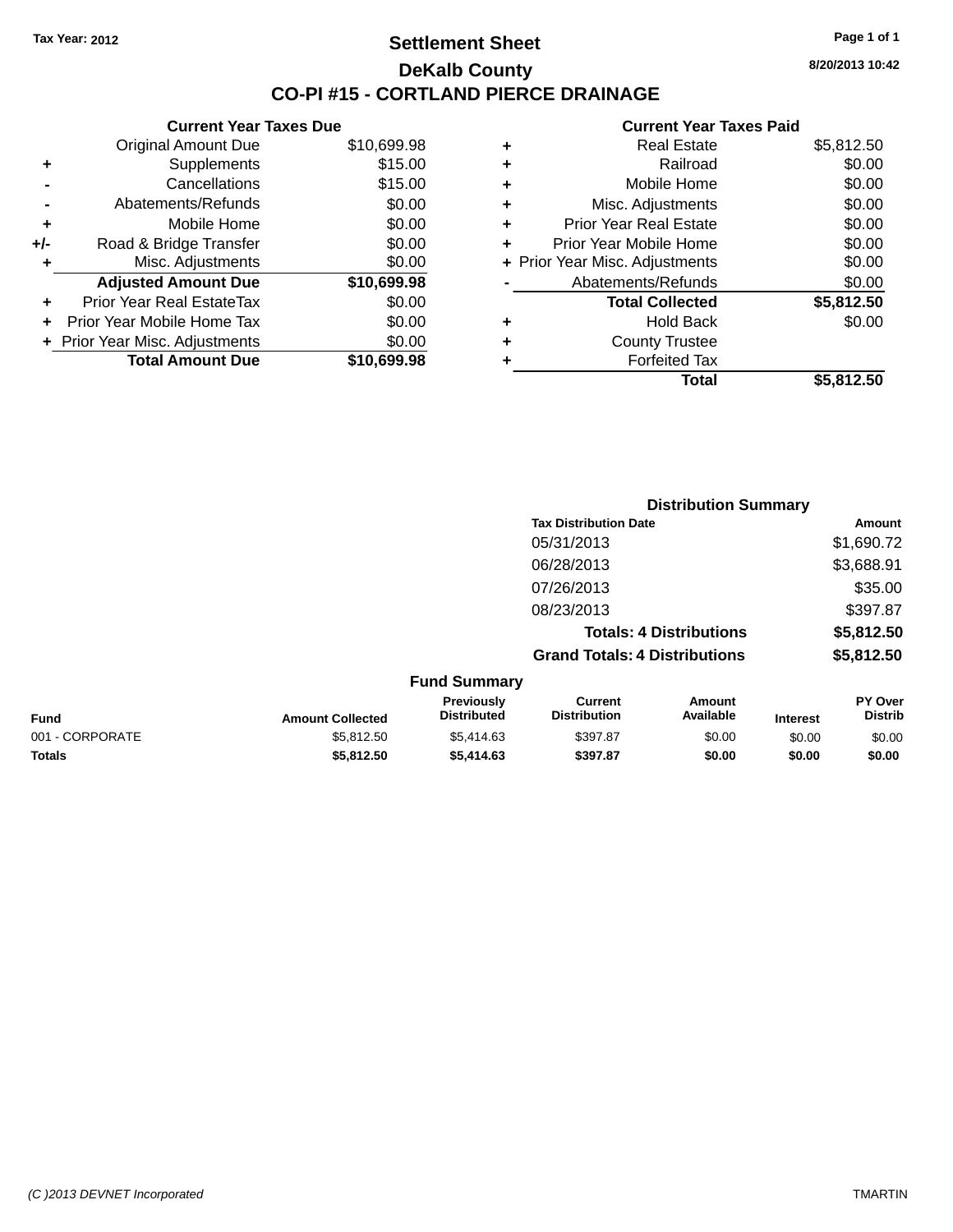## **Settlement Sheet Tax Year: 2012 Page 1 of 1 DeKalb County CO-SBA#5 - CORTLAND SBA #5**

**8/20/2013 10:42**

|     | <b>Current Year Taxes Due</b>  |                |  |  |  |
|-----|--------------------------------|----------------|--|--|--|
|     | <b>Original Amount Due</b>     | \$1,300,830.00 |  |  |  |
| ٠   | Supplements                    | \$0.00         |  |  |  |
|     | Cancellations                  | \$0.00         |  |  |  |
|     | Abatements/Refunds             | \$0.00         |  |  |  |
| ٠   | Mobile Home                    | \$0.00         |  |  |  |
| +/- | Road & Bridge Transfer         | \$0.00         |  |  |  |
| ٠   | Misc. Adjustments              | \$0.00         |  |  |  |
|     | <b>Adjusted Amount Due</b>     | \$1,300,830.00 |  |  |  |
| ٠   | Prior Year Real EstateTax      | \$0.00         |  |  |  |
|     | Prior Year Mobile Home Tax     | \$0.00         |  |  |  |
|     | + Prior Year Misc. Adjustments | \$0.00         |  |  |  |
|     | <b>Total Amount Due</b>        | \$1,300,830.00 |  |  |  |
|     |                                |                |  |  |  |

| Railroad                       |        |
|--------------------------------|--------|
|                                | \$0.00 |
| Mobile Home<br>٠               | \$0.00 |
| Misc. Adjustments              | \$0.00 |
| Prior Year Real Estate         | \$0.00 |
| Prior Year Mobile Home         | \$0.00 |
| + Prior Year Misc. Adjustments | \$0.00 |
| Abatements/Refunds             | \$0.00 |
| <b>Total Collected</b>         | \$0.00 |
|                                |        |
| Hold Back                      | \$0.00 |
| <b>County Trustee</b><br>٠     |        |
| <b>Forfeited Tax</b>           |        |

| <b>Fund Summary</b>        |                         |                                         |                                |                     |                 |                           |
|----------------------------|-------------------------|-----------------------------------------|--------------------------------|---------------------|-----------------|---------------------------|
| <b>Fund</b>                | <b>Amount Collected</b> | <b>Previously</b><br><b>Distributed</b> | Current<br><b>Distribution</b> | Amount<br>Available | <b>Interest</b> | PY Over<br><b>Distrib</b> |
| 023 - SPECIAL SERVICE AREA | \$0.00                  | \$0.00                                  | \$0.00                         | \$0.00              | \$0.00          | \$0.00                    |
| <b>Totals</b>              | \$0.00                  | \$0.00                                  | \$0.00                         | \$0.00              | \$0.00          | \$0.00                    |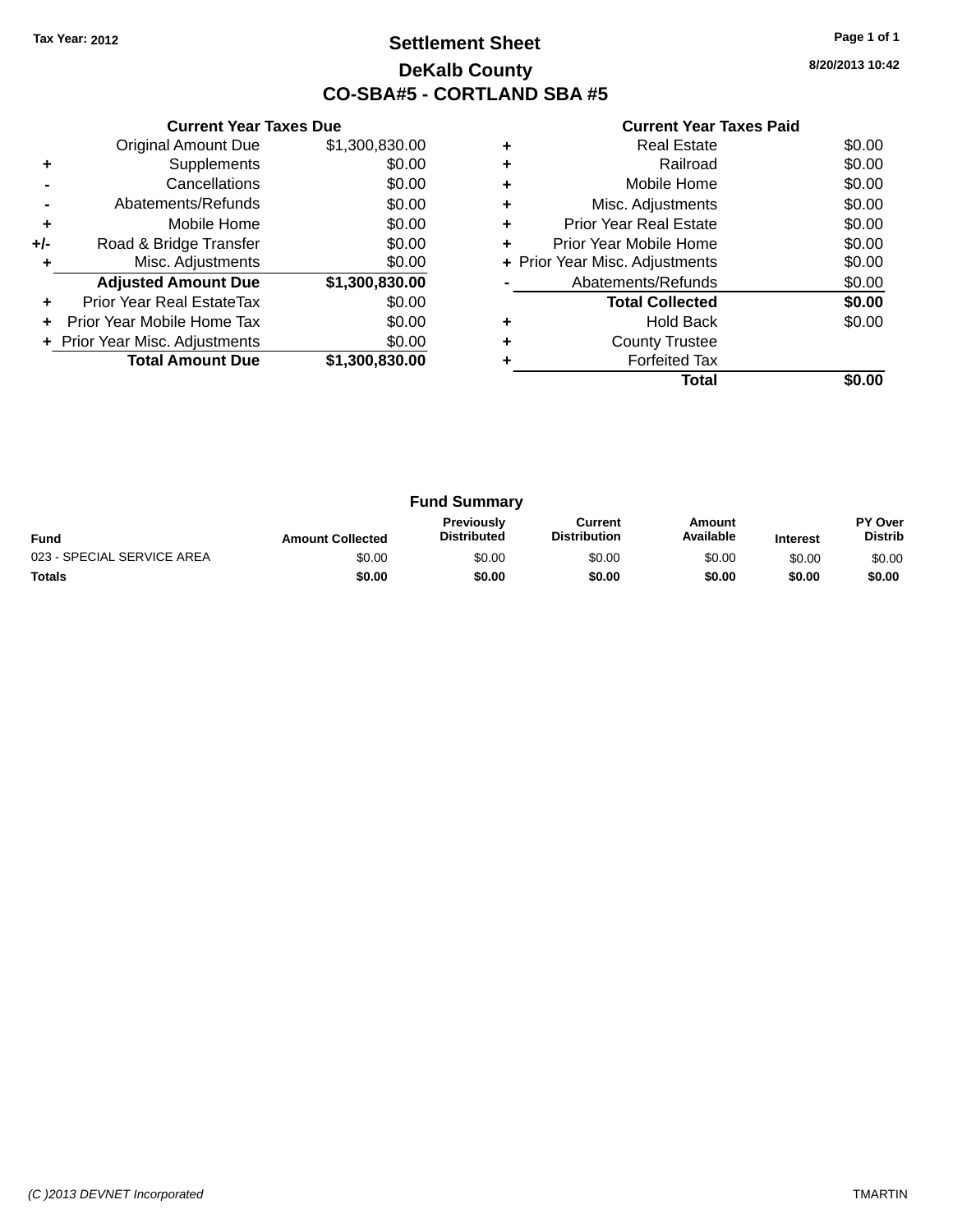## **Settlement Sheet Tax Year: 2012 Page 1 of 1 DeKalb County CO-SBA#6 - CORTLAND SBA #6**

**8/20/2013 10:42**

|     | <b>Current Year Taxes Due</b>  |              |  |  |  |
|-----|--------------------------------|--------------|--|--|--|
|     | <b>Original Amount Due</b>     | \$791,918.00 |  |  |  |
| ٠   | Supplements                    | \$0.00       |  |  |  |
|     | Cancellations                  | \$0.00       |  |  |  |
|     | Abatements/Refunds             | \$0.00       |  |  |  |
| ٠   | Mobile Home                    | \$0.00       |  |  |  |
| +/- | Road & Bridge Transfer         | \$0.00       |  |  |  |
| ٠   | Misc. Adjustments              | \$0.00       |  |  |  |
|     | <b>Adjusted Amount Due</b>     | \$791,918.00 |  |  |  |
| ٠   | Prior Year Real EstateTax      | \$0.00       |  |  |  |
| ÷   | Prior Year Mobile Home Tax     | \$0.00       |  |  |  |
|     | + Prior Year Misc. Adjustments | \$0.00       |  |  |  |
|     | <b>Total Amount Due</b>        | \$791,918.00 |  |  |  |

|   | <b>Real Estate</b>             | \$0.00 |
|---|--------------------------------|--------|
| ٠ | Railroad                       | \$0.00 |
| ٠ | Mobile Home                    | \$0.00 |
| ٠ | Misc. Adjustments              | \$0.00 |
|   | <b>Prior Year Real Estate</b>  | \$0.00 |
|   | Prior Year Mobile Home         | \$0.00 |
|   | + Prior Year Misc. Adjustments | \$0.00 |
|   | Abatements/Refunds             | \$0.00 |
|   | <b>Total Collected</b>         | \$0.00 |
|   | <b>Hold Back</b>               | \$0.00 |
| ٠ | <b>County Trustee</b>          |        |
|   | <b>Forfeited Tax</b>           |        |
|   | Total                          |        |

| <b>Fund Summary</b>        |                         |                                         |                                |                     |                 |                           |
|----------------------------|-------------------------|-----------------------------------------|--------------------------------|---------------------|-----------------|---------------------------|
| <b>Fund</b>                | <b>Amount Collected</b> | <b>Previously</b><br><b>Distributed</b> | Current<br><b>Distribution</b> | Amount<br>Available | <b>Interest</b> | PY Over<br><b>Distrib</b> |
| 023 - SPECIAL SERVICE AREA | \$0.00                  | \$0.00                                  | \$0.00                         | \$0.00              | \$0.00          | \$0.00                    |
| <b>Totals</b>              | \$0.00                  | \$0.00                                  | \$0.00                         | \$0.00              | \$0.00          | \$0.00                    |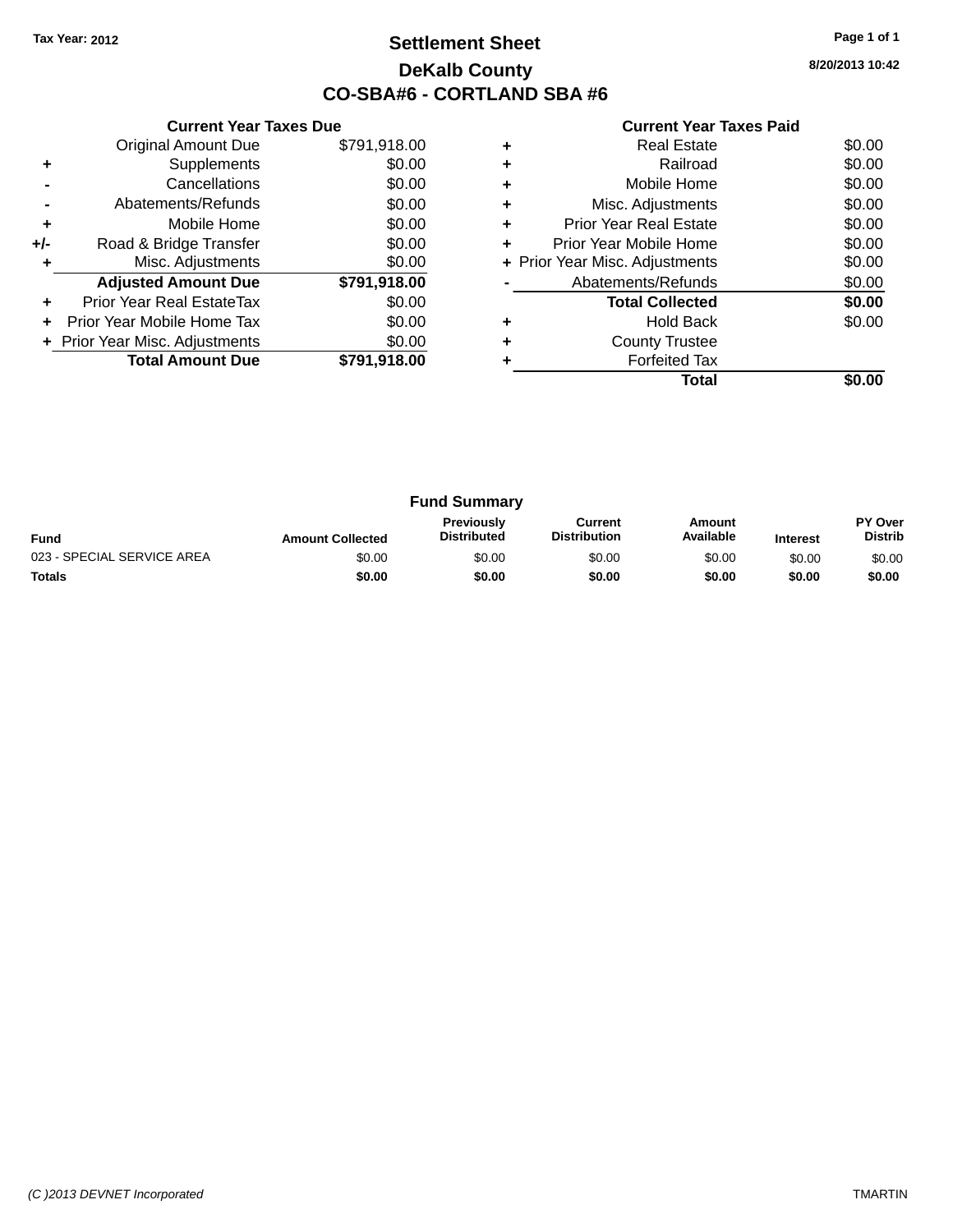**Current Year Taxes Due** Original Amount Due \$400,235.00

**Adjusted Amount Due \$400,235.00**

**Total Amount Due \$400,235.00**

**+** Supplements \$7,660.00 **-** Cancellations \$7,660.00 **-** Abatements/Refunds \$0.00 **+** Mobile Home \$0.00 **+/-** Road & Bridge Transfer \$0.00 **+** Misc. Adjustments \$0.00

**+** Prior Year Real EstateTax \$0.00 **+** Prior Year Mobile Home Tax \$0.00 **+ Prior Year Misc. Adjustments**  $$0.00$ 

## **Settlement Sheet Tax Year: 2012 Page 1 of 1 DeKalb County CO-SBA#9 - CORTLAND SBA #9**

**8/20/2013 10:42**

| Total                          | \$134,050.00 |
|--------------------------------|--------------|
| <b>Forfeited Tax</b>           |              |
| <b>County Trustee</b>          |              |
| <b>Hold Back</b>               | \$0.00       |
| <b>Total Collected</b>         | \$134,050.00 |
| Abatements/Refunds             | \$0.00       |
| + Prior Year Misc. Adjustments | \$0.00       |
| Prior Year Mobile Home         | \$0.00       |
| <b>Prior Year Real Estate</b>  | \$0.00       |
| Misc. Adjustments              | \$0.00       |
| Mobile Home                    | \$0.00       |
| Railroad                       | \$0.00       |
| <b>Real Estate</b>             | \$134,050.00 |
|                                |              |

|                            |                         | <b>Distribution Summary</b>      |                                       |                                |                 |                                  |
|----------------------------|-------------------------|----------------------------------|---------------------------------------|--------------------------------|-----------------|----------------------------------|
|                            |                         |                                  | <b>Tax Distribution Date</b>          |                                |                 | Amount                           |
|                            |                         |                                  | 05/31/2013                            |                                |                 | \$18,192.50                      |
|                            |                         |                                  | 06/28/2013                            |                                |                 | \$69,897.50                      |
|                            |                         |                                  | 08/23/2013                            |                                |                 | \$45,960.00                      |
|                            |                         |                                  |                                       | <b>Totals: 3 Distributions</b> |                 | \$134,050.00                     |
|                            |                         |                                  | <b>Grand Totals: 3 Distributions</b>  |                                |                 | \$134,050.00                     |
|                            |                         | <b>Fund Summary</b>              |                                       |                                |                 |                                  |
| <b>Fund</b>                | <b>Amount Collected</b> | Previously<br><b>Distributed</b> | <b>Current</b><br><b>Distribution</b> | Amount<br>Available            | <b>Interest</b> | <b>PY Over</b><br><b>Distrib</b> |
| 023 - SPECIAL SERVICE AREA | \$134,050.00            | \$88,090.00                      | \$45,960.00                           | \$0.00                         | \$0.00          | \$0.00                           |
| <b>Totals</b>              | \$134,050,00            | \$88,090.00                      | \$45,960,00                           | \$0.00                         | \$0.00          | \$0.00                           |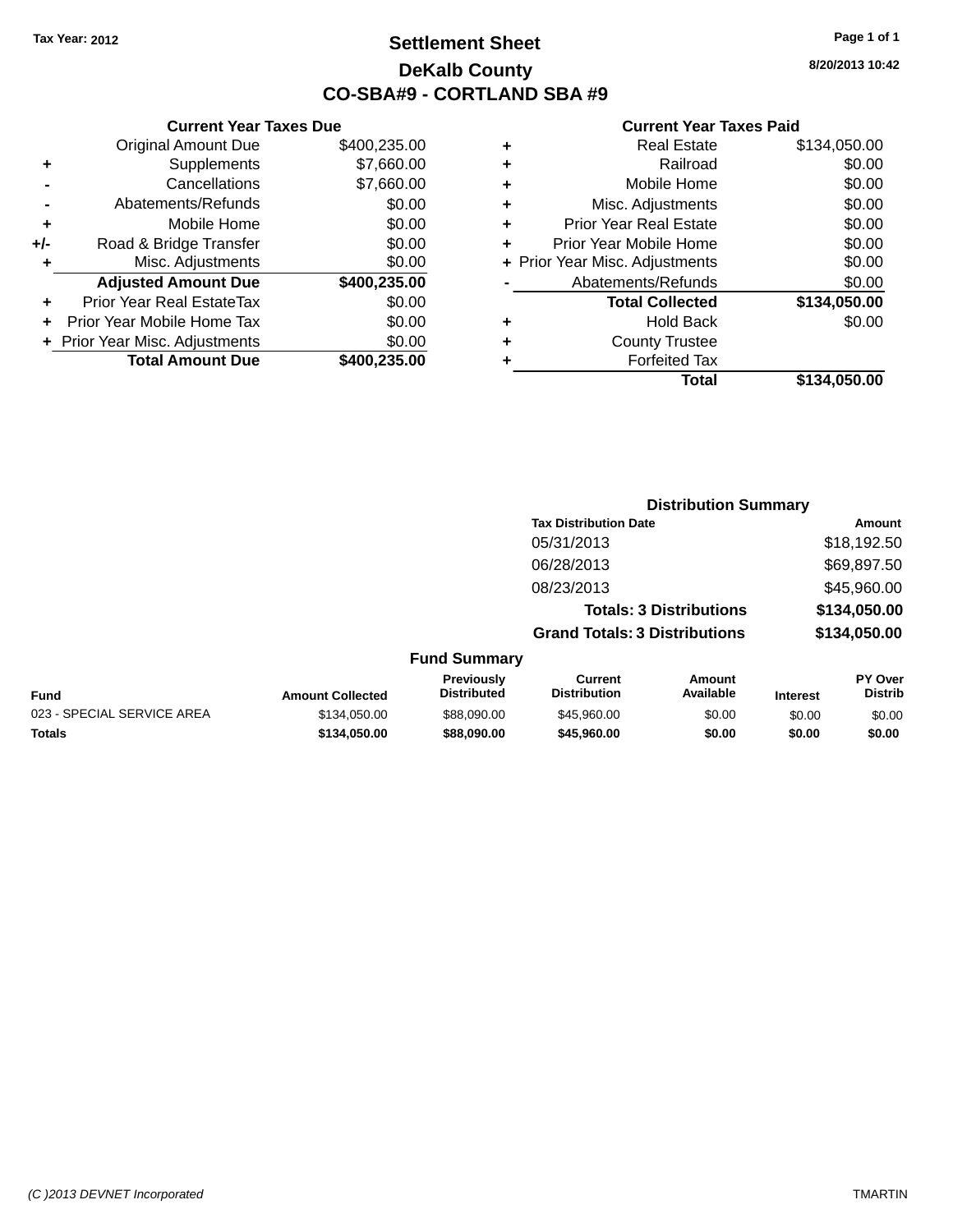## **Settlement Sheet Tax Year: 2012 Page 1 of 1 DeKalb County CO-SSA#1 - CORTLAND SBA #1**

**8/20/2013 10:42**

|   | Total                          | \$261.115.92 |
|---|--------------------------------|--------------|
|   | <b>Forfeited Tax</b>           |              |
| ÷ | <b>County Trustee</b>          |              |
| ٠ | <b>Hold Back</b>               | \$0.00       |
|   | <b>Total Collected</b>         | \$261,115.92 |
|   | Abatements/Refunds             | \$0.00       |
|   | + Prior Year Misc. Adjustments | \$0.00       |
| ٠ | Prior Year Mobile Home         | \$0.00       |
| ÷ | <b>Prior Year Real Estate</b>  | \$0.00       |
| ٠ | Misc. Adjustments              | \$0.00       |
| ٠ | Mobile Home                    | \$0.00       |
| ٠ | Railroad                       | \$0.00       |
| ٠ | Real Estate                    | \$261,115.92 |

|     | <b>Current Year Taxes Due</b>  |              |
|-----|--------------------------------|--------------|
|     | <b>Original Amount Due</b>     | \$390,000.06 |
| ٠   | Supplements                    | \$1,673.82   |
|     | Cancellations                  | \$1,673.82   |
|     | Abatements/Refunds             | \$0.00       |
| ٠   | Mobile Home                    | \$0.00       |
| +/- | Road & Bridge Transfer         | \$0.00       |
|     | Misc. Adjustments              | \$0.00       |
|     | <b>Adjusted Amount Due</b>     | \$390,000.06 |
| ٠   | Prior Year Real EstateTax      | \$0.00       |
|     | Prior Year Mobile Home Tax     | \$0.00       |
|     | + Prior Year Misc. Adjustments | \$0.00       |
|     | <b>Total Amount Due</b>        | \$390,000,06 |

|                     | <b>Distribution Summary</b>          |              |
|---------------------|--------------------------------------|--------------|
|                     | <b>Tax Distribution Date</b>         | Amount       |
|                     | 05/31/2013                           | \$34,313.31  |
|                     | 06/28/2013                           | \$160,686.72 |
|                     | 07/26/2013                           | \$5,021.46   |
|                     | 08/23/2013                           | \$61,094.43  |
|                     | <b>Totals: 4 Distributions</b>       | \$261,115.92 |
|                     | <b>Grand Totals: 4 Distributions</b> | \$261,115.92 |
| <b>Fund Summary</b> |                                      |              |

| <b>Fund</b>                | <b>Amount Collected</b> | <b>Previously</b><br><b>Distributed</b> | Current<br><b>Distribution</b> | Amount<br>Available | <b>Interest</b> | <b>PY Over</b><br><b>Distrib</b> |
|----------------------------|-------------------------|-----------------------------------------|--------------------------------|---------------------|-----------------|----------------------------------|
| 023 - SPECIAL SERVICE AREA | \$261.115.92            | \$200.021.49                            | \$61.094.43                    | \$0.00              | \$0.00          | \$0.00                           |
| Totals                     | \$261.115.92            | \$200.021.49                            | \$61.094.43                    | \$0.00              | \$0.00          | \$0.00                           |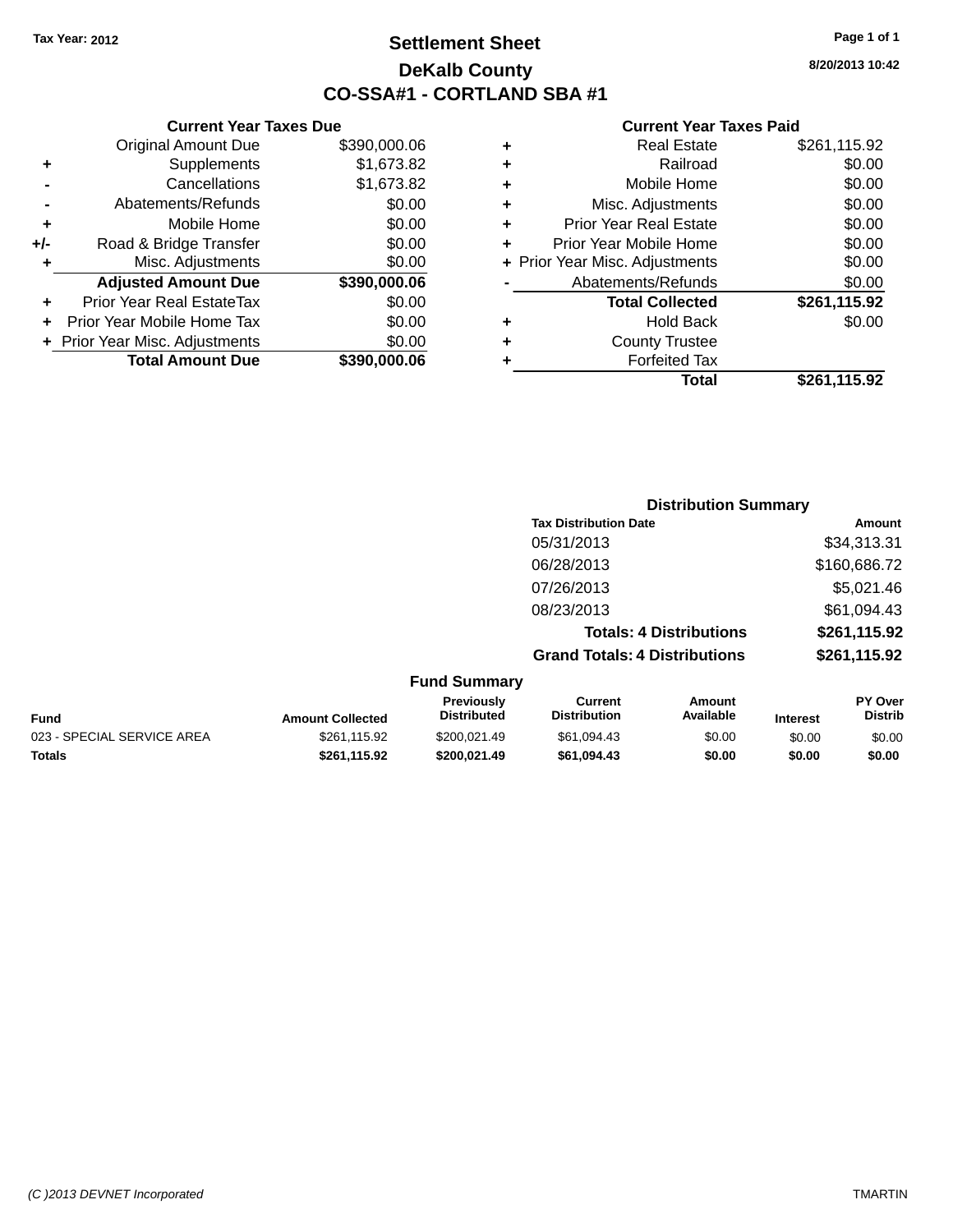## **Settlement Sheet Tax Year: 2012 Page 1 of 1 DeKalb County CO-SSA#4 - CORTLAND SBA #4**

**8/20/2013 10:42**

|     | <b>Current Year Taxes Due</b>  |                |
|-----|--------------------------------|----------------|
|     | <b>Original Amount Due</b>     | \$2,791,104.62 |
| ٠   | Supplements                    | \$0.00         |
|     | Cancellations                  | \$0.00         |
|     | Abatements/Refunds             | \$0.00         |
| ٠   | Mobile Home                    | \$0.00         |
| +/- | Road & Bridge Transfer         | \$0.00         |
|     | Misc. Adjustments              | \$0.00         |
|     | <b>Adjusted Amount Due</b>     | \$2,791,104.62 |
|     | Prior Year Real EstateTax      | \$0.00         |
|     | Prior Year Mobile Home Tax     | \$0.00         |
|     | + Prior Year Misc. Adjustments | \$0.00         |
|     | <b>Total Amount Due</b>        | \$2,791,104.62 |
|     |                                |                |

|   | <b>Real Estate</b>             | \$0.00 |
|---|--------------------------------|--------|
|   | Railroad                       | \$0.00 |
|   | Mobile Home                    | \$0.00 |
|   | Misc. Adjustments              | \$0.00 |
| ٠ | <b>Prior Year Real Estate</b>  | \$0.00 |
| ٠ | Prior Year Mobile Home         | \$0.00 |
|   | + Prior Year Misc. Adjustments | \$0.00 |
|   | Abatements/Refunds             | \$0.00 |
|   | <b>Total Collected</b>         | \$0.00 |
|   | <b>Hold Back</b>               | \$0.00 |
|   | <b>County Trustee</b>          |        |
|   | <b>Forfeited Tax</b>           |        |
|   | Total                          |        |

| <b>Fund Summary</b>        |                         |                                         |                                |                     |                 |                           |
|----------------------------|-------------------------|-----------------------------------------|--------------------------------|---------------------|-----------------|---------------------------|
| <b>Fund</b>                | <b>Amount Collected</b> | <b>Previously</b><br><b>Distributed</b> | Current<br><b>Distribution</b> | Amount<br>Available | <b>Interest</b> | PY Over<br><b>Distrib</b> |
| 023 - SPECIAL SERVICE AREA | \$0.00                  | \$0.00                                  | \$0.00                         | \$0.00              | \$0.00          | \$0.00                    |
| <b>Totals</b>              | \$0.00                  | \$0.00                                  | \$0.00                         | \$0.00              | \$0.00          | \$0.00                    |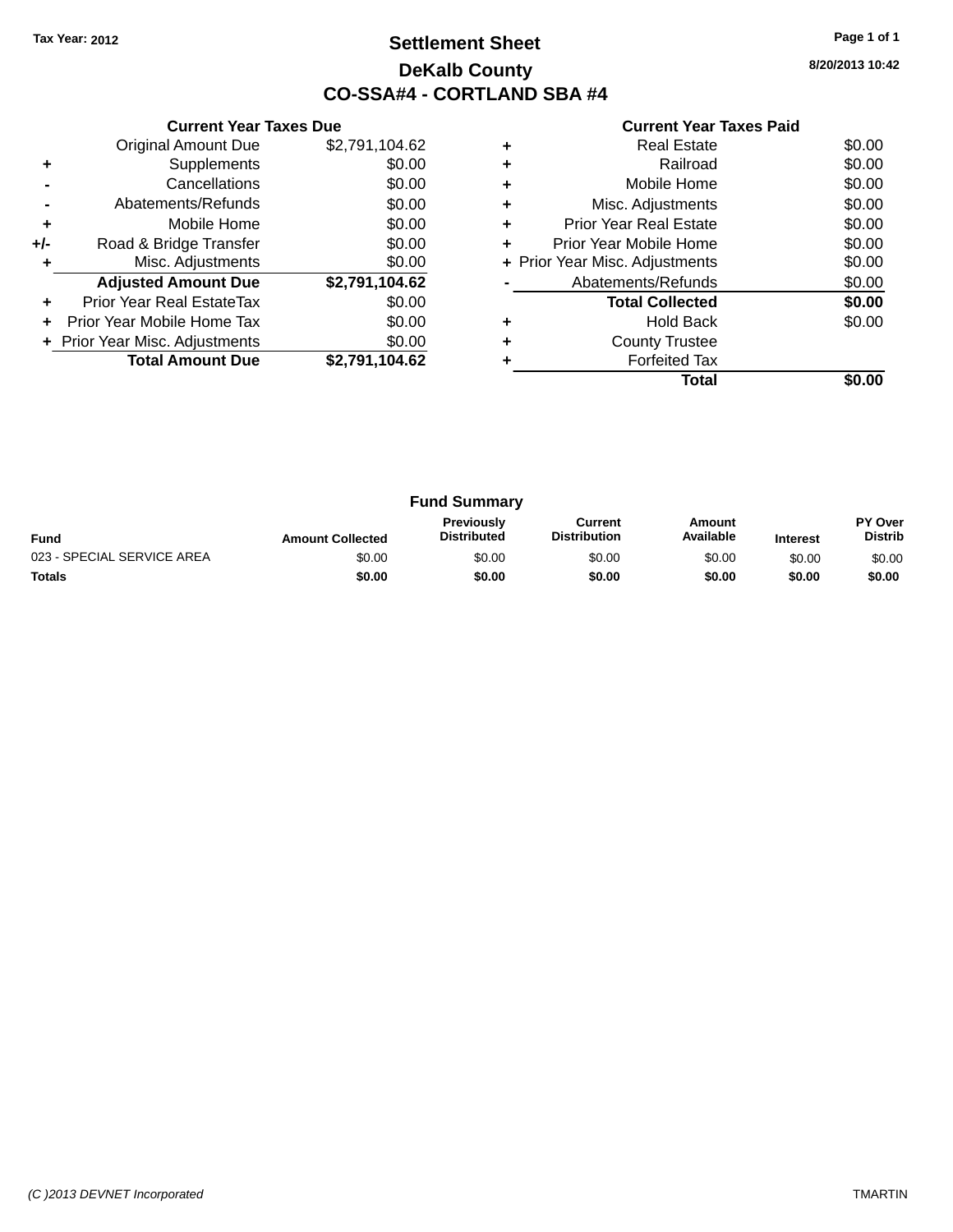## **Settlement Sheet Tax Year: 2012 Page 1 of 1 DeKalb County CO-SSA#7 - CORTLAND SBA #7**

**8/20/2013 10:42**

|     | <b>Current Year Taxes Due</b>  |                |
|-----|--------------------------------|----------------|
|     | <b>Original Amount Due</b>     | \$1,155,692.00 |
| ٠   | Supplements                    | \$0.00         |
|     | Cancellations                  | \$0.00         |
|     | Abatements/Refunds             | \$0.00         |
| ٠   | Mobile Home                    | \$0.00         |
| +/- | Road & Bridge Transfer         | \$0.00         |
| ٠   | Misc. Adjustments              | \$0.00         |
|     | <b>Adjusted Amount Due</b>     | \$1,155,692.00 |
| ÷   | Prior Year Real EstateTax      | \$0.00         |
| ÷   | Prior Year Mobile Home Tax     | \$0.00         |
|     | + Prior Year Misc. Adjustments | \$0.00         |
|     | <b>Total Amount Due</b>        | \$1,155,692.00 |
|     |                                |                |

|   | <b>Real Estate</b>             | \$0.00 |
|---|--------------------------------|--------|
| ٠ | Railroad                       | \$0.00 |
| ٠ | Mobile Home                    | \$0.00 |
| ٠ | Misc. Adjustments              | \$0.00 |
| ٠ | <b>Prior Year Real Estate</b>  | \$0.00 |
| ٠ | Prior Year Mobile Home         | \$0.00 |
|   | + Prior Year Misc. Adjustments | \$0.00 |
|   | Abatements/Refunds             | \$0.00 |
|   | <b>Total Collected</b>         | \$0.00 |
|   | <b>Hold Back</b>               | \$0.00 |
| ٠ | <b>County Trustee</b>          |        |
|   | <b>Forfeited Tax</b>           |        |
|   | Total                          |        |

| <b>Fund Summary</b>        |                         |                                         |                                |                     |                 |                                  |
|----------------------------|-------------------------|-----------------------------------------|--------------------------------|---------------------|-----------------|----------------------------------|
| <b>Fund</b>                | <b>Amount Collected</b> | <b>Previously</b><br><b>Distributed</b> | Current<br><b>Distribution</b> | Amount<br>Available | <b>Interest</b> | <b>PY Over</b><br><b>Distrib</b> |
| 023 - SPECIAL SERVICE AREA | \$0.00                  | \$0.00                                  | \$0.00                         | \$0.00              | \$0.00          | \$0.00                           |
| <b>Totals</b>              | \$0.00                  | \$0.00                                  | \$0.00                         | \$0.00              | \$0.00          | \$0.00                           |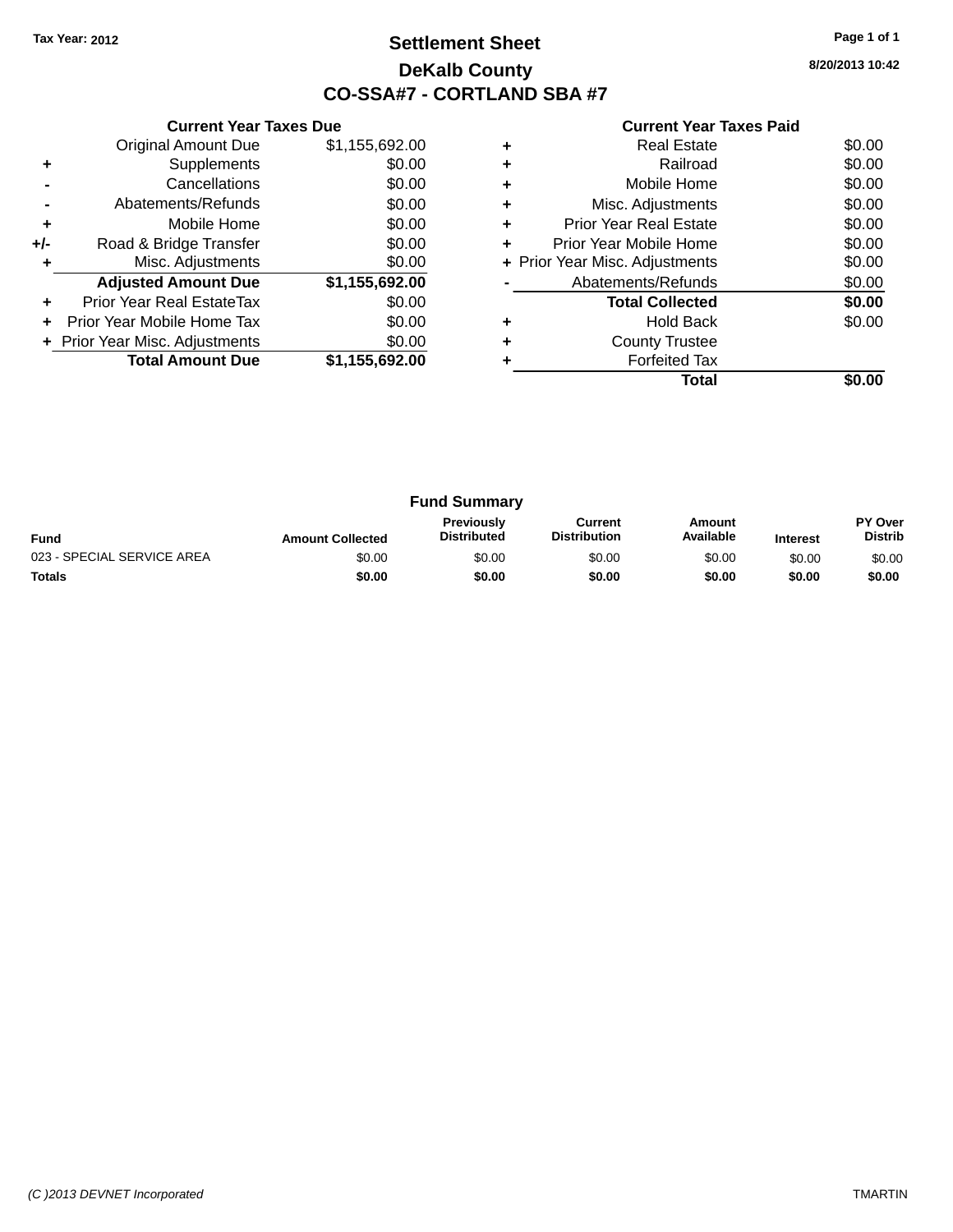## **Settlement Sheet Tax Year: 2012 Page 1 of 1 DeKalb County CO-SSA#8 - CORTLAND SBA #8**

**8/20/2013 10:42**

#### **Current Year Taxes Paid**

|     | <b>Original Amount Due</b>     | \$894,027.30  |
|-----|--------------------------------|---------------|
| ٠   | Supplements                    | \$0.00        |
|     | Cancellations                  | \$0.00        |
| -   | Abatements/Refunds             | \$0.00        |
| ٠   | Mobile Home                    | \$0.00        |
| +/- | Road & Bridge Transfer         | \$0.00        |
|     | Misc. Adjustments              | \$0.00        |
|     | <b>Adjusted Amount Due</b>     | \$894,027.30  |
| ٠   | Prior Year Real EstateTax      | (\$32,195.68) |
|     | Prior Year Mobile Home Tax     | \$0.00        |
|     | + Prior Year Misc. Adjustments | \$0.00        |
|     | <b>Total Amount Due</b>        | \$861,831.62  |
|     |                                |               |

**Current Year Taxes Due**

|   | Total                          | (\$32,195.68) |
|---|--------------------------------|---------------|
|   | <b>Forfeited Tax</b>           |               |
| ٠ | <b>County Trustee</b>          |               |
|   | <b>Hold Back</b>               | \$0.00        |
|   | <b>Total Collected</b>         | (\$32,195.68) |
|   | Abatements/Refunds             | \$0.00        |
|   | + Prior Year Misc. Adjustments | \$0.00        |
| ٠ | Prior Year Mobile Home         | \$0.00        |
| ٠ | <b>Prior Year Real Estate</b>  | (\$32,195.68) |
| ٠ | Misc. Adjustments              | \$0.00        |
| ٠ | Mobile Home                    | \$0.00        |
|   | Railroad                       | \$0.00        |
| ٠ | <b>Real Estate</b>             | \$0.00        |
|   |                                |               |

| <b>Fund Summary</b>        |                         |                                         |                                |                     |                 |                                  |
|----------------------------|-------------------------|-----------------------------------------|--------------------------------|---------------------|-----------------|----------------------------------|
| <b>Fund</b>                | <b>Amount Collected</b> | <b>Previously</b><br><b>Distributed</b> | Current<br><b>Distribution</b> | Amount<br>Available | <b>Interest</b> | <b>PY Over</b><br><b>Distrib</b> |
| 023 - SPECIAL SERVICE AREA | $$-32,195.68$           | \$0.00                                  | \$0.00                         | \$0.00              | \$0.00          | \$0.00                           |
| <b>Totals</b>              | $$-32,195.68$           | \$0.00                                  | \$0.00                         | \$0.00              | \$0.00          | \$0.00                           |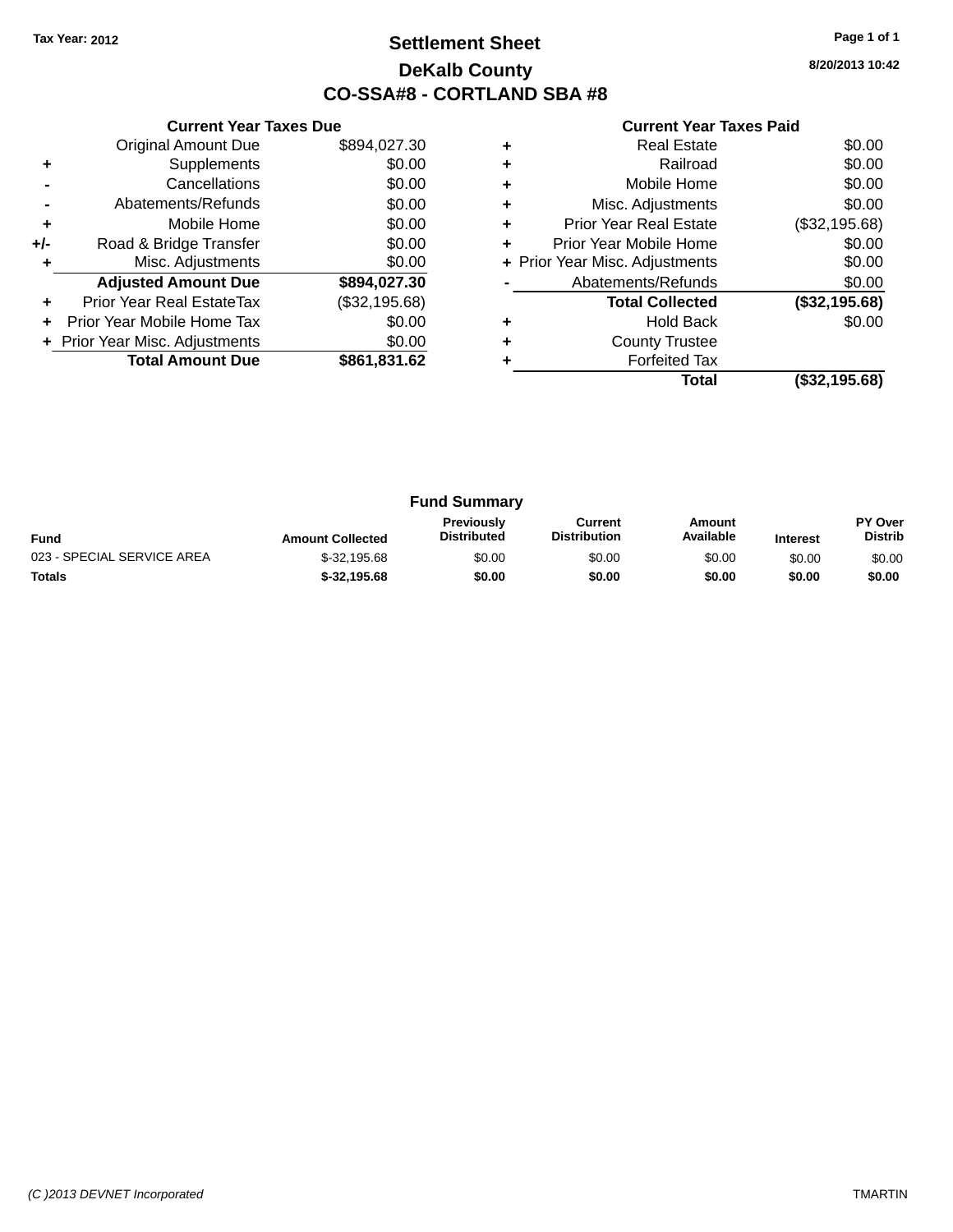## **Settlement Sheet Tax Year: 2012 Page 1 of 1 DeKalb County DK-SSA#10 - DEKALB SSA #10**

**8/20/2013 10:42**

|     | <b>Current Year Taxes Due</b>  |        |  |  |  |  |  |
|-----|--------------------------------|--------|--|--|--|--|--|
|     | <b>Original Amount Due</b>     | \$0.00 |  |  |  |  |  |
| ٠   | Supplements                    | \$0.00 |  |  |  |  |  |
|     | Cancellations                  | \$0.00 |  |  |  |  |  |
|     | Abatements/Refunds             | \$0.00 |  |  |  |  |  |
| ٠   | Mobile Home                    | \$0.00 |  |  |  |  |  |
| +/- | Road & Bridge Transfer         | \$0.00 |  |  |  |  |  |
| ٠   | Misc. Adjustments              | \$0.00 |  |  |  |  |  |
|     | <b>Adjusted Amount Due</b>     | \$0.00 |  |  |  |  |  |
| ÷   | Prior Year Real EstateTax      | \$0.00 |  |  |  |  |  |
|     | Prior Year Mobile Home Tax     | \$0.00 |  |  |  |  |  |
|     | + Prior Year Misc. Adjustments | \$0.00 |  |  |  |  |  |
|     | <b>Total Amount Due</b>        | \$0.00 |  |  |  |  |  |
|     |                                |        |  |  |  |  |  |

|   | Real Estate                    | \$0.00 |
|---|--------------------------------|--------|
|   | Railroad                       | \$0.00 |
| ٠ | Mobile Home                    | \$0.00 |
| ٠ | Misc. Adjustments              | \$0.00 |
| ٠ | Prior Year Real Estate         | \$0.00 |
| ٠ | Prior Year Mobile Home         | \$0.00 |
|   | + Prior Year Misc. Adjustments | \$0.00 |
|   | Abatements/Refunds             | \$0.00 |
|   | <b>Total Collected</b>         | \$0.00 |
|   | <b>Hold Back</b>               | \$0.00 |
|   | <b>County Trustee</b>          |        |
|   | <b>Forfeited Tax</b>           |        |
|   | Total                          |        |

| <b>Fund Summary</b>        |                         |                                         |                                |                     |                 |                           |
|----------------------------|-------------------------|-----------------------------------------|--------------------------------|---------------------|-----------------|---------------------------|
| <b>Fund</b>                | <b>Amount Collected</b> | <b>Previously</b><br><b>Distributed</b> | Current<br><b>Distribution</b> | Amount<br>Available | <b>Interest</b> | PY Over<br><b>Distrib</b> |
| 023 - SPECIAL SERVICE AREA | \$0.00                  | \$0.00                                  | \$0.00                         | \$0.00              | \$0.00          | \$0.00                    |
| <b>Totals</b>              | \$0.00                  | \$0.00                                  | \$0.00                         | \$0.00              | \$0.00          | \$0.00                    |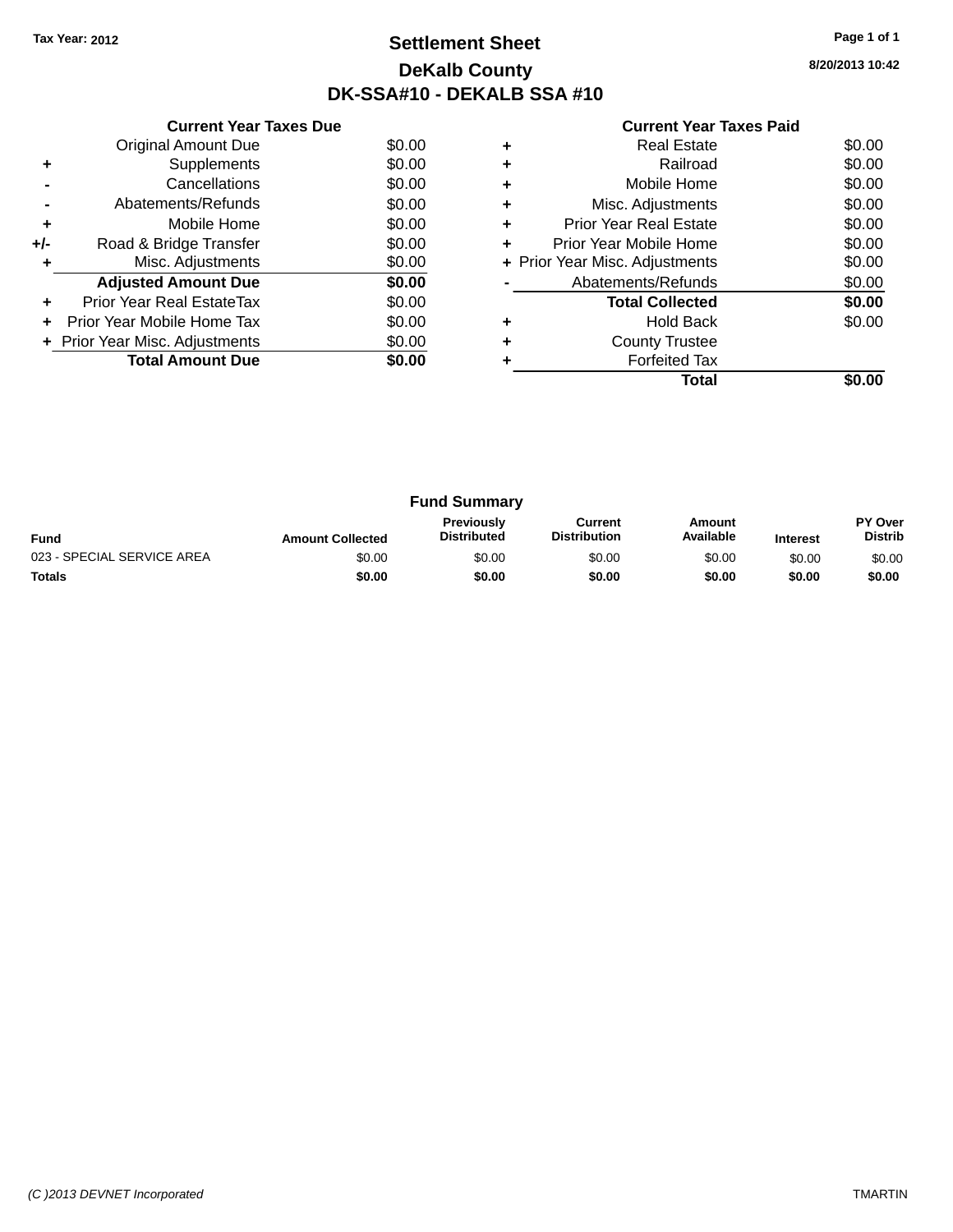## **Settlement Sheet Tax Year: 2012 Page 1 of 1 DeKalb County DK-SSA#11 - DEKALB SSA #11**

**8/20/2013 10:42**

|     | <b>Current Year Taxes Due</b>  |        |
|-----|--------------------------------|--------|
|     | <b>Original Amount Due</b>     | \$0.00 |
| ٠   | Supplements                    | \$0.00 |
|     | Cancellations                  | \$0.00 |
|     | Abatements/Refunds             | \$0.00 |
| ٠   | Mobile Home                    | \$0.00 |
| +/- | Road & Bridge Transfer         | \$0.00 |
| ٠   | Misc. Adjustments              | \$0.00 |
|     | <b>Adjusted Amount Due</b>     | \$0.00 |
| ÷   | Prior Year Real EstateTax      | \$0.00 |
| ÷   | Prior Year Mobile Home Tax     | \$0.00 |
|     | + Prior Year Misc. Adjustments | \$0.00 |
|     | <b>Total Amount Due</b>        | \$0.00 |
|     |                                |        |

|   | <b>Real Estate</b>             | \$0.00 |
|---|--------------------------------|--------|
|   | Railroad                       | \$0.00 |
|   | Mobile Home                    | \$0.00 |
| ٠ | Misc. Adjustments              | \$0.00 |
| ٠ | Prior Year Real Estate         | \$0.00 |
| ٠ | Prior Year Mobile Home         | \$0.00 |
|   | + Prior Year Misc. Adjustments | \$0.00 |
|   | Abatements/Refunds             | \$0.00 |
|   | <b>Total Collected</b>         | \$0.00 |
|   | <b>Hold Back</b>               | \$0.00 |
|   | <b>County Trustee</b>          |        |
|   | <b>Forfeited Tax</b>           |        |
|   | Total                          |        |

| <b>Fund Summary</b>        |                         |                                         |                                |                     |                 |                           |
|----------------------------|-------------------------|-----------------------------------------|--------------------------------|---------------------|-----------------|---------------------------|
| <b>Fund</b>                | <b>Amount Collected</b> | <b>Previously</b><br><b>Distributed</b> | Current<br><b>Distribution</b> | Amount<br>Available | <b>Interest</b> | PY Over<br><b>Distrib</b> |
| 023 - SPECIAL SERVICE AREA | \$0.00                  | \$0.00                                  | \$0.00                         | \$0.00              | \$0.00          | \$0.00                    |
| <b>Totals</b>              | \$0.00                  | \$0.00                                  | \$0.00                         | \$0.00              | \$0.00          | \$0.00                    |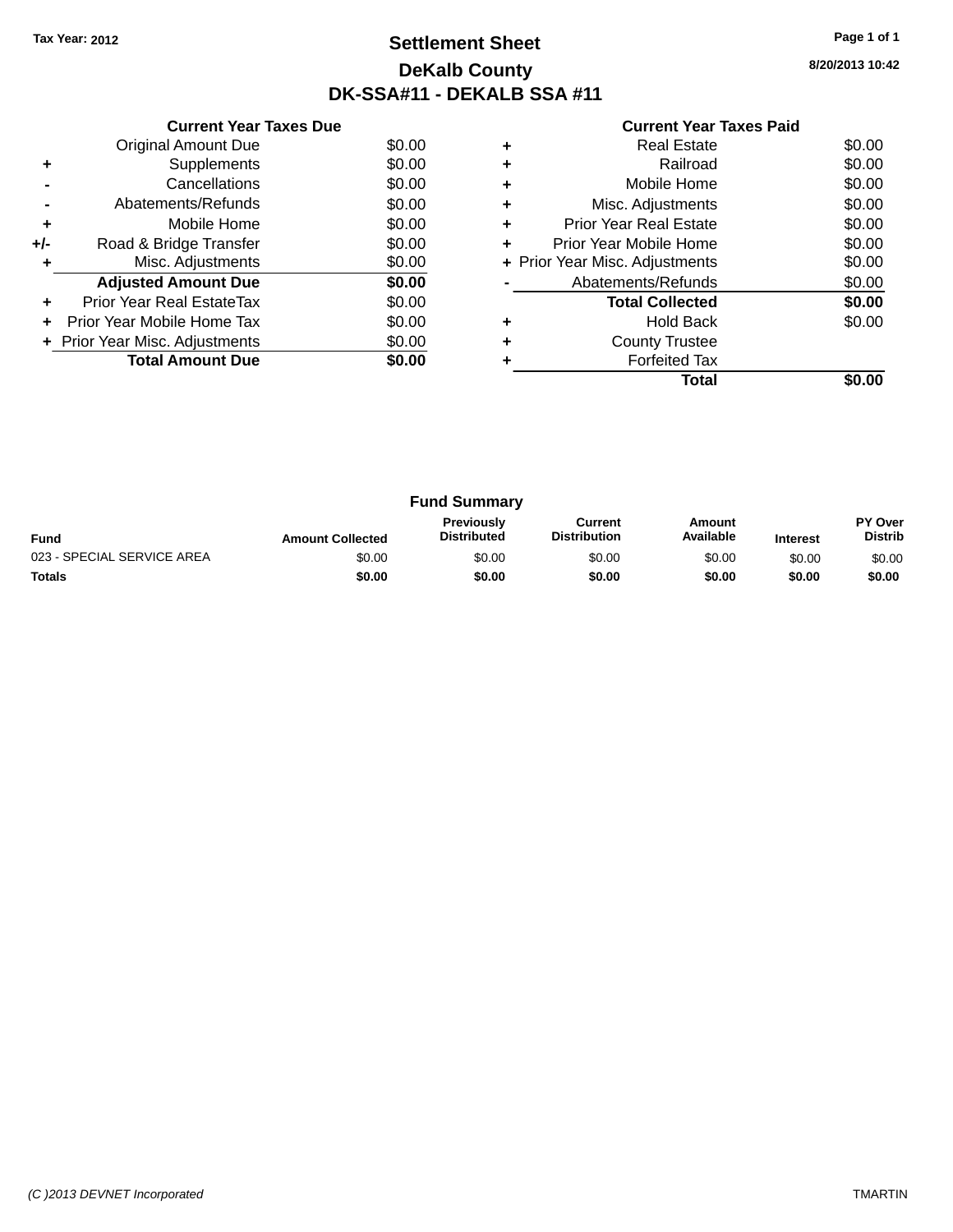# **Settlement Sheet Tax Year: 2012 Page 1 of 1 DeKalb County DK-SSA#12 - DK-SSA#12**

**8/20/2013 10:42**

|     | <b>Current Year Taxes Due</b>  |        |  |  |  |  |
|-----|--------------------------------|--------|--|--|--|--|
|     | Original Amount Due            | \$0.00 |  |  |  |  |
| ٠   | Supplements                    | \$0.00 |  |  |  |  |
|     | Cancellations                  | \$0.00 |  |  |  |  |
|     | Abatements/Refunds             | \$0.00 |  |  |  |  |
| ٠   | Mobile Home                    | \$0.00 |  |  |  |  |
| +/- | Road & Bridge Transfer         | \$0.00 |  |  |  |  |
| ٠   | Misc. Adjustments              | \$0.00 |  |  |  |  |
|     | <b>Adjusted Amount Due</b>     | \$0.00 |  |  |  |  |
|     | Prior Year Real EstateTax      | \$0.00 |  |  |  |  |
|     | Prior Year Mobile Home Tax     | \$0.00 |  |  |  |  |
|     | + Prior Year Misc. Adjustments | \$0.00 |  |  |  |  |
|     | <b>Total Amount Due</b>        | \$0.00 |  |  |  |  |
|     |                                |        |  |  |  |  |

|   | <b>Real Estate</b>             | \$0.00 |
|---|--------------------------------|--------|
| ٠ | Railroad                       | \$0.00 |
| ٠ | Mobile Home                    | \$0.00 |
| ٠ | Misc. Adjustments              | \$0.00 |
| ٠ | Prior Year Real Estate         | \$0.00 |
| ٠ | Prior Year Mobile Home         | \$0.00 |
|   | + Prior Year Misc. Adjustments | \$0.00 |
|   | Abatements/Refunds             | \$0.00 |
|   | <b>Total Collected</b>         | \$0.00 |
|   | Hold Back                      | \$0.00 |
| ٠ | <b>County Trustee</b>          |        |
|   | <b>Forfeited Tax</b>           |        |
|   | Total                          |        |

| <b>Fund Summary</b>        |                         |                                  |                                |                     |                 |                                  |
|----------------------------|-------------------------|----------------------------------|--------------------------------|---------------------|-----------------|----------------------------------|
| <b>Fund</b>                | <b>Amount Collected</b> | Previously<br><b>Distributed</b> | Current<br><b>Distribution</b> | Amount<br>Available | <b>Interest</b> | <b>PY Over</b><br><b>Distrib</b> |
| 023 - SPECIAL SERVICE AREA | \$0.00                  | \$0.00                           | \$0.00                         | \$0.00              | \$0.00          | \$0.00                           |
| <b>Totals</b>              | \$0.00                  | \$0.00                           | \$0.00                         | \$0.00              | \$0.00          | \$0.00                           |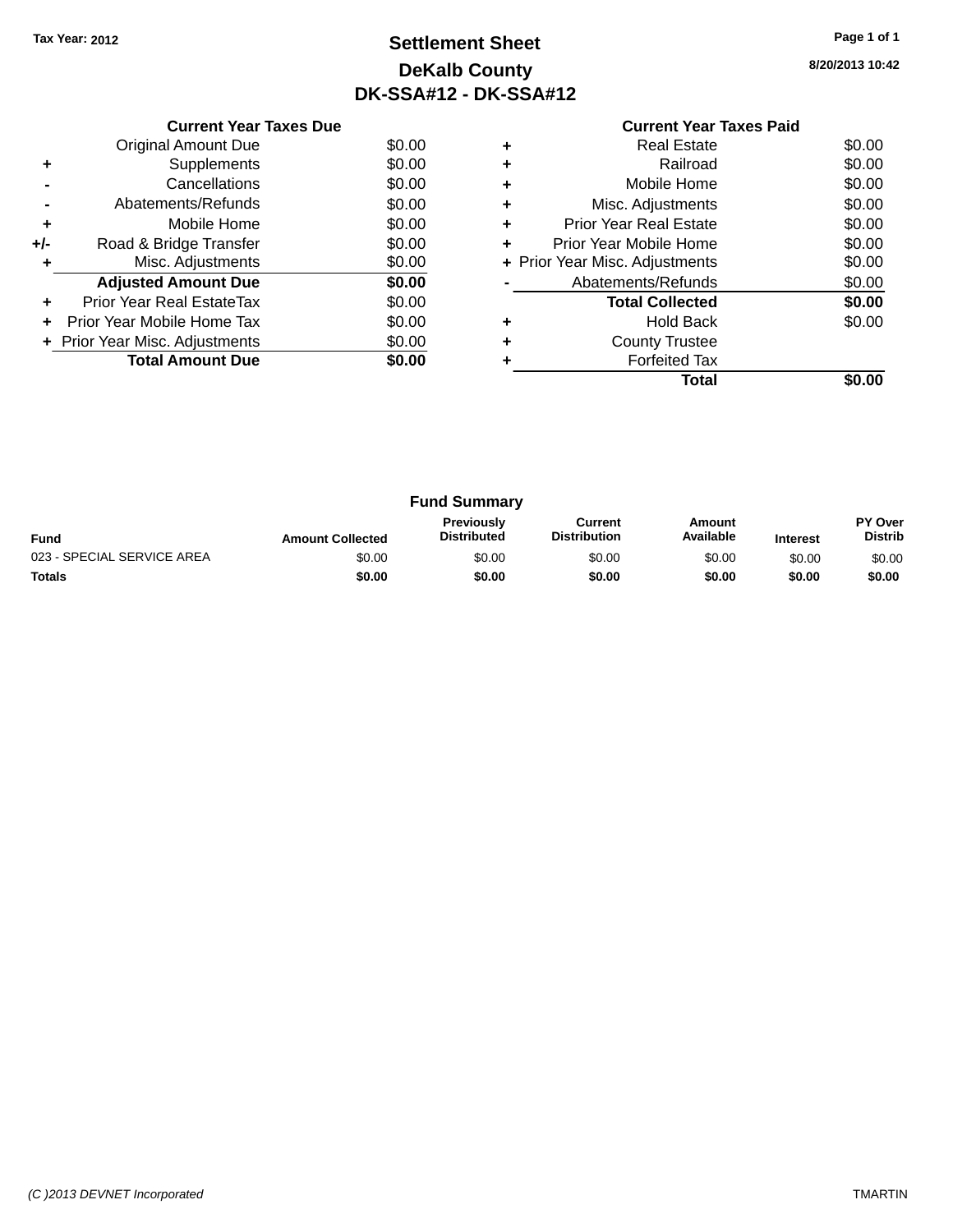# **Settlement Sheet Tax Year: 2012 Page 1 of 1 DeKalb County DK-SSA#9 - DEKALB SSA #9**

**8/20/2013 10:42**

|       | <b>Current Year Taxes Due</b>        |        |  |  |  |  |  |  |
|-------|--------------------------------------|--------|--|--|--|--|--|--|
|       | <b>Original Amount Due</b><br>\$0.00 |        |  |  |  |  |  |  |
| ٠     | Supplements                          | \$0.00 |  |  |  |  |  |  |
|       | Cancellations                        | \$0.00 |  |  |  |  |  |  |
|       | Abatements/Refunds                   | \$0.00 |  |  |  |  |  |  |
| ٠     | Mobile Home                          | \$0.00 |  |  |  |  |  |  |
| $+/-$ | Road & Bridge Transfer               | \$0.00 |  |  |  |  |  |  |
|       | Misc. Adjustments                    | \$0.00 |  |  |  |  |  |  |
|       | <b>Adjusted Amount Due</b>           | \$0.00 |  |  |  |  |  |  |
|       | Prior Year Real EstateTax            | \$0.00 |  |  |  |  |  |  |
|       | Prior Year Mobile Home Tax           | \$0.00 |  |  |  |  |  |  |
|       | + Prior Year Misc. Adjustments       | \$0.00 |  |  |  |  |  |  |
|       | <b>Total Amount Due</b>              | \$0.00 |  |  |  |  |  |  |
|       |                                      |        |  |  |  |  |  |  |

| <b>Real Estate</b>             | \$0.00 |
|--------------------------------|--------|
| Railroad                       | \$0.00 |
| Mobile Home                    | \$0.00 |
| Misc. Adjustments              | \$0.00 |
| Prior Year Real Estate         | \$0.00 |
| Prior Year Mobile Home         | \$0.00 |
| + Prior Year Misc. Adjustments | \$0.00 |
| Abatements/Refunds             | \$0.00 |
| <b>Total Collected</b>         | \$0.00 |
| <b>Hold Back</b>               | \$0.00 |
| <b>County Trustee</b>          |        |
| <b>Forfeited Tax</b>           |        |
| Total                          |        |
|                                |        |

| <b>Fund Summary</b>        |                         |                                         |                                |                     |                 |                           |
|----------------------------|-------------------------|-----------------------------------------|--------------------------------|---------------------|-----------------|---------------------------|
| <b>Fund</b>                | <b>Amount Collected</b> | <b>Previously</b><br><b>Distributed</b> | Current<br><b>Distribution</b> | Amount<br>Available | <b>Interest</b> | PY Over<br><b>Distrib</b> |
| 023 - SPECIAL SERVICE AREA | \$0.00                  | \$0.00                                  | \$0.00                         | \$0.00              | \$0.00          | \$0.00                    |
| <b>Totals</b>              | \$0.00                  | \$0.00                                  | \$0.00                         | \$0.00              | \$0.00          | \$0.00                    |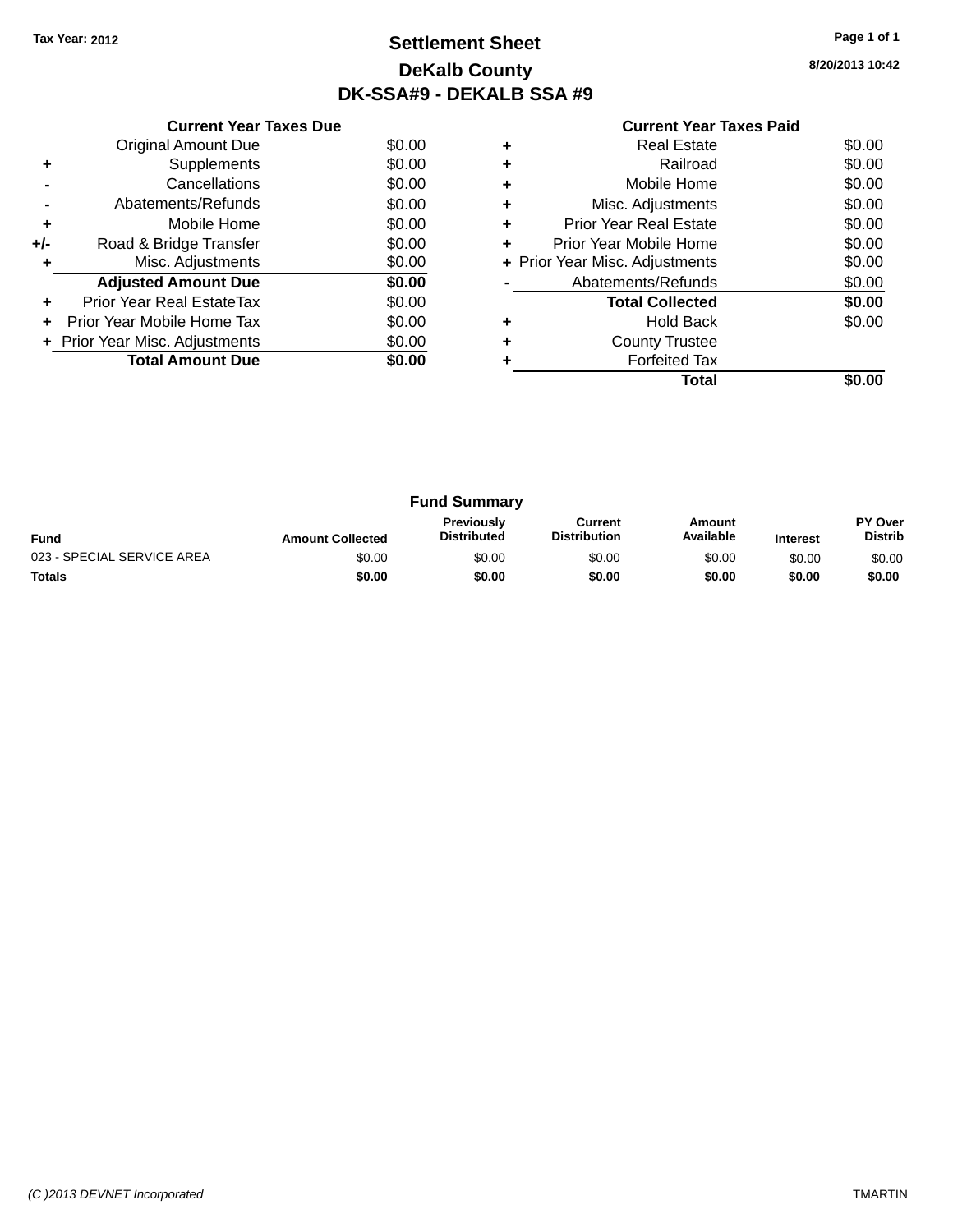# **Settlement Sheet Tax Year: 2012 Page 1 of 1 DeKalb County MA-DK #3 - MALTA DEKALB DRAINAGE #3**

|       | <b>Current Year Taxes Due</b>  |            |  |  |  |
|-------|--------------------------------|------------|--|--|--|
|       | <b>Original Amount Due</b>     | \$1,250.36 |  |  |  |
| ٠     | Supplements                    | \$0.00     |  |  |  |
|       | Cancellations                  | \$0.00     |  |  |  |
|       | Abatements/Refunds             | \$0.00     |  |  |  |
| ٠     | Mobile Home                    | \$0.00     |  |  |  |
| $+/-$ | Road & Bridge Transfer         | \$0.00     |  |  |  |
| ٠     | Misc. Adjustments              | \$0.00     |  |  |  |
|       | <b>Adjusted Amount Due</b>     | \$1,250.36 |  |  |  |
| ÷     | Prior Year Real EstateTax      | \$0.00     |  |  |  |
|       | Prior Year Mobile Home Tax     | \$0.00     |  |  |  |
|       | + Prior Year Misc. Adjustments | \$0.00     |  |  |  |
|       | <b>Total Amount Due</b>        | \$1.250.36 |  |  |  |

#### **Current Year Taxes Paid +** Real Estate \$753.11 **+** Railroad \$0.00 **+** Mobile Home \$0.00 **+** Misc. Adjustments \$0.00 **+** Prior Year Real Estate \$0.00 **+** Prior Year Mobile Home \$0.00 **+ Prior Year Misc. Adjustments**  $$0.00$ **-** Abatements/Refunds \$0.00 **Total Collected \$753.11 +** Hold Back \$0.00 **+** County Trustee **+** Forfeited Tax **Total \$753.11**

**Distribution Summary**

|                 |                         |                                  |                                       | 213811846911 9411111141 <b>7</b> |                 |                                  |  |
|-----------------|-------------------------|----------------------------------|---------------------------------------|----------------------------------|-----------------|----------------------------------|--|
|                 |                         |                                  | <b>Tax Distribution Date</b>          |                                  |                 | Amount                           |  |
|                 |                         |                                  | 05/31/2013                            |                                  |                 | \$207.46                         |  |
|                 |                         |                                  | 06/28/2013                            |                                  |                 | \$430.68                         |  |
|                 |                         |                                  | 08/23/2013                            |                                  |                 | \$114.97                         |  |
|                 |                         |                                  |                                       | <b>Totals: 3 Distributions</b>   |                 | \$753.11                         |  |
|                 |                         |                                  | <b>Grand Totals: 3 Distributions</b>  |                                  |                 | \$753.11                         |  |
|                 |                         | <b>Fund Summary</b>              |                                       |                                  |                 |                                  |  |
| <b>Fund</b>     | <b>Amount Collected</b> | Previously<br><b>Distributed</b> | <b>Current</b><br><b>Distribution</b> | Amount<br>Available              | <b>Interest</b> | <b>PY Over</b><br><b>Distrib</b> |  |
| 001 - CORPORATE | \$753.11                | \$638.14                         | \$114.97                              | \$0.00                           | \$0.00          | \$0.00                           |  |
| <b>Totals</b>   | \$753.11                | \$638.14                         | \$114.97                              | \$0.00                           | \$0.00          | \$0.00                           |  |
|                 |                         |                                  |                                       |                                  |                 |                                  |  |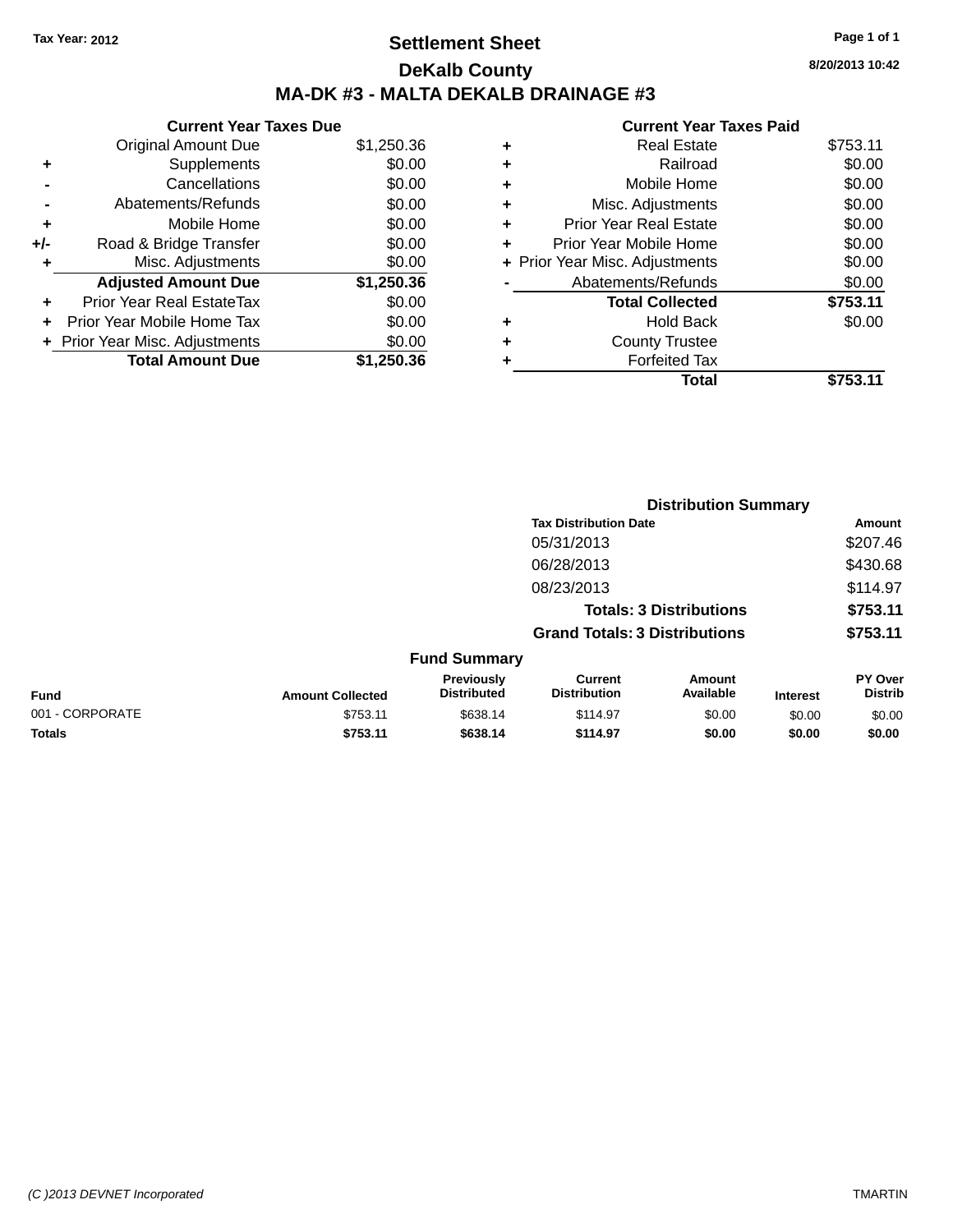## **Settlement Sheet Tax Year: 2012 Page 1 of 1 DeKalb County MAMIAFDK - MA-MI-AF-DK DRAINAGE #11**

| Current Year Taxes Paid |  |
|-------------------------|--|

|       | <b>Current Year Taxes Due</b>  |        |  |  |  |  |  |
|-------|--------------------------------|--------|--|--|--|--|--|
|       | \$0.00<br>Original Amount Due  |        |  |  |  |  |  |
|       | Supplements                    | \$0.00 |  |  |  |  |  |
|       | Cancellations                  | \$0.00 |  |  |  |  |  |
|       | Abatements/Refunds             | \$0.00 |  |  |  |  |  |
| ٠     | Mobile Home                    | \$0.00 |  |  |  |  |  |
| $+/-$ | Road & Bridge Transfer         | \$0.00 |  |  |  |  |  |
|       | Misc. Adjustments              | \$0.00 |  |  |  |  |  |
|       | <b>Adjusted Amount Due</b>     | \$0.00 |  |  |  |  |  |
|       | Prior Year Real EstateTax      | \$0.00 |  |  |  |  |  |
|       | Prior Year Mobile Home Tax     | \$0.00 |  |  |  |  |  |
|       | + Prior Year Misc. Adjustments | \$0.00 |  |  |  |  |  |
|       | <b>Total Amount Due</b>        | \$0.00 |  |  |  |  |  |
|       |                                |        |  |  |  |  |  |

|   | <b>Real Estate</b>             | \$0.00 |
|---|--------------------------------|--------|
| ٠ | Railroad                       | \$0.00 |
|   | Mobile Home                    | \$0.00 |
| ٠ | Misc. Adjustments              | \$0.00 |
| ٠ | <b>Prior Year Real Estate</b>  | \$0.00 |
| ٠ | Prior Year Mobile Home         | \$0.00 |
|   | + Prior Year Misc. Adjustments | \$0.00 |
|   | Abatements/Refunds             | \$0.00 |
|   | <b>Total Collected</b>         | \$0.00 |
|   | <b>Hold Back</b>               | \$0.00 |
| ٠ | <b>County Trustee</b>          |        |
|   | <b>Forfeited Tax</b>           |        |
|   | Total                          |        |
|   |                                |        |

| <b>Fund Summary</b> |                         |                                         |                                |                     |                 |                                  |
|---------------------|-------------------------|-----------------------------------------|--------------------------------|---------------------|-----------------|----------------------------------|
| <b>Fund</b>         | <b>Amount Collected</b> | <b>Previously</b><br><b>Distributed</b> | Current<br><b>Distribution</b> | Amount<br>Available | <b>Interest</b> | <b>PY Over</b><br><b>Distrib</b> |
| 001 - CORPORATE     | \$0.00                  | \$0.00                                  | \$0.00                         | \$0.00              | \$0.00          | \$0.00                           |
| <b>Totals</b>       | \$0.00                  | \$0.00                                  | \$0.00                         | \$0.00              | \$0.00          | \$0.00                           |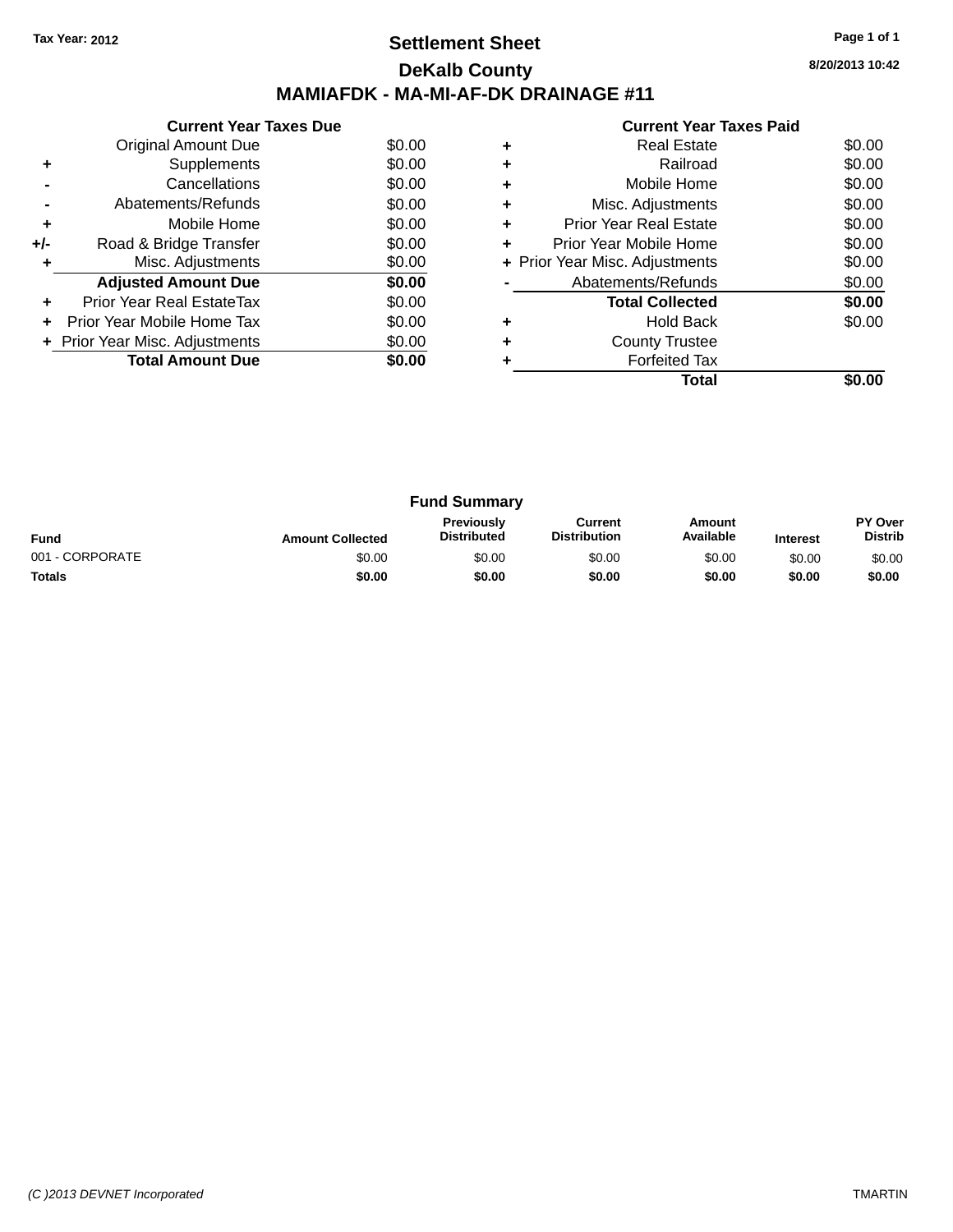## **Settlement Sheet Tax Year: 2012 Page 1 of 1 DeKalb County MP-SBA#3 - MAPLE PARK SBA #3**

**8/20/2013 10:42**

|     | <b>Current Year Taxes Due</b>        |        |  |  |  |  |  |
|-----|--------------------------------------|--------|--|--|--|--|--|
|     | <b>Original Amount Due</b><br>\$0.00 |        |  |  |  |  |  |
| ÷   | Supplements                          | \$0.00 |  |  |  |  |  |
|     | Cancellations                        | \$0.00 |  |  |  |  |  |
|     | Abatements/Refunds                   | \$0.00 |  |  |  |  |  |
| ٠   | Mobile Home                          | \$0.00 |  |  |  |  |  |
| +/- | Road & Bridge Transfer               | \$0.00 |  |  |  |  |  |
| ٠   | Misc. Adjustments                    | \$0.00 |  |  |  |  |  |
|     | <b>Adjusted Amount Due</b>           | \$0.00 |  |  |  |  |  |
| ٠   | Prior Year Real EstateTax            | \$0.00 |  |  |  |  |  |
| ÷   | Prior Year Mobile Home Tax           | \$0.00 |  |  |  |  |  |
|     | + Prior Year Misc. Adjustments       | \$0.00 |  |  |  |  |  |
|     | <b>Total Amount Due</b>              | \$0.00 |  |  |  |  |  |
|     |                                      |        |  |  |  |  |  |

|   | <b>Real Estate</b>             | \$0.00 |
|---|--------------------------------|--------|
| ٠ | Railroad                       | \$0.00 |
| ٠ | Mobile Home                    | \$0.00 |
| ٠ | Misc. Adjustments              | \$0.00 |
| ٠ | <b>Prior Year Real Estate</b>  | \$0.00 |
| ٠ | Prior Year Mobile Home         | \$0.00 |
|   | + Prior Year Misc. Adjustments | \$0.00 |
|   | Abatements/Refunds             | \$0.00 |
|   | <b>Total Collected</b>         | \$0.00 |
| ٠ | <b>Hold Back</b>               | \$0.00 |
| ٠ | <b>County Trustee</b>          |        |
|   | <b>Forfeited Tax</b>           |        |
|   | Total                          |        |

| <b>Fund Summary</b>        |                         |                                         |                                |                     |                 |                           |
|----------------------------|-------------------------|-----------------------------------------|--------------------------------|---------------------|-----------------|---------------------------|
| <b>Fund</b>                | <b>Amount Collected</b> | <b>Previously</b><br><b>Distributed</b> | Current<br><b>Distribution</b> | Amount<br>Available | <b>Interest</b> | PY Over<br><b>Distrib</b> |
| 023 - SPECIAL SERVICE AREA | \$0.00                  | \$0.00                                  | \$0.00                         | \$0.00              | \$0.00          | \$0.00                    |
| <b>Totals</b>              | \$0.00                  | \$0.00                                  | \$0.00                         | \$0.00              | \$0.00          | \$0.00                    |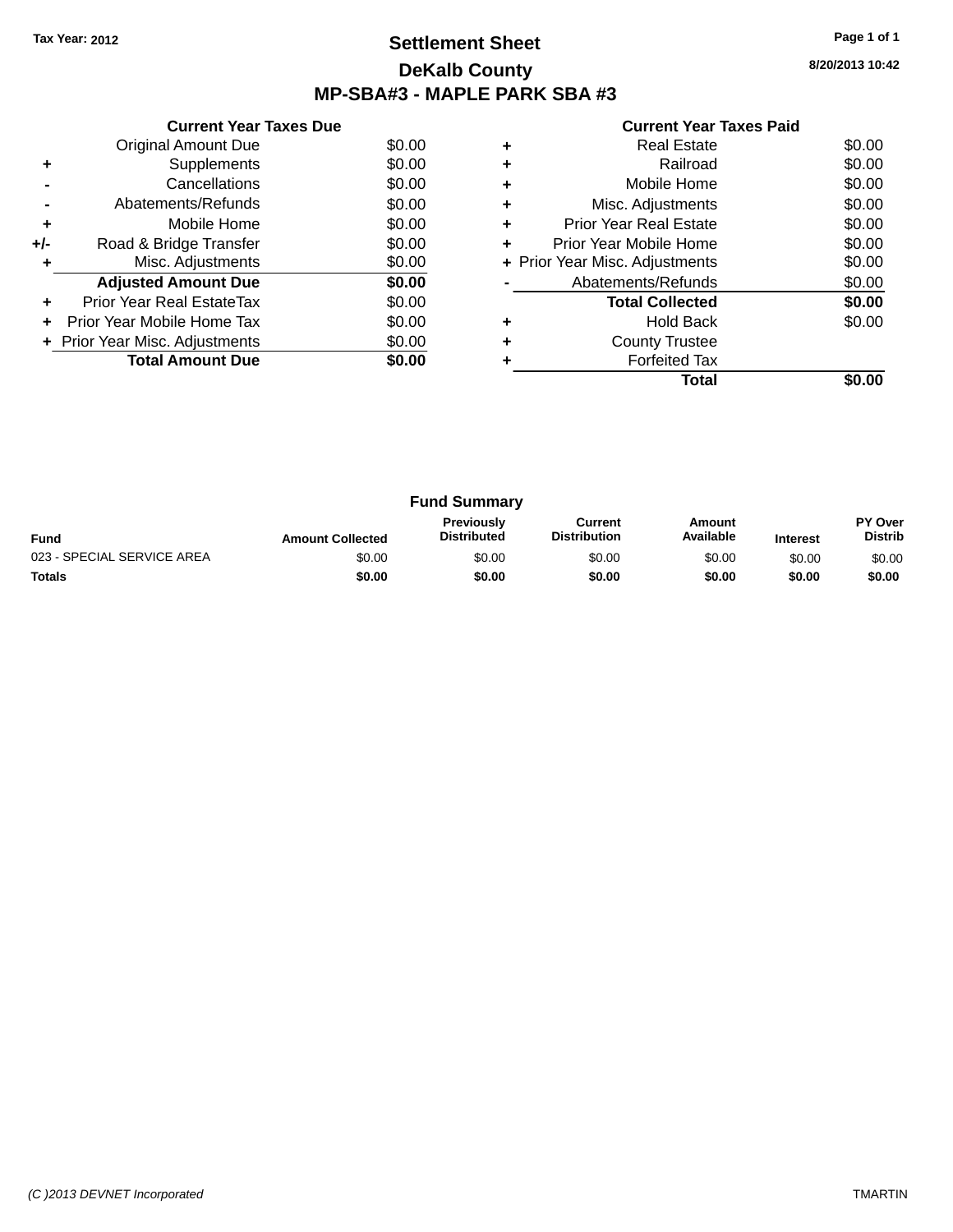### **Settlement Sheet Tax Year: 2012 Page 1 of 1 DeKalb County MP-SBA#4 - MAPLE PARK SBA #4**

|     | <b>Current Year Taxes Due</b>        |        |  |  |  |  |  |
|-----|--------------------------------------|--------|--|--|--|--|--|
|     | <b>Original Amount Due</b><br>\$0.00 |        |  |  |  |  |  |
| ٠   | Supplements                          | \$0.00 |  |  |  |  |  |
|     | Cancellations                        | \$0.00 |  |  |  |  |  |
|     | Abatements/Refunds                   | \$0.00 |  |  |  |  |  |
| ٠   | Mobile Home                          | \$0.00 |  |  |  |  |  |
| +/- | Road & Bridge Transfer               | \$0.00 |  |  |  |  |  |
| ٠   | Misc. Adjustments                    | \$0.00 |  |  |  |  |  |
|     | <b>Adjusted Amount Due</b>           | \$0.00 |  |  |  |  |  |
| ÷   | Prior Year Real EstateTax            | \$0.00 |  |  |  |  |  |
| ÷   | Prior Year Mobile Home Tax           | \$0.00 |  |  |  |  |  |
|     | + Prior Year Misc. Adjustments       | \$0.00 |  |  |  |  |  |
|     | <b>Total Amount Due</b>              | \$0.00 |  |  |  |  |  |
|     |                                      |        |  |  |  |  |  |

|   | <b>Real Estate</b>             | \$0.00 |
|---|--------------------------------|--------|
|   | Railroad                       | \$0.00 |
|   | Mobile Home                    | \$0.00 |
| ٠ | Misc. Adjustments              | \$0.00 |
| ٠ | Prior Year Real Estate         | \$0.00 |
| ٠ | Prior Year Mobile Home         | \$0.00 |
|   | + Prior Year Misc. Adjustments | \$0.00 |
|   | Abatements/Refunds             | \$0.00 |
|   | <b>Total Collected</b>         | \$0.00 |
|   | <b>Hold Back</b>               | \$0.00 |
|   | <b>County Trustee</b>          |        |
|   | <b>Forfeited Tax</b>           |        |
|   | Total                          |        |

| <b>Fund Summary</b>        |                         |                                         |                                |                     |                 |                           |
|----------------------------|-------------------------|-----------------------------------------|--------------------------------|---------------------|-----------------|---------------------------|
| <b>Fund</b>                | <b>Amount Collected</b> | <b>Previously</b><br><b>Distributed</b> | Current<br><b>Distribution</b> | Amount<br>Available | <b>Interest</b> | PY Over<br><b>Distrib</b> |
| 023 - SPECIAL SERVICE AREA | \$0.00                  | \$0.00                                  | \$0.00                         | \$0.00              | \$0.00          | \$0.00                    |
| <b>Totals</b>              | \$0.00                  | \$0.00                                  | \$0.00                         | \$0.00              | \$0.00          | \$0.00                    |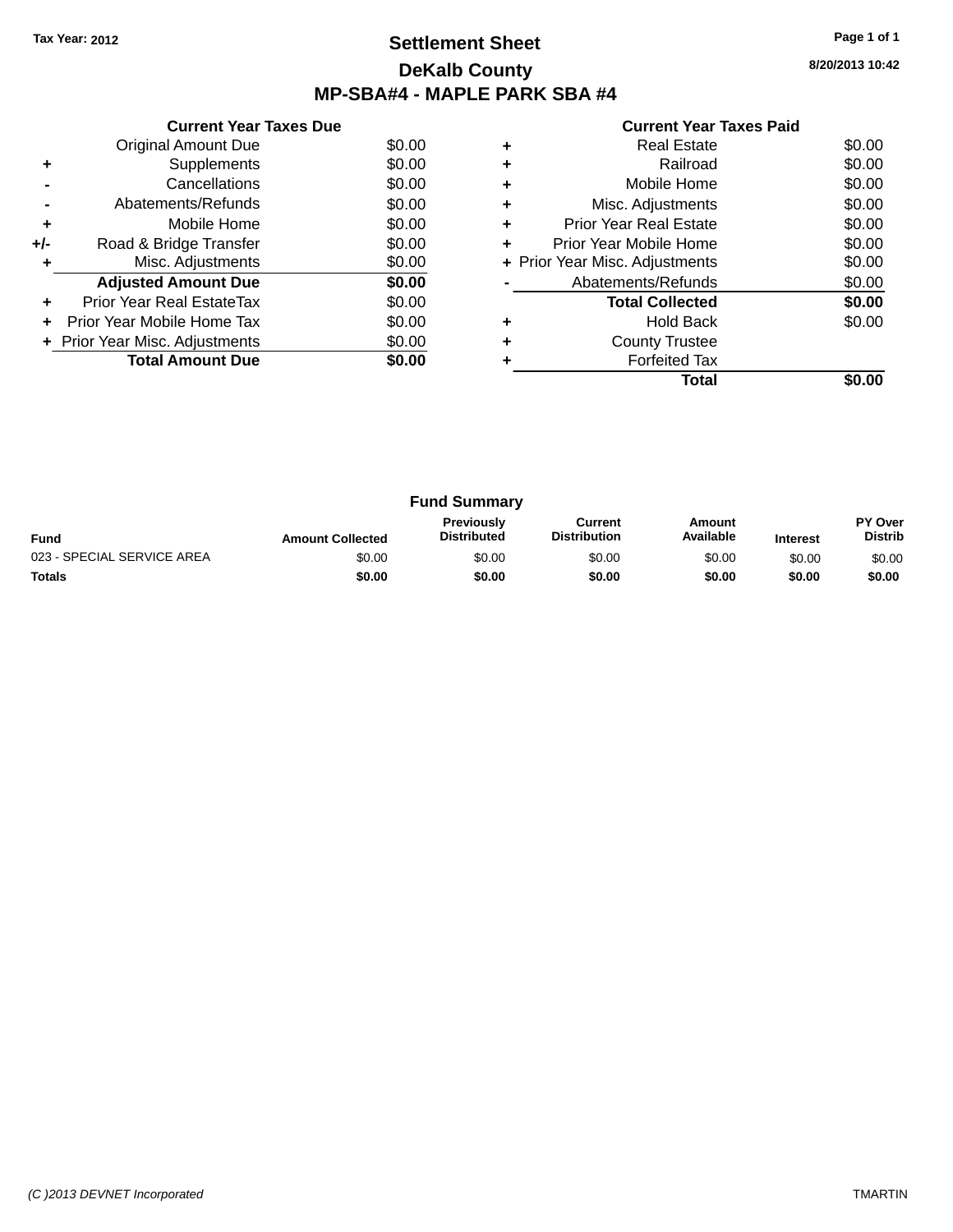## **Settlement Sheet Tax Year: 2012 Page 1 of 1 DeKalb County MY-DK #2 - MAYFIELD DEKALB DRAINAGE**

**8/20/2013 10:42**

|     | <b>Current Year Taxes Due</b>  |        |
|-----|--------------------------------|--------|
|     | Original Amount Due            | \$0.00 |
| ÷   | Supplements                    | \$0.00 |
|     | Cancellations                  | \$0.00 |
|     | Abatements/Refunds             | \$0.00 |
| ٠   | Mobile Home                    | \$0.00 |
| +/- | Road & Bridge Transfer         | \$0.00 |
| ÷   | Misc. Adjustments              | \$0.00 |
|     | <b>Adjusted Amount Due</b>     | \$0.00 |
| ٠   | Prior Year Real EstateTax      | \$0.00 |
| ÷   | Prior Year Mobile Home Tax     | \$0.00 |
|     | + Prior Year Misc. Adjustments | \$0.00 |
|     | <b>Total Amount Due</b>        | \$0.00 |
|     |                                |        |

|   | <b>Real Estate</b>             | \$0.00 |
|---|--------------------------------|--------|
| ٠ | Railroad                       | \$0.00 |
| ٠ | Mobile Home                    | \$0.00 |
| ٠ | Misc. Adjustments              | \$0.00 |
| ٠ | Prior Year Real Estate         | \$0.00 |
| ٠ | Prior Year Mobile Home         | \$0.00 |
|   | + Prior Year Misc. Adjustments | \$0.00 |
|   | Abatements/Refunds             | \$0.00 |
|   | <b>Total Collected</b>         | \$0.00 |
|   | <b>Hold Back</b>               | \$0.00 |
|   | <b>County Trustee</b>          |        |
|   | <b>Forfeited Tax</b>           |        |
|   | Total                          |        |

| <b>Fund Summary</b> |                         |                                         |                                |                     |                 |                           |
|---------------------|-------------------------|-----------------------------------------|--------------------------------|---------------------|-----------------|---------------------------|
| <b>Fund</b>         | <b>Amount Collected</b> | <b>Previously</b><br><b>Distributed</b> | Current<br><b>Distribution</b> | Amount<br>Available | <b>Interest</b> | PY Over<br><b>Distrib</b> |
| 001 - CORPORATE     | \$0.00                  | \$0.00                                  | \$0.00                         | \$0.00              | \$0.00          | \$0.00                    |
| <b>Totals</b>       | \$0.00                  | \$0.00                                  | \$0.00                         | \$0.00              | \$0.00          | \$0.00                    |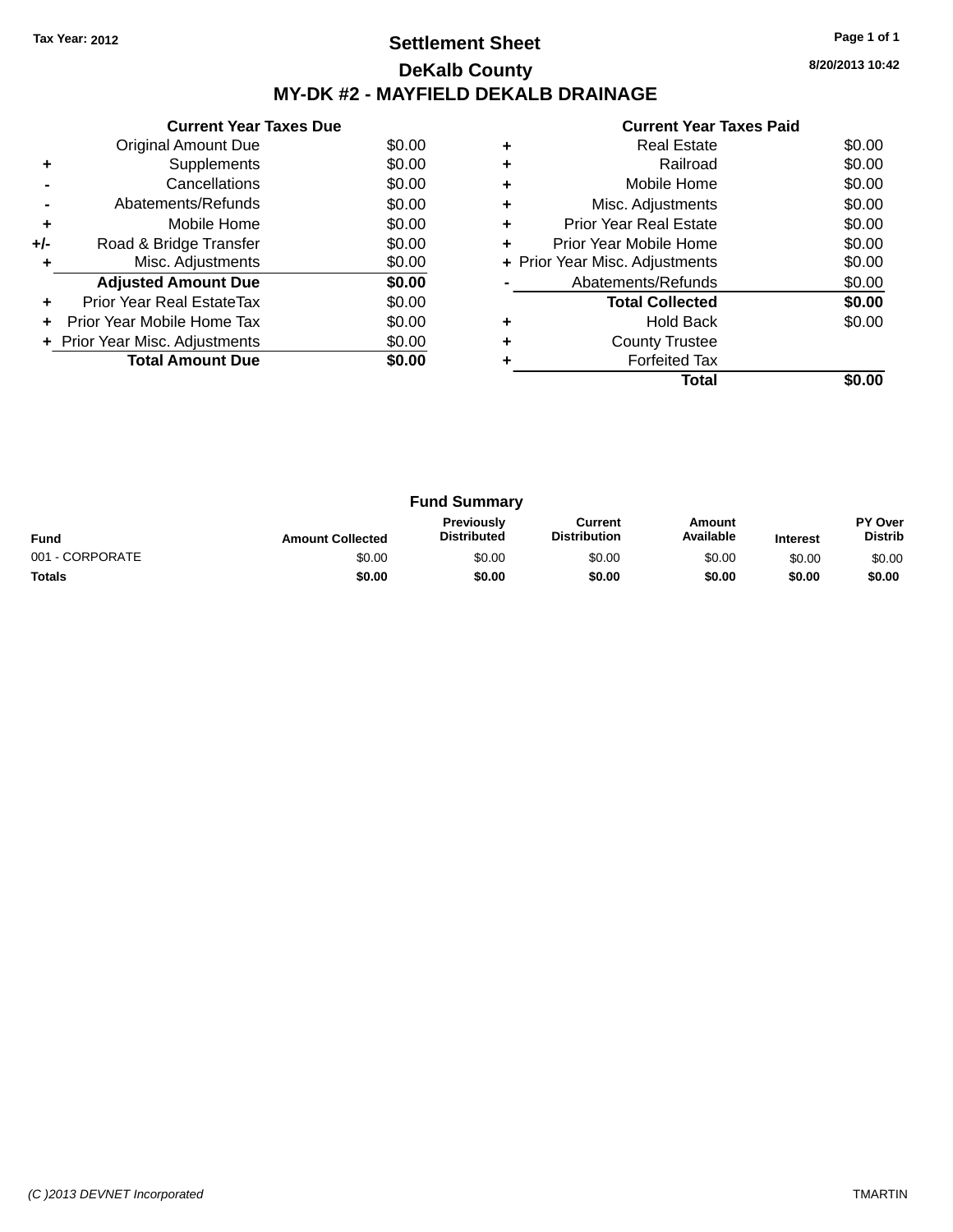## **Settlement Sheet Tax Year: 2012 Page 1 of 1 DeKalb County NO-LR-SA # - NO-LR-SA DRAINAGE #10**

**8/20/2013 10:42**

| <b>Current Year Taxes Due</b>  |             |
|--------------------------------|-------------|
| <b>Original Amount Due</b>     | \$37,822.74 |
| Supplements                    | \$100.36    |
| Cancellations                  | \$100.36    |
| Abatements/Refunds             | \$0.00      |
| Mobile Home                    | \$0.00      |
| Road & Bridge Transfer         | \$0.00      |
| Misc. Adjustments              | \$0.00      |
| <b>Adjusted Amount Due</b>     | \$37,822.74 |
|                                |             |
| Prior Year Real EstateTax      | \$37.20     |
| Prior Year Mobile Home Tax     | \$0.00      |
| + Prior Year Misc. Adjustments | \$0.00      |
|                                |             |

| ٠ | Real Estate                    | \$24,432.76 |
|---|--------------------------------|-------------|
| ٠ | Railroad                       | \$0.00      |
| ٠ | Mobile Home                    | \$0.00      |
| ٠ | Misc. Adjustments              | \$0.00      |
| ٠ | <b>Prior Year Real Estate</b>  | \$37.20     |
| ٠ | Prior Year Mobile Home         | \$0.00      |
|   | + Prior Year Misc. Adjustments | \$0.00      |
|   | Abatements/Refunds             | \$0.00      |
|   | <b>Total Collected</b>         | \$24,469.96 |
| ٠ | Hold Back                      | \$0.00      |
| ٠ | <b>County Trustee</b>          |             |
| ٠ | <b>Forfeited Tax</b>           |             |
|   | Total                          | \$24,469.96 |

|                                          |                                      | <b>Distribution Summary</b>    |                |
|------------------------------------------|--------------------------------------|--------------------------------|----------------|
|                                          | <b>Tax Distribution Date</b>         |                                | Amount         |
|                                          | 05/31/2013                           |                                | \$6,339.42     |
|                                          | 06/28/2013                           |                                | \$15,044.72    |
|                                          | 07/26/2013                           |                                | \$633.39       |
|                                          | 08/23/2013                           |                                | \$2,452.43     |
|                                          |                                      | <b>Totals: 4 Distributions</b> | \$24,469.96    |
|                                          | <b>Grand Totals: 4 Distributions</b> |                                | \$24,469.96    |
| <b>Fund Summary</b><br><b>Drovioushi</b> | C                                    | Amair                          | <b>DV Over</b> |

| <b>Fund</b>     | <b>Amount Collected</b> | Previously<br><b>Distributed</b> | Current<br><b>Distribution</b> | Amount<br><b>Available</b> | <b>Interest</b> | PY Over<br>Distrib |
|-----------------|-------------------------|----------------------------------|--------------------------------|----------------------------|-----------------|--------------------|
| 001 - CORPORATE | \$24.469.96             | \$22,017.53                      | \$2.452.43                     | \$0.00                     | \$0.00          | \$0.00             |
| <b>Totals</b>   | \$24.469.96             | \$22.017.53                      | \$2,452.43                     | \$0.00                     | \$0.00          | \$0.00             |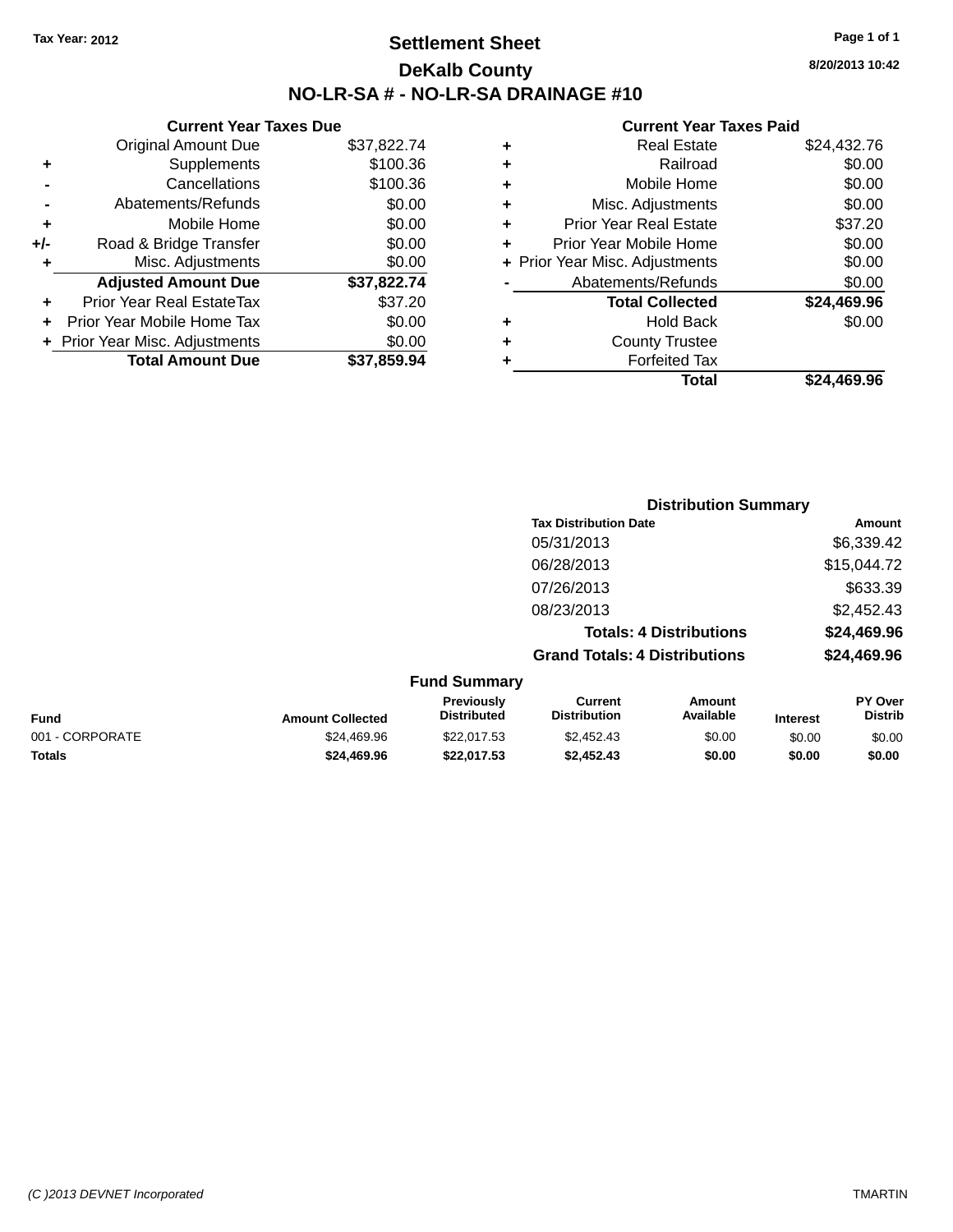# **Settlement Sheet Tax Year: 2012 Page 1 of 1 DeKalb County NORMAL #13 - NORMAL DRAINAGE DISTRICT**

**Current Year Taxes Due** Original Amount Due \$0.00 **+** Supplements \$0.00 **-** Cancellations \$0.00 **-** Abatements/Refunds \$0.00 **+** Mobile Home \$0.00 **+/-** Road & Bridge Transfer \$0.00 **+** Misc. Adjustments \$0.00 **Adjusted Amount Due \$0.00 +** Prior Year Real EstateTax \$0.00 **+** Prior Year Mobile Home Tax \$0.00 **+** Prior Year Misc. Adjustments  $$6.90$ **Total Amount Due \$6.90**

#### **Current Year Taxes Paid +** Real Estate \$0.00 **+** Railroad \$0.00 **+** Mobile Home \$0.00 **+** Misc. Adjustments \$0.00 **+** Prior Year Real Estate \$0.00 **+** Prior Year Mobile Home \$0.00 **+** Prior Year Misc. Adjustments  $$6.90$ **-** Abatements/Refunds \$0.00 **Total Collected \$6.90 +** Hold Back \$0.00 **+** County Trustee **+** Forfeited Tax **Total \$6.90**

|                                                |                                                  |                                        | <b>Distribution Summary</b>                                            |                     |                 |                           |
|------------------------------------------------|--------------------------------------------------|----------------------------------------|------------------------------------------------------------------------|---------------------|-----------------|---------------------------|
|                                                |                                                  |                                        | <b>Tax Distribution Date</b><br>05/31/2013                             |                     |                 | Amount                    |
|                                                |                                                  |                                        |                                                                        |                     |                 | \$6.90                    |
|                                                |                                                  |                                        | <b>Totals: 1 Distributions</b><br><b>Grand Totals: 1 Distributions</b> |                     |                 | \$6.90                    |
|                                                |                                                  |                                        |                                                                        |                     |                 | \$6.90                    |
|                                                |                                                  | <b>Fund Summary</b>                    |                                                                        |                     |                 |                           |
| <b>Fund</b>                                    | <b>Amount Collected</b>                          | Previously<br><b>Distributed</b>       | Current<br><b>Distribution</b>                                         | Amount<br>Available | <b>Interest</b> | PY Over<br><b>Distrib</b> |
| 001 - CORPORATE                                | \$6.90                                           | \$6.90                                 | \$0.00                                                                 | \$0.00              | \$0.00          | \$0.00                    |
| <b>Totals</b>                                  | \$6.90                                           | \$6.90                                 | \$0.00                                                                 | \$0.00              | \$0.00          | \$0.00                    |
|                                                |                                                  | <b>Miscellaneous Adjustment Detail</b> |                                                                        |                     |                 |                           |
| <b>Source</b><br>Year<br>2011<br>DR - Drainage | <b>Account Type</b><br><b>Back Tax Collected</b> | <b>Amount Adjustment Description</b>   | \$6.90 DEK UNIVERSITY DEVEL REDEMPTION 08-16-100-009 by TBA            |                     |                 |                           |
| <b>Totals 1 entries</b>                        |                                                  | \$6.90                                 |                                                                        |                     |                 |                           |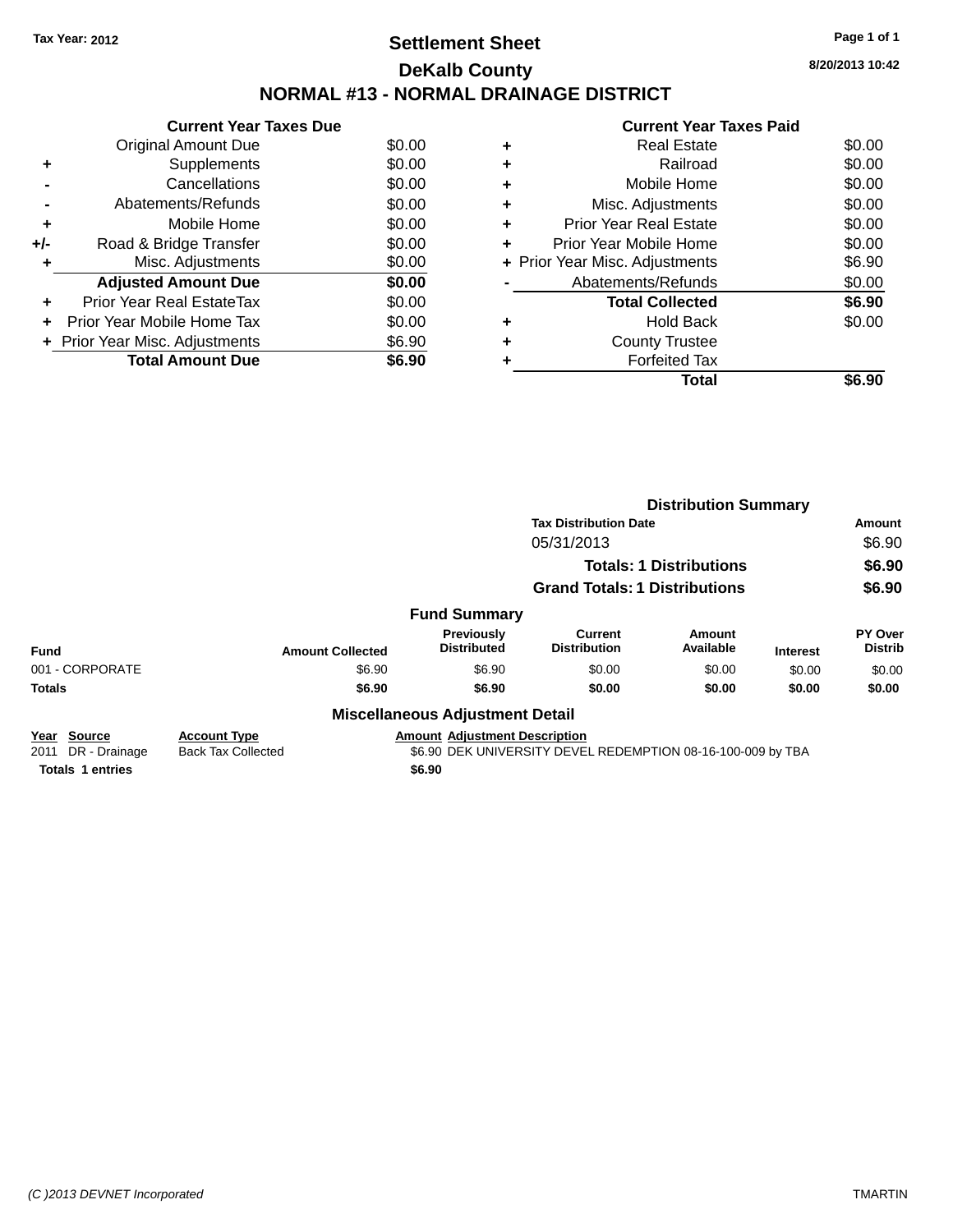## **Settlement Sheet Tax Year: 2012 Page 1 of 1 DeKalb County SH-MI #6 - SHABBONA/MILAN DRAINAGE**

|       | <b>Current Year Taxes Due</b>  |             |
|-------|--------------------------------|-------------|
|       | <b>Original Amount Due</b>     | \$10,961.22 |
| ٠     | Supplements                    | \$0.00      |
|       | Cancellations                  | \$0.00      |
|       | Abatements/Refunds             | \$0.00      |
| ٠     | Mobile Home                    | \$0.00      |
| $+/-$ | Road & Bridge Transfer         | \$0.00      |
| ٠     | Misc. Adjustments              | \$0.00      |
|       | <b>Adjusted Amount Due</b>     | \$10,961.22 |
| ÷     | Prior Year Real EstateTax      | \$0.00      |
|       | Prior Year Mobile Home Tax     | \$0.00      |
|       | + Prior Year Misc. Adjustments | \$0.00      |
|       | <b>Total Amount Due</b>        | \$10.961.22 |
|       |                                |             |

#### **Current Year Taxes Paid**

|   | <b>Real Estate</b>             | \$6,997.16 |
|---|--------------------------------|------------|
| ٠ | Railroad                       | \$0.00     |
| ٠ | Mobile Home                    | \$0.00     |
| ٠ | Misc. Adjustments              | \$0.00     |
| ٠ | <b>Prior Year Real Estate</b>  | \$0.00     |
| ٠ | Prior Year Mobile Home         | \$0.00     |
|   | + Prior Year Misc. Adjustments | \$0.00     |
|   | Abatements/Refunds             | \$0.00     |
|   | <b>Total Collected</b>         | \$6,997.16 |
| ٠ | Hold Back                      | \$0.00     |
| ٠ | <b>County Trustee</b>          |            |
| ٠ | <b>Forfeited Tax</b>           |            |
|   | Total                          | \$6,997.16 |
|   |                                |            |

|                 |                         |                                  |                                       | <b>Distribution Summary</b>    |                 |                           |
|-----------------|-------------------------|----------------------------------|---------------------------------------|--------------------------------|-----------------|---------------------------|
|                 |                         |                                  | <b>Tax Distribution Date</b>          |                                |                 | Amount                    |
|                 |                         |                                  | 05/31/2013                            |                                |                 | \$788.79                  |
|                 |                         |                                  | 06/28/2013                            |                                |                 | \$6,172.98                |
|                 |                         |                                  | 07/26/2013                            |                                |                 | \$8.96                    |
|                 |                         |                                  | 08/23/2013                            |                                |                 | \$26.43                   |
|                 |                         |                                  |                                       | <b>Totals: 4 Distributions</b> |                 | \$6,997.16                |
|                 |                         |                                  | <b>Grand Totals: 4 Distributions</b>  |                                |                 | \$6,997.16                |
|                 |                         | <b>Fund Summary</b>              |                                       |                                |                 |                           |
| <b>Fund</b>     | <b>Amount Collected</b> | Previously<br><b>Distributed</b> | <b>Current</b><br><b>Distribution</b> | Amount<br>Available            | <b>Interest</b> | PY Over<br><b>Distrib</b> |
| 001 - CORPORATE | \$6,997.16              | \$6,970.73                       | \$26.43                               | \$0.00                         | \$0.00          | \$0.00                    |
|                 |                         |                                  |                                       |                                |                 |                           |

**Totals \$6,997.16 \$6,970.73 \$26.43 \$0.00 \$0.00 \$0.00**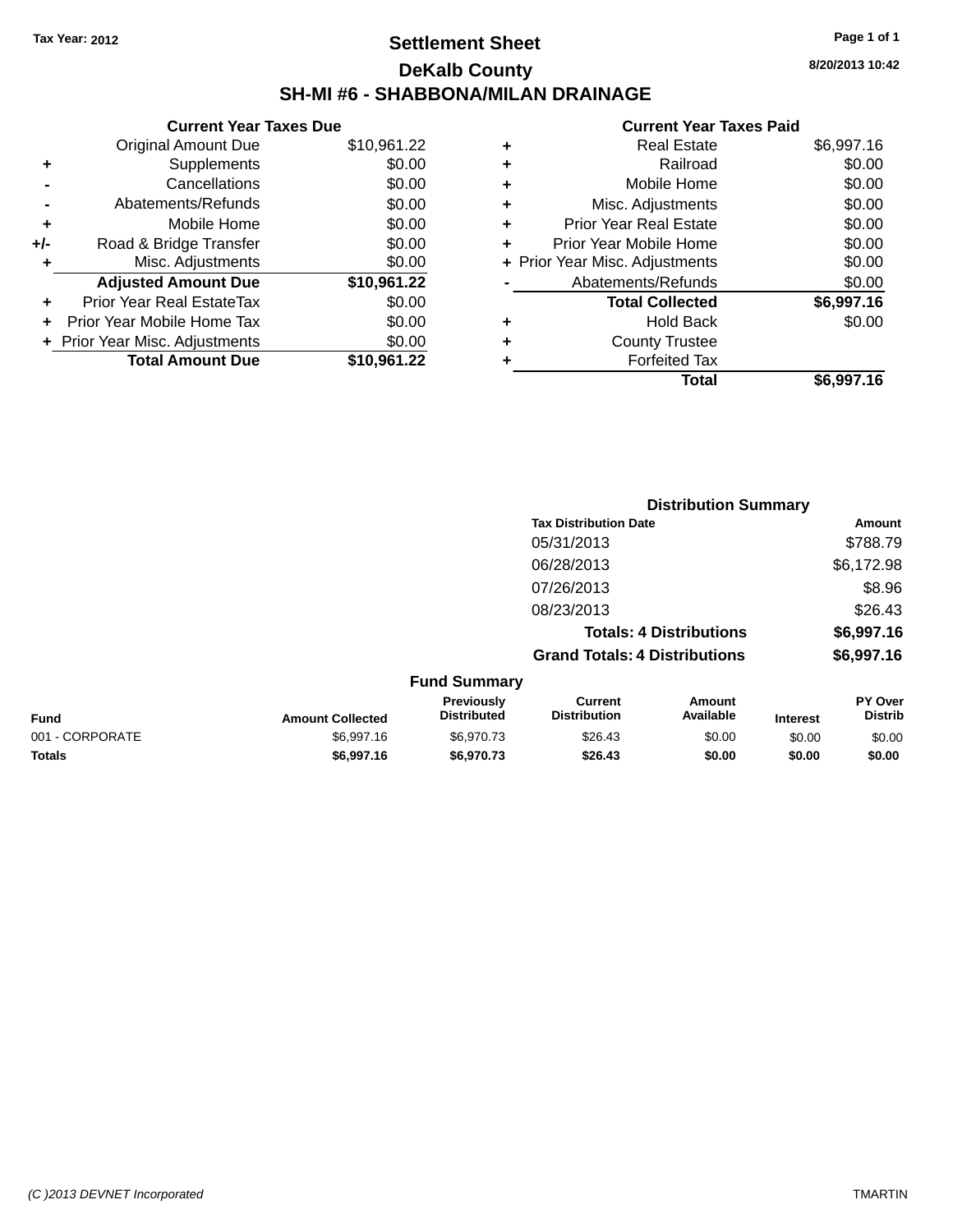## **Settlement Sheet Tax Year: 2012 Page 1 of 1 DeKalb County SQ GR #12 - SQUAW GROVE DRAINAGE**

**8/20/2013 10:42**

#### **Current Year Taxes Paid**

|     | <b>Current Year Taxes Due</b>  |             |     |
|-----|--------------------------------|-------------|-----|
|     | <b>Original Amount Due</b>     | \$33,468.00 |     |
|     | Supplements                    | \$0.00      |     |
|     | Cancellations                  | \$0.00      |     |
|     | Abatements/Refunds             | \$0.00      | ٠   |
|     | Mobile Home                    | \$0.00      |     |
| +/- | Road & Bridge Transfer         | \$0.00      |     |
|     | Misc. Adjustments              | \$0.00      | + F |
|     | <b>Adjusted Amount Due</b>     | \$33,468.00 |     |
|     | Prior Year Real EstateTax      | \$0.00      |     |
|     | Prior Year Mobile Home Tax     | \$0.00      |     |
|     | + Prior Year Misc. Adjustments | \$0.00      |     |
|     | <b>Total Amount Due</b>        | \$33,468.00 |     |

| ٠ | <b>Real Estate</b>             | \$18,594.00 |
|---|--------------------------------|-------------|
| ٠ | Railroad                       | \$0.00      |
| ٠ | Mobile Home                    | \$0.00      |
| ٠ | Misc. Adjustments              | \$0.00      |
| ٠ | <b>Prior Year Real Estate</b>  | \$0.00      |
| ÷ | Prior Year Mobile Home         | \$0.00      |
|   | + Prior Year Misc. Adjustments | \$0.00      |
|   | Abatements/Refunds             | \$0.00      |
|   | <b>Total Collected</b>         | \$18,594.00 |
| ٠ | <b>Hold Back</b>               | \$0.00      |
| ٠ | <b>County Trustee</b>          |             |
| ٠ | <b>Forfeited Tax</b>           |             |
|   | Total                          | \$18,594.00 |
|   |                                |             |

|                 |                         |                                  |                                       | <b>Distribution Summary</b>    |                 |                                  |
|-----------------|-------------------------|----------------------------------|---------------------------------------|--------------------------------|-----------------|----------------------------------|
|                 |                         |                                  | <b>Tax Distribution Date</b>          |                                |                 | Amount                           |
|                 |                         |                                  | 05/31/2013                            |                                |                 | \$1,860.00                       |
|                 |                         |                                  | 06/28/2013                            |                                |                 | \$16,434.00                      |
|                 |                         |                                  | 08/23/2013                            |                                |                 | \$300.00                         |
|                 |                         |                                  |                                       | <b>Totals: 3 Distributions</b> |                 | \$18,594.00                      |
|                 |                         |                                  | <b>Grand Totals: 3 Distributions</b>  |                                |                 | \$18,594.00                      |
|                 |                         | <b>Fund Summary</b>              |                                       |                                |                 |                                  |
| <b>Fund</b>     | <b>Amount Collected</b> | Previously<br><b>Distributed</b> | <b>Current</b><br><b>Distribution</b> | Amount<br>Available            | <b>Interest</b> | <b>PY Over</b><br><b>Distrib</b> |
| 001 - CORPORATE | \$18,594.00             | \$18,294.00                      | \$300.00                              | \$0.00                         | \$0.00          | \$0.00                           |
| <b>Totals</b>   | \$18,594.00             | \$18,294.00                      | \$300.00                              | \$0.00                         | \$0.00          | \$0.00                           |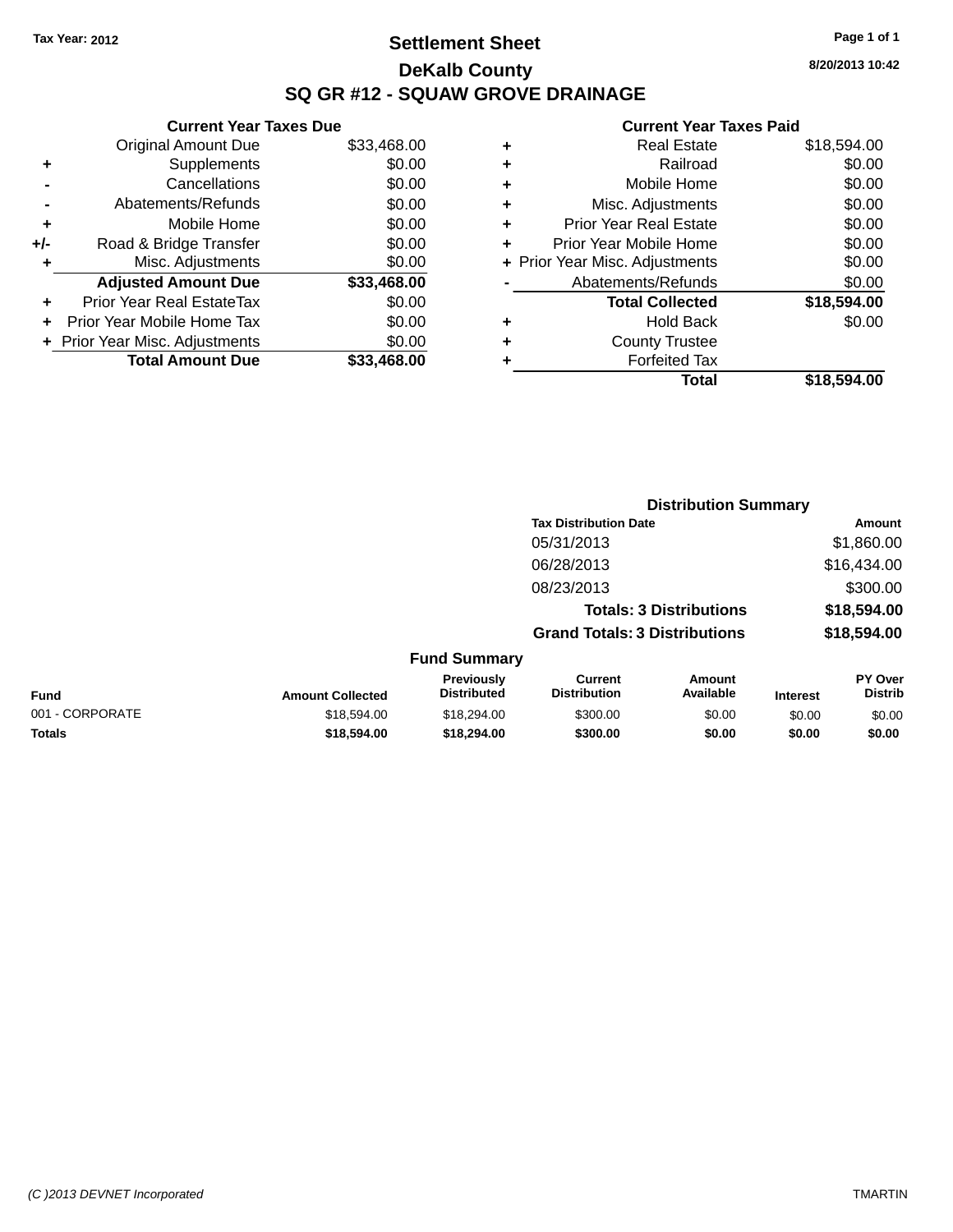### **Settlement Sheet Tax Year: 2012 Page 1 of 1 DeKalb County VG-CO #16 - VIRGIL CORTLAND DRAIN #16**

**8/20/2013 10:42**

|     | <b>Current Year Taxes Due</b>  |             |
|-----|--------------------------------|-------------|
|     | <b>Original Amount Due</b>     | \$17,828.90 |
| ٠   | Supplements                    | \$20.00     |
|     | Cancellations                  | \$20.00     |
|     | Abatements/Refunds             | \$0.00      |
| ٠   | Mobile Home                    | \$0.00      |
| +/- | Road & Bridge Transfer         | \$0.00      |
| ٠   | Misc. Adjustments              | \$0.00      |
|     | <b>Adjusted Amount Due</b>     | \$17,828.90 |
|     | Prior Year Real EstateTax      | \$0.00      |
| ÷   | Prior Year Mobile Home Tax     | \$0.00      |
|     | + Prior Year Misc. Adjustments | \$0.00      |
|     | <b>Total Amount Due</b>        | \$17,828.90 |
|     |                                |             |

| ٠ | <b>Real Estate</b>             | \$10,404.19 |
|---|--------------------------------|-------------|
| ٠ | Railroad                       | \$0.00      |
| ٠ | Mobile Home                    | \$0.00      |
| ٠ | Misc. Adjustments              | \$0.00      |
| ٠ | <b>Prior Year Real Estate</b>  | \$0.00      |
| ٠ | Prior Year Mobile Home         | \$0.00      |
|   | + Prior Year Misc. Adjustments | \$0.00      |
|   | Abatements/Refunds             | \$0.00      |
|   | <b>Total Collected</b>         | \$10,404.19 |
| ٠ | <b>Hold Back</b>               | \$0.00      |
| ٠ | <b>County Trustee</b>          |             |
| ٠ | <b>Forfeited Tax</b>           |             |
|   | Total                          | \$10,404.19 |
|   |                                |             |

|                     | <b>Distribution Summary</b>          |             |
|---------------------|--------------------------------------|-------------|
|                     | <b>Tax Distribution Date</b>         | Amount      |
|                     | 05/31/2013                           | \$1,253.75  |
|                     | 06/28/2013                           | \$8,131.27  |
|                     | 07/26/2013                           | \$180.00    |
|                     | 08/23/2013                           | \$839.17    |
|                     | <b>Totals: 4 Distributions</b>       | \$10,404.19 |
|                     | <b>Grand Totals: 4 Distributions</b> | \$10,404.19 |
| <b>Fund Summary</b> |                                      |             |

| <b>Fund</b>     | <b>Amount Collected</b> | <b>Previously</b><br><b>Distributed</b> | Current<br><b>Distribution</b> | Amount<br>Available | <b>Interest</b> | <b>PY Over</b><br><b>Distrib</b> |
|-----------------|-------------------------|-----------------------------------------|--------------------------------|---------------------|-----------------|----------------------------------|
| 001 - CORPORATE | \$10.404.19             | \$9,565.02                              | \$839.17                       | \$0.00              | \$0.00          | \$0.00                           |
| <b>Totals</b>   | \$10,404.19             | \$9,565,02                              | \$839.17                       | \$0.00              | \$0.00          | \$0.00                           |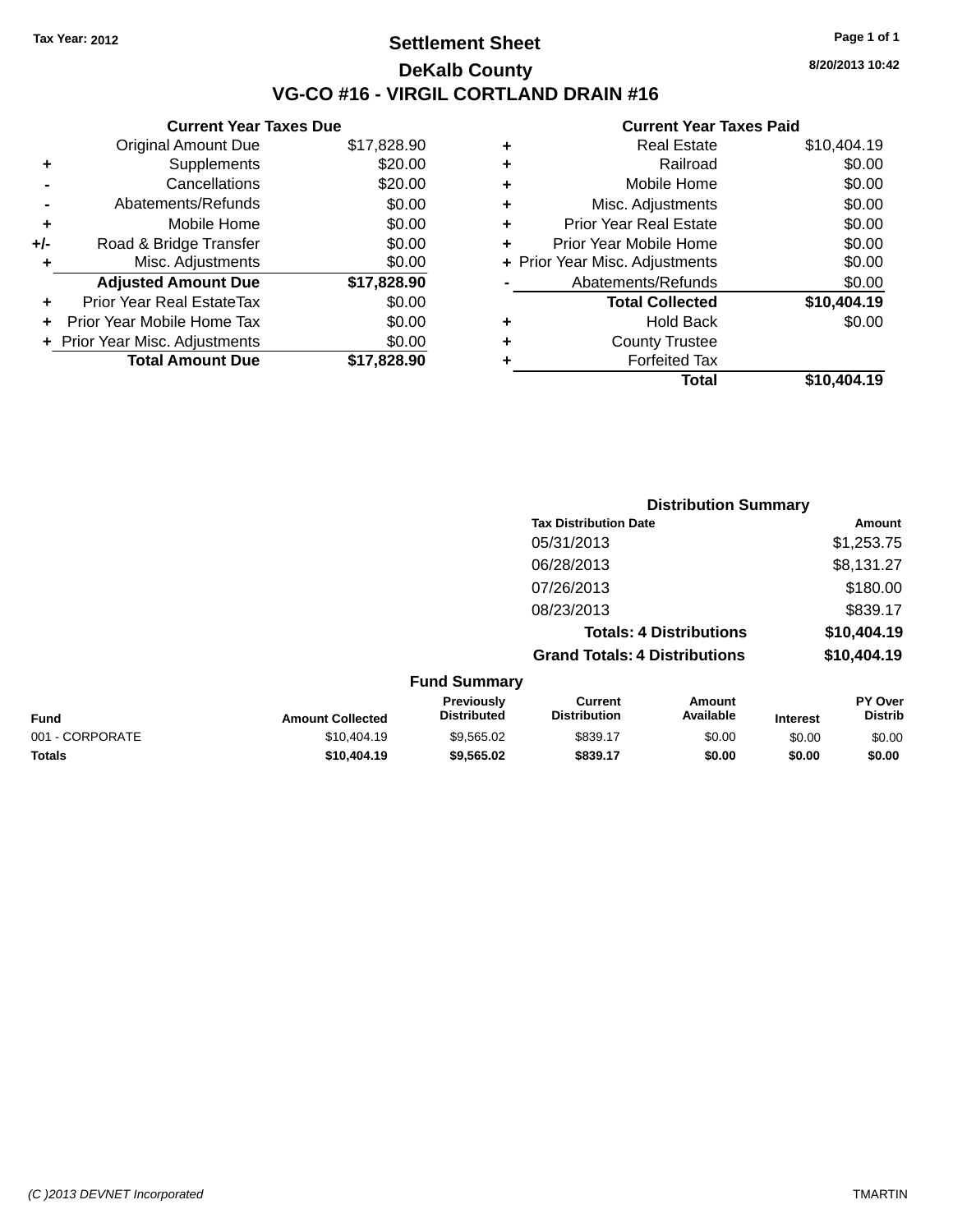## **Settlement Sheet Tax Year: 2012 Page 1 of 1 DeKalb County VI-AD #9 - VICTOR/ADAMS DRAINAGE #9**

|     | <b>Current Year Taxes Due</b>  |            |
|-----|--------------------------------|------------|
|     | <b>Original Amount Due</b>     | \$1,036.58 |
| ٠   | Supplements                    | \$0.00     |
|     | Cancellations                  | \$0.00     |
|     | Abatements/Refunds             | \$0.00     |
| ٠   | Mobile Home                    | \$0.00     |
| +/- | Road & Bridge Transfer         | \$0.00     |
| ٠   | Misc. Adjustments              | \$0.00     |
|     | <b>Adjusted Amount Due</b>     | \$1,036.58 |
| ÷   | Prior Year Real EstateTax      | \$0.00     |
|     | Prior Year Mobile Home Tax     | \$0.00     |
|     | + Prior Year Misc. Adjustments | \$0.00     |
|     | <b>Total Amount Due</b>        | \$1,036.58 |

#### **Current Year Taxes Paid**

| ٠ | <b>Real Estate</b>             | \$599.82 |
|---|--------------------------------|----------|
| ٠ | Railroad                       | \$0.00   |
| ٠ | Mobile Home                    | \$0.00   |
| ٠ | Misc. Adjustments              | \$0.00   |
| ٠ | <b>Prior Year Real Estate</b>  | \$0.00   |
| ٠ | Prior Year Mobile Home         | \$0.00   |
|   | + Prior Year Misc. Adjustments | \$0.00   |
|   | Abatements/Refunds             | \$0.00   |
|   | <b>Total Collected</b>         | \$599.82 |
| ٠ | <b>Hold Back</b>               | \$0.00   |
|   | <b>County Trustee</b>          |          |
|   | <b>Forfeited Tax</b>           |          |
|   | Total                          | \$599.82 |
|   |                                |          |

|                 |                         |                                  |                                       | <b>Distribution Summary</b>    |                 |                           |
|-----------------|-------------------------|----------------------------------|---------------------------------------|--------------------------------|-----------------|---------------------------|
|                 |                         |                                  | <b>Tax Distribution Date</b>          |                                |                 | <b>Amount</b>             |
|                 |                         |                                  | 05/31/2013                            |                                |                 | \$163.06                  |
|                 |                         |                                  | 06/28/2013                            |                                |                 | \$436.76                  |
|                 |                         |                                  |                                       | <b>Totals: 2 Distributions</b> |                 | \$599.82                  |
|                 |                         |                                  | <b>Grand Totals: 2 Distributions</b>  |                                |                 | \$599.82                  |
|                 |                         | <b>Fund Summary</b>              |                                       |                                |                 |                           |
| <b>Fund</b>     | <b>Amount Collected</b> | Previously<br><b>Distributed</b> | <b>Current</b><br><b>Distribution</b> | Amount<br>Available            | <b>Interest</b> | PY Over<br><b>Distrib</b> |
| 001 - CORPORATE | \$599.82                | \$599.82                         | \$0.00                                | \$0.00                         | \$0.00          | \$0.00                    |
| <b>Totals</b>   | \$599.82                | \$599.82                         | \$0.00                                | \$0.00                         | \$0.00          | \$0.00                    |
|                 |                         |                                  |                                       |                                |                 |                           |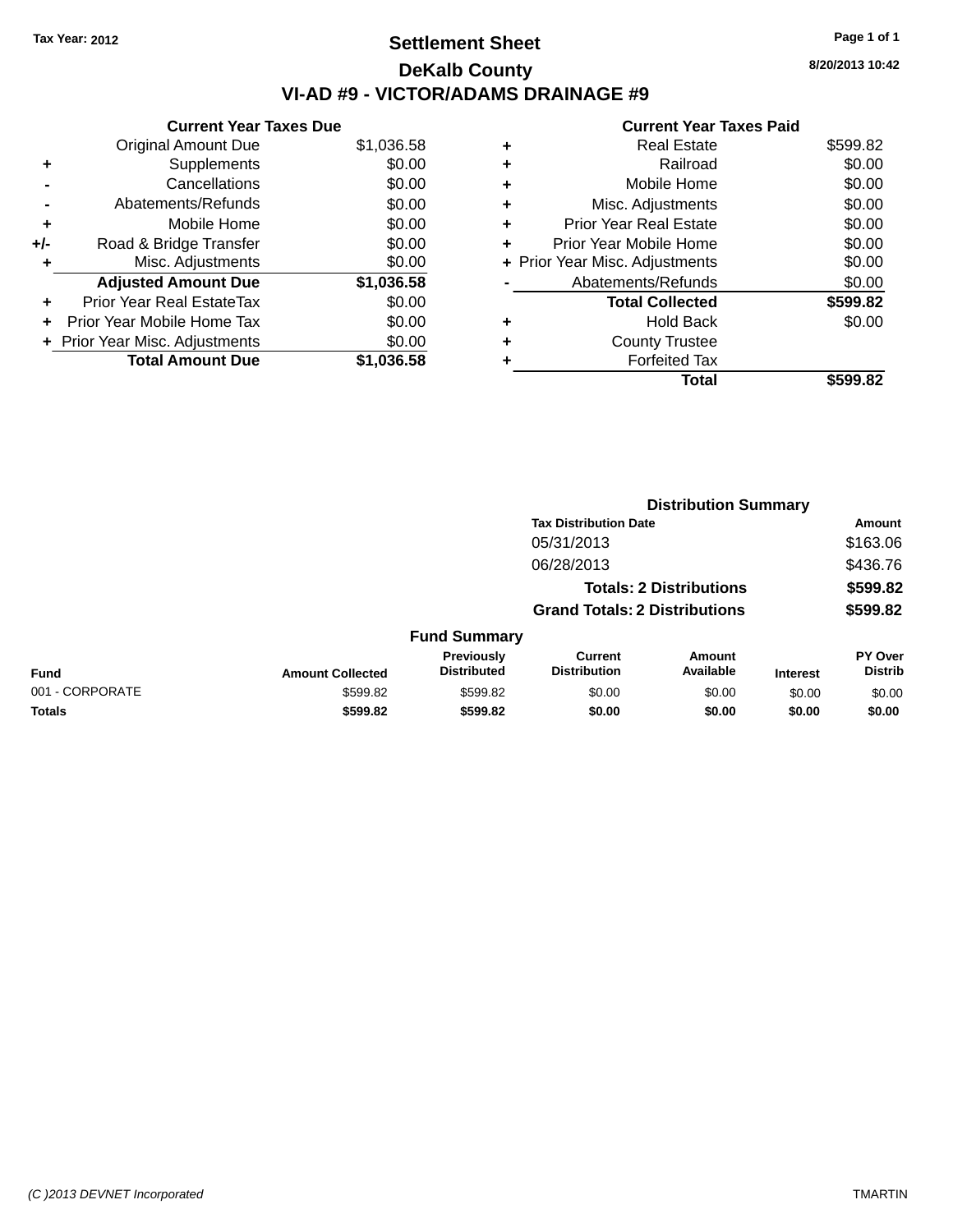# **Settlement Sheet Tax Year: 2012 Page 1 of 1 DeKalb County VI-CL #14 - VICTOR-CLINTON DRAINAGE**

|       | <b>Current Year Taxes Due</b>  |            |
|-------|--------------------------------|------------|
|       | <b>Original Amount Due</b>     | \$4,211.98 |
| ٠     | Supplements                    | \$0.00     |
|       | Cancellations                  | \$0.00     |
|       | Abatements/Refunds             | \$0.00     |
| ٠     | Mobile Home                    | \$0.00     |
| $+/-$ | Road & Bridge Transfer         | \$0.00     |
| ٠     | Misc. Adjustments              | \$0.00     |
|       | <b>Adjusted Amount Due</b>     | \$4,211.98 |
| ٠     | Prior Year Real EstateTax      | \$0.00     |
|       | Prior Year Mobile Home Tax     | \$0.00     |
|       | + Prior Year Misc. Adjustments | \$0.00     |
|       | <b>Total Amount Due</b>        | \$4,211.98 |

#### **Current Year Taxes Paid**

| ٠ | <b>Real Estate</b>             | \$3,102.77 |
|---|--------------------------------|------------|
| ٠ | Railroad                       | \$0.00     |
| ٠ | Mobile Home                    | \$0.00     |
| ٠ | Misc. Adjustments              | \$0.00     |
| ٠ | <b>Prior Year Real Estate</b>  | \$0.00     |
| ٠ | Prior Year Mobile Home         | \$0.00     |
|   | + Prior Year Misc. Adjustments | \$0.00     |
|   | Abatements/Refunds             | \$0.00     |
|   | <b>Total Collected</b>         | \$3,102.77 |
| ٠ | <b>Hold Back</b>               | \$0.00     |
| ٠ | <b>County Trustee</b>          |            |
| ٠ | <b>Forfeited Tax</b>           |            |
|   | Total                          | \$3,102.77 |
|   |                                |            |

|                 |                         |                                         | <b>Distribution Summary</b>                                            |                     |                 |                           |  |
|-----------------|-------------------------|-----------------------------------------|------------------------------------------------------------------------|---------------------|-----------------|---------------------------|--|
|                 |                         |                                         | <b>Tax Distribution Date</b>                                           |                     |                 | Amount                    |  |
|                 |                         |                                         | 05/31/2013                                                             |                     |                 | \$1,498.22                |  |
|                 |                         |                                         | 06/28/2013                                                             |                     |                 | \$1,544.55                |  |
|                 |                         |                                         | 07/26/2013                                                             |                     |                 | \$60.00                   |  |
|                 |                         |                                         | <b>Totals: 3 Distributions</b><br><b>Grand Totals: 3 Distributions</b> |                     |                 | \$3,102.77                |  |
|                 |                         |                                         |                                                                        |                     |                 | \$3,102.77                |  |
|                 |                         | <b>Fund Summary</b>                     |                                                                        |                     |                 |                           |  |
| <b>Fund</b>     | <b>Amount Collected</b> | <b>Previously</b><br><b>Distributed</b> | <b>Current</b><br><b>Distribution</b>                                  | Amount<br>Available | <b>Interest</b> | PY Over<br><b>Distrib</b> |  |
| 001 - CORPORATE | \$3,102.77              | \$3,102.77                              | \$0.00                                                                 | \$0.00              | \$0.00          | \$0.00                    |  |
| <b>Totals</b>   | \$3,102.77              | \$3,102.77                              | \$0.00                                                                 | \$0.00              | \$0.00          | \$0.00                    |  |